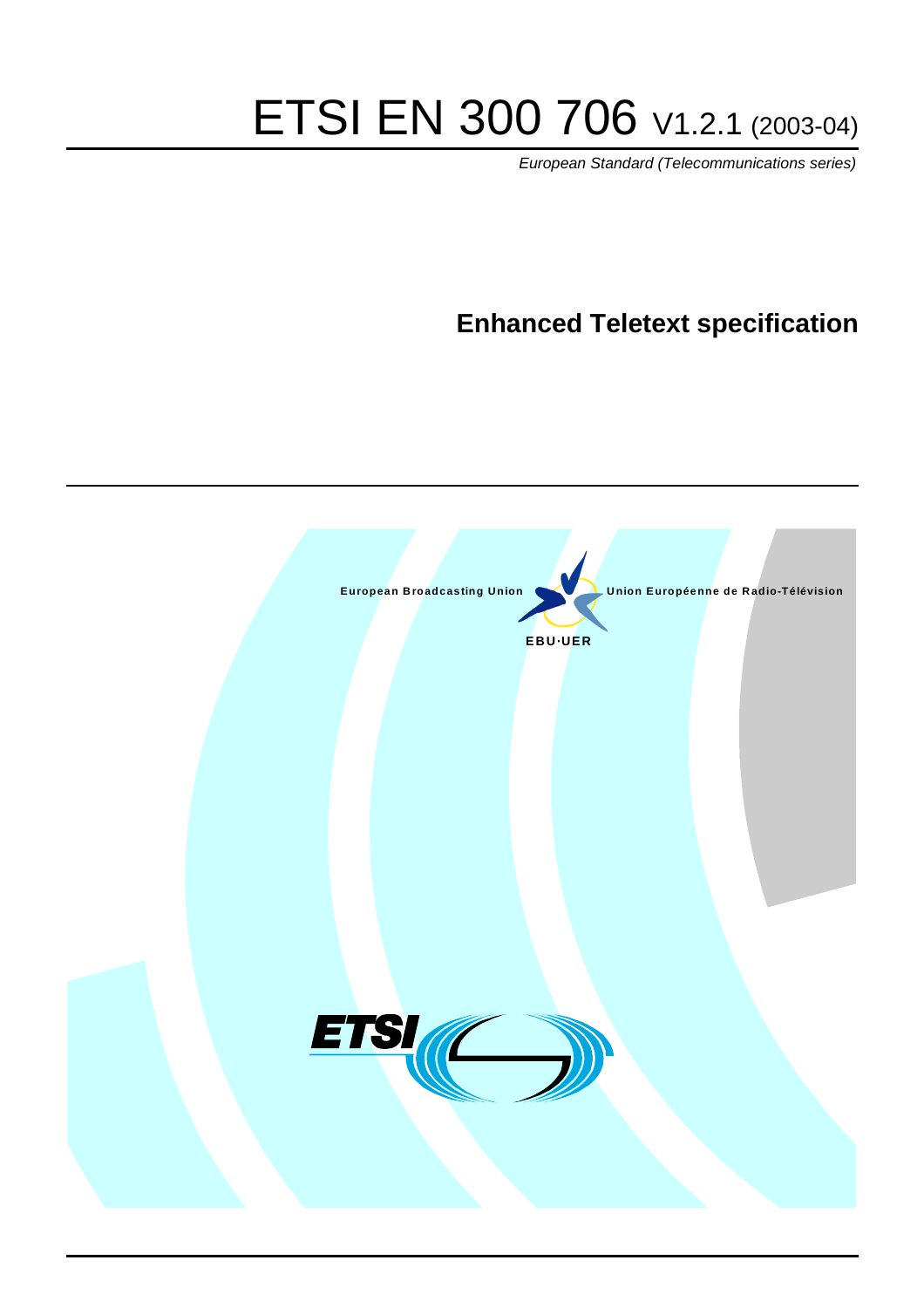Reference

#### REN/JTC-TTEXT-EACEM-R1

Keywords

broadcasting, data, teletext, transmission, TV

#### **ETSI**

#### 650 Route des Lucioles F-06921 Sophia Antipolis Cedex - FRANCE

Tel.: +33 4 92 94 42 00 Fax: +33 4 93 65 47 16

Siret N° 348 623 562 00017 - NAF 742 C Association à but non lucratif enregistrée à la Sous-Préfecture de Grasse (06) N° 7803/88

#### **Important notice**

Individual copies of the present document can be downloaded from: [http://www.etsi.org](http://www.etsi.org/)

The present document may be made available in more than one electronic version or in print. In any case of existing or perceived difference in contents between such versions, the reference version is the Portable Document Format (PDF). In case of dispute, the reference shall be the printing on ETSI printers of the PDF version kept on a specific network drive within ETSI Secretariat.

Users of the present document should be aware that the document may be subject to revision or change of status. Information on the current status of this and other ETSI documents is available at <http://portal.etsi.org/tb/status/status.asp>

> If you find errors in the present document, send your comment to: [editor@etsi.org](mailto:editor@etsi.org)

#### **Copyright Notification**

No part may be reproduced except as authorized by written permission. The copyright and the foregoing restriction extend to reproduction in all media.

> © European Telecommunications Standards Institute 2003. © European Broadcasting Union 2003. All rights reserved.

**DECT**TM, **PLUGTESTS**TM and **UMTS**TM are Trade Marks of ETSI registered for the benefit of its Members. **TIPHON**TM and the **TIPHON logo** are Trade Marks currently being registered by ETSI for the benefit of its Members. **3GPP**TM is a Trade Mark of ETSI registered for the benefit of its Members and of the 3GPP Organizational Partners.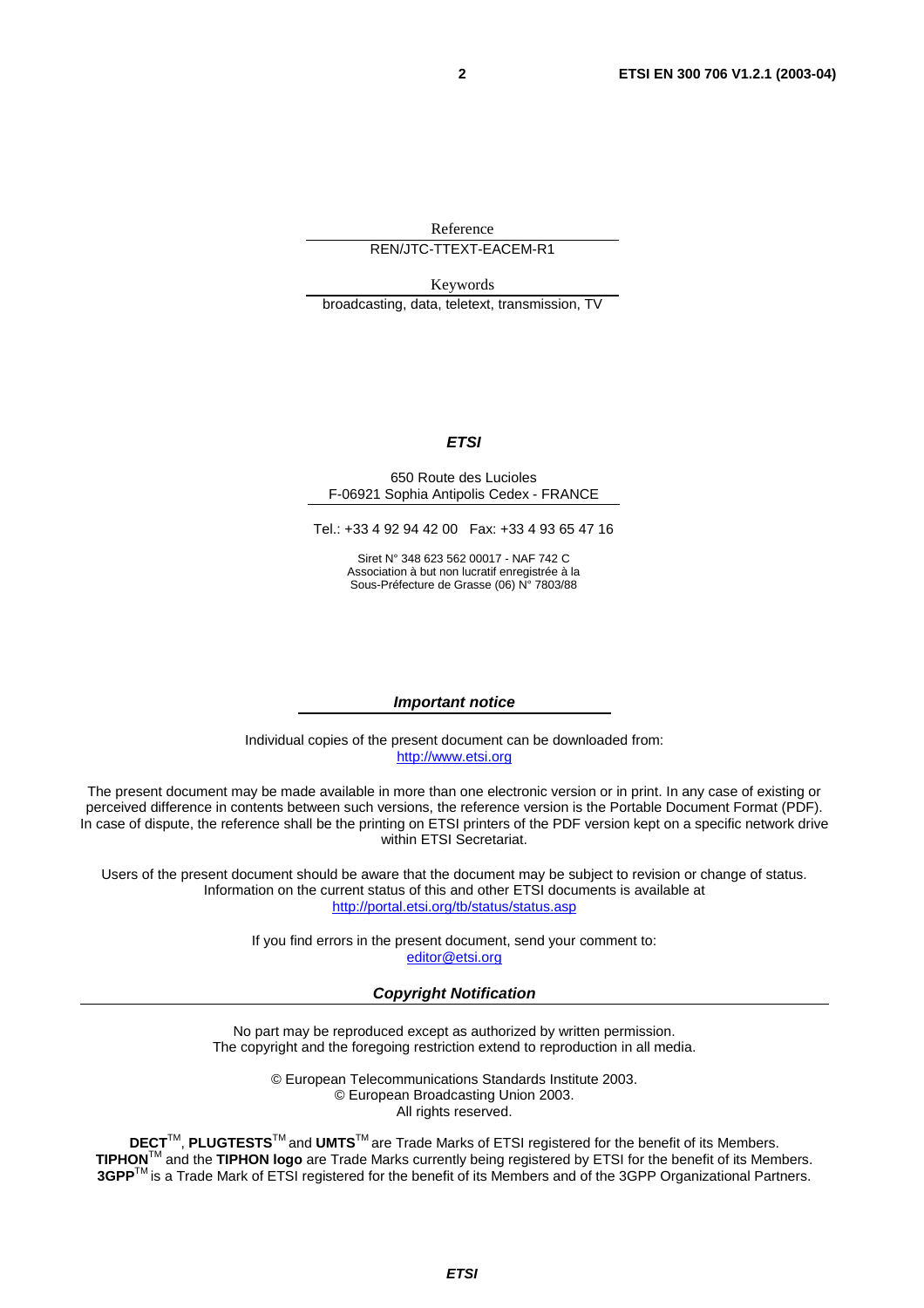# Contents

| 1                                                            |  |
|--------------------------------------------------------------|--|
| 2                                                            |  |
| 3<br>3.1<br>3.2<br>3.3                                       |  |
| 4<br>4.1<br>4.2                                              |  |
| 5<br>5.1<br>5.2<br>5.3<br>5.4                                |  |
| 6<br>6.1<br>6.2<br>6.3                                       |  |
| 7<br>7.1<br>7.1.1<br>7.1.2<br>7.1.3<br>7.1.4<br>7.2<br>7.2.1 |  |
| 7.2.2<br>7.2.3<br>7.3<br>7.4                                 |  |
| 8<br>8.1<br>8.2<br>8.3                                       |  |
| 9<br>9.1<br>9.2<br>9.3<br>9.3.1                              |  |
| 9.3.1.1<br>9.3.1.2<br>9.3.1.3<br>9.3.1.4<br>9.3.2            |  |
| 9.4<br>9.4.1<br>9.4.2<br>9.4.2.1<br>9.4.2.2                  |  |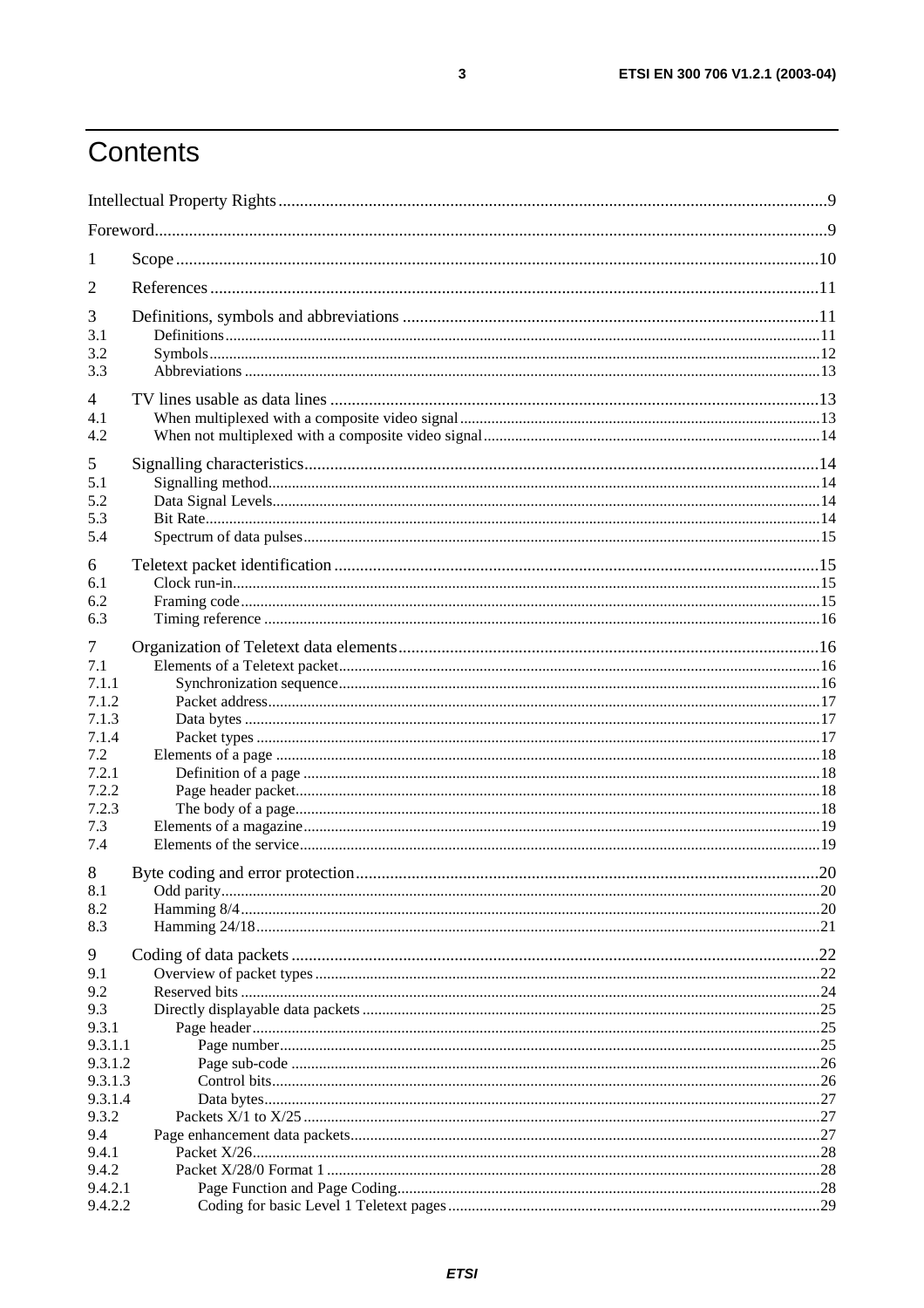| 9.4.2.3            |                                                                                                      |  |
|--------------------|------------------------------------------------------------------------------------------------------|--|
| 9.4.2.4            |                                                                                                      |  |
| 9.4.3              |                                                                                                      |  |
| 9.4.4              |                                                                                                      |  |
| 9.4.5              |                                                                                                      |  |
| 9.4.6              |                                                                                                      |  |
| 9.4.7              |                                                                                                      |  |
| 9.5                |                                                                                                      |  |
| 9.5.1              |                                                                                                      |  |
| 9.5.2              |                                                                                                      |  |
| 9.5.3              |                                                                                                      |  |
| 9.6                |                                                                                                      |  |
| 9.6.1              |                                                                                                      |  |
| 9.6.2              | Packets X/27/4 and X/27/5 - Format 1 - for compositional linking in presentation enhancement         |  |
| 9.6.3              | Packets X/27/4 to X/27/7 - Format 2 - for compositional linking in data broadcasting applications 41 |  |
| 9.7                |                                                                                                      |  |
| 9.8                |                                                                                                      |  |
| 9.8.1              |                                                                                                      |  |
| 9.8.2              |                                                                                                      |  |
|                    |                                                                                                      |  |
| 10                 |                                                                                                      |  |
| 10.1               |                                                                                                      |  |
| 10.2               |                                                                                                      |  |
| 10.3               |                                                                                                      |  |
| 10.3.1             |                                                                                                      |  |
| 10.3.2             |                                                                                                      |  |
| 10.3.3             |                                                                                                      |  |
| 10.3.4             |                                                                                                      |  |
| 10.4               |                                                                                                      |  |
| 10.5               |                                                                                                      |  |
| 10.5.1             |                                                                                                      |  |
| 10.5.1.1           |                                                                                                      |  |
| 10.5.1.2           |                                                                                                      |  |
| 10.5.1.3           |                                                                                                      |  |
| 10.5.1.4           |                                                                                                      |  |
| 10.5.2<br>10.5.2.1 |                                                                                                      |  |
| 10.5.2.2           |                                                                                                      |  |
| 10.6               |                                                                                                      |  |
| 10.6.1             |                                                                                                      |  |
| 10.6.2             |                                                                                                      |  |
| 10.6.3             |                                                                                                      |  |
| 10.6.4             |                                                                                                      |  |
| 10.6.4.1           |                                                                                                      |  |
| 10.6.5             |                                                                                                      |  |
| 10.6.6             |                                                                                                      |  |
| 10.7               |                                                                                                      |  |
| 10.7.1             |                                                                                                      |  |
| 10.7.2             |                                                                                                      |  |
|                    |                                                                                                      |  |
| 11                 |                                                                                                      |  |
| 11.1               |                                                                                                      |  |
| 11.1.1             |                                                                                                      |  |
| 11.1.2             |                                                                                                      |  |
| 11.2               |                                                                                                      |  |
| 11.2.1<br>11.2.2   |                                                                                                      |  |
| 11.3               |                                                                                                      |  |
| 11.3.1             |                                                                                                      |  |
| 11.3.2             |                                                                                                      |  |
| 11.3.3             |                                                                                                      |  |
|                    |                                                                                                      |  |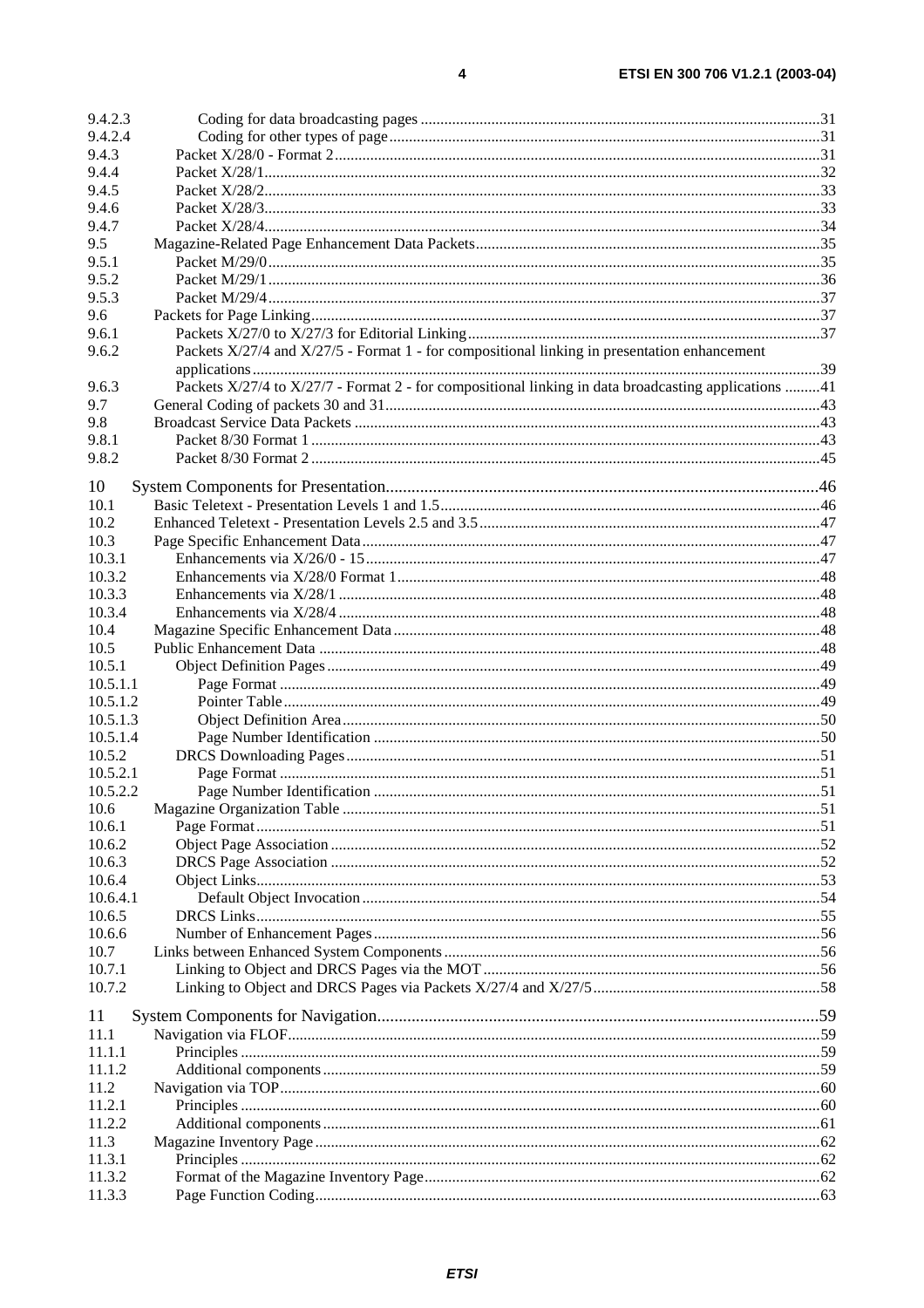| 11.3.4  |  |
|---------|--|
| 12      |  |
| 12.1    |  |
| 12.2    |  |
| 12.3    |  |
| 12.3.1  |  |
| 12.3.2  |  |
| 12.3.3  |  |
| 12.3.4  |  |
| 12.4    |  |
| 12.5    |  |
| 12.5.1  |  |
| 12.5.2  |  |
| 12.5.3  |  |
| 12.5.4  |  |
| 13      |  |
| 13.1    |  |
| 13.2    |  |
| 13.3    |  |
| 13.4    |  |
| 13.5    |  |
| 13.6    |  |
| 13.7    |  |
| 13.8    |  |
| 13.9    |  |
| 14      |  |
| 14.1    |  |
| 14.2    |  |
| 14.2.1  |  |
| 14.2.2  |  |
| 14.2.3  |  |
| 14.2.4  |  |
| 14.3    |  |
| 14.3.1  |  |
| 14.3.2  |  |
| 14.4    |  |
| 14.4.1  |  |
| 14.4.2  |  |
| 15      |  |
| 15.1    |  |
| 15.2    |  |
| 15.3    |  |
| 15.4    |  |
| 15.5    |  |
| 15.6    |  |
| 15.6.1  |  |
| 15.6.2  |  |
| 15.6.3  |  |
| 15.6.4  |  |
| 15.6.5  |  |
| 15.6.6  |  |
| 15.6.7  |  |
| 15.6.8  |  |
| 15.6.9  |  |
| 15.6.10 |  |
| 15.6.11 |  |
| 15.6.12 |  |
| 15.7    |  |
| 15.7.1  |  |
|         |  |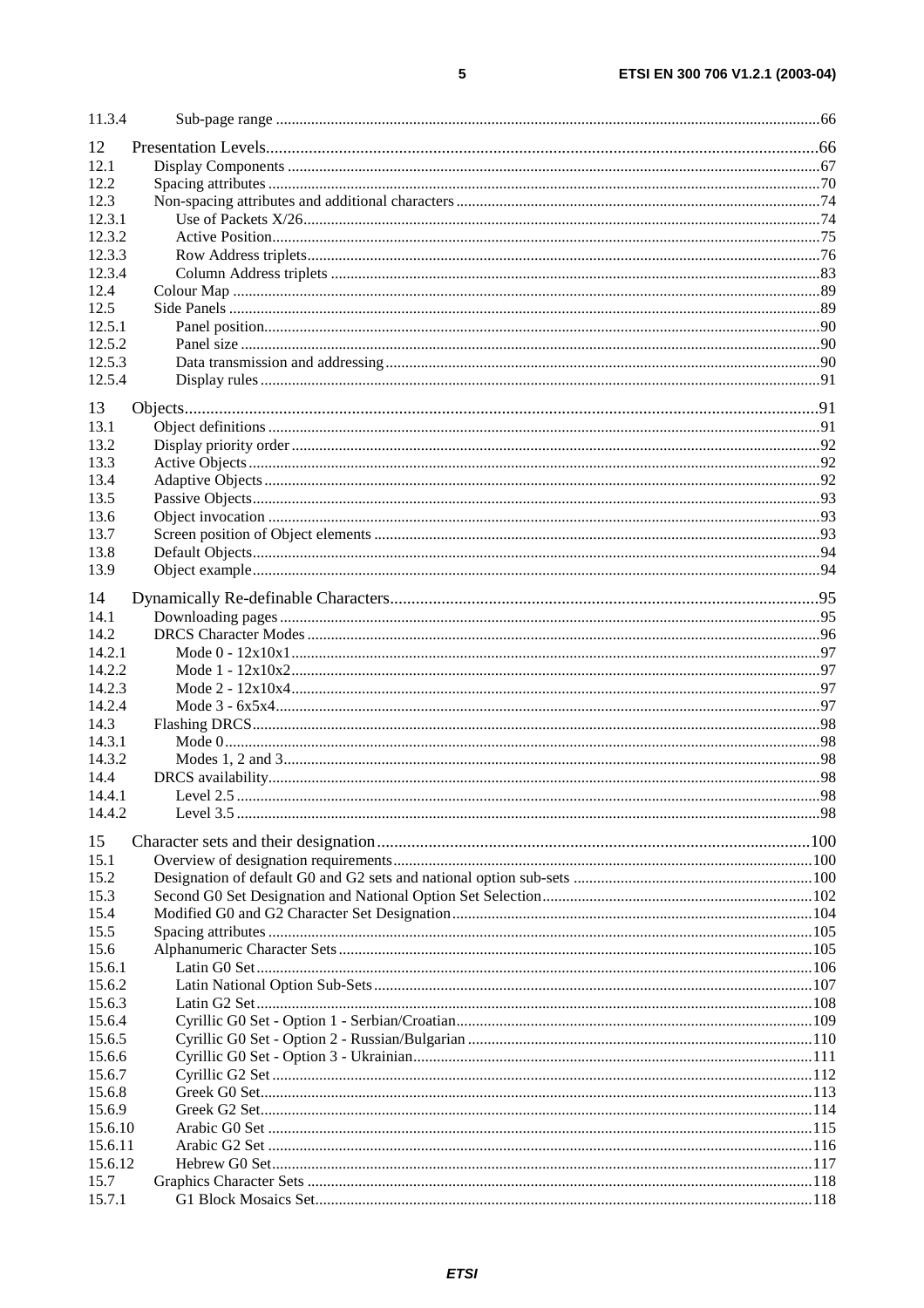| 15.7.2                                                                      |                             |  |
|-----------------------------------------------------------------------------|-----------------------------|--|
|                                                                             | <b>Annex A (normative):</b> |  |
| A.1                                                                         |                             |  |
| A.2                                                                         |                             |  |
| A.3                                                                         |                             |  |
| A.4                                                                         |                             |  |
| A.5                                                                         |                             |  |
| A.6                                                                         |                             |  |
| A.7<br>A.7.1<br>A.7.2                                                       |                             |  |
| A.8                                                                         |                             |  |
| A.9                                                                         |                             |  |
|                                                                             |                             |  |
|                                                                             | <b>Annex B</b> (normative): |  |
| B.1                                                                         |                             |  |
| B.2                                                                         |                             |  |
| B.3                                                                         |                             |  |
| B.4                                                                         |                             |  |
| B.5                                                                         |                             |  |
| <b>B.6</b>                                                                  |                             |  |
| B.7                                                                         |                             |  |
| B.8                                                                         |                             |  |
| <b>B.9</b>                                                                  |                             |  |
|                                                                             |                             |  |
| C.1                                                                         |                             |  |
| C.2                                                                         |                             |  |
| C.3                                                                         |                             |  |
| C.4                                                                         |                             |  |
|                                                                             | <b>Annex D</b> (normative): |  |
| D.1<br>D.1.1<br>D.1.2<br>D.1.3<br>D.1.4<br>D.1.5<br>D.1.6<br>D.1.7<br>D.1.8 |                             |  |
| D.2<br>D.2.1                                                                |                             |  |

 $D.2.2$ 

 $D.2.3$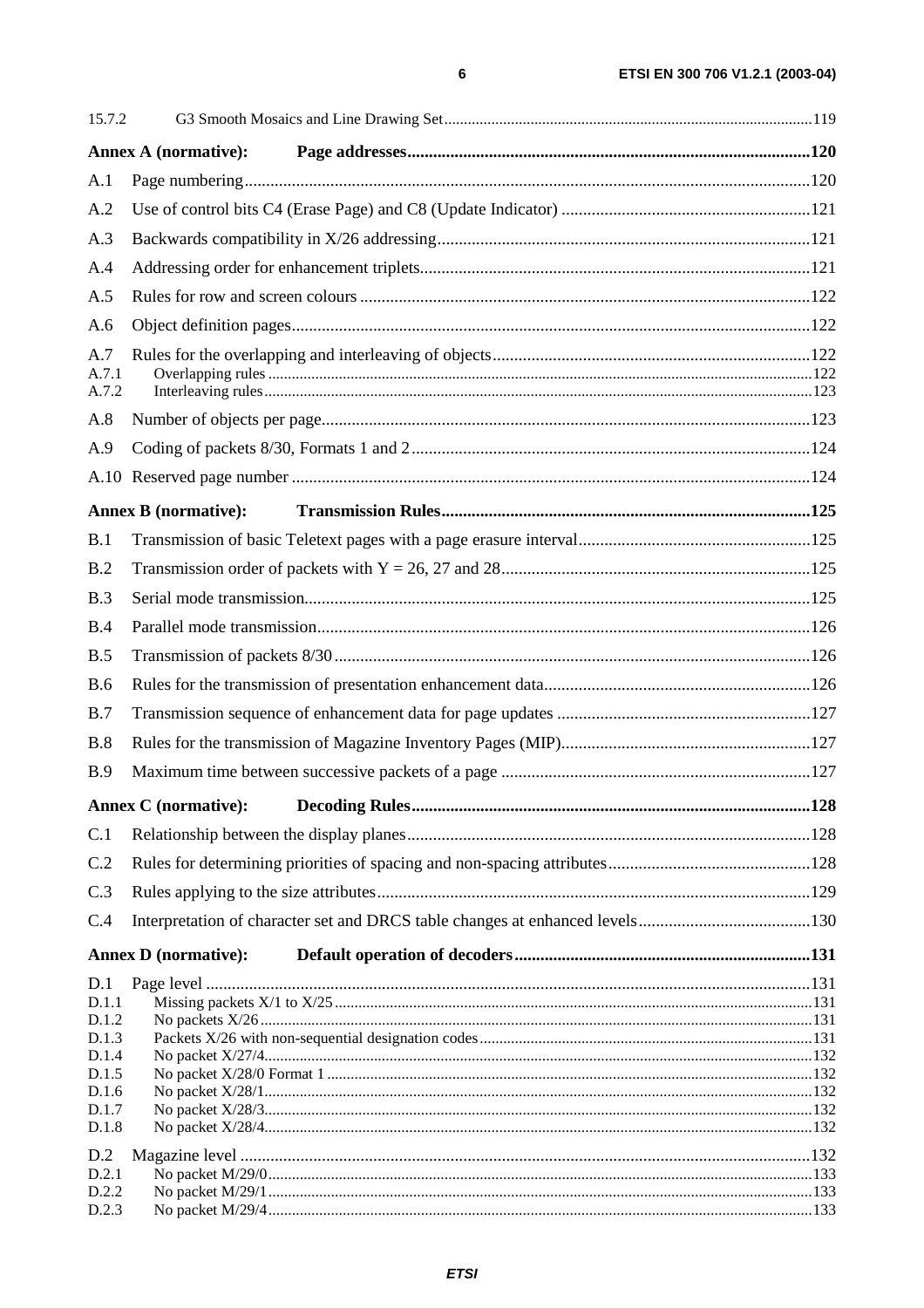| D.3             |                               |  |  |  |  |  |  |
|-----------------|-------------------------------|--|--|--|--|--|--|
|                 | <b>Annex E</b> (informative): |  |  |  |  |  |  |
| E.1             |                               |  |  |  |  |  |  |
| E.2             |                               |  |  |  |  |  |  |
| E.3             |                               |  |  |  |  |  |  |
| E.4             |                               |  |  |  |  |  |  |
| E.5             |                               |  |  |  |  |  |  |
| E.6             |                               |  |  |  |  |  |  |
| E.7             |                               |  |  |  |  |  |  |
| E.8             |                               |  |  |  |  |  |  |
| E.9             |                               |  |  |  |  |  |  |
| E.10            |                               |  |  |  |  |  |  |
| E.11            |                               |  |  |  |  |  |  |
|                 |                               |  |  |  |  |  |  |
|                 |                               |  |  |  |  |  |  |
|                 |                               |  |  |  |  |  |  |
|                 |                               |  |  |  |  |  |  |
|                 | <b>Annex F</b> (informative): |  |  |  |  |  |  |
| F.1             |                               |  |  |  |  |  |  |
| F.1.1<br>F.1.2  |                               |  |  |  |  |  |  |
| F.1.3           |                               |  |  |  |  |  |  |
| F <sub>.2</sub> |                               |  |  |  |  |  |  |
| F.3             |                               |  |  |  |  |  |  |
| F.4             |                               |  |  |  |  |  |  |
| F.5             |                               |  |  |  |  |  |  |
| F.6             |                               |  |  |  |  |  |  |
|                 | <b>Annex G (informative):</b> |  |  |  |  |  |  |
| G.1             |                               |  |  |  |  |  |  |
| G.2             |                               |  |  |  |  |  |  |
| G.3             |                               |  |  |  |  |  |  |
| G.3.1<br>G.3.2  |                               |  |  |  |  |  |  |
| G.3.3           |                               |  |  |  |  |  |  |
| G.4             |                               |  |  |  |  |  |  |
| G.5             |                               |  |  |  |  |  |  |
|                 | <b>Annex H</b> (informative): |  |  |  |  |  |  |
| H.1             |                               |  |  |  |  |  |  |
| H <sub>.2</sub> |                               |  |  |  |  |  |  |
| H.2.1<br>H.2.2  |                               |  |  |  |  |  |  |
|                 |                               |  |  |  |  |  |  |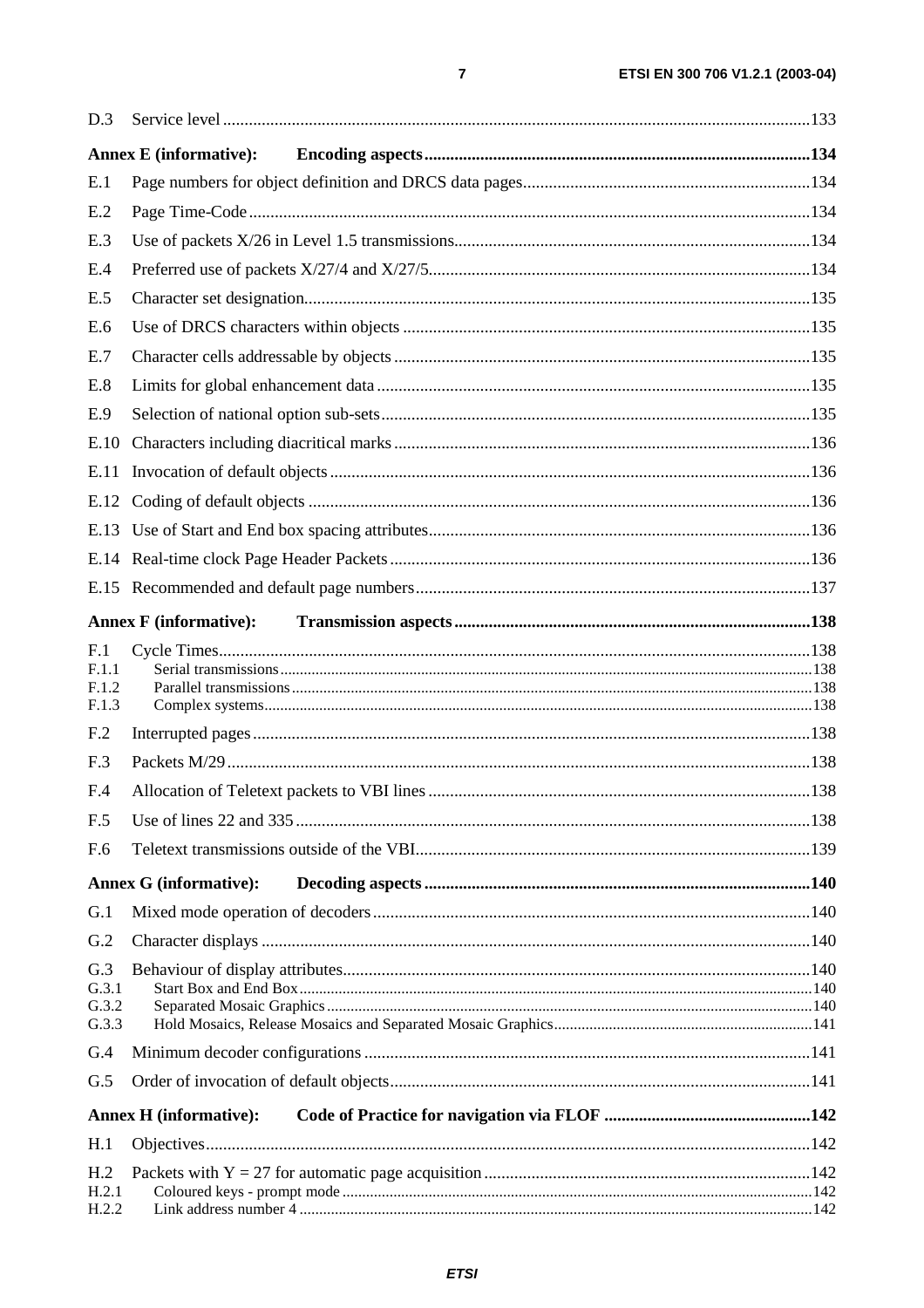| H.2.4<br>H.2.5<br>H.3<br>H.4<br>H.4.1<br>H.4.2<br>H.4.3<br>Packet with $Y = 24$ included, other than for prompts in conformity with this Code of Practice143<br>H.4.4<br><b>Annex I</b> (informative):<br>I.1<br>1.2<br>I.2.1<br>I.2.2<br>I.2.3<br><b>Annex J (informative):</b> |
|----------------------------------------------------------------------------------------------------------------------------------------------------------------------------------------------------------------------------------------------------------------------------------|
|                                                                                                                                                                                                                                                                                  |
|                                                                                                                                                                                                                                                                                  |
|                                                                                                                                                                                                                                                                                  |
|                                                                                                                                                                                                                                                                                  |
|                                                                                                                                                                                                                                                                                  |
|                                                                                                                                                                                                                                                                                  |
|                                                                                                                                                                                                                                                                                  |
|                                                                                                                                                                                                                                                                                  |
|                                                                                                                                                                                                                                                                                  |
|                                                                                                                                                                                                                                                                                  |
|                                                                                                                                                                                                                                                                                  |
|                                                                                                                                                                                                                                                                                  |
|                                                                                                                                                                                                                                                                                  |
|                                                                                                                                                                                                                                                                                  |
| <b>Annex K</b> (informative):                                                                                                                                                                                                                                                    |
| Use of Teletext Data for Automatic Channel Installation149<br><b>Annex L</b> (informative):                                                                                                                                                                                      |
| <b>Annex M (informative):</b>                                                                                                                                                                                                                                                    |
| <b>Annex N</b> (informative):                                                                                                                                                                                                                                                    |
| N.1                                                                                                                                                                                                                                                                              |
| <b>Annex O</b> (informative):                                                                                                                                                                                                                                                    |
| <b>Annex P</b> (informative):                                                                                                                                                                                                                                                    |
| <b>Annex Q</b> (informative):                                                                                                                                                                                                                                                    |
|                                                                                                                                                                                                                                                                                  |
| <b>Annex R</b> (informative):                                                                                                                                                                                                                                                    |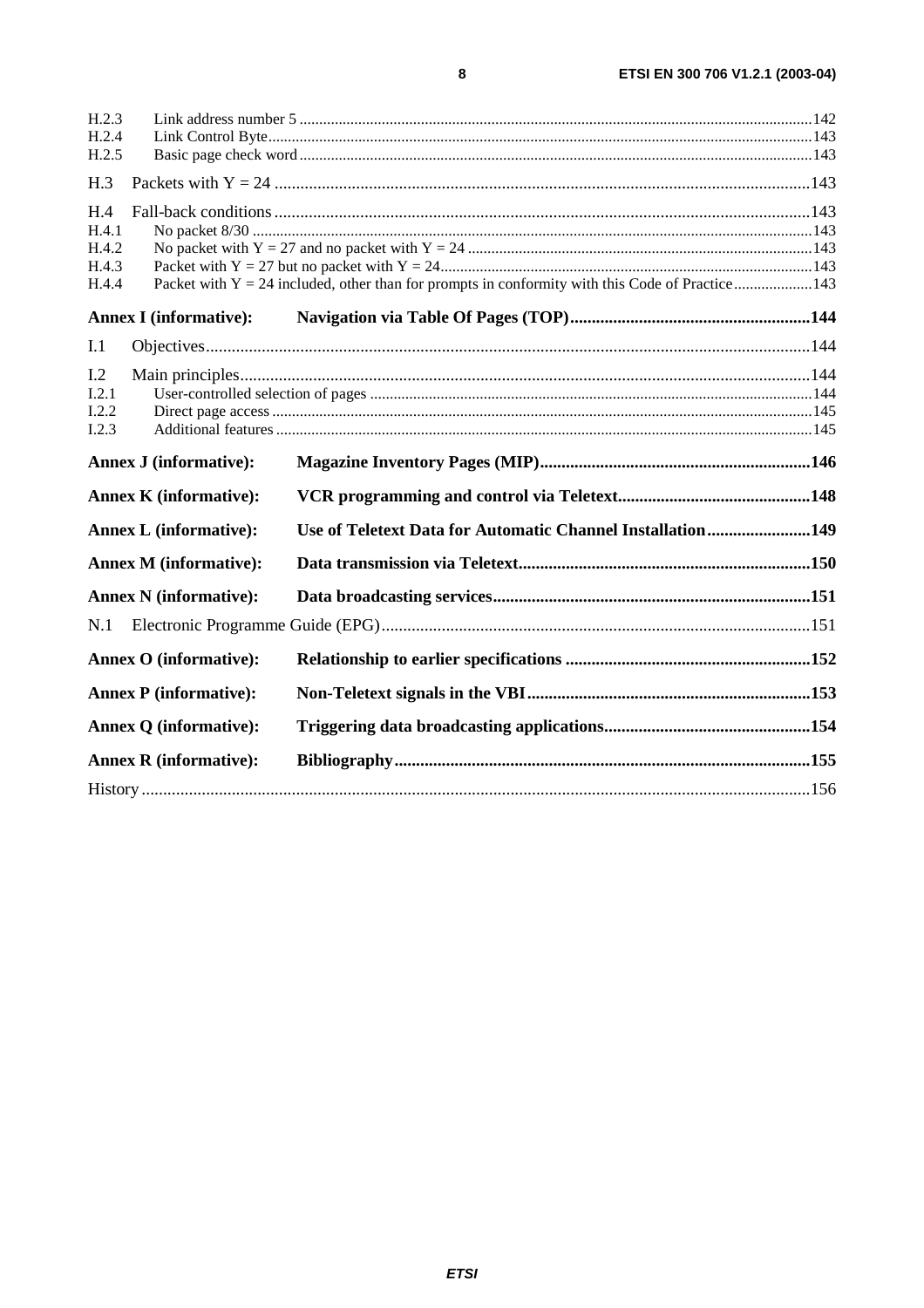# Intellectual Property Rights

IPRs essential or potentially essential to the present document may have been declared to ETSI. The information pertaining to these essential IPRs, if any, is publicly available for **ETSI members and non-members**, and can be found in ETSI SR 000 314: *"Intellectual Property Rights (IPRs); Essential, or potentially Essential, IPRs notified to ETSI in respect of ETSI standards"*, which is available from the ETSI Secretariat. Latest updates are available on the ETSI Web server ([http://webapp.etsi.org/IPR/home.asp\)](http://webapp.etsi.org/IPR/home.asp).

All published ETSI deliverables shall include information which directs the reader to the above source of information.

# Foreword

This European Standard (Telecommunications series) has been produced by Joint Technical Committee (JTC) Broadcast of the European Broadcasting Union (EBU), Comité Européen de Normalisation ELECtrotechnique (CENELEC) and the European Telecommunications Standards Institute (ETSI).

NOTE: The EBU/ETSI JTC Broadcast was established in 1990 to co-ordinate the drafting of standards in the specific field of broadcasting and related fields. Since 1995 the JTC Broadcast became a tripartite body by including in the Memorandum of Understanding also CENELEC, which is responsible for the standardization of radio and television receivers. The EBU is a professional association of broadcasting organizations whose work includes the co-ordination of its members' activities in the technical, legal, programme-making and programme-exchange domains. The EBU has active members in about 60 countries in the European broadcasting area; its headquarters is in Geneva.

European Broadcasting Union CH-1218 GRAND SACONNEX (Geneva) Switzerland Tel: +41 22 717 21 11 Fax: +41 22 717 24 81

| <b>National transposition dates</b>                                                       |                 |  |  |  |
|-------------------------------------------------------------------------------------------|-----------------|--|--|--|
| Date of adoption of this EN:                                                              | 11 April 2003   |  |  |  |
| Date of latest announcement of this EN (doa):                                             | 31 July 2003    |  |  |  |
| Date of latest publication of new National Standard<br>or endorsement of this EN (dop/e): | 31 January 2004 |  |  |  |
| Date of withdrawal of any conflicting National Standard (dow):                            | 31 January 2004 |  |  |  |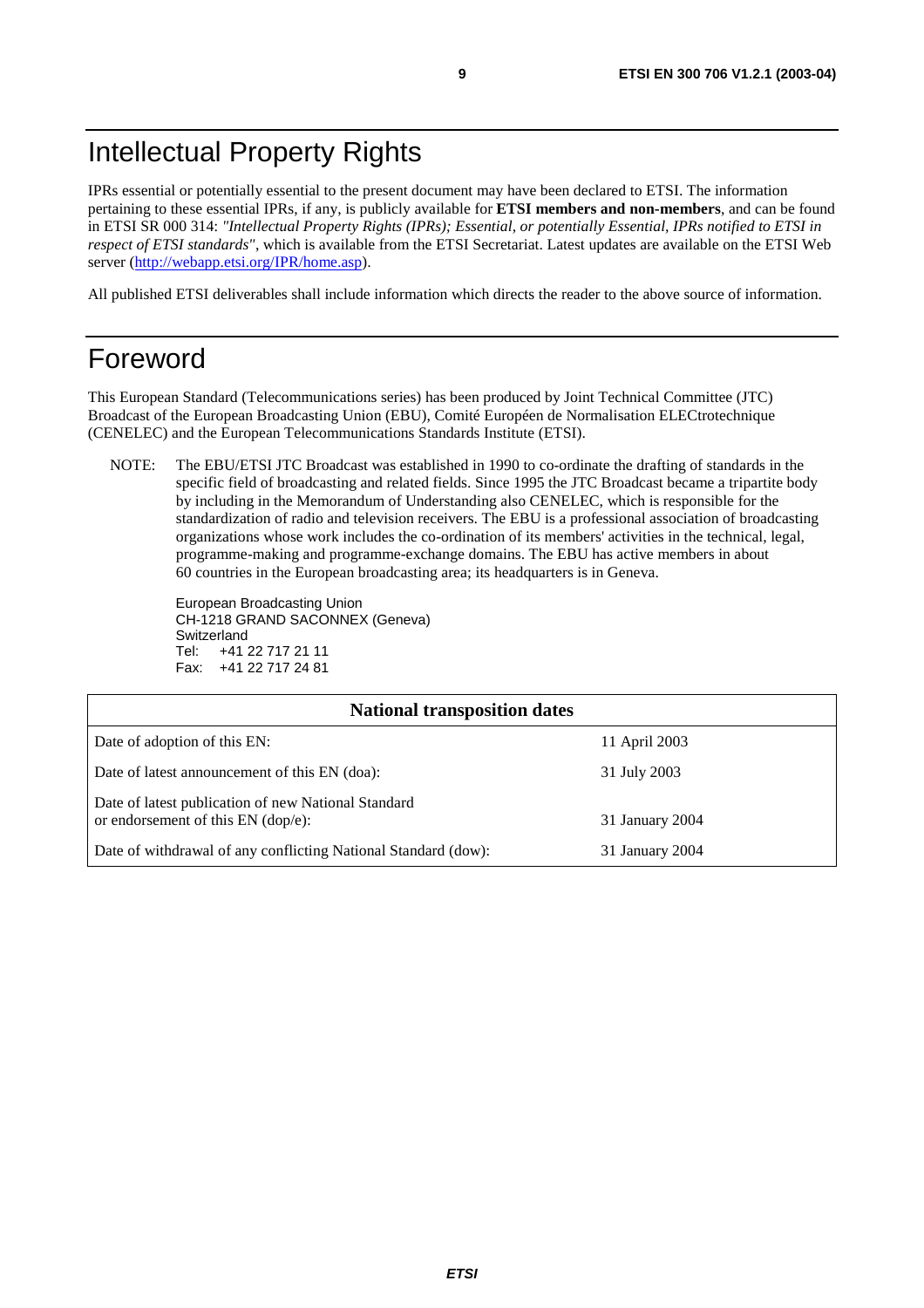### 1 Scope

The present document defines the application of CCIR Teletext System B to CCIR 625 Line 50 field Television Systems B, D, G, H, I, K and L. The System is optimized for broadcast media using cable, terrestrial and satellite transmission and the associated service and product environment. Reliable reception of data is ensured, since there is a good match between the service area defined for vision and sound reception and that provided for Teletext data broadcasting.

The data is organized in a manner optimum for broadcast media by using the rigid timing framework of the television signal. When multiplexed with a video waveform, this permits a fixed relationship to be provided between the data bytes on a television signal data line and locations in the decoder memory. Using this relationship, error identification and correction are available, matched to the statistical occurrence of bit errors. Critical control data and addressing information are protected by Hamming coding. Basic data is protected by using parity checks.

Teletext data packets are normally grouped together to form "pages" of information, although some have a "stand-alone" function. The range of presentation and application features are arranged to be downward compatible. This permits initial services to be defined and existing services to be upgraded, without rendering obsolete equipment already in the field.

Four presentation Levels are defined:

| Level 1:      | - alphamosaic characters;                                             |
|---------------|-----------------------------------------------------------------------|
|               | - spacing attributes;                                                 |
|               | - fixed colour palette;                                               |
|               | - 24 rows of 40 columns;                                              |
| Level $1.5$ : | - extends the character repertoire;                                   |
| Level $2.5$ : | - extends the language repertoire;                                    |
|               | - increases the colour palette with re-definable colours;             |
|               | - introduces non-spacing attributes;                                  |
|               | - allows a number of simple re-definable characters;                  |
|               | - provides side panels for additional text or graphics;               |
| Level $3.5$ : | - extends the number of re-definable characters and their complexity; |
|               | - introduces different font styles and proportional spacing.          |

Levels 2.5 and 3.5 are intended to replace Levels 2 and 3 respectively as defined in earlier specifications. The new Levels offer more display features and can be transmitted more efficiently. Level 1.5 has evolved in the field due to the language requirements in certain countries and is documented here for the first time.

The facility to invoke the presentation of characters of any writing system or language, or a mixture of such systems is included. The present document includes the coding for Arabic, Cyrillic, Greek, Hebrew and Latin alphabets. Where appropriate the character repertoires and coding structures of the ISO are used.

In addition to the basic text and graphics display presentation, a wide range of other applications can be supported. Protocols for user-friendly navigation techniques also exist. These topics are covered in the reference documents and the other documents listed in annex R.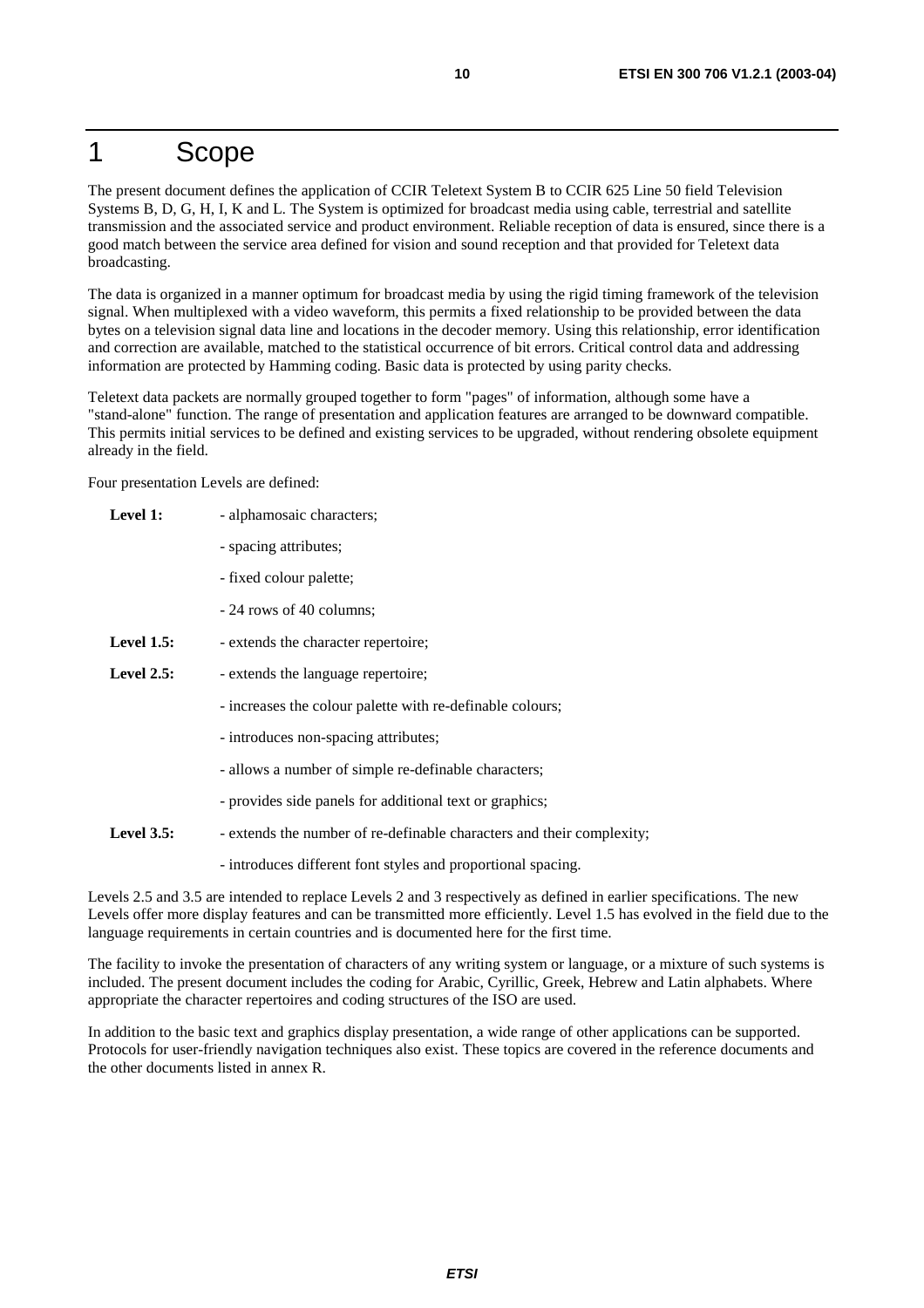# 2 References

The following documents contain provisions which, through reference in this text, constitute provisions of the present document.

- References are either specific (identified by date of publication and/or edition number or version number) or non-specific.
- For a specific reference, subsequent revisions do not apply.
- For a non-specific reference, the latest version applies.

Referenced documents which are not found to be publicly available in the expected location might be found at <http://docbox.etsi.org/Reference>.

- [1] ETSI EN 300 231: "Television Systems; Specification of the domestic video Programme Delivery Control system (PDC)".
- [2] ETSI EN 300 708: "Television Systems; Data transmission within Teletext".
- [3] ETSI EN 300 707: "Electronic Programme Guide (EPG); Protocol for a TV Guide using electronic data transmission".
- [4] ISO 6937: "Information technology Coded graphic character set for text communication; Latin alphabet ".
- [5] Void.
- [6] ETSI TS 101 231: "Television systems; Register of Country and Network Identification (CNI), Video Programming System (VPS) codes and Application codes for Teletext based systems".
- [7] ETSI TR 101 233: "Television systems; Code of practice for allocation of services in the Vertical Blanking Interval (VBI)".
- [8] IEC/PAS 62297 Edition 1.0 (2002-01): "Proposal for introducing a trigger mechanism into TV transmissions".

# 3 Definitions, symbols and abbreviations

### 3.1 Definitions

For the purposes of the present document, the following terms and definitions apply:

**active position:** position defined by row and column co-ordinates and is a reference to a screen location within the normal page area

NOTE: It is used to position enhancement data when overwriting a basic Level 1 Teletext page.

**bit numbering within bytes:** bits of Teletext data bytes numbered 1 to 8 (LSB to MSB)

designation code: data byte used as a packet address extender

NOTE: It is used to differentiate between instances of the packet  $X/Y/n$ . The designation code is the byte after the magazine and packet address and is 8/4 Hamming coded.

**magazine number 8:** a packet with a magazine value of 0 is referred to as belonging to magazine 8

**packet:** sequence of data bits transmitted as a single entity on one TV line

NOTE: The packet includes elements to establish synchronization within a decoder plus address and information data bits.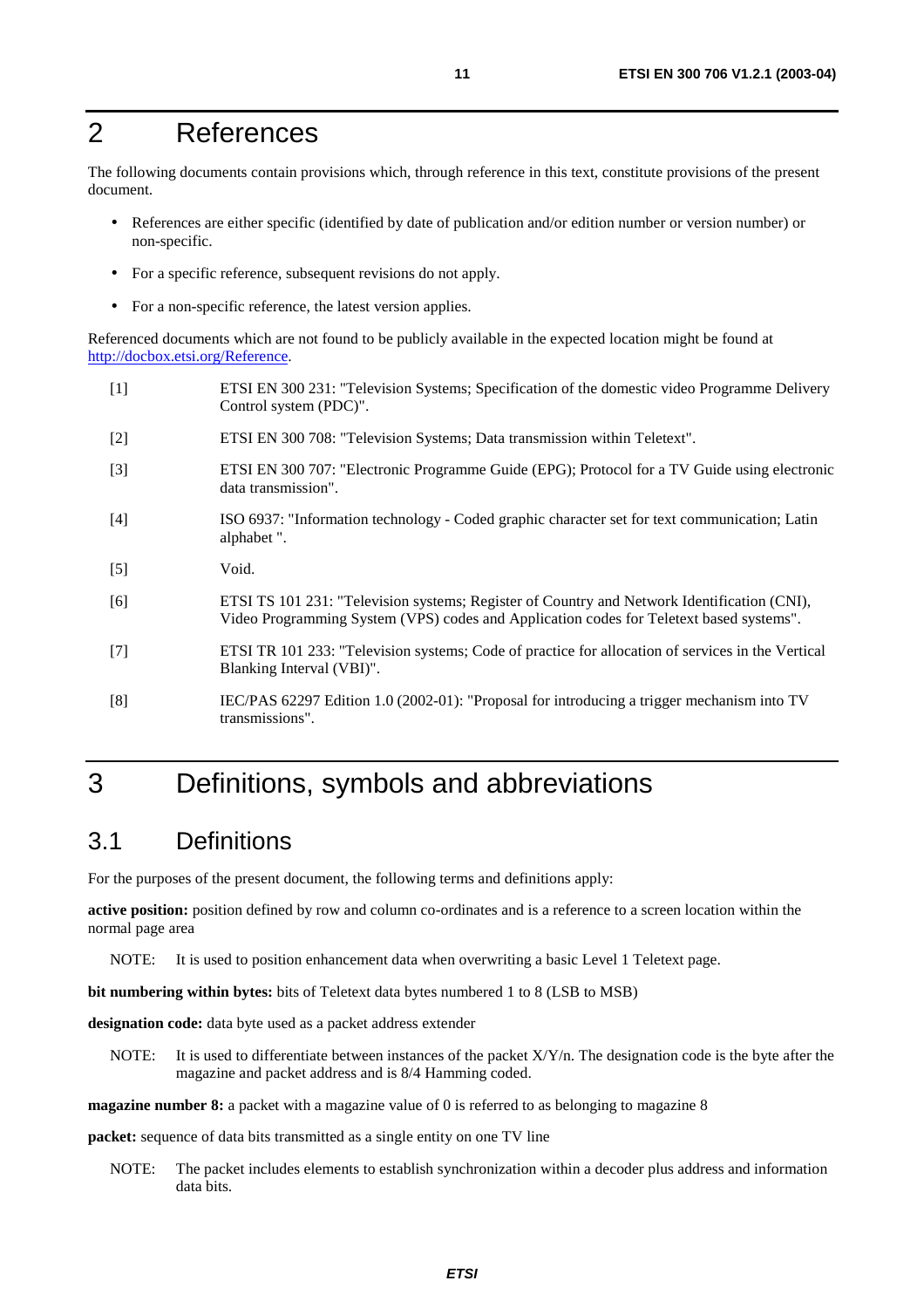**page address:** page number plus sub-code - **M Pt Pu: S4 S3 S2 S1** 

**page format - CA:** method of data broadcasting where the data is transmitted within Teletext pages

NOTE 1: Conditional access and scrambling techniques may be used at the transport layer

NOTE 2: See EN 300 708 [2], clause 5.

**page format - Clear:** method of data broadcasting where the data is transmitted within Teletext pages but without the possibility of applying conditional access and scrambling techniques at the transport layer

NOTE: See EN 300 708 [2], clause 4.

**page number: M Pt Pu**, where

| $M =$ magazine           | $(range 1 - 8)$ |
|--------------------------|-----------------|
| $Pt = page$ number tens  | $(range(0 - F)$ |
| $Pu = page$ number units | $(range 0 - F)$ |

**prefix:** sequence of clock run-in, framing code and packet address bytes at the start of every Teletext packet

**sub-code: S4 S3 S2 S1**, where

 $S1 = LSB$  digit (range 0 - F)  $S2 = LSB+1$  digit (range 0 - 7)  $S3 = LSB + 2$  digit (range 0 - F)  $S4 = MSB$  digit (range 0 - 3)

**time filling headers:** page header packets with the page number FF which are inserted into the transmission for the sole reason of maintaining a real-time clock display

**transmission bit order:** bits of a Teletext data byte transmitted least significant bit first

### 3.2 Symbols

For the purposes of the present document, the following symbols apply:

| Character code r/c    | The character in row r, column c of a given character set.                                                                                                                                                                                       |
|-----------------------|--------------------------------------------------------------------------------------------------------------------------------------------------------------------------------------------------------------------------------------------------|
| Cn                    | Control bit n.                                                                                                                                                                                                                                   |
| Dn                    | Data bit n.                                                                                                                                                                                                                                      |
| $f_{\rm H}$           | Nominal TV line frequency.                                                                                                                                                                                                                       |
| Packet M/yy           | Magazine related packet, packet number = $yy$ , from any magazine M and with any designation<br>code value.                                                                                                                                      |
| Packet M/yy/nn        | Magazine related packet, packet number = $yy$ , from any magazine M and with a designation<br>code value of nn.                                                                                                                                  |
| Packet X/yy           | Page related packet, packet number = $yy$ , forming part of a Teletext page and thus having the<br>same magazine address value, X, as the page header packet of that page. If applicable, the<br>precise designation code value is not relevant. |
| Packet $X\frac{y}{m}$ | Page related packet, packet number = $yy$ and designation code value = nn, forming part of a<br>Teletext page and thus having the same magazine address value, X, as the page header packet<br>of that page.                                     |
| P <sub>n</sub>        | Protection bit n.                                                                                                                                                                                                                                |
| $Y = nn$              | Packet number $=$ nn.                                                                                                                                                                                                                            |
| $\oplus$              | Logical exclusive-OR function.                                                                                                                                                                                                                   |
| $\circ$               | Feature not available.                                                                                                                                                                                                                           |
| $\odot$               | Feature available.                                                                                                                                                                                                                               |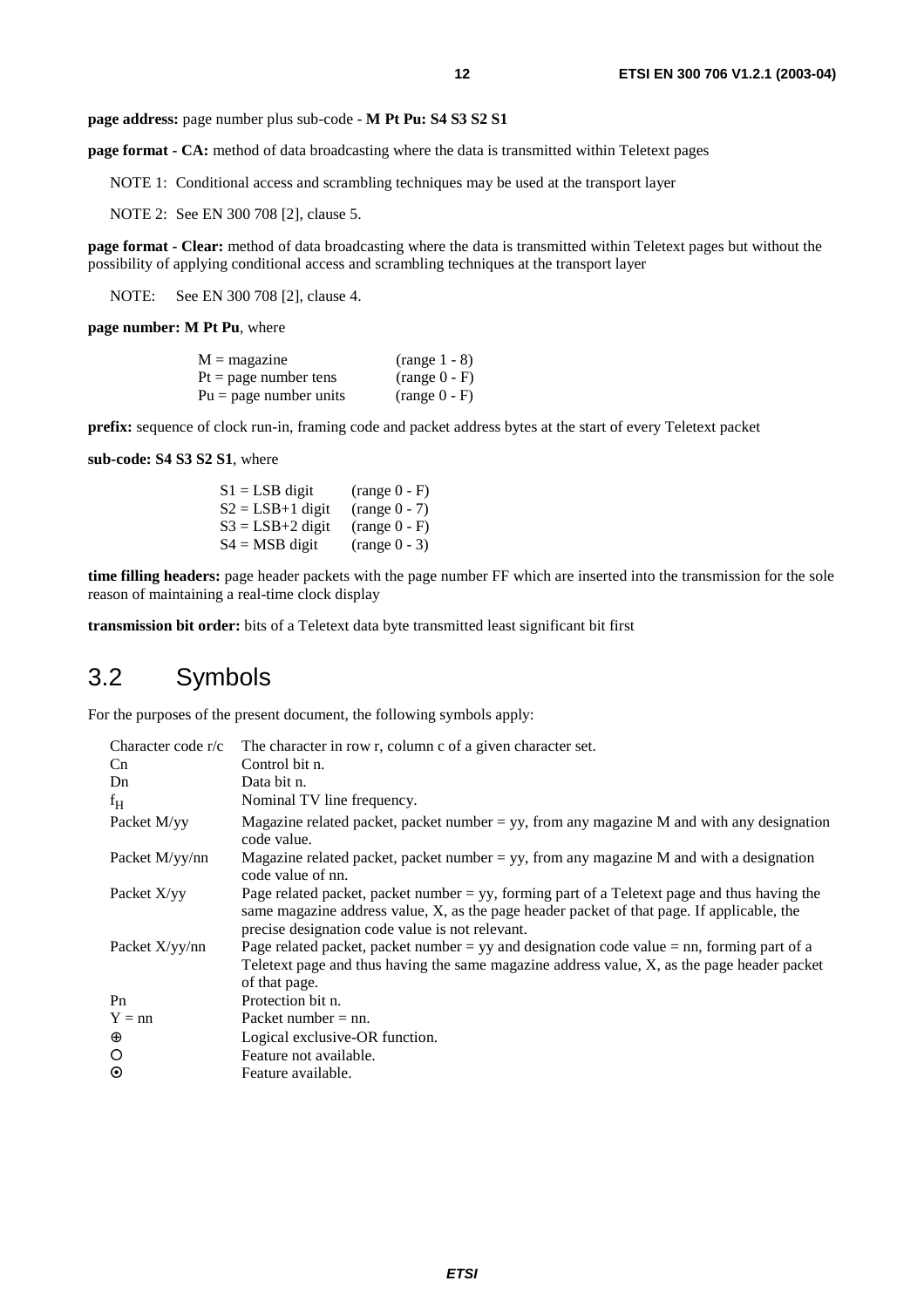### 3.3 Abbreviations

For the purposes of the present document, the following abbreviations apply:

| <b>ACI</b>    | <b>Automatic Channel Installation</b>                            |
|---------------|------------------------------------------------------------------|
| <b>AIT</b>    | <b>Additional Information Table</b>                              |
| <b>BCD</b>    | <b>Binary Coded Decimal</b>                                      |
| <b>BTT</b>    | <b>Basic TOP Table</b>                                           |
| <b>CA</b>     | <b>Conditional Access</b>                                        |
| <b>CCIR</b>   | International Radio Consultative Committee                       |
| <b>CLUT</b>   | Colour Look-Up Table                                             |
| <b>CRC</b>    | <b>Cyclic Redundancy Check</b>                                   |
| <b>CVBS</b>   | Composite Video and Blanking Signal                              |
| <b>DCLUT</b>  | Colour Look-Up Table for Dynamically Re-definable Character Sets |
| <b>DRCS</b>   | Dynamically Re-definable Character Set                           |
| <b>EACEM</b>  | European Association of Consumer Electronic Manufacturers        |
| <b>EBU</b>    | <b>European Broadcasting Union</b>                               |
| <b>EPG</b>    | Electronic Programme Guide                                       |
| <b>FLOF</b>   | <b>Full Level One Facilities</b>                                 |
| <b>GDRCS</b>  | Global Dynamically Re-definable Character Set                    |
| <b>GPOP</b>   | Global Public Object Page                                        |
| <b>IDL</b>    | <b>Independent Data Line</b>                                     |
| <b>ISO</b>    | <b>International Standards Organization</b>                      |
| <b>LOP</b>    | Level One Page                                                   |
| LSB           | Least Significant Bit                                            |
| <b>MIP</b>    | <b>Magazine Inventory Page</b>                                   |
| <b>MJD</b>    | Modified Julian Date                                             |
| <b>MOT</b>    | <b>Magazine Organization Table</b>                               |
| <b>MPT</b>    | Multi-Page Table                                                 |
| <b>MPT-EX</b> | Multi-Page Table EXtension                                       |
| <b>MSB</b>    | Most Significant Bit                                             |
| NI            | Network Identification                                           |
| <b>PDC</b>    | Programme Delivery Control                                       |
| <b>POP</b>    | Public Object Page                                               |
| <b>PTU</b>    | Pattern Transfer Unit                                            |
| <b>TOP</b>    | <b>Table Of Pages</b>                                            |
| TV            | TeleVision (set)                                                 |
| <b>UTC</b>    | Universal Time Co-ordinated                                      |
| <b>VBI</b>    | Vertical Blanking Interval                                       |
| <b>VCR</b>    | Video Cassette Recorder                                          |
| <b>VPS</b>    | Video Programming System                                         |
| <b>VPT</b>    | Video Programming by Teletext                                    |

# 4 TV lines usable as data lines

# 4.1 When multiplexed with a composite video signal

Subject to availability, lines 6 to 22 and 318 to 335 may be used to carry Teletext data packets. Refer to clause F.4 for practical considerations.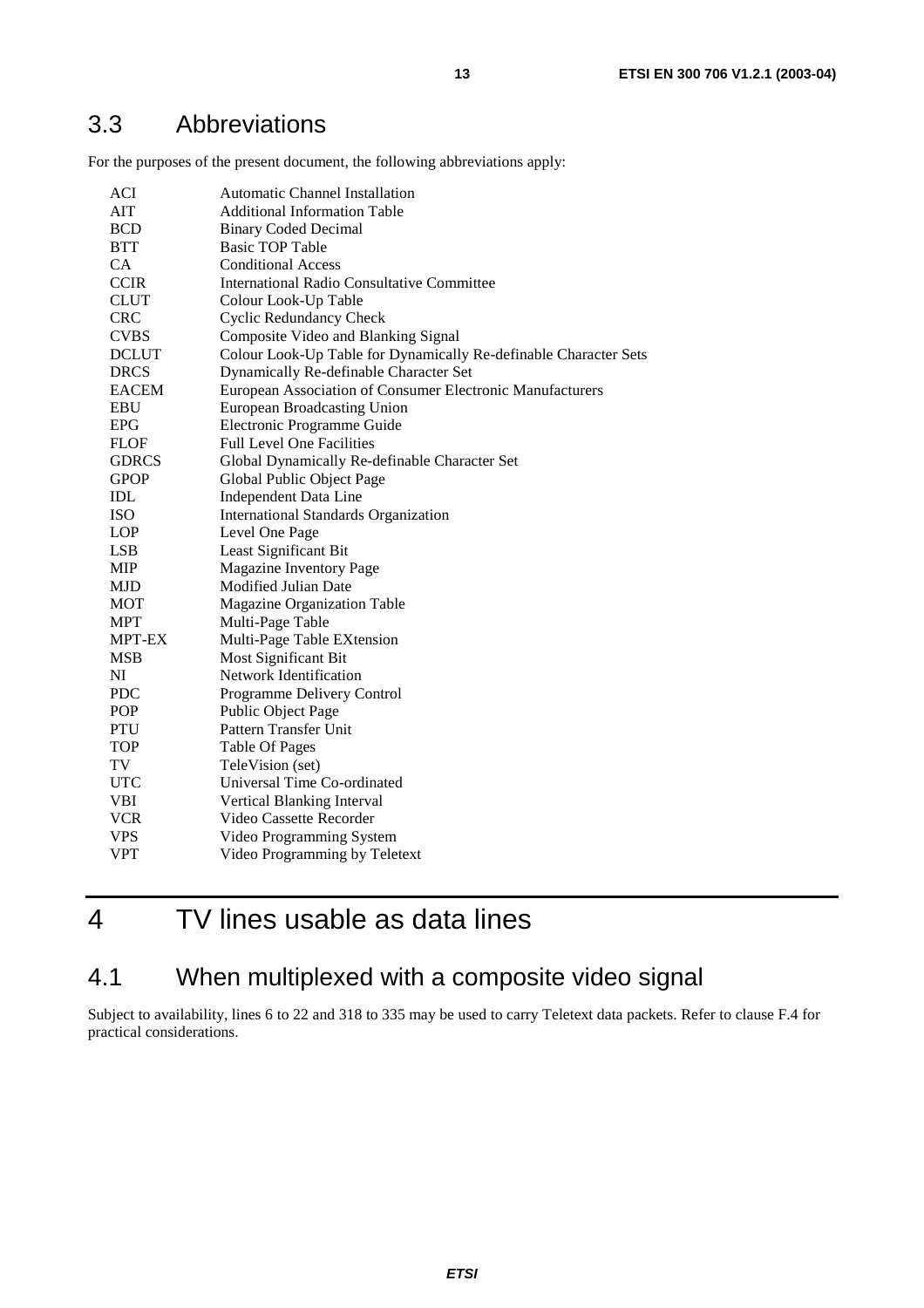

**Figure 1: Usable TV lines, when multiplexed with a CVBS signal** 

### 4.2 When not multiplexed with a composite video signal

Subject to availability, all lines may be used to carry Teletext data packets except those occurring during the field synchronization and equalizing pulse periods.

Refer to clause F.6 for practical considerations.

# 5 Signalling characteristics

# 5.1 Signalling method

Binary Non-Return-to-Zero (NRZ).

# 5.2 Data Signal Levels

Data signal Levels in negative modulation systems:

0 Level: Black Level  $\pm$  2 %.

1 Level:  $66 \pm 6$  % of the difference between Black Level and Peak White Level.

# 5.3 Bit Rate

 $444 \times$  nominal f<sub>H</sub> (6,9375 Mbit/s  $\pm$  25 ppm).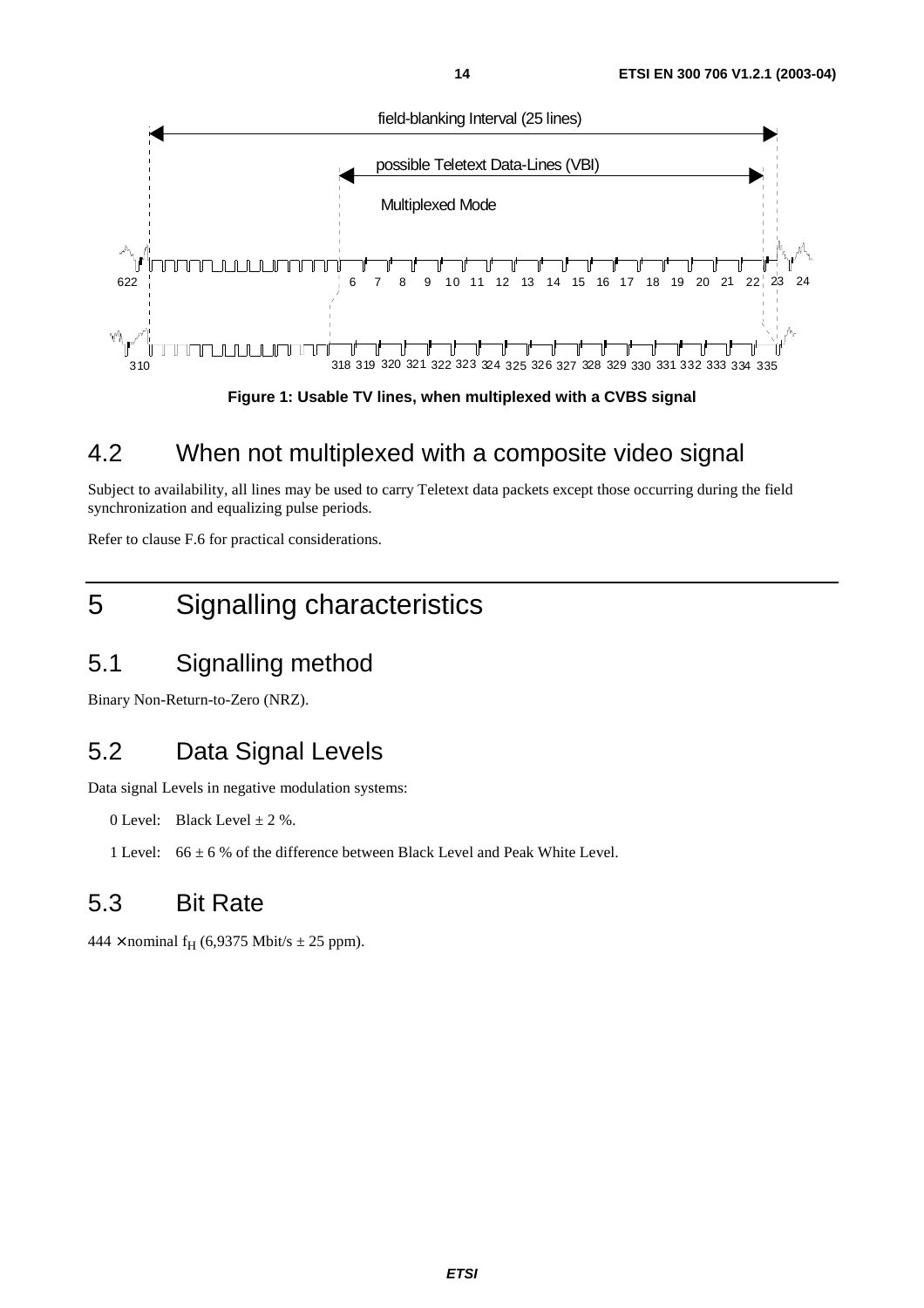### 5.4 Spectrum of data pulses

Skew symmetrical about  $0.5 \times$  bit rate, substantially zero by 5 MHz, as shown in figures 2 and 3.



**Figure 2: Approximate one bit data pulse Figure 3: Approximate spectrum of data pulse** 

# 6 Teletext packet identification

A Teletext data packet occupies one TV line. Each packet starts with a clock run-in and framing code sequence for establishing bit and byte synchronization within the decoder. The framing code has a fixed timing relationship to the line synchronization pulses of the video signal.

### 6.1 Clock run-in

The clock run-in is used for bit synchronization within a decoder.

The bit pattern in transmission order is: 1010101010101010. (This sequence has even parity.)

NOTE: The clock run-in does not in itself identify a Teletext data line. Under some conditions, the two leading data "ones" may be absent or reduced in amplitude compared to the subsequent data.

### 6.2 Framing code

The framing code is used for identification of a Teletext data line and for byte synchronization within a decoder. Following the detection of the framing code sequence, a decoder should partition the remaining data bits of the packet into 8-bit bytes.

The bit pattern in transmission order is: 11100100. (This sequence has even parity.)

NOTE: Other framing code sequences may be used when the data packets are not intended for reception by decoders conforming to the present document.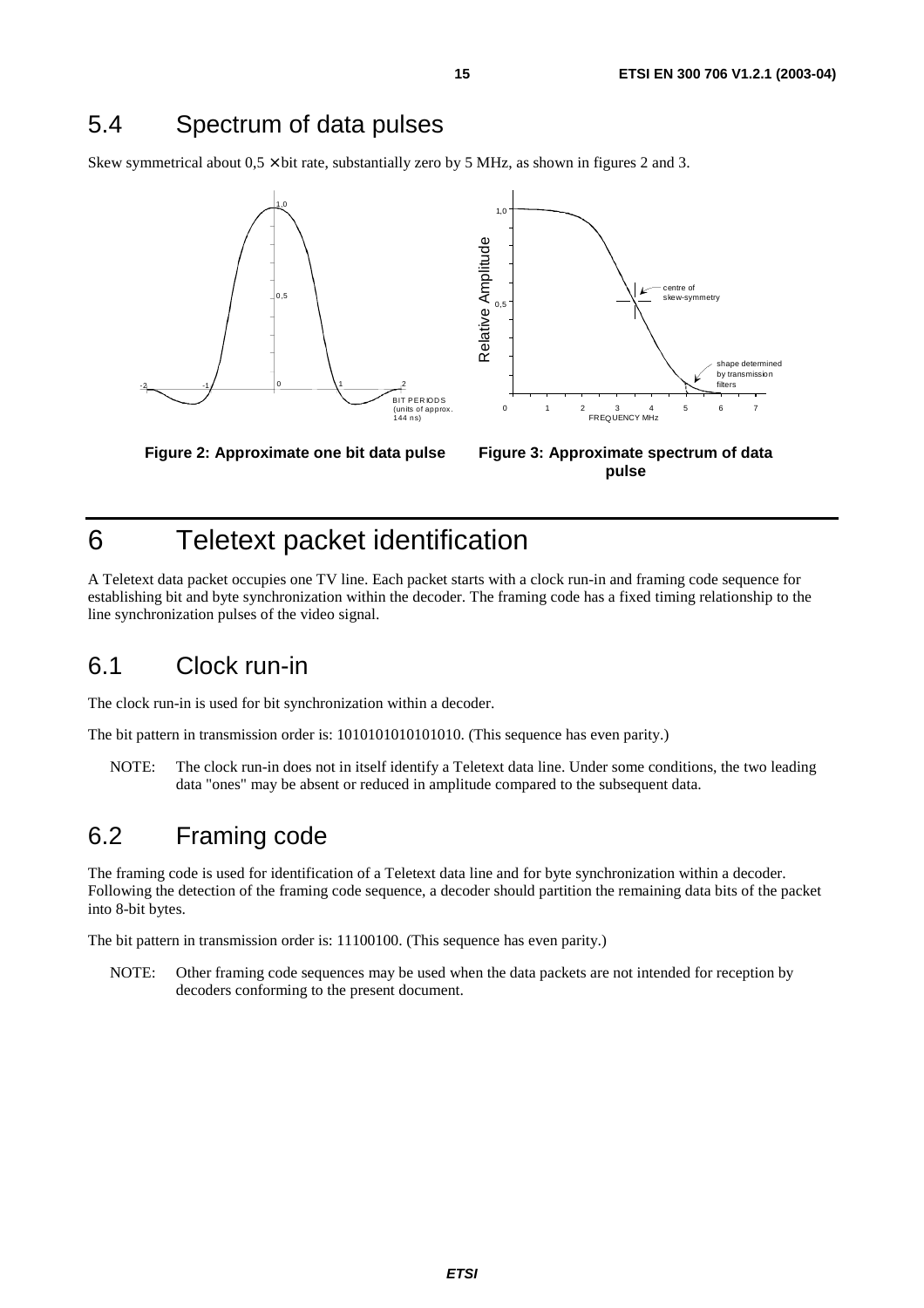### 6.3 Timing reference

The timing reference is measured from the half amplitude point of the leading edge of the line synchronizing pulse to the mid point of the penultimate '1' of the clock run in, as shown in figure 4.



NOTE: Nominally, the data is inserted with the point of reference at 12,0 µs after the half-amplitude point of the leading edge of the line synchronizing pulse. However, it may be necessary to depart from this to allow for the re-timing of the synchronizing pulses on some networks, particularly as a result of sync reprocessing in some transmitters, so as to ensure that the timing of the data as transmitted is always within the allowable tolerance range.

#### **Figure 4: Clock run-in, framing code and timing reference**

# 7 Organization of Teletext data elements

### 7.1 Elements of a Teletext packet

A Teletext packet comprises 360 bits organized as 45 bytes, numbered 1 to 45. In each byte, the bits are numbered 1 to 8 (LSB to MSB), and are normally transmitted LSB first.

#### 7.1.1 Synchronization sequence

Bytes 1, 2 and 3, the clock run-in and framing codes sequences, enable Teletext packets to be identified and synchronization to be established within the decoder, as described in clauses 6.1 and 6.2.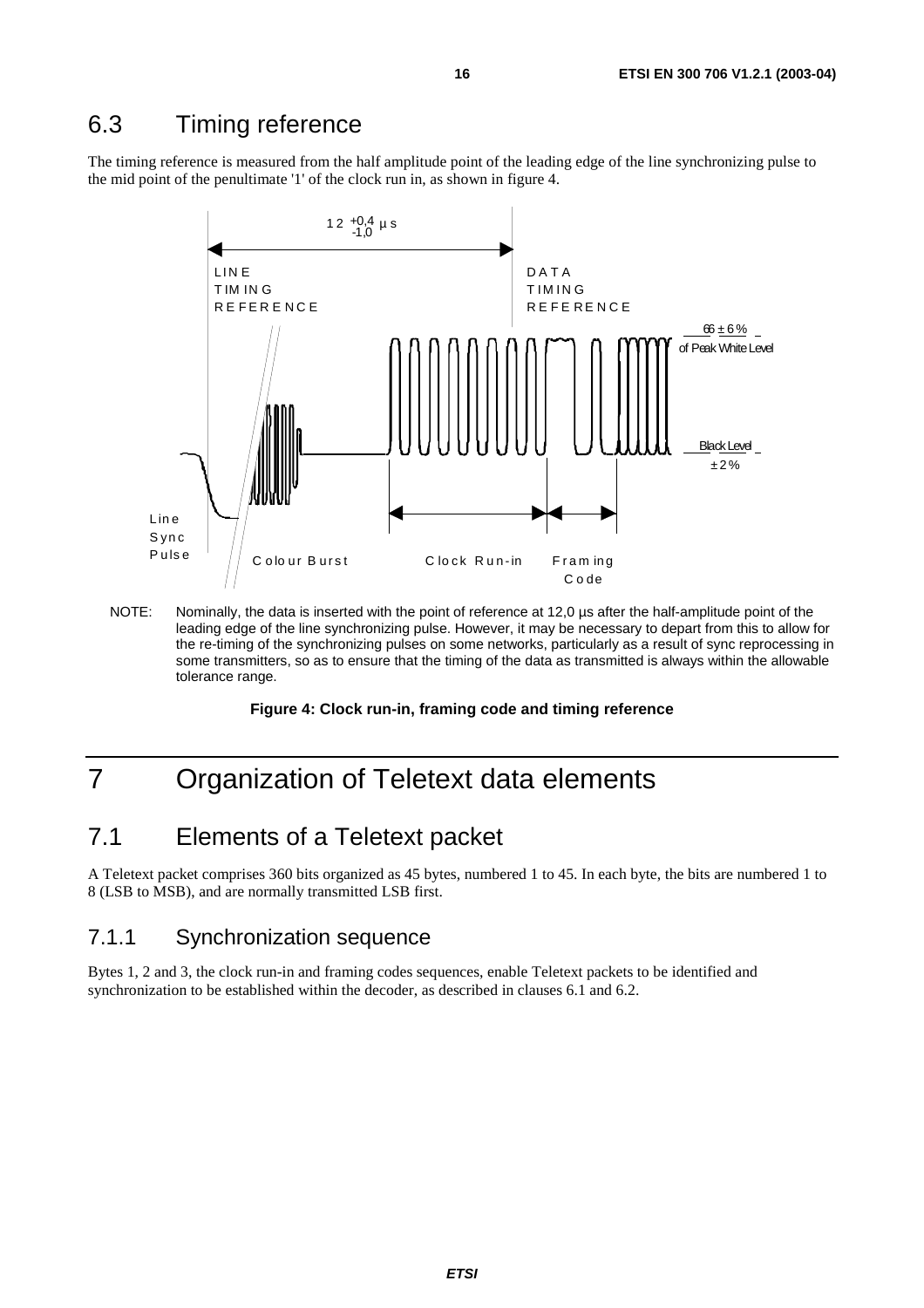#### 7.1.2 Packet address

The packet address is defined by bytes 4 and 5, both Hamming 8/4 coded. The packet address comprises magazine and packet number elements:

| <b>Function</b> | <b>Byte</b> | <b>Data Bits</b> | Weighting      | Range    |
|-----------------|-------------|------------------|----------------|----------|
| Magazine        |             | 2                | 2 <sup>0</sup> |          |
| (X/or M)        | 4           | 4                | 2 <sup>1</sup> | $0 - 7$  |
|                 |             | 6                | 2 <sup>2</sup> |          |
|                 |             | 8                | 2 <sup>0</sup> |          |
| Packet          |             | 2                | 2 <sup>1</sup> |          |
| Number          | 5           | 4                | 2 <sup>2</sup> | $0 - 31$ |
| (Y)             |             | 6                |                |          |
|                 |             | 8                | $2^3$<br>$2^4$ |          |
|                 |             |                  |                |          |

NOTE: Odd numbered data bits carry the Hamming 8/4 protection bits.

Packets with  $Y = 26$  to 31 may also use byte 6 to extend the packet address range. Byte 6 is then Hamming 8/4 coded and is referred to as the Designation Code.

#### 7.1.3 Data bytes

Bytes 6 to 45 carry address, control, character or data information depending on the address of the packet. Data bytes are normally coded with odd parity, though there are exceptions in certain data transmissions. Critical address and control data is normally transmitted using Hamming 8/4 coding, though for greater efficiency some control data is coded Hamming 24/18.

#### 7.1.4 Packet types

There are three main types of Teletext packet, distinguished by their packet number Y. As shown in figure 5, the three types are:

- the page header  $(Y = 0)$ ;
- normal packets intended for direct display ( $Y = 1$  to 25;
- non-displayable packets  $(Y = 26$  to 31).

The last type uses a designation code to extend the packet address range.

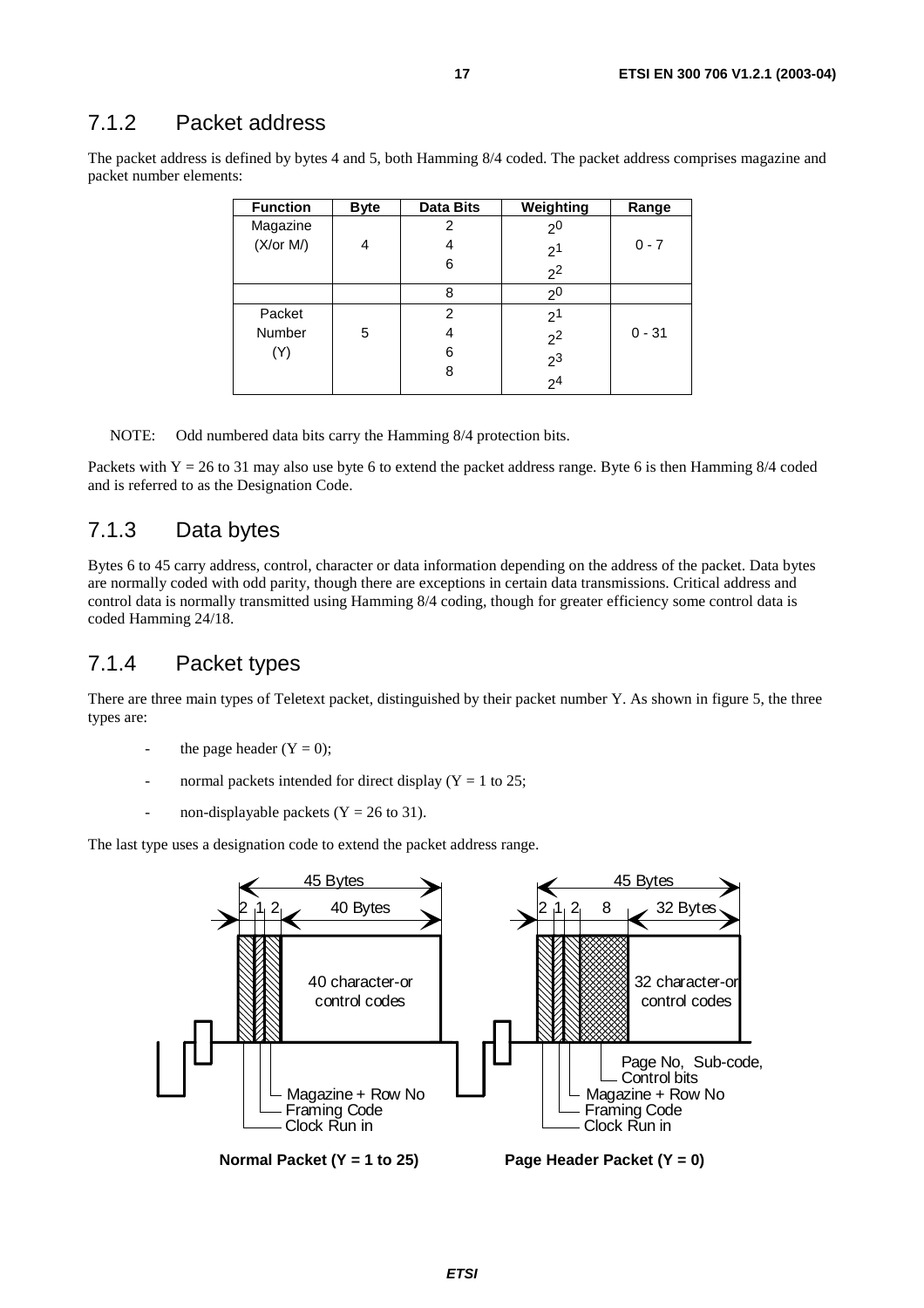

Non-Displayable Packet (Y = 26 to 31)

#### **Figure 5: Elements of Teletext packets**

### 7.2 Elements of a page

#### 7.2.1 Definition of a page

Packets with  $Y = 0$  are referred to as page header packets. They contain unique information for a page including the page address.

Following the page header packet of a page, all subsequent packets with  $Y = 1$  to  $Y = 28$  inclusive, from the same magazine, relate to that page.

The transmission of a given page begins with, and includes, its page header packet. It is terminated by and excludes the next page header packet having the same magazine address in parallel transmission mode, or any magazine address in serial transmission mode.

### 7.2.2 Page header packet

Page header packets  $(Y = 0)$  comprise three main elements: page address, control bits and data normally intended for display as described in clause 9.3.1.

The Page Address consists of a Page Number (see clause 9.3.1.1) and a Page Sub-code (see clause 9.3.1.2). The Page Address may take any value except: Page Number = FF and Sub–code = 3F7F. The address XFF:3F7F is reserved as a null page address.

#### 7.2.3 The body of a page

As shown in figure 6, the body of a page normally consists of one or more directly displayable packets in the range X/1 to X/24, and optional extension or non-display packets in the range X/25 to X/28. The latter may require additional processing to modify the appearance of the page or characters within it. The function and coding of each packet depends upon its packet number.

Packets containing no information do not need to be transmitted.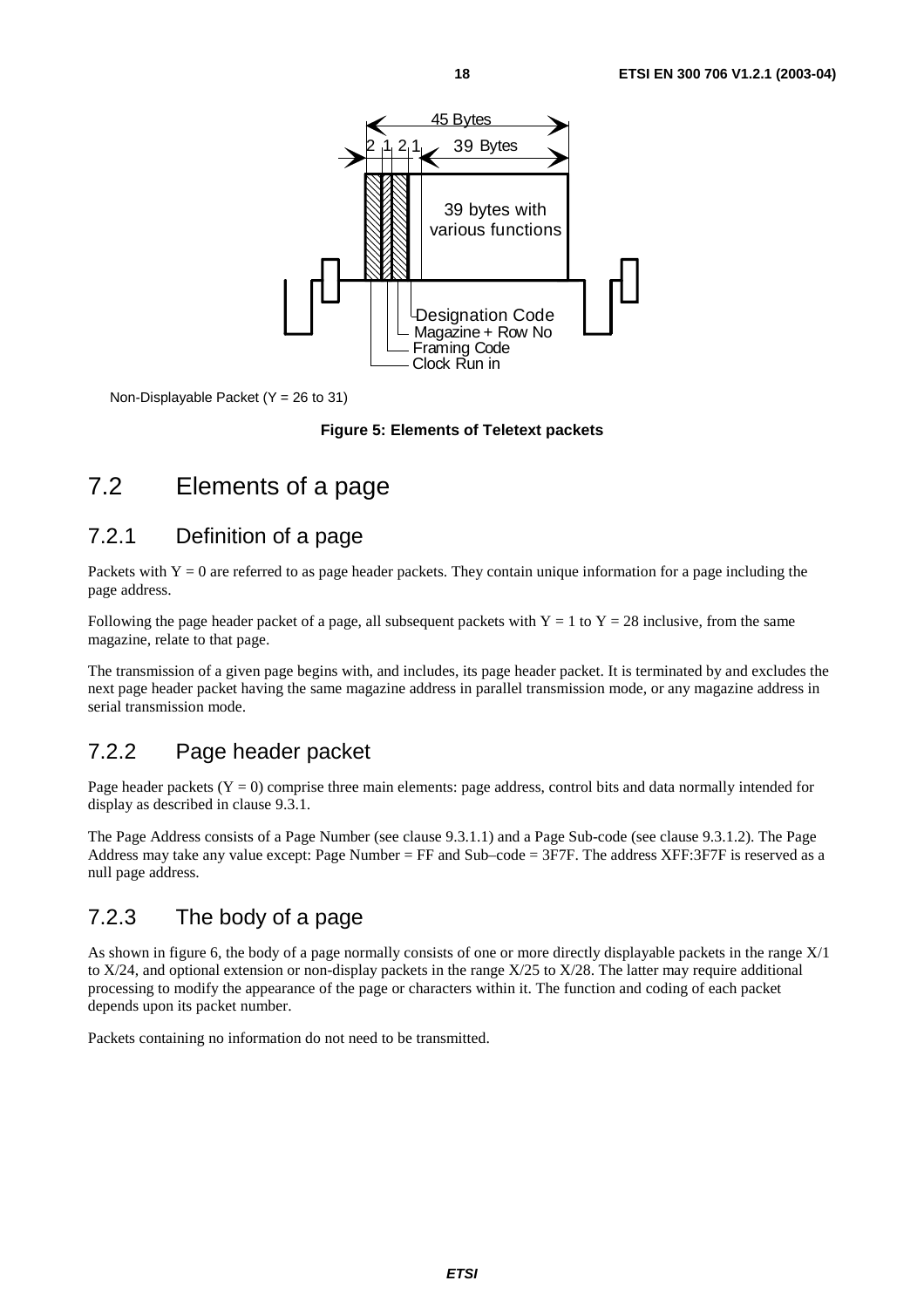

**Figure 6: The body of a page** 

### 7.3 Elements of a magazine

A magazine consists of one or more pages, normally repeatedly transmitted in numerical sequence, as shown in figure 7. For editorial reasons, some pages may not be in sequence and are marked as such using the control bit C9 in the page header packet.

If a magazine has only one displayable page (and in some other circumstances), it may be necessary to indicate the completion of the transmission of that page by closing it with another page header packet. Headers with pages addresses in the range XFF:0000 to XFF:3F7E are defined for use for this purpose. These headers may be referred to as "Time Filling Headers", when they are used to keep the real-time clock field updated in a magazine in parallel transmission mode.

The magazine may also contain data in packets with  $Y = 29$ . The data relates to all pages with the included magazine address and not to any one specific page. The data contained in such packets may be over-ridden by data contained in each page. Packets with  $Y = 29$  are normally transmitted at least once in each cycle of the magazine, i.e. the period after which, the numerical sequence of pages in a magazine, repeats.



**Figure 7: Elements of a magazine** 

### 7.4 Elements of the service

The service may contain Teletext pages in one or more magazines, and/or service related data in packets with  $X = 0$  (8) and Y = 30, and/or other data in packets with Y = 30 or Y = 31, as shown in figure 8. Any packets with Y = 30 or  $Y = 31$  are not page- or magazine-related.

The magazines may be transmitted in numerical sequence (serial magazines), or interleaved (parallel magazines) by using different VBI lines for particular magazines. In such cases, no particular relationship of VBI line to magazine number may be assumed.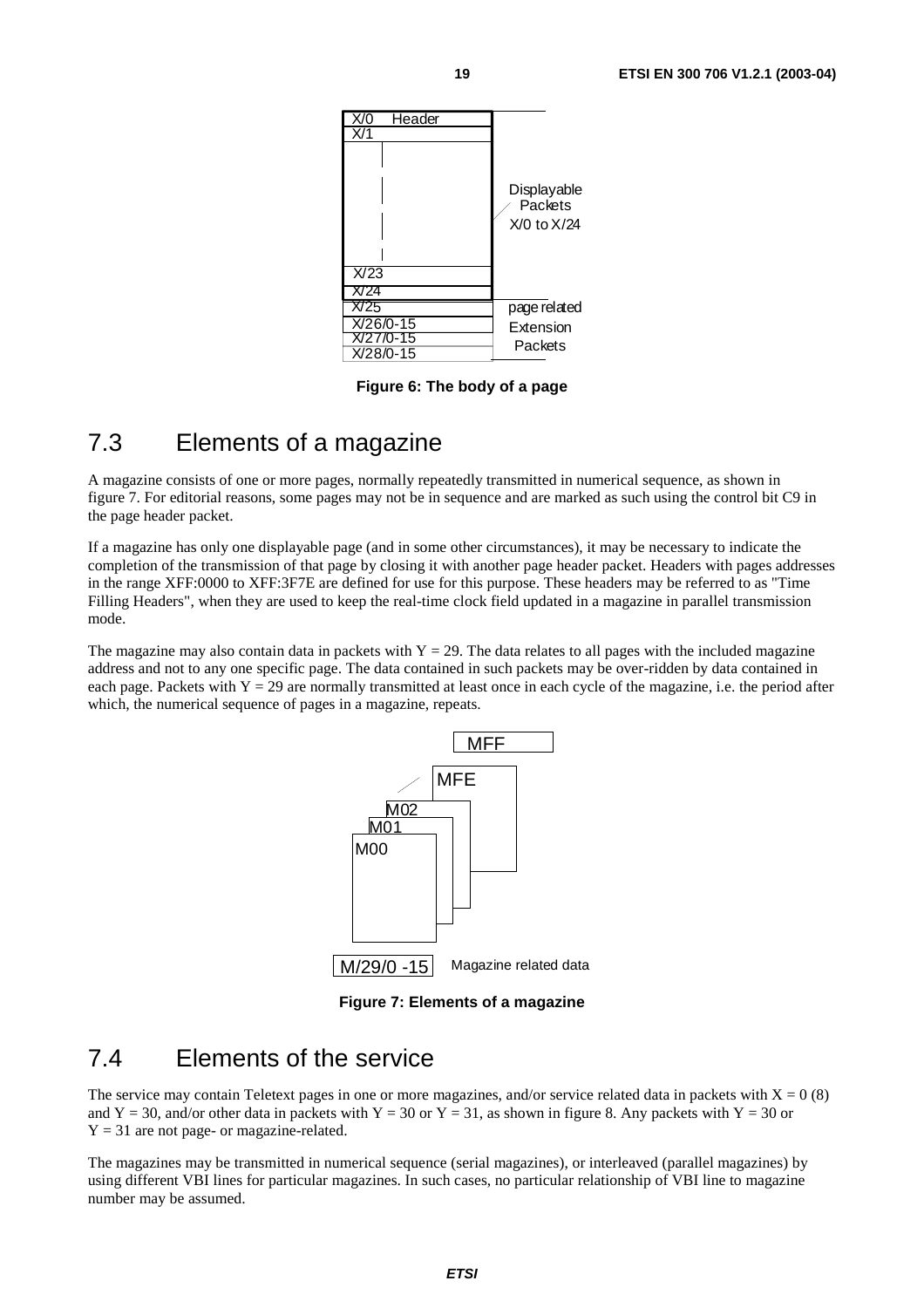

**Figure 8: Elements of the service** 

# 8 Byte coding and error protection

The 8-bit bytes of data packets may be coded using one of four methods:

- 7 data bits plus one bit odd parity (see clause 8.1).
- 4 data bits plus 4 bits Hamming protection (see clause 8.2).
- 18 data bits plus 6 bits Hamming protection over 3 consecutive bytes (see clause 8.3).
- 8-bit data.

Unless otherwise stated, bytes are transmitted least significant bit first.

# 8.1 Odd parity

In a single 8-bit byte, bit 8 is the parity bit (P) and bits 1 to 7 carry the data bits (D). Bit 8 is set so that there is an odd number of bits with the value '1' in the byte. Single bit errors can be detected.

| Rit 1 2 3 4 5 6 7 8                  |  |  |  |  |
|--------------------------------------|--|--|--|--|
| D1   D2   D3   D4   D5   D6   D7   P |  |  |  |  |

NOTE: Bits shown in transmission order

For encoding:  $P = 1 \oplus D1 \oplus D2 \oplus D3 \oplus D4 \oplus D5 \oplus D6 \oplus D7$ .

For decoding: if D1  $\oplus$  D2  $\oplus$  D3  $\oplus$  D4  $\oplus$  D5  $\oplus$  D6  $\oplus$  D7  $\oplus$  P = 1, accept data bits.

### 8.2 Hamming 8/4

In a single 8-bit byte, bits 1, 3, 5 and 7 are the protection bits and bits 2, 4, 6 and 8 carry the data. Single bit errors can be identified and corrected. Double bit errors can be detected.

|  |  |  |  | $P1$   D1   P2   D2   P3   D3   P4   D4 |
|--|--|--|--|-----------------------------------------|

NOTE: Bits shown in transmission order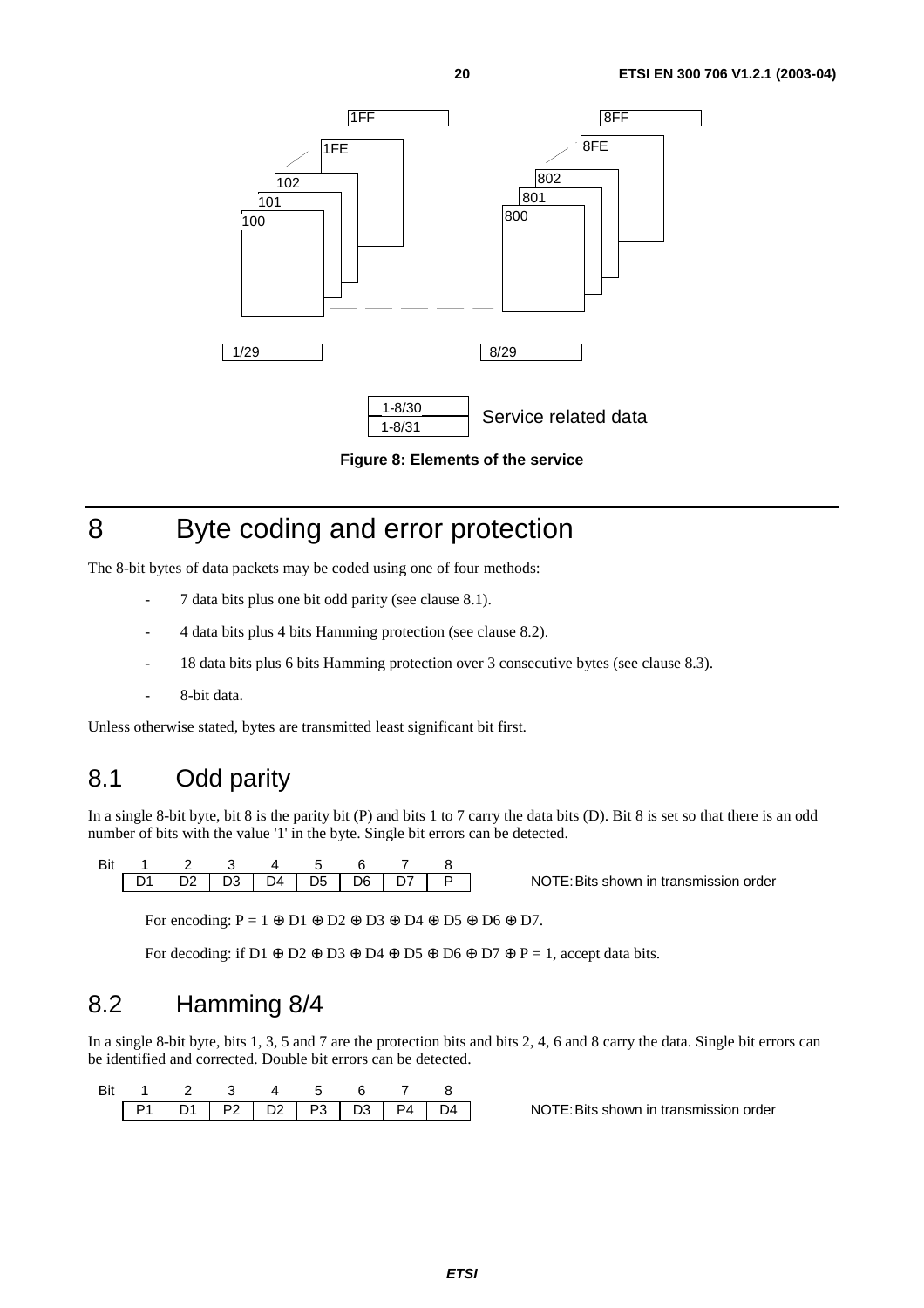For encoding:  $P1 = 1 \oplus D1 \oplus D3 \oplus D4$ .

 $P2 = 1 \oplus D1 \oplus D2 \oplus D4$ .

 $P3 = 1 \oplus D1 \oplus D2 \oplus D3.$ 

P4 = 1 ⊕ P1 ⊕ D1 ⊕ P2 ⊕ D2 ⊕ P3 ⊕ D3 ⊕ D4.

For decoding: Four odd parity tests  $(A - D)$  on bits marked  $\bullet$ 

| <b>Parity Tests</b> |  |  |  |  |
|---------------------|--|--|--|--|
|                     |  |  |  |  |
|                     |  |  |  |  |
|                     |  |  |  |  |
|                     |  |  |  |  |

| <b>Results of Odd Parity Tests</b> |             | <b>Inference</b> | <b>Action</b>                                                                      |  |  |  |  |
|------------------------------------|-------------|------------------|------------------------------------------------------------------------------------|--|--|--|--|
| A, B, C                            |             |                  |                                                                                    |  |  |  |  |
| All correct                        | Correct     | No errors        | Accept data bits                                                                   |  |  |  |  |
| All correct                        | Not correct | Error in P4      | Accept data bits                                                                   |  |  |  |  |
| Not all correct                    | Correct     | Double error     | Reject data bits                                                                   |  |  |  |  |
| Not all correct                    | Not correct | Single error     | Refer to previous table to identify bit in<br>error. Correct error if in data bit. |  |  |  |  |

### 8.3 Hamming 24/18

Over three consecutive 8-bit bytes, bits 1, 2, 4, 8, 16, 24 are the protection bits and the remaining bits carry the data. Single bit errors can be identified and corrected. Double bit errors can be detected. A group of three consecutive bytes coded in this manner is referred to as a triplet.

| <b>Byte N</b> |  |                                                                                                                                                                                                                         |  |  | Byte $N + 1$ |  |  |  |  | Byte $N + 2$ |  |  |  |  |  |  |  |  |  |  |
|---------------|--|-------------------------------------------------------------------------------------------------------------------------------------------------------------------------------------------------------------------------|--|--|--------------|--|--|--|--|--------------|--|--|--|--|--|--|--|--|--|--|
|               |  | 1 2 3 4 5 6 7 8 9 10 11 12 13 14 15 16 17 18 19 20 21 22 23 24                                                                                                                                                          |  |  |              |  |  |  |  |              |  |  |  |  |  |  |  |  |  |  |
|               |  | $\boxed{P1 \mid P2 \mid D1 \mid P3 \mid D2 \mid D3 \mid D4 \mid P4}$ $\boxed{D5 \mid D6 \mid D7 \mid D8 \mid D9 \mid D10 \mid D11 \mid P5}$ $\boxed{D12 \mid D13 \mid D14 \mid D15 \mid D16 \mid D17 \mid D18 \mid P6}$ |  |  |              |  |  |  |  |              |  |  |  |  |  |  |  |  |  |  |

NOTE 1: Bits shown in transmission order.

For encoding:  $P1 = 1 \oplus D1 \oplus D2 \oplus D4 \oplus D5 \oplus D7 \oplus D9 \oplus D11 \oplus D12 \oplus D14 \oplus D16 \oplus D18$ .

P2 = 1 ⊕ D1 ⊕ D3 ⊕ D4 ⊕ D6 ⊕ D7 ⊕ D10 ⊕ D11 ⊕ D13 ⊕ D14 ⊕ D17 ⊕ D18.

P3 = 1 ⊕ D2 ⊕ D3 ⊕ D4 ⊕ D8 ⊕ D9 ⊕ D10 ⊕ D11 ⊕ D15 ⊕ D16 ⊕ D17 ⊕ D18.

 $P4 = 1 \oplus D5 \oplus D6 \oplus D7 \oplus D8 \oplus D9 \oplus D10 \oplus D11.$ 

P5 = 1 ⊕ D12 ⊕ D13 ⊕ D14 ⊕ D15 ⊕ D16 ⊕ D17 ⊕ D18.

 P6 =1 ⊕ P1 ⊕ P2 ⊕ D1 ⊕ P3 ⊕ D2 ⊕ D3 ⊕ D4 ⊕ P4 ⊕ D5 ⊕ D6 ⊕ D7 ⊕ D8 ⊕ D9 ⊕ D10 ⊕ D11 ⊕ P5 ⊕ D12 ⊕ D13 ⊕ D14 ⊕ D15 ⊕ D16 ⊕ D17 ⊕ D18.

For decoding: Six odd parity tests  $(A - F)$  on bits marked  $\bullet$ .

|   | <b>Byte N</b> |                         |      |                |                |    |             |    | Byte $N + 1$ |    |           |    |  | Byte $N + 2$ |           |  |  |   |           |   |           |   |                                              |  |
|---|---------------|-------------------------|------|----------------|----------------|----|-------------|----|--------------|----|-----------|----|--|--------------|-----------|--|--|---|-----------|---|-----------|---|----------------------------------------------|--|
|   |               | $\overline{\mathbf{z}}$ |      |                |                |    | 3 4 5 6 7 8 |    | 9            |    | 10 11     |    |  |              |           |  |  |   |           |   |           |   | 12 13 14 15 16 17 18 19 20 21 22 23 24       |  |
|   | P1            | P <sub>2</sub>          | D1 I | P <sub>3</sub> | D <sub>2</sub> | D3 | D4          | P4 | D5           | D6 | D7        | D8 |  |              |           |  |  |   |           |   |           |   | D9 D10 D11 P5 D12 D13 D14 D15 D16 D17 D18 P6 |  |
| A |               |                         | ٠    |                |                |    |             |    | ٠            |    | $\bullet$ |    |  |              |           |  |  |   | ٠         |   | $\bullet$ |   | ٠                                            |  |
| В |               |                         | ٠    |                |                | ٠  | ٠           |    |              |    | $\bullet$ |    |  | $\bullet$    |           |  |  | ٠ | $\bullet$ |   |           | ٠ | $\bullet$                                    |  |
| C |               |                         |      | ٠              |                |    |             |    |              |    |           | ٠  |  |              | $\bullet$ |  |  |   |           | ٠ |           |   | $\bullet$                                    |  |
| D |               |                         |      |                |                |    |             | ٠  |              |    |           |    |  |              |           |  |  |   |           |   |           |   |                                              |  |
| E |               |                         |      |                |                |    |             |    |              |    |           |    |  |              |           |  |  |   | $\bullet$ |   |           |   |                                              |  |
|   |               |                         |      |                |                |    |             | ٠  | $\bullet$    |    | $\bullet$ |    |  |              |           |  |  |   |           |   |           |   |                                              |  |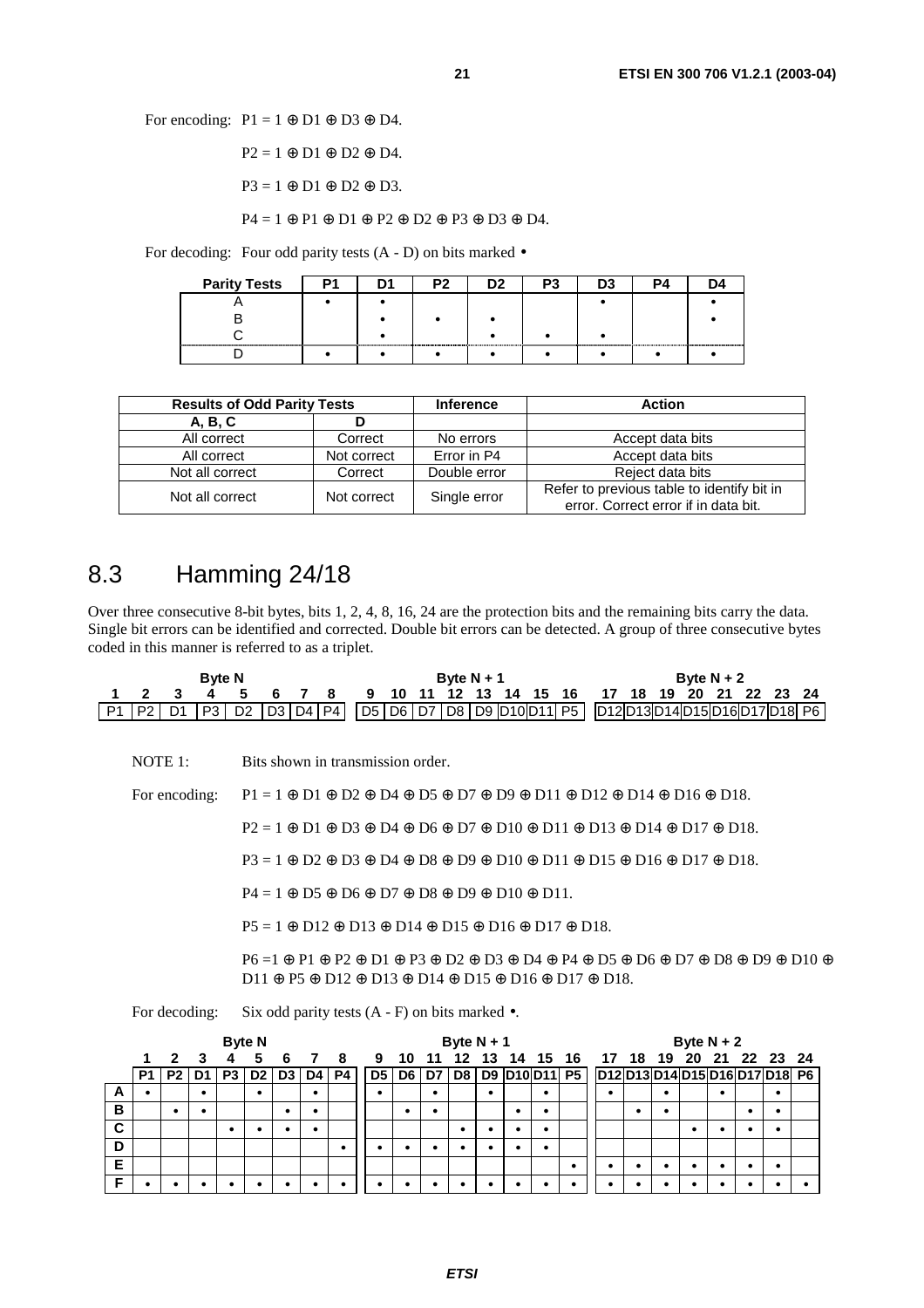| <b>Results of Odd Parity Tests</b> |             | <b>Inference</b> | <b>Action</b>            |
|------------------------------------|-------------|------------------|--------------------------|
| A, B, C, D, E                      |             |                  |                          |
| All correct                        | Correct     | No errors        | Accept data bits         |
| All correct                        | Not correct | Error in P6      | Accept data bits         |
| Not all correct                    | Correct     | Double error     | Reject data bits         |
| Not all correct                    | Not correct | Single error     | Complement bit in error, |
|                                    |             |                  | see note                 |

NOTE 2: The position of the bit in error is calculated from:

 $2^4 \times$  Test E result +  $2^3 \times$  Test D result +  $2^2 \times$  Test C result +  $2^1 \times$  Test B result +  $2^0 \times$  Test A result

where A Test result  $=$  "1" if the odd parity test is failed.

# 9 Coding of data packets

# 9.1 Overview of packet types

Table 1 summarizes the function of each type of data packet and the presentation Levels at which it is used.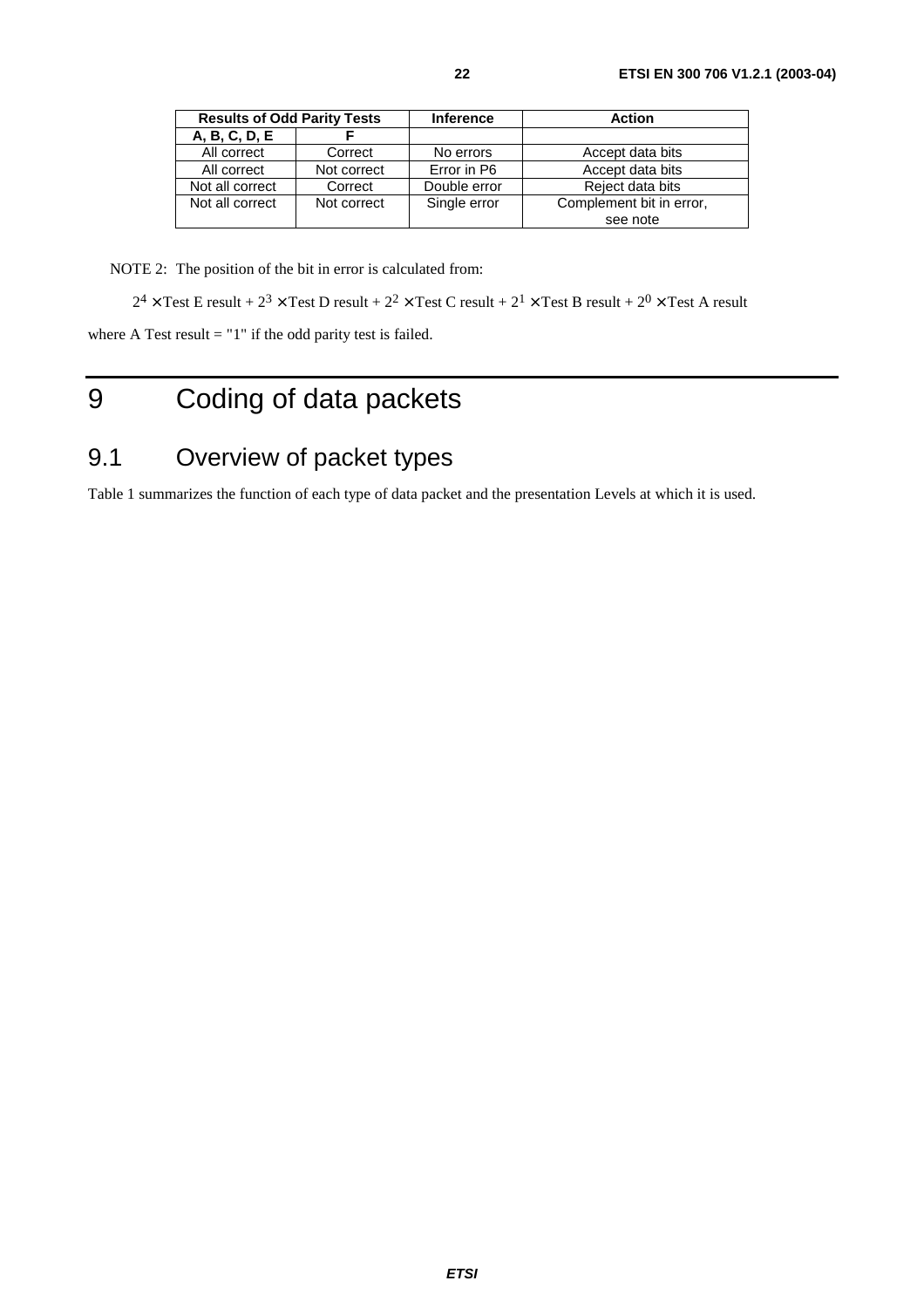| rapic 1. Odminiary or packet types, their function and application                   |         |                     |                         |         |
|--------------------------------------------------------------------------------------|---------|---------------------|-------------------------|---------|
|                                                                                      |         | <b>Presentation</b> |                         |         |
| <b>Function and application</b>                                                      |         |                     | Level                   |         |
|                                                                                      | 1       | 1.5 2.5 3.5         |                         |         |
| Acts as both a page identifier and a page terminating packet. Decoders should        | $\odot$ |                     | $\odot$ $\odot$ $\odot$ |         |
| respond to packets X/0 for ALL possible page numbers and sub-codes, including        |         |                     |                         |         |
| those with hexadecimal elements in their address. Any packet X/0 may be used for     |         |                     |                         |         |
| both time filling and page terminating applications.                                 |         |                     |                         |         |
| It is not intended that the viewer should be provided with the means to<br>NOTE:     |         |                     |                         |         |
| select directly pages with hexadecimal elements in their address.                    |         |                     |                         |         |
| These packets carry the display data of basic Teletext pages, coded 7 data bits plus | $\odot$ | $\odot$             | $\odot$                 | $\odot$ |
| 1 odd parity bit. Other forms of coding may be used when the page does not carry     |         |                     |                         |         |
| data intended for direct display.                                                    |         |                     |                         |         |
| Used for navigational purposes in the TOP Code of Practice, (see clause 11.2).       | ⊙       | $\odot$             | $\odot$                 | $\odot$ |
| Used for pages carrying enhancement data not intended for direct display, e.g.       | Ω       | O                   | $\odot$                 | $\odot$ |
| objects definitions and DRCS data.                                                   |         |                     |                         |         |
| Used for navigational purposes in the FLOF Code of Practice, (see clause 11.1).      | ⊙       | $\odot$             | $\odot$                 | $\odot$ |
|                                                                                      |         |                     |                         |         |
| Used for pages carrying enhancement data not intended for direct display,            | O       | ∩                   | $\odot$                 | $\odot$ |
| e.g. objects definitions and DRCS data.                                              |         |                     |                         |         |
| As part of a basic Teletext display page, the packet carries a number of displayable | $\odot$ | $\odot$             | $\odot$                 | $\odot$ |
| labels relating to the data in the page for key-word search applications.            |         |                     |                         |         |
| Used for pages carrying enhancement data not intended for direct display,            | O       | ∩                   | $\odot$                 | $\odot$ |
| e.g. objects definitions.                                                            |         |                     |                         |         |
| Used to carry codes for programming ancillary equipment such as video recorders,     | ⊙       | $\odot$             | ⊙                       | $\odot$ |
| EN 300 231 [1].                                                                      |         |                     |                         |         |

**Table 1: Summary of packet types, their function and application** 

**Packet** 

X/0 (Page header)

| $X/1$ to $X/23$<br>(see note 1) | These packets carry the display data of basic Teletext pages, coded 7 data bits plus<br>1 odd parity bit. Other forms of coding may be used when the page does not carry |         | $\circ\,\,\circ\,\,\circ$     |                       |                    |
|---------------------------------|--------------------------------------------------------------------------------------------------------------------------------------------------------------------------|---------|-------------------------------|-----------------------|--------------------|
|                                 | data intended for direct display.                                                                                                                                        |         |                               |                       |                    |
|                                 | Used for navigational purposes in the TOP Code of Practice, (see clause 11.2).                                                                                           | ⊙       | $_{\odot}$                    | $\odot$               | $\odot$            |
|                                 | Used for pages carrying enhancement data not intended for direct display, e.g.<br>objects definitions and DRCS data.                                                     | O       | $\circ$                       | $\odot$               | $\odot$            |
| X/24<br>(see note 1)            | Used for navigational purposes in the FLOF Code of Practice, (see clause 11.1).                                                                                          | ⊙       | $_{\odot}$                    | $_{\odot}$            | $\odot$            |
|                                 | Used for pages carrying enhancement data not intended for direct display,                                                                                                | O       | $\circ$                       | $\odot$               | $\odot$            |
|                                 | e.g. objects definitions and DRCS data.                                                                                                                                  |         |                               |                       |                    |
| X/25<br>(see note 1)            | As part of a basic Teletext display page, the packet carries a number of displayable<br>labels relating to the data in the page for key-word search applications.        | $\odot$ | $\odot$                       | $\odot$               | $\odot$            |
|                                 | Used for pages carrying enhancement data not intended for direct display,                                                                                                | O       | $\circ$                       | $\odot$               | $\odot$            |
|                                 | e.g. objects definitions.                                                                                                                                                |         |                               |                       |                    |
| $X/26/0 - 14$<br>(see note 1)   | Used to carry codes for programming ancillary equipment such as video recorders,<br>EN 300 231 [1].                                                                      | ⊙       | $_{\odot}$                    | $\odot$               | $\odot$            |
|                                 | Used to address character locations within a page and define new characters to be                                                                                        | $\circ$ | $\odot$                       | $\circ$               | $\circ$            |
|                                 | written to these locations. This has the action of overwriting the character defined for                                                                                 |         |                               |                       |                    |
|                                 | this location on the Level 1 page. A Level 1.5 decoder may respond to some or all of                                                                                     |         |                               |                       |                    |
|                                 | the column address group triplets (see clause 12.3.4) which access the G0, G2 and                                                                                        |         |                               |                       |                    |
|                                 | G3 character sets.                                                                                                                                                       |         |                               |                       |                    |
| $X/26/0 - 15$                   | Used to address character locations within a page including any side-panels. They                                                                                        | O       | $\circ$                       | $\odot$               | $\odot$            |
| (see note 1)                    | can select and place alphanumeric and mosaics characters from the G0, G1, G2                                                                                             |         |                               |                       |                    |
|                                 | and G3 sets, redefinable characters, non-spacing attributes and objects.                                                                                                 |         |                               |                       |                    |
| X/27/0                          | Used for object definition pages.                                                                                                                                        | O<br>⊙  | $\circ$<br>$\overline{\odot}$ | $_{\odot}$<br>$\odot$ | $\odot$<br>$\odot$ |
|                                 | Used for editorial page linking. An example of their use is the FLOF Code of<br>Practice, (see clause 11.1).                                                             |         |                               |                       |                    |
| $X/27/1 - 3$                    | Provide additional links to editorial pages.                                                                                                                             |         | (see note 2)                  |                       |                    |
| X/27/4                          | Used for compositional page linking to objection definition and DRCS pages.                                                                                              | O       | $\circ$                       | $\odot$               | $\odot$            |
| Format 1                        |                                                                                                                                                                          |         |                               |                       |                    |
| X/27/5                          | Used for compositional page linking to objection definition and DRCS pages.                                                                                              | O       | $\circ$                       | $\circ$               | $\odot$            |
| Format 1                        |                                                                                                                                                                          |         |                               |                       |                    |
| $X/27/6 - 7$                    | Provide additional compositional links.                                                                                                                                  |         | (see note 2)                  |                       |                    |
| Format 1                        |                                                                                                                                                                          |         |                               |                       |                    |
| $X/27/4 - 7$                    | Used for compositional page linking in data broadcasting applications                                                                                                    | О       | O                             | O                     | $\circ$            |
| Format 2                        |                                                                                                                                                                          |         |                               |                       |                    |
| $X/27/8 - 15$                   | Use not currently defined.                                                                                                                                               |         |                               |                       |                    |
| X/28/0                          | Page specific data:                                                                                                                                                      | ⊙       | $\odot$                       | $\odot$               | $\odot$            |
| Format 1                        | Page function                                                                                                                                                            |         | (see note 3)                  |                       |                    |
|                                 |                                                                                                                                                                          |         |                               |                       | $\odot$            |
|                                 | Page coding                                                                                                                                                              |         |                               |                       |                    |
| X/28/0                          | Page specific data (presentation related):                                                                                                                               | O       | $\circ$                       | $\odot$               |                    |
| Format 1                        | Character set designation                                                                                                                                                |         |                               |                       |                    |
|                                 | Size and position of side-panels                                                                                                                                         |         |                               |                       |                    |
|                                 | Colour Map (CLUTs 2 and 3)                                                                                                                                               |         |                               |                       |                    |
|                                 | Default screen colour                                                                                                                                                    |         |                               |                       |                    |
|                                 | Default row colour                                                                                                                                                       |         |                               |                       |                    |
|                                 | Black background substitution by row colour                                                                                                                              |         |                               |                       |                    |
|                                 | Colour table re-mapping of the foreground and background colours of the Level 1                                                                                          |         |                               |                       |                    |
| X/28/0                          | page.                                                                                                                                                                    | O       | $\circ$                       | $\circ$               | $\circ$            |
| Format 2                        | Page specific data for Page Format - CA type data broadcasting pages defined<br>according to EN 300 708 [2] clause 5.                                                    |         |                               |                       |                    |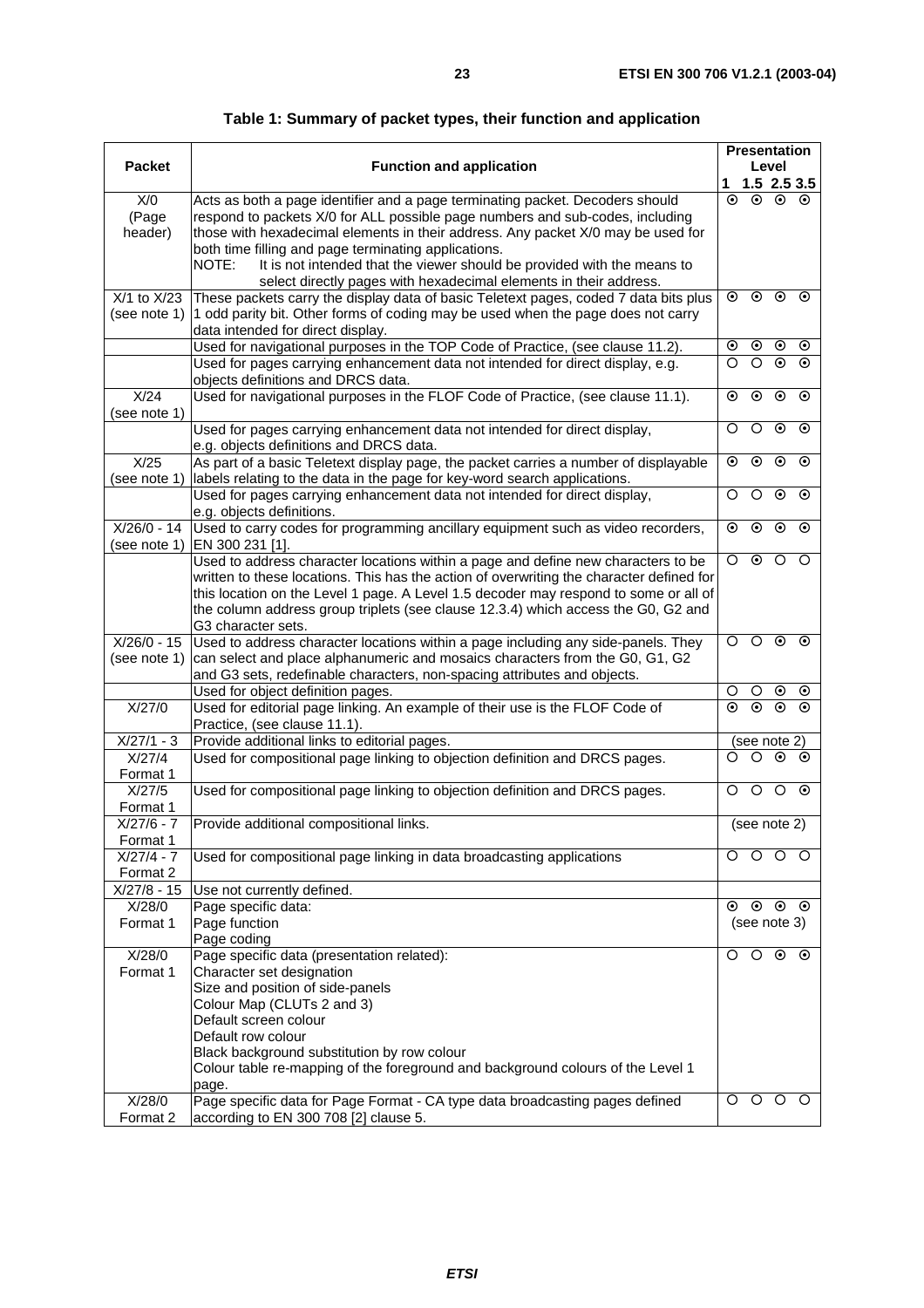|                           |                                                                                                                                             |           |         | <b>Presentation</b> |               |
|---------------------------|---------------------------------------------------------------------------------------------------------------------------------------------|-----------|---------|---------------------|---------------|
| <b>Packet</b>             | <b>Function and application</b>                                                                                                             |           | Level   |                     |               |
|                           |                                                                                                                                             | 1         |         |                     | $1.5$ 2.5 3.5 |
| X/28/1                    | Page specific data (presentation related):                                                                                                  | $\circ$   | $\odot$ | $\circ$             | $\circ$       |
|                           | Character set designation (according to earlier specifications, note 4)                                                                     |           |         |                     |               |
| X/28/1                    | Page specific data (presentation related):                                                                                                  | O         | $\circ$ | $\circ$             | $\odot$       |
|                           | DCLUT4 for global 12x10x2 DRCS mode characters                                                                                              |           |         |                     |               |
|                           | DCLUT4 for normal 12x10x2 DRCS mode characters                                                                                              |           |         |                     |               |
|                           | DCLUT16 for global 12x10x4 and 6x5x4 DRCS modes characters                                                                                  |           |         |                     |               |
|                           | DCLUT16 for normal 12x10x4 and 6x5x4 DRCS modes characters.                                                                                 |           |         |                     |               |
| X/28/2                    | Contains a Page Key for the descrambling of the encrypted data contained in                                                                 | O         | $\circ$ | $\circ$             | $\circ$       |
| X/28/3                    | packets X/1 - X/25 of the associated data broadcasting page. See EN 300 708 [2].<br>Page specific data (related to DRCS downloading pages): | O         | $\circ$ | $\odot$             | $\odot$       |
|                           | Page function                                                                                                                               |           |         |                     |               |
|                           | Page coding                                                                                                                                 |           |         |                     |               |
|                           | DRCS downloading mode invocation.                                                                                                           |           |         |                     |               |
| X/28/4                    | Page specific data (presentation related):                                                                                                  | O         | $\circ$ | $\circ$             | $\odot$       |
|                           | Page function                                                                                                                               |           |         |                     |               |
|                           | Page coding                                                                                                                                 |           |         |                     |               |
|                           | Character set designation                                                                                                                   |           |         |                     |               |
|                           | Size and position of side-panels                                                                                                            |           |         |                     |               |
|                           | Colour Map (CLUTs 0 and 1)                                                                                                                  |           |         |                     |               |
|                           | Default screen colour                                                                                                                       |           |         |                     |               |
|                           | Default row colour                                                                                                                          |           |         |                     |               |
|                           | Black background substitution by row colour                                                                                                 |           |         |                     |               |
|                           | Colour table re-mapping of the foreground and background colours of the Level 1                                                             |           |         |                     |               |
|                           | page.                                                                                                                                       |           |         |                     |               |
| $X/28/5 - 15$             | Use not currently defined.                                                                                                                  |           |         |                     |               |
| M/29/0                    | Same functions (apart from page function and coding) as defined for packets X/28/0                                                          | $\circ$   | $\circ$ | $\odot$             | $\odot$       |
|                           | Format 1 except that the information applies to all pages in magazine M unless                                                              |           |         |                     |               |
|                           | overridden for a particular page by a packet X/28/0 Format 1.                                                                               |           |         |                     |               |
| M/29/1                    | Character set designation (according to earlier specifications). Applies to all pages                                                       | $\Omega$  | $\odot$ | $\circ$             | $\circ$       |
|                           | in magazine M unless overridden for a particular page by a packet X/28/1.                                                                   |           |         | (see note 4)        |               |
| M/29/2 - 3                | Use not currently defined.                                                                                                                  |           |         |                     |               |
| $\overline{M}/29/4$       | Same functions (apart from page function and coding) as defined for packets X/28/4                                                          | $\circ$   | $\circ$ | $\circ$             | $\odot$       |
|                           | except that the information applies to all pages in magazine M unless overridden for                                                        |           |         |                     |               |
|                           | a particular page by a packet X/28/4.                                                                                                       |           |         |                     |               |
| M/29/5 - 15<br>$1 - 3/30$ | Use not currently defined.                                                                                                                  |           |         |                     |               |
| $5 - 7/30$                | Use not currently defined, though in some countries these packets may be in use for<br>independent data services.                           |           |         |                     |               |
| 4/30                      | Audio description data for the visually impaired.<br>Proposed use:                                                                          |           |         |                     |               |
| $8/30/0 - 1$              | Broadcast service data packet, Format 1. Includes multiplexed operation flag, the                                                           | $\bullet$ |         | $\circ$ $\circ$     | $\odot$       |
|                           | page number of a suitable initial page, the current time and date, network                                                                  |           |         |                     |               |
|                           | identification codes, and a text message.                                                                                                   |           |         |                     |               |
| $8/30/2 - 3$              | Broadcast service data packet, Format 2. Includes multiplexed operation flag, the                                                           | $\odot$   | $\odot$ | $\odot$             | $\odot$       |
|                           | page number of a suitable initial page, programme identification codes and control                                                          |           |         |                     |               |
|                           | data for video recorders, and a text message.                                                                                               |           |         |                     |               |
|                           | 8/30/4 - 15   Use not currently defined.                                                                                                    |           |         |                     |               |
|                           | 8/31 - 3/31   Independent data services.                                                                                                    | ⊙         | $\odot$ | $_{\odot}$          | $\odot$       |
| $4/31 - 7/31$             | Use not currently defined.                                                                                                                  |           |         |                     |               |
|                           | NOTE 1: Where a packet has more than one entry in this table, the precise function and coding of a given packet                             |           |         |                     |               |
|                           | is determined from the type of page to which it belongs. This may be ascertained from a packet X/28/0                                       |           |         |                     |               |
|                           | Format 1, if transmitted, or by the context in which the page was referenced, e.g. a MOT entry pointing                                     |           |         |                     |               |
|                           | to an object definition page, or by a Code of Practice, e.g. TOP.                                                                           |           |         |                     |               |
| NOTE 2:                   | Application not currently defined.                                                                                                          |           |         |                     |               |
|                           | NOTE 3: Can form part of any page at any presentation Level to define its function and coding but its                                       |           |         |                     |               |
|                           | transmission is not mandatory.                                                                                                              |           |         |                     |               |
|                           | NOTE 4: Function superseded by the present document.                                                                                        |           |         |                     |               |

# 9.2 Reserved bits

Decoders should ignore bits and bytes which are indicated as being reserved for future use.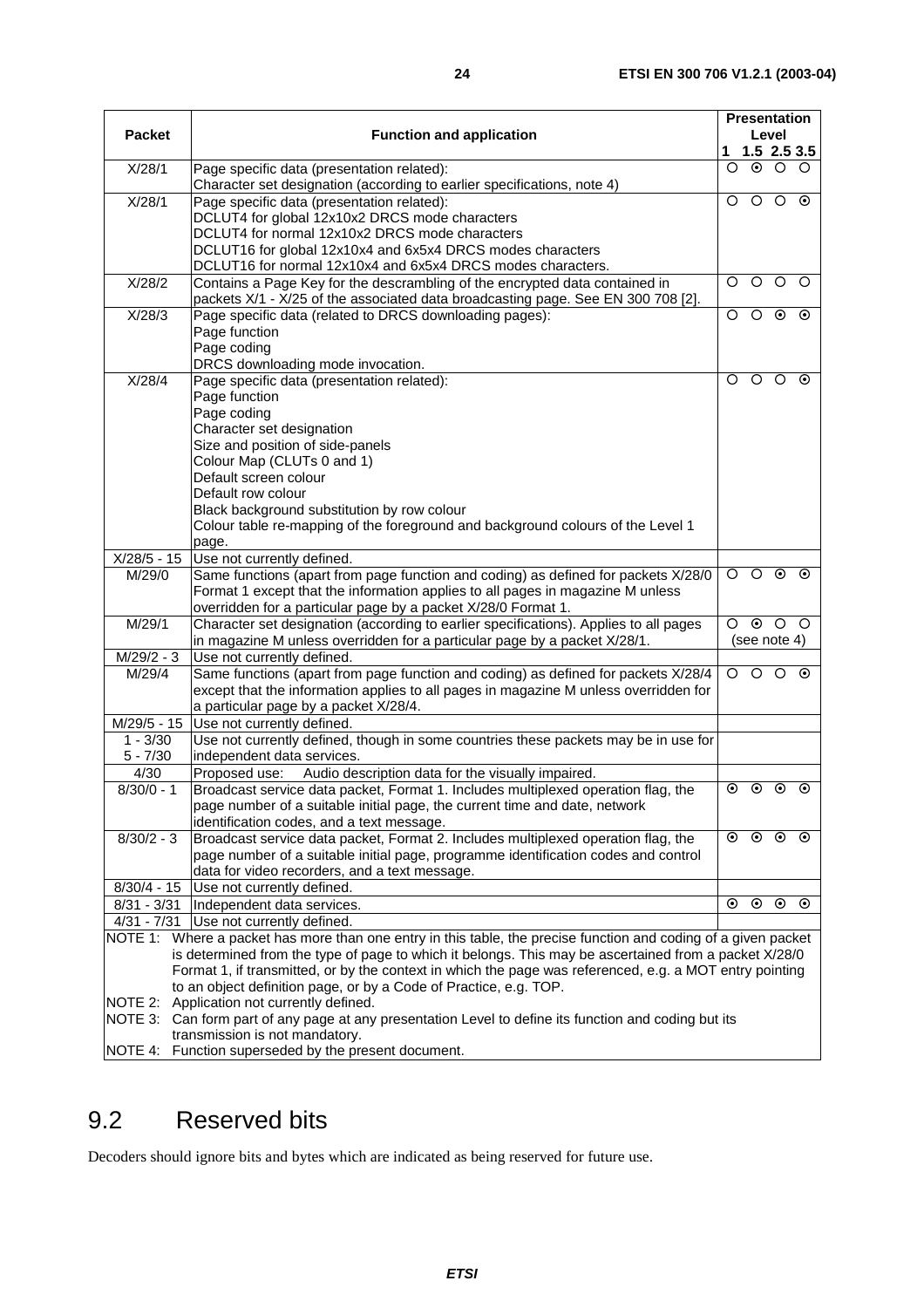# 9.3 Directly displayable data packets

### 9.3.1 Page header

Page header packets  $(Y = 0)$  comprises three main elements: page address, control bits and data normally intended for display, as shown in figure 9. The page address consists of a page number and a page sub-code.



**Figure 9: Format of the page header packet (X/0)** 

#### 9.3.1.1 Page number

The page number is defined by bytes 6 and 7, both Hamming 8/4 protected. The page number comprises page units and page tens elements:

| <b>Function</b> | <b>Byte</b> | Data Bit    | Weighting                                                          | Range   |
|-----------------|-------------|-------------|--------------------------------------------------------------------|---------|
| Page Units      | 6           | 2<br>6<br>8 | 2 <sup>0</sup><br>$\begin{array}{c} 2^1 \\ 2^2 \\ 2^3 \end{array}$ | $0 - F$ |
| Page Tens       |             | 2<br>6      | 2 <sup>0</sup><br>$\frac{2^1}{2^2}$                                | $0 - F$ |

NOTE: Odd numbered data bits carry the Hamming 8/4 protection bits.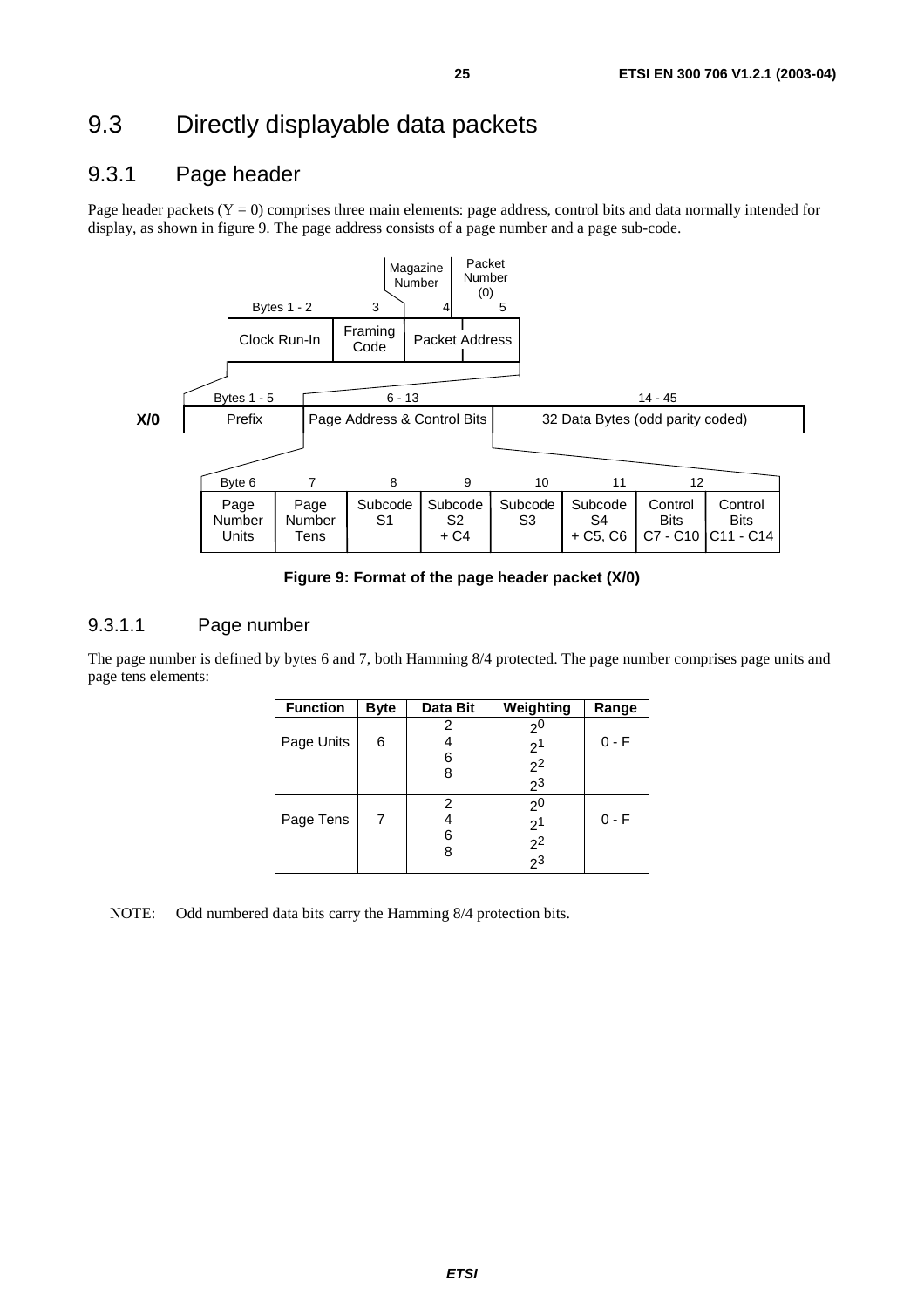#### 9.3.1.2 Page sub-code

The page sub-code is defined by byte 8, part of byte 9, byte 10 and part of byte 11, all Hamming 8/4 protected. The page sub-code comprises four elements S1, S2, S3 and S4:

| <b>Function</b>                          | <b>Byte</b> | Data Bit         | Weighting                                      | Range   |
|------------------------------------------|-------------|------------------|------------------------------------------------|---------|
| S <sub>1</sub><br>(least<br>significant) | 8           | 2<br>4<br>6<br>8 | 2 <sup>0</sup><br>$\frac{2^1}{2^2}$            | $0 - F$ |
| S <sub>2</sub>                           | 9           | 2<br>4<br>6      | $\overline{2^0}$<br>$\frac{1}{2}$ <sup>1</sup> | $0 - 7$ |
| S <sub>3</sub>                           | 10          | 2<br>4<br>6<br>8 | 2 <sup>0</sup><br>$\frac{2^1}{2^2}$            | $0 - F$ |
| S4 (most<br>significant)                 | 11          | 2<br>4           | $\frac{2^0}{2^1}$                              | $0 - 3$ |

NOTE: Odd numbered data bits carry the Hamming 8/4 protection bits.

#### 9.3.1.3 Control bits

The page control bits, C4 to C14, are described in table 2. They are transmitted in bytes 9, 11, 12 and 13 of the page header packet and are all Hamming 8/4 protected. The control bits are active on being set to '1'.

| Table 2: Control bits in the page header |  |  |  |  |  |
|------------------------------------------|--|--|--|--|--|
|------------------------------------------|--|--|--|--|--|

| <b>Control Bit</b>      | Location      | <b>Function</b>                                                                                       |
|-------------------------|---------------|-------------------------------------------------------------------------------------------------------|
| C <sub>4</sub>          | Byte 9, bit 8 | Packets X/1 to X/28 belonging to a previous transmission of the page should be                        |
| Erase Page              |               | erased from the decoder's memory before packets belonging to the associated page                      |
|                         |               | are stored.                                                                                           |
| C <sub>5</sub>          |               | Byte 11, bit 6 When set to '1' this bit indicates that the associated page is a Newsflash page. All   |
| Newsflash               |               | information intended for display on such a page will be boxed and will be displayed                   |
|                         |               | inset into the normal video picture.                                                                  |
| C <sub>6</sub>          |               | Byte 11, bit 8 When set to '1' this bit indicates that the associated page is a subtitle page. All    |
| Subtitle                |               | information intended for display on such a page will be boxed and will be displayed                   |
|                         |               | inset into the normal video picture.                                                                  |
| C7                      |               | Byte 12, bit 2 Data addressed to row 0 is not to be displayed.                                        |
| Suppress Header         |               |                                                                                                       |
| C <sub>8</sub>          |               | Byte 12, bit 4 Data within packets X/1 to X/28 of the associated page has been changed since the      |
| Update Indicator        |               | previous transmission. The setting of this bit is under editorial control.                            |
| C <sub>9</sub>          |               | Byte 12, bit 6 The associated page is not in numerical order of page sequence, allowing the header    |
| Interrupted             |               | to be excluded from a rolling header display to avoid discontinuities.                                |
| Sequence                |               |                                                                                                       |
| C10                     |               | Byte 12, bit 8 Data addressed to rows 1 to 24 is not to be displayed.                                 |
| Inhibit Display         |               |                                                                                                       |
| C <sub>11</sub>         |               | Byte 13, bit 2 When set to '1' the service is designated to be in Serial mode and the transmission of |
| Magazine Serial         |               | a page is terminated by the next page header with a different page number.                            |
|                         |               | When set to '0' the service is designated to be in Parallel mode and the transmission                 |
|                         |               | of a page is terminated by the next page header with a different page number but the                  |
|                         |               | same magazine number.                                                                                 |
|                         |               | The same setting shall be used for all page headers in the service.                                   |
| C12, C13, C14           |               | Byte 13, bits Where the decoder is capable of displaying text in more than one language these         |
| <b>National Option</b>  | 4, 6 and 8    | control bits are used to select G0 character set options, (see clause 15.2). The                      |
| <b>Character Subset</b> |               | response to these control bits may be modified by packets X/28/0 Format 1, X/28/4,                    |
|                         |               | M/29/0 and M/29/4.                                                                                    |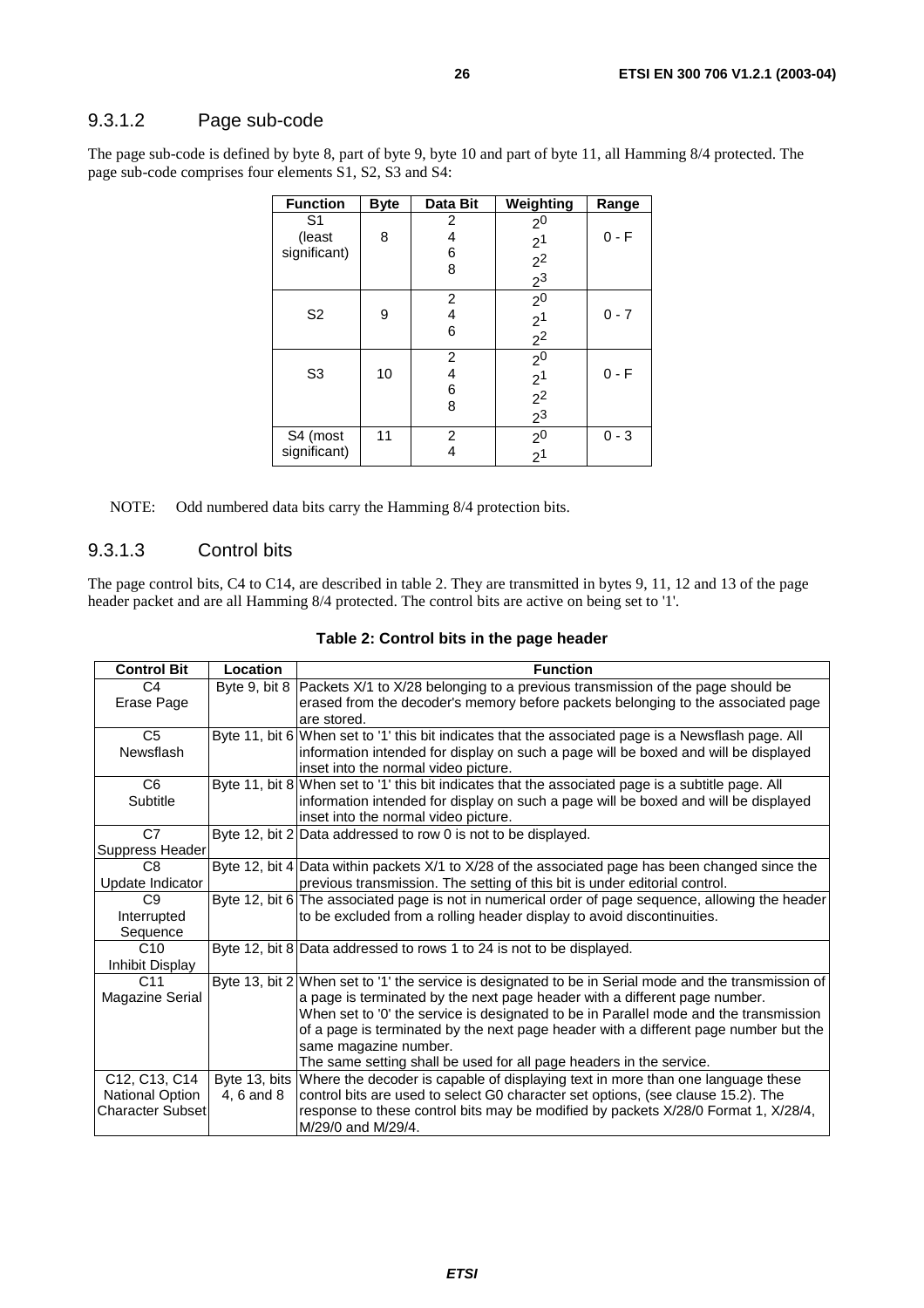#### 9.3.1.4 Data bytes

Bytes 14 to 45 in page header packets carry 32 character or display control codes, coded 7 data bits plus one bit odd parity. They are normally intended for display. Bytes 38 to 45 are usually coded to represent a real-time clock.

#### 9.3.2 Packets X/1 to X/25

Packets X/1 to X/25 intended for direct display are coded according to figure 10.



**Figure 10: Format of packets X/1 to X/25 for direct display** 

The same coding is used for the packets X/1 to X/24 of DRCS data pages. Different coding schemes are used for packets X/1 to X/25 when they form part of pages not intended for direct display such as Object definition pages (see clause 10.5.1), magazine inventory pages (see clause 11.3), the additional data pages used in the "TOP" system (see clause 11.2), and for data broadcasting, EN 300 708 [2].

### 9.4 Page enhancement data packets

Packets X/26, X/28 and M/29 can carry data to enhance a basic Level 1 Teletext page. The general coding scheme is shown in figure 11. Byte 6 is used as an additional address byte (designation code), coded Hamming 8/4. This allows up to 16 versions of each packet type. The remaining 39 bytes are Hamming 24/18 coded, grouped as 13 triplets.



**Figure 11: Format of packets X/26, X/28 and M/29** 

NOTE: Packets X/1 to X/25 of POPs and GPOPs use the same coding scheme for bytes 7 to 45. Byte 6 is Hamming 8/4 coded but does not have the function of a designation code (see clauses 10.5.1.2 and 10.5.1.3).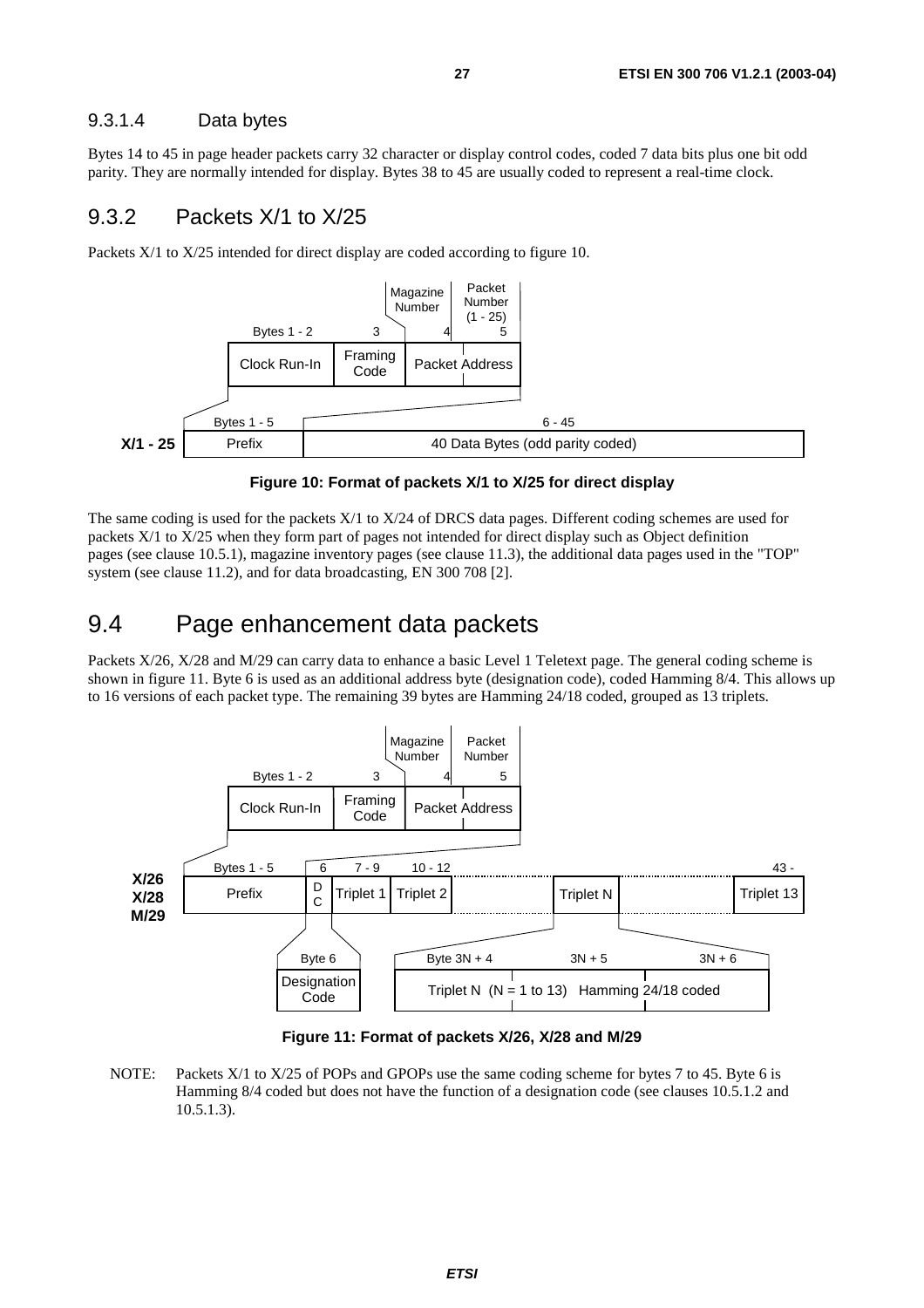#### 9.4.1 Packet X/26

Packets X/26 are used for:

- at presentation Levels 1.5, 2.5, 3.5: addressing a character location and overwriting the existing character defined on the Level 1 page;
- at presentation Levels 2.5, 3.5: modifying existing display attributes and for object definitions;
- at all presentation Levels: VCR programming, see EN 300 231 [1].

Designation code values 0000 to 1111 allow up to 16 packets with  $Y = 26$  to be associated with a given page.

Unlike other page enhancement packets, the function of a data bit within a packet X/26 is not determined by its overall position within the packet. The coding and function of the data bits of packets X/26 is described in clause 12.3.

#### 9.4.2 Packet X/28/0 Format 1

#### 9.4.2.1 Page Function and Page Coding

A Format 1 packet X/28 with a designation code value of 0000 may be transmitted as part of any page at any presentation level. The first 7 data bits of the packet define the function and the coding of packets X/1 to X/25 of the associated page, as shown in table 3. This coding scheme is also used for the first 7 data bits of packets X/28/3 and X/28/4.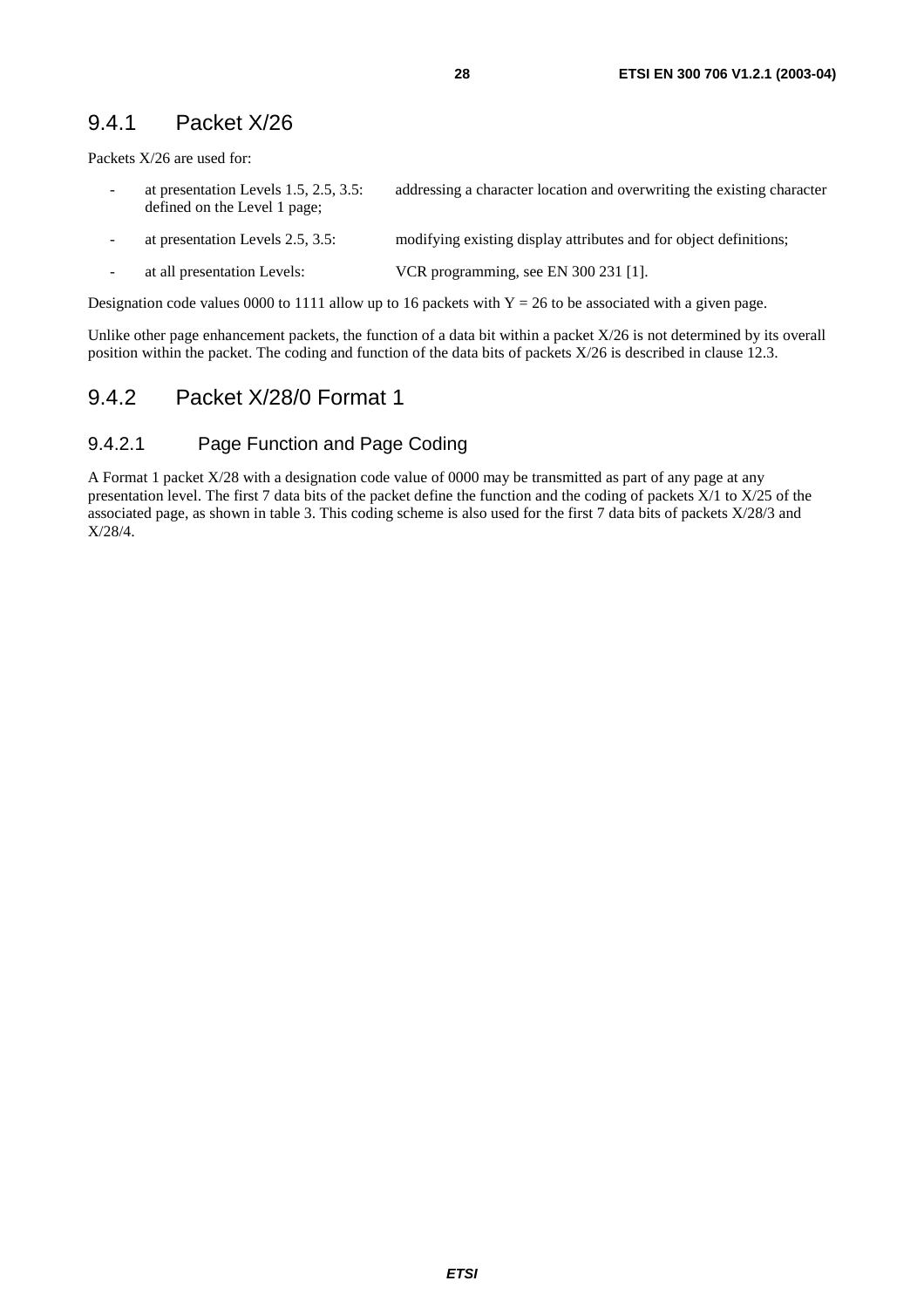| <b>Triplet</b> | <b>Bits</b> |                                            | <b>Function</b>      |                |                    |                |                                                                                                                                |  |  |  |  |  |  |
|----------------|-------------|--------------------------------------------|----------------------|----------------|--------------------|----------------|--------------------------------------------------------------------------------------------------------------------------------|--|--|--|--|--|--|
| 1              | $1 - 4$     |                                            | <b>Page Function</b> |                |                    |                |                                                                                                                                |  |  |  |  |  |  |
|                |             |                                            |                      |                |                    |                | These bits define the function of the data in packets X/1 to X/25 of the associated page.                                      |  |  |  |  |  |  |
|                |             |                                            |                      |                |                    |                |                                                                                                                                |  |  |  |  |  |  |
|                |             |                                            |                      |                | <b>Bit</b>         |                |                                                                                                                                |  |  |  |  |  |  |
|                |             |                                            | 4                    | $\mathbf{3}$   | $\overline{2}$     | $\vert$ 1      | <b>Page Function</b>                                                                                                           |  |  |  |  |  |  |
|                |             |                                            | 0                    | $\overline{0}$ | 0                  | 0              | Basic Level 1 Teletext page (LOP)                                                                                              |  |  |  |  |  |  |
|                |             |                                            | 0                    | <sup>o</sup>   | $\overline{0}$     | 1              | Data broadcasting page coded according to EN 300 708 [2], clause 4                                                             |  |  |  |  |  |  |
|                |             |                                            | 0                    | O              | $\overline{1}$     | 0              | Global Object definition page (GPOP) - (see clause 10.5.1)                                                                     |  |  |  |  |  |  |
|                |             |                                            | 0                    | $\overline{0}$ | $\overline{1}$     | 1              | Normal Object definition page (POP) - (see clause 10.5.1)                                                                      |  |  |  |  |  |  |
|                |             |                                            | 0                    | $\mathbf{1}$   | $\overline{0}$     | $\overline{0}$ | Global DRCS downloading page (GDRCS) - (see clause 10.5.2)                                                                     |  |  |  |  |  |  |
|                |             |                                            | $\overline{0}$       | $\mathbf{1}$   | O                  | $\overline{1}$ | Normal DRCS downloading page (DRCS) - (see clause 10.5.2)                                                                      |  |  |  |  |  |  |
|                |             |                                            | 0                    | $\mathbf 1$    | $\overline{1}$     | $\mathbf{0}$   | Magazine Organization table (MOT) - (see clause 10.6)                                                                          |  |  |  |  |  |  |
|                |             |                                            | 0                    | $\overline{1}$ | $\overline{1}$     | $\mathbf{1}$   | Magazine Inventory page (MIP) - (see clause 11.3)                                                                              |  |  |  |  |  |  |
|                |             |                                            | 1                    | 0              | $\overline{0}$     | $\overline{0}$ | Basic TOP table (BTT)                                                                                                          |  |  |  |  |  |  |
|                |             |                                            | 1                    | 0              | $\overline{0}$     | $\mathbf{1}$   | Additional Information Table (AIT) } (see clause 11.2)                                                                         |  |  |  |  |  |  |
|                |             |                                            | 1                    | $\overline{0}$ | $\overline{1}$     | $\Omega$       | Multi-page table (MPT)                                                                                                         |  |  |  |  |  |  |
|                |             |                                            | 1                    | 0              | $\mathbf{1}$       | $\mathbf{1}$   | Multi-page extension table (MPT-EX)                                                                                            |  |  |  |  |  |  |
|                |             |                                            | 1                    | 1              | $\overline{0}$     | $\overline{0}$ | Page contain trigger messages defined according to [8]                                                                         |  |  |  |  |  |  |
| 1              | $5-7$       |                                            |                      |                | <b>Page Coding</b> |                | Other combinations are reserved for future use.<br>These bits define the coding of packets X/1 to X/25 of the associated page. |  |  |  |  |  |  |
|                |             |                                            |                      |                |                    |                |                                                                                                                                |  |  |  |  |  |  |
|                |             | <b>Bit</b><br>$\overline{7}$<br>$6 \mid 5$ |                      |                |                    |                | Page Coding                                                                                                                    |  |  |  |  |  |  |
|                |             |                                            | 0                    | 0              | 0                  |                | All 8-bit bytes, each comprising 7 data bits and 1 odd parity bit.                                                             |  |  |  |  |  |  |
|                |             |                                            | 0                    | 0              | $\mathbf{1}$       |                | All 8-bit bytes, each comprising 8 data bits.                                                                                  |  |  |  |  |  |  |
|                |             |                                            | 0                    | 1              | $\overline{0}$     |                | Per packet: One 8-bit byte coded Hamming 8/4, followed by thirteen groups of                                                   |  |  |  |  |  |  |
|                |             |                                            |                      |                |                    |                | three 8-bit bytes coded Hamming 24/18. All packets coded in this way.                                                          |  |  |  |  |  |  |
|                |             |                                            | 0                    | 1              | 1                  |                | All 8-bit bytes, each code Hamming 8/4.                                                                                        |  |  |  |  |  |  |
|                |             |                                            | $\mathbf{1}$         | $\overline{0}$ | 0                  |                | Per packet: Eight 8-bit bytes coded Hamming 8/4, followed by twelve 8-bit                                                      |  |  |  |  |  |  |
|                |             |                                            |                      |                |                    |                | bytes coded 7 data bits and 1 odd parity bit. This sequence is then repeated for                                               |  |  |  |  |  |  |
|                |             |                                            |                      |                |                    |                | the remaining 20 bytes. All packets coded in this way.                                                                         |  |  |  |  |  |  |
|                |             |                                            | 1                    | 0              | $\overline{1}$     |                | First 8-bit byte coded Hamming 8/4. The data bits from this byte<br>Per packet:                                                |  |  |  |  |  |  |
|                |             |                                            |                      |                |                    |                | define the coding of the remaining 39 bytes of this packet only, according to the                                              |  |  |  |  |  |  |
|                |             |                                            |                      |                |                    |                | first five entries in this table.                                                                                              |  |  |  |  |  |  |
|                |             |                                            |                      |                |                    |                | Other combinations are reserved for future use.                                                                                |  |  |  |  |  |  |

#### **Table 3: Page function and page coding bits (packets X/28/0 Format 1, X/28/3 and X/28/4)**

#### 9.4.2.2 Coding for basic Level 1 Teletext pages

When the Page Function bits (triplet 1, bits 1 to 4) indicate a basic Level 1 Teletext page (code 0000), the remaining bits of the packet define the following Level 2.5 and 3.5 presentation related data:

- Default character sets;
- Size and position of any side-panels;
- Colour map entry coding for CLUTs 2 and 3;
- Default screen and row colours;
- Colour table re-mapping of the foreground and background colours of the basic Level 1 page.

The coding is shown in table 4. The same coding also applies to packets X/28/4 except that they redefine CLUTs 0 and 1 instead of CLUTs 2 and 3.

Where packets 28/0 and 28/4 are both transmitted as part of a page, packet 28/0 takes precedence over 28/4 for all but the colour map entry coding.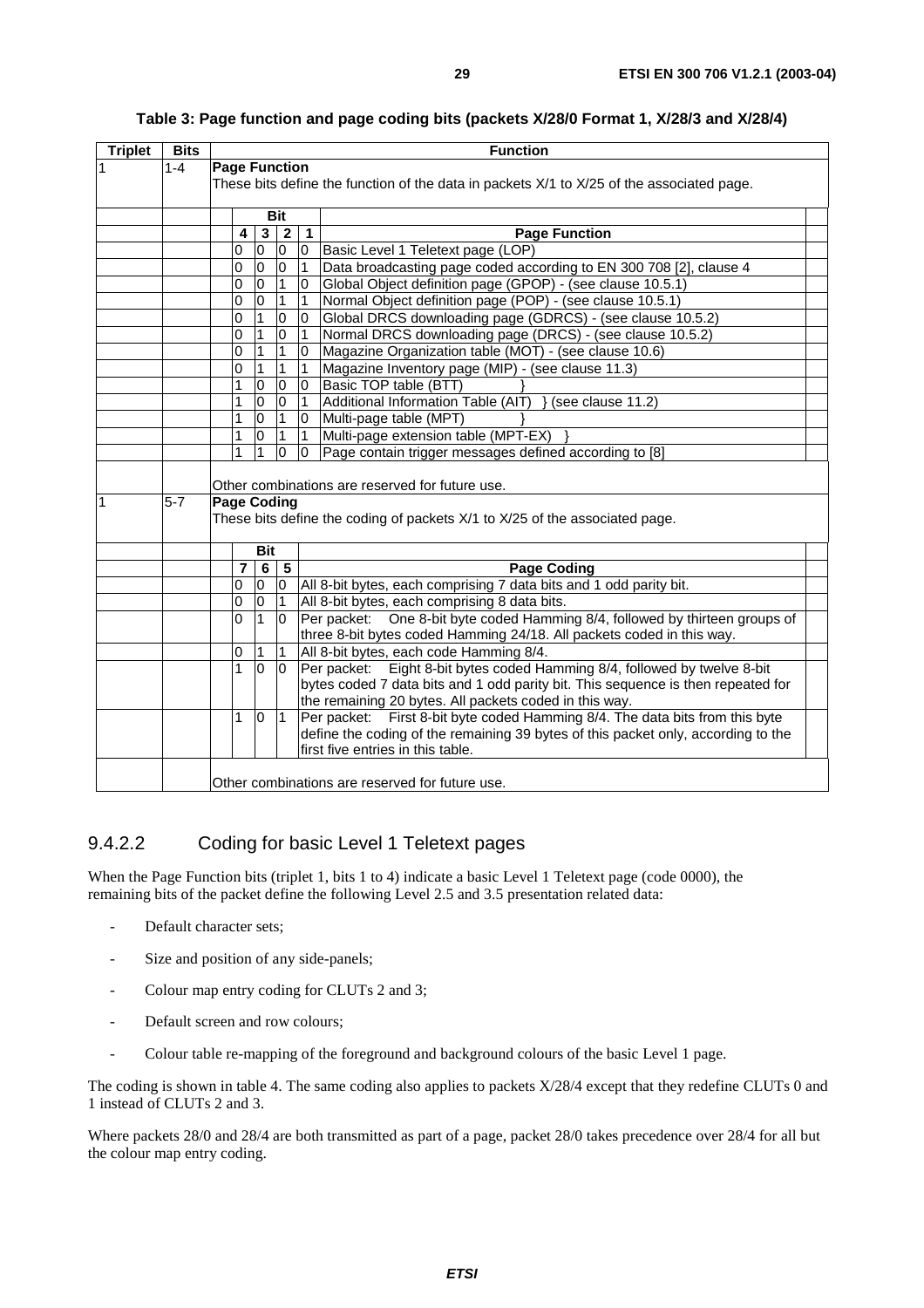| Table 4: Coding of packet X/28/0 Format 1 for basic Level 1 pages |  |
|-------------------------------------------------------------------|--|
|-------------------------------------------------------------------|--|

| <b>Triplet</b> Bits |                | <b>Function</b>                                                                                                                                                                                                                                                                                                                                                                                                                                                                                                                                                                                                                                                                                                                                                                               |
|---------------------|----------------|-----------------------------------------------------------------------------------------------------------------------------------------------------------------------------------------------------------------------------------------------------------------------------------------------------------------------------------------------------------------------------------------------------------------------------------------------------------------------------------------------------------------------------------------------------------------------------------------------------------------------------------------------------------------------------------------------------------------------------------------------------------------------------------------------|
| 1                   |                | 1-4   Page Function = Basic Level 1 Teletext page (see clause 9.4.2.1).                                                                                                                                                                                                                                                                                                                                                                                                                                                                                                                                                                                                                                                                                                                       |
| 1                   | 5-7            | Page Coding = All 8-bit bytes, each comprising 7 bits data and 1 odd parity bit (see clause 9.4.2.1).                                                                                                                                                                                                                                                                                                                                                                                                                                                                                                                                                                                                                                                                                         |
| $\mathbf{1}$        |                | 8-14 Default G0 and G2 Character Set Designation and National Option Selection                                                                                                                                                                                                                                                                                                                                                                                                                                                                                                                                                                                                                                                                                                                |
|                     |                | Default G0 primary and G2 supplementary character sets plus national option character sub-sets are                                                                                                                                                                                                                                                                                                                                                                                                                                                                                                                                                                                                                                                                                            |
|                     |                | designated. The 7-bit value is used to select an entry in table 32.                                                                                                                                                                                                                                                                                                                                                                                                                                                                                                                                                                                                                                                                                                                           |
|                     |                | The default character sets at the start of each row are the default G0 and G2 sets. In some<br>NOTE:                                                                                                                                                                                                                                                                                                                                                                                                                                                                                                                                                                                                                                                                                          |
|                     |                | transmissions, each "ESC" control character (code 1/B) on the Level 1 page toggles the G0 set                                                                                                                                                                                                                                                                                                                                                                                                                                                                                                                                                                                                                                                                                                 |
|                     |                | between the default and second G0 sets for the subsequent G0 characters of the row.                                                                                                                                                                                                                                                                                                                                                                                                                                                                                                                                                                                                                                                                                                           |
| $\mathbf{1}$        |                | 15-18 Second G0 Set Designation and National Option Selection                                                                                                                                                                                                                                                                                                                                                                                                                                                                                                                                                                                                                                                                                                                                 |
| $\overline{2}$      |                | 1-3   A second G0 character set and a national option sub-set are designated. The 7-bit value is used to select                                                                                                                                                                                                                                                                                                                                                                                                                                                                                                                                                                                                                                                                               |
| 2                   | $\overline{4}$ | an entry in table 33. See previous note.<br><b>Left Side Panel</b>                                                                                                                                                                                                                                                                                                                                                                                                                                                                                                                                                                                                                                                                                                                            |
|                     |                | $0 = No$ left side panel is to be displayed; $1 = Let$ side panel is to be displayed.                                                                                                                                                                                                                                                                                                                                                                                                                                                                                                                                                                                                                                                                                                         |
| $\overline{2}$      | 5              | <b>Right Side Panel</b>                                                                                                                                                                                                                                                                                                                                                                                                                                                                                                                                                                                                                                                                                                                                                                       |
|                     |                | $0 = No$ right side panel is to be displayed; $1 = Right$ side panel is to be displayed.                                                                                                                                                                                                                                                                                                                                                                                                                                                                                                                                                                                                                                                                                                      |
| $\overline{2}$      | 6              | <b>Side Panel Status Flag</b>                                                                                                                                                                                                                                                                                                                                                                                                                                                                                                                                                                                                                                                                                                                                                                 |
|                     |                | $ 0=$ Side panel(s) required at Level 3.5 only; 1 = Side panel(s) required at Levels 2.5 & 3.5.                                                                                                                                                                                                                                                                                                                                                                                                                                                                                                                                                                                                                                                                                               |
| $\overline{c}$      | $7 - 10$       | Number of Columns in Side Panels                                                                                                                                                                                                                                                                                                                                                                                                                                                                                                                                                                                                                                                                                                                                                              |
|                     |                | Bits 7 to 10 (LSB to MSB) define the number of columns in the left side panel. If the right side-panel is to                                                                                                                                                                                                                                                                                                                                                                                                                                                                                                                                                                                                                                                                                  |
|                     |                | be displayed, its width (in columns) is 16 minus this value. When only one side panel is in use, a value of 0                                                                                                                                                                                                                                                                                                                                                                                                                                                                                                                                                                                                                                                                                 |
|                     |                | indicates a side panel of 16 columns.                                                                                                                                                                                                                                                                                                                                                                                                                                                                                                                                                                                                                                                                                                                                                         |
| $\overline{2}$      |                | 11-18 Colour Map Entry Coding for CLUTs 2 and 3                                                                                                                                                                                                                                                                                                                                                                                                                                                                                                                                                                                                                                                                                                                                               |
| $3 - 12$            |                | 1-18 The bits are organized as 16 data words, each of 12 bits. Each word defines an entry in the Colour Map of                                                                                                                                                                                                                                                                                                                                                                                                                                                                                                                                                                                                                                                                                |
| 13                  | 1-4            | clause 12.4, proceeding in transmission order from CLUT 2, entry 0 to CLUT 3, entry 7. Each 12-bit data                                                                                                                                                                                                                                                                                                                                                                                                                                                                                                                                                                                                                                                                                       |
|                     |                | word contains 4 bits for each primary colour (Red, Green and Blue), in the transmission order:                                                                                                                                                                                                                                                                                                                                                                                                                                                                                                                                                                                                                                                                                                |
| 13                  | $5-9$          | RRRRGGGGBBBB, with ascending order of bit significance within each 4 bits.<br>Default Screen Colour                                                                                                                                                                                                                                                                                                                                                                                                                                                                                                                                                                                                                                                                                           |
|                     |                | Selects an entry in the Colour Map of clause 12.4 to be applied to the screen area above display row 0 and                                                                                                                                                                                                                                                                                                                                                                                                                                                                                                                                                                                                                                                                                    |
|                     |                | below row 23, or 24 if used. Screen colour selection via a packet X/26 takes priority over this value.                                                                                                                                                                                                                                                                                                                                                                                                                                                                                                                                                                                                                                                                                        |
| 13                  |                | 10-14 Default Row Colour                                                                                                                                                                                                                                                                                                                                                                                                                                                                                                                                                                                                                                                                                                                                                                      |
|                     |                | Selects an entry in the Colour Map of clause 12.4 to be applied to rows 0 to 23, and 24 where used. Row                                                                                                                                                                                                                                                                                                                                                                                                                                                                                                                                                                                                                                                                                       |
|                     |                | colour selection via a packet X/26 takes priority over this value.                                                                                                                                                                                                                                                                                                                                                                                                                                                                                                                                                                                                                                                                                                                            |
| 13                  | 15             | Black Background Colour Substitution                                                                                                                                                                                                                                                                                                                                                                                                                                                                                                                                                                                                                                                                                                                                                          |
|                     |                | This bit controls the substitution of black background colour on the Level 1 page by the pertaining full row                                                                                                                                                                                                                                                                                                                                                                                                                                                                                                                                                                                                                                                                                  |
|                     |                | colour.                                                                                                                                                                                                                                                                                                                                                                                                                                                                                                                                                                                                                                                                                                                                                                                       |
|                     |                | $0 = No$ substitution of black background by the pertaining row colour.                                                                                                                                                                                                                                                                                                                                                                                                                                                                                                                                                                                                                                                                                                                       |
|                     |                | NOTE:<br>This black background may still be substituted by another colour as a result of the Colour<br>Table Re-mapping function, see below.                                                                                                                                                                                                                                                                                                                                                                                                                                                                                                                                                                                                                                                  |
|                     |                | 1 = On any row where the Level 1 page displays a black background as a result of the start-of-row default                                                                                                                                                                                                                                                                                                                                                                                                                                                                                                                                                                                                                                                                                     |
|                     |                | or the spacing attribute Black Background (1/C), the black background is replaced by the full                                                                                                                                                                                                                                                                                                                                                                                                                                                                                                                                                                                                                                                                                                 |
|                     |                | row colour applying to that row. This substitution takes place independently of any colour                                                                                                                                                                                                                                                                                                                                                                                                                                                                                                                                                                                                                                                                                                    |
|                     |                | table re-mapping that may be applied by the function described below.                                                                                                                                                                                                                                                                                                                                                                                                                                                                                                                                                                                                                                                                                                                         |
|                     |                | This substitution does not occur as a result of the spacing attribute sequence Alpha (or Mosaics) Black (0/0                                                                                                                                                                                                                                                                                                                                                                                                                                                                                                                                                                                                                                                                                  |
|                     |                | or 1/0) followed by New Background (1/D).                                                                                                                                                                                                                                                                                                                                                                                                                                                                                                                                                                                                                                                                                                                                                     |
|                     |                |                                                                                                                                                                                                                                                                                                                                                                                                                                                                                                                                                                                                                                                                                                                                                                                               |
|                     |                |                                                                                                                                                                                                                                                                                                                                                                                                                                                                                                                                                                                                                                                                                                                                                                                               |
|                     |                |                                                                                                                                                                                                                                                                                                                                                                                                                                                                                                                                                                                                                                                                                                                                                                                               |
|                     |                |                                                                                                                                                                                                                                                                                                                                                                                                                                                                                                                                                                                                                                                                                                                                                                                               |
|                     |                |                                                                                                                                                                                                                                                                                                                                                                                                                                                                                                                                                                                                                                                                                                                                                                                               |
|                     |                |                                                                                                                                                                                                                                                                                                                                                                                                                                                                                                                                                                                                                                                                                                                                                                                               |
|                     |                |                                                                                                                                                                                                                                                                                                                                                                                                                                                                                                                                                                                                                                                                                                                                                                                               |
|                     |                |                                                                                                                                                                                                                                                                                                                                                                                                                                                                                                                                                                                                                                                                                                                                                                                               |
|                     |                |                                                                                                                                                                                                                                                                                                                                                                                                                                                                                                                                                                                                                                                                                                                                                                                               |
| 13                  |                | Where background colour is used as a parameter in the determination of the operation of another function,<br>for example colour table re-mapping, colour table flash and Level 2.5 and 3.5 windows, it shall be set<br>explicitly by the transmission and not depend upon the result of a black background colour substitution<br>invoked by this bit.<br>16-18 Colour Table Re-mapping for use with Spacing Attributes<br>Allows colour table re-mapping of the spacing colour attributes used on the Level 1 page. Foreground and<br>background colours may be mapped independently to different CLUTs within the Colour Map of<br>clause 12.4 according to the following table. The entry in the selected CLUT is specified by the 3 LSBs of<br>the code for the spacing colour attribute. |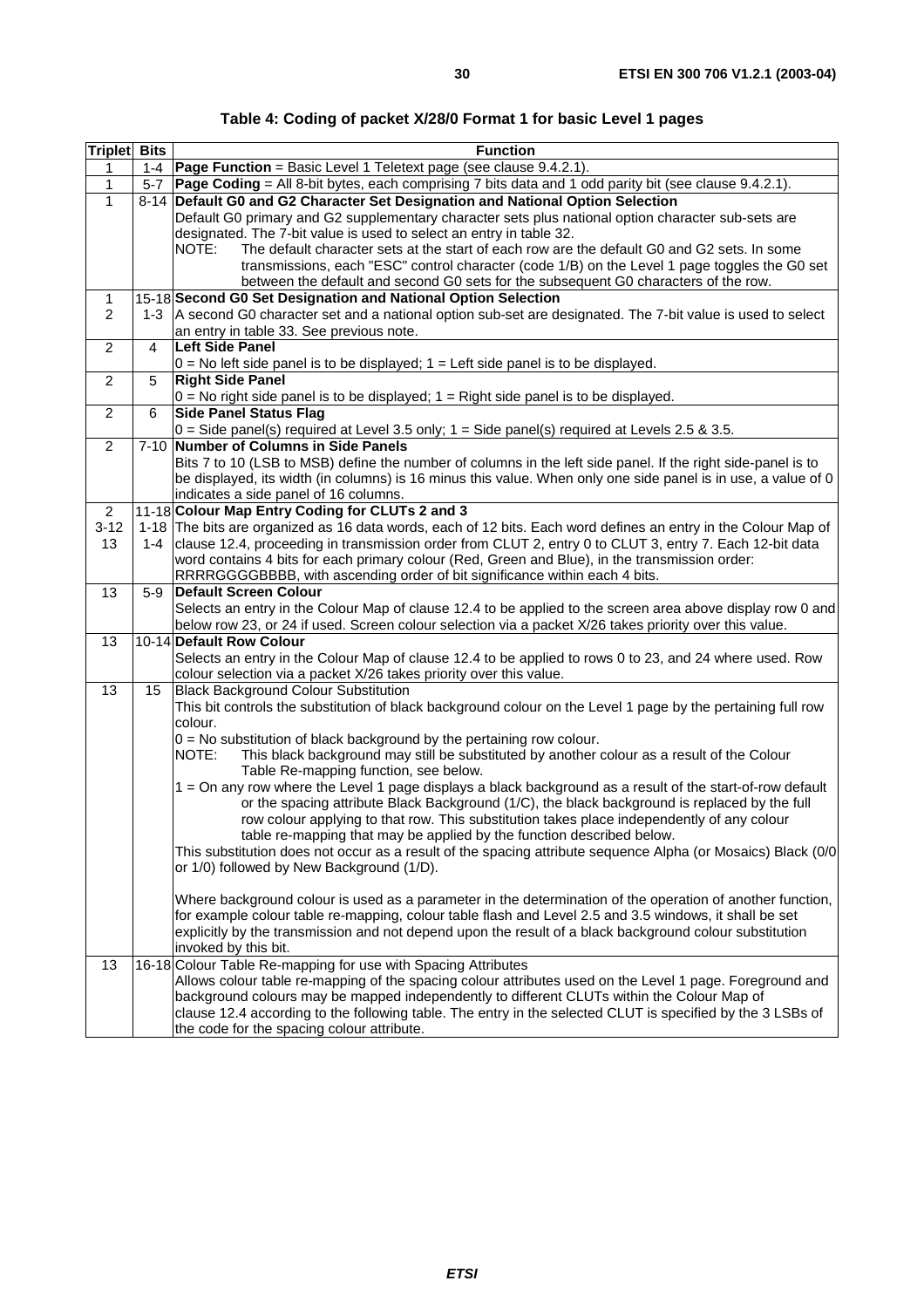| <b>Triplet</b> | <b>Bits</b> |  | <b>Function</b><br><b>Colour Table Re-mapping</b>                                                                                                                                                                      |            |    |                   |                   |  |  |  |  |  |  |
|----------------|-------------|--|------------------------------------------------------------------------------------------------------------------------------------------------------------------------------------------------------------------------|------------|----|-------------------|-------------------|--|--|--|--|--|--|
|                |             |  |                                                                                                                                                                                                                        |            |    |                   |                   |  |  |  |  |  |  |
|                |             |  |                                                                                                                                                                                                                        | <b>Bit</b> |    | <b>Foreground</b> | <b>Background</b> |  |  |  |  |  |  |
|                |             |  | 18                                                                                                                                                                                                                     | 17         | 16 | <b>CLUT</b>       | <b>CLUT</b>       |  |  |  |  |  |  |
|                |             |  | Ω                                                                                                                                                                                                                      | 0          | U  |                   |                   |  |  |  |  |  |  |
|                |             |  | 0                                                                                                                                                                                                                      | 0          |    | 0                 |                   |  |  |  |  |  |  |
|                |             |  | 0                                                                                                                                                                                                                      |            | U  | 0                 |                   |  |  |  |  |  |  |
|                |             |  | 0                                                                                                                                                                                                                      |            |    |                   |                   |  |  |  |  |  |  |
|                |             |  |                                                                                                                                                                                                                        | 0          |    |                   |                   |  |  |  |  |  |  |
|                |             |  |                                                                                                                                                                                                                        | 0          |    | っ                 |                   |  |  |  |  |  |  |
|                |             |  |                                                                                                                                                                                                                        |            | n  |                   |                   |  |  |  |  |  |  |
|                |             |  |                                                                                                                                                                                                                        |            |    |                   |                   |  |  |  |  |  |  |
|                |             |  | NOTE:<br>If Black Background Colour Substitution is in force, a background colour of black (entry number                                                                                                               |            |    |                   |                   |  |  |  |  |  |  |
|                |             |  | 0) on the Level 1 page is only re-mapped by this technique if the black background was set as a<br>result of the spacing attribute sequence Alpha (or Mosaics) Black (0/0 or 1/0) followed by New<br>Background (1/D). |            |    |                   |                   |  |  |  |  |  |  |

#### 9.4.2.3 Coding for data broadcasting pages

The coding of table 5 applies to the data bits of a packet X/28/0 Format 1 when the Page Function bits indicate a page a data broadcasting page (code 0001).

|  |  | Table 5: Coding of Packet X/28/0 Format 1 for Data Broadcasting Pages |
|--|--|-----------------------------------------------------------------------|
|  |  |                                                                       |

| Triplet  | <b>Bits</b> | <b>Function</b>                                                                                   |
|----------|-------------|---------------------------------------------------------------------------------------------------|
|          |             | 1-4 $\sqrt{P}$ Page Function = Data broadcasting page (see clause 9.4.2.1).                       |
|          |             | 5-7   Page Coding - defined according to clause 9.4.2.1.                                          |
|          |             | 8-18 Set to 11111111100 (bits 8 to 18). This value is chosen to ensure existing data broadcasting |
|          |             | decoders, designed according to EN 300 708 [2], ignore this type of page.                         |
| $2 - 13$ |             | 1-18   Define by the data broadcasting application.                                               |

#### 9.4.2.4 Coding for other types of page

The coding of table 6 applies to the data bits of a packet  $X/28/0$  Format 1 when the Page Function bits indicate a page other than a basic Level 1 Teletext page (code 0000) or a data broadcasting page (code 0001).

#### **Table 6: Coding of Packet X/28/0 Format 1 for other types of pages**

| <b>Triplet</b> | <b>Bits</b> | <b>Function</b>                                                                                   |
|----------------|-------------|---------------------------------------------------------------------------------------------------|
|                | $1 - 4$     | <b>Page Function</b> - defined according to clause 9.4.2.1.                                       |
|                | $5 - 7$     | <b>Page Coding</b> - defined according to clause 9.4.2.1.                                         |
|                |             | 8-18 Set to 11111111100 (bits 8 to 18). This value is chosen to ensure existing data broadcasting |
|                |             | decoders, designed according to EN 300 708 [2], ignore this type of page.                         |
| $2 - 13$       |             | 1-18 Reserved for future use.                                                                     |

### 9.4.3 Packet X/28/0 - Format 2

A packet X/28/0 Format 2 is used in data broadcasting applications as part of the Page Format - CA protocol defined in EN 300 708 [2] clause 5. The first 8 data bits of the packet define the function of the associated page, and bits 15 to 18 define the coding of packets X/1 to X/25, as shown in table 7. This coding scheme is also used for the first triplet of packets X/28/2.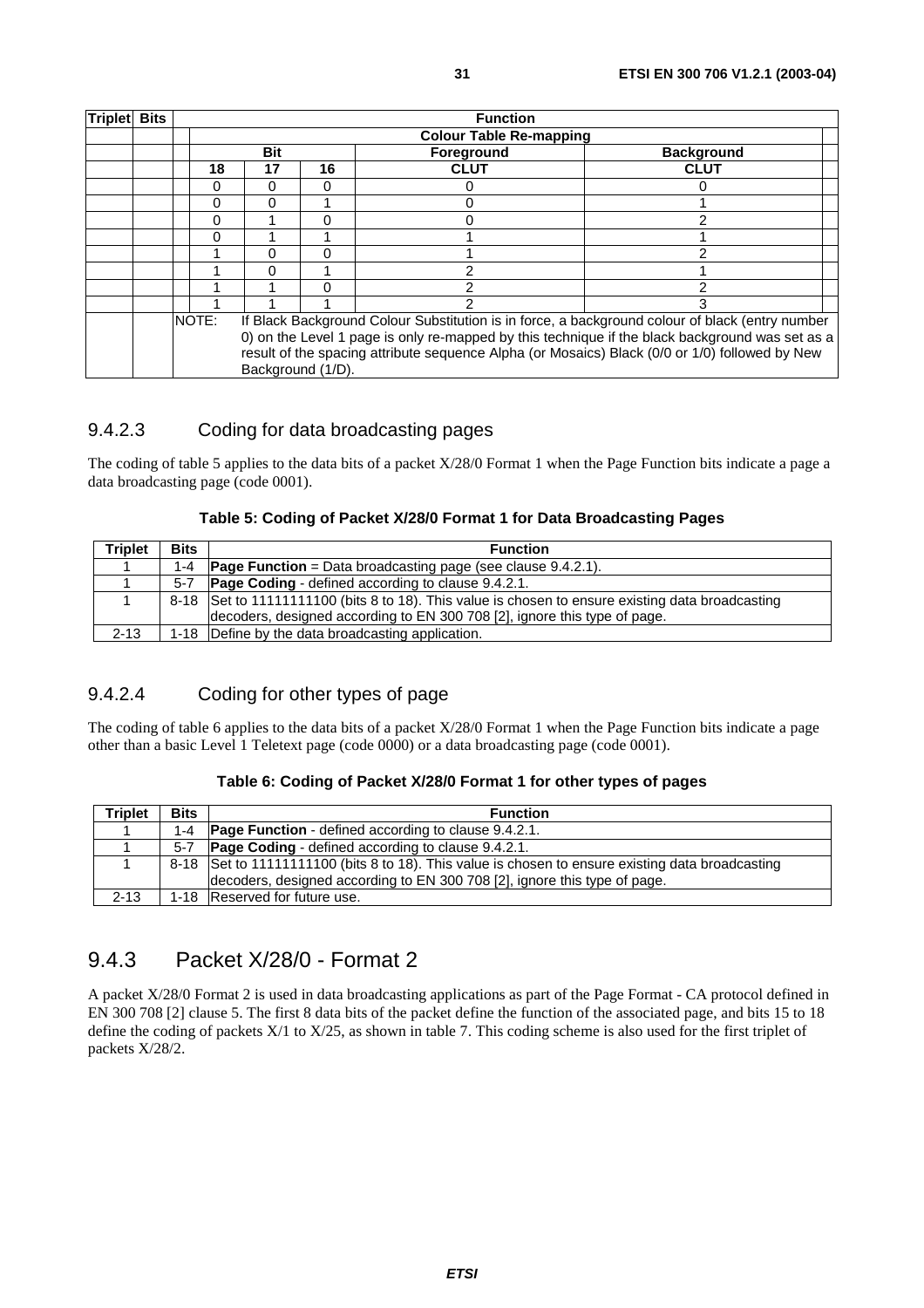| <b>Triplet</b> | <b>Bits</b> |                      | <b>Function</b>                                 |             |             |                |             |                                                                           |              |                         |                                                                                                      |  |  |  |
|----------------|-------------|----------------------|-------------------------------------------------|-------------|-------------|----------------|-------------|---------------------------------------------------------------------------|--------------|-------------------------|------------------------------------------------------------------------------------------------------|--|--|--|
|                | $1 - 8$     | <b>Page Function</b> |                                                 |             |             |                |             |                                                                           |              |                         |                                                                                                      |  |  |  |
|                |             |                      |                                                 |             |             |                |             |                                                                           |              |                         | These bits define the function of the data in packets X/1 to X/25 of the associated page when bits 9 |  |  |  |
|                |             |                      | to 14 of this triplet are all set to '0'.       |             |             |                |             |                                                                           |              |                         |                                                                                                      |  |  |  |
|                |             |                      |                                                 |             |             |                |             |                                                                           |              |                         |                                                                                                      |  |  |  |
|                |             |                      | <b>Bit</b>                                      |             |             |                |             |                                                                           |              |                         |                                                                                                      |  |  |  |
|                |             | 8                    |                                                 | 7           | 6           | 5 <sub>1</sub> | 4           | 3                                                                         | $\mathbf{2}$ | $\overline{\mathbf{1}}$ | <b>Page Function</b>                                                                                 |  |  |  |
|                |             | $\Omega$             |                                                 | $\Omega$    | $\Omega$    | $\Omega$       | $\Omega$    | $\Omega$                                                                  | $\Omega$     | $\Omega$                | Basic Level 1 Teletext page with standard character position                                         |  |  |  |
|                |             |                      |                                                 |             |             |                |             |                                                                           |              |                         | and row format                                                                                       |  |  |  |
|                |             | 1                    |                                                 | $\mathbf 0$ | 0           | $\mathbf 0$    | $\mathbf 0$ | 1                                                                         | $\mathbf 0$  | $\Omega$                | Reformatted data                                                                                     |  |  |  |
|                |             |                      |                                                 | 0           | 0           | 0              |             |                                                                           | $\Omega$     |                         | Terminal equipment addressing page                                                                   |  |  |  |
|                |             |                      |                                                 |             |             |                |             |                                                                           |              |                         |                                                                                                      |  |  |  |
|                |             |                      | Other combinations are reserved for future use. |             |             |                |             |                                                                           |              |                         |                                                                                                      |  |  |  |
|                | $9 - 14$    | Set to '0'           |                                                 |             |             |                |             |                                                                           |              |                         |                                                                                                      |  |  |  |
|                |             |                      | 15-18 Page Coding                               |             |             |                |             |                                                                           |              |                         |                                                                                                      |  |  |  |
|                |             |                      |                                                 |             |             |                |             |                                                                           |              |                         | These bits define the coding of packets X/1 to X/25 of the associated page.                          |  |  |  |
|                |             |                      |                                                 |             |             |                |             |                                                                           |              |                         |                                                                                                      |  |  |  |
|                |             |                      |                                                 |             | <b>Bit</b>  |                |             |                                                                           |              |                         |                                                                                                      |  |  |  |
|                |             |                      |                                                 |             | 18 17 16 15 |                |             |                                                                           |              |                         | <b>Page Coding</b>                                                                                   |  |  |  |
|                |             | $\mathbf 0$          |                                                 | $\mathbf 0$ | $\mathbf 0$ | $\mathbf 0$    |             |                                                                           |              |                         | All 8-bit bytes, each comprising 7 data bits and 1 odd parity bit.                                   |  |  |  |
|                |             | 0                    |                                                 | 0           | $\mathbf 0$ |                |             | All 8-bit bytes, each comprising 8 data bits.                             |              |                         |                                                                                                      |  |  |  |
|                |             | $\Omega$             |                                                 | $\Omega$    | 1           | $\Omega$       |             | Per packet: One 8-bit byte coded Hamming 8/4, followed by thirteen groups |              |                         |                                                                                                      |  |  |  |
|                |             |                      |                                                 |             |             |                |             | of three 8-bit bytes coded Hamming 24/18. All packets coded in this way.  |              |                         |                                                                                                      |  |  |  |
|                |             | $\Omega$             |                                                 | $\Omega$    |             |                |             | All 8-bit bytes, each code Hamming 8/4.                                   |              |                         |                                                                                                      |  |  |  |
|                |             |                      |                                                 |             |             |                |             |                                                                           |              |                         |                                                                                                      |  |  |  |
|                |             |                      |                                                 |             |             |                |             |                                                                           |              |                         | Other combinations are reserved for future use.                                                      |  |  |  |
| $2 - 13$       | $1 - 18$    | <b>Reserved</b>      |                                                 |             |             |                |             |                                                                           |              |                         |                                                                                                      |  |  |  |

**Table 7: Page function and page coding bits (packets X/28/0 Format 2 and X/28/2)** 

#### 9.4.4 Packet X/28/1

A packet X/28 with a designation code value of 0001 may be transmitted as part of any page at any presentation Level. When associated with a Level 1 Teletext page the packet is used for:

- G0 and G1 character designation (but only for compatibility with some existing Level 1 and 1.5 decoders designed to earlier Teletext specifications);
- DCLUT4 for global  $12x10x2$  DRCS mode characters };
- DCLUT4 for normal  $12x10x2$  DRCS mode characters and at Level 3.5;
- DCLUT16 for global  $12x10x4$  and  $6x5x4$  DRCS mode characters } (see clauses 14.2.2 to 14.2.4);
- DCLUT16 for normal  $12x10x4$  and  $6x5x4$  DRCS mode characters }.

The coding shown in table 8 applies when the packet forms part of a basic Level 1 page.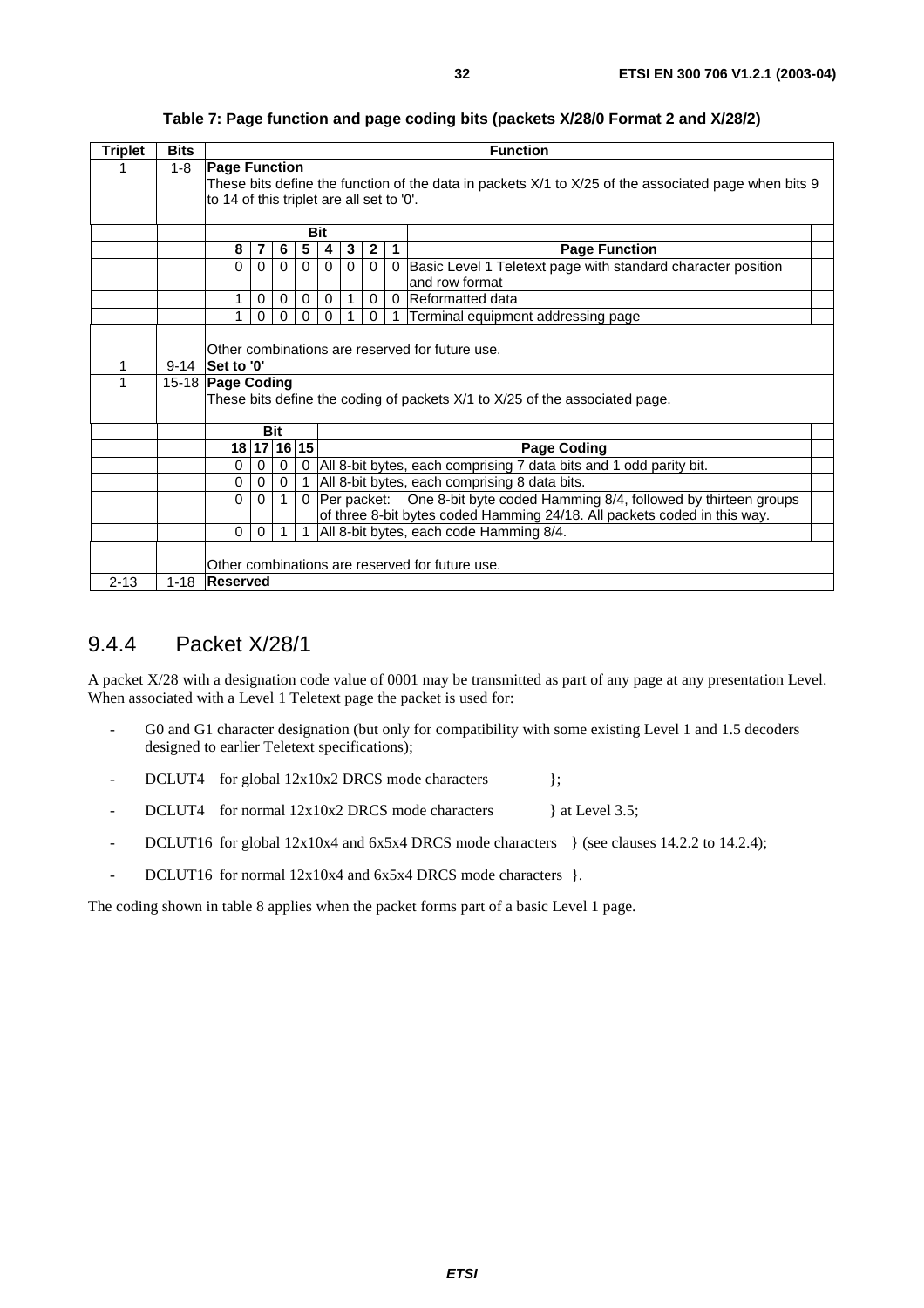|  |  | Table 8: Coding of Packet X/28/1 |  |
|--|--|----------------------------------|--|
|--|--|----------------------------------|--|

| Triplet        | <b>Bits</b> | <b>Function</b>                                                                                                 |
|----------------|-------------|-----------------------------------------------------------------------------------------------------------------|
|                | 1-2         | Set to '00'. (see note)                                                                                         |
|                | 3-9         | Character Set Code for G0 Table. (see note)                                                                     |
|                | 10          | Set to '0'. (see note)                                                                                          |
|                |             | 11-17 Character Set Code for G1 Table. (see note)                                                               |
|                | 18          | Set to '0'. (see note)                                                                                          |
| $\overline{c}$ | $1 - 18$    | DCLUT4 for Global 12x10x2 DRCS Mode Characters                                                                  |
| 3              | 1-2         | 4 data words of 5 bits each to define the DCLUT for use with global 12x10x2 DRCS.                               |
|                |             | The transmission order is least significant bit first.                                                          |
| 3              | $3-18$      | DCLUT4 for Normal 12x10x2 DRCS Mode Characters                                                                  |
| 4              | $1 - 4$     | 4 data words of 5 bits each to define the DCLUT for use with normal 12x10x2 DRCS.                               |
|                |             | The transmission order is least significant bit first.                                                          |
| $\overline{4}$ | $5 - 18$    | DCLUT16 for Global 12x10x4 and 6x5x4 DRCS Mode Characters                                                       |
| $5 - 7$        | 1-18        | 16 data words of 5 bits each to define the DCLUT for use with global 12x10x4 and 6x5x4 DRCS. The                |
| 8              | $1 - 12$    | transmission order is least significant bit first.                                                              |
| 8              |             | 13-18 DCLUT16 for Normal 12x10x4 and 6x5x4 DRCS Mode Characters                                                 |
| $9 - 12$       | 1-18        | 16 data words of 5 bits each to define the DCLUT for use with global 12x10x4 and 6x5x4 DRCS. The                |
| 13             | $1 - 2$     | transmission order is least significant bit first.                                                              |
| 13             | $3 - 18$    | Reserved for future use                                                                                         |
| NOTE:          |             | The function of these bits is defined by earlier specifications and is retained for compatibility with existing |
|                |             | Level 1 and 1.5 decoders designed to them. They are not intended for use by Level 2.5 and 3.5 decoders          |
|                |             | designed to the present document.                                                                               |

### 9.4.5 Packet X/28/2

A packet X/28 with a designation code value of 0010 may be transmitted as part of any page at any presentation Level. It is used to carry a Page Key for descrambling purposes in certain data broadcasting applications, (see EN 300 708 [2], clause 5.4.2). The first triplet is coded in an identical manner to a packet X/28/0 Format 2, as shown in table 7.

### 9.4.6 Packet X/28/3

A packet X/28 with a designation code value of 0011 may be transmitted as part of a DRCS downloading page at presentation Levels 2.5 and 3.5. The first 7 data bits of the packet define the function and the coding of packets X/1 to X/25 of the associated page according to clause 9.4.2.1.

The coding of table 9 applies to the remaining data bits of the packet when the Page Function bits (triplet 1, bits 1 to 4) indicate a global or normal DRCS downloading page (codes 0100 and 0101). The type of DRCS character defined by each pattern transfer unit (PTU) transmitted via packets X/1 to X/24 is specified.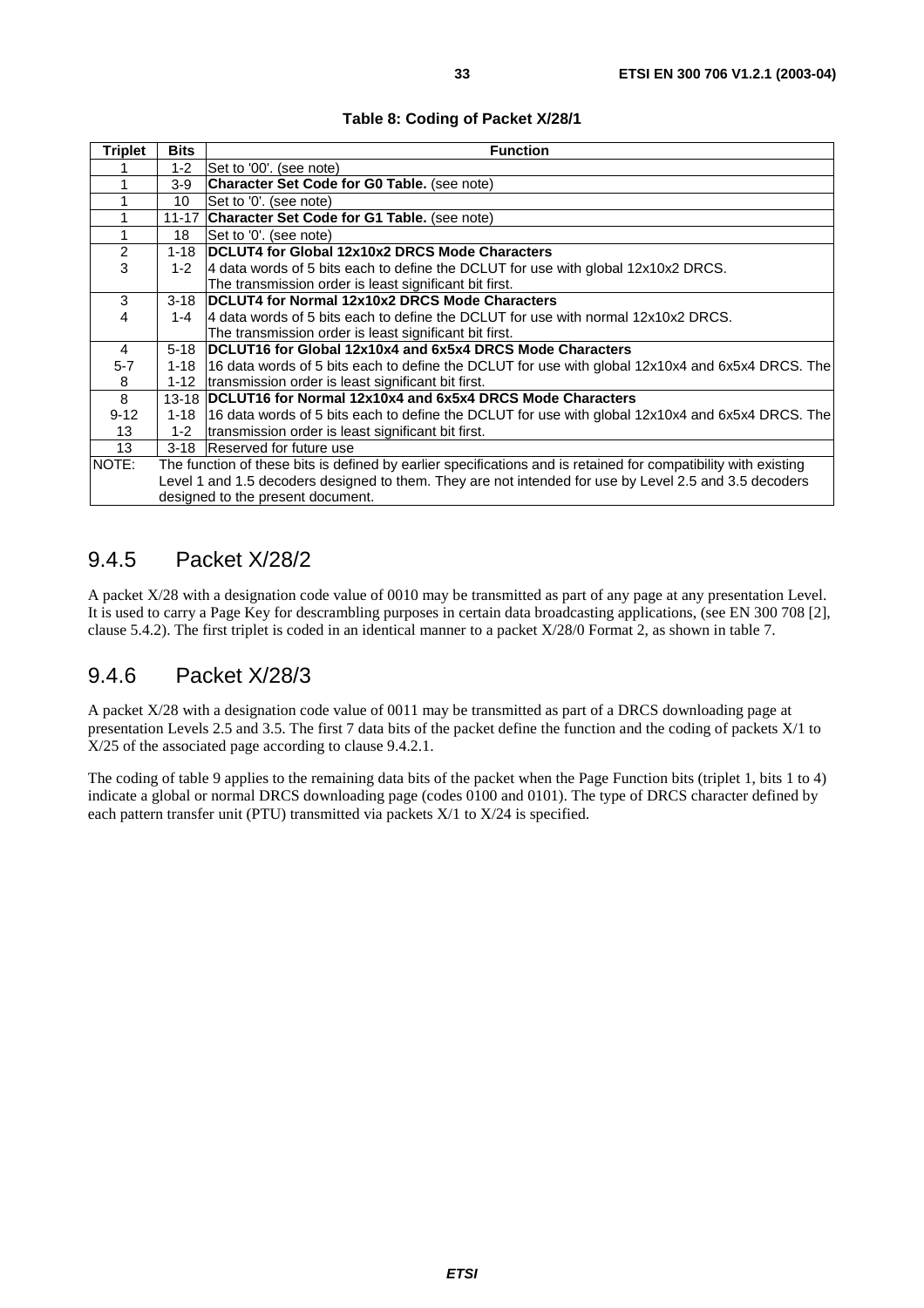| <b>Triplet</b>    | <b>Bits</b> | <b>Function</b>                                                                                |                                                                                                   |          |   |             |                                                                                |  |  |  |
|-------------------|-------------|------------------------------------------------------------------------------------------------|---------------------------------------------------------------------------------------------------|----------|---|-------------|--------------------------------------------------------------------------------|--|--|--|
|                   | $1 - 7$     |                                                                                                | Coded according to clause 9.4.2.1.                                                                |          |   |             |                                                                                |  |  |  |
|                   |             |                                                                                                | Page Function = 0100 or 0101 (Global or normal DRCS downloading page)                             |          |   |             |                                                                                |  |  |  |
|                   |             |                                                                                                | Page Coding = 000 (7 bits plus odd parity)                                                        |          |   |             |                                                                                |  |  |  |
| 1                 | $8 - 18$    |                                                                                                | Reserved for future use.                                                                          |          |   |             |                                                                                |  |  |  |
| $2 - 11$          |             | 1-18 <b>DRCS Downloading Mode Invocation</b>                                                   |                                                                                                   |          |   |             |                                                                                |  |  |  |
| $12 \overline{ }$ |             | 1-12 The downloading mode of DRCS characters at Level 3.5 are specified individually for each  |                                                                                                   |          |   |             |                                                                                |  |  |  |
|                   |             |                                                                                                | character. These 192 data bits are used to transmit 48 Mode Identification codes, each comprising |          |   |             |                                                                                |  |  |  |
|                   |             |                                                                                                |                                                                                                   |          |   |             | 4 bits. One value is assigned to each Pattern Transfer Unit (PTU) of 20 bytes. |  |  |  |
|                   |             |                                                                                                |                                                                                                   |          |   |             |                                                                                |  |  |  |
|                   |             |                                                                                                | <b>Bits</b>                                                                                       |          |   | <b>DRCS</b> |                                                                                |  |  |  |
|                   |             |                                                                                                | (MSB LSB)                                                                                         |          |   | <b>Mode</b> | <b>Resolution or Function</b>                                                  |  |  |  |
|                   |             | 0                                                                                              | 0                                                                                                 | 0        | 0 | $\Omega$    | $12 \times 10 \times 1$                                                        |  |  |  |
|                   |             | 0                                                                                              | 0                                                                                                 | $\Omega$ |   |             | $12 \times 10 \times 2$                                                        |  |  |  |
|                   |             | 0                                                                                              | $\Omega$                                                                                          |          | 0 | 2           | $12 \times 10 \times 4$                                                        |  |  |  |
|                   |             | 0                                                                                              | 0                                                                                                 |          |   | 3           | 6x5x4                                                                          |  |  |  |
|                   |             |                                                                                                |                                                                                                   |          |   |             | Subsequent PTU of a Mode 1 or 2 character                                      |  |  |  |
|                   |             |                                                                                                |                                                                                                   |          |   |             | No data for the corresponding character                                        |  |  |  |
|                   |             |                                                                                                |                                                                                                   |          |   |             |                                                                                |  |  |  |
|                   |             | Other values are reserved.                                                                     |                                                                                                   |          |   |             |                                                                                |  |  |  |
|                   |             | Where a DRCS character is defined by more than one PTU, the appropriate mode value is used for |                                                                                                   |          |   |             |                                                                                |  |  |  |
|                   |             | the first PTU and subsequent PTUs are coded 1110.                                              |                                                                                                   |          |   |             |                                                                                |  |  |  |
| 12                |             | 13-18 Reserved for future use                                                                  |                                                                                                   |          |   |             |                                                                                |  |  |  |
| 13                | $1 - 18$    |                                                                                                |                                                                                                   |          |   |             |                                                                                |  |  |  |

**Table 9: Coding of Packet X/28/3 for DRCS Downloading Pages** 

### 9.4.7 Packet X/28/4

A packet X/28 with a designation code value of 0100 may be transmitted as part of any page at presentation Level 3.5. The first 7 data bits of the packet define the function and the coding of packets  $X/1$  to  $X/25$  of the associated page according to clause 9.4.2.1.

When the Page Function bits (triplet 1, bits 1 to 4) indicate a Level 1 Teletext page (code 0000), the remaining bits of the packet define the following Level 2.5 and 3.5 presentation related data:

- Default character sets;
- Size and position of any side-panels;
- Colour map entry coding for CLUTs 0 and 1;
- Default screen and row colours.

Colour table re-mapping of the foreground and background colours of the Level 1 page.

The coding is shown in table 10. It is identical to packets X/28/0 Format 1 except that it redefines CLUTs 2 and 3 instead of CLUTs 0 and 1.

Where packets 28/0 and 28/4 are both transmitted as part of a page, packet 28/0 takes precedence over 28/4 for all but the colour map entry coding.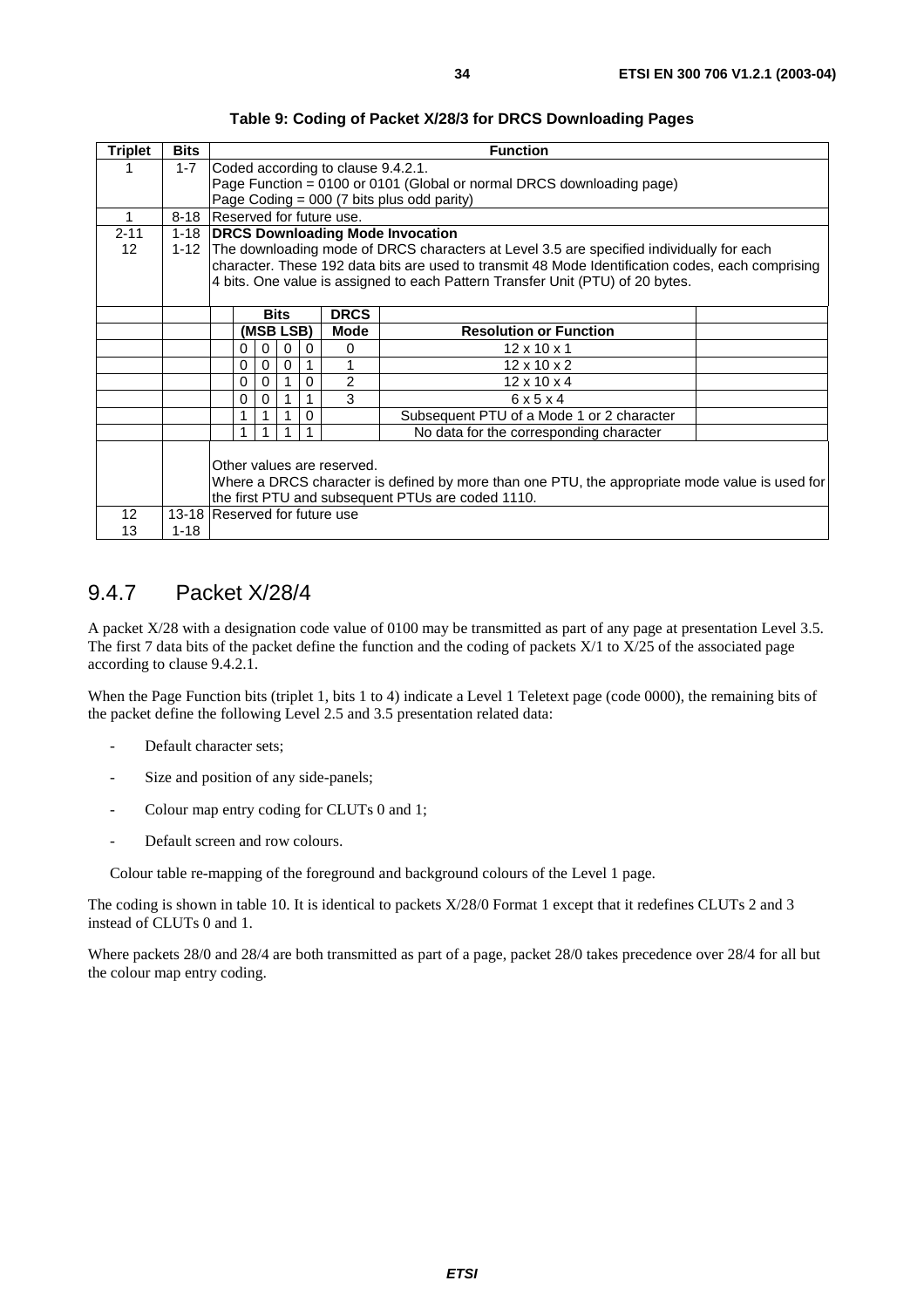| <b>Triplet</b> | <b>Bits</b> | <b>Function</b>                                                                                     |
|----------------|-------------|-----------------------------------------------------------------------------------------------------|
|                | $1 - 7$     | Page Function and Page Coding. As clause 9.4.2.1.                                                   |
| 1              | $8 - 14$    | Default G0 and G2 Character Set Designation and National Option Selection                           |
|                |             | As clause 9.4.2.2.                                                                                  |
| 1              |             | 15-18 Second G0 Set Designation and National Option Selection. As clause 9.4.2.2.                   |
| 2              | $1 - 3$     |                                                                                                     |
| $\mathfrak{p}$ | 4           | Left Side Panel. As clause 9.4.2.2.                                                                 |
| $\overline{2}$ | 5           | Right Side Panel. As clause 9.4.2.2.                                                                |
| 2              | 6           | Side Panel Status Flag. As clause 9.4.2.2.                                                          |
| 2              | 7-10        | Number of Columns in Side Panels. As clause 9.4.2.2.                                                |
| 2              |             | 11-18 Colour Map Entry Coding for CLUTs 0 and 1.                                                    |
| $3-12$         | 1-18        | The bits are organized as 16 data words, each of 12 bits. Each word defines an entry in the Colour  |
| 13             | 1-4         | Map of clause 12.4, proceeding in transmission order from CLUT 0, entry 0 to CLUT 1, entry 7.       |
|                |             | Each 12 bit data word contains 4 bits for each primary colour (Red, Green and Blue), in the         |
|                |             | transmission order: RRRRGGGGBBBB, with ascending order of bit significance within each 4 bits.      |
|                |             | CLUT 1, entry 0 is always "transparent". The corresponding bits for this entry should be ignored by |
|                |             | decoders.                                                                                           |
| 13             | $5-9$       | Default Screen Colour. As clause 9.4.2.2.                                                           |
| 13             | $10 - 14$   | <b>Default Row Colour.</b> As clause 9.4.2.2.                                                       |
| 13             | 15          | Black Background Colour Substitution. As clause 9.4.2.2.                                            |
| 13             |             | 16-18 Colour Table Re-mapping for use with Spacing Attributes. As clause 9.4.2.2.                   |

#### **Table 10: Coding of packet X/28/4 for basic Level 1 pages**

# 9.5 Magazine-Related Page Enhancement Data Packets

#### 9.5.1 Packet M/29/0

The coding of the bits applicable to character set designation, side-panels, the CLUT, default row and screen colours, colour table re-mapping and black background substitution in packets X/28/0 Format 1 is also used in packets M/29/0. This data applies to all basic Level 1 pages in magazine M but is overridden for a particular page if a packet X/28/0 Format 1 exists for that page. Where M/29/0 and M/29/4 are transmitted for the same magazine, M/29/0 takes precedence over M/29/4.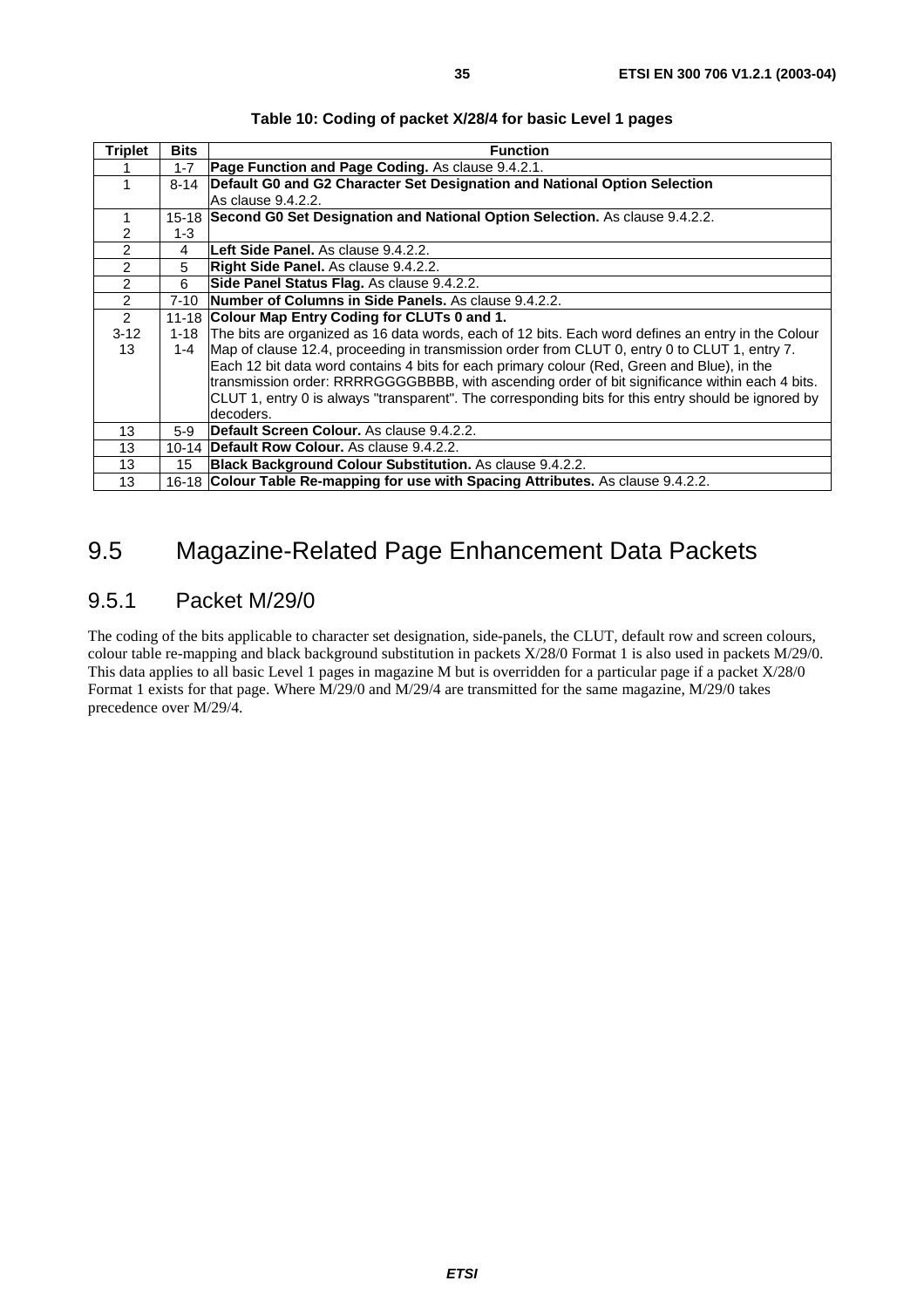| <b>Triplet</b> | <b>Bits</b> | <b>Function</b>                                                                   |                                                                                               |          |          |          |  |                                                                    |  |
|----------------|-------------|-----------------------------------------------------------------------------------|-----------------------------------------------------------------------------------------------|----------|----------|----------|--|--------------------------------------------------------------------|--|
|                | $1 - 7$     | <b>Packet Function</b>                                                            |                                                                                               |          |          |          |  |                                                                    |  |
|                |             |                                                                                   | These bits define the application and scope of the data bits in the remainder of this packet. |          |          |          |  |                                                                    |  |
|                |             |                                                                                   |                                                                                               |          |          |          |  |                                                                    |  |
|                |             |                                                                                   | <b>Bits</b>                                                                                   |          |          |          |  |                                                                    |  |
|                |             | 7                                                                                 | 5<br>$\mathbf{2}$<br>$\overline{1}$<br>3<br>6                                                 |          |          |          |  | <b>Packet Function</b>                                             |  |
|                |             | $\Omega$                                                                          | $\Omega$<br>$\Omega$                                                                          | $\Omega$ | $\Omega$ | $\Omega$ |  | 0 The remaining data bits have an identical coding and function to |  |
|                |             |                                                                                   |                                                                                               |          |          |          |  | those of packet X/28/0 Format 1 (see clause 9.4.2) except that     |  |
|                |             |                                                                                   |                                                                                               |          |          |          |  | here the data applies to all pages in magazine M.                  |  |
|                |             |                                                                                   |                                                                                               |          |          |          |  |                                                                    |  |
|                |             |                                                                                   | All other values are reserved for future use.                                                 |          |          |          |  |                                                                    |  |
| 1              | $8 - 14$    |                                                                                   | Default G0 and G2 Character Set Designation and National Option Selection                     |          |          |          |  |                                                                    |  |
|                |             |                                                                                   | As clause 9.4.2.2.                                                                            |          |          |          |  |                                                                    |  |
| 1              |             | 15-18 Second G0 Set Designation and National Option Selection. As clause 9.4.2.2. |                                                                                               |          |          |          |  |                                                                    |  |
| 2              | $1 - 3$     |                                                                                   |                                                                                               |          |          |          |  |                                                                    |  |
| $\overline{2}$ | 4           |                                                                                   | Left Side Panel. As clause 9.4.2.2.                                                           |          |          |          |  |                                                                    |  |
| $\overline{2}$ | 5           |                                                                                   | Right Side Panel. As clause 9.4.2.2.                                                          |          |          |          |  |                                                                    |  |
| $\overline{2}$ | 6           | Side Panel Status Flag. As clause 9.4.2.2.                                        |                                                                                               |          |          |          |  |                                                                    |  |
| $\overline{2}$ | $7 - 10$    | Number of Columns in Side Panels. As clause 9.4.2.2.                              |                                                                                               |          |          |          |  |                                                                    |  |
| $\overline{2}$ | $11 - 18$   |                                                                                   |                                                                                               |          |          |          |  |                                                                    |  |
| $3-12$         | $1 - 18$    | Colour Map Entry Coding for CLUTs 2 and 3. As clause 9.4.2.2.                     |                                                                                               |          |          |          |  |                                                                    |  |
| 13             | $1 - 4$     |                                                                                   |                                                                                               |          |          |          |  |                                                                    |  |
| 13             | $5-9$       | Default Screen Colour. As clause 9.4.2.2.                                         |                                                                                               |          |          |          |  |                                                                    |  |
| 13             |             |                                                                                   |                                                                                               |          |          |          |  | 10-14 Default Row Colour. As clause 9.4.2.2.                       |  |
| 13             | 15          | Black Background Colour Substitution. As clause 9.4.2.2.                          |                                                                                               |          |          |          |  |                                                                    |  |
| 13             |             | 16-18 Colour Table Re-mapping for use with Spacing Attributes. As clause 9.4.2.2. |                                                                                               |          |          |          |  |                                                                    |  |

### 9.5.2 Packet M/29/1

The coding used for X/28/1 is also used for packets M/29/1. This data applies to all Level 1 pages in magazine M but is overridden for a particular page if a packet X/28/1 exists for that page.

|  |  | Table 12: Coding of Packet M/29/1 |
|--|--|-----------------------------------|
|--|--|-----------------------------------|

| <b>Triplet</b> | <b>Bits</b> | <b>Function</b>                                                                    |
|----------------|-------------|------------------------------------------------------------------------------------|
|                | $1 - 18$    | <b>Character Set Codes for G0 and G1 Tables.</b> As clause 9.4.4.                  |
| 2              | $1 - 18$    | DCLUT4 for Global 12x10x2 DRCS Mode Characters.                                    |
| 3              | 1-2         | IAs clause 9.4.4.                                                                  |
| 3              | $3-18$      | DCLUT4 for Normal 12x10x2 DRCS Mode Characters.                                    |
| 4              | 1-4         | As clause 9.4.4.                                                                   |
| 4              | $5-18$      | <b>DCLUT16 for Global 12x10x4 and 6x5x4 DRCS Mode Characters.</b> As clause 9.4.4. |
| $5 - 7$        | $1 - 18$    |                                                                                    |
| 8              | $1 - 12$    |                                                                                    |
| 8              |             | 13-18 DCLUT16 for Normal 12x10x4 and 6x5x4 DRCS Mode Characters. As clause 9.4.4.  |
| $9 - 12$       | $1 - 18$    |                                                                                    |
| 13             | $1 - 2$     |                                                                                    |
| 13             | $3 - 18$    | Reserved for future use.                                                           |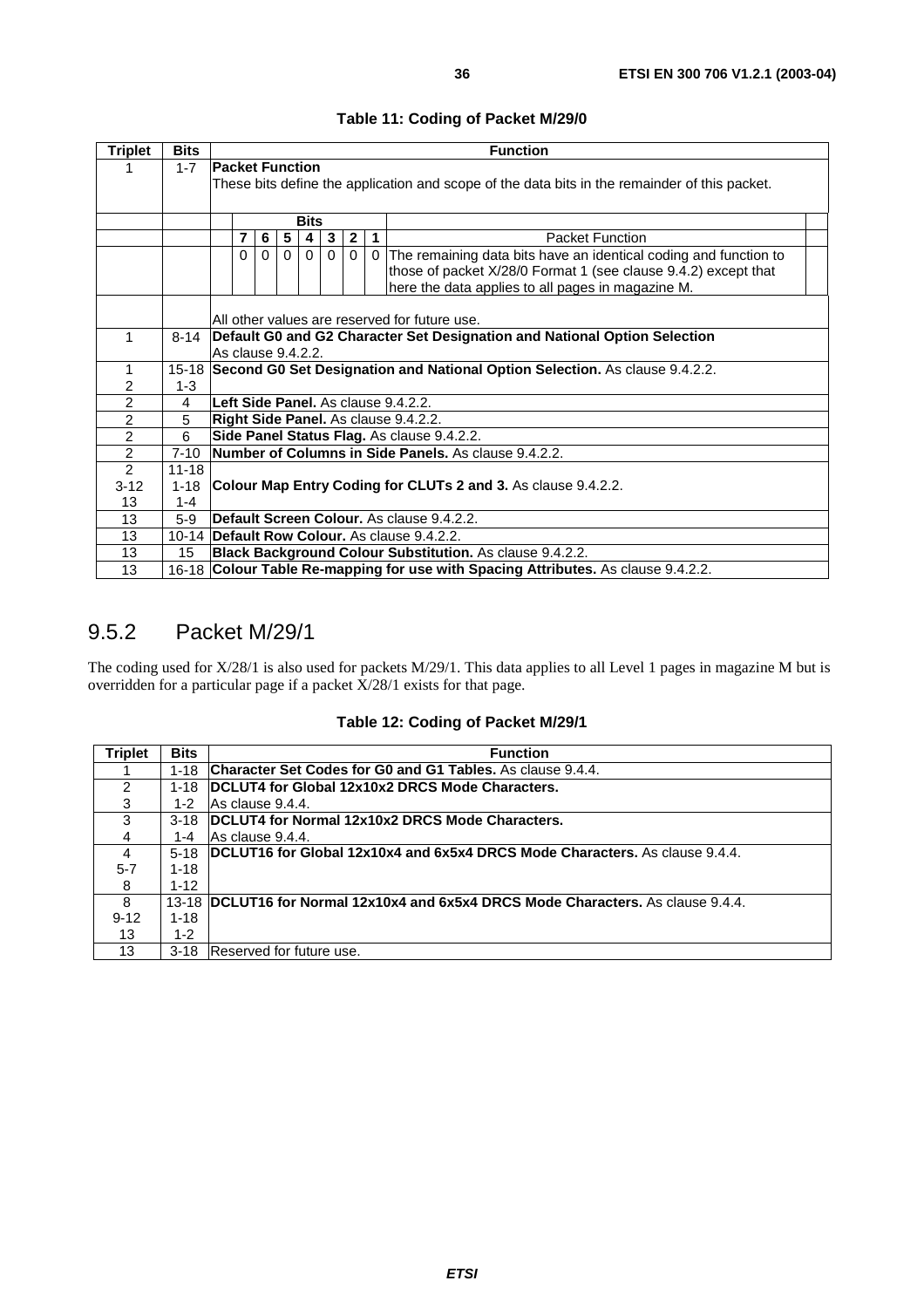### 9.5.3 Packet M/29/4

The coding of the bits applicable to character set designation, side-panels, the CLUT, default row and screen colours, colour table re-mapping and black background substitution in packets X/28/4 is also used in packets M/29/4. This data applies to all basic Level 1 pages in magazine M but is overridden for a particular page if a packet X/28/4 exists for that page. Where M/29/0 and M/29/4 are transmitted for the same magazine, M/29/0 takes precedence over M/29/4.

#### **Table 13: Coding of Packet M/29/4**

| <b>Triplet</b>                               | <b>Bits</b>    | <b>Function</b>                                                                                                                                                                                                                                                                                     |  |  |  |  |  |
|----------------------------------------------|----------------|-----------------------------------------------------------------------------------------------------------------------------------------------------------------------------------------------------------------------------------------------------------------------------------------------------|--|--|--|--|--|
| 1                                            | $1 - 7$        | <b>Packet Function</b>                                                                                                                                                                                                                                                                              |  |  |  |  |  |
|                                              |                | These bits define the application and scope of the data bits in the remainder of this packet.                                                                                                                                                                                                       |  |  |  |  |  |
|                                              |                |                                                                                                                                                                                                                                                                                                     |  |  |  |  |  |
|                                              |                | <b>Bit</b>                                                                                                                                                                                                                                                                                          |  |  |  |  |  |
|                                              |                | 7 6 5 4 3 2 1<br><b>Packet Function</b>                                                                                                                                                                                                                                                             |  |  |  |  |  |
|                                              |                | 0 0 0 0 0 0 The remaining data bits of this packet have an identical coding<br>and function to those of packet X/28/4 (see clause 9.4.7) except<br>that here the data applies to all pages in magazine M.                                                                                           |  |  |  |  |  |
|                                              |                |                                                                                                                                                                                                                                                                                                     |  |  |  |  |  |
|                                              |                | All other values are reserved for future use.<br>Default G0 and G2 Character Set Designation and National Option Selection                                                                                                                                                                          |  |  |  |  |  |
| $\mathbf{1}$                                 | $8 - 14$       | As clause 9.4.2.2.                                                                                                                                                                                                                                                                                  |  |  |  |  |  |
|                                              | $15 - 18$      | Second G0 Set Designation and National Option Selection. As clause 9.4.2.2.                                                                                                                                                                                                                         |  |  |  |  |  |
| 1                                            |                |                                                                                                                                                                                                                                                                                                     |  |  |  |  |  |
| $\overline{c}$                               | $1 - 3$        |                                                                                                                                                                                                                                                                                                     |  |  |  |  |  |
|                                              | $\overline{4}$ | Left Side Panel. As clause 9.4.2.2.                                                                                                                                                                                                                                                                 |  |  |  |  |  |
| $\begin{array}{c}\n2 \\ 2 \\ 2\n\end{array}$ | 5              | Right Side Panel. As clause 9.4.2.2.                                                                                                                                                                                                                                                                |  |  |  |  |  |
|                                              | 6              | Side Panel Status Flag. As clause 9.4.2.2.                                                                                                                                                                                                                                                          |  |  |  |  |  |
|                                              | $7 - 10$       | Number of Columns in Side Panels. As clause 9.4.2.2.                                                                                                                                                                                                                                                |  |  |  |  |  |
| $\overline{2}$                               |                | 11-18 Colour Map Entry Coding for CLUTs 0 and 1                                                                                                                                                                                                                                                     |  |  |  |  |  |
| $3 - 12$<br>13                               | 1-4            | 1-18 The bits are organized as 16 data words, each of 12 bits. Each word defines an entry in the<br>Colour Map of clause 12.4, proceeding in transmission order from CLUT 0, entry 0 to CLUT 1,<br>entry 7. Each 12 bit data word contains 4 bits for each primary colour (Red, Green and Blue), in |  |  |  |  |  |
|                                              |                | the transmission order: RRRRGGGGBBBB, with ascending order of bit significance within each<br>4 bits.                                                                                                                                                                                               |  |  |  |  |  |
|                                              |                | CLUT 1, entry 0 is always "transparent". The corresponding bits for this entry should be ignored<br>by decoders.                                                                                                                                                                                    |  |  |  |  |  |
| 13                                           | $5-9$          | Default Screen Colour. As clause 9.4.2.2.                                                                                                                                                                                                                                                           |  |  |  |  |  |
| 13                                           |                | 10-14 Default Row Colour. As clause 9.4.2.2.                                                                                                                                                                                                                                                        |  |  |  |  |  |
| 13                                           | 15             | <b>Black Background Colour Substitution.</b> As clause 9.4.2.2.                                                                                                                                                                                                                                     |  |  |  |  |  |
| 13                                           |                | 16-18 Colour Table Re-mapping for use with Spacing Attributes. As clause 9.4.2.2.                                                                                                                                                                                                                   |  |  |  |  |  |

### 9.6 Packets for Page Linking

### 9.6.1 Packets X/27/0 to X/27/3 for Editorial Linking

Packets X/27 with designation codes in the range 0000 to 0011 define editorially linked pages. Codes of Practice exist for user-friendly page access methods. To support certain methods, a decoder is required to respond to the linked page data in packets X/27/0 and the display data in packets X/24 (see clause 11.1).

The structure of packets X/27/0 - 3 is shown in figure 12.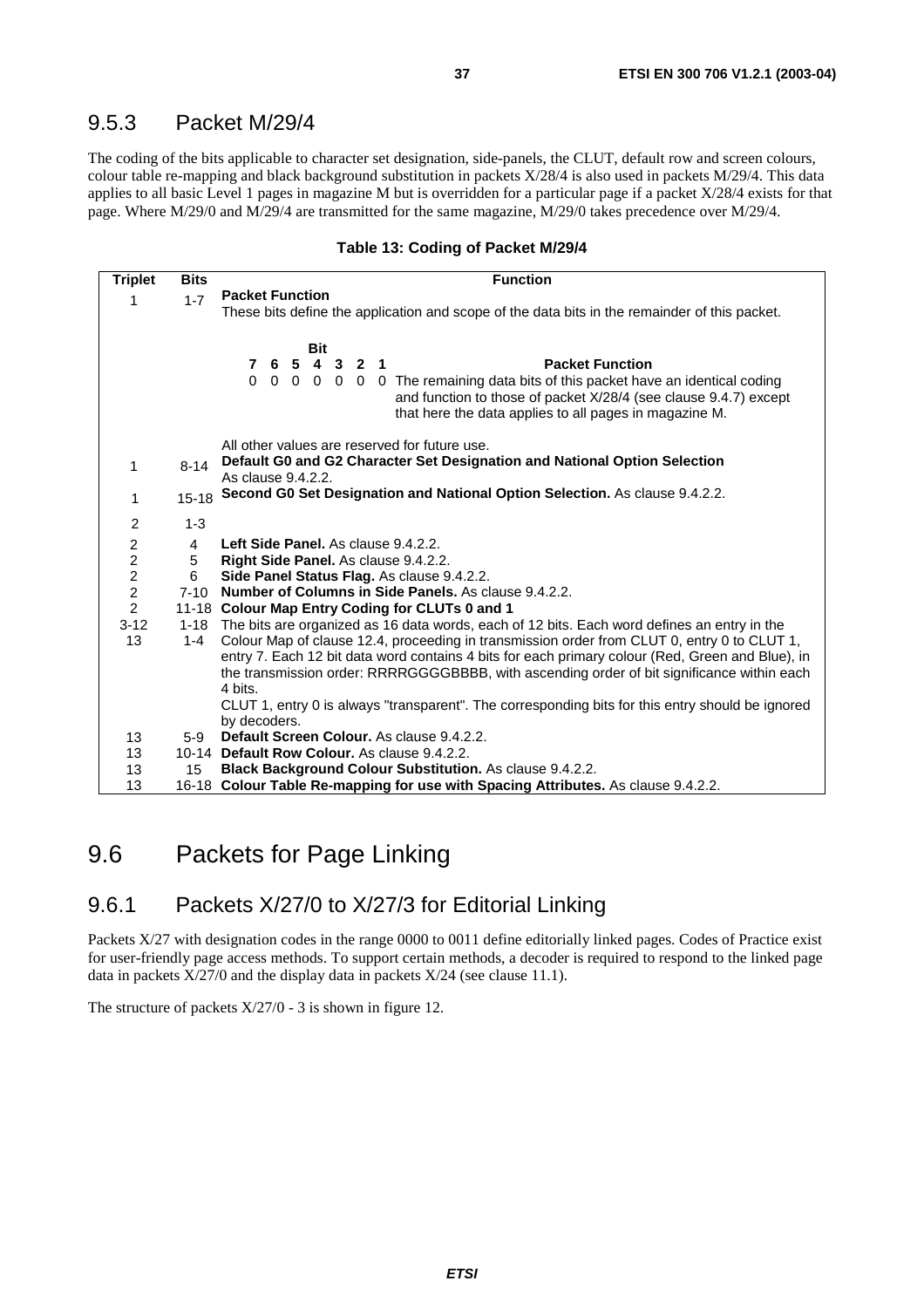

Link N  $(N = 0$  to 5)

#### **Figure 12: Format of packets X/27/0-3 for editorial links**

Byte 6 is the designation code, coded Hamming 8/4. Bytes 7 to 42 are also coded Hamming 8/4 and are arranged as 6 groups of 6 bytes. Each group of 6 bytes defines a linked page address, the groups being numbered 0 to 5 in order of transmission. Bytes 43 to 45 are defined for packets X/27/0 only (see table 14).

Each linked page address has the same format as bytes 6 to 11 of a page header packet (see clause 9.3.1) and contains:

| Relative magazine number: | 3 bits:  |
|---------------------------|----------|
| Page number:              | 8 bits:  |
| Page sub-code:            | 13 bits. |

The bits M1, M2, M3 shown in figure 12 correspond to the control bits C4, C5 and C6 in the page header packet. They are used here to change the magazine number from that in byte 4 of this packet X/27. Setting any of these bits to '1' complements the corresponding magazine bit.

When no particular page number is to be specified, the page number FF is transmitted. When no particular page subcode is to be specified, the page sub-code 3F7F is transmitted. When the page address XFF:3F7F is transmitted, no page is specified.

The mapping of the linked page addresses to the bytes of the packet is shown in table 14.

| <b>Byte</b> | <b>Data Bits</b>           | <b>Function</b>                                                                                         |  |  |  |  |  |  |
|-------------|----------------------------|---------------------------------------------------------------------------------------------------------|--|--|--|--|--|--|
| 6           | 1-4                        | Designation code                                                                                        |  |  |  |  |  |  |
| $7 - 12$    | 1-4                        | Editorial link 0                                                                                        |  |  |  |  |  |  |
| $13 - 18$   | 1-4                        | <b>Editorial link 1</b>                                                                                 |  |  |  |  |  |  |
| 19-24       | 1-4                        | Editorial link 2                                                                                        |  |  |  |  |  |  |
| 25-30       | 1-4                        | <b>Editorial link 3</b>                                                                                 |  |  |  |  |  |  |
| $31 - 36$   | 1-4                        | <b>Editorial link 4</b>                                                                                 |  |  |  |  |  |  |
| $37 - 42$   | 1-4                        | Editorial link 5                                                                                        |  |  |  |  |  |  |
| 43          | 1, 2, 3                    | Link Control Byte - see note. Coded Hamming 8/4.                                                        |  |  |  |  |  |  |
|             |                            | In the absence of any local Code of Practice, these bits should be set to '1'.                          |  |  |  |  |  |  |
|             | 4                          | $'0'$ : Data in packets with $Y = 24$ is not to be displayed.                                           |  |  |  |  |  |  |
|             |                            | '1': Data in packets with $Y = 24$ is to be displayed in row 24.                                        |  |  |  |  |  |  |
| 44-45       | $1 - 8$                    | Cyclic Redundancy Check word (CRC) on data in packets X/0 to X/25 of the associated page                |  |  |  |  |  |  |
|             |                            | - see note. Coded each as 8 bits data. The calculation is described below.                              |  |  |  |  |  |  |
| NOTE:       |                            | Bytes 43, 44 and 45 have this significance for packets X/27/0 only. These bytes are reserved in packets |  |  |  |  |  |  |
|             | X/27/1, X/27/2 and X/27/3. |                                                                                                         |  |  |  |  |  |  |
|             |                            |                                                                                                         |  |  |  |  |  |  |

#### **Table 14: Coding of Packet X/27/0-3**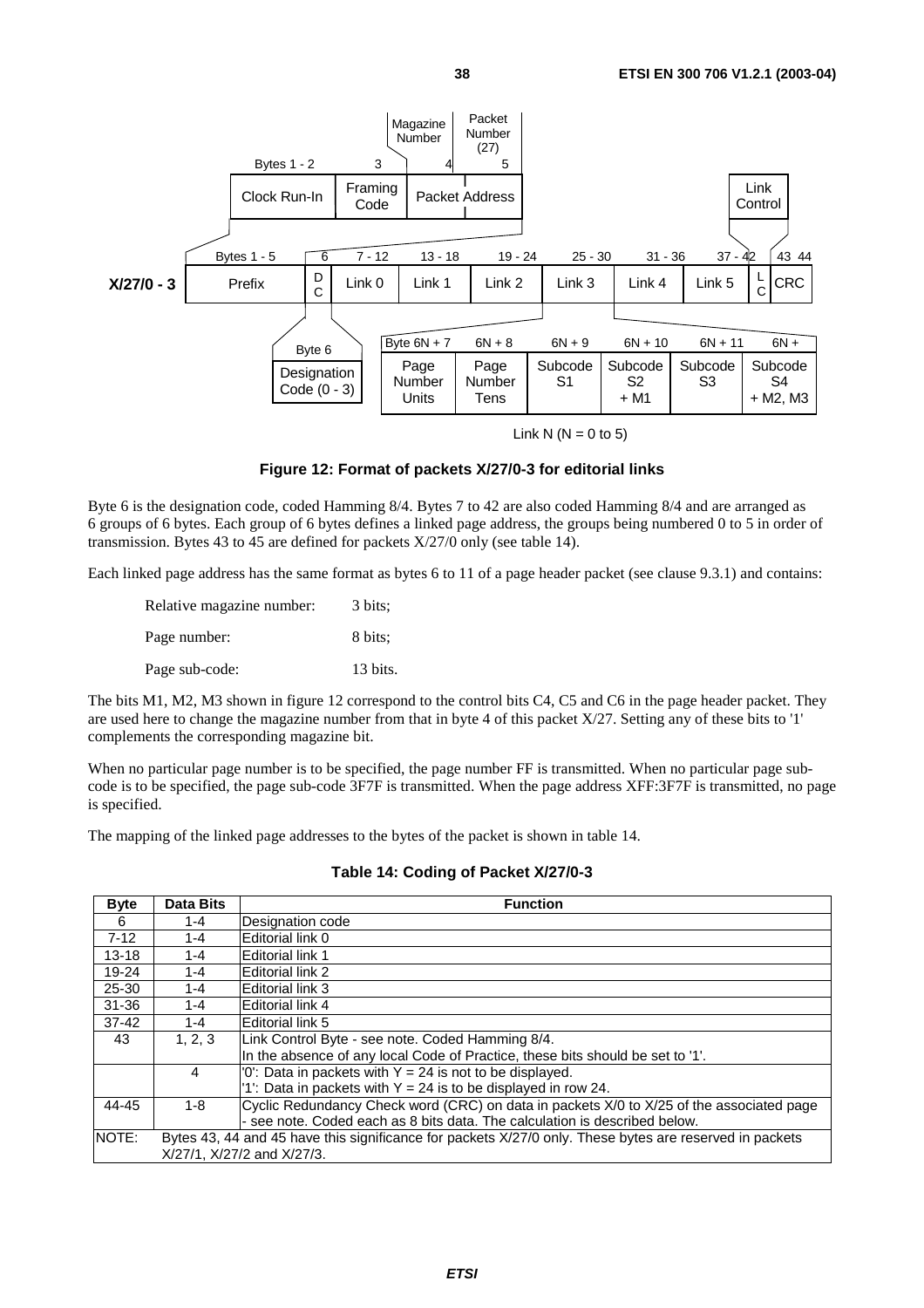The check word is generated in the following manner using the conceptual model of a 16 bit shift register, figure 13, having as input the modulo-2 sum of an external input and the contents of the 7th, 9th, 12th and 16th stages of the register. Initially the register is cleared to "all zeros". During a sequence of 8 192 clock pulses bytes 14 to 37 from packet X/0 and the following character bytes (bytes 6 to 45) of packets X/1 up to X/25, in ascending address order, form the input. Any absent packets are considered to contain the character "space" (2/0) throughout. For each byte, the bits are applied to the input in the order b8 to b1 inclusive. This order, the reverse of that used in the transmission sequence, is to facilitate decoder operation where the data used is stored in the page memory.

At the transmitting end of the generating process the contents of the register are the basic page check word and it is transmitted along the register beginning with the bit held in the first stage.

The transmission order for the two byte group resulting from the 16-bit cyclic redundancy check on the page is bits 9 to 16 followed by bits 1 to 8 inclusive.



**Figure 13: Check word generation** 

### 9.6.2 Packets X/27/4 and X/27/5 - Format 1 - for compositional linking in presentation enhancement applications

Format 1 packets X/27 have valid designation codes of 0100 and 0101. The packets define compositional links to enhancement data pages (i.e. DRCS downloading pages and object definition pages) at Levels 2.5 and 3.5.

The structure of Format 1 packets X/27/4 and X/27/5 is shown in figure 14.



**Figure 14: Format of Format 1 packets X/27/4 and X/27/5 for compositional linking** 

Byte 6 is the designation code, coded Hamming 8/4. Bytes 7 to 42 are arranged as 6 groups of  $3 + 3$  bytes, each subgroup of 3 bytes being one Hamming 24/18 coded triplet. Each group of 6 bytes defines a linked page address, the groups being numbered 0 to 5 in order of transmission. Bytes 43 to 45 are also Hamming 24/18 coded but the data bits are reserved for future use.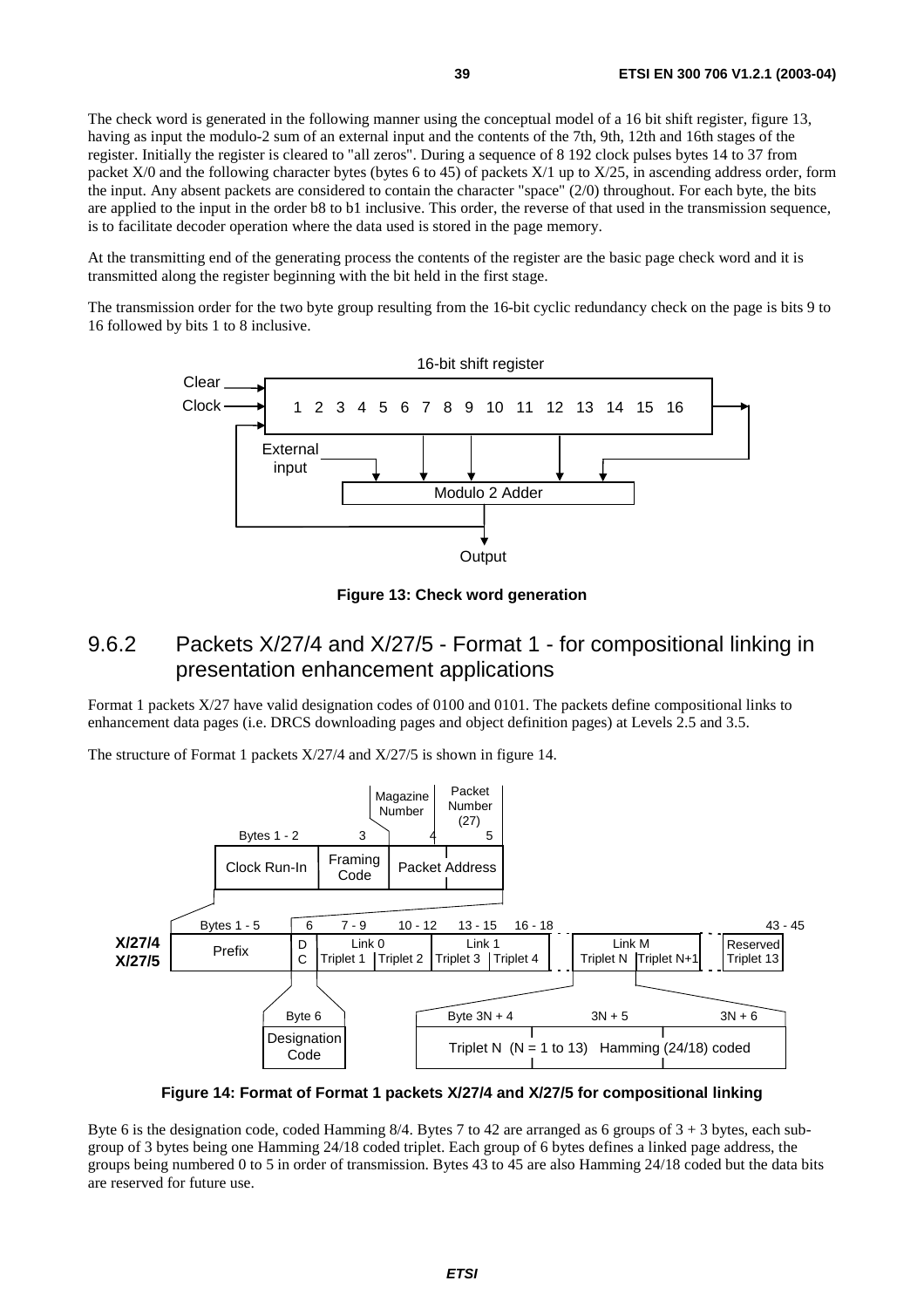Each linked page address of  $3 + 3$  bytes contains 36 data bits:

| Relative magazine number: | 3 bits:            |
|---------------------------|--------------------|
| Page number:              | 8 bits:            |
| Page sub-code flags:      | $16 \text{ bits:}$ |
| Link function flags:      | 4 bits;            |
| Compatibility bits        | 2 bits:            |
| Reserved:                 | 3 bits.            |
|                           |                    |

The mapping of these functions within a two triplet group, and the allocation of links to triplets, is shown in table 15.

**Table 15: Coding of Packets X/27/4 and X/27/5, Format 1** 

| <b>Triplet</b> | <b>Data Bits</b> | <b>Function</b>                                                                                                                                                                                                   |  |  |  |  |  |  |  |  |  |  |
|----------------|------------------|-------------------------------------------------------------------------------------------------------------------------------------------------------------------------------------------------------------------|--|--|--|--|--|--|--|--|--|--|
| $1 - 2$        | $1 - 18$         | Link 0                                                                                                                                                                                                            |  |  |  |  |  |  |  |  |  |  |
| $\mathbf{1}$   | $1 - 2$          | <b>Link Function</b>                                                                                                                                                                                              |  |  |  |  |  |  |  |  |  |  |
|                |                  | These bits define the type of page being linked.                                                                                                                                                                  |  |  |  |  |  |  |  |  |  |  |
|                |                  |                                                                                                                                                                                                                   |  |  |  |  |  |  |  |  |  |  |
|                |                  | Bit 2<br><b>Bit 1 Link Function</b>                                                                                                                                                                               |  |  |  |  |  |  |  |  |  |  |
|                |                  | Link to GPOP<br>0<br>$\Omega$                                                                                                                                                                                     |  |  |  |  |  |  |  |  |  |  |
|                |                  | Link to POP<br>1<br>$\Omega$                                                                                                                                                                                      |  |  |  |  |  |  |  |  |  |  |
|                |                  | Link to GDRCS<br>1<br>$\Omega$                                                                                                                                                                                    |  |  |  |  |  |  |  |  |  |  |
|                |                  | 1<br>Link to DRCS<br>1                                                                                                                                                                                            |  |  |  |  |  |  |  |  |  |  |
|                |                  |                                                                                                                                                                                                                   |  |  |  |  |  |  |  |  |  |  |
| 1              | $3 - 4$          | Page Validity                                                                                                                                                                                                     |  |  |  |  |  |  |  |  |  |  |
|                |                  | These bits define the presentation Levels requiring the linked page.                                                                                                                                              |  |  |  |  |  |  |  |  |  |  |
|                |                  |                                                                                                                                                                                                                   |  |  |  |  |  |  |  |  |  |  |
|                |                  | Bit 3<br><b>Page Validity</b><br>Bit 4                                                                                                                                                                            |  |  |  |  |  |  |  |  |  |  |
|                |                  | Reserved for future use<br>0<br>0                                                                                                                                                                                 |  |  |  |  |  |  |  |  |  |  |
|                |                  | $\Omega$<br>1<br>Page required at Level 2.5 only                                                                                                                                                                  |  |  |  |  |  |  |  |  |  |  |
|                |                  | $\mathbf{1}$<br>Page required at Level 3.5 only<br>0                                                                                                                                                              |  |  |  |  |  |  |  |  |  |  |
|                |                  | Page required at both Level 2.5 and 3.5<br>1<br>1                                                                                                                                                                 |  |  |  |  |  |  |  |  |  |  |
|                |                  |                                                                                                                                                                                                                   |  |  |  |  |  |  |  |  |  |  |
| 1              | $5-6$            | <b>Reserved for future use</b>                                                                                                                                                                                    |  |  |  |  |  |  |  |  |  |  |
| 1              | $7 - 10$         | Page Number Units (LSB - MSB)                                                                                                                                                                                     |  |  |  |  |  |  |  |  |  |  |
| 1              | 11               | Set to '1' (for compatibility with Format 2 packets X/27/4-7)                                                                                                                                                     |  |  |  |  |  |  |  |  |  |  |
| 1              | $12 - 14$        | Relative Magazine Number (LSB - MSB).                                                                                                                                                                             |  |  |  |  |  |  |  |  |  |  |
|                |                  | These bits change the magazine number from that in byte 4 of this packet X/27. Setting                                                                                                                            |  |  |  |  |  |  |  |  |  |  |
|                |                  | any of these bits to '1' complements the corresponding magazine bit.                                                                                                                                              |  |  |  |  |  |  |  |  |  |  |
| 1              | $15 - 18$        | Page Number Tens (LSB - MSB)                                                                                                                                                                                      |  |  |  |  |  |  |  |  |  |  |
| $\overline{c}$ | 1                | Set to '0' (for compatibility with Format 2 packets X/27/4-7)                                                                                                                                                     |  |  |  |  |  |  |  |  |  |  |
| $\overline{2}$ | $\overline{2}$   | <b>Reserved for future use</b>                                                                                                                                                                                    |  |  |  |  |  |  |  |  |  |  |
| $\overline{2}$ | $3 - 18$         | Page Sub-code Flags                                                                                                                                                                                               |  |  |  |  |  |  |  |  |  |  |
|                |                  | These bits indicate the specific sub-pages required:                                                                                                                                                              |  |  |  |  |  |  |  |  |  |  |
|                |                  | $0'$ = Not required; '1' = Required.                                                                                                                                                                              |  |  |  |  |  |  |  |  |  |  |
|                |                  |                                                                                                                                                                                                                   |  |  |  |  |  |  |  |  |  |  |
|                |                  | Data bits 3<br>$\overline{4}$<br>5<br>6<br>7<br>8<br>9<br> 10   11   12   13   14   15   16   17   18                                                                                                             |  |  |  |  |  |  |  |  |  |  |
|                |                  | $\overline{3}$<br>$\overline{2}$<br>$\overline{4}$<br>$\overline{5}$<br>$\overline{8}$<br>S1 sub-code value 0<br>$\mathbf{1}$<br>$\overline{6}$<br>$\overline{7}$<br>$\overline{\mathsf{g}}$<br>10 11 12 13 14 15 |  |  |  |  |  |  |  |  |  |  |
|                |                  |                                                                                                                                                                                                                   |  |  |  |  |  |  |  |  |  |  |
| $3 - 4$        | $1 - 18$         | Link 1, coded the same as triplets 1 and 2.                                                                                                                                                                       |  |  |  |  |  |  |  |  |  |  |
| $5-6$          | $1 - 18$         | Link 2, coded the same as triplets 1 and 2.                                                                                                                                                                       |  |  |  |  |  |  |  |  |  |  |
| $7 - 8$        | $1 - 18$         | Link 3, coded the same as triplets 1 and 2.                                                                                                                                                                       |  |  |  |  |  |  |  |  |  |  |
| $9 - 10$       | $1 - 18$         | Link 4, coded the same as triplets 1 and 2.                                                                                                                                                                       |  |  |  |  |  |  |  |  |  |  |
| $11 - 12$      | $1 - 18$         | Link 5, coded the same as triplets 1 and 2.                                                                                                                                                                       |  |  |  |  |  |  |  |  |  |  |
| 13             | $1 - 18$         | <b>Reserved for future use</b>                                                                                                                                                                                    |  |  |  |  |  |  |  |  |  |  |

When no particular page number is to be specified, the page number FF is transmitted and all the sub-code flags are set to '1'.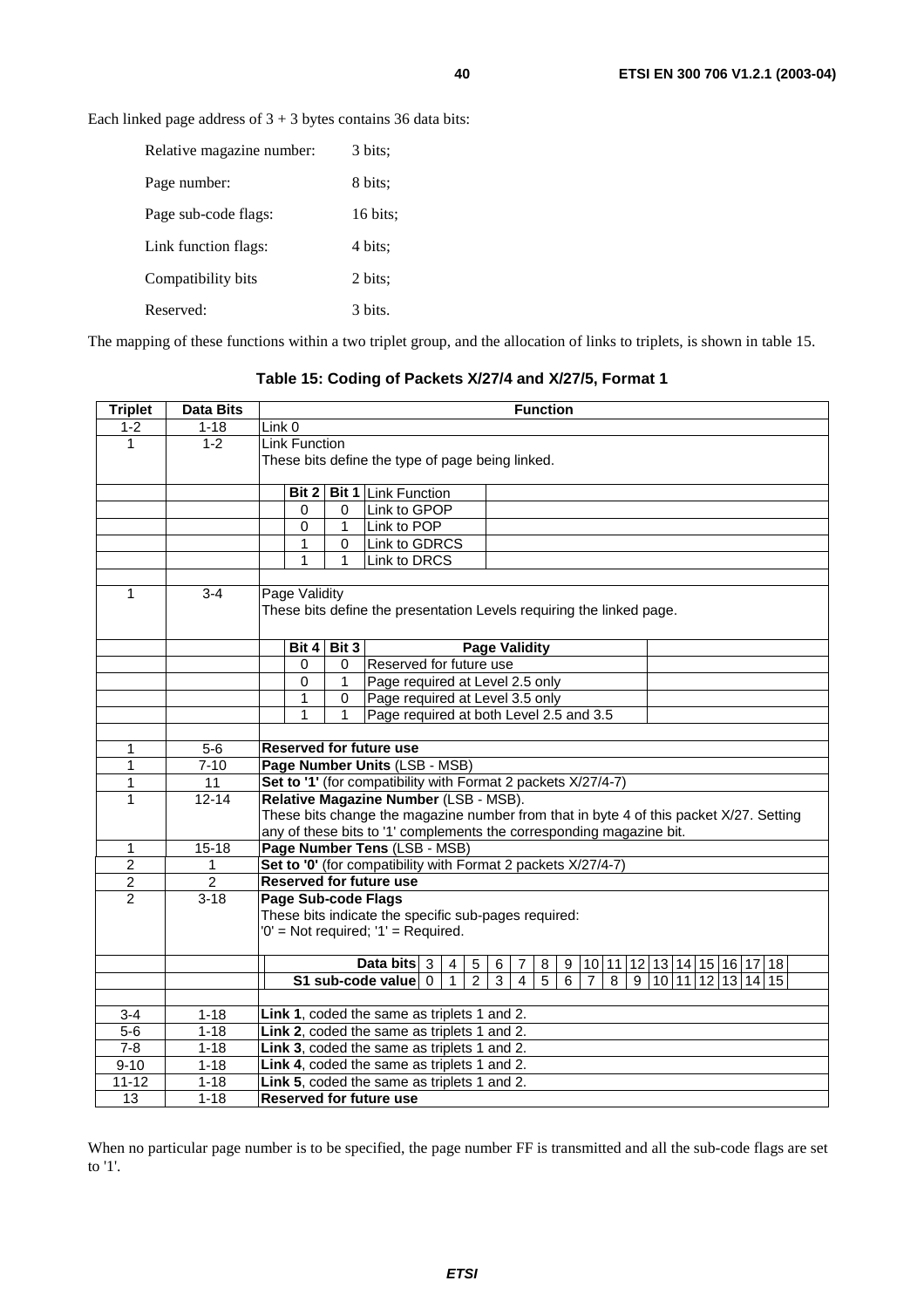The function of first four links in a packet X/27/4 with the link coding of table 15 is fixed for Level 2.5, as shown in table 16. The Page Validity bits may also indicate their use at Level 3.5. The function of the remaining two links in a packet X/27/4 and the first two links in a packet X/27/5 is defined by the Link Function and Page Validity bits. These links do not contain information relevant to a Level 2.5 decoder.

| <b>Packet</b> | <b>Link</b>   | <b>Function</b>                                                          | <b>Fixed Usage</b> | <b>Optional Usage</b> |
|---------------|---------------|--------------------------------------------------------------------------|--------------------|-----------------------|
|               | 0             | GPOP (Global Public Object Page)                                         | Level 2.5          | Level 3.5             |
|               |               | POP (Public Object Page)                                                 | Level 2.5          | Level 3.5             |
| X/27/4        | $\mathcal{P}$ | <b>GDRCS (Global DRCS Page)</b>                                          | Level 2.5          | Level 3.5             |
|               | 3             | DRCS (Normal DRCS Page)                                                  | Level 2.5          | Level 3.5             |
|               | 4             | Defined by Link Function bits                                            |                    | Level 3.5             |
|               | 5             | Defined by Link Function bits                                            |                    | Level 3.5             |
|               | $\Omega$      | Defined by Link Function bits                                            |                    | Level 3.5             |
|               |               | Defined by Link Function bits                                            |                    | Level 3.5             |
| X/27/5        | $\mathcal{P}$ | Reserved                                                                 |                    |                       |
|               | 3             | Reserved                                                                 |                    |                       |
|               | 4             | Reserved                                                                 |                    |                       |
|               | 5             | Reserved                                                                 |                    |                       |
| NOTE:         |               | Duplicate settings are invalid, i.e. two GPOP links cannot be specified. |                    |                       |

### 9.6.3 Packets X/27/4 to X/27/7 - Format 2 - for compositional linking in data broadcasting applications

Format 2 packets X/27 have valid designation codes of 0100 and 0111. The packets define compositional links in Page Format - CA data broadcasting applications according to EN 300 708 [2] clause 5.

The overall structure of Format 2 packets is the same as that shown for Format 1 in figure 14, but the detailed coding is different.

Byte 6 is the designation code, coded Hamming  $8/4$ . Bytes 7 to 42 are arranged as 6 groups of  $3 + 3$  bytes, each sub-group of 3 bytes being one Hamming 24/18 coded triplet. Each group of 6 bytes defines a linked page address, the groups being numbered 0 to 5 in order of transmission. Bytes 43 to 45 are also Hamming 24/18 coded but the data bits are all set to '0'.

Each linked page address of  $3 + 3$  bytes contains 36 data bits:

| Relative magazine number: | 3 bits:           |
|---------------------------|-------------------|
| Page number:              | 8 bits:           |
| Page sub-code:            | $13 \text{ bits}$ |
| Link control data:        | 12 bits.          |

The mapping of these functions within a two triplet group, and the allocation of links to triplets, is shown in table 17.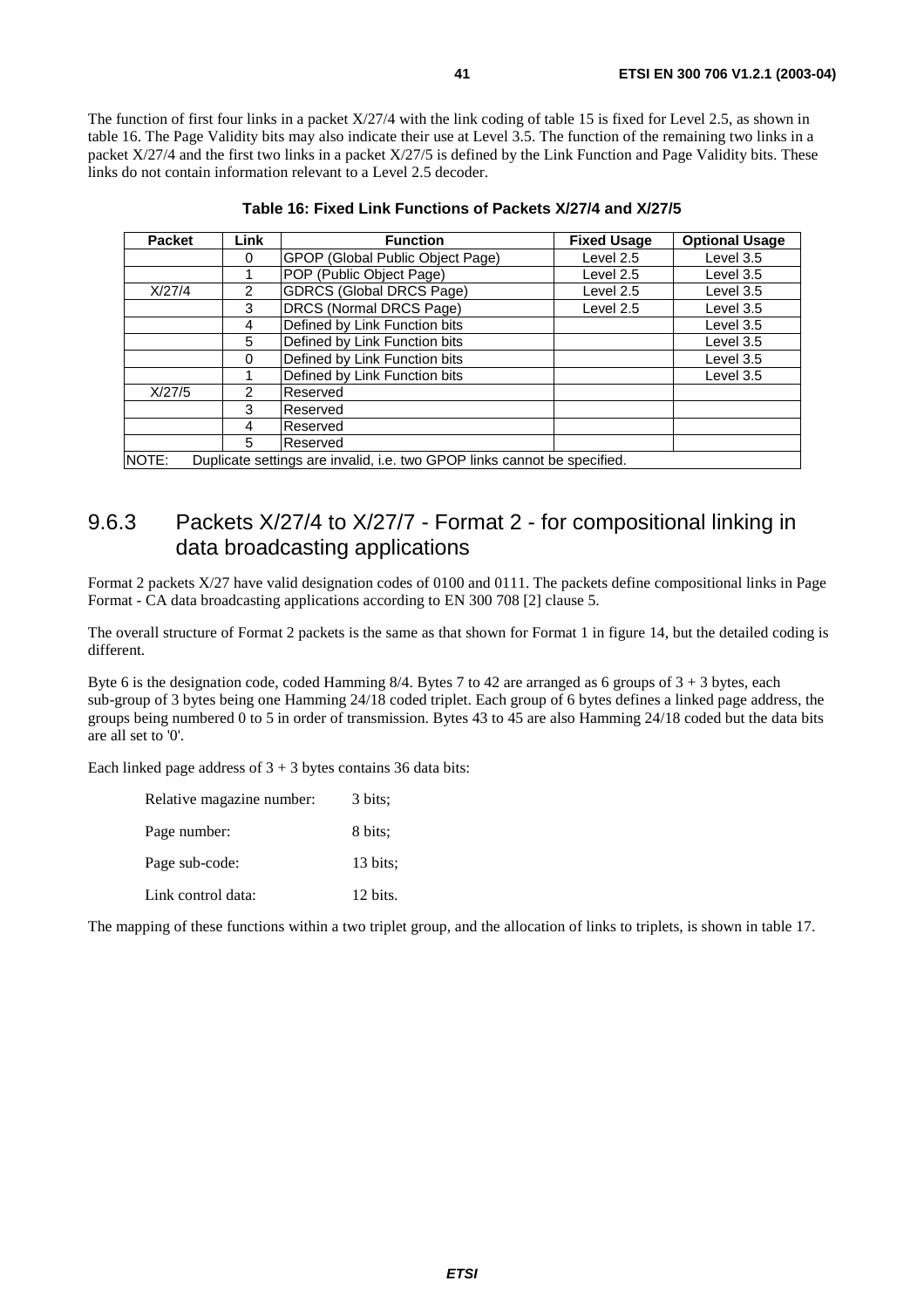| <b>Triplet</b> | Data<br><b>Bits</b> |            |                                                                                            |                                                                                                                                                                                                                                                                   |              |              | <b>Function</b>                                                             |                                                                                                                                                          |                  |                                                        |  |  |
|----------------|---------------------|------------|--------------------------------------------------------------------------------------------|-------------------------------------------------------------------------------------------------------------------------------------------------------------------------------------------------------------------------------------------------------------------|--------------|--------------|-----------------------------------------------------------------------------|----------------------------------------------------------------------------------------------------------------------------------------------------------|------------------|--------------------------------------------------------|--|--|
| $1 - 2$        | $1 - 18$            | Link 0     |                                                                                            |                                                                                                                                                                                                                                                                   |              |              |                                                                             |                                                                                                                                                          |                  |                                                        |  |  |
| 1              | $1 - 10$            | use.       |                                                                                            | Link Control Data (part 1)<br>If bit 1 of triplet $2 = 1$ or bit 11 of triplet $1 = 1$ , the function of bits 1 - 10 is reserved for future<br>If bit 1 of triplet $2 = 0$ and bit 11 of this triplet = 0, the following interpretation applies to<br>these bits: |              |              |                                                                             |                                                                                                                                                          |                  |                                                        |  |  |
|                |                     |            |                                                                                            |                                                                                                                                                                                                                                                                   |              |              | Bit 9                                                                       |                                                                                                                                                          | <b>Link Type</b> |                                                        |  |  |
|                |                     |            |                                                                                            | <b>Bit 10</b><br>0                                                                                                                                                                                                                                                |              |              | 0                                                                           |                                                                                                                                                          |                  | Linked pages, not chained                              |  |  |
|                |                     |            |                                                                                            | $\mathbf 0$                                                                                                                                                                                                                                                       |              |              | 1                                                                           |                                                                                                                                                          |                  | Linked pages, chained, start of chain                  |  |  |
|                |                     |            |                                                                                            |                                                                                                                                                                                                                                                                   | 1            |              | 0                                                                           |                                                                                                                                                          |                  | Linked pages, chained, end of chain                    |  |  |
|                |                     |            |                                                                                            |                                                                                                                                                                                                                                                                   | $\mathbf{1}$ |              | $\mathbf{1}$                                                                |                                                                                                                                                          |                  | Linked pages, chained, within a chain                  |  |  |
|                |                     |            |                                                                                            |                                                                                                                                                                                                                                                                   |              |              |                                                                             |                                                                                                                                                          |                  |                                                        |  |  |
|                |                     |            |                                                                                            |                                                                                                                                                                                                                                                                   | Bit 8        |              |                                                                             | Bit 7                                                                                                                                                    |                  | <b>Page Coding</b>                                     |  |  |
|                |                     |            |                                                                                            |                                                                                                                                                                                                                                                                   | 0            |              |                                                                             | 0                                                                                                                                                        |                  | Linked page data format, 7 bits plus odd parity        |  |  |
|                |                     |            |                                                                                            |                                                                                                                                                                                                                                                                   | $\mathbf 0$  |              | 1                                                                           |                                                                                                                                                          |                  | Interpretation reserved, bits 1 to 6 are also reserved |  |  |
|                |                     |            |                                                                                            |                                                                                                                                                                                                                                                                   | 1            |              |                                                                             | 0                                                                                                                                                        |                  | Interpretation reserved, bits 1 to 6 are also reserved |  |  |
|                |                     |            |                                                                                            |                                                                                                                                                                                                                                                                   | 1            |              |                                                                             | 1                                                                                                                                                        |                  | Linked page contains data in 8 bit format              |  |  |
| 1              | $1 - 10$            |            |                                                                                            |                                                                                                                                                                                                                                                                   |              | <b>Bit</b>   |                                                                             |                                                                                                                                                          |                  | <b>Page Function</b>                                   |  |  |
|                | continued           |            | 6                                                                                          | 5                                                                                                                                                                                                                                                                 | 4            | $\mathbf{3}$ |                                                                             | $\overline{2}$<br>$\mathbf{1}$                                                                                                                           |                  |                                                        |  |  |
|                |                     |            |                                                                                            |                                                                                                                                                                                                                                                                   |              |              |                                                                             |                                                                                                                                                          |                  |                                                        |  |  |
|                |                     |            | 0                                                                                          | 0                                                                                                                                                                                                                                                                 | 0            | $\mathbf 0$  |                                                                             | 0                                                                                                                                                        |                  | 0 Page in standard format                              |  |  |
|                |                     |            | 0                                                                                          | 0                                                                                                                                                                                                                                                                 | $\mathbf 0$  | 1            |                                                                             | $\mathbf 0$                                                                                                                                              |                  | 1 Pseudo page for reformatted data                     |  |  |
|                |                     |            | 0                                                                                          | 0                                                                                                                                                                                                                                                                 | 0            |              |                                                                             | 1                                                                                                                                                        |                  | 0 Pseudo page for page format extension                |  |  |
|                |                     |            |                                                                                            |                                                                                                                                                                                                                                                                   | 1            | 1            |                                                                             | $\mathbf{1}$                                                                                                                                             |                  | 1 No linked page; page address FF:3F7F transmitted     |  |  |
|                |                     |            |                                                                                            |                                                                                                                                                                                                                                                                   |              |              |                                                                             | Other values are reserved                                                                                                                                |                  |                                                        |  |  |
| 1              | 11                  |            |                                                                                            | Link Control Data (part 2)<br>When set to '0', bits 1-10 have the functions described above                                                                                                                                                                       |              |              |                                                                             |                                                                                                                                                          |                  |                                                        |  |  |
|                |                     |            |                                                                                            |                                                                                                                                                                                                                                                                   |              |              | When set to '1', the interpretation of bits 1-10 is reserved for future use |                                                                                                                                                          |                  |                                                        |  |  |
| $\mathbf{1}$   | $12 - 14$           |            | Relative Magazine Number (LSB - MSB).                                                      |                                                                                                                                                                                                                                                                   |              |              |                                                                             |                                                                                                                                                          |                  |                                                        |  |  |
|                |                     |            | These bits change the magazine number from that in byte 4 of this packet X/27. Setting any |                                                                                                                                                                                                                                                                   |              |              |                                                                             |                                                                                                                                                          |                  |                                                        |  |  |
|                |                     |            | of these bits to '1' complements the corresponding magazine bit.                           |                                                                                                                                                                                                                                                                   |              |              |                                                                             |                                                                                                                                                          |                  |                                                        |  |  |
| 1              | $15 - 18$           |            | Page Number Tens (LSB - MSB)                                                               |                                                                                                                                                                                                                                                                   |              |              |                                                                             |                                                                                                                                                          |                  |                                                        |  |  |
| $\overline{2}$ | 1                   |            | Link Control Data (part 3)                                                                 |                                                                                                                                                                                                                                                                   |              |              |                                                                             |                                                                                                                                                          |                  |                                                        |  |  |
|                |                     |            |                                                                                            |                                                                                                                                                                                                                                                                   |              |              |                                                                             | When set to '0', bits 1-11 of triplet 1 have the functions described above.<br>When set to '1', the interpretation of bits 1-11 of triplet 1 is reserved |                  |                                                        |  |  |
| $\overline{c}$ | $2 - 5$             |            |                                                                                            |                                                                                                                                                                                                                                                                   |              |              |                                                                             |                                                                                                                                                          |                  | Page Number Units (LSB - MSB)                          |  |  |
| $\overline{2}$ | $6 - 7$             |            |                                                                                            |                                                                                                                                                                                                                                                                   |              |              |                                                                             |                                                                                                                                                          |                  | Page sub-code - S4 (LSB - MSB)                         |  |  |
| $\overline{c}$ | $8 - 11$            |            |                                                                                            |                                                                                                                                                                                                                                                                   |              |              |                                                                             |                                                                                                                                                          |                  | Page sub-code - S3 (LSB - MSB)                         |  |  |
| $\overline{2}$ | $12 - 14$           |            |                                                                                            |                                                                                                                                                                                                                                                                   |              |              |                                                                             |                                                                                                                                                          |                  | Page sub-code - S2 (LSB - MSB)                         |  |  |
| $\overline{2}$ | $15 - 18$           |            |                                                                                            |                                                                                                                                                                                                                                                                   |              |              |                                                                             |                                                                                                                                                          |                  | Page sub-code - S1 (LSB - MSB)                         |  |  |
| $3 - 4$        | $1 - 18$            |            |                                                                                            |                                                                                                                                                                                                                                                                   |              |              |                                                                             |                                                                                                                                                          |                  | Link 1, coded the same as triplets 1 and 2.            |  |  |
| $5-6$          | $1 - 18$            |            |                                                                                            |                                                                                                                                                                                                                                                                   |              |              |                                                                             |                                                                                                                                                          |                  | Link 2, coded the same as triplets 1 and 2.            |  |  |
| $7 - 8$        | $1 - 18$            |            |                                                                                            |                                                                                                                                                                                                                                                                   |              |              |                                                                             |                                                                                                                                                          |                  | Link 3, coded the same as triplets 1 and 2.            |  |  |
| $9 - 10$       | $1 - 18$            |            | Link 4, coded the same as triplets 1 and 2.                                                |                                                                                                                                                                                                                                                                   |              |              |                                                                             |                                                                                                                                                          |                  |                                                        |  |  |
| $11 - 12$      | $1 - 18$            |            | Link 5, coded the same as triplets 1 and 2.                                                |                                                                                                                                                                                                                                                                   |              |              |                                                                             |                                                                                                                                                          |                  |                                                        |  |  |
| 13             | $1 - 18$            | Set to '0' |                                                                                            |                                                                                                                                                                                                                                                                   |              |              |                                                                             |                                                                                                                                                          |                  |                                                        |  |  |

**Table 17: Coding of Format 2 packets X/27/4 - X/27/7** 

When no particular page number is to be specified, the page number FF is transmitted. When no particular page sub-code is to be specified, the page sub-code 3F7F is transmitted. When the page address FF:3F7F is transmitted, no page is specified and the link control data bits are set to '1'.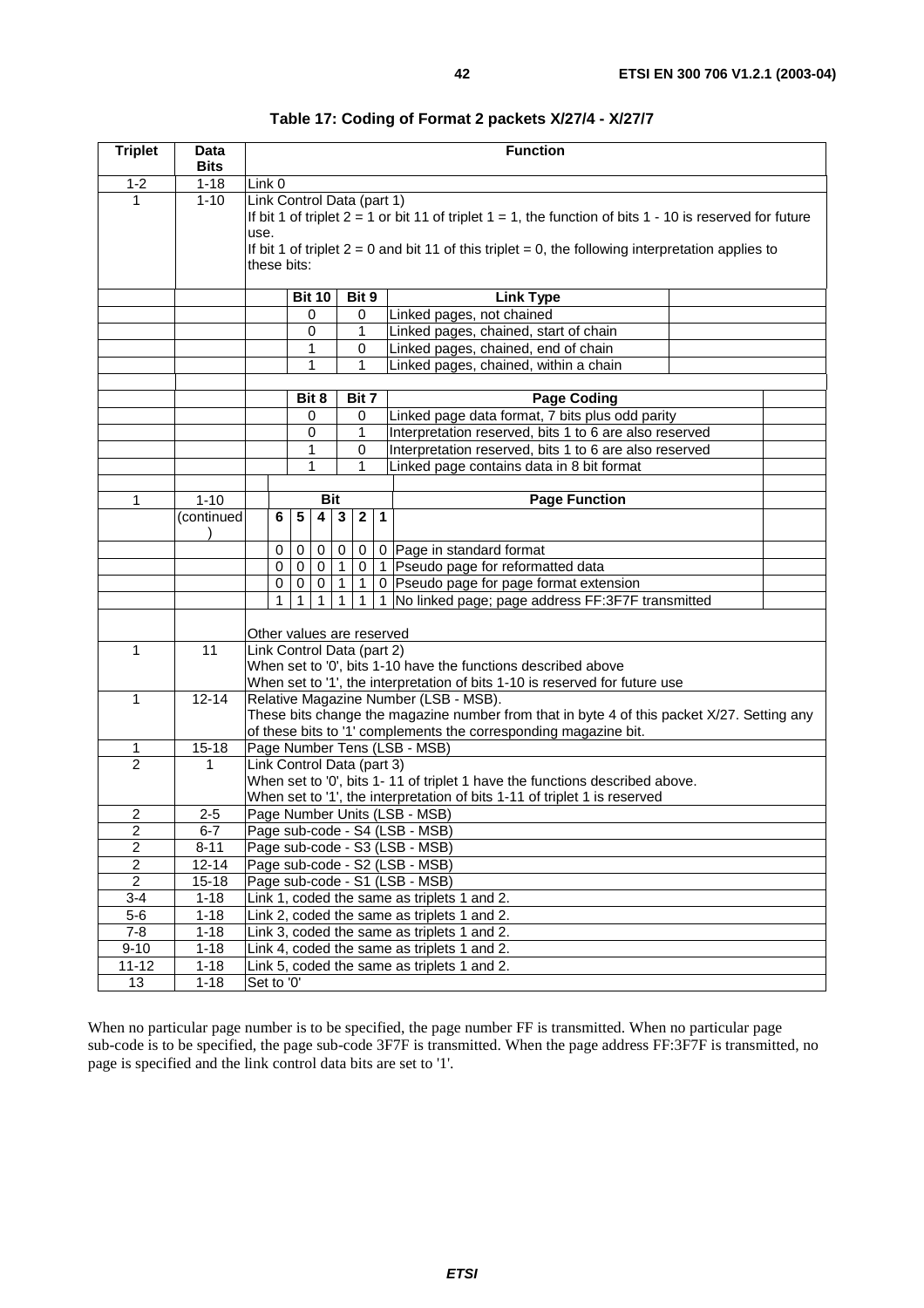## 9.7 General Coding of packets 30 and 31

For packets with addresses 30 and 31, the magazine value represents an additional channel identifier.

These packets can be used to carry information unrelated to, and completely independent of, any accompanying service organized as magazines of pages. They can be inserted at any point within the transmission. Details on their use to provide independent data services are given in EN 300 708 [2] clauses 6 and 7.

## 9.8 Broadcast Service Data Packets

#### 9.8.1 Packet 8/30 Format 1

Packets 8/30 Format 1 have designation code values of 0000 or 0001. They carry broadcast service data relating to the TV channel, including:

- multiplexed transmission flag;
- initial Teletext page number;
- network identification;
- current time and date;
- status display.



|  | Figure 15: Coding of Packet 8/30 Format 1 |
|--|-------------------------------------------|
|--|-------------------------------------------|

The coding of bytes 7 to 45 shown in table 18 applies when the designation value is 0000 or 0001.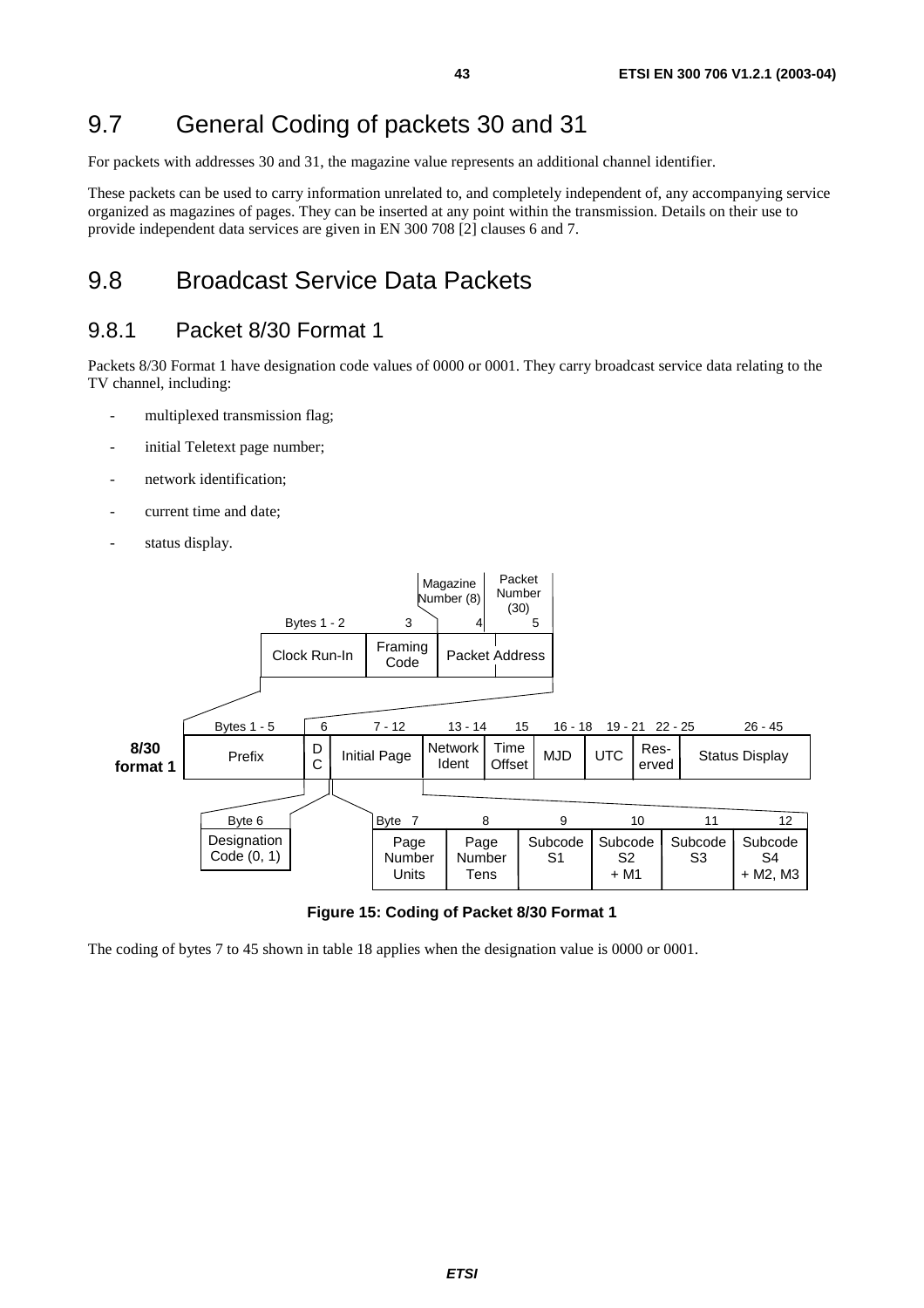| <b>Bytes</b>    | <b>Bits</b>                                                                                      | <b>Function</b>                                                                                                                                |  |  |  |  |  |  |  |
|-----------------|--------------------------------------------------------------------------------------------------|------------------------------------------------------------------------------------------------------------------------------------------------|--|--|--|--|--|--|--|
| 6               | $1 - 4$                                                                                          | Designation code (Hamming 8/4 coded)                                                                                                           |  |  |  |  |  |  |  |
| 6               | 1                                                                                                | '0' = Multiplexed function as defined in clause 4.1<br>(see note 1)<br>'1' = Non-multiplexed function as defined in clause 4.2<br>(see note 1) |  |  |  |  |  |  |  |
| 6               | $2 - 4$                                                                                          | When set to 000, bytes 7 to 45 have the functions designated in this table.                                                                    |  |  |  |  |  |  |  |
| $7 - 12$        |                                                                                                  | Initial Teletext Page (for storage by a decoder without user action)                                                                           |  |  |  |  |  |  |  |
|                 |                                                                                                  | (All bytes Hamming 8/4 coded.) (see notes 1 and 2)                                                                                             |  |  |  |  |  |  |  |
| 7               |                                                                                                  | 1-4   Page Units (LSB - MSB)                                                                                                                   |  |  |  |  |  |  |  |
| 8               | $1 - 4$                                                                                          | Page Tens (LSB - MSB)                                                                                                                          |  |  |  |  |  |  |  |
| 9               | 1-4                                                                                              | Sub-code value S1 (LSB - MSB)                                                                                                                  |  |  |  |  |  |  |  |
| 10              | $1 - 3$                                                                                          | Sub-code value S2 (LSB - MSB)                                                                                                                  |  |  |  |  |  |  |  |
| 10              | 4                                                                                                | (Absolute) Magazine address bit, weight 20                                                                                                     |  |  |  |  |  |  |  |
| 11              | 1-4                                                                                              | Sub-code value S3 (LSB - MSB)                                                                                                                  |  |  |  |  |  |  |  |
| 12              | $1 - 2$                                                                                          | Sub-code value S4 (LSB - MSB)                                                                                                                  |  |  |  |  |  |  |  |
| $\overline{12}$ | $3 - 4$                                                                                          | (Absolute) Magazine address bits, weight 2 <sup>1</sup> and 2 <sup>2</sup> respectively                                                        |  |  |  |  |  |  |  |
| $13 - 14$       |                                                                                                  | Network Identification Code (coded 8 bits data)                                                                                                |  |  |  |  |  |  |  |
|                 |                                                                                                  | This permanently assigned code uniquely defines the network. The allocation of NI codes to networks                                            |  |  |  |  |  |  |  |
|                 |                                                                                                  | is defined in TR 101 231 [6].<br>NOTE:                                                                                                         |  |  |  |  |  |  |  |
|                 |                                                                                                  | The 16 bit NI value is transmitted most significant bit first. Thus the MSB is mapped to byte<br>13, bit 1 and the LSB to byte 14, bit 8.      |  |  |  |  |  |  |  |
| 15              |                                                                                                  | Time Offset Code (coded 8 bits data)                                                                                                           |  |  |  |  |  |  |  |
|                 |                                                                                                  |                                                                                                                                                |  |  |  |  |  |  |  |
| 15              | 1                                                                                                | Reserved for future use.                                                                                                                       |  |  |  |  |  |  |  |
| 15              | $2 - 6$                                                                                          | Defines an offset, in hour units, between local time and Co-ordinated Universal Time (UTC).                                                    |  |  |  |  |  |  |  |
|                 |                                                                                                  | Bit:<br>2 3 4 5 6                                                                                                                              |  |  |  |  |  |  |  |
|                 |                                                                                                  | $^{1}/_{2}$ 1 2 4 8<br>Value (hours):                                                                                                          |  |  |  |  |  |  |  |
| 15              | $\overline{7}$                                                                                   | Offset polarity. Negative offsets are west of Greenwich.                                                                                       |  |  |  |  |  |  |  |
|                 |                                                                                                  | $0'$ = positive offset                                                                                                                         |  |  |  |  |  |  |  |
|                 |                                                                                                  | '1' = negative offset                                                                                                                          |  |  |  |  |  |  |  |
| 15              | 8                                                                                                | Reserved for future use.                                                                                                                       |  |  |  |  |  |  |  |
| $16 - 18$       |                                                                                                  | Modified Julian Date (coded 8 bits data)                                                                                                       |  |  |  |  |  |  |  |
|                 |                                                                                                  | A 5-digit (decimal) number defining Modified Julian Date (MJD), incrementing daily at midnight UTC.                                            |  |  |  |  |  |  |  |
|                 |                                                                                                  | Reference point is 31 January 1982, MJD 45000. Each digit is incremented by one prior to                                                       |  |  |  |  |  |  |  |
|                 |                                                                                                  | transmission. Pairs of 4-bit values are assembled into bytes and the bytes are transmitted least<br>significant bit first.                     |  |  |  |  |  |  |  |
| 16              | $5 - 8$                                                                                          | Reserved                                                                                                                                       |  |  |  |  |  |  |  |
|                 | $1 - 4$                                                                                          | $10^4$ (LSB - MSB)                                                                                                                             |  |  |  |  |  |  |  |
| 17              | 5-8                                                                                              | $103$ (LSB - MSB)                                                                                                                              |  |  |  |  |  |  |  |
|                 | 1-4                                                                                              |                                                                                                                                                |  |  |  |  |  |  |  |
| 18              | $5 - 8$                                                                                          | $102$ (LSB - MSB)                                                                                                                              |  |  |  |  |  |  |  |
|                 | $1 - 4$                                                                                          | $101$ (LSB - MSB)                                                                                                                              |  |  |  |  |  |  |  |
|                 |                                                                                                  | $10^0$ (LSB - MSB)                                                                                                                             |  |  |  |  |  |  |  |
| 19-21           |                                                                                                  | Universal Time Co-ordinated (coded 8 bits data)                                                                                                |  |  |  |  |  |  |  |
|                 |                                                                                                  | 6-digit number defining Universal Time Co-ordinated(UTC). The transmission relates to the next                                                 |  |  |  |  |  |  |  |
|                 |                                                                                                  | following second. Each digit is incremented by one prior to transmission.<br>Hours Tens (LSB - MSB)                                            |  |  |  |  |  |  |  |
| 19<br>19        | 5-8<br>$1 - 4$                                                                                   | Hours Units (LSB - MSB)                                                                                                                        |  |  |  |  |  |  |  |
| 20              | $5 - 8$                                                                                          | Minutes Tens (LSB - MSB)                                                                                                                       |  |  |  |  |  |  |  |
| 20              | $1 - 4$                                                                                          | Minutes Units (LSB - MSB)                                                                                                                      |  |  |  |  |  |  |  |
| 21              | 5-8                                                                                              | Seconds Tens (LSB - MSB)                                                                                                                       |  |  |  |  |  |  |  |
| 21              | $1 - 4$                                                                                          | Seconds Units (LSB - MSB)                                                                                                                      |  |  |  |  |  |  |  |
| 22-25           |                                                                                                  | <b>Reserved</b>                                                                                                                                |  |  |  |  |  |  |  |
| 26-45           |                                                                                                  | Status Display (coded 7 bits plus odd parity). (see note 1)                                                                                    |  |  |  |  |  |  |  |
|                 |                                                                                                  | These bytes are coded with odd parity characters from the default G0 character set and, where                                                  |  |  |  |  |  |  |  |
|                 |                                                                                                  | appropriate, using the characters common to the range of options. The use of national option                                                   |  |  |  |  |  |  |  |
|                 |                                                                                                  | characters is not recommended. It is intended to display a transmission status message, e.g. the                                               |  |  |  |  |  |  |  |
|                 |                                                                                                  | programme title.                                                                                                                               |  |  |  |  |  |  |  |
| NOTE 1:         |                                                                                                  | When packets 8/30 Format 2 are also present in a given transmission, the multiplexed operation flag in the                                     |  |  |  |  |  |  |  |
|                 | designation code and the data in bytes 7 to 12 and 26 to 45 should be the same for both formats. |                                                                                                                                                |  |  |  |  |  |  |  |
| NOTE 2:         |                                                                                                  | When no particular page number is to be specified, the page number FF is transmitted. When no particular                                       |  |  |  |  |  |  |  |
|                 |                                                                                                  | page sub-code is to be specified the page sub-code 3F7F is transmitted. When the page address FF:3F7F                                          |  |  |  |  |  |  |  |
|                 |                                                                                                  | is transmitted, no page is specified.                                                                                                          |  |  |  |  |  |  |  |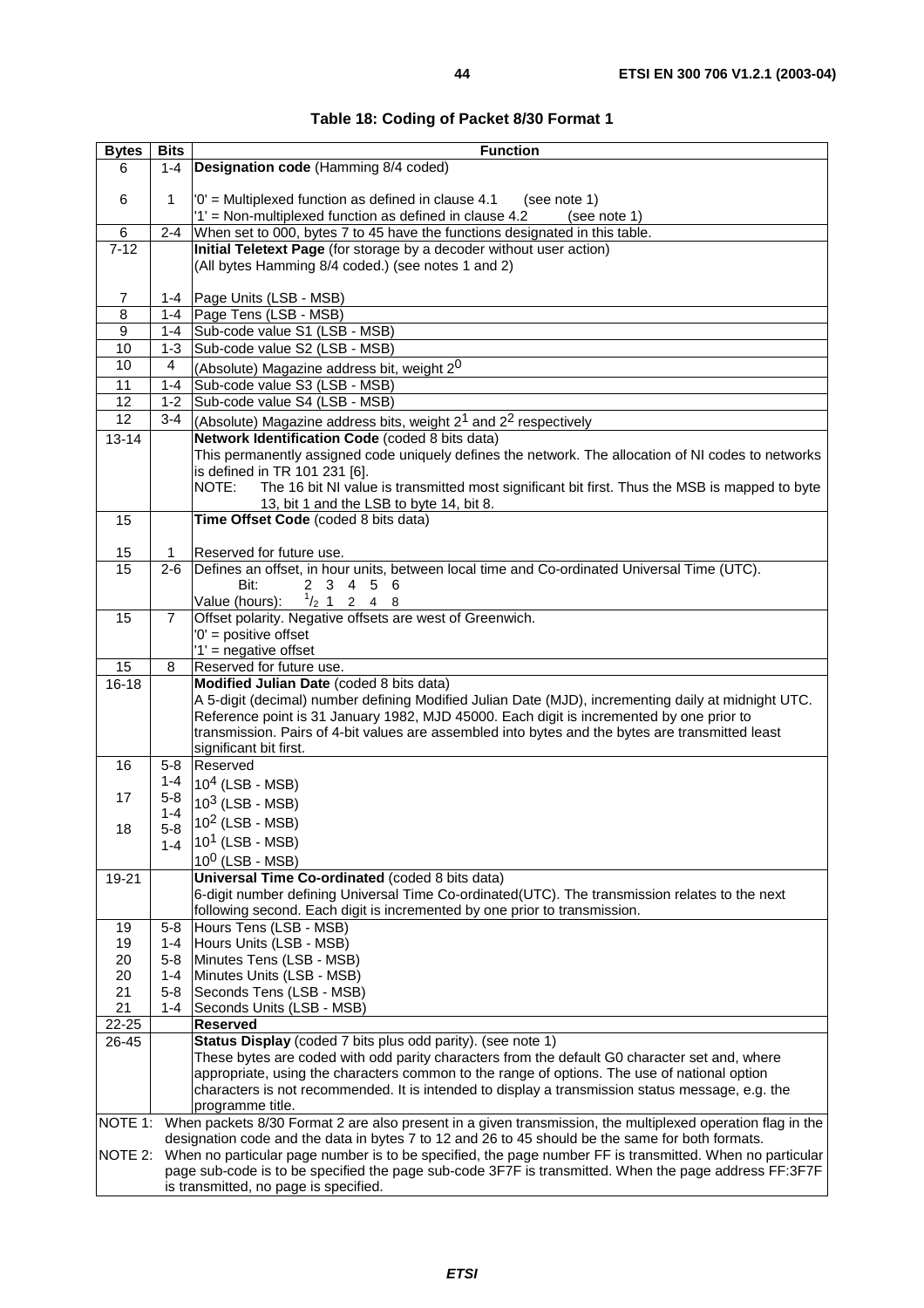#### 9.8.2 Packet 8/30 Format 2

Packets 8/30 Format 2 have designation code values of 0010 or 0011. They carry broadcast service data relating to the TV channel, including:

- multiplexed transmission flag;
- initial Teletext page number;
- TV programme identification data for VCR control;
- status display.



**Figure 16: Coding of Packet 8/30 Format 2** 

The coding of bytes 7 to 45 shown in table 19 applies when the designation value is 0010 or 0011. See EN 300 231 [1] for the specification of the Programme Identification Data transmitted in this packet.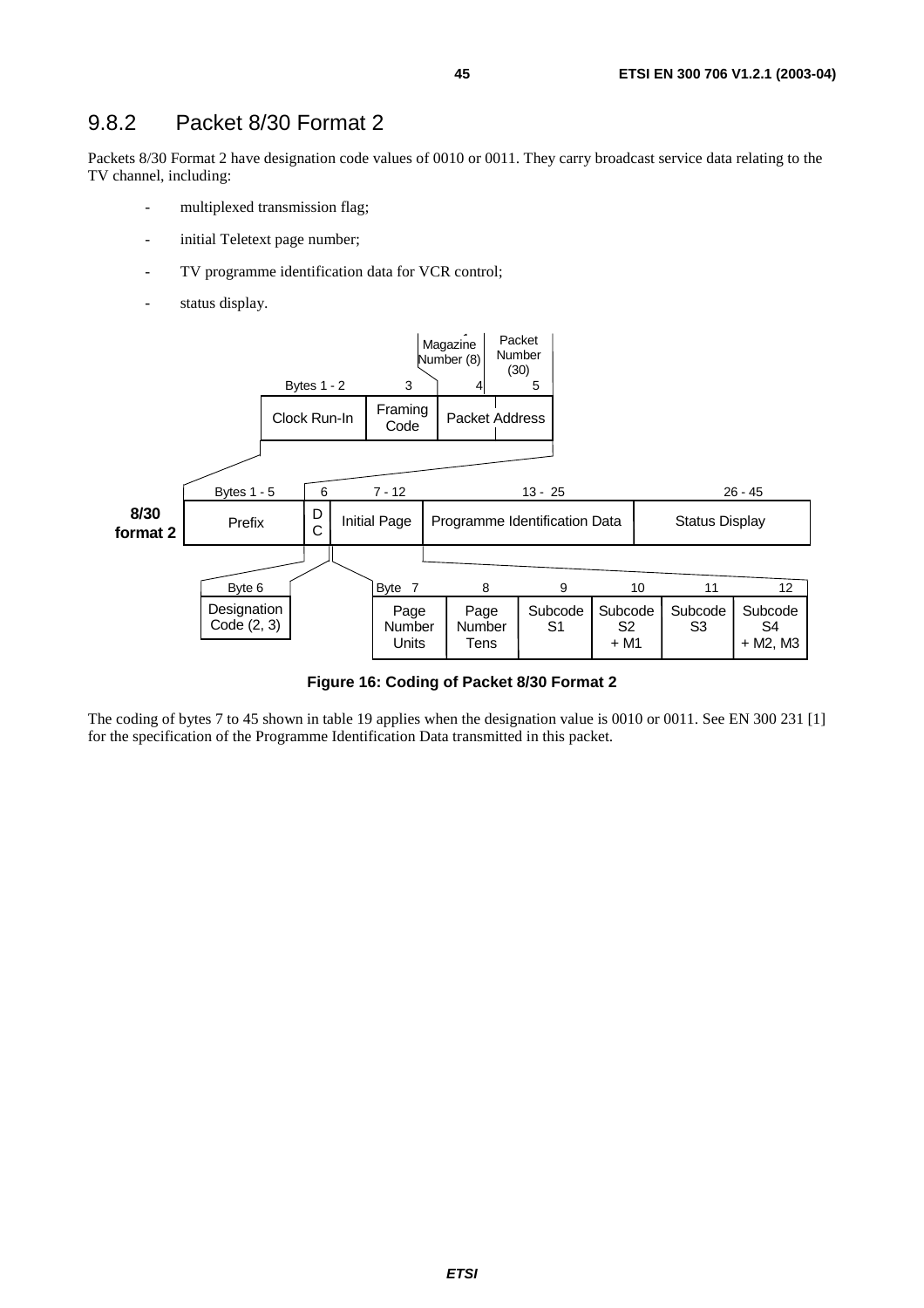| <b>Bytes</b>    | <b>Bits</b> | <b>Function</b>                                                                                        |
|-----------------|-------------|--------------------------------------------------------------------------------------------------------|
| 6               |             | Designation code (Hamming 8/4 coded)                                                                   |
|                 |             |                                                                                                        |
| 6               | 1           | $'0'$ = Multiplexed function as defined in clause 4.1<br>(see note 1)                                  |
|                 |             | '1' = Non-multiplexed function as defined in clause 4.2<br>(see note 1)                                |
| 6               | $2 - 4$     | When set to 100, bytes 7 to 45 have the functions designated in this table.                            |
| $7 - 12$        |             | Initial Teletext Page (for storage in a decoder without user action)                                   |
|                 |             | (All bytes Hamming 8/4 coded) (see notes 1 and 2)                                                      |
|                 |             |                                                                                                        |
| $\overline{7}$  |             | 1-4   Page Units (LSB - MSB)                                                                           |
| 8               |             | 1-4   Page Tens (LSB - MSB)                                                                            |
| 9               |             | 1-4 Sub-code value S1 (LSB - MSB)                                                                      |
| 10              | $1-3$       | Sub-code value S2 (LSB - MSB)                                                                          |
| 10              | 4           | (Absolute) Magazine address bit, weight 2 <sup>0</sup>                                                 |
| 11              | $1 - 4$     | Sub-code value S3 (LSB - MSB)                                                                          |
| 12              | $1 - 2$     | Sub-code value S4 (LSB - MSB)                                                                          |
| 12 <sup>2</sup> | $3 - 4$     | (Absolute) Magazine address bits, weight $2^1$ and $2^2$ respectively                                  |
| $13 - 25$       |             | <b>Programme Identification Data</b>                                                                   |
|                 |             | Bytes used for Programme Delivery Control (PDC) applications. Function and coding is defined in        |
|                 |             | clause 8.2.1 of EN 300 231 [1].                                                                        |
| 26-45           |             | Status Display (coded 7 bits plus odd parity) (see note 1).                                            |
|                 |             | These bytes are coded with odd parity characters from the default G0 character set and, where          |
|                 |             | appropriate, using the characters common to the range of options. The use of national option           |
|                 |             | characters is not recommended. It is intended to display a transmission status message, e.g. the       |
|                 |             | programme title.                                                                                       |
| NOTE 1:         |             | When packets 8/30 Format 1 are also present in a given transmission, the multiplexed operation flag in |
|                 |             | the designation code and the data in bytes 7 to 12 and 26 to 45 should be the same for both formats.   |
| NOTE 2:         |             | When no particular page number is to be specified, the page number FF is transmitted. When no          |
|                 |             | particular page sub-code is to be specified the page sub-code 3F7F is transmitted. When the page       |
|                 |             | address FF:3F7F is transmitted, no page is specified.                                                  |

**Table 19: Coding of Packet 8/30 Format 2** 

# 10 System Components for Presentation

This clause defines system components which are related to the presentation of Teletext data.

## 10.1 Basic Teletext - Presentation Levels 1 and 1.5

Figure 17 summarizes the packets used in systems with presentation Levels 1 and 1.5.



**Figure 17: System components for presentation Levels 1 and 1.5**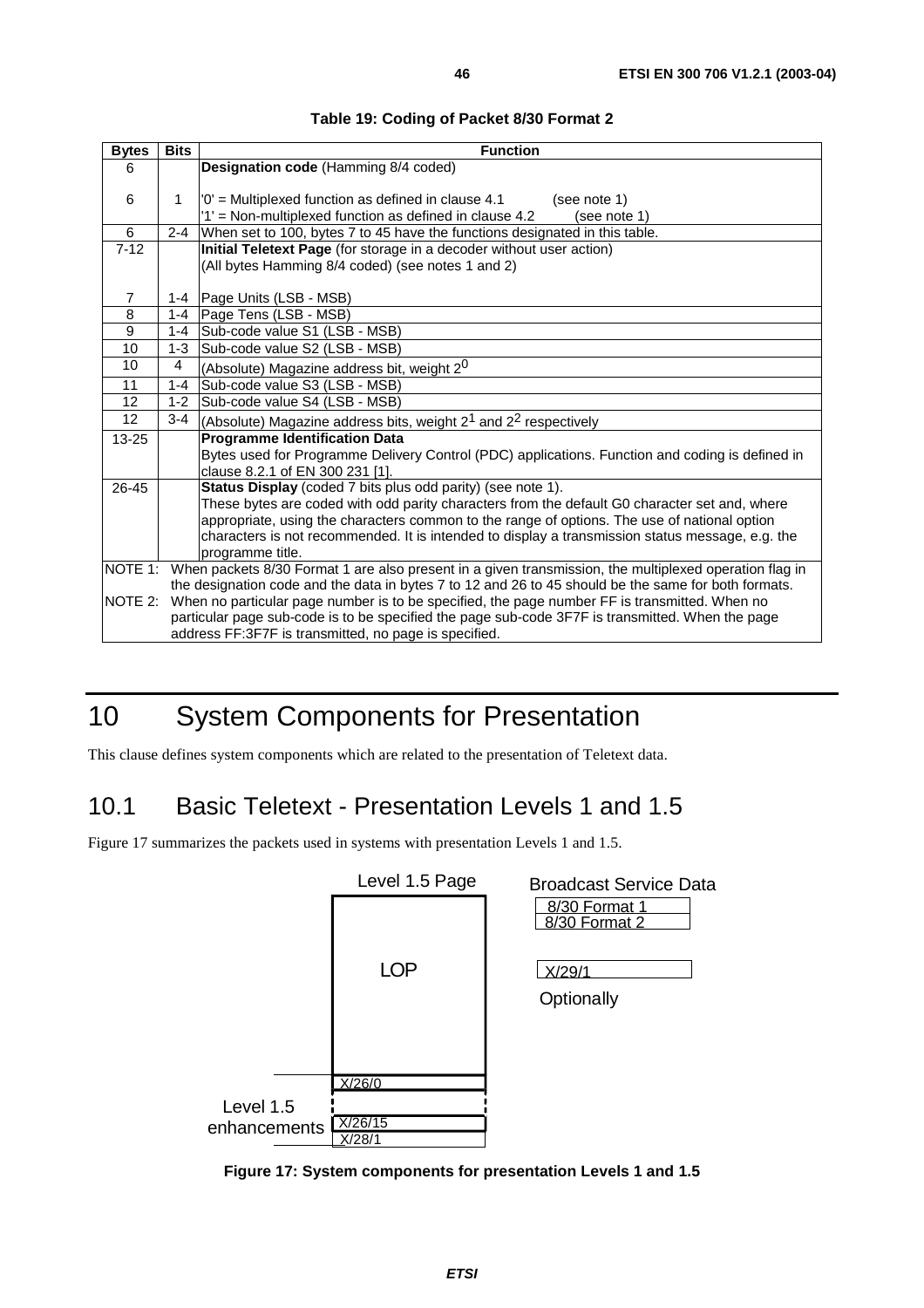At presentation Level 1.5, only a limited number of functions from packets X/26 and X/28/1 are used:

- X/26/0 15: Accessing G0 characters with diacritical marks from the G2 set. A few characters from G2 and G3 sets, depending on local language requirements and Codes of Practice, may also be accessed. Packets X/26 are used also for PDC (see EN 300 231 [1]).
- X/28/1: Character set and national option designation (for compatibility with earlier specifications only).
- NOTE: Some existing Level 1.5 decoders only respond to packets  $X/26$  with designation codes in the range 0 to 14.

## 10.2 Enhanced Teletext - Presentation Levels 2.5 and 3.5

Figure 18 summarizes the packets used in systems with presentation Levels 2.5 and 3.5.



**Figure 18: System components for presentation Levels 2.5 and 3.5** 

## 10.3 Page Specific Enhancement Data

The enhancement data carried in packets X/26, X/28/0 Format 1, X/28/1 and X/28/4 is available to the associated Level 1 page only.

#### 10.3.1 Enhancements via X/26/0 - 15

At Levels 2.5 and 3.5, up to 16 packets X/26 can be transmitted per basic Teletext page to implement the following enhancements:

- Adding full screen colour;
- Adding full row colours;
- Placing non-spacing attributes;
- Designating G0 and G2 character sets;
- Placing characters from the G0, G1, G2 and G3 character sets;
- Adding diacritical marks to characters from the G0 set;
- Designating DRCS tables;
- Placing characters from DRCS tables;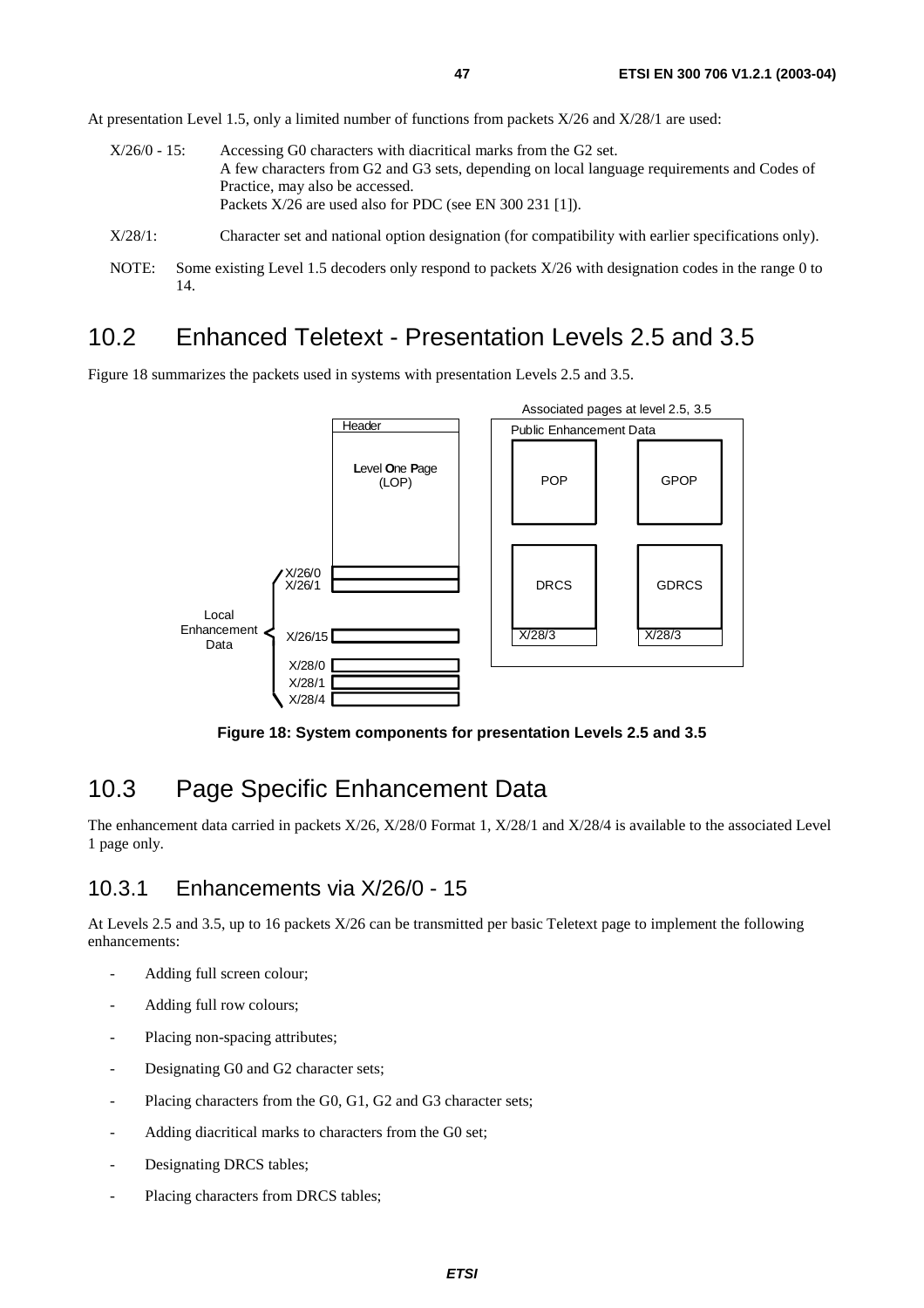- Invoking objects;
- Defining Local Objects.

### 10.3.2 Enhancements via X/28/0 Format 1

At Levels 2.5 and 3.5, the packet X/28/0 Format 1 of a Level 1 page allows:

- Character set designation;
- Definition of the size and position of side-panels;
- Colour Map coding for CLUTs 2 and 3;
- Substitution of black background colour by the full row colour;
- Re-mapping within the Colour Map of spacing attributes selecting foreground and background colours;
- Definition of a default screen colour;
- Definition of a default row colour.

### 10.3.3 Enhancements via X/28/1

At Level 3.5, the packet X/28/1 of a Level 1 page allows:

- Dynamic Colour Look Up Table (DCLUT) definition for 12x10x2 12x10x4 and 6x5x4 mode DRCS characters.

#### 10.3.4 Enhancements via X/28/4

At Level 3.5, the packet X/28/4 of a Level 1 page allows:

- Character set designation;
- Definition of the size and position of side-panels;
- Colour Map coding for CLUTs 0 and 1:
- Substitution of black background colour by the full row colour;
- Re-mapping within the Colour Map of spacing attributes selecting foreground and background colours;
- Definition of a default screen colour;
- Definition of a default row colour.

## 10.4 Magazine Specific Enhancement Data

Magazine related packets M/29/0, M/29/1 and M/29/4 provide the same enhancements as the page-specific packets  $X/28/0$  Format 1,  $X/28/1$  and  $X/28/4$  respectively except that the packets with  $Y = 29$  apply to all pages within the magazine unless superseded by the corresponding packet with  $Y = 28$ .

## 10.5 Public Enhancement Data

Public enhancement data comprises object definition and DRCS downloading pages. The enhancement data contained within each type can be accessible to all Level 1 pages in the service. This clause describes the format of the pages used to transport the data. Objects and DRCS characters are defined in detail in clauses 13 and 14 respectively.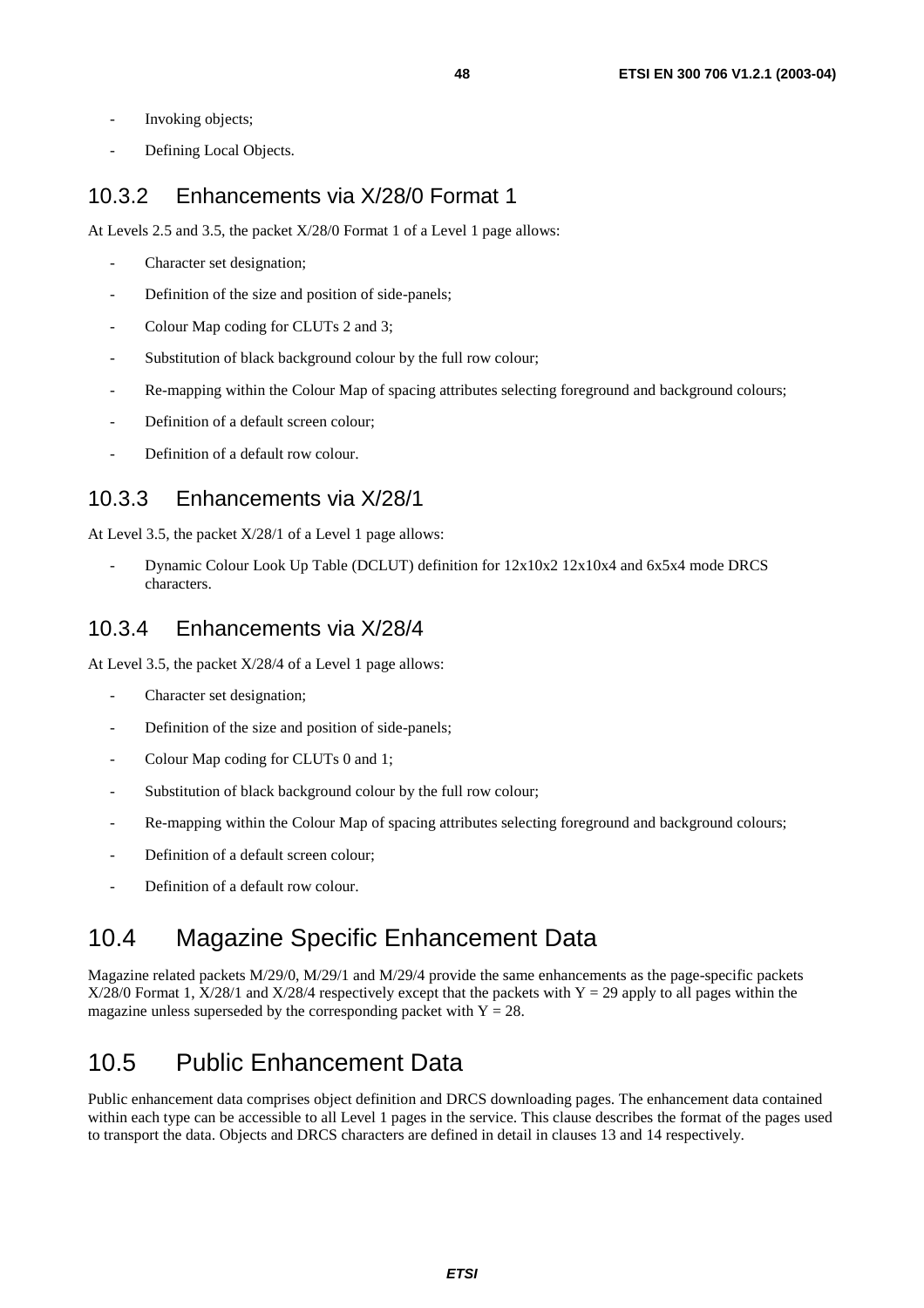### 10.5.1 Object Definition Pages

A Public Object Page (POP) or Global Public Object Page (GPOP) carries the definitions of a number of objects and a pointer table to the location of those objects within the page. Up to seven POPs and one GPOP may be defined per magazine.

#### 10.5.1.1 Page Format

A single (G)POP comprises a page header, packets with  $Y = 1$  to  $Y = 25$  and packets with  $Y = 26/0$  to  $Y = 26/15$ . The data in packets with  $Y = 1$  to  $Y = 25$  is Hamming 24/18 coded in the same way as packets with  $Y = 26$ . Optionally, a packet with  $Y = 28/0$  can be included to define the page function and coding. Unused packets do not have to be transmitted and partial updates are allowed. Rules governing the transmission of object pages are described in clause B.6.

If the object data does not fit within one page, additional sub-pages can be used but an object cannot continue from one sub-page to the next. Each sub-page can define up to 32 objects of each object type. The maximum number of subpages is 16 and each is distinguished by the S1 value of its sub-code. The format for the sub-code is described in clause A.1.

The format of an object definition page is shown in figure 19. There are two main components, a pointer table and object definitions. The 9-bit object number used in an Object Invocation triplet indicates the appropriate sub-page and a fixed location in the pointer table. The value at this location points to the start of the object definition.





#### **Figure 19: Format of Object Definition Pages**

#### 10.5.1.2 Pointer Table

Packets 1 and 2 are reserved for the transmission of an object pointer table. Pointers to 8 objects of each type can be accommodated in each packet. Optionally, if the number of objects of any one type is in the range 17 to 24, the table is extended into packet 3. Similarly, up to 32 objects of each type can be handled by using packet 4 as well.

If packets 3 and 4 are not an extension of the pointer table they can be used to carry object definitions. It is not allowed to mix both functions within one packet. It is possible to use packet 3 for object definitions and packet 4 for pointers providing the objects are defined and terminated within packet 3. The Hamming 8/4 coded byte (byte 6) at the start of packets 1 - 4 identifies the function of the packet.

| <b>Byte 6 Data Bits</b><br>B4 B3 B2 B1 |  |  | <b>Function of Packets 1 - 4</b>       |
|----------------------------------------|--|--|----------------------------------------|
|                                        |  |  | Packet contains object definition data |
|                                        |  |  | Packet contains table pointer data     |

 $X =$ Reserved for future use.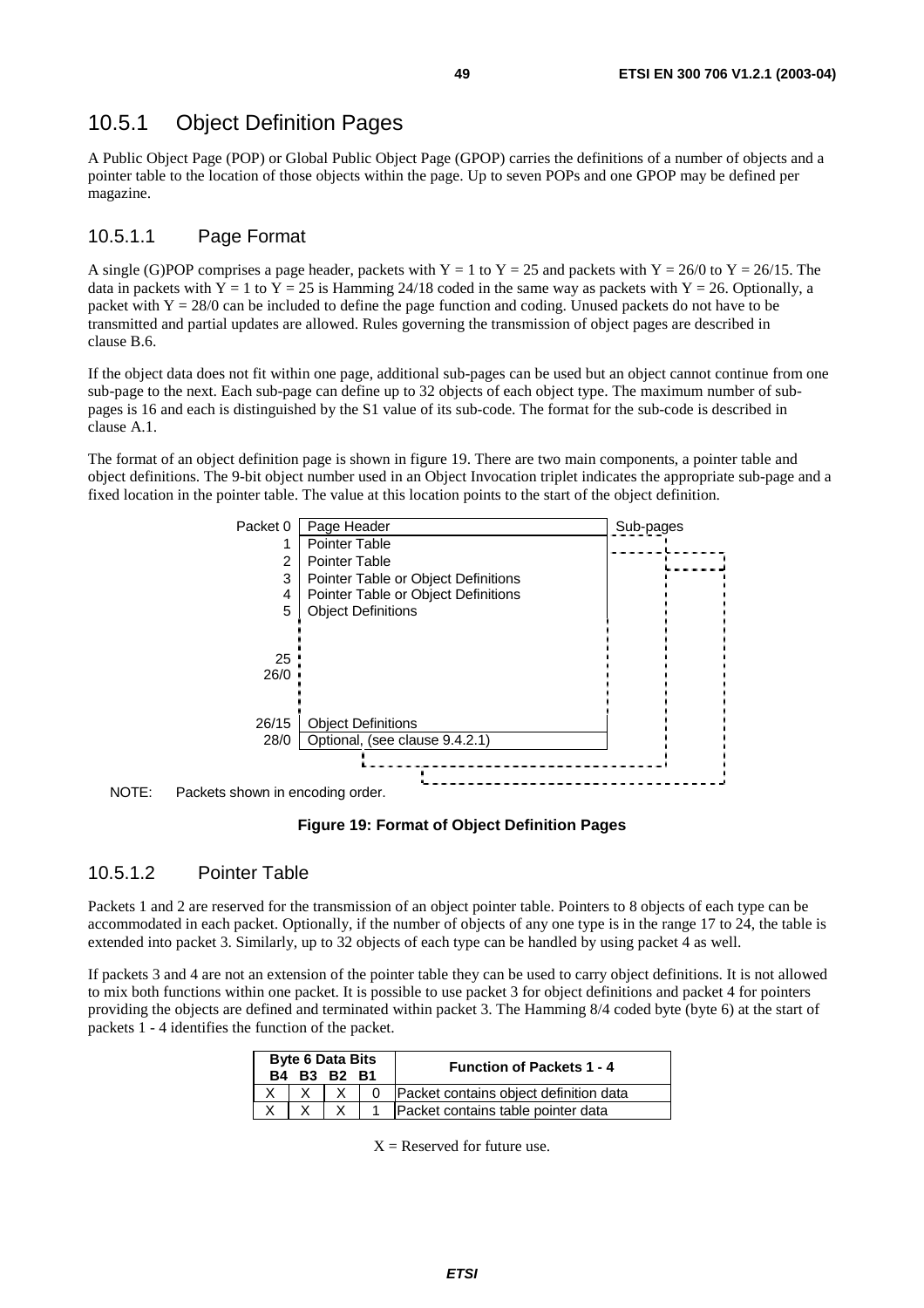The first triplet in each pointer packet is reserved. The 18 data bits of each remaining triplet provide two 9-bit pointers for two consecutive objects of the same type. The object types are allocated to the triplets in a repeating sequence: two Active followed by two Adaptive followed by two Passive.

|            |                                                                                                            |                               |                               |              |      |                                 | Triplet |       |       |       |       |       |                                                                               |
|------------|------------------------------------------------------------------------------------------------------------|-------------------------------|-------------------------------|--------------|------|---------------------------------|---------|-------|-------|-------|-------|-------|-------------------------------------------------------------------------------|
| <b>Pkt</b> |                                                                                                            |                               |                               |              |      |                                 |         |       |       |       | 10    | 11    | 12                                                                            |
|            | 1 Reserved                                                                                                 | C <sub>0</sub> C <sub>1</sub> | D <sub>0</sub> D <sub>1</sub> | <b>PO P1</b> | C2C3 | D <sub>2</sub> D <sub>3</sub> I | P2 P3   | C4 C5 | D4 D5 | P4 P5 | C6 C7 | D6 D7 | <b>P6 P7</b>                                                                  |
|            | 2 Reserved                                                                                                 | C8 C9                         | D8 D9                         |              |      |                                 |         |       |       |       |       |       | P8 P9 C10 C11 D10 D11 P10 P11 C12 C13 D12 D13 P12 P13 C14 C15 D14 D15 P14 P15 |
|            | 3 Reserved C16 C17 D16 D17 P16 P17 C18 C19 D18 D19 P18 P19 C20 C21 D20 D21 P20 P21 C22 C23 D22 D23 P22 P23 |                               |                               |              |      |                                 |         |       |       |       |       |       |                                                                               |
|            | 4 Reserved C24 C25 D24 D25 P24 P25 C26 C27 D26 D27 P26 P27 C28 C29 D28 D29 P28 P29 C30 C31 D30 D31 P30 P31 |                               |                               |              |      |                                 |         |       |       |       |       |       |                                                                               |

#### $C =$  aCtive objects,  $D =$  aDaptive objects,  $P =$  Passive objects

Each triplet provides two pointer values:

| MSB |     |    |    |                                   |  |    | <b>MSE</b> |         |  |                              | LSB |
|-----|-----|----|----|-----------------------------------|--|----|------------|---------|--|------------------------------|-----|
| 18  | . – | 16 | 15 | 14                                |  | 10 |            | -       |  |                              |     |
|     |     |    |    | Pointer to an odd numbered object |  |    |            | Pointer |  | r to an even numbered object |     |

#### $111111111 =$  pointer not used

Each 9-bit pointer gives the absolute triplet number of the definition triplet for the object. The absolute triplet number is in the range 0 to 506 and the reference point is always the first triplet in packet 3, regardless of whether packets 3 and 4 are used to extend the pointer table. Triplet 506 is the last triplet in packet 26/15. Where a pointer is not used, as there is no object with the corresponding number, all nine bits of the pointer should be set to 1. Where a complete row of the pointer table is not used the packet need not be transmitted.

The information in an Object Invocation triplet allows a decoder to locate rapidly the pointer for the required object within the object page specified by the MOT or packets  $X/27/4$  or  $X/27/5$ .

A default object invocation direct from the MOT uses a 9-bit object number in the same way. Default objects are restricted to the first 16 objects of each type on each sub-page.

#### 10.5.1.3 Object Definition Area

Object definitions start at the first triplet of the packet following a packet used for table pointers. Depending on the number of objects, object definitions can start in packet 3, 4 or 5. They can occupy all further packets up to and including packet 25 and may then continue in packets X/26/0 to X/26/15 inclusive. The definition of an object cannot continue from one sub-page to the next. Any packets which are not used need not be transmitted.

The function of the four data bits in the Hamming (8/4) coded byte (byte 6) at the start of packets 5 - 25 is reserved. For packets X/26 they have their normal designation code function. The coding of the triplets used for object definitions is described in clauses 12.3.3 and 12.3.4. In this instance the same coding also applies to packets X/1 to X/25.

The last used packet of an object sub-page shall contain at least one Termination Marker triplet. Any unused triplets in this packet should be filled with repetitions of this triplet.

#### 10.5.1.4 Page Number Identification

The page numbers of the POP and/or GPOP required to enhance a Level 1 page are identified from the Magazine Organization Table (MOT) along with the number of sub-pages in use. If packet  $X/27/4$  (and packet  $X/27/5$  if required) is transmitted, the actual sub-pages carrying the objects required by the page as well as the page numbers themselves can be identified. The data in packets X/27/4 and X/27/5, if transmitted, takes precedence over the data in the MOT.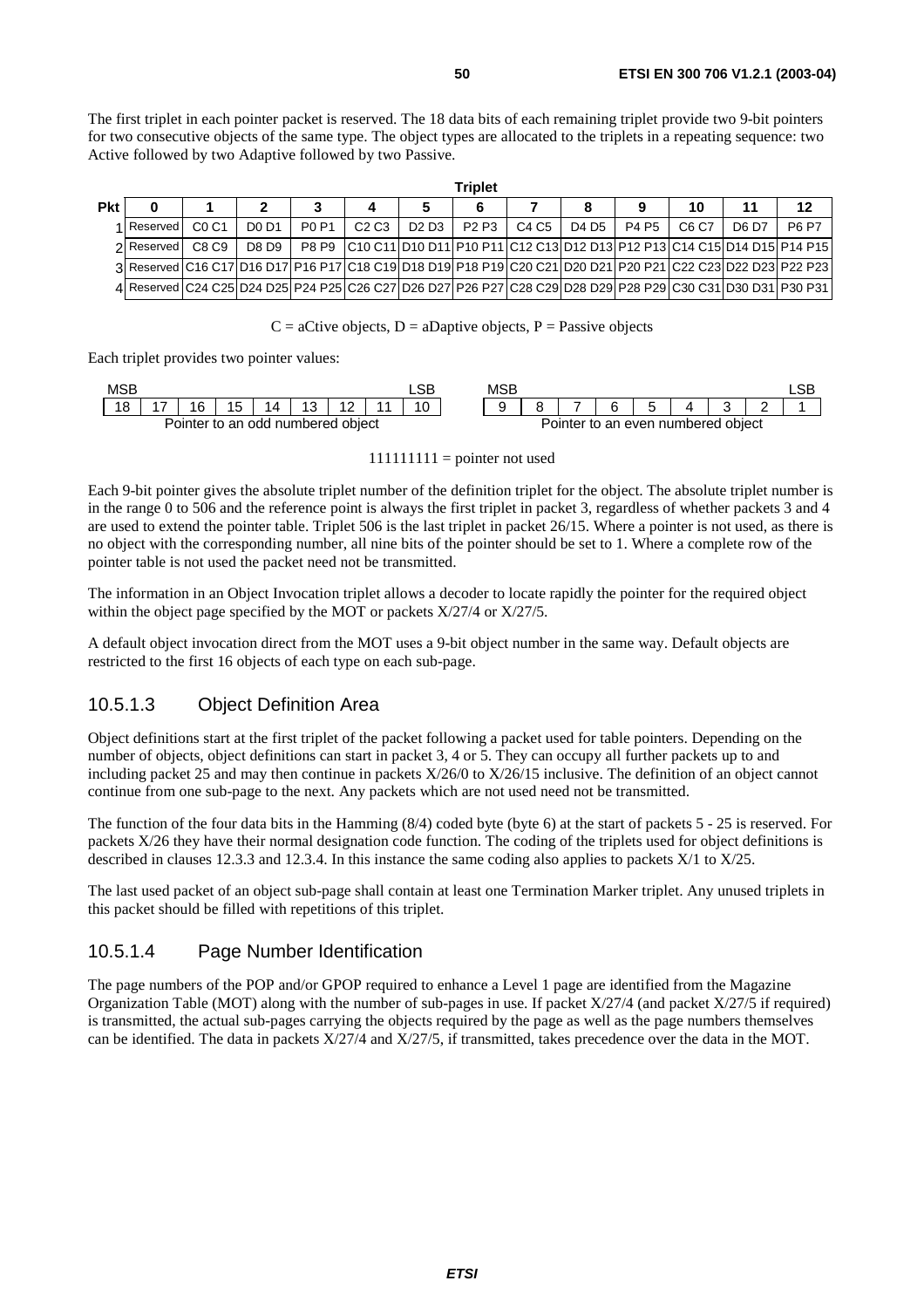## 10.5.2 DRCS Downloading Pages

Redefinable characters are downloaded via DRCS pages. Up to seven normal DRCS pages and one global DRCS (GDRCS) page, each of up to 16 sub-pages, may be defined per magazine.

Further details on DRCS characters can be found in clause 14.

#### 10.5.2.1 Page Format

A single DRCS downloading page comprises a page header and packets with  $Y = 1$  to  $Y = 24$ . The detailed coding is described in clause 14.1. At Level 3.5 the page may also require a packet with  $Y = 28/3$  to define the display modes of the DRCS characters being downloaded. Optionally, a packet with  $Y = 28/0$  can be included to define the page function and coding. Unused packets do not have to be transmitted and partial updates are allowed. However, the full page has to be transmitted each magazine cycle. Rules governing the transmission of DRCS pages are described in clause B.6.

If the DRCS data does not fit within one page, additional sub-pages can be used. The maximum number of sub-pages is 16 and each is distinguished by the S1 value of its sub-code. The format for the sub-code is described in clause A.1.

#### 10.5.2.2 Page Number Identification

The page numbers of the DRCS and/or GDRCS pages required to enhance a Level 1 page are identified from the Magazine Organization Table (MOT) along with the number of sub-pages in use. If packet X/27/4 (and packet X/27/5 if required) is transmitted, the actual sub-pages carrying the DRCS data required by the page as well as the page numbers themselves can be identified. The data in packets X/27/4 and X/27/5, if transmitted, takes precedence over the data in the MOT.

## 10.6 Magazine Organization Table

Each transmitted magazine contains a special page - a Magazine Organization Table (MOT) - to indicate the linking of up to two object definition pages and up to two DRCS downloading pages to each Level 1 page. The linked enhancement data is associated with the whole set of sub-pages of a Level 1 page, unless redefined by X/27/4 for individual sub-pages.

In addition to the linking information, the MOT data enables default display conditions to be set up to define the format of side-panels and to affect the substitution of black background by the full row colour. This allows these features to be available even if the transmission network cannot distribute packets with address greater than 23.

### 10.6.1 Page Format

The page number MFE is reserved in each magazine for the MOT page. The page sub-code and other control bits are used to indicate partial or full page updates and the last transmitted packet as described in clauses A.1 and B.6.

A MOT consists of a normal page header plus packets in the range X/1 to X/24, coded Hamming 8/4 throughout. Packets X/1 to X/14 contain pairs of bytes, one pair per page number in the range X00 to XFE. The mapping used is shown in detail in figure 20 and is designed for maximum transmission efficiency if hexadecimal numbered display pages are not in use. The function of unused bytes in packets X/9 to X/14 and all of packets X/15 to X/18 is reserved.

Each pair of bytes associates a Level 1 page with links to object definition and DRCS pages. These links are carried in packets X/19 to X/24. The data in packets X/19 to X/21 is for use by decoders capable of Level 2.5 displays. Packets X/19 and X/20 together specify 8 links to object definition pages. Packet X/21 defines 8 links to DRCS downloading pages and an indication of the number of enhancement pages in the service. Packets X/22 to X/24 have the same format and are intended for use by decoders capable of Level 3.5 displays.

As a minimum, a Level 3.5 service is required to transmit packets X/22 and X/24 since these contain the links to global data. Level 3.5 decoders should first look for the presence of packets X/22 to X/24. It should default to using the data in packets X/19 to X/21 and processing the page to the Level 2.5 standard if either packet X/22 or X/24 is absent. (Packet X/23 may not be required and therefore not transmitted).

A packet X/28/0 Format 1 may be transmitted as part of a MOT to indicate the function of the page and to maintain compatibility with Page Format - CA -data broadcasting decoders designed according to EN 300 708 [2] clause 5.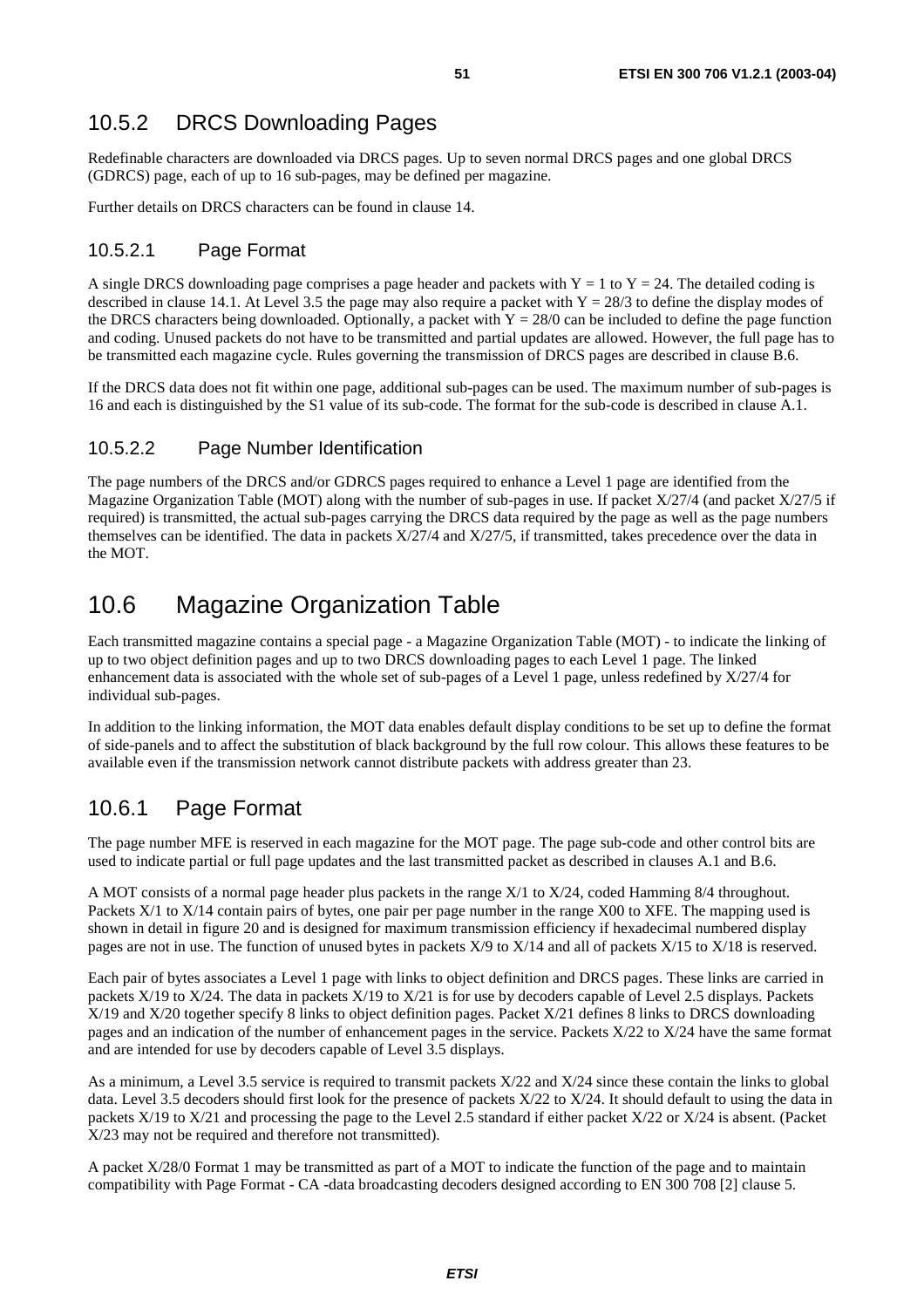| X/O      | Page Header XFE |                 |                  |                  |           |             |                      |                    |     |                                                                   |                    |           |                                      |                 |                         |                  |                  |                      |                       |                 |
|----------|-----------------|-----------------|------------------|------------------|-----------|-------------|----------------------|--------------------|-----|-------------------------------------------------------------------|--------------------|-----------|--------------------------------------|-----------------|-------------------------|------------------|------------------|----------------------|-----------------------|-----------------|
| X/1      | x00             | x01             | x02              | x03              | x04       | x05         | x06                  | x07                | x08 | x09                                                               | x10                | x11       | x12                                  | x13             | x14                     | x15              | x16              | x17                  | x18                   | x19             |
| X/2      | x20             | x21             | x22              | x23              | x24       | x25         | x26                  | x27                | x28 | x29                                                               | x30                | x31       | x32                                  | x33             | x34                     | x35              | x36              | x37                  | x38                   | x39             |
| X/3      | x40             | x41             | x42              | x43              | x44       | x45         | x46                  | x47                | x48 | x49                                                               | x50                | x51       | x52                                  | x53             | x54                     | x55              | x56              | x57                  | x58                   | x59             |
| X/4      | x60             | x61             | x62              | x63              | x64       | x65         | x66                  | x67                | x68 | x69                                                               | x70                | x71       | x72                                  | x73             | x74                     | x75              | x76              | x77                  | x78                   | x79             |
| X/5      | x80             | x81             | x82              | x83              | x84       | x85         | x86                  | x87                | x88 | x89                                                               | x90                | x91       | x92                                  | x93             | x94                     | x95              | x96              | x97                  | x98                   | x99             |
| X/6      | xA0             | xA1             | xA <sub>2</sub>  | xA3              | xA4       | xA5         | xA6                  | xA7                | xA8 | xA9                                                               | xB <sub>0</sub>    | xB1       | xB <sub>2</sub>                      | xB3             | xB4                     | xB <sub>5</sub>  | xB <sub>6</sub>  | xB7                  | xB8                   | xB9             |
| X/T      | xC0             | xC <sub>1</sub> | $xC2$ $xC3$      |                  | xC4       | xC5         | xC6                  | xC7                | xC8 | xC9                                                               | xD <sub>0</sub>    | xD1       | xD <sub>2</sub>                      | xD <sub>3</sub> | xD4                     | xD <sub>5</sub>  | xD <sub>6</sub>  | xD7                  | xD <sub>8</sub>       | xD <sub>9</sub> |
| X/8      | xE <sub>0</sub> | xE1             | xE2              | xE3              | xE4       | xE5         | xE <sub>6</sub>      | xE7                | xE8 | xE9                                                               | xF <sub>0</sub>    | xF1       | xF <sub>2</sub>                      | xF3             | xF4                     | xF <sub>5</sub>  | xF <sub>6</sub>  | xF7                  | xF8                   | xF9             |
| X/9      | x0A             | x0B             | x <sub>0</sub> C | x <sub>0</sub> D | x0E       | x0F         | x1A                  | x1B                | x1C | x <sub>1</sub> D                                                  | x1E                | x1F       | x2A                                  | x2B             | x <sub>2</sub> C        | x <sub>2</sub> D | x2E              | x2F                  |                       |                 |
| X/10     | x3A             | x3B             | $x3C$ $x3D$      |                  | x3E       | x3F         | x4A                  | x4B                | x4C | x4D                                                               | x4E                | x4F       | x <sub>5</sub> A                     | x5B             | x5C                     | x <sub>5</sub> D | x <sub>5</sub> E | x <sub>5</sub> F     |                       |                 |
| X/11     | x6A             | x6B             | x <sub>6</sub> C | x6D              | x6E       | x6F         | x7A                  | x7B                | x7C | x7D                                                               | x7E                | x7F       | x8A                                  | x8B             | x8C                     | x8D              | x8E              | x8F                  |                       |                 |
| X/12     | x9A             | x9B             | $x9C$ $x9D$      |                  | x9E       | x9F         | xAA   xAB            |                    | xAC | xAD                                                               | $xAE$ $xAF$        |           | xBA                                  | xBB             |                         | $xBC$ $xBD$      | xBE              | <b>xBF</b>           |                       |                 |
| X/13     | <b>xCA</b>      | <b>xCB</b>      | xCC xCD          |                  |           | $xCE$ $xCF$ |                      | <b>xDA xDB xDC</b> |     | xDD                                                               | xDE   xDF          |           | <b>xEA</b>                           | <b>xEB</b>      | <b>xEC</b>   <b>xED</b> |                  | xEE              | <b>xEF</b>           |                       |                 |
| X/14     | <b>xFA</b>      | <b>xFB</b>      | xFC   xFD        |                  | xFE xFF   |             |                      |                    |     |                                                                   |                    |           |                                      |                 |                         |                  |                  |                      |                       |                 |
| X/15     |                 |                 |                  |                  |           |             |                      |                    |     |                                                                   |                    |           |                                      |                 |                         |                  |                  |                      |                       |                 |
| X/16     |                 |                 |                  |                  |           |             |                      |                    |     |                                                                   | Not used           |           |                                      |                 |                         |                  |                  |                      |                       |                 |
| X/17     |                 |                 |                  |                  |           |             |                      |                    |     |                                                                   |                    |           |                                      |                 |                         |                  |                  |                      |                       |                 |
| X/18     |                 |                 |                  |                  |           |             |                      |                    |     |                                                                   |                    |           |                                      |                 |                         |                  |                  |                      |                       |                 |
| X/19     |                 |                 | Level 2.5 GPOP   |                  |           |             | Level 2.5 POP #1     |                    |     |                                                                   |                    |           | Level 2.5 POP #2<br>Level 2.5 POP #3 |                 |                         |                  |                  |                      |                       |                 |
| X/20     |                 |                 | Level 2.5 POP #4 |                  |           |             | Level $2.5$ POP $#5$ |                    |     |                                                                   |                    |           | Level 2.5 POP #6                     |                 |                         |                  |                  |                      | Level 2.5 POP #7      |                 |
| X/21     |                 | Level 2.5       |                  | Level 2.5        |           | Level 2.5   |                      | Level 2.5          |     | Level 2.5                                                         |                    | Level 2.5 | Level 2.5                            |                 | Level 2.5               |                  |                  | Reserved             | Number of             |                 |
|          | <b>GDRCS</b>    |                 | DRCS#1           |                  | DRCS#2    |             |                      | DRCS#3             |     | DRCS <sub>#4</sub>                                                | DRCS#5             |           |                                      | DRCS#6          | DRCS #7                 |                  |                  | (Bytes 38<br>and 39) | Level 2.5<br>enhance- |                 |
|          |                 |                 |                  |                  |           |             |                      |                    |     |                                                                   |                    |           |                                      |                 |                         |                  |                  |                      | ment pages            |                 |
| X/22     |                 |                 | Level 3.5 GPOP   |                  |           |             | Level 3.5 POP #1     |                    |     |                                                                   |                    |           | Level 3.5 POP #2                     |                 |                         |                  |                  |                      | Level 3.5 POP #3      |                 |
| X/23     |                 |                 | Level 3.5 POP #4 |                  |           |             | Level 3.5 POP #5     |                    |     |                                                                   |                    |           | Level 3.5 POP #6                     |                 |                         |                  |                  |                      | Level 3.5 POP #7      |                 |
| X/24     |                 | Level 3.5       |                  | Level 3.5        | Level 3.5 |             |                      | Level 3.5          |     | Level 3.5                                                         | Level 3.5          |           | Level 3.5                            |                 | Level 3.5               |                  |                  | Reserved             | Number of             |                 |
|          | <b>GDRCS</b>    |                 | DRCS #1          |                  | DRCS#2    |             |                      | DRCS#3             |     | DRCS <sub>#4</sub>                                                | DRCS <sub>#5</sub> |           |                                      | DRCS#6          | DRCS #7                 |                  |                  | (Bytes 38            | Level 3.5             |                 |
|          |                 |                 |                  |                  |           |             |                      |                    |     |                                                                   |                    |           |                                      |                 |                         |                  | and 39)          |                      | enhance-              |                 |
|          |                 |                 |                  |                  |           |             |                      |                    |     |                                                                   |                    |           |                                      |                 |                         |                  |                  |                      |                       | ment pages      |
| X/28/0   |                 |                 |                  |                  |           |             |                      |                    |     | Optional, (see clause 9.4.2.1). Defines page function and coding. |                    |           |                                      |                 |                         |                  |                  |                      |                       |                 |
| Format 1 |                 |                 |                  |                  |           |             |                      |                    |     |                                                                   |                    |           |                                      |                 |                         |                  |                  |                      |                       |                 |



#### 10.6.2 Object Page Association

| Data bits |                                  |       |                                                     |       |
|-----------|----------------------------------|-------|-----------------------------------------------------|-------|
|           | Global object flag               | (MSB) | <b>POP Link</b>                                     | (LSB) |
|           | $0 =$ no global objects required |       | $000$ = no public objects required                  |       |
|           | 1 = global objects required      |       | Other combinations select a POP link (range 1 to 7) |       |

The most significant data bit of the first byte of each byte-pair indicates if the display enhancements to the associated Level 1 page include objects defined within an object definition page specified for global use, i.e. a GPOP.

The three least significant bits select one of the seven links to public object pages. A value of 000 is used to indicate that the page enhancements do not include objects from public object pages.

#### 10.6.3 DRCS Page Association



The most significant data bit of the second byte of each byte-pair indicates if the display enhancements to the associated Level 1 page include DRCS characters defined within a DRCS downloading page specified for global use, i.e. a GDRCS.

The three least significant bits select one of the seven links to public DRCS downloading pages. A value of 000 is used to indicate that the page enhancements do not include DRCS characters from public DRCS downloading pages.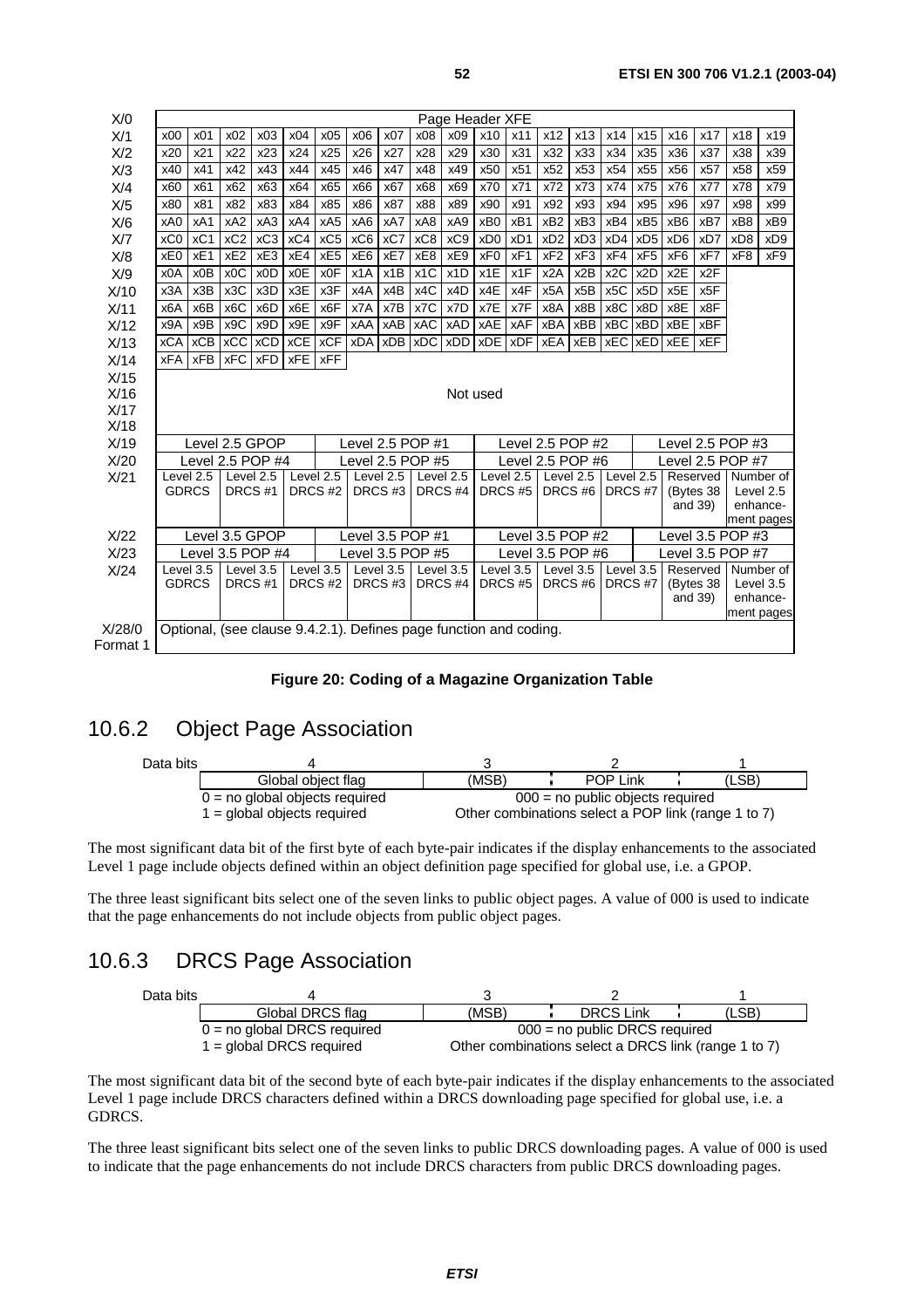### 10.6.4 Object Links

Packets X/19, X/20, X/22 and X/23 contain links to object definition pages. The first link in packets X/19 and X/22 identifies the GPOPs for Levels 2.5 and 3.5 respectively. A GPOP is an object page for global use accessible by all Level 1 pages in the magazine. The remaining links are to 7 public object pages at Level 2.5 (packets X/19 and X/20) and 7 at Level 3.5 (packets X/22 and X/23). Each Level 1 page can point to one of these links via the first byte of its associated byte-pair.

The object links start at the positions shown in table 20 (bytes numbered 1 to 45):

|                  |               | Level 2.5                  |               | Level 3.5                  |
|------------------|---------------|----------------------------|---------------|----------------------------|
| Link             | <b>Packet</b> | <b>First Byte Position</b> | <b>Packet</b> | <b>First Byte Position</b> |
| <b>GPOP</b>      | X/19          | 6                          | X/22          |                            |
| POP <sub>1</sub> | X/19          | 16                         | X/22          | 16                         |
| POP <sub>2</sub> | X/19          | 26                         | X/22          | 26                         |
| POP <sub>3</sub> | X/19          | 36                         | X/22          | 36                         |
| POP <sub>4</sub> | X/20          | 6                          | X/23          |                            |
| POP <sub>5</sub> | X/20          | 16                         | X/23          | 16                         |
| POP <sub>6</sub> | X/20          | 26                         | X/23          | 26                         |
| POP <sub>7</sub> | X/20          | 36                         | X/23          | 36                         |

#### **Table 20: Object link start positions within MOT**

Each object link consists of ten bytes:

| <b>Byte N</b>                     | N+1          | N+2           | N+3                        | N+4                                               | N+5                        | $N+6$             | N+7                                     | $N+8$             | N+9                                     |
|-----------------------------------|--------------|---------------|----------------------------|---------------------------------------------------|----------------------------|-------------------|-----------------------------------------|-------------------|-----------------------------------------|
| Magazine<br>α<br>X/27/4.5<br>Flag | Page<br>⊺ens | Page<br>Jnits | Number<br>of Sub-<br>pages | Fallback<br>Flags<br>(Valid in POP<br>links only) | Default<br>Obiect<br>Flags | (lower<br>nibble) | 1st Default Obiect<br>(upper<br>nibble) | (lower<br>nibble) | 2nd Default Object<br>(upper<br>nibble) |

The function of each element is defined in table 21.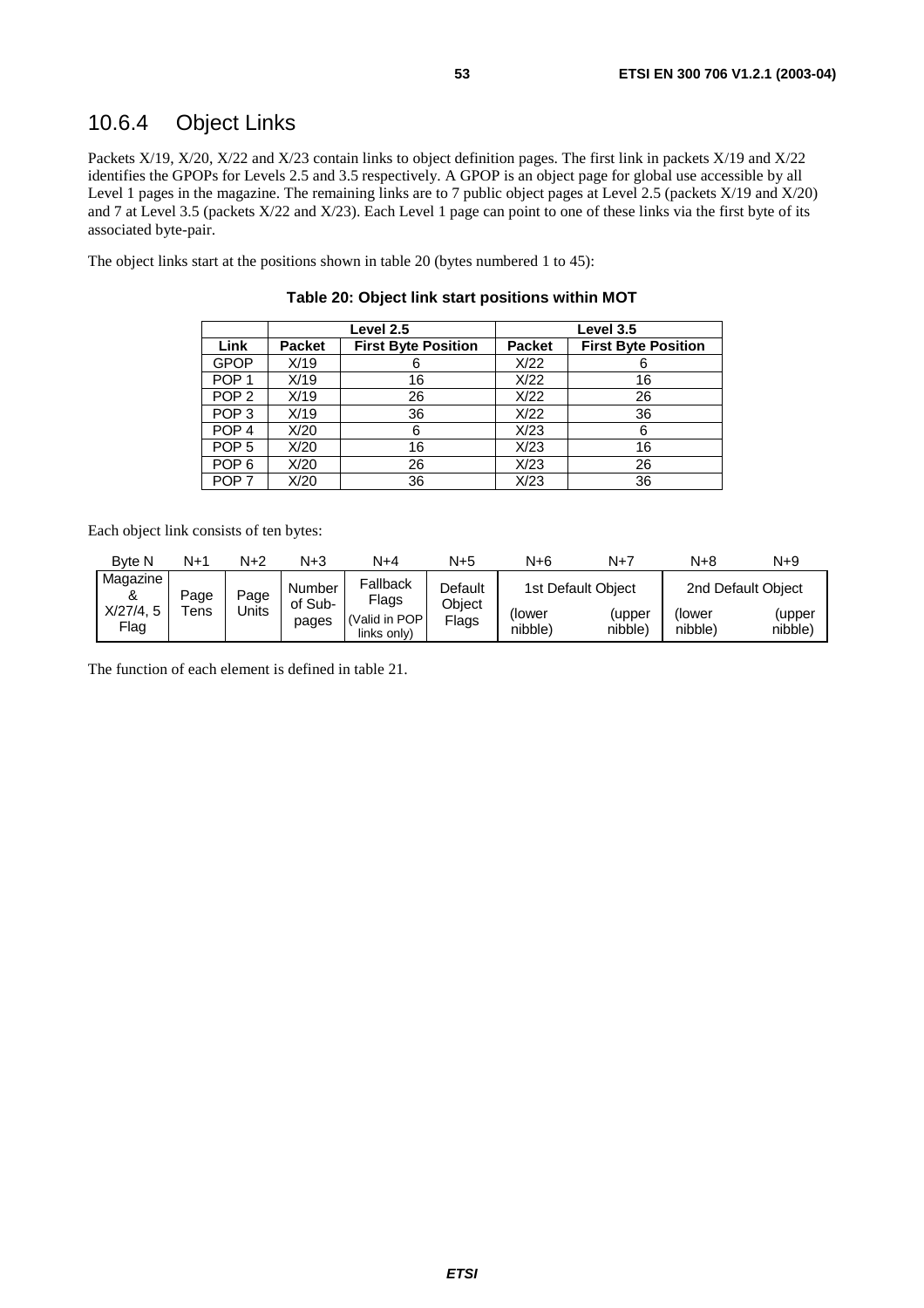| <b>Byte</b> | <b>Bits</b>  | <b>Function</b>                                                                          |
|-------------|--------------|------------------------------------------------------------------------------------------|
| N           | 4            | X/27/4, 5 Flag                                                                           |
|             |              | $0 =$ Link page number valid for all sub-versions of the display page                    |
|             |              | 1 = Link page number may be superseded by X/27/4 or X/27/5 data                          |
|             |              | Page Number of Object Page                                                               |
| N           | 1-3          | Magazine                                                                                 |
| $N+1$       | $1 - 4$      | Page Tens<br>} Page number XFF = link not used                                           |
| $N+2$       | $1 - 4$      | Page Units                                                                               |
| $N+3$       | $1 - 4$      | Number of Sub-Pages (i.e. highest S1 sub-code value transmitted)                         |
|             |              | $0 = 1$ sub-page, $F = 16$ sub-pages                                                     |
| $N+4$       |              | Fallback Flags. Valid for POP links only. Bits reserved in GPOP links.                   |
|             |              |                                                                                          |
|             |              | <b>Fallback protocol</b>                                                                 |
| $N+4$       | $\mathbf{1}$ | In the absence of the appropriate packets X/28 and M/29 containing side-panel and black  |
|             |              | background colour substitution information, this bit specifies the default display mode: |
|             |              | 1 = The default is no side-panel and no black background colour substitution             |
|             |              | $0$ = The default conditions are specified by bits 2 - 4 of this byte                    |
|             | $2 - 3$      | <b>Default Side-Panel</b> (Valid only if bit 1 of this $\overline{byte} = 0$ )           |
|             |              | Bit 3 Bit 2                                                                              |
|             |              | 0 No side-panel<br>0                                                                     |
|             |              | 1 Left side-panel, 16 columns wide<br>$\Omega$                                           |
|             |              | 0 Right side-panel, 16 columns wide<br>1                                                 |
|             |              | Left and right side-panels, each 8 columns wide                                          |
|             | 4            | <b>Default Background Colour</b> (Valid only if bit 1 of this byte $= 0$ )               |
|             |              | 0 = No substitution of black background by Full Screen/Row Colour                        |
|             |              | 1 = Black background replaced by Full Screen/Row Colour                                  |
| $N+5$       | $1 - 4$      | Default Object Flags. Object types for invocation purposes (see clause 10.6.4.1).        |
| $N+6$       | $1 - 4$      | 1st Default Object. Object number for invocation purposes (see clause 10.6.4.1).         |
| $N+7$       | $1 - 4$      |                                                                                          |
| $N+8$       | $1 - 4$      | 2nd Default Object. Object number for invocation purposes (see clause 10.6.4.1).         |
| $N+9$       | $1 - 4$      |                                                                                          |

**Table 21: Coding of object links within MOT** 

### 10.6.4.1 Default Object Invocation

The objects to be used as default objects are defined by bytes N+5 to N+9 of an object link.

Byte N+5 defines the types of object to be invoked:

| Bit 2 | Bit 1 | <b>Type of 1st Default Object</b> | Bit 4 | Bit 3 | <b>Type of 2nd Default Object</b> |
|-------|-------|-----------------------------------|-------|-------|-----------------------------------|
|       |       | No default object required        |       |       | No default object required        |
|       |       | Active                            |       |       | Active                            |
|       |       | Adaptive                          |       |       | Adaptive                          |
|       |       | Passive                           |       |       | Passive                           |

Bytes N+6, N+7 and N+8, N+9 provide the object numbers for invocation purposes:

|                | <b>1st Default Object</b> |                |    |                |                |                |    |  |    |                |    |                | 2nd Default Object |                |    |                |
|----------------|---------------------------|----------------|----|----------------|----------------|----------------|----|--|----|----------------|----|----------------|--------------------|----------------|----|----------------|
|                | Byte N+7                  |                |    |                | Byte $N+6$     |                |    |  |    | Byte $N+9$     |    |                |                    | Byte $N+8$     |    |                |
|                |                           |                |    |                |                |                |    |  |    |                |    |                |                    |                |    |                |
| N <sub>7</sub> | N6                        | N <sub>5</sub> | N4 | N <sub>3</sub> | N <sub>2</sub> | N <sup>1</sup> | N0 |  | N7 | N <sub>6</sub> | N5 | N <sub>4</sub> | N <sub>3</sub>     | N <sub>2</sub> | N1 | N <sub>0</sub> |

Bits N3 - N0 (MSB - LSB) define the S1 component of the sub-code of the sub-page containing the object definition.

Bit N7 defines the location of the relevant part of the Pointer Table within the object page:

| <b>Pointer Location</b> |
|-------------------------|
| Packet 1                |
| <b>Packet 2</b>         |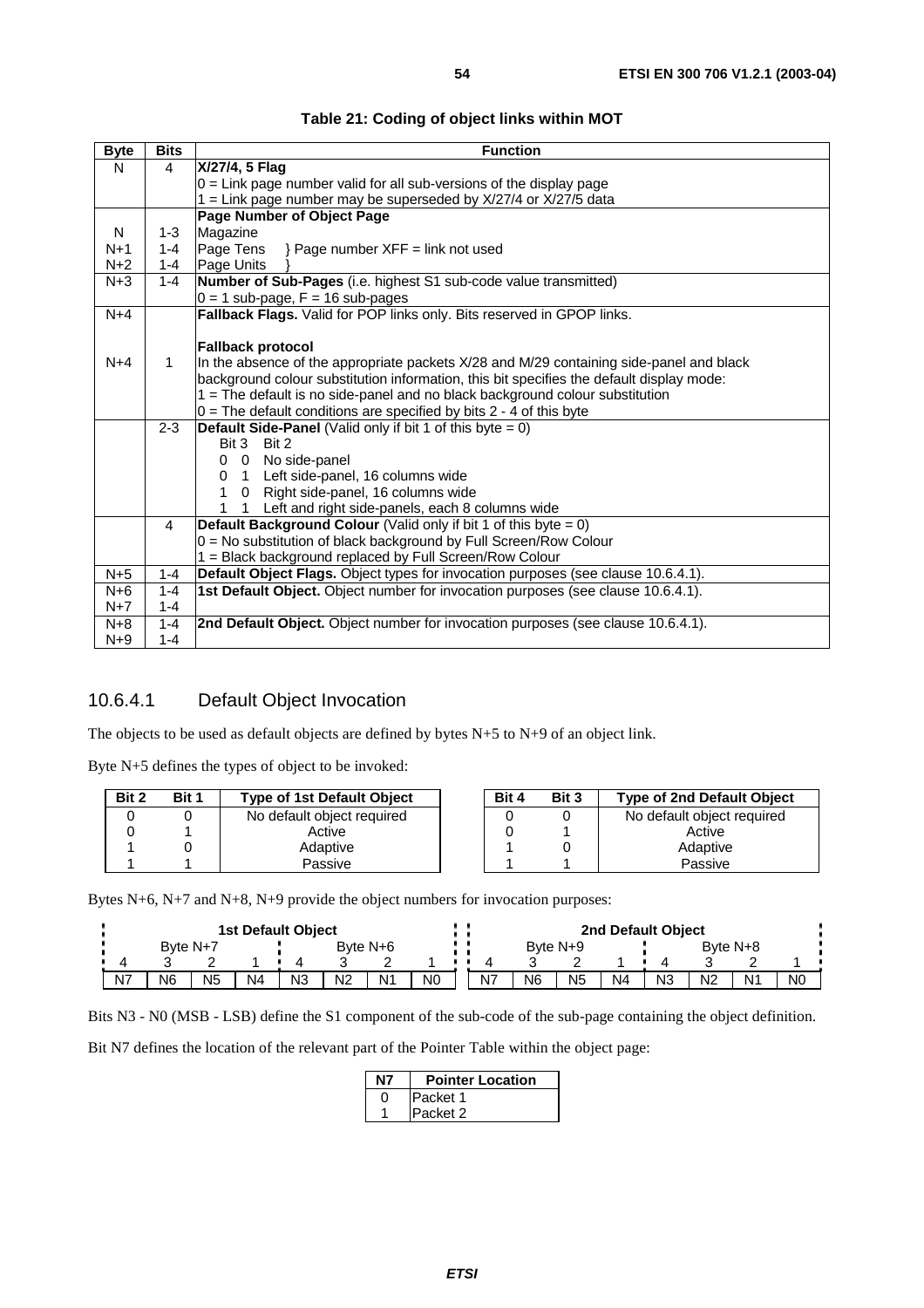Bits N5 and N6 indicate the triplet containing the pointer data in the packet defined by bit N7. The interpretation depends upon the type of object being invoked. Bit N4 indicates the location of the pointer data within the triplet specified by bits N5 to N6:

|                |    |               | Triplet Number (range 0 - 12) |                | Ν4 | <b>Pointer Position</b>        |
|----------------|----|---------------|-------------------------------|----------------|----|--------------------------------|
| N <sub>6</sub> | N5 | <b>Active</b> | <b>Adaptive</b>               | <b>Passive</b> |    | <b>Bits 1 to 9 (LSB - MSB)</b> |
|                |    |               |                               |                |    | Bits 10 to 18 (LSB - MSB)      |
|                |    |               |                               |                |    |                                |
|                |    |               |                               |                |    |                                |
|                |    |               |                               |                |    |                                |

### 10.6.5 DRCS Links

Packets X/21 and X/24 contain links to DRCS downloading pages. The first link in each of these packets identifies the GDRCS page for Levels 2.5 and 3.5 respectively. A GDRCS is a DRCS downloading page for global use accessible by all Level 1 pages in the magazine. The remaining links are to 7 public DRCS downloading pages at Level 2.5 (packet X/21) and 7 at Level 3.5 (packet X/24). Each Level 1 page can point to one of these links via the second byte of its associated byte-pair.

The DRCS page links start at the positions shown in table 22 (bytes numbered 1 to 45):

|                   |               | Level 2.5                  | Level 3.5     |                            |  |  |  |  |  |  |
|-------------------|---------------|----------------------------|---------------|----------------------------|--|--|--|--|--|--|
| Link              | <b>Packet</b> | <b>First Byte Position</b> | <b>Packet</b> | <b>First Byte Position</b> |  |  |  |  |  |  |
| <b>GDRCS</b>      | X/21          | 6                          | X/24          | 6                          |  |  |  |  |  |  |
| DRCS <sub>1</sub> | X/21          | 10                         | X/24          | 10                         |  |  |  |  |  |  |
| DRCS <sub>2</sub> | X/21          | 14                         | X/24          | 14                         |  |  |  |  |  |  |
| DRCS <sub>3</sub> | X/21          | 18                         | X/24          | 18                         |  |  |  |  |  |  |
| DRCS <sub>4</sub> | X/21          | 22                         | X/24          | 22                         |  |  |  |  |  |  |
| DRCS <sub>5</sub> | X/21          | 26                         | X/24          | 26                         |  |  |  |  |  |  |
| DRCS <sub>6</sub> | X/21          | 30                         | X/24          | 30                         |  |  |  |  |  |  |
| DRCS <sub>7</sub> | X/21          | 34                         | X/24          | 34                         |  |  |  |  |  |  |

**Table 22: DRCS link start positions within MOT** 

Each DRCS link consists of 4 bytes:

| Byte N                                                                     | N+1 | N+2 | $N+3$ |
|----------------------------------------------------------------------------|-----|-----|-------|
| Magazine and X/27/4, 5 Flag   Page Tens   Page Units   Number of Sub-pages |     |     |       |

The function of each element is defined in table 23.

#### **Table 23: Coding of DRCS links within MOT**

| <b>Byte</b> | <b>Bits</b> | <b>Function</b>                                                                                              |
|-------------|-------------|--------------------------------------------------------------------------------------------------------------|
| N           | 4           | X/27/4, 5 Flag                                                                                               |
|             |             | $ 0 $ = Link page number valid for all sub-versions of the display page                                      |
|             |             | = Link page number may be superseded by $X/27/4$ or $X/27/5$ data                                            |
|             |             | Page Number of DRCS Page                                                                                     |
| N           | 1-3         | Magazine                                                                                                     |
| $N+1$       | $1 - 4$     | $\textsf{Page}$ Tens $\rightarrow$ Page number XFF = link not used                                           |
| $N+2$       | 1-4         | Page Units                                                                                                   |
| $N+3$       | $1 - 4$     | Number of Sub-Pages (i.e. highest S1 sub-code value transmitted)                                             |
|             |             | $0 = 1$ sub-page, $F = 16$ sub-pages                                                                         |
| NOTE 1:     |             | Bytes 38 and 39 in packets X/21 and X/24 are reserved.                                                       |
|             |             | NOTE 2: The broadcaster shall ensure that any DRCS characters referenced within an object invoked by a given |
|             |             | page are implicitly referenced by the MOT link for that page, or are included in one of the DRCS             |
|             |             | downloading page(s) referenced by that page.                                                                 |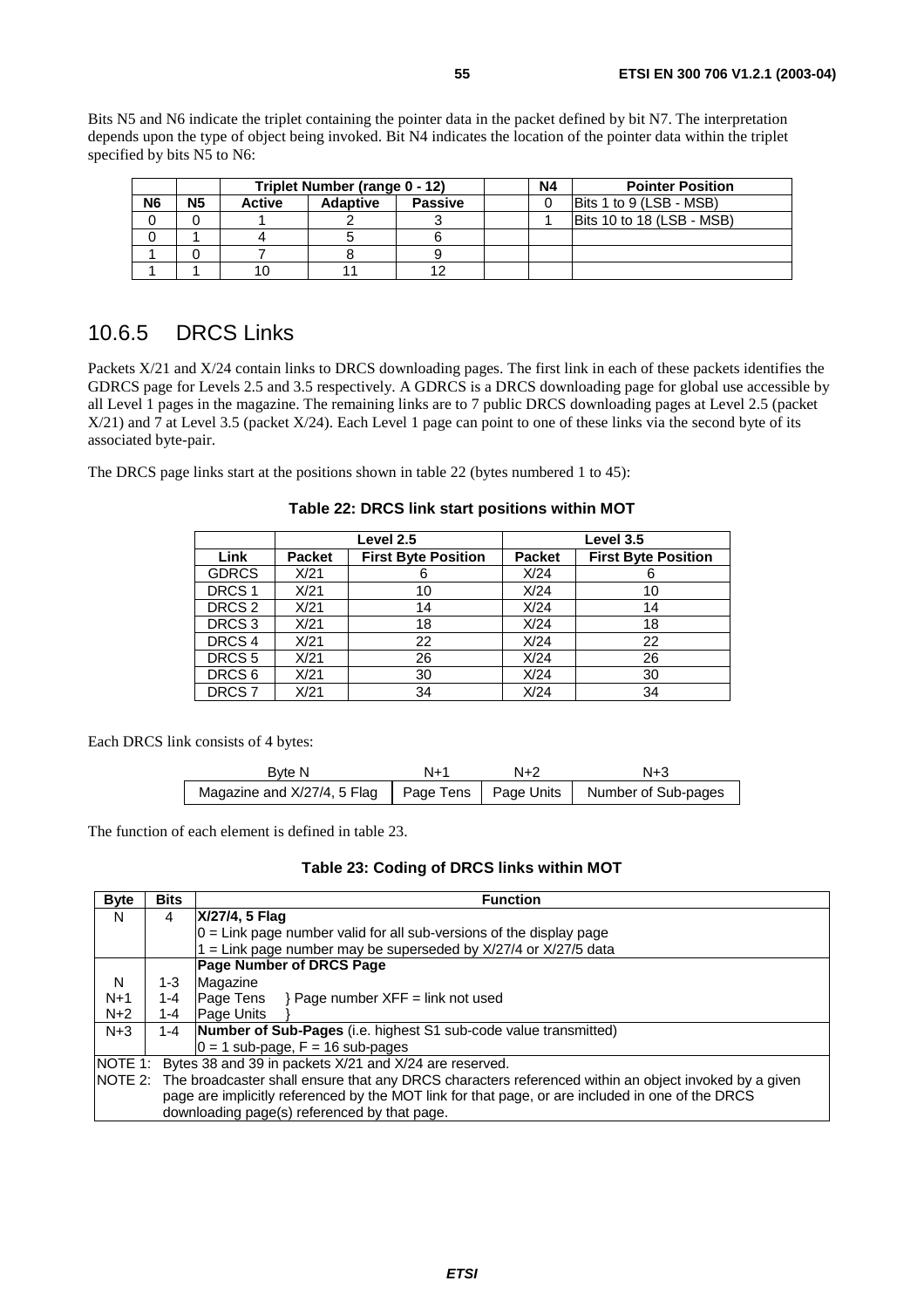### 10.6.6 Number of Enhancement Pages

The last six bytes in packet X/21 of the MOT are intended to indicate the total number of Level 2.5 object definition and DRCS downloading pages in the complete service. Similarly, the last six bytes in packet X/24 indicate the value for Level 3.5 enhancement pages. In some circumstances it may not be possible to include all magazines in the calculation and part of the transmitted data indicates which magazines have been included in the totals.

The total for object pages includes both public and global pages. For both object and DRCS pages the totals include all sub-pages of pages referenced by MOTs and local packets X/27.

The coding of bytes 40 - 45 in packets X/21 and X/24 is shown below. (All bytes are Hamming 8/4 encoded prior to transmission.)

| Data bits                                 | Byte 40<br>43<br>M3 M2 M1 M8 | Byte 41<br>- 2<br>43<br>M7 M6 M5 M4                                                                                         | Byte 42<br>32<br>4<br>$P3$ $P2$ $P1$ $P0$ | Byte 43<br>ာ<br>4 3<br>P7 P6 P5 P4 | Byte 44<br>21<br>43<br>D3D2D1D0 | Byte 45<br>32<br>D7 D6 D5 D4 |
|-------------------------------------------|------------------------------|-----------------------------------------------------------------------------------------------------------------------------|-------------------------------------------|------------------------------------|---------------------------------|------------------------------|
| M8. M1 - M7<br><b>P7 - P0 (MSR - LSR)</b> |                              | One flag per magazine to indicate if the magazine is included in the total.<br>Total number of object nages (range 0 to FF) |                                           |                                    |                                 |                              |

P7 - P0 (MSB - LSB) Total number of object pages (range υ το i<br>D7 - D0 (MSB - LSB) Total number of DRCS pages (range 0 to Total number of DRCS pages (range 0 to FF).

## 10.7 Links between Enhanced System Components

### 10.7.1 Linking to Object and DRCS Pages via the MOT

The action of linking to object definition and DRCS downloading pages via the MOT is summarized in figure 21.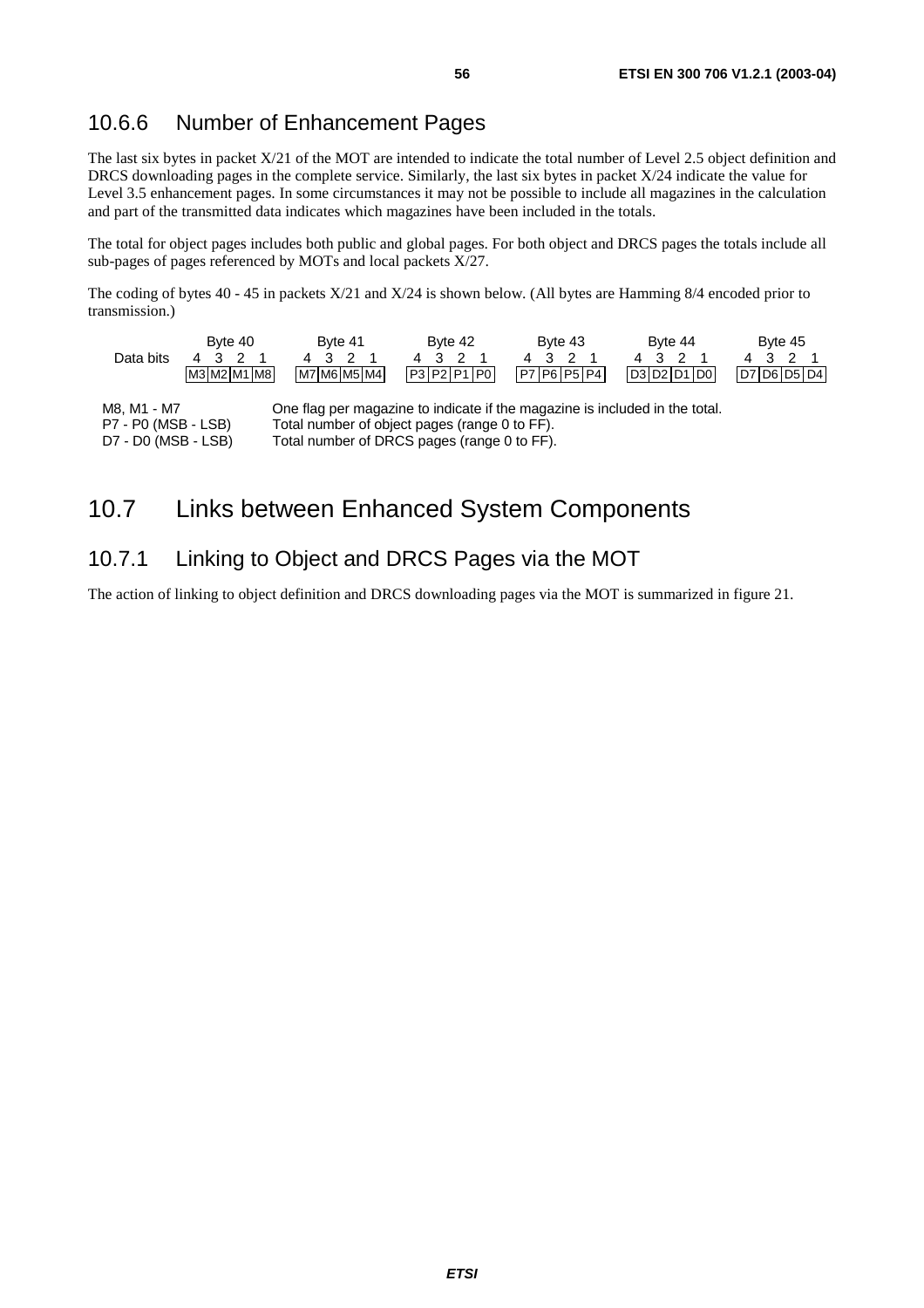

**Figure 21: Linking to object and DRCS pages via the MOT**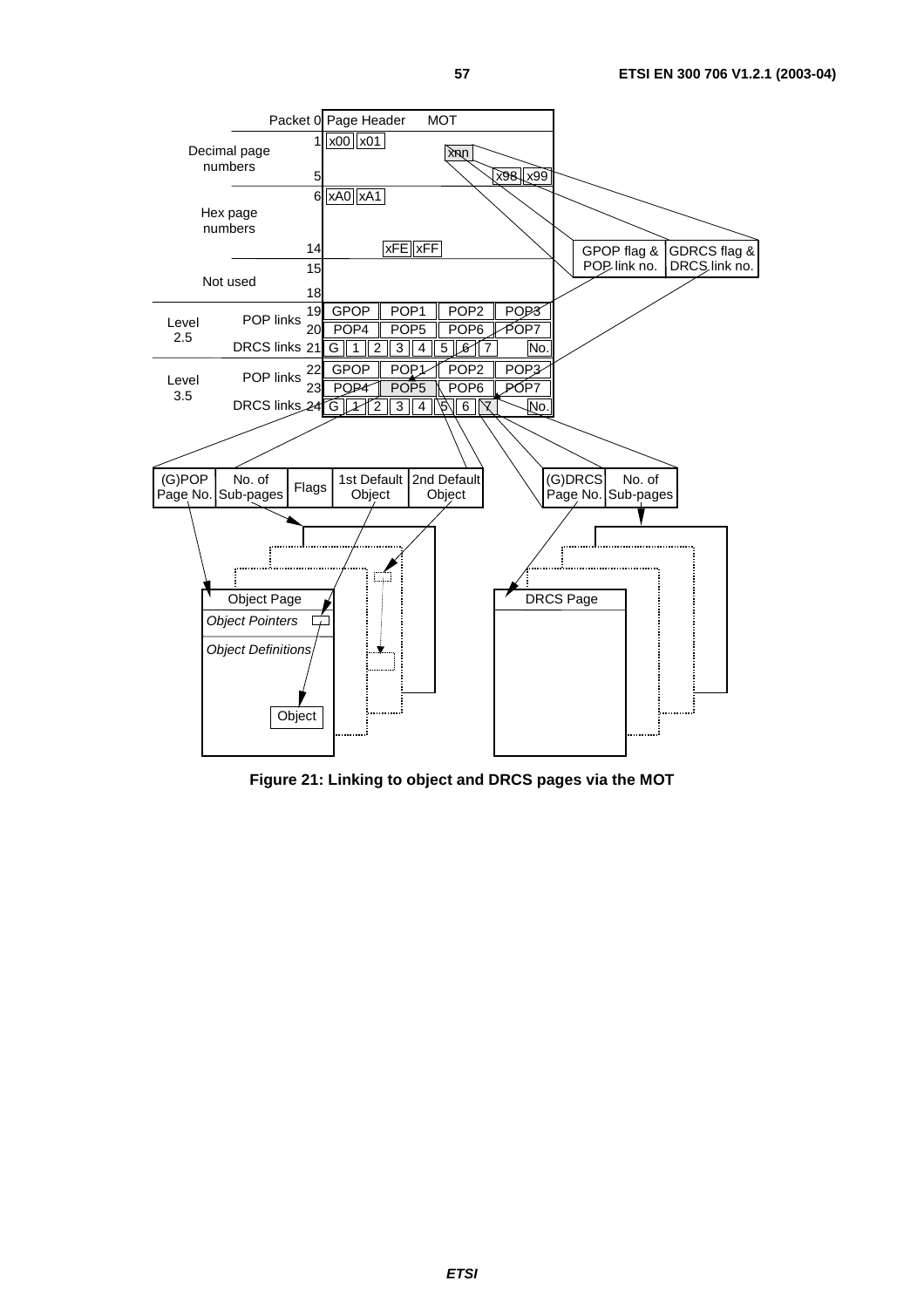## 10.7.2 Linking to Object and DRCS Pages via Packets X/27/4 and X/27/5

The action of linking to object definition and DRCS downloading pages via packets X/27/4 or X/27/5 is summarized in figure 22.



**Figure 22: Linking to object and DRCS data pages via packets X/27/4 at Level 2.5** 

See also clause E.4 for the preferred use of packets X/27/4 and X/27/5.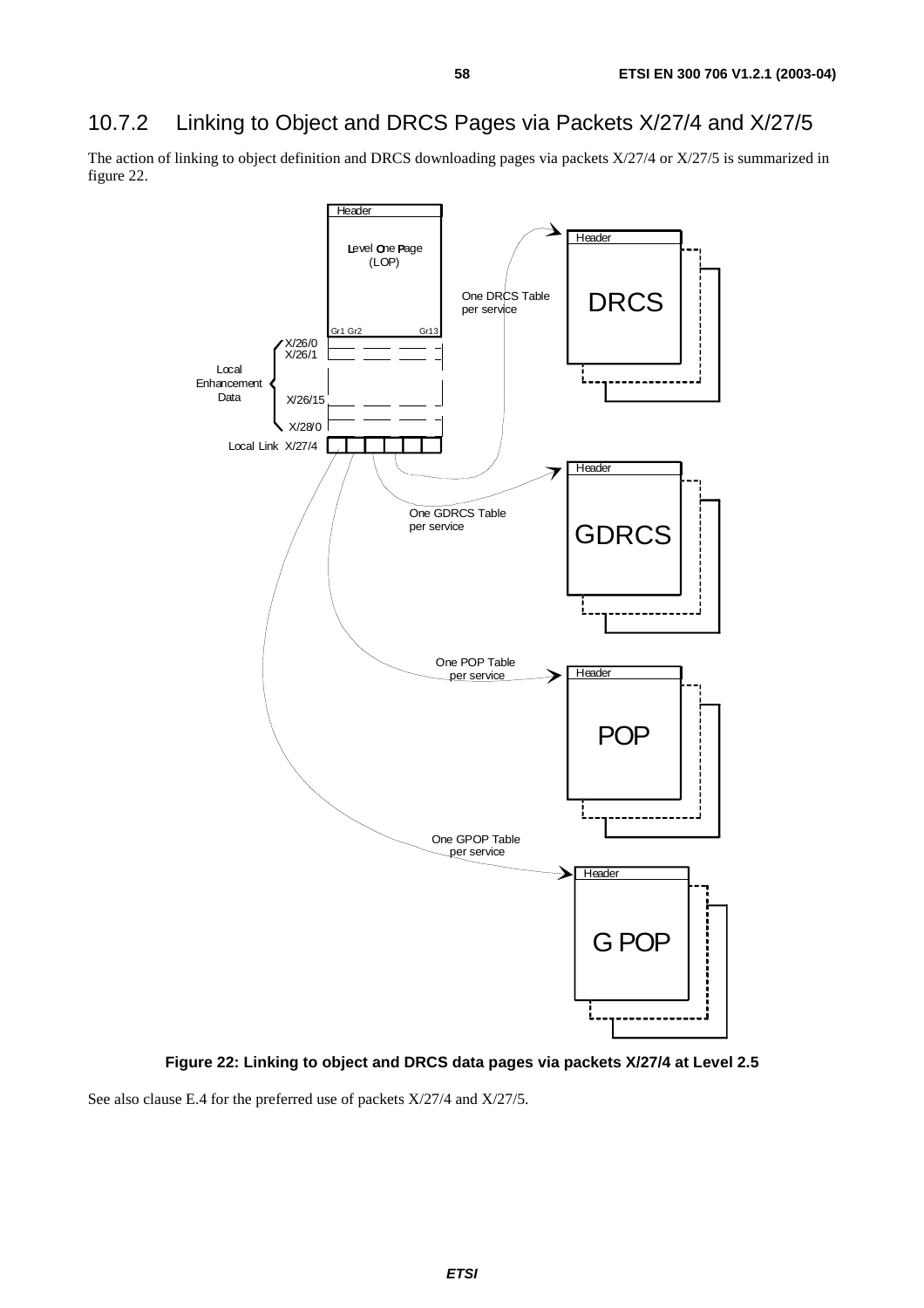In the above example the four links have the following functions at Level 2.5:

Link 1: Global POP; Link 2: Normal POP; Link 3: Global DRCS;

Link 4: Normal DRCS.

At Level 3.5 the last two links of the packet X/27/4 and the first two links of a packet X/27/5 might be used.

## 11 System Components for Navigation

This clause defines system components which suitable decoders can interpret to assist the user in finding information and navigating within a Teletext database.

### 11.1 Navigation via FLOF

#### 11.1.1 Principles

The FLOF Code of Practice (annex H) defines a user-friendly page access method. The user is presented with a number of choices regarding pages to read next and selects one with a single key press on his control unit. Page access times can be significantly reduced if the decoder has additional page storage capacity.

#### 11.1.2 Additional components

In addition to the normal page packets  $Y = 0$  to  $Y = 23$ , the service features require the use of packets  $Y = 24$ ,  $Y = 27/0$ and optionally packet 8/30 Format 1.

Packets  $Y = 24$ . In this application, this packet contains user "prompt" information for display, provided by the page editor. It associates a given key on the user's control unit with a linked page address included in packets with  $Y = 27$ .

Packets  $Y = 27$ , designation code value 0000. This packet contains the addresses of linked pages to be associated with the user "prompt" information carried in the packet with  $Y = 24$ , link control information, a display row 24 flag and error detection data (see clause 9.6.1).

Packet 8/30 Format 1 - Broadcast Service Data (see clause 9.8.1). When there is no valid data available for a given category of the information carried by this packet, fall-back codes should be included.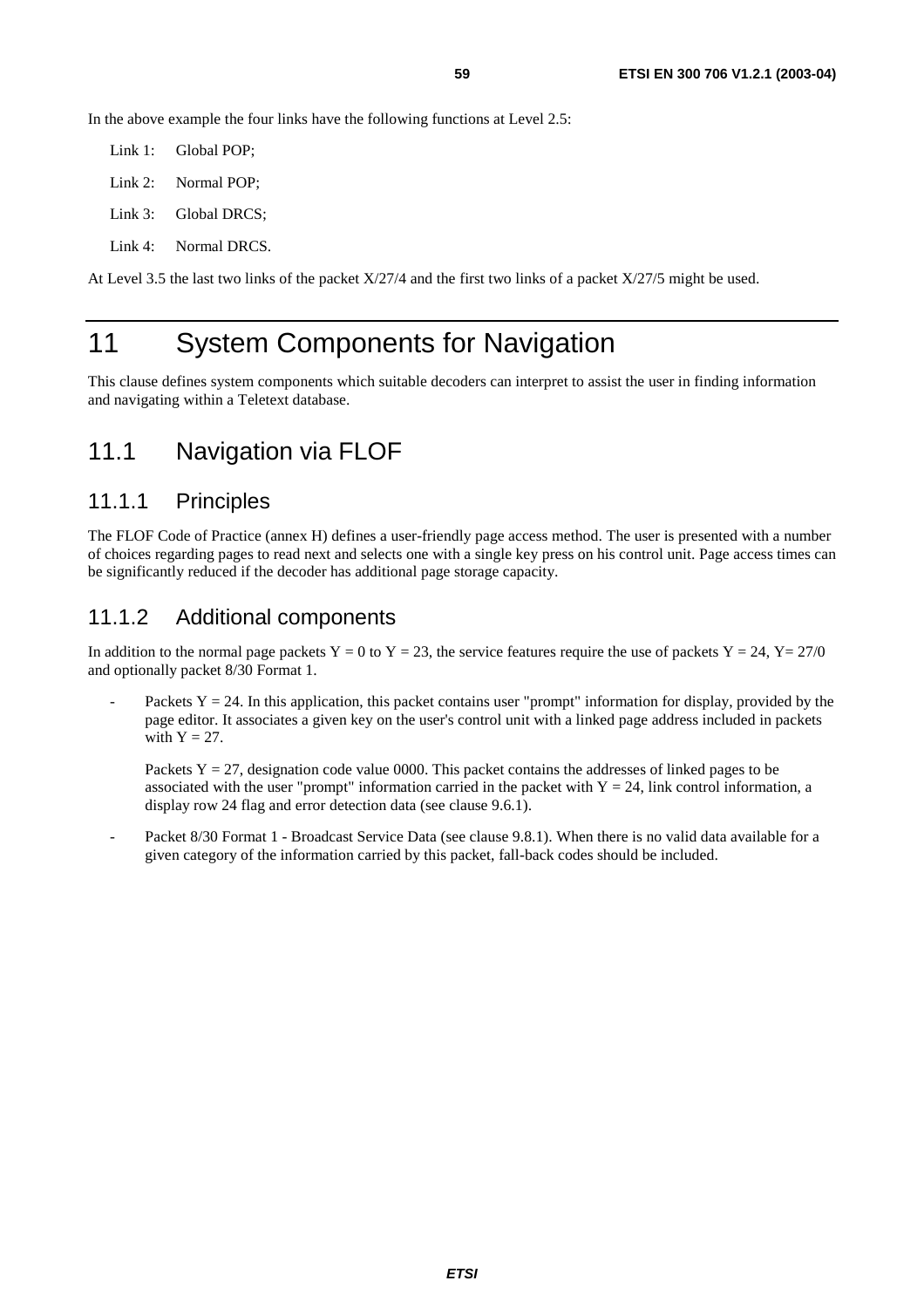Navigation via FLOF is summarized in figure 23.



**Figure 23: Principles of navigation via FLOF** 

## 11.2 Navigation via TOP

### 11.2.1 Principles

The TOP Code of Practice (see annex I) defines a user-friendly page access method. The basic idea underlying the TOP system is to categorize the pages within a Teletext transmission according to specific themes and sub-themes. This information, comprising titles and page numbers, is transmitted via a number of special pages. The decoder can build menus for the user from this data, allowing the user to select a page by theme or content. Page access times can be significantly reduced if the decoder has additional page storage capacity.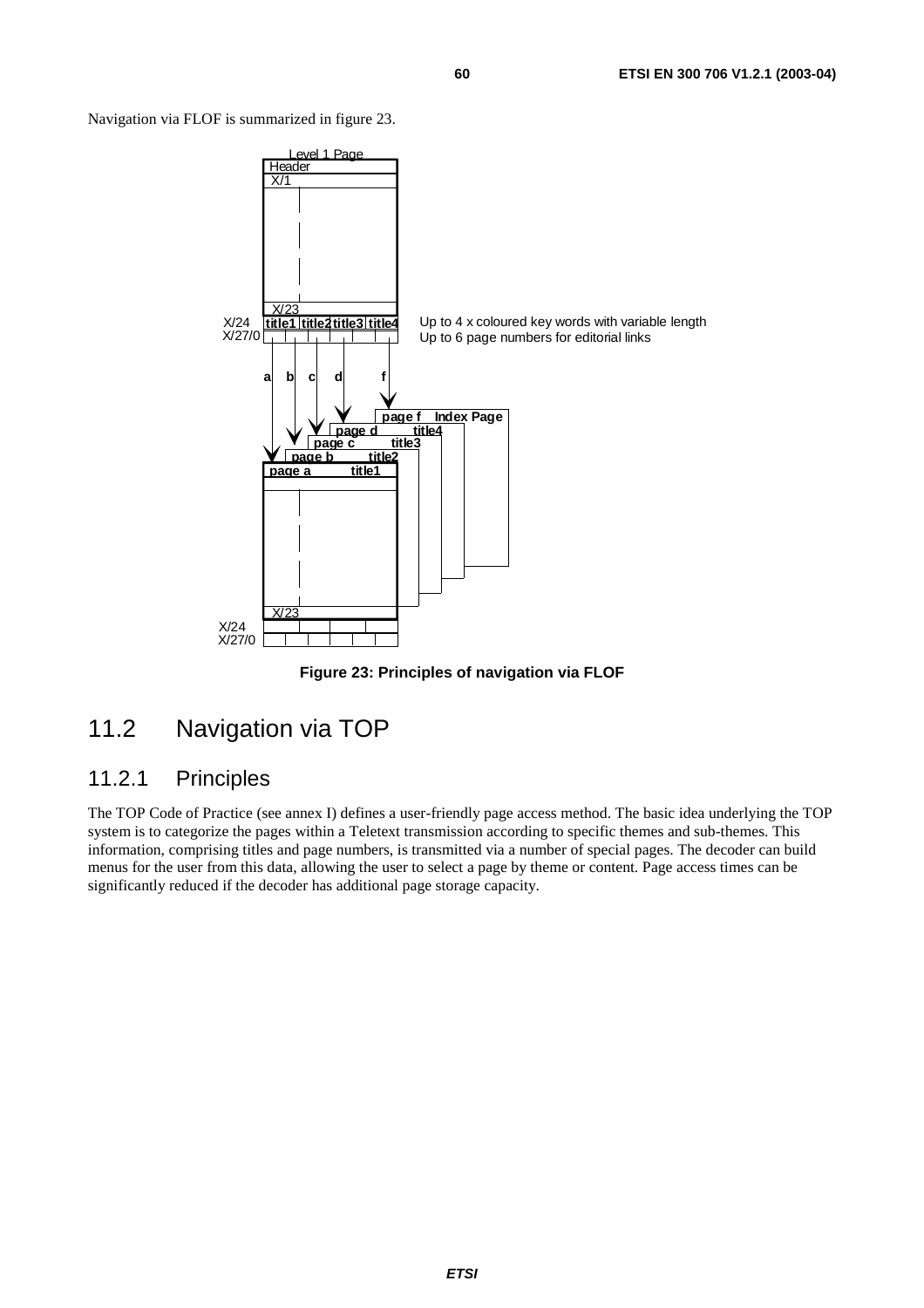### 11.2.2 Additional components

There are four types of data pages used within TOP. Each comprises packets in the range  $Y = 0$  to  $Y = 23$  only, although an optional packet with  $Y = 28/0$  (Format 1) may be included to define the page function and coding (see clause 9.4.2.4):

- Basic TOP table (BTT). Packets with Y = 1 to Y = 23 are coded Hamming 8/4 throughout. The page number is fixed at 1F0.
- Additional Information Table (AIT). Each packet in the range  $Y = 1$  to  $Y = 23$  has bytes 6 to 13 and 26 to 33 coded Hamming 8/4, and bytes 14 to 25 and 34 to 45 coded 7 bits data plus 1 odd parity bit. The page number is defined from within the BTT data.
- Multi-Page Tables (MPT). Packets with Y = 1 to Y = 23 are coded Hamming 8/4 throughout. The page number is defined from within the BTT data.
- Multi-Page Extension Table (MPT-EX). Packets with  $Y = 1$  to  $Y = 23$  are coded Hamming 8/4 throughout. The page number is defined from within the BTT data.

Navigation via TOP is summarized in figure 24.



**Figure 24: Principles of navigation via TOP tables**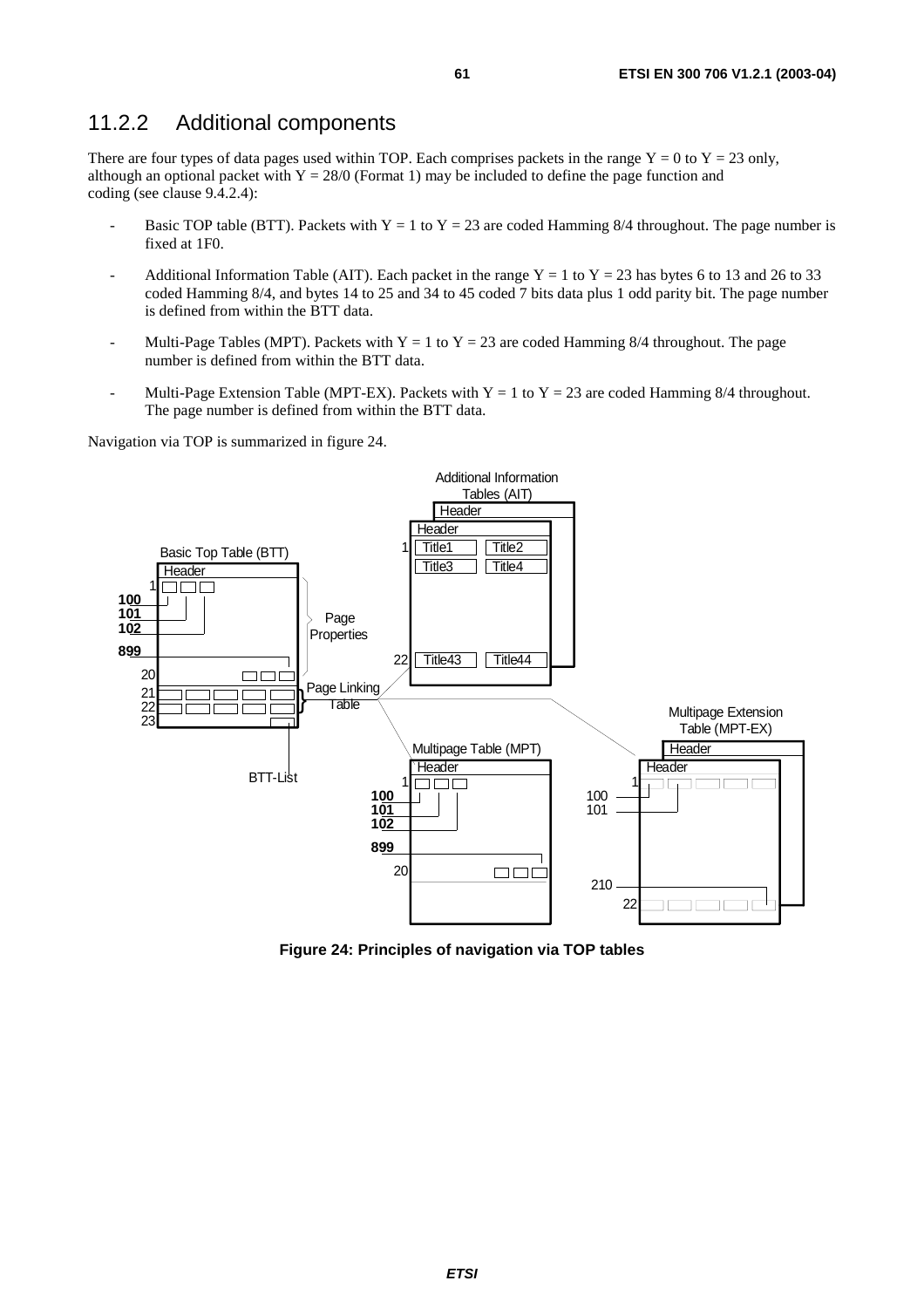## 11.3 Magazine Inventory Page

### 11.3.1 Principles

An inventory page may be transmitted for each magazine in the service. For each page in the magazine, the inventory data identifies the function of the page and indicates the number of sub-pages. A multi-page decoder may use this information to optimize its storage capacity, especially when handling rotating pages.



**Figure 25: Principles of the Magazine Inventory Page** 

### 11.3.2 Format of the Magazine Inventory Page

The page number FD is reserved for the Magazine Inventory Page (MIP) in each magazine. The page sub-code is set as for a data page according to clause A.1, with S1 fixed at 0. The page consists of a normal page header, and packets with  $Y=1$  to  $Y=24$  Hamming 8/4 coded throughout. An optional packet with  $Y=28/0$  (Format 1) may be transmitted as part of a MIP to define the page function and coding (see clause 9.4.2.4) to maintain compatibility with data broadcasting decoders designed according to EN 300 708 [2].

Within packets  $Y = 1$  to  $Y = 14$ , pairs of bytes are allocated to each page number in the magazine (range 00 to FF). Each pair defines the function of the associated page. The page number mapping used within this table is designed for maximum transmission efficiency if hexadecimal page numbers are not in use. If there are no pages in transmission which are described in the same packet  $Y = 1$  to  $Y = 14$  then that packet need not be transmitted.

As described in clause 11.3.4, data from packets with  $Y = 15$  to  $Y = 24$  indicates the precise number of sub-pages for certain of the page classifications of table 24. A packet in the range Y=15 to Y =24 which carries no information need not be transmitted.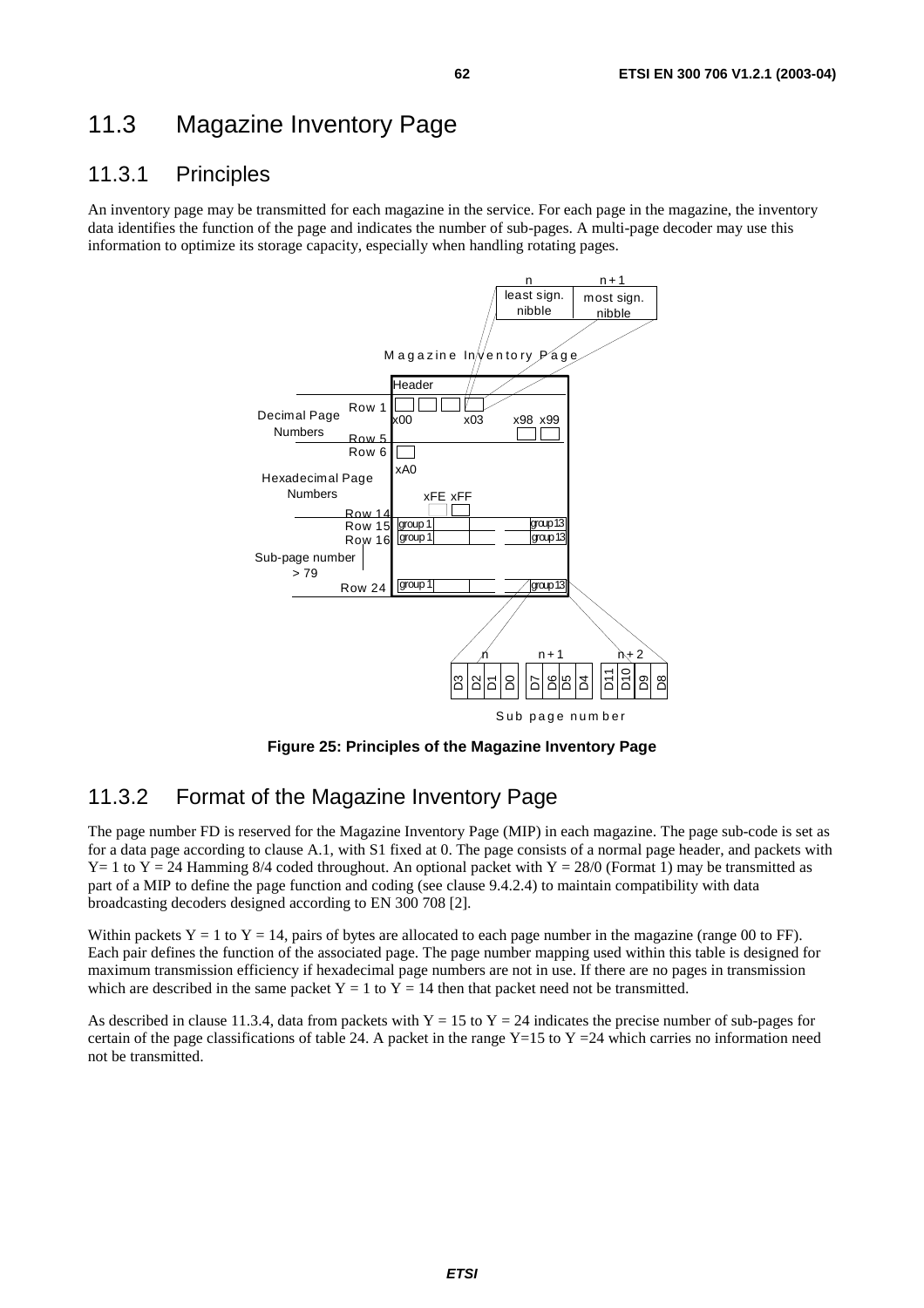| X/0                     |                  |            |                   |                  |            |                 |                 |                            |                  |                  | Page Header xFD                                          |            |                  |                  |                  |                  |                  |                  |                 |                         |
|-------------------------|------------------|------------|-------------------|------------------|------------|-----------------|-----------------|----------------------------|------------------|------------------|----------------------------------------------------------|------------|------------------|------------------|------------------|------------------|------------------|------------------|-----------------|-------------------------|
| X/1                     | x00              | x01        | x02               | x03              | x04        | x05             | x06             | x07                        | x08              | x09              | x10                                                      | x11        | x12              | x13              | x14              | x15              | x16              | x17              | x18             | x19                     |
| X/2                     | x20              | x21        | x22               | x23              | x24        | x25             | x26             | x27                        | x28              | x29              | x30                                                      | x31        | x32              | x33              | x34              | x35              | x36              | x37              | x38             | x39                     |
| X/3                     | x40              | x41        | x42               | x43              | x44        | x45             | x46             | x47                        | x48              | x49              | x50                                                      | x51        | x52              | x53              | x54              | x55              | x56              | x57              | x58             | x59                     |
| X/4                     | x60              | x61        | x62               | x63              | x64        | x65             | x66             | x67                        | x68              | x69              | x70                                                      | x71        | x72              | x73              | x74              | x75              | x76              | x77              | x78             | x79                     |
| X/5                     | x80              | x81        | x82               | x83              | x84        | x85             | x86             | x87                        | x88              | x89              | x90                                                      | x91        | x92              | x93              | x94              | x95              | x96              | x97              | x98             | x99                     |
| X/6                     | xA0              | xA1        | xA2               | xA3              | xA4        | xA <sub>5</sub> | xA6             | xA7                        | xA8              | xA9              | xB <sub>0</sub>                                          | xB1        | xB <sub>2</sub>  | xB <sub>3</sub>  | xB4              | xB <sub>5</sub>  | xB6              | xB7              | xB8             | xB9                     |
| X/T                     | xC <sub>0</sub>  | xC1        | xC2               | xC <sub>3</sub>  | xC4        | xC <sub>5</sub> | xC <sub>6</sub> | xC7                        | xC8              | xC <sub>9</sub>  | xD <sub>0</sub>                                          | xD1        | xD <sub>2</sub>  | xD <sub>3</sub>  | xD4              | xD <sub>5</sub>  | xD <sub>6</sub>  | xD7              | xD <sub>8</sub> | xD <sub>9</sub>         |
| X/8                     | xE0              | xE1        | xE <sub>2</sub>   | xE3              | xE4        | xE <sub>5</sub> | xE6             | xE7                        | xE8              | xE9              | xF0                                                      | xF1        | xF <sub>2</sub>  | xF <sub>3</sub>  | xF4              | xF <sub>5</sub>  | xF6              | xF7              | xF8             | xF9                     |
| X/9                     | x0A              | x0B        | x <sub>0</sub> C  | x <sub>0</sub> D | x0E        | x0F             | x1A             | x1B                        | x <sub>1</sub> C | x <sub>1</sub> D | x1E                                                      | x1F        | x2A              | x <sub>2</sub> B | x <sub>2</sub> C | x <sub>2</sub> D | x <sub>2</sub> E | x <sub>2</sub> F |                 |                         |
| X/10                    | x3A              | x3B        | x3C               | x3D              | x3E        | x3F             | x4A             | x4B                        | x4C              | x4D              | x4E                                                      | x4F        | x <sub>5</sub> A | x <sub>5</sub> B | x <sub>5</sub> C | x <sub>5</sub> D | x5E              | x5F              |                 |                         |
| X/11                    | x <sub>6</sub> A | x6B        | x <sub>6</sub> C  | x6D              | x6E        | x6F             | x7A             | x7B                        | x7C              | x7D              | x7E                                                      | x7F        | x8A              | x8B              | x8C              | x8D              | x8E              | x8F              |                 |                         |
| X/12                    | x9A              | x9B        | x9C               | x9D              | x9E        | x9F             | xAA             | xAB                        | <b>xAC</b>       | <b>xAD</b>       | xAE                                                      | <b>xAF</b> | xBA              | xBB              | <b>xBC</b>       | <b>xBD</b>       | <b>xBE</b>       | <b>xBF</b>       |                 |                         |
| X/13                    | <b>xCA</b>       | <b>xCB</b> | <b>xCC</b>        | <b>xCD</b>       | <b>xCE</b> | <b>xCF</b>      |                 | xDA xDB xDC                |                  | <b>xDD</b>       | <b>xDE</b>                                               | <b>xDF</b> |                  | <b>xEA xEB</b>   | <b>xEC</b>       | <b>xED</b>       | <b>XEE</b>       | <b>XEF</b>       |                 |                         |
| X/14                    | <b>xFA</b>       | xFB        | <b>xFC</b>        | <b>xFD</b>       | <b>XFE</b> | <b>xFF</b>      |                 |                            |                  |                  |                                                          |            |                  |                  |                  |                  |                  |                  |                 |                         |
| X/15                    |                  | Subp 1     | Subp 2            |                  | Subp 3     | Subp 4          |                 | Subp 5                     | Subp 6           |                  | Subp 7                                                   | Subp 8     |                  | Subp 9           |                  | Subp 10 Subp 11  |                  |                  |                 | Subp 12 Subp 13         |
| X/16                    |                  | Subp 1     | Subp 2            |                  | Subp 3     | Subp 4          |                 | Subp 5                     | Subp 6           |                  | Subp 7                                                   | Subp 8     |                  | Subp 9           | Subp 10          |                  | Subp 11          |                  |                 | Subp 12 Subp 13         |
| X/17                    |                  | Subp 1     | Subp 2            |                  | Subp 3     | Subp 4          |                 | Subp 5                     | Subp 6           |                  | Subp 7                                                   | Subp 8     |                  | Subp 9           | Subp 10          |                  |                  |                  |                 | Subp 11 Subp 12 Subp 13 |
| X/18                    |                  | Subp 1     | Subp <sub>2</sub> |                  | Subp 3     | Subp 4          |                 | $\overline{\text{Subp}}$ 5 | Subp 6           |                  | Subp 7                                                   | Subp 8     |                  | Subp 9           | Subp 10          |                  | Subp 11          |                  |                 | Subp 12 Subp 13         |
| X/19                    |                  | Subp 1     | Subp <sub>2</sub> |                  | Subp 3     | Subp 4          |                 | Subp 5                     | Subp 6           |                  | Subp 7                                                   | Subp 8     |                  | Subp 9           | Subp 10          |                  | Subp 11          |                  |                 | Subp 12 Subp 13         |
| X/20                    |                  | Subp 1     | Subp 2            |                  | Subp 3     | Subp 4          |                 | Subp 5                     | Subp 6           |                  | Subp 7                                                   | Subp 8     |                  | Subp 9           | Subp 10          |                  |                  |                  |                 | Subp 11 Subp 12 Subp 13 |
| X/21                    |                  | Subp 1     | Subp <sub>2</sub> |                  | Subp 3     | Subp 4          |                 | Subp 5                     | Subp 6           |                  | Subp 7                                                   | Subp 8     |                  | Subp 9           | Subp 10          |                  | Subp 11          |                  |                 | Subp 12 Subp 13         |
| X/22                    |                  | Subp 1     | Subp <sub>2</sub> |                  | Subp 3     | Subp 4          |                 | Subp 5                     | Subp 6           |                  | Subp 7                                                   | Subp 8     |                  | Subp 9           | Subp 10          |                  | Subp 11          |                  |                 | Subp 12 Subp 13         |
| X/23                    |                  | Subp 1     | Subp 2            |                  | Subp 3     | Subp 4          |                 | Subp 5                     | Subp 6           |                  | Subp 7                                                   | Subp 8     |                  | Subp 9           | Subp 10          |                  | Subp 11          |                  |                 | Subp 12 Subp 13         |
| X/24                    |                  | Subp 1     | Subp <sub>2</sub> |                  | Subp 3     | Subp 4          |                 | Subp 5                     | Subp 6           |                  | Subp 7                                                   | Subp 8     |                  | Subp 9           | Subp 10          |                  | Subp 11          |                  |                 | Subp 12 Subp 13         |
|                         |                  |            |                   |                  |            |                 |                 |                            |                  |                  |                                                          |            |                  |                  |                  |                  |                  |                  |                 |                         |
| X/28/0                  |                  |            |                   |                  |            |                 |                 |                            |                  |                  | Page function and coding, optional. (see clause 9.4.2.4) |            |                  |                  |                  |                  |                  |                  |                 |                         |
| Forma<br>t <sub>1</sub> |                  |            |                   |                  |            |                 |                 |                            |                  |                  |                                                          |            |                  |                  |                  |                  |                  |                  |                 |                         |
|                         |                  |            |                   |                  |            |                 |                 |                            |                  |                  |                                                          |            |                  |                  |                  |                  |                  |                  |                 |                         |

The construction of the MIP is shown in figure 26.

NOTE: Shaded bytes are not used.

#### **Figure 26: Magazine Inventory Page**

### 11.3.3 Page Function Coding

The pair of Hamming 8/4 coded bytes per page number yield an 8-bit page code value. The first byte provides the lower nibble and the second the upper nibble.



The interpretation to be placed on the Page Code values is shown in table 24.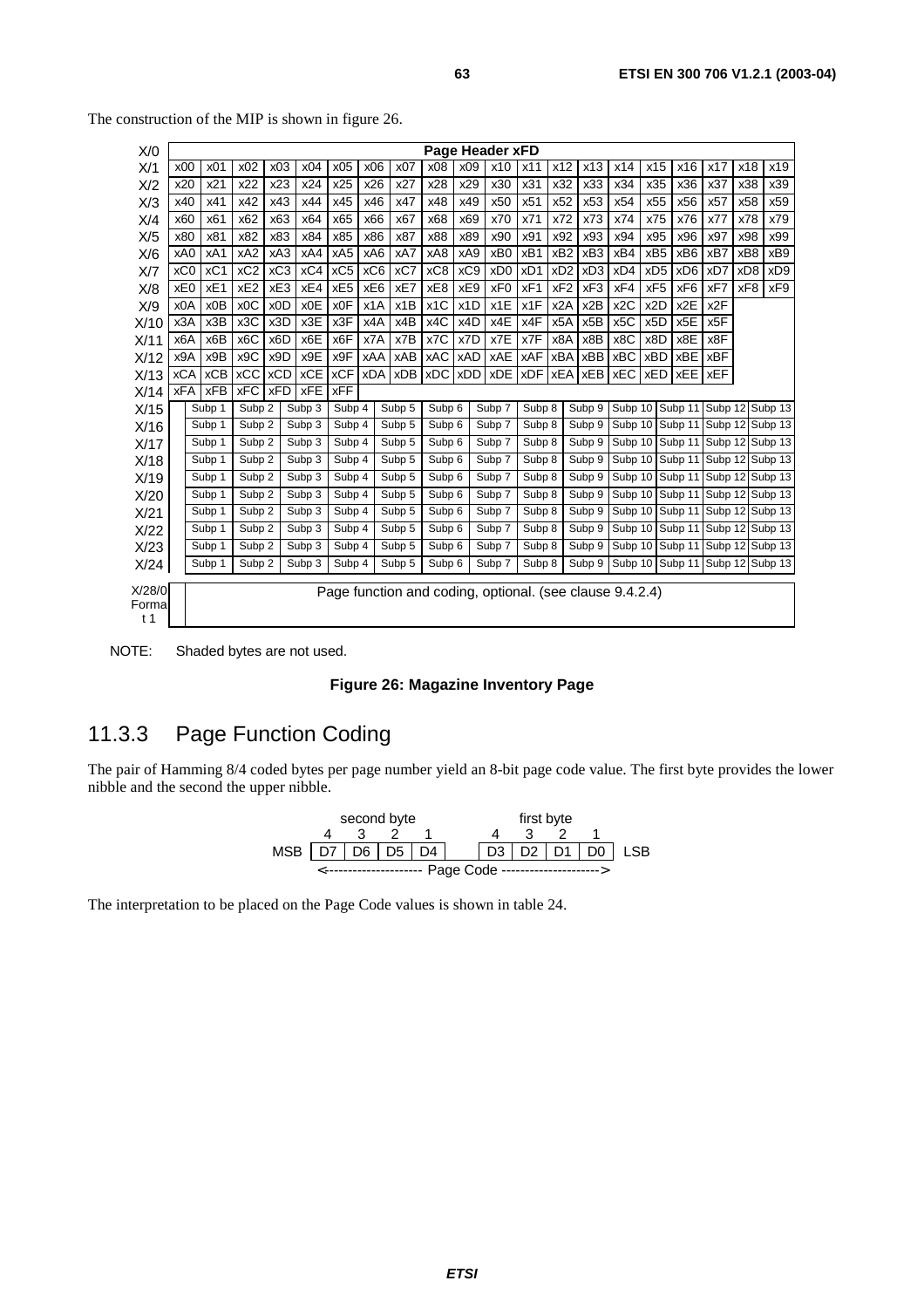| Page<br>Code   | <b>Function</b>                                                                                                      | <b>Notes</b>                                                                                                                                                       |
|----------------|----------------------------------------------------------------------------------------------------------------------|--------------------------------------------------------------------------------------------------------------------------------------------------------------------|
| $00\,$         | Page not in transmission                                                                                             |                                                                                                                                                                    |
| 01             | Single normal page                                                                                                   | (see note 1)                                                                                                                                                       |
| $02 - 4F$      | Normal page                                                                                                          | A value in this range indicates the number of sub-                                                                                                                 |
|                | Sub-pages in range 2 to 79                                                                                           | pages being transmitted. The number of sub-<br>pages is NOT defined in packets with $Y = 15$ to<br>$Y = 24.$                                                       |
| 50             | Normal page, multi-page set                                                                                          | Number of sub-pages defined according to                                                                                                                           |
|                | Sub-pages in the range 80 to 2 <sup>12</sup> -1                                                                      | clause 11.3.4.                                                                                                                                                     |
| 51             | Normal page, multi-page set                                                                                          | Number of sub-pages defined according to                                                                                                                           |
|                | Sub-pages in the range $2^{12}$ to $2^{13}$ -2                                                                       | clause 11.3.4.                                                                                                                                                     |
| $52 - 6F$      | Reserved                                                                                                             |                                                                                                                                                                    |
| $70 - 77$      | Subtitle page                                                                                                        | Maximum of one page of storage required. The 3<br>LSBs correspond to the setting of the C12, C13<br>and C14 bits in the page header of the subtitle<br>page.       |
| 78             | Subtitle Menu Page                                                                                                   | Maximum of one page of storage required. (see<br>note 2).                                                                                                          |
| 79             | Page not following normal sub-code rules                                                                             | E.g. Alarm clock page. Maximum of one page of<br>storage required.                                                                                                 |
| 7A             | TV programme related warning page                                                                                    | Maximum of one page of storage required.<br>(see note 3)                                                                                                           |
| 7B             | Current TV Programme information,                                                                                    | Number of sub-pages defined according to                                                                                                                           |
|                | multi-page set                                                                                                       | clause 11.3.4, range 2 to 2 <sup>12</sup> -1.                                                                                                                      |
| 7C             | Current TV Programme information,<br>single page                                                                     | Maximum of one page of storage required                                                                                                                            |
| 7D             | "Now and Next" TV Programmes                                                                                         | Maximum of one page of storage required.<br>(see note 5)                                                                                                           |
| 7E             | Index page to TV-related pages, multi-page set                                                                       | Number of sub-pages defined according to                                                                                                                           |
|                |                                                                                                                      | clause 11.3.4, range 2 to 2 <sup>12</sup> -1.                                                                                                                      |
| 7F             | Index page to TV-related pages, single page                                                                          | Maximum of one page of storage required.                                                                                                                           |
| 80             | Page transmitted but NOT part of the public service                                                                  | (see note 6)                                                                                                                                                       |
| 81             | Single Page containing TV schedule information                                                                       | (see note1)                                                                                                                                                        |
| 82 - CF        | TV schedule pages, multi-page set<br>Sub-pages in the range 2 to 79                                                  | A value in this range indicates the number of sub-<br>pages being transmitted. The number of sub-<br>pages is NOT defined in packets with $Y = 15$ to<br>$Y = 24.$ |
| D <sub>0</sub> | TV schedule pages, multi-page set<br>Sub-pages in the range 80 to 2 <sup>12</sup> -1                                 | Number of sub-pages defined according to<br>clause 11.3.4.                                                                                                         |
| D <sub>1</sub> | TV schedule pages, multi-page set                                                                                    | Number of sub-pages defined according to                                                                                                                           |
|                | Sub-pages in the range 2 <sup>12</sup> to 2 <sup>13</sup> -2                                                         | clause 11.3.4.                                                                                                                                                     |
| $D2 - DF$      | Reserved                                                                                                             |                                                                                                                                                                    |
| E <sub>0</sub> | Page Format - CA - data broadcasting page<br>Sub-pages in the range 1 to $2^{12}$ -1                                 | (see note 7) Page defined according to<br>EN 300 708 [2] clause 5.<br>Number of sub-pages defined according to<br>clause 11.3.4.                                   |
| E <sub>1</sub> | Page Format - CA - data broadcasting page<br>Sub-pages in the range $2^{12}$ to $2^{13}$ -2                          | (see note 7) Page defined according to<br>EN 300 708 [2] clause 5.<br>Number of sub-pages defined according to<br>clause 11.3.4.                                   |
| E <sub>2</sub> | Page Format - CA - data broadcasting page<br>Number of sub-pages not defined in packets with<br>$Y = 15$ to $Y = 24$ | (see note 7) Page defined according to<br>EN 300 708 [2] clause 5                                                                                                  |
| E <sub>3</sub> | Page Format - Clear data broadcasting page<br>including EPG data                                                     | Page defined according to EN 300 708 [2]<br>clause 4. EPG data defined according to<br>EN 300 707 [3]. Note 7                                                      |
| E <sub>4</sub> | Page Format - Clear data broadcasting page but<br>not carrying EPG data                                              | Defined according to EN 300 708 [2]<br>clause 4.(see note 7)                                                                                                       |
| E <sub>5</sub> | DRCS page (use not defined)                                                                                          |                                                                                                                                                                    |
| E <sub>6</sub> | Object page (use not defined)                                                                                        |                                                                                                                                                                    |
| E7             | Systems page without displayable element.                                                                            | e.g.: MOT and MIP.                                                                                                                                                 |

#### **Table 24: Magazine Inventory Page (MIP) Codes**

Function defined by page number.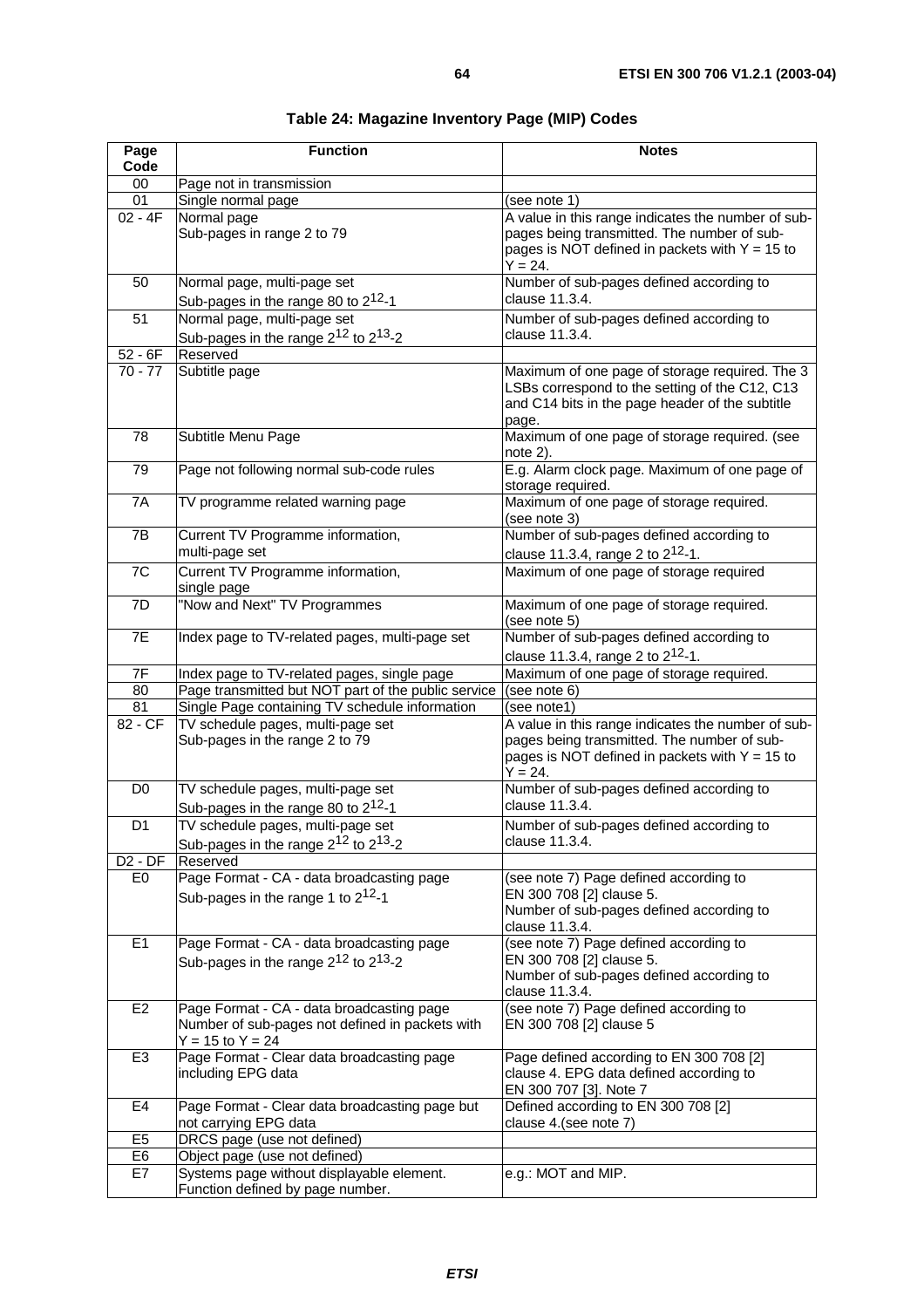| Page                   | <b>Function</b>                                                                                                                            | <b>Notes</b>                                  |  |  |  |  |  |  |
|------------------------|--------------------------------------------------------------------------------------------------------------------------------------------|-----------------------------------------------|--|--|--|--|--|--|
| Code<br>E <sub>8</sub> | DRCS page referenced in the MOT for this                                                                                                   | (see note 8)                                  |  |  |  |  |  |  |
|                        | magazine                                                                                                                                   |                                               |  |  |  |  |  |  |
| E <sub>9</sub>         | DRCS page referenced in the MOT for this                                                                                                   | (see note 8)                                  |  |  |  |  |  |  |
|                        | magazine but not required by a page in this                                                                                                |                                               |  |  |  |  |  |  |
|                        | magazine                                                                                                                                   |                                               |  |  |  |  |  |  |
| EA                     | DRCS page referenced in the MOT for a different                                                                                            | (see note 8)                                  |  |  |  |  |  |  |
|                        | magazine but not required by a page in this                                                                                                |                                               |  |  |  |  |  |  |
|                        | magazine                                                                                                                                   |                                               |  |  |  |  |  |  |
| EB                     | DRCS page not referenced in the MOT for a                                                                                                  | (see note 8)                                  |  |  |  |  |  |  |
|                        | different magazine and required by a page in                                                                                               |                                               |  |  |  |  |  |  |
|                        | another magazine                                                                                                                           |                                               |  |  |  |  |  |  |
| EC                     | Object page referenced in the MOT for this                                                                                                 | (see note 8)                                  |  |  |  |  |  |  |
|                        | magazine                                                                                                                                   |                                               |  |  |  |  |  |  |
| ED                     | Object page referenced in the MOT for this<br>magazine but not required by a page in this                                                  | (see note 8)                                  |  |  |  |  |  |  |
|                        | magazine                                                                                                                                   |                                               |  |  |  |  |  |  |
| EE                     | Object page referenced in the MOT for a different                                                                                          | (see note 8)                                  |  |  |  |  |  |  |
|                        | magazine but not required by a page in this                                                                                                |                                               |  |  |  |  |  |  |
|                        | magazine                                                                                                                                   |                                               |  |  |  |  |  |  |
| EF                     | Object page not referenced in the MOT for a                                                                                                | (see note 8)                                  |  |  |  |  |  |  |
|                        | different magazine and required by a page in                                                                                               |                                               |  |  |  |  |  |  |
|                        | another magazine                                                                                                                           |                                               |  |  |  |  |  |  |
| $F0 - F3$              | Systems Pages for Broadcasters use                                                                                                         |                                               |  |  |  |  |  |  |
|                        | (downstream processing)                                                                                                                    |                                               |  |  |  |  |  |  |
| $\overline{F}4 - F6$   | <b>Engineering Test pages</b>                                                                                                              | Test or operational information               |  |  |  |  |  |  |
| F7                     | Systems page with displayable element. Function                                                                                            |                                               |  |  |  |  |  |  |
| F <sub>8</sub>         | defined by page number.<br>Keyword Search list page, multi-page set                                                                        | For use with packet X/25.                     |  |  |  |  |  |  |
|                        |                                                                                                                                            | Number of sub-pages defined according to      |  |  |  |  |  |  |
|                        |                                                                                                                                            | clause 11.3.4, range 2 to $2^{12}$ -1         |  |  |  |  |  |  |
| F <sub>9</sub>         | Keyword Search list page, single page                                                                                                      | Maximum of one page of storage required. For  |  |  |  |  |  |  |
|                        |                                                                                                                                            | use with packet X/25                          |  |  |  |  |  |  |
| FA - FC                | Reserved                                                                                                                                   |                                               |  |  |  |  |  |  |
| FC                     | Trigger message page                                                                                                                       | Page carrying trigger messages as defined and |  |  |  |  |  |  |
|                        |                                                                                                                                            | coded in [8]                                  |  |  |  |  |  |  |
| FD                     | Automatic Channel Installation (ACI)                                                                                                       | Annex L.                                      |  |  |  |  |  |  |
| $\overline{FE}$        | TOP page (BTT, AIT, MPT or MPT-EX)                                                                                                         | (see note 9)                                  |  |  |  |  |  |  |
| FF                     | Reserved                                                                                                                                   |                                               |  |  |  |  |  |  |
| NOTE 1:                | Decoders should treat this page as a single page storing only the last transmitted version. The                                            |                                               |  |  |  |  |  |  |
|                        | contents of the page may change under editorial control. Any sub-pages should be displayed                                                 |                                               |  |  |  |  |  |  |
|                        | automatically when the page is selected for display.                                                                                       |                                               |  |  |  |  |  |  |
|                        | NOTE 2: The Subtitle Menu Page is an editorial page indicating the pages numbers used for subtitles in a<br>number of different languages. |                                               |  |  |  |  |  |  |
| NOTE 3:                | This page contains information concerning the content of the current TV programme so that the viewer                                       |                                               |  |  |  |  |  |  |
|                        | can be warned of its suitability for general viewing. A decoder may chose to display this page                                             |                                               |  |  |  |  |  |  |
|                        | automatically on a channel change or when it appears in the transmission.                                                                  |                                               |  |  |  |  |  |  |
| NOTE 4:                | A decoder may display this page on request from the viewer while the receiver is operating in TV                                           |                                               |  |  |  |  |  |  |
|                        | mode.                                                                                                                                      |                                               |  |  |  |  |  |  |
| NOTE 5:                | This page may be displayed as a default in the absence of any Electronic Programme Guide data (see<br>EN 300 707 [3]).                     |                                               |  |  |  |  |  |  |
| NOTE 6:                | This page could be designated editorially as being part of a premium or closed user group service that                                     |                                               |  |  |  |  |  |  |
|                        | is not data broadcasting.<br>NOTE 7: Page not intended for display containing data for subsequent processing, e.g. telesoftware.           |                                               |  |  |  |  |  |  |
|                        | NOTE 8: The decoder can use this information to aid determination of the priority of storing a particular DRCS or                          |                                               |  |  |  |  |  |  |
|                        | object definition page.                                                                                                                    |                                               |  |  |  |  |  |  |
|                        | NOTE 9: This code applies to all TOP related pages. The decoder should interpret the function according to the                             |                                               |  |  |  |  |  |  |
|                        | principles outlined in annex I.                                                                                                            |                                               |  |  |  |  |  |  |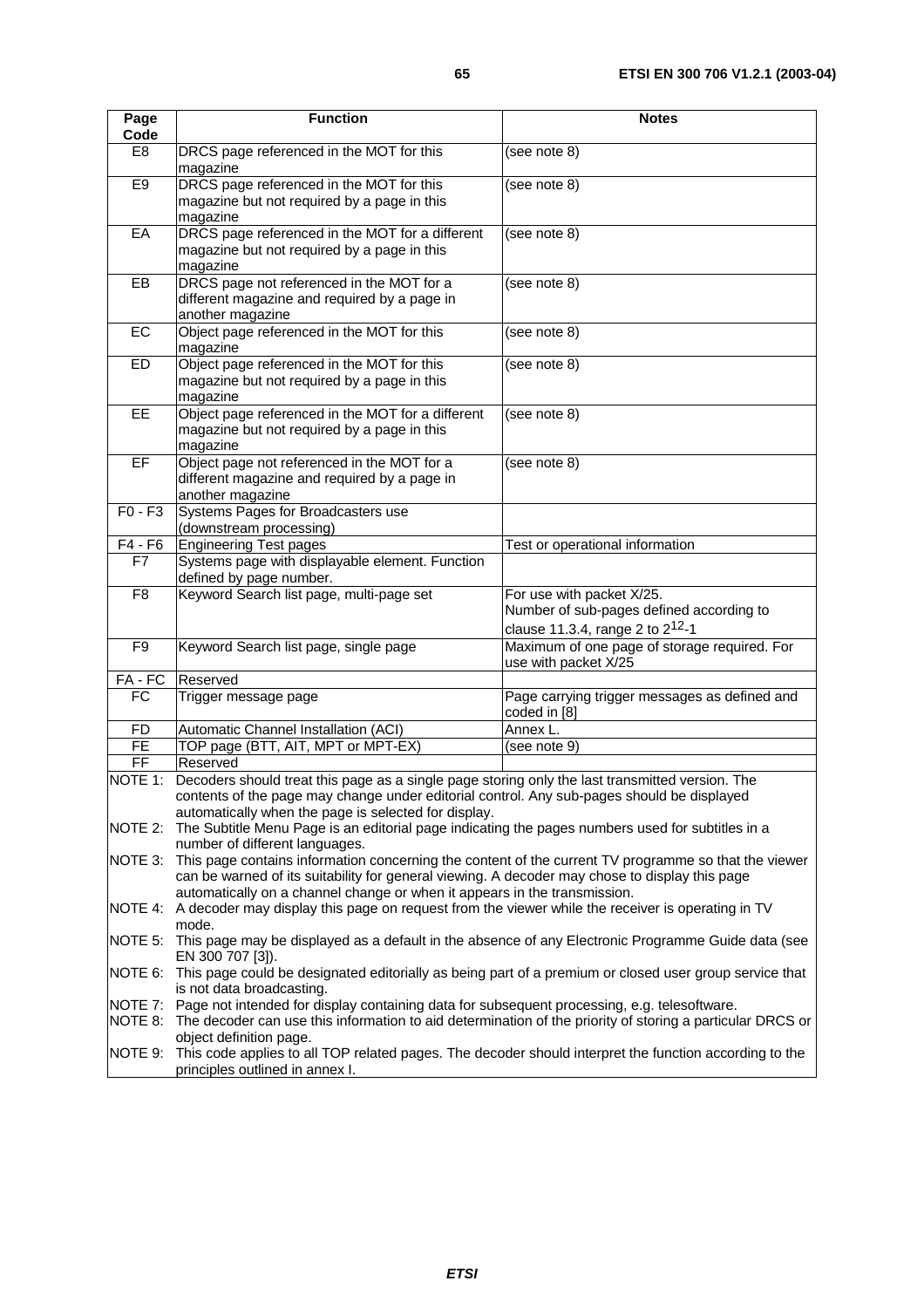### 11.3.4 Sub-page range

Certain page codes in table 24 indicate that the page comprises a number of sub-pages. The precise number of subpages is coded into packets with  $Y = 15$  to  $Y = 24$ . Groups of three bytes (coded Hamming 8/4) provide the 12 LSBs to define values up to  $2^{12}$ -1, the bits being transmitted least significant bit first. For a sub-set of these page codes, values up to  $2^{13}$ -2 can be identified and the least significant bit of the page code provides the most significant bit of the number of sub-pages.

|            | LSB of Page Code,<br>third byte<br>where applicable<br>of group |  |  |                                                |                | second byte<br>of group |    |    | first byte<br>of group |  |  |  |  |     |
|------------|-----------------------------------------------------------------|--|--|------------------------------------------------|----------------|-------------------------|----|----|------------------------|--|--|--|--|-----|
|            |                                                                 |  |  |                                                |                |                         |    |    |                        |  |  |  |  |     |
| <b>MSB</b> | D12                                                             |  |  | D <sub>11</sub> D <sub>10</sub> D <sub>9</sub> | D <sub>8</sub> |                         | D6 | D5 | D <sub>4</sub>         |  |  |  |  | LSB |
|            |                                                                 |  |  |                                                |                | Number of sub-pages     |    |    |                        |  |  |  |  |     |

The three byte groups within packets with  $Y = 15$  to  $Y = 24$  are arranged in the order of occurrence of the page codes which support sub-page definition in packets with  $Y = 1$  to  $Y = 14$ . In any packet, byte 6 is not used and the first group starts at byte 7.

# 12 Presentation Levels

This clause defines four Presentation Levels with reference to the transmission requirements, the display features available at each Level and the response of a suitable decoder. To maintain compatibility with all decoder types, especially all existing decoders, a display at a higher Presentation Level is achieved by sending additional data to enhance a basic Teletext page.

**Presentation Level 1:** defines the basic Teletext page, characterized by the use of spacing attributes only and a limited alphanumeric and mosaics repertoire.

**Presentation Level 1.5:** decoder responds as Level 1 but the character repertoire is extended via packets X/26.

- **Presentation Level 2.5:** extends the fixed alphanumeric and mosaic repertoire and increases the number of display colours. Sixteen of the 32 colours are re-definable. The number of character spaces per row can be increased to 56, providing side panels of 16 characters. It introduces non-spacing display attributes and a limited number of redefinable characters.
- **Presentation Level 3.5:** extends the number of redefinable characters and the modes available and introduces bolding, italicizing, and proportional spacing of alphanumeric characters. All 32 colours are redefinable.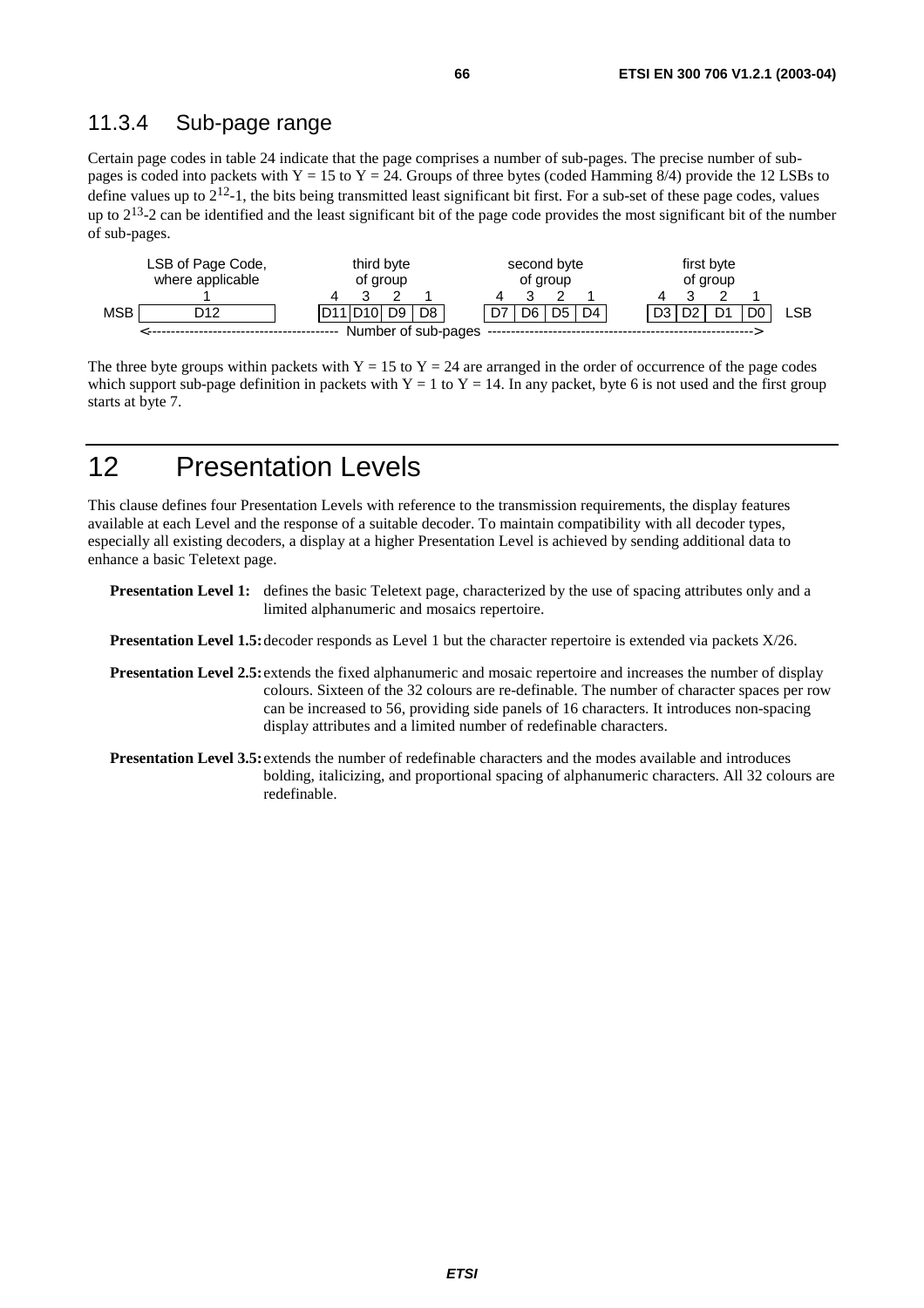# 12.1 Display Components

Table 25 summarizes the main display components and their availability at each presentation Level.

| Table 25: Summary of Display Components and their application |  |  |
|---------------------------------------------------------------|--|--|
|---------------------------------------------------------------|--|--|

| <b>Display</b>                         |                                                                                                                                                                                                                                                                                                                                                                                                                                                                                                                      | <b>Presentation</b> |            |                      |               |  |  |  |
|----------------------------------------|----------------------------------------------------------------------------------------------------------------------------------------------------------------------------------------------------------------------------------------------------------------------------------------------------------------------------------------------------------------------------------------------------------------------------------------------------------------------------------------------------------------------|---------------------|------------|----------------------|---------------|--|--|--|
| <b>Component</b>                       | <b>Description</b>                                                                                                                                                                                                                                                                                                                                                                                                                                                                                                   | 1.                  |            | Level                | $1.5$ 2.5 3.5 |  |  |  |
| <b>Display Rows</b><br>and Columns     | Up to 24 rows, (plus an optional 25th row for navigation purposes), transmitted in<br>packets X/0 to X/24, top to bottom of a page in magazine X.<br>40 character spaces (columns) in rows 1 to 24, transmitted from left to right.<br>Following the 8 control codes (which should not be displayed), 32 character-                                                                                                                                                                                                  | $\odot$             | $\odot$    | $\overline{\bullet}$ | $\odot$       |  |  |  |
|                                        | spaces in the header (row 0), transmitted from left to right.<br>It is usual practice to transmit "time-of-day" information in the last 8<br>NOTE:<br>character spaces of packet X/0.                                                                                                                                                                                                                                                                                                                                |                     |            |                      |               |  |  |  |
|                                        | An additional 16 character spaces can be displayed as side-panels in rows 1 - 24.<br>The display data is defined via packets X/26 and Objects.<br>No side-panel information is transmitted for row 0. If side-panels are<br>NOTE:<br>used with the page, the display format of row 0 is at the discretion of<br>the equipment manufacturer.                                                                                                                                                                          | $\circ$             | O          | $_{\odot}$           | $\odot$       |  |  |  |
| Character<br><b>Bytes</b>              | In packets X/0 to X/25, each data byte (coded 7 bits plus odd parity) selects an<br>alphanumeric character from a G0 character set, a mosaic character from the G1<br>character set or a spacing attribute to occupy a character-space.                                                                                                                                                                                                                                                                              | $\odot$             | $\odot$    | $\odot$              | $\odot$       |  |  |  |
|                                        | In countries where Level 1 decoders exist, a suitable fall back character should<br>be transmitted in character locations to be overwritten by data from packets X/26.<br>In countries where there are no Level 1 decoders, an even parity character may<br>be transmitted in these character locations.                                                                                                                                                                                                             | $\circ$             | $\odot$    | $\odot$              | $\odot$       |  |  |  |
| G0 Character<br>Set                    | Set of 95 alphanumeric characters, plus SPACE (2/0), used as the default<br>character set. Address range 2/0 to 7/F. The Latin G0 set, table 35, is the default<br>set.<br>National option characters exist for certain locations in some G0 sets. Where the                                                                                                                                                                                                                                                         | $\odot$             | $\odot$    | $\odot$              | $\odot$       |  |  |  |
|                                        | decoder is capable of displaying more than one national option sub-set, the<br>correct character to display is determined from control bits C12 - C14. Note that<br>this substitution of certain characters only occurs when a G0 set character is<br>referenced from packets X/1-X/25 of the Level 1 page. It does not apply when                                                                                                                                                                                   |                     |            |                      |               |  |  |  |
|                                        | characters are referenced via packets X/26 or objects.<br>In some countries two G0 sets are required to meet the language requirements.<br>The spacing attribute ESC (code 1/B) is used to switch between the two                                                                                                                                                                                                                                                                                                    |                     |            |                      |               |  |  |  |
|                                        | alternative character sets. The default G0 set to be used at the start of each<br>display row is determined from the C12 - C14 control bits. Each occurrence of<br>ESC within the display row causes the decoder to toggle between the two sets.                                                                                                                                                                                                                                                                     |                     |            |                      |               |  |  |  |
| G0 Character<br>and Re-<br>designation | Optionally, one G0 character set can be designated by packets X/28/1 and/or<br>Set Designation M/29/1 for compatibility with earlier specifications. The page-related data (X/28/1)<br>takes precedence over the magazine-related data (M/29/1). Decoders may<br>respond to this data to ensure the correct interpretation of the C12, C13 and C14<br>control bits when selecting national option sets related to the designated or<br>default G0 character set. Equipment intended for operation with only a single | O                   | $\odot$    | $\circ$              | O             |  |  |  |
|                                        | group of character set options may ignore this data.<br>Optionally, the two G0 character sets and additional data regarding the correct<br>selection of national option subsets can be designated by packets X/28/0 Format<br>1 and M/29/0. The page-related data (X/28/0 Format 1) takes precedence over<br>the magazine-related data (M/29/0). Equipment intended for operation with only a<br>single group of character set options may ignore this data.                                                         | O                   | $\odot$    | $\odot$              | $_{\odot}$    |  |  |  |
|                                        | Optionally, the G0 set accessible via packets X/26 or objects can be<br>re-designated by a column address group triplet.                                                                                                                                                                                                                                                                                                                                                                                             | O                   | O          | $\odot$ $\odot$      |               |  |  |  |
|                                        | Optionally, the two G0 character sets and additional data regarding the correct<br>selection of national option subsets can be designated by packets X/28/4 and<br>M/29/4. The page-related data (X/28/4) takes precedence over the magazine-<br>related data (M/29/4). Equipment intended for operation with only a single group<br>of character set options may ignore this data.                                                                                                                                  | $\circ$             | $\circ$    | $\circ$              |               |  |  |  |
| G1 Character<br>Set                    | Fixed set of 63 block mosaic characters plus SPACE (2/0) and 32 alphanumeric<br>characters, table 47. Address range 2/0 to 7/F. The mosaic characters are<br>displayed with their elements either contiguous or separated, (see clause 15.7.1).<br>The alphanumeric characters at positions 4/0 to 5/F are taken from the G0 set,<br>applying the same rules to national option positions as described above.                                                                                                        | ⊙                   | $_{\odot}$ | $\odot$              | $\odot$       |  |  |  |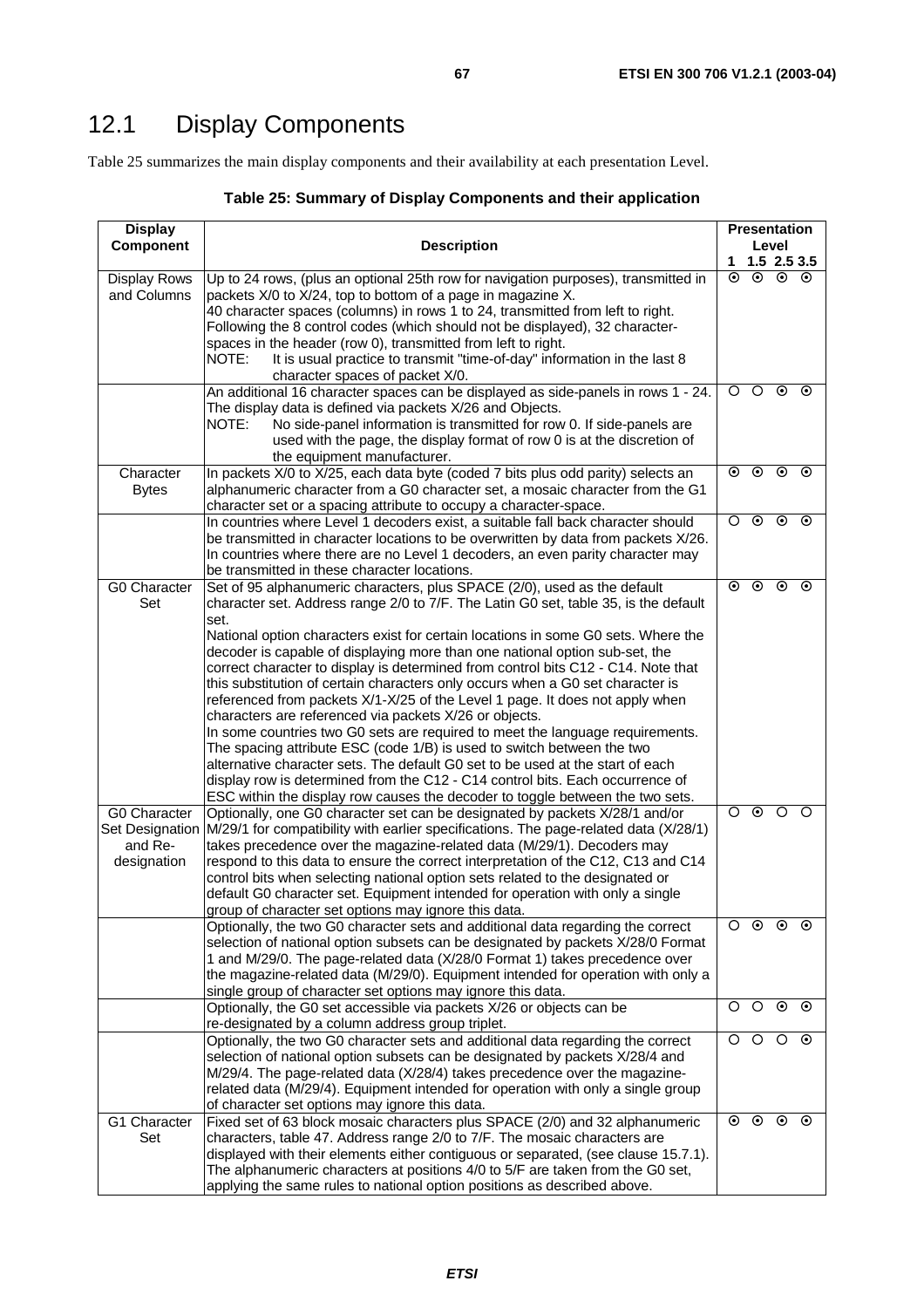$\circ$   $\circ$ 

| <b>Display</b><br>Component                   |                                                                                                                                                                                                                                                                                 | <b>Description</b>                                                                                                                                                                                                                             | 1               | <b>Presentation</b><br>Level<br>$1.5$ 2.5 3.5 |                 |  |  |  |  |
|-----------------------------------------------|---------------------------------------------------------------------------------------------------------------------------------------------------------------------------------------------------------------------------------------------------------------------------------|------------------------------------------------------------------------------------------------------------------------------------------------------------------------------------------------------------------------------------------------|-----------------|-----------------------------------------------|-----------------|--|--|--|--|
| G2 Supple-<br>mentary<br><b>Character Set</b> |                                                                                                                                                                                                                                                                                 | Set of 95 supplementary alphanumeric characters plus SPACE (2/0). Address<br>range 2/0 to 7/F. The Latin G2 supplementary character set, table 37, is the<br>default. The response of a decoder to codes 5/9, 5/A, 5/B and 6/5 is not defined. |                 | $\circ$ $\circ$ $\circ$                       |                 |  |  |  |  |
|                                               | NOTE:                                                                                                                                                                                                                                                                           | The repertoire of these additional characters available in a Level 1.5<br>decoder is not fixed and is determined by the language requirements in<br>the country of use.                                                                        |                 |                                               |                 |  |  |  |  |
| G2 Supple-<br>mentary<br>Character            |                                                                                                                                                                                                                                                                                 | Optionally, the G2 character can be designated by packets X/28/0 Format 1 and<br>M/29/0. The page-related data (X/28/0 Format 1) takes precedence over the<br>magazine-related data (M/29/0).                                                  |                 | $O$ $O$ $O$ $O$                               |                 |  |  |  |  |
| Set Designation                               |                                                                                                                                                                                                                                                                                 | Optionally, the G2 set accessible via packets X/26 or objects can be re-<br>designated by a column address triplet.                                                                                                                            |                 |                                               |                 |  |  |  |  |
| and Re-<br>designation                        | (M/29/4).                                                                                                                                                                                                                                                                       | Optionally, the G2 character can be designated by packets X/28/4 and M/29/4.<br>The page-related data (X/28/4) takes precedence over the magazine-related data                                                                                 |                 |                                               |                 |  |  |  |  |
| G3 Character<br>Set                           |                                                                                                                                                                                                                                                                                 | Fixed set of 95 smoothed block mosaic and line drawing characters comprising<br>91 symbols plus SPACE (5/F), table 48. Address range 2/0 to 7/F. The response<br>of a decoder to codes 6/E, 6/F, 7/E and 7/E is not defined.                   |                 |                                               |                 |  |  |  |  |
| Bold, Italics,<br>Prop. spacing               |                                                                                                                                                                                                                                                                                 | The G0 and G2 character sets may be displayed in bold, in italics or proportionally<br>spaced, (see clause 12.3.4).                                                                                                                            | $\circ$         |                                               | $\circ$ $\circ$ |  |  |  |  |
| Redefinable<br>Characters                     | 24 DRCS characters of mode type 12x10x1, displayed using the foreground and<br>background colours selected at the display position.                                                                                                                                             |                                                                                                                                                                                                                                                | $O$ $O$ $O$ $O$ |                                               |                 |  |  |  |  |
| (DRCS)                                        | Pixel patterns defined via DRCS downloading pages whose page numbers are<br>specified in the Magazine Organization Table (MOT) and/or packets X/27/4 (see<br>clauses 10.6 and 9.6.2 respectively). Each character is defined by one Pattern<br>Transfer Unit (PTU) of 20 bytes. |                                                                                                                                                                                                                                                |                 |                                               |                 |  |  |  |  |
|                                               |                                                                                                                                                                                                                                                                                 | Four different DRCS modes are available:                                                                                                                                                                                                       |                 | $\circ$ $\circ$ $\circ$                       |                 |  |  |  |  |
|                                               | 12x10x1                                                                                                                                                                                                                                                                         | Pixel colour = foreground colour at the display position. One PTU<br>per character.                                                                                                                                                            |                 |                                               |                 |  |  |  |  |
|                                               |                                                                                                                                                                                                                                                                                 | 12x10x2 Pixel colours = up to 4 colours from the Colour Map; the set of                                                                                                                                                                        |                 |                                               |                 |  |  |  |  |
|                                               | 12x10x4                                                                                                                                                                                                                                                                         | colours is defined using a DCLUT4. Two PTUs per character.<br>Pixel colours = up to 16 colours from the Colour Map; the set of<br>colours is defined using a DCLUT16. Four PTUs per character.                                                 |                 |                                               |                 |  |  |  |  |
|                                               | 6x5x4                                                                                                                                                                                                                                                                           | Pixel colours = up to 16 colours from the Colour Map; the set of<br>colours is defined using a DCLUT16. One PTU per character.                                                                                                                 |                 |                                               |                 |  |  |  |  |
|                                               |                                                                                                                                                                                                                                                                                 | A Level 3.5 decoder should have the memory capacity to display up to 384 PTUs.                                                                                                                                                                 |                 |                                               |                 |  |  |  |  |
|                                               |                                                                                                                                                                                                                                                                                 | The page numbers and number of sub-tables used for the downloading process                                                                                                                                                                     |                 |                                               |                 |  |  |  |  |

are specified in the Magazine Organization Table and/or in packets X/27/4 and

characters, mosaics or non-spacing attributes available at Levels 2.5. and 3.5. Objects may be displayed in both the page and side-panel areas. An Object may not be positioned so that it crosses the boundary between page and side-panel

Objects Objects as described in clause 13. An Object may comprise any collection of

Packets X/28/3 are associated with DRCS downloading pages to define the mode

X/27/5.

areas.

of each DRCS character.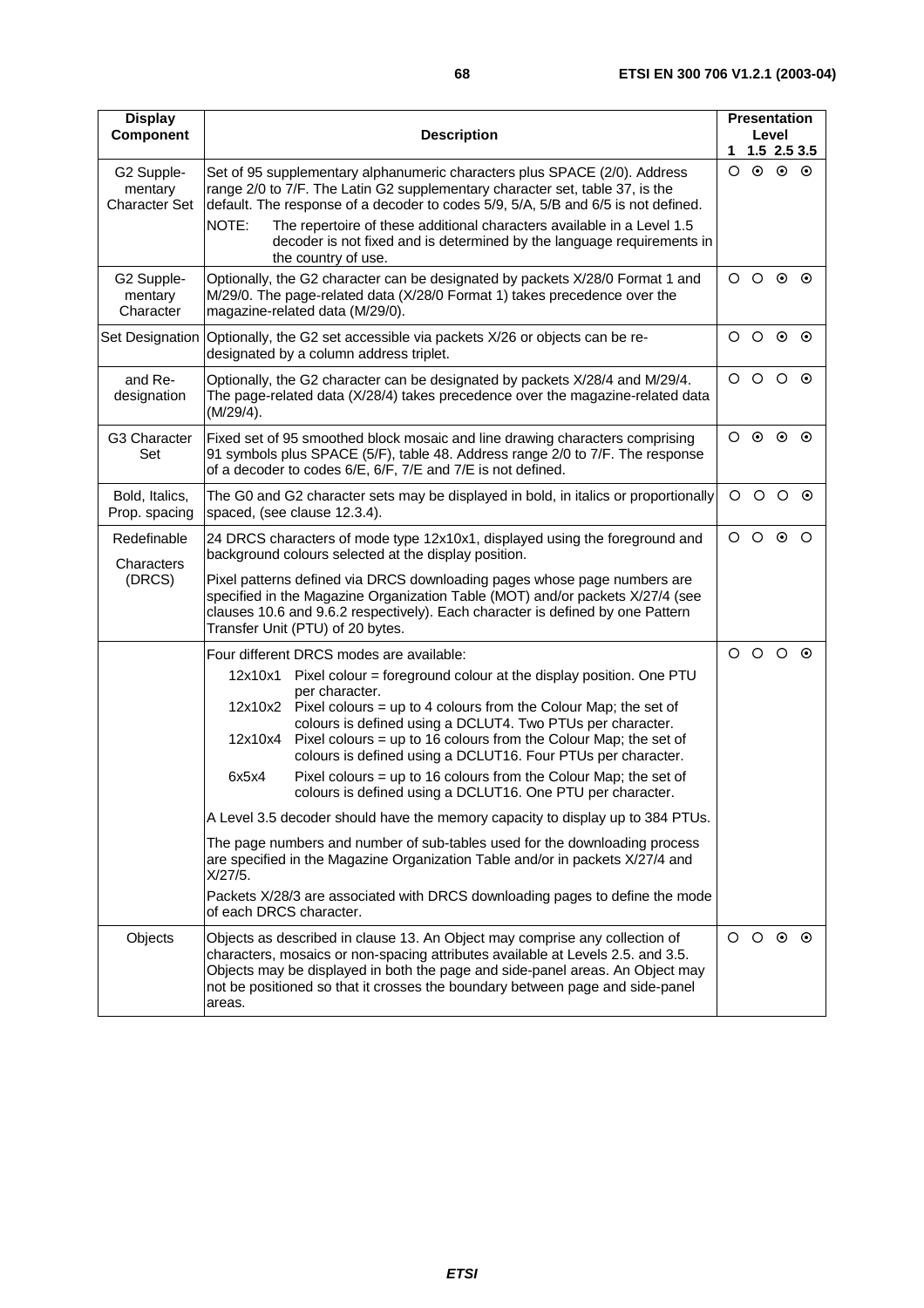$\circ$   $\circ$ 

| <b>Display</b><br><b>Component</b> | <b>Description</b>                                                                                                                                                                                                                                                                                                                                                   |         | <b>Presentation</b><br>Level<br>1.5 2.5 3.5<br>1. |         |         |  |
|------------------------------------|----------------------------------------------------------------------------------------------------------------------------------------------------------------------------------------------------------------------------------------------------------------------------------------------------------------------------------------------------------------------|---------|---------------------------------------------------|---------|---------|--|
| Character<br>Colours               | 8 background full intensity colours: Black, Red, Green, Yellow, Blue, Magenta,<br>Cyan, White.                                                                                                                                                                                                                                                                       |         | $\circ$ $\circ$ $\circ$                           |         |         |  |
|                                    | 7 foreground full intensity colours: Red, Green, Yellow, Blue, Magenta, Cyan,<br>White.                                                                                                                                                                                                                                                                              |         |                                                   |         |         |  |
|                                    | Invoked as spacing attributes via codes in packets X/0 to X/25.                                                                                                                                                                                                                                                                                                      |         |                                                   |         |         |  |
|                                    | Black foreground: Invoked as a spacing attribute via codes in packets X/0 to X/25.                                                                                                                                                                                                                                                                                   | $\circ$ | $\circ$ $\circ$                                   |         |         |  |
|                                    | 32 colours per page. The Colour Map contains four CLUTs (numbered 0 - 3),<br>each of 8 entries. Each entry has a four bit resolution for the RGB components,<br>clause 12.4.                                                                                                                                                                                         | $\circ$ | $\circ$                                           | $\odot$ | $\odot$ |  |
|                                    | <b>Colour Definition</b>                                                                                                                                                                                                                                                                                                                                             |         |                                                   |         |         |  |
|                                    | CLUT 0 defaults to the full intensity colours used as spacing colour attributes at<br>Levels 1 and 1.5.                                                                                                                                                                                                                                                              |         |                                                   |         |         |  |
|                                    | CLUT 1, entry 0 is defined to be transparent. CLUT 1, entries 1 to 7 default to half<br>intensity versions of CLUT 0, entries 1 to 7.                                                                                                                                                                                                                                |         |                                                   |         |         |  |
|                                    | CLUTs 2 and 3 have the default values specified in clause 12.4. CLUTs 2 and 3<br>can be defined for a particular page by packet X/28/0 Format 1, or for all pages in<br>magazine M by packet M/29/0.                                                                                                                                                                 |         |                                                   |         |         |  |
|                                    | <b>Colour Selection</b>                                                                                                                                                                                                                                                                                                                                              |         |                                                   |         |         |  |
|                                    | CLUT 0, entries 1 to 7 are selectable directly by the Level 1 data as spacing<br>attributes. CLUTs 0 to 3 are selectable via packets 26 or objects as non-spacing<br>attributes.                                                                                                                                                                                     |         |                                                   |         |         |  |
|                                    | The foreground and background colour codes on the Level 1 page may be used<br>to select colours from other parts of the Colour Map. Different CLUTs may be<br>selected for both foreground and background colours. This mapping information<br>is transmitted in packet X/28/0 Format 1 for the associated page and in packet<br>M/29/0 for all pages in magazine M. |         |                                                   |         |         |  |
|                                    | With the exception of entry 0 in CLUT 1 (transparent), CLUTs 0 and 1 can be<br>redefined for a particular page by packet X/28/4, or for all pages in magazine M<br>by packet M/29/4.                                                                                                                                                                                 |         | $O$ $O$ $O$ $O$                                   |         |         |  |
| Row and<br><b>Screen Colours</b>   | Full row and full screen colours may be displayed. Any of the 32 colours may be<br>selected. Selection is made explicitly via data in packets X/26 or objects, or, as                                                                                                                                                                                                | O       | $\circ$                                           | $\odot$ | $\odot$ |  |

separate defaults for the screen area and all rows, from data in packets X/28/0 Format 1 (for the associated page) or packet M/29/0 (for all pages in magazine M). In the absence of any row or screen colour selection data, the default colour is defined by CLUT 0, entry 0. At Level 2.5 this will be Black, but at Level 3.5 it can be redefined. The colour selected also applies to the side-panel areas.

total of 56 characters/symbols can be displayed on each row. The additional columns can appear to the left or right of the normal 40 character row, in any

Side-Panel(s) Side-panels, as described in clause 12.5, allow additional characters per row. A

combination.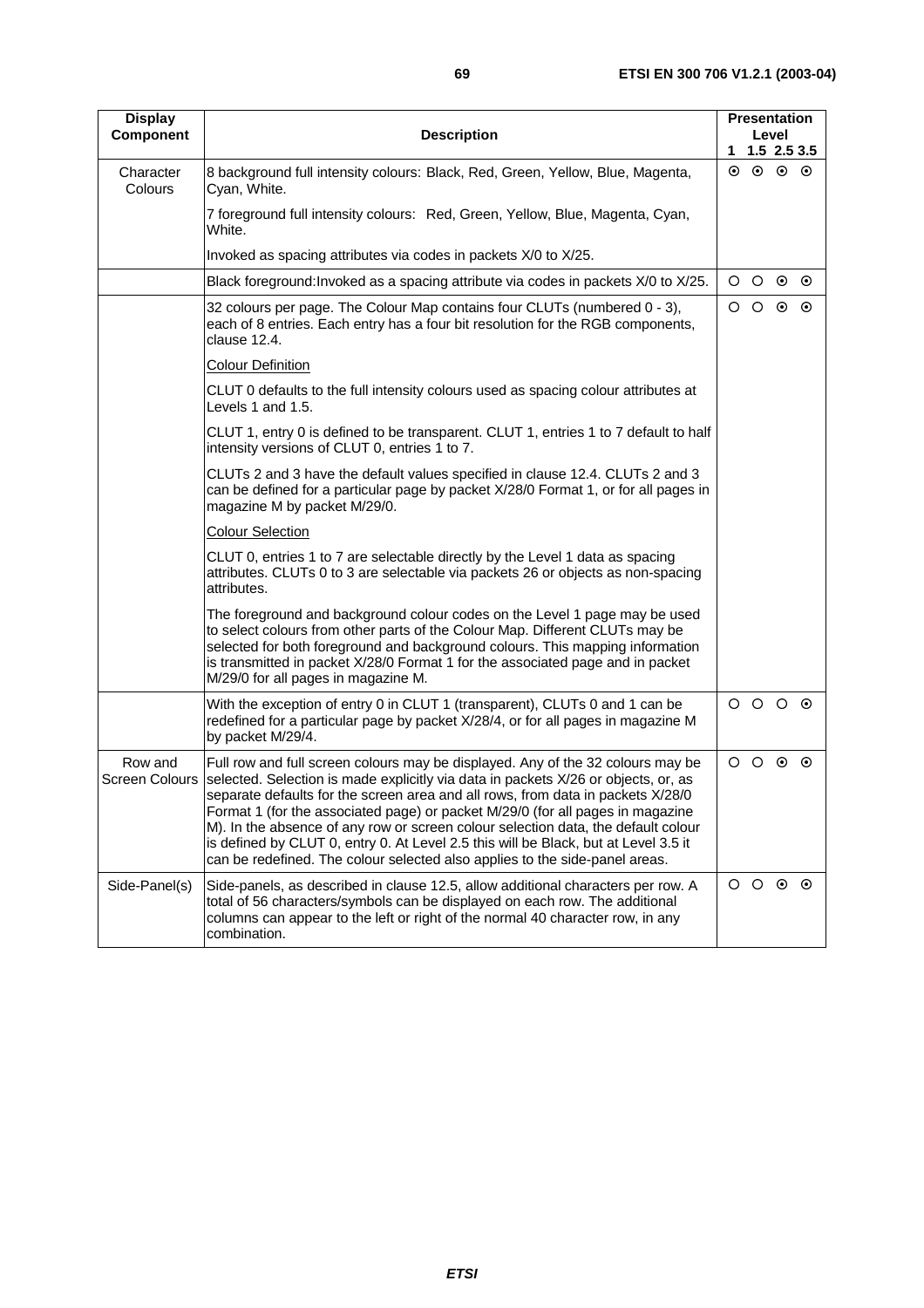## 12.2 Spacing attributes

Set of 32 spacing attributes, four without response at Levels 1 and 1.5, transmitted via packets X/0 to X/25. The decoder defaults to specified attributes at the start of each display row. Some attributes have effect immediately ("Set-At"), others at the following character-space ("Set-After"). The action of an attribute persists until the end of a row or until the transmission of a further attribute that modifies its action. Unless operating in "Hold Mosaics" mode, each character space occupied by a spacing attribute is displayed as a SPACE. The spacing attributes are summarized in table 26.

#### **Table 26: Spacing attributes**

| Code             | <b>Function</b>                                                                                                                  | <b>Presentation</b> |         |         |               |
|------------------|----------------------------------------------------------------------------------------------------------------------------------|---------------------|---------|---------|---------------|
| (hex)            |                                                                                                                                  | Level               |         |         |               |
|                  |                                                                                                                                  | 1.                  |         |         | $1.5$ 2.5 3.5 |
| 0/0<br>to        | Alpha Colour Codes ("Set-After")<br>The alpha colour codes set the foreground colour of the characters to the appropriate colour |                     |         |         |               |
| 0/7              | and select a G0 set as the current default character set. These conditions persist until                                         |                     |         |         |               |
|                  | changed by a further colour code attribute (either alpha or mosaic), or the start of a new                                       |                     |         |         |               |
|                  | row.                                                                                                                             |                     |         |         |               |
| 0/0              | Alpha Black ("Set-After")                                                                                                        | $\circ$             | $\circ$ | $\odot$ | ⊙             |
|                  | NOTE:<br>Alpha Black should be used with caution as it is interpreted by some existing                                           |                     |         |         |               |
| 0/1              | Level 1 and Level 1.5 decoders.<br>Alpha Red ("Set-After")                                                                       |                     |         |         |               |
|                  |                                                                                                                                  | ⊙                   | $\odot$ | $\odot$ | $\odot$       |
| $\overline{0/2}$ | Alpha Green ("Set-After")                                                                                                        | ⊙                   | $\odot$ | $\odot$ | ⊙             |
| $\overline{0/3}$ | Alpha Yellow ("Set-After")                                                                                                       | $\odot$             | $\odot$ | $\odot$ | ⊙             |
| 0/4              | Alpha Blue ("Set-After")                                                                                                         | ⊙                   | $\odot$ | $\odot$ | $\odot$       |
| 0/5              | Alpha Magenta ("Set-After")                                                                                                      | $\odot$             | $\odot$ | $\odot$ | $\odot$       |
| 0/6              | Alpha Cyan ("Set-After")                                                                                                         | ⊙                   | $\odot$ | $\odot$ | $\odot$       |
| $\overline{0/7}$ | Alpha White ("Set-After") - Start-of-row default condition.                                                                      | $\odot$             | $\odot$ | $\odot$ | $\odot$       |
| $\overline{0/8}$ | Flash ("Set-After")                                                                                                              | ⊙                   | $\odot$ | $\odot$ | $\odot$       |
|                  | This code causes the foreground pixels of the following alphanumeric and mosaics                                                 |                     |         |         |               |
|                  | characters to alternate between the foreground and background colours. The flash action is                                       |                     |         |         |               |
| 0/9              | cancelled by a Steady command (0/9) or by the start of a new row.<br>Steady ("Set-At") - Start-of-row default condition.         |                     |         |         |               |
|                  | This code cancels the flash action of code 0/8.                                                                                  | $\odot$             | $\odot$ | $\odot$ | - ⊙           |
| O/A              | End Box ("Set-After") - Start-of-row default condition.                                                                          | ⊙                   | $\odot$ | $\odot$ | ⊙             |
|                  | This code cancels the action of the Start Box code 0/B                                                                           |                     |         |         |               |
| 0/B              | Start Box ("Set-After")                                                                                                          | $\odot$             | $\odot$ | $\odot$ | $\odot$       |
|                  | On pages with the C5 or C6 bits set (Newsflash or subtitle), this code defines (on each                                          |                     |         |         |               |
|                  | appropriate row) the start of an area that is to be boxed into the normal video picture.                                         |                     |         |         |               |
|                  | Characters outside this area are not displayed, but changes in display mode, colour, height                                      |                     |         |         |               |
|                  | etc., will affect the boxed area. Cancelled by an End Box code (0/A) or by the start of a new<br>row.                            |                     |         |         |               |
|                  | NOTE:<br>Protection against false operation is provided by double transmission of Start Box                                      |                     |         |         |               |
|                  | control characters, with the action taking place between them.                                                                   |                     |         |         |               |
|                  |                                                                                                                                  |                     |         |         |               |
|                  | (continued)                                                                                                                      |                     |         |         |               |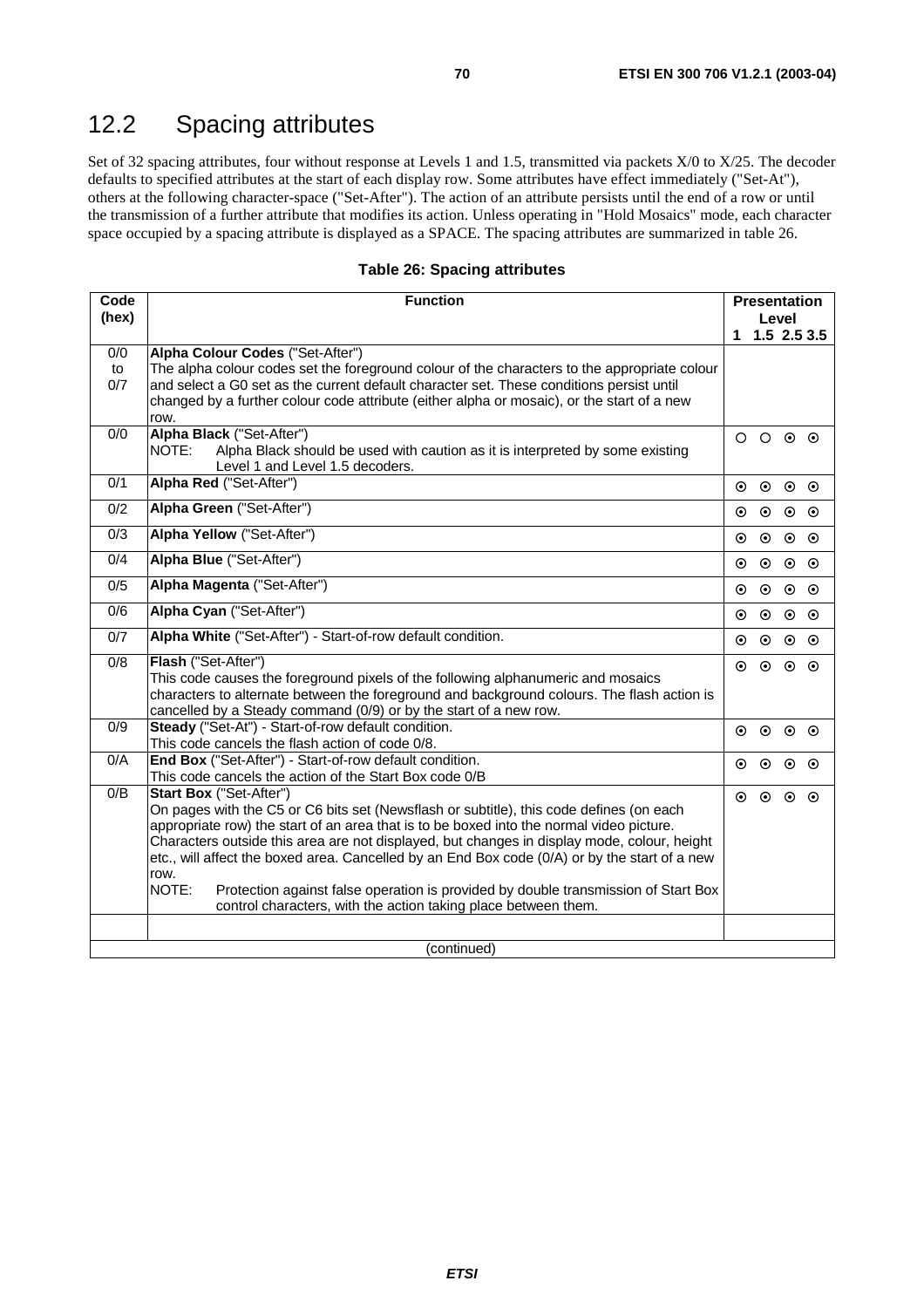### **Table 26 (continued): Spacing attributes**

| Code  | <b>Function</b>                                                                                                      |          | <b>Presentation</b> |                 |               |  |  |
|-------|----------------------------------------------------------------------------------------------------------------------|----------|---------------------|-----------------|---------------|--|--|
| (hex) |                                                                                                                      |          | Level               |                 |               |  |  |
|       |                                                                                                                      | 1        |                     |                 | $1.5$ 2.5 3.5 |  |  |
| 0/C   | Normal Size ("Set-At") - Start-of-row default condition.                                                             | $\odot$  | $\odot$             | $\odot$ $\odot$ |               |  |  |
|       | This code cancels the action of the double height, double width and double size codes, and                           |          |                     |                 |               |  |  |
|       | restores the characters to normal, single row height and single character width.                                     |          |                     |                 |               |  |  |
| O/D   | Double Height ("Set-After")                                                                                          | $\odot$  | $\odot$             | $\odot$         | $\odot$       |  |  |
|       | The characters and mosaics following a double height code are stretched into the following                           |          |                     |                 |               |  |  |
|       | row. The origin of a character is the upper character position. The whole of an enlarged                             |          |                     |                 |               |  |  |
|       | character is displayed with the attributes that apply to the origin of the character.                                |          |                     |                 |               |  |  |
|       | When double height (or double size) characters are used on a given row, the row below                                |          |                     |                 |               |  |  |
|       | normal height characters on that row is displayed with the same local background colour                              |          |                     |                 |               |  |  |
|       | and no foreground data. Any transmitted Level 1 characters and attributes for the lower row                          |          |                     |                 |               |  |  |
|       | are ignored. ("Local background colour" is defined as the background colour invoked for the                          |          |                     |                 |               |  |  |
|       | character cell immediately above as a result of processing Level 1 data, active objects and                          |          |                     |                 |               |  |  |
|       | local enhancement data.)<br>NOTE 1: The broadcaster should not insert double height control characters in rows 23 or |          |                     |                 |               |  |  |
|       | 24.                                                                                                                  |          |                     |                 |               |  |  |
|       | NOTE 2:<br>The application of one size-related control code (double height, double width or                          |          |                     |                 |               |  |  |
|       | double size) terminates the action of any other Level 1 spacing size-related                                         |          |                     |                 |               |  |  |
|       | attribute or Level 2.5/3.5 non-spacing size-related attribute.                                                       |          |                     |                 |               |  |  |
|       | Characters defined by enhancement data (local X/26 or Objects) may be addressed to                                   | $\Omega$ | $\Omega$            |                 |               |  |  |
|       | locations on the lower row that are not occupied by the lower parts of double height/size                            |          |                     | $\odot$         | $\odot$       |  |  |
|       | characters and will be displayed.                                                                                    |          |                     |                 |               |  |  |
|       | NOTE 3: Some existing Level 1.5 decoders will not display local X/26 enhancement data in                             |          |                     |                 |               |  |  |
|       | these circumstances.                                                                                                 |          |                     |                 |               |  |  |
|       | The display of these enhancement characters will follow the normal rules for the object                              |          |                     |                 |               |  |  |
|       | concerned except that for Active and Adaptive Objects the attributes to be used in the                               |          |                     |                 |               |  |  |
|       | absence of any defined by the object will be the start-of-row defaults modified only by any                          |          |                     |                 |               |  |  |
|       | previous enhancement data on the row. This also applies to any characters written by the                             |          |                     |                 |               |  |  |
|       | local X/26 triplets on the page itself.                                                                              |          |                     |                 |               |  |  |
|       | Character cells on the lower row of a double height pair in which the enhancement data                               |          |                     |                 |               |  |  |
|       | does not specify an actual character will not be changed in any respect by the object.                               |          |                     |                 |               |  |  |
|       |                                                                                                                      |          |                     |                 |               |  |  |
|       | (continued)                                                                                                          |          |                     |                 |               |  |  |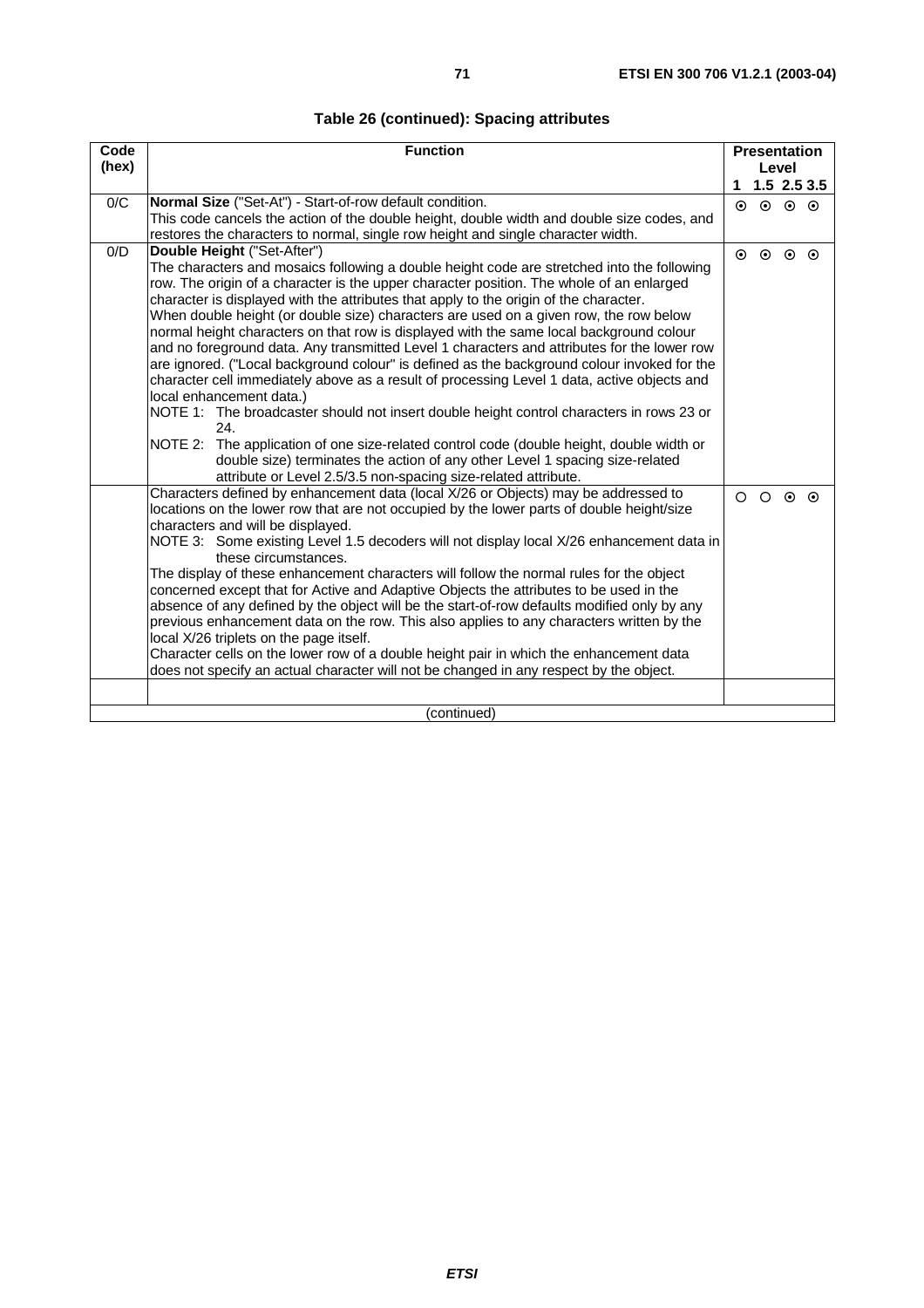| Table 26 (continued): Spacing attributes |  |  |
|------------------------------------------|--|--|
|------------------------------------------|--|--|

| Code  | <b>Function</b>                                                                                                                                                                                                                                                                                                                                                                                                                                                                                                                                                                                                                                                                                                                                                                                                                                                                                                                                                                                                                                                                                                                                                                                                                                                                                                                                                                                                                                                                                                                                                                                                                                                                                                                                                                                                                                                                                                                                                                                                                                                                                                                                                                                                                                                                                                                                                           | <b>Presentation</b> |                 |                 |                  |
|-------|---------------------------------------------------------------------------------------------------------------------------------------------------------------------------------------------------------------------------------------------------------------------------------------------------------------------------------------------------------------------------------------------------------------------------------------------------------------------------------------------------------------------------------------------------------------------------------------------------------------------------------------------------------------------------------------------------------------------------------------------------------------------------------------------------------------------------------------------------------------------------------------------------------------------------------------------------------------------------------------------------------------------------------------------------------------------------------------------------------------------------------------------------------------------------------------------------------------------------------------------------------------------------------------------------------------------------------------------------------------------------------------------------------------------------------------------------------------------------------------------------------------------------------------------------------------------------------------------------------------------------------------------------------------------------------------------------------------------------------------------------------------------------------------------------------------------------------------------------------------------------------------------------------------------------------------------------------------------------------------------------------------------------------------------------------------------------------------------------------------------------------------------------------------------------------------------------------------------------------------------------------------------------------------------------------------------------------------------------------------------------|---------------------|-----------------|-----------------|------------------|
| (hex) |                                                                                                                                                                                                                                                                                                                                                                                                                                                                                                                                                                                                                                                                                                                                                                                                                                                                                                                                                                                                                                                                                                                                                                                                                                                                                                                                                                                                                                                                                                                                                                                                                                                                                                                                                                                                                                                                                                                                                                                                                                                                                                                                                                                                                                                                                                                                                                           |                     | Level           |                 |                  |
|       |                                                                                                                                                                                                                                                                                                                                                                                                                                                                                                                                                                                                                                                                                                                                                                                                                                                                                                                                                                                                                                                                                                                                                                                                                                                                                                                                                                                                                                                                                                                                                                                                                                                                                                                                                                                                                                                                                                                                                                                                                                                                                                                                                                                                                                                                                                                                                                           |                     |                 |                 | 1, 1.5, 2.5, 3.5 |
| 0/E   | Double Width ("Set-After")<br>Characters are to be stretched horizontally to occupy the next character-space.<br>NOTE 4: Double Width should be used with caution as it is interpreted by some existing<br>Level 1 and Level 1.5 decoders. Since this attribute has a "Set-After" function, to<br>ensure correct displays it must not be inserted in either of the last two columns<br>positions of any display row, nor immediately preceding the edge of a boxed<br>area".                                                                                                                                                                                                                                                                                                                                                                                                                                                                                                                                                                                                                                                                                                                                                                                                                                                                                                                                                                                                                                                                                                                                                                                                                                                                                                                                                                                                                                                                                                                                                                                                                                                                                                                                                                                                                                                                                              |                     | $O$ $O$ $O$ $O$ |                 |                  |
|       | NOTE 5: The application of one size-related control code (double height, double width or<br>double size) terminates the action of any other Level 1 spacing size-related<br>attribute or Level 2.5/3.5 non-spacing size-related attribute.                                                                                                                                                                                                                                                                                                                                                                                                                                                                                                                                                                                                                                                                                                                                                                                                                                                                                                                                                                                                                                                                                                                                                                                                                                                                                                                                                                                                                                                                                                                                                                                                                                                                                                                                                                                                                                                                                                                                                                                                                                                                                                                                |                     |                 |                 |                  |
| 0/F   | Double Size ("Set-After")<br>Characters are to be stretched horizontally and vertically as for both double height and<br>double width characters.<br>When double size characters are used on a given row, the row below normal height<br>characters on that row is displayed with the same local background colour and no<br>foreground data. Any transmitted Level one characters and attributes for the lower row are<br>ignored. ("Local background colour" is defined as the background colour invoked for the<br>character cell immediately above as a result of processing Level 1 data, active objects and<br>local enhancement data.)<br>Characters defined by enhancement data (local X/26 or Objects) may be addressed to<br>locations on the lower row that are not occupied by the lower parts of double height/size<br>characters and will be displayed.<br>NOTE 6: Some existing Level 1.5 decoders will not display local X/26 enhancement data in<br>these circumstances.<br>The display of these enhancement characters will follow the normal rules for the<br>object concerned except that for Active and Adaptive Objects the attributes to be<br>used in the absence of any defined by the object will be the start-of-row defaults<br>modified only by any previous enhancement data on the row. This also applies to<br>any characters written by the local X/26 triplets on the page itself.<br>Character cells on the lower row of a double height pair in which the<br>enhancement data does not specify an actual character will not be changed in<br>any respect by the object.<br>NOTE 7:<br>The broadcaster should not insert double height control characters in rows 23 or<br>24.<br>NOTE 8:<br>The application of one size-related control code (double height, double width or<br>double size) terminates the action of any other Level 1 spacing size-related<br>attribute or Level 2.5/3.5 non-spacing size-related attribute.<br>NOTE 9:<br>Double Size should be used with caution as it is interpreted by some existing<br>Level 1 and Level 1.5 decoder. Some may interpret it as Double Height. Since<br>this attribute has a "Set-After" function, to ensure correct displays it must not be<br>inserted in either of the last two columns positions of any display row, nor<br>immediately preceding the edge of a boxed area. |                     | $\circ$ $\circ$ | $\circ$ $\circ$ |                  |
|       | (continued)                                                                                                                                                                                                                                                                                                                                                                                                                                                                                                                                                                                                                                                                                                                                                                                                                                                                                                                                                                                                                                                                                                                                                                                                                                                                                                                                                                                                                                                                                                                                                                                                                                                                                                                                                                                                                                                                                                                                                                                                                                                                                                                                                                                                                                                                                                                                                               |                     |                 |                 |                  |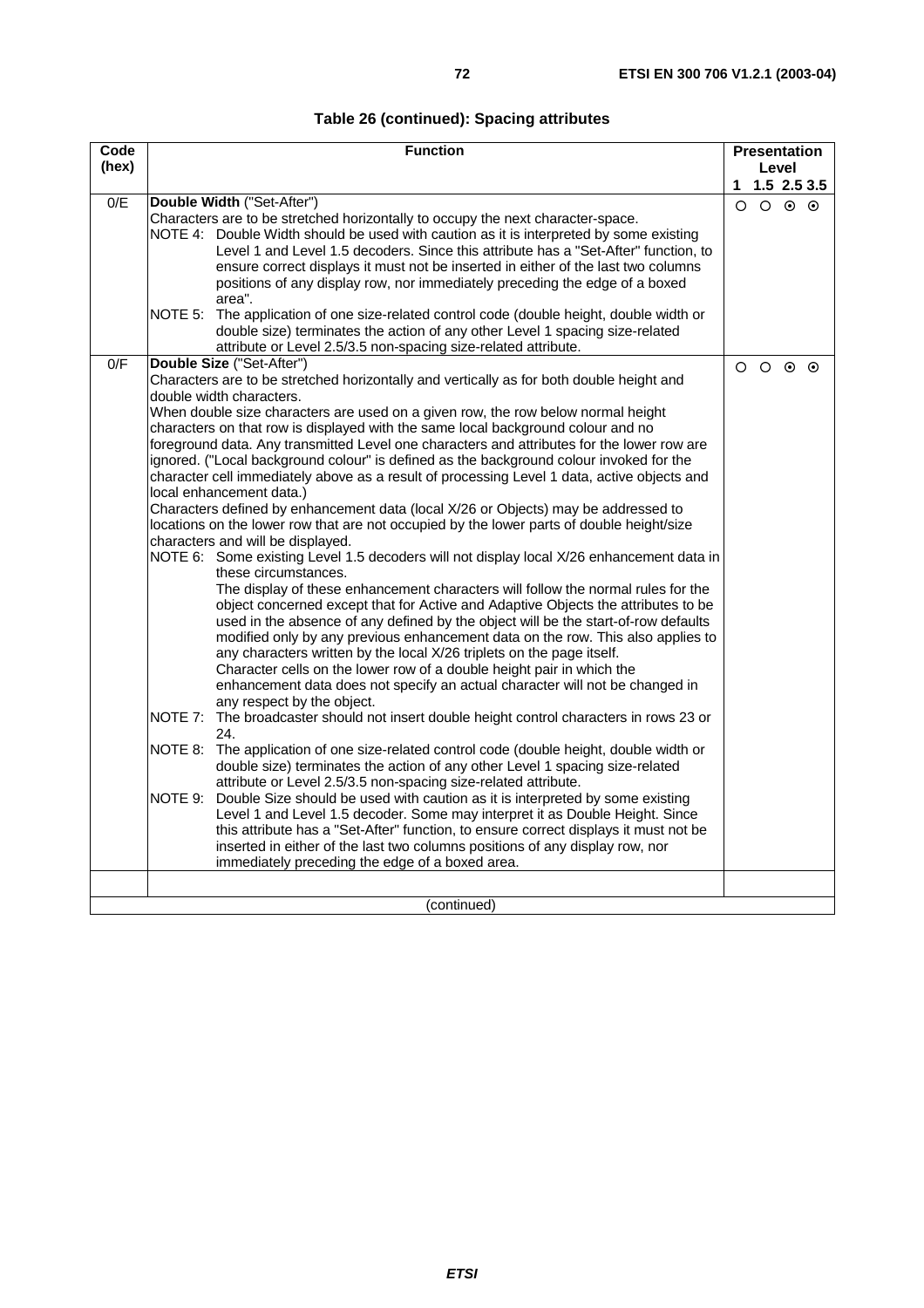| Code             | <b>Function</b>                                                                                                                                                                                                                                                                                                                                                      |         | <b>Presentation</b>     |                         |               |
|------------------|----------------------------------------------------------------------------------------------------------------------------------------------------------------------------------------------------------------------------------------------------------------------------------------------------------------------------------------------------------------------|---------|-------------------------|-------------------------|---------------|
| (hex)            |                                                                                                                                                                                                                                                                                                                                                                      | 1.      |                         | Level                   | $1.5$ 2.5 3.5 |
| 1/0              | <b>Mosaic Colour Codes ("Set-After")</b>                                                                                                                                                                                                                                                                                                                             |         |                         |                         |               |
| to<br>1/7        | The mosaic colour codes set the foreground colour of the characters to the appropriate<br>colour and select the G1 set as the current default character set. These conditions persist<br>until changed by a further colour code attribute (either alpha or mosaic), or the start of a<br>new row.                                                                    |         |                         |                         |               |
|                  | For subsequent characters in columns 2, 3, 6 & 7 of the G1 set, bits 1, 2, 3, 4, 5 & 7<br>respectively set the top left, top right, middle left, middle right, lower left and lower right<br>graphic blocks of each character.                                                                                                                                       |         |                         |                         |               |
| 1/0              | <b>Mosaics Black ("Set-After")</b><br>NOTE 10: Mosaics Black should be used with caution as it is interpreted by some existing<br>Level 1 and Level 1.5 decoders.                                                                                                                                                                                                    |         | $\circ$ $\circ$ $\circ$ |                         |               |
| $\overline{1/1}$ | <b>Mosaics Red</b> ("Set-After")                                                                                                                                                                                                                                                                                                                                     | $\odot$ | $\odot$                 | $\circ$ $\circ$         |               |
| $\overline{1/2}$ | <b>Mosaics Green ("Set-After")</b>                                                                                                                                                                                                                                                                                                                                   | $\odot$ | $\odot$                 | $\odot$                 | $\odot$       |
| $\overline{1/3}$ | <b>Mosaics Yellow</b> ("Set-After")                                                                                                                                                                                                                                                                                                                                  | $\odot$ | $\odot$                 | $\odot$                 | $\odot$       |
| $\overline{1/4}$ | <b>Mosaics Blue ("Set-After")</b>                                                                                                                                                                                                                                                                                                                                    | $\odot$ | $\odot$                 | $\odot$                 | $\odot$       |
| $\overline{1/5}$ | <b>Mosaics Magenta ("Set-After")</b>                                                                                                                                                                                                                                                                                                                                 | ⊙       | $\odot$                 | $\odot$                 | $\odot$       |
| 1/6              | Mosaics Cyan ("Set-After")                                                                                                                                                                                                                                                                                                                                           | ⊙       | $\odot$                 | $\odot$                 | $\odot$       |
| 1/7              | <b>Mosaics White ("Set-After")</b>                                                                                                                                                                                                                                                                                                                                   | ⊙       | $\odot$                 | $\odot$                 | $\odot$       |
| 1/8              | Conceal ("Set-At")<br>The following characters up to the end of the row, or until a Colour Code attribute (codes 0/0<br>to 0/7 or 1/0 to 1/7) is encountered, are to be displayed as SPACES until revealed by a<br>decoder or user operation.                                                                                                                        | $\odot$ | $\odot$                 | $\odot$ $\odot$         |               |
| 1/9              | Contiguous Mosaic Graphics ("Set-At") - Start-of-row default condition<br>The blocks of a mosaics character adjoin one another.<br>NOTE 11: This code has effect only on characters defined at Levels 1 and 1.5.                                                                                                                                                     | $\odot$ |                         | $\circ$ $\circ$ $\circ$ |               |
| 1/A              | <b>Separated Mosaic Graphics ("Set-At")</b><br>Each block of a mosaics character is surrounded by a border of the background colour.<br>NOTE 12: This code has effect only on characters defined at Levels 1 and 1.5.                                                                                                                                                | $\odot$ | $\odot$                 | $\circ$ $\circ$         |               |
| 1/B              | ESC (or Switch) ("Set-After")<br>Toggles between the first and second G0 sets defined by packets X/28/0 Format 1, X/28/4,<br>M/29/0 or M/29/4. The default at the start of each row is the default G0 set. This does not<br>affect characters written via packets X/26 or as part of an object.<br>NOTE 13: May also be used in connection with data for processing. |         | $\circ$ $\circ$ $\circ$ |                         |               |
| 1/C              | Black Background ("Set-At") - Start-of-row default condition.<br>This code immediately changes the background colour to the colour at entry 0 of the<br>background CLUT, or to the current Full Row colour if black background colour substitution<br>is in operation. The foreground colour is not affected.                                                        |         | $\circ$ $\circ$ $\circ$ |                         |               |
|                  |                                                                                                                                                                                                                                                                                                                                                                      |         |                         |                         |               |
|                  | (continued)                                                                                                                                                                                                                                                                                                                                                          |         |                         |                         |               |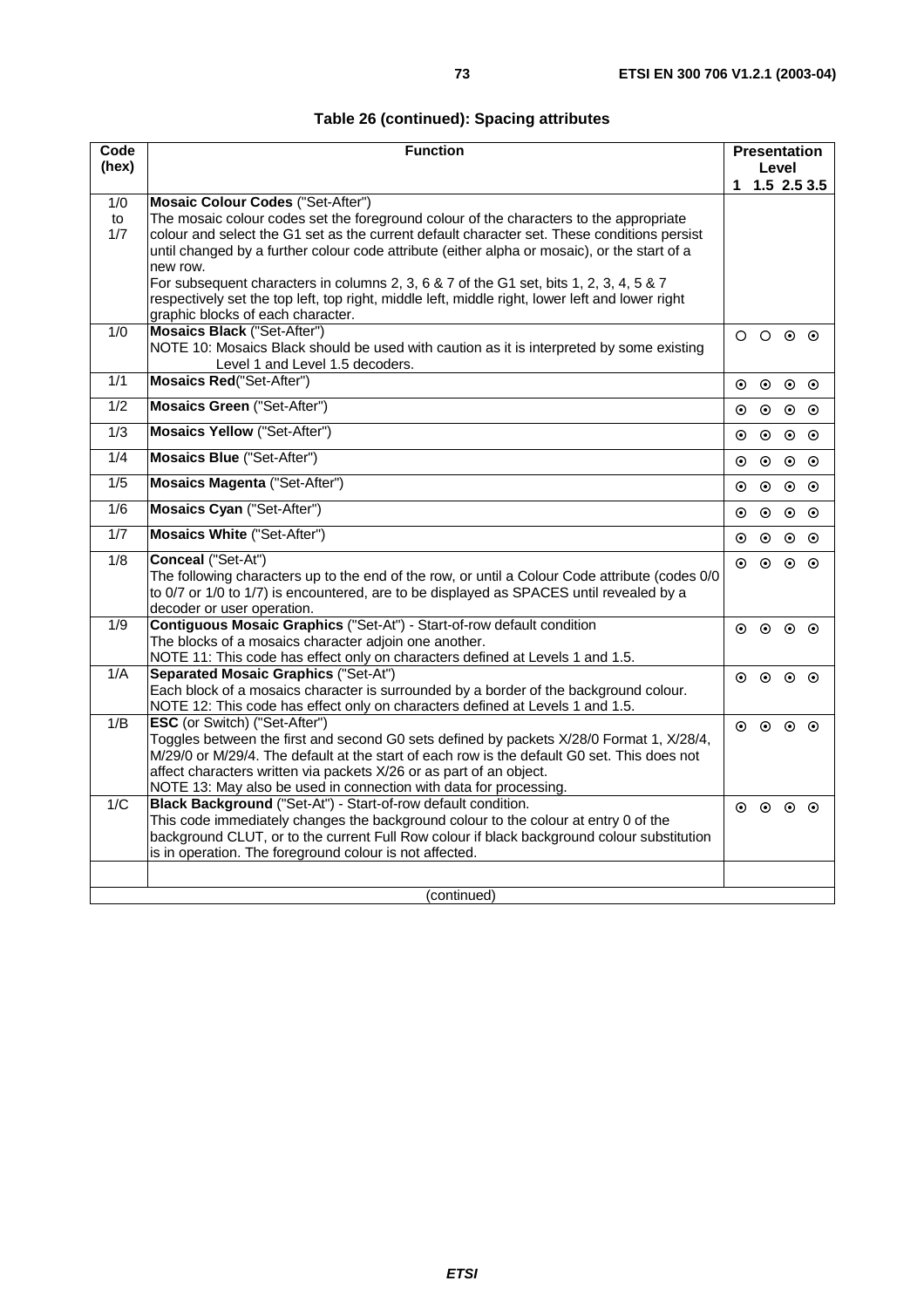| Code  | <b>Function</b>                                                                                                                                                                    |         | <b>Presentation</b> |                         |               |
|-------|------------------------------------------------------------------------------------------------------------------------------------------------------------------------------------|---------|---------------------|-------------------------|---------------|
| (hex) |                                                                                                                                                                                    |         | Level               |                         |               |
|       |                                                                                                                                                                                    |         |                     |                         | $1.5$ 2.5 3.5 |
| 1/D   | New Background ("Set-At")                                                                                                                                                          | $\odot$ |                     | $\circ$ $\circ$ $\circ$ |               |
|       | This code causes a new background colour to be selected immediately. Any following<br>characters and mosaics may be invisible until a different foreground colour attribute is     |         |                     |                         |               |
|       | encountered.                                                                                                                                                                       |         |                     |                         |               |
|       | The foreground colour currently selected is adopted as the background colour.                                                                                                      | $\odot$ | $\odot$             | $\circ$ $\circ$         |               |
|       |                                                                                                                                                                                    |         |                     |                         |               |
|       | The CLUT from which the background colour is to be taken is defined by the Colour                                                                                                  | $\circ$ |                     | $\circ$ $\circ$         | $\odot$       |
|       | Table Re-mapping bits in a packet X/28/0 Format 1, X/28/4, M/29/0 or M/29/4, if valid,<br>otherwise defaulting to CLUT 0. The entry in the selected CLUT is specified by the entry |         |                     |                         |               |
|       | number of the foreground colour currently selected by the Level 1 page.                                                                                                            |         |                     |                         |               |
| 1/E   | Hold Mosaics ("Set-At")                                                                                                                                                            |         |                     |                         |               |
|       | Generally, all spacing attributes are displayed as spaces, implying at least one space                                                                                             | $\odot$ | $\odot$             | $\odot$                 | $\odot$       |
|       | between characters or mosaics with different colours in the same row. In mosaics mode, the                                                                                         |         |                     |                         |               |
|       | "Hold Mosaics" option allows a limited range of attribute changes without intervening                                                                                              |         |                     |                         |               |
|       | spaces. A mosaic character from the G1 set (referred to as the "Held-Mosaic" character) is                                                                                         |         |                     |                         |               |
|       | displayed in place of the character "SPACE" corresponding to a control character.                                                                                                  |         |                     |                         |               |
|       | Substitution only takes place in mosaics mode when Hold Mosaics mode is in force. At a                                                                                             |         |                     |                         |               |
|       | screen location where substitution is permitted, the "Held-Mosaic" character inserted is the                                                                                       |         |                     |                         |               |
|       | most recent mosaics character with bit $6 = 11$ in its code on that row. The "Held-Mosaic"                                                                                         |         |                     |                         |               |
|       | character is reset to "SPACE" at the start of each row, on a change of                                                                                                             |         |                     |                         |               |
|       | alphanumeric/mosaics mode or on a change of size. It is not reset by reinforcement of the<br>existing size setting. It is not reset by a change in Hold Mosaics mode.              |         |                     |                         |               |
|       | The "Held-Mosaic" character is always displayed in its original contiguous or separated form                                                                                       |         |                     |                         |               |
|       | regardless of the mode prevailing at the time of substitution.                                                                                                                     |         |                     |                         |               |
|       | NOTE 14: This code has effect only on characters defined at Levels 1 and 1.5. Size and                                                                                             |         |                     |                         |               |
|       | character set changes invoked by enhancement triplets at Levels 2.5 and 3.5 do                                                                                                     |         |                     |                         |               |
|       | not cancel Hold Mosaics.                                                                                                                                                           |         |                     |                         |               |
| 1/F   | Release Mosaics ("Set-After") - Start-of-row default condition.                                                                                                                    | $\odot$ | $\odot$             | $\odot$                 | $\odot$       |
|       | This code cancels the Hold Mosaics mode.                                                                                                                                           |         |                     |                         |               |
|       | NOTE 15: This code has effect only on characters defined at Levels 1 and 1.5.                                                                                                      |         |                     |                         |               |

# 12.3 Non-spacing attributes and additional characters

## 12.3.1 Use of Packets X/26

This clause defines the function of the triplets of packets  $X/26$ . It is also applicable to packets  $X/3$  to  $X/25$  of an object definition page. In general, a triplet or combination of triplets define a screen location and the enhancements to the Level 1 page to be set at that location. Certain enhancements also apply to subsequent positions on the same row until either explicitly terminated or the end of the row is reached. The function of certain triplets may be modified depending on whether the triplet occurs in local enhancement data or within an object.

The 18 data bits of each triplet are divided into 3 fields:

| Address           | Mode           | Data                             |
|-------------------|----------------|----------------------------------|
| 654321            | 11 10 9<br>-87 | 16 15 14 13 12<br>18.17          |
| A5 A4 A3 A2 A1 A0 | M4M3M2M1M0     | D6   D5   D4   D3   D2   D1   D0 |

Triplets are divided into two groups according to the value of the address field - a Column Address Group  $(0 \leq$  Address  $\leq$  39) and a Row Address Group (40  $\leq$  Address  $\leq$  63).

The functions of the Row Address and Column Address triplets are summarized in table 27 and defined in clauses 12.3.3 and 12.3.4 respectively.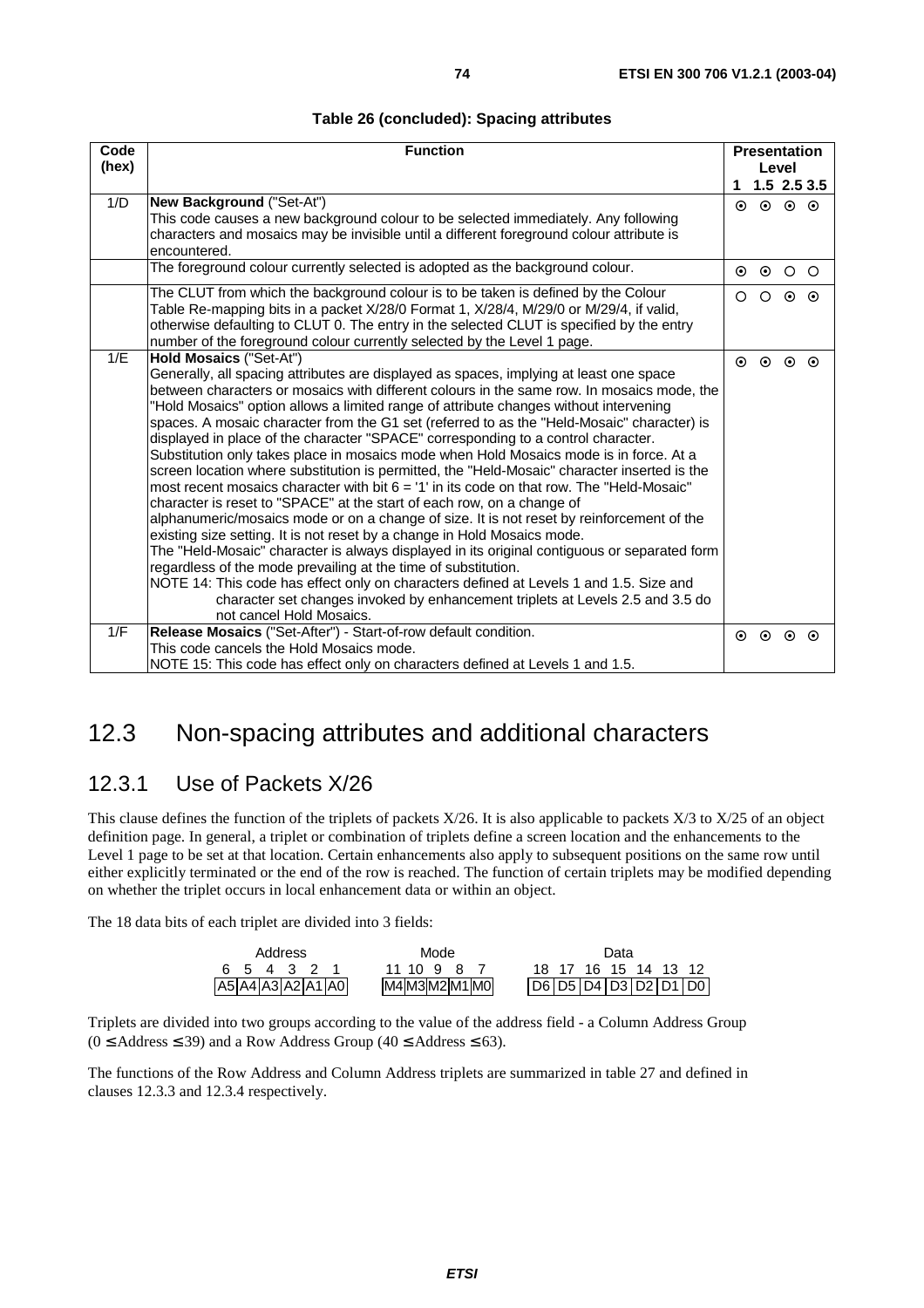| <b>Mode</b> | <b>Row Address Group</b><br>$(40 \leq$ Address field $\leq$ 63) | <b>Column Address Group</b><br>$(0 \leq$ Address field $\leq$ 39)               |
|-------------|-----------------------------------------------------------------|---------------------------------------------------------------------------------|
| 00000       | <b>Full Screen Colour</b>                                       | <b>Foreground Colour</b>                                                        |
| 00001       | Full Row Colour                                                 | Block Mosaic Character from the G1 set                                          |
| 00010       | Reserved                                                        | Line Drawing or Smoothed Mosaic Character<br>from the G3 set (Level 1.5)        |
| 00011       | Reserved                                                        | <b>Background Colour</b>                                                        |
| 00100       | <b>Set Active Position</b>                                      | Reserved                                                                        |
| 00101       | Reserved                                                        | Reserved                                                                        |
| 00110       | Reserved                                                        | PDC - Cursor Column & Announced Starting &<br><b>Finishing Time Minutes</b>     |
| 00111       | Address Display Row 0                                           | <b>Additional Flash Functions</b>                                               |
| 01000       | PDC - Country of Origin and Programme Source                    | Modified G0 and G2 Character Set Design.                                        |
| 01001       | PDC - Month & Day                                               | Character from the G0 set (Levels 2.5 & 3.5)                                    |
| 01010       | PDC - Cursor Row & Announced Starting Time Hours                | Reserved                                                                        |
| 01011       | PDC - Cursor Row & Announce Finishing Time Hours                | Line Drawing or Smoothed Mosaic Character<br>from the G3 set (Levels 2.5 & 3.5) |
| 01100       | <b>IPDC - Cursor Row &amp; Local Time Offset</b>                | <b>Display Attributes</b>                                                       |
| 01101       | PDC - Series Identifier and Series Code                         | <b>DRCS Character Invocation</b>                                                |
| 01110       | Reserved                                                        | Font Style                                                                      |
| 01111       | Reserved                                                        | Character from the G2 set                                                       |
| 10000       | <b>Origin Modifier</b>                                          | G0 character without diacritical mark                                           |
| 10001       | Active Object Invocation                                        | G0 character with diacritical mark                                              |
| 10010       | Adaptive Object Invocation                                      | G0 character with diacritical mark                                              |
| 10011       | Passive Object Invocation                                       | G0 character with diacritical mark                                              |
| 10100       | Reserved                                                        | G0 character with diacritical mark                                              |
| 10101       | <b>Active Object Definition</b>                                 | G0 character with diacritical mark                                              |
| 10110       | Adaptive Object Definition                                      | G0 character with diacritical mark                                              |
| 10111       | Passive Object Definition                                       | G0 character with diacritical mark                                              |
| 11000       | <b>DRCS Mode</b>                                                | G0 character with diacritical mark                                              |
| 11001       | Reserved                                                        | G0 character with diacritical mark                                              |
| 11010       | Reserved                                                        | G0 character with diacritical mark                                              |
| 11011       | Reserved                                                        | G0 character with diacritical mark                                              |
| 11100       | Reserved                                                        | G0 character with diacritical mark                                              |
| 11101       | Reserved                                                        | G0 character with diacritical mark                                              |
| 11110       | Reserved                                                        | G0 character with diacritical mark                                              |
| 11111       | <b>Termination Marker</b>                                       | G0 character with diacritical mark                                              |

**Table 27: Summary of Packet X/26 Triplet Functions** 

## 12.3.2 Active Position

The address field of certain packet X/26 triplets is used to specify the Active Position. The Active Position is defined by row and column co-ordinates and is a reference to a screen location within the normal page area. It is used to position enhancement data when overwriting a Level 1 page. The valid ranges are 0 to 24 for the row component and 0 to 39 for the column component. The range is extended to the side-panel areas through the action of the Origin Modifier triplet.

Display row 0 is addressed by explicit use of the row address group with mode value 00111. This triplet also has the action of setting both the row and column co-ordinates of the Active Position to 0.

A row co-ordinate in the range 1 to 24 is set by the address field of the most recent Full Row Colour or Set Active Position triplet. Address value 40 (decimal) implies row 24 and values 41 to 63 indicate rows 1 to 23 inclusive. A Full Row Colour triplet also sets the column co-ordinate to 0. A Set Active Position triplet sets the column co-ordinate explicitly.

Level 2.5 and 3.5 decoders should not use the address field of other row address triplets for modifying the Active Position.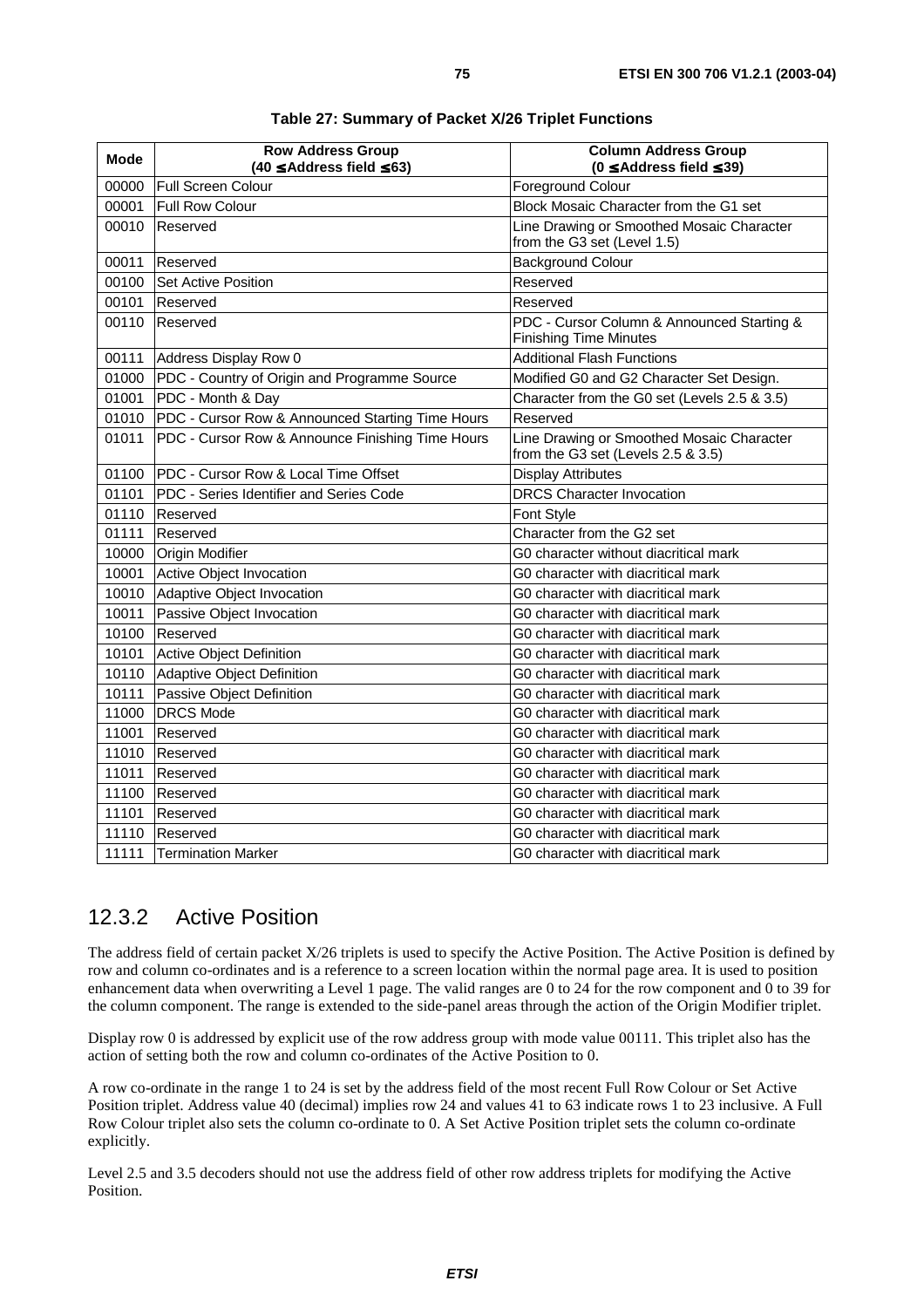The Active Position is assumed to be reset to row 0, column 0 when starting to process local enhancement data or placing default objects.

Apart from the one column address triplet used for PDC and those which are reserved, the column co-ordinate is set by the address field of column address triplets and the row co-ordinate is not modified.

### 12.3.3 Row Address triplets

Table 28 defines the function of each Row Address triplet, i.e. triplets with address values  $\geq 40$ .

| Mode<br><b>Bits</b><br>(M4M1) |                    |                |                      |             |   |   |              |                                                                                                                                                                                                                                                                                                                                                                                                                                                                                                                                                                                                                           |          |          |          | <b>Function</b> |          |    |       |                  |  |                                  |         | <b>Presentation</b> | Level | $1.5$ 2.5 3.5   |
|-------------------------------|--------------------|----------------|----------------------|-------------|---|---|--------------|---------------------------------------------------------------------------------------------------------------------------------------------------------------------------------------------------------------------------------------------------------------------------------------------------------------------------------------------------------------------------------------------------------------------------------------------------------------------------------------------------------------------------------------------------------------------------------------------------------------------------|----------|----------|----------|-----------------|----------|----|-------|------------------|--|----------------------------------|---------|---------------------|-------|-----------------|
| 00000                         | Full Screen Colour |                |                      |             |   |   |              |                                                                                                                                                                                                                                                                                                                                                                                                                                                                                                                                                                                                                           |          |          |          |                 |          |    |       |                  |  |                                  | $\circ$ | $\circ$             |       | $\circ$ $\circ$ |
|                               |                    |                | Address ( $\geq$ 40) |             |   |   |              |                                                                                                                                                                                                                                                                                                                                                                                                                                                                                                                                                                                                                           |          |          | Mode     |                 |          |    |       | Data             |  |                                  |         |                     |       |                 |
|                               |                    | 6              | 5                    | 4           | 3 | 2 | $\mathbf{1}$ |                                                                                                                                                                                                                                                                                                                                                                                                                                                                                                                                                                                                                           |          | 11 10 9  |          | 8               | 7        |    |       |                  |  | 18   17   16   15   14   13   12 |         |                     |       |                 |
|                               |                    | R <sub>5</sub> | R4                   | R3 R2 R1 R0 |   |   |              |                                                                                                                                                                                                                                                                                                                                                                                                                                                                                                                                                                                                                           | $\Omega$ | $\Omega$ | $\Omega$ | $\mathbf{0}$    | $\Omega$ | S1 | SO C1 | $ CO $ E2 $ E1 $ |  | E <sub>0</sub>                   |         |                     |       |                 |
|                               |                    |                |                      |             |   |   |              |                                                                                                                                                                                                                                                                                                                                                                                                                                                                                                                                                                                                                           |          |          |          |                 |          |    |       |                  |  |                                  |         |                     |       |                 |
|                               | clause A.5.        |                |                      |             |   |   |              | The address value does not alter the Active Position for object placement.<br>When S1 and S0 are both set to '0', the remaining data bits define the full screen colour.<br>Bits C1 and C0 select a CLUT in the Colour Map of table 30, and bits E2 - E0 select an<br>entry from that CLUT. All other data field values are reserved.<br>Full screen colour applies to the screen area above row 0 and below row 23, or row 24 if<br>used. The default full screen colour to be used in the absence of this triplet is defined in<br>The use of this function is restricted to local enhancement data and Active Objects. |          |          |          | (continued)     |          |    |       |                  |  |                                  |         |                     |       |                 |

#### **Table 28: Function of Row Address triplets**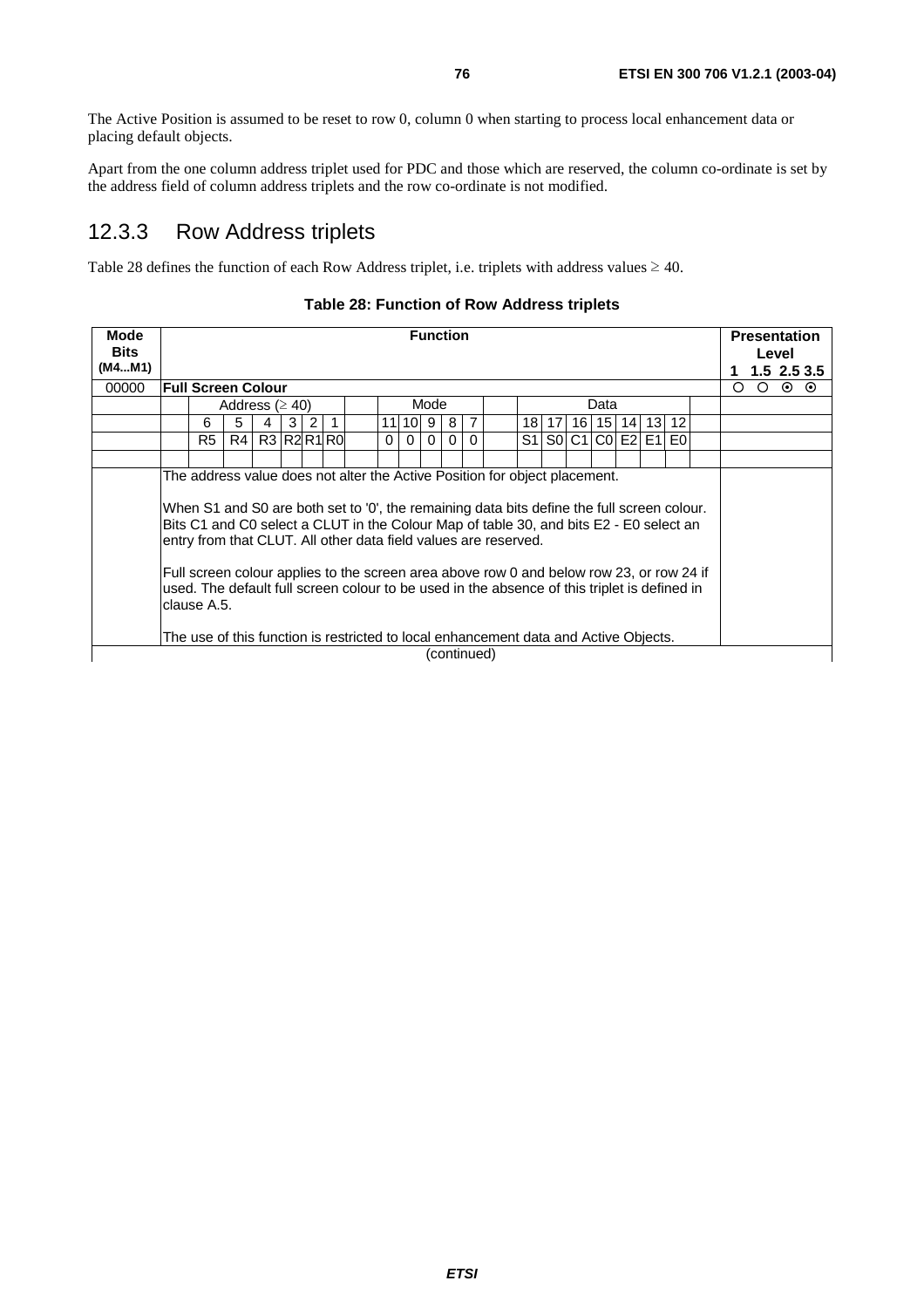| Mode<br><b>Bits</b><br>(M4M1) |                                                         |                        |   |                |                |                |                  |    |             |                | <b>Function</b> |                |                                                                                                                                                                                                                                                                        |    |       |                    |                |  |                | 1        | Level       |         | <b>Presentation</b><br>$1.5 \; 2.5 \; 3.5$ |
|-------------------------------|---------------------------------------------------------|------------------------|---|----------------|----------------|----------------|------------------|----|-------------|----------------|-----------------|----------------|------------------------------------------------------------------------------------------------------------------------------------------------------------------------------------------------------------------------------------------------------------------------|----|-------|--------------------|----------------|--|----------------|----------|-------------|---------|--------------------------------------------|
| 00001                         | <b>Full Row Colour</b>                                  |                        |   |                |                |                |                  |    |             |                |                 |                |                                                                                                                                                                                                                                                                        |    |       |                    |                |  |                | $\Omega$ | $O$ $\odot$ |         | $\odot$                                    |
|                               |                                                         | Address $(≥ 40)$       |   |                |                |                |                  |    |             | Mode           |                 |                |                                                                                                                                                                                                                                                                        |    |       |                    | Data           |  |                |          |             |         |                                            |
|                               | 6                                                       | 5                      | 4 |                | 3 2            | $\overline{1}$ |                  | 11 |             |                | 10   9   8      | $\overline{7}$ |                                                                                                                                                                                                                                                                        |    | 18 17 |                    | 16 15 14 13    |  | 12             |          |             |         |                                            |
|                               | R <sub>5</sub>                                          | $\overline{R4}$        |   | R3 R2 R1 R0    |                |                |                  | 0  | 0           | $\overline{0}$ | $\overline{0}$  | $\mathbf{1}$   |                                                                                                                                                                                                                                                                        | S1 |       | $\overline{S0}$ C1 | $CO$ E2 E1     |  | E <sub>0</sub> |          |             |         |                                            |
|                               |                                                         |                        |   |                |                |                |                  |    |             |                |                 |                |                                                                                                                                                                                                                                                                        |    |       |                    |                |  |                |          |             |         |                                            |
|                               |                                                         |                        |   |                |                |                |                  |    |             |                |                 |                | The row co-ordinate of the Active Position is set by the address field according to                                                                                                                                                                                    |    |       |                    |                |  |                |          |             |         |                                            |
|                               | clause 12.3.2 and the column co-ordinate is set to '0'. |                        |   |                |                |                |                  |    |             |                |                 |                |                                                                                                                                                                                                                                                                        |    |       |                    |                |  |                |          |             |         |                                            |
|                               | and S0 bits and the address field:                      |                        |   |                |                |                |                  |    |             |                |                 |                | When S1 and S0 have the same value, the remaining bits of the data field select a row<br>colour. Bits C1 and C0 select a CLUT in the Colour Map of table 30, and bits E2 - E0<br>select an entry from that CLUT. The rows adopting this colour are specified by the S1 |    |       |                    |                |  |                |          |             |         |                                            |
|                               | $\overline{\mathsf{s}}$                                 | $\overline{\text{S0}}$ |   |                |                |                |                  |    |             |                |                 |                | <b>Rows Affected</b>                                                                                                                                                                                                                                                   |    |       |                    |                |  |                |          |             |         |                                            |
|                               | 0                                                       | 0                      |   |                |                |                |                  |    |             |                |                 |                | Full Row Colour applies only to the addressed row                                                                                                                                                                                                                      |    |       |                    |                |  |                |          |             |         |                                            |
|                               | 0                                                       | 1                      |   | Reserved       |                |                |                  |    |             |                |                 |                |                                                                                                                                                                                                                                                                        |    |       |                    |                |  |                |          |             |         |                                            |
|                               | 1                                                       | $\Omega$               |   | Reserved       |                |                |                  |    |             |                |                 |                |                                                                                                                                                                                                                                                                        |    |       |                    |                |  |                |          |             |         |                                            |
|                               | 1                                                       | 1                      |   |                |                |                |                  |    |             |                |                 |                | Full Row Colour applies to the area from and inclusive of the                                                                                                                                                                                                          |    |       |                    |                |  |                |          |             |         |                                            |
|                               |                                                         |                        |   |                |                |                |                  |    |             |                |                 |                | addressed row down to and including row 23 (or 24 if used), unless                                                                                                                                                                                                     |    |       |                    |                |  |                |          |             |         |                                            |
|                               |                                                         |                        |   |                |                |                |                  |    |             |                |                 |                | subsequently overridden by a further Full Row Colour command on                                                                                                                                                                                                        |    |       |                    |                |  |                |          |             |         |                                            |
|                               |                                                         |                        |   |                |                |                | a subsequent row |    |             |                |                 |                |                                                                                                                                                                                                                                                                        |    |       |                    |                |  |                |          |             |         |                                            |
|                               |                                                         |                        |   |                |                |                |                  |    |             |                |                 |                | The use of this function is restricted to local enhancement data and Active Objects.<br>The default row colour to be used in the absence of this triplet is defined in clause A.5.                                                                                     |    |       |                    |                |  |                |          |             |         |                                            |
| 00010                         | <b>Reserved</b>                                         |                        |   |                |                |                |                  |    |             |                |                 |                |                                                                                                                                                                                                                                                                        |    |       |                    |                |  |                |          |             |         |                                            |
| 00011                         | <b>Reserved</b>                                         |                        |   |                |                |                |                  |    |             |                |                 |                |                                                                                                                                                                                                                                                                        |    |       |                    |                |  |                |          |             |         |                                            |
| 00100                         | <b>Set Active Position</b>                              |                        |   |                |                |                |                  |    |             |                |                 |                |                                                                                                                                                                                                                                                                        |    |       |                    |                |  |                |          |             |         |                                            |
|                               |                                                         | Address ( $\geq$ 40)   |   |                |                |                |                  |    |             | Mode           |                 |                |                                                                                                                                                                                                                                                                        |    |       |                    | Data           |  |                |          |             |         |                                            |
|                               | 6                                                       | 5                      | 4 | 3 <sup>1</sup> | $\overline{2}$ | $\overline{1}$ |                  |    |             |                | $11$ 10 9 8     | $\overline{7}$ |                                                                                                                                                                                                                                                                        |    | 18 17 |                    | 16 15 14 13 12 |  |                |          |             |         |                                            |
|                               | R <sub>5</sub>                                          | R4                     |   | R3 R2 R1 R0    |                |                |                  | 0  | $\mathbf 0$ | $\mathbf{1}$   | $\mathbf 0$     | $\Omega$       |                                                                                                                                                                                                                                                                        |    |       | C6 C5 C4 C3 C2 C1  |                |  | $\overline{C}$ |          |             |         |                                            |
|                               |                                                         |                        |   |                |                |                |                  |    |             |                |                 |                |                                                                                                                                                                                                                                                                        |    |       |                    |                |  |                |          |             |         |                                            |
|                               |                                                         |                        |   |                |                |                |                  |    |             |                |                 |                | The Active Position comprises row and column co-ordinates and enables objects to be                                                                                                                                                                                    |    |       |                    |                |  |                |          |             |         |                                            |
|                               |                                                         |                        |   |                |                |                |                  |    |             |                |                 |                | placed at defined screen locations. It also allows the row co-ordinate to be set prior to                                                                                                                                                                              |    |       |                    |                |  |                |          |             |         |                                            |
|                               | column-based instructions.                              |                        |   |                |                |                |                  |    |             |                |                 |                |                                                                                                                                                                                                                                                                        |    |       |                    |                |  |                |          |             |         |                                            |
|                               |                                                         |                        |   |                |                |                |                  |    |             |                |                 |                | The address field sets the row co-ordinate (according to clause 12.3.2) for all data field                                                                                                                                                                             |    |       |                    |                |  |                |          |             |         |                                            |
|                               |                                                         |                        |   |                |                |                |                  |    |             |                |                 |                | values. If the data field value is less than 40 (decimal), bits C6 - C0 (MSB - LSB) define                                                                                                                                                                             |    |       |                    |                |  |                |          |             |         |                                            |
|                               |                                                         |                        |   |                |                |                |                  |    |             |                |                 |                | the column co-ordinate. All other data field values are reserved.                                                                                                                                                                                                      |    |       |                    |                |  |                |          |             |         |                                            |
|                               | Row co-ordinate:                                        |                        |   |                |                |                |                  |    |             |                |                 |                |                                                                                                                                                                                                                                                                        |    |       |                    |                |  |                | $\circ$  | $\odot$     | $\odot$ | $_{\odot}$                                 |
|                               | Column co-ordinate:                                     |                        |   |                |                |                |                  |    |             |                |                 |                |                                                                                                                                                                                                                                                                        |    |       |                    |                |  |                | Ω        | $\circ$     | $\odot$ | $\odot$                                    |
| 00101                         | <b>Reserved</b>                                         |                        |   |                |                |                |                  |    |             |                |                 |                |                                                                                                                                                                                                                                                                        |    |       |                    |                |  |                |          |             |         |                                            |
| 00110                         | <b>Reserved</b>                                         |                        |   |                |                |                |                  |    |             |                |                 |                |                                                                                                                                                                                                                                                                        |    |       |                    |                |  |                |          |             |         |                                            |
|                               |                                                         |                        |   |                |                |                |                  |    |             |                | (continued)     |                |                                                                                                                                                                                                                                                                        |    |       |                    |                |  |                |          |             |         |                                            |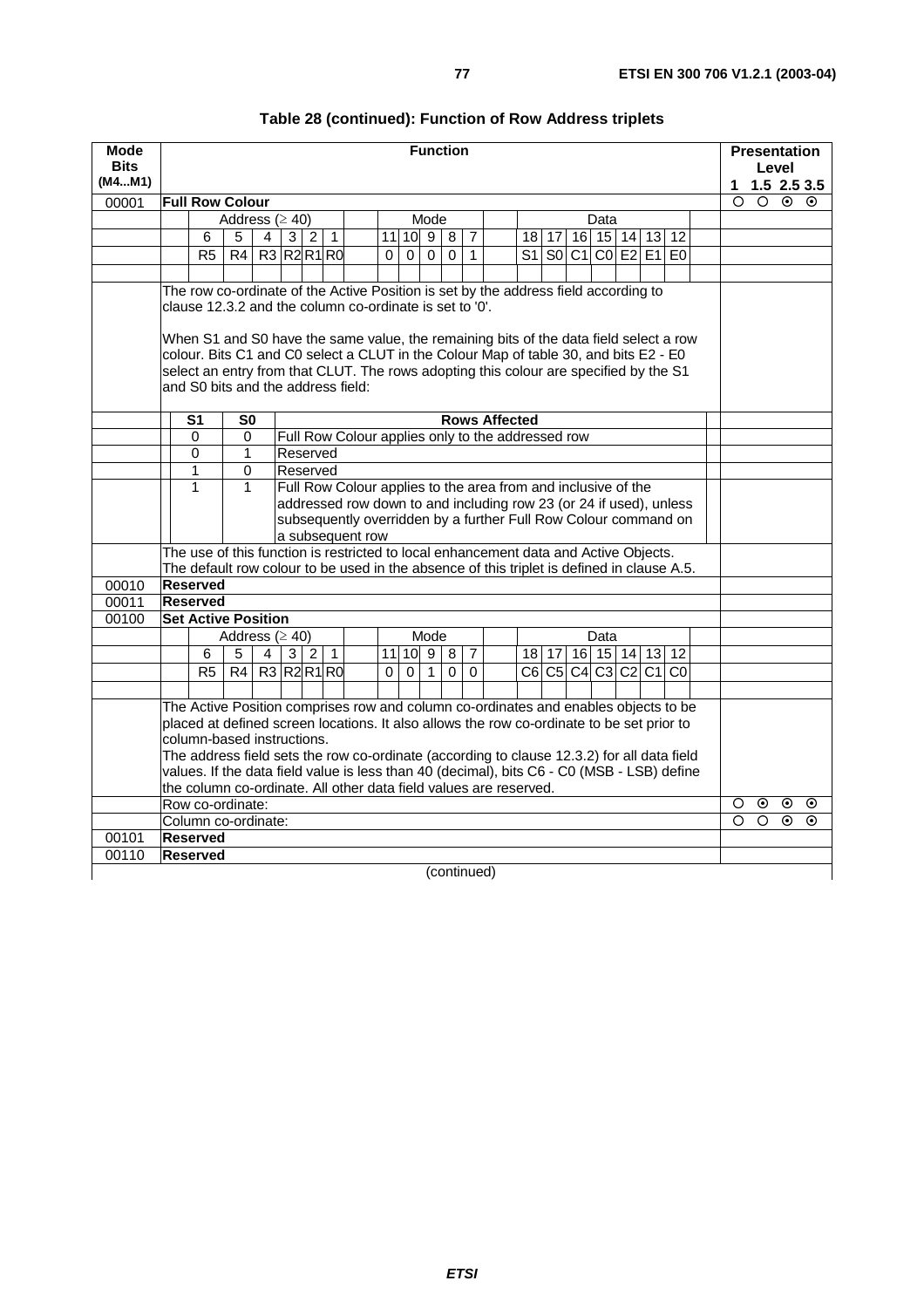| <b>Mode</b><br><b>Bits</b><br>(M4M1) | <b>Function</b>                                                                                                                                                                                                                                                                                                                                                                                                                                                                                                       |               |                                                                                                                                                |  |  |                                                                                                                                                                                    |  |  |      |  |         |         |         |         |         |  | <b>Presentation</b><br>Level |  |                          |         |         |                      |
|--------------------------------------|-----------------------------------------------------------------------------------------------------------------------------------------------------------------------------------------------------------------------------------------------------------------------------------------------------------------------------------------------------------------------------------------------------------------------------------------------------------------------------------------------------------------------|---------------|------------------------------------------------------------------------------------------------------------------------------------------------|--|--|------------------------------------------------------------------------------------------------------------------------------------------------------------------------------------|--|--|------|--|---------|---------|---------|---------|---------|--|------------------------------|--|--------------------------|---------|---------|----------------------|
|                                      |                                                                                                                                                                                                                                                                                                                                                                                                                                                                                                                       |               |                                                                                                                                                |  |  |                                                                                                                                                                                    |  |  |      |  |         |         |         |         |         |  |                              |  | 1<br>$\overline{\Omega}$ | $\odot$ | $\odot$ | 1.52.53.5<br>$\odot$ |
| 00111                                | <b>Address Display Row 0</b>                                                                                                                                                                                                                                                                                                                                                                                                                                                                                          |               | Address                                                                                                                                        |  |  |                                                                                                                                                                                    |  |  | Mode |  |         |         |         |         | Data    |  |                              |  |                          |         |         |                      |
|                                      |                                                                                                                                                                                                                                                                                                                                                                                                                                                                                                                       |               | 4                                                                                                                                              |  |  |                                                                                                                                                                                    |  |  |      |  |         |         |         |         |         |  |                              |  |                          |         |         |                      |
|                                      | $\overline{7}$<br>5<br>$\overline{2}$<br>$\mathbf{1}$<br>$11$ 10 9<br>16   15   14   13   12  <br>6<br>8<br>18   17<br>3<br>1<br>1                                                                                                                                                                                                                                                                                                                                                                                    |               |                                                                                                                                                |  |  |                                                                                                                                                                                    |  |  |      |  |         |         |         |         |         |  |                              |  |                          |         |         |                      |
|                                      |                                                                                                                                                                                                                                                                                                                                                                                                                                                                                                                       |               | S1<br>CO E2 E1 E0<br>$\mathbf{1}$<br>$\mathbf{1}$<br>SOC <sub>1</sub><br>1<br>$\mathbf{1}$<br>$\Omega$<br>$\overline{1}$<br>1<br>$\Omega$<br>1 |  |  |                                                                                                                                                                                    |  |  |      |  |         |         |         |         |         |  |                              |  |                          |         |         |                      |
|                                      | When the address field is set to 111111 the Active Position is set to row 0, column 0.                                                                                                                                                                                                                                                                                                                                                                                                                                |               |                                                                                                                                                |  |  |                                                                                                                                                                                    |  |  |      |  |         |         |         |         |         |  |                              |  |                          |         |         |                      |
|                                      | Subsequent column address triplets should address columns 8 to 39 only. The function of<br>the triplet for other address values (40 - 62) is reserved and the Active Position is not<br>modified.<br>When row 0 is to be addressed and bits S1 and S0 have the same value, the remaining<br>bits of data field select a colour. Bits C1 and C0 select a CLUT in the Colour Map of table<br>30, and bits E2 - E0 select an entry from that CLUT. The rows adopting this colour are<br>specified by the S1 and S0 bits: |               |                                                                                                                                                |  |  |                                                                                                                                                                                    |  |  |      |  |         |         |         |         |         |  |                              |  |                          |         |         |                      |
|                                      | <b>Rows Affected</b><br>S <sub>1</sub><br>S <sub>0</sub>                                                                                                                                                                                                                                                                                                                                                                                                                                                              |               |                                                                                                                                                |  |  |                                                                                                                                                                                    |  |  |      |  |         |         |         |         |         |  |                              |  |                          |         |         |                      |
|                                      | Full Row Colour applies to row 0 only<br>$\mathbf 0$<br>0                                                                                                                                                                                                                                                                                                                                                                                                                                                             |               |                                                                                                                                                |  |  |                                                                                                                                                                                    |  |  |      |  |         |         |         |         |         |  |                              |  |                          |         |         |                      |
|                                      | $\Omega$                                                                                                                                                                                                                                                                                                                                                                                                                                                                                                              | 1<br>Reserved |                                                                                                                                                |  |  |                                                                                                                                                                                    |  |  |      |  |         |         |         |         |         |  |                              |  |                          |         |         |                      |
|                                      | 1                                                                                                                                                                                                                                                                                                                                                                                                                                                                                                                     | Reserved<br>0 |                                                                                                                                                |  |  |                                                                                                                                                                                    |  |  |      |  |         |         |         |         |         |  |                              |  |                          |         |         |                      |
|                                      | 1                                                                                                                                                                                                                                                                                                                                                                                                                                                                                                                     | $\mathbf{1}$  |                                                                                                                                                |  |  | Full Row Colour applies to the area from row 0 down to and<br>including row 23 (or 24 if used), unless subsequently overridden by<br>a Full Row Colour command on a subsequent row |  |  |      |  |         |         |         |         |         |  |                              |  |                          |         |         |                      |
|                                      | The default row colour to be used in the absence of this triplet is defined in clause A.5.                                                                                                                                                                                                                                                                                                                                                                                                                            |               |                                                                                                                                                |  |  |                                                                                                                                                                                    |  |  |      |  |         |         |         |         |         |  |                              |  |                          |         |         |                      |
|                                      | The use of this function is restricted to local enhancement data and Active Objects.                                                                                                                                                                                                                                                                                                                                                                                                                                  |               |                                                                                                                                                |  |  |                                                                                                                                                                                    |  |  |      |  |         |         |         |         |         |  |                              |  |                          |         |         |                      |
|                                      | NOTE:                                                                                                                                                                                                                                                                                                                                                                                                                                                                                                                 |               |                                                                                                                                                |  |  | The use of double height and double size attributes in row 0 is not permitted.                                                                                                     |  |  |      |  |         |         |         |         |         |  |                              |  |                          |         |         |                      |
| 01000                                | PDC Data - Country of Origin and Programme Source (see EN 300 231 [1])                                                                                                                                                                                                                                                                                                                                                                                                                                                |               |                                                                                                                                                |  |  |                                                                                                                                                                                    |  |  |      |  |         | $\circ$ | $\odot$ | $\odot$ | $\odot$ |  |                              |  |                          |         |         |                      |
| 01001                                | PDC Data - Month and Day (see EN 300 231 [1])<br>PDC Data - Cursor Row and Announced Starting Time Hours (see EN 300 231 [1])                                                                                                                                                                                                                                                                                                                                                                                         |               |                                                                                                                                                |  |  |                                                                                                                                                                                    |  |  |      |  | $\circ$ | $\odot$ | $\odot$ | $\odot$ |         |  |                              |  |                          |         |         |                      |
| 01010                                |                                                                                                                                                                                                                                                                                                                                                                                                                                                                                                                       |               |                                                                                                                                                |  |  |                                                                                                                                                                                    |  |  |      |  |         |         |         |         |         |  |                              |  | $\circ$                  | $\odot$ | $\odot$ | $\odot$              |
| 01011                                | PDC Data - Cursor Row and Announced Finishing Time Hours (see EN 300 231 [1])                                                                                                                                                                                                                                                                                                                                                                                                                                         |               |                                                                                                                                                |  |  |                                                                                                                                                                                    |  |  |      |  |         |         |         |         |         |  |                              |  | $\circ$                  | $\odot$ | $\odot$ | $\odot$              |
| 01100                                | PDC Data - Cursor Row and Local Time Offset (see EN 300 231 [1])                                                                                                                                                                                                                                                                                                                                                                                                                                                      |               |                                                                                                                                                |  |  |                                                                                                                                                                                    |  |  |      |  |         |         |         |         |         |  |                              |  | $\circ$                  | $\odot$ | $\odot$ | $\odot$              |
| 01101                                | PDC Data - Series Identifier and Series Code (see EN 300 231 [1])                                                                                                                                                                                                                                                                                                                                                                                                                                                     |               |                                                                                                                                                |  |  |                                                                                                                                                                                    |  |  |      |  |         |         |         |         |         |  |                              |  | $\circ$                  | $\odot$ | $\odot$ | $\odot$              |
| 01110                                | <b>Reserved</b>                                                                                                                                                                                                                                                                                                                                                                                                                                                                                                       |               |                                                                                                                                                |  |  |                                                                                                                                                                                    |  |  |      |  |         |         |         |         |         |  |                              |  |                          |         |         |                      |
| 01111                                | <b>Reserved</b>                                                                                                                                                                                                                                                                                                                                                                                                                                                                                                       |               |                                                                                                                                                |  |  |                                                                                                                                                                                    |  |  |      |  |         |         |         |         |         |  |                              |  |                          |         |         |                      |
|                                      | (continued)                                                                                                                                                                                                                                                                                                                                                                                                                                                                                                           |               |                                                                                                                                                |  |  |                                                                                                                                                                                    |  |  |      |  |         |         |         |         |         |  |                              |  |                          |         |         |                      |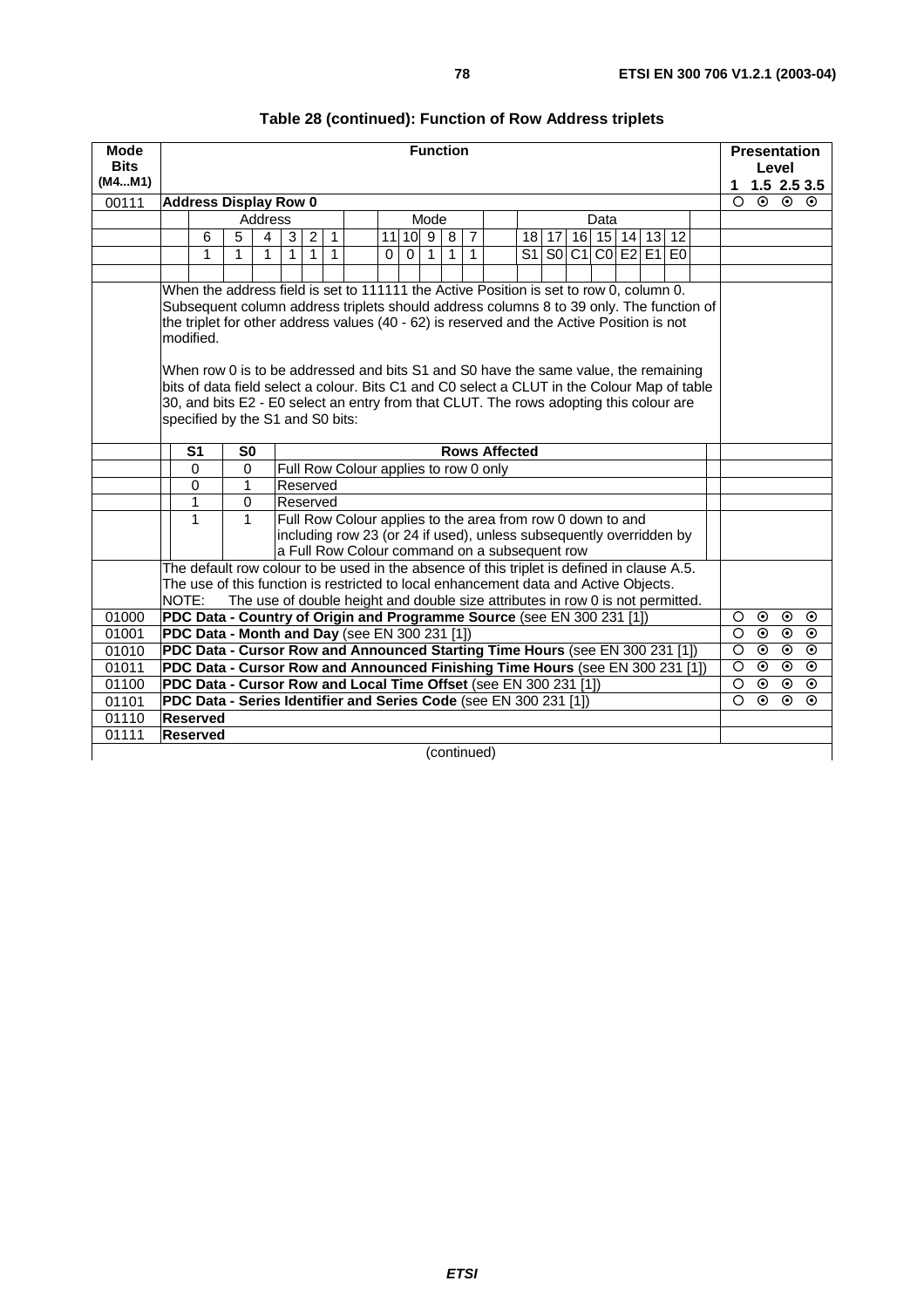| <b>Mode</b>             |       |                                                                                                                                                                                                                                                                                                                                                                                                                                                                                                                                                                                                                                                                                                                                                                                                                                                                                                                                                                                                                                                               |                                |                |   |                |                |                     |                      |                |                  | <b>Function</b>              |                |        |                                |                |                |      |                      |        |       |                |               |         |         | <b>Presentation</b>      |
|-------------------------|-------|---------------------------------------------------------------------------------------------------------------------------------------------------------------------------------------------------------------------------------------------------------------------------------------------------------------------------------------------------------------------------------------------------------------------------------------------------------------------------------------------------------------------------------------------------------------------------------------------------------------------------------------------------------------------------------------------------------------------------------------------------------------------------------------------------------------------------------------------------------------------------------------------------------------------------------------------------------------------------------------------------------------------------------------------------------------|--------------------------------|----------------|---|----------------|----------------|---------------------|----------------------|----------------|------------------|------------------------------|----------------|--------|--------------------------------|----------------|----------------|------|----------------------|--------|-------|----------------|---------------|---------|---------|--------------------------|
| <b>Bits</b><br>(M4M1)   |       |                                                                                                                                                                                                                                                                                                                                                                                                                                                                                                                                                                                                                                                                                                                                                                                                                                                                                                                                                                                                                                                               |                                |                |   |                |                |                     |                      |                |                  |                              |                |        |                                |                |                |      |                      |        |       |                |               |         | Level   |                          |
| 10000                   |       | <b>Origin Modifier</b>                                                                                                                                                                                                                                                                                                                                                                                                                                                                                                                                                                                                                                                                                                                                                                                                                                                                                                                                                                                                                                        |                                |                |   |                |                |                     |                      |                |                  |                              |                |        |                                |                |                |      |                      |        |       |                | 1<br>$\Omega$ | $\circ$ | $\odot$ | $1.5$ 2.5 3.5<br>$\odot$ |
|                         |       |                                                                                                                                                                                                                                                                                                                                                                                                                                                                                                                                                                                                                                                                                                                                                                                                                                                                                                                                                                                                                                                               | Address ( $\geq$ 40)           |                |   |                |                |                     |                      |                | Mode             |                              |                |        |                                |                |                | Data |                      |        |       |                |               |         |         |                          |
|                         |       | 6                                                                                                                                                                                                                                                                                                                                                                                                                                                                                                                                                                                                                                                                                                                                                                                                                                                                                                                                                                                                                                                             | 5                              | $\overline{4}$ |   | 3 2            | $\overline{1}$ |                     | 11                   | 10             | $\overline{9}$   | 8                            | $\overline{7}$ |        | 18                             | 17             |                |      | $16$ 15 14           |        | 13 12 |                |               |         |         |                          |
|                         |       |                                                                                                                                                                                                                                                                                                                                                                                                                                                                                                                                                                                                                                                                                                                                                                                                                                                                                                                                                                                                                                                               | rR5 rR4 rR3 rR2 rR1 rR0        |                |   |                |                |                     | $\mathbf{1}$         | $\Omega$       | $\Omega$         | $\Omega$                     | $\Omega$       |        | rC                             | $\overline{C}$ | $\overline{C}$ |      | $rC$ $rC$ $rC$       |        |       | $\overline{C}$ |               |         |         |                          |
|                         |       |                                                                                                                                                                                                                                                                                                                                                                                                                                                                                                                                                                                                                                                                                                                                                                                                                                                                                                                                                                                                                                                               |                                |                |   |                |                |                     |                      |                |                  |                              |                |        | 6                              | 5              | 4              | 3    | $\overline{2}$       |        |       | 0              |               |         |         |                          |
|                         |       |                                                                                                                                                                                                                                                                                                                                                                                                                                                                                                                                                                                                                                                                                                                                                                                                                                                                                                                                                                                                                                                               | $=$ Row Offset + 40            |                |   |                |                |                     |                      |                |                  |                              |                |        |                                |                |                |      | = Column Offset      |        |       |                |               |         |         |                          |
| 10001<br>10010<br>10011 |       | The Origin Modifier changes the origin of the object whose invocation triplet immediately<br>follows it by adding temporary offset values to the row and column co-ordinates of the<br>current Active Position. After one object invocation both offsets are reset to '0' and the<br>current Active Position is restored.<br>The row offset is calculated by subtracting 40 (decimal) from the address field value.<br>The column offset is defined by the data field. The valid range is 0 to 71 (decimal),<br>allowing access to the side-panels.<br><b>Object Invocation</b><br>These three row address groups are used to invoke Active, Adaptive and Passive Objects<br>respectively. The sequence of triplets defined in the object is executed at each invocation<br>instance. The screen position of each element is determined from its individual<br>co-ordinates, the Active position at the point of invocation and any Origin Modifier triplet<br>immediately preceding the invocation triplet.<br>General format of Object Invocation triplets: |                                |                |   |                |                |                     |                      |                |                  |                              |                |        |                                |                |                |      |                      |        |       |                | $\circ$       | $\circ$ | $\odot$ | $\odot$                  |
|                         |       |                                                                                                                                                                                                                                                                                                                                                                                                                                                                                                                                                                                                                                                                                                                                                                                                                                                                                                                                                                                                                                                               | Address ( $\geq$ 40)           |                |   |                |                |                     |                      |                | Mode             |                              |                |        |                                |                |                | Data |                      |        |       |                |               |         |         |                          |
|                         |       | 6                                                                                                                                                                                                                                                                                                                                                                                                                                                                                                                                                                                                                                                                                                                                                                                                                                                                                                                                                                                                                                                             | 5                              | $\overline{4}$ | 3 | $\overline{2}$ | $\overline{1}$ |                     | 11                   |                | $10\overline{9}$ | $\overline{8}$               | $\overline{7}$ |        | 18 <sup>1</sup>                | 17             |                |      | $16$ 15 14           |        | 13    | 12             |               |         |         |                          |
|                         |       | $\mathbf{1}$                                                                                                                                                                                                                                                                                                                                                                                                                                                                                                                                                                                                                                                                                                                                                                                                                                                                                                                                                                                                                                                  | $\overline{S1}$                | S <sub>0</sub> |   | $X$ N8 N7      |                |                     | $\mathbf{1}$         | $\overline{0}$ | $\mathbf 0$      | $\overline{\mathsf{M}}$<br>1 | M <sub>0</sub> |        |                                |                |                |      | N6 N5 N4 N3 N2 N1 N0 |        |       |                |               |         |         |                          |
|                         |       |                                                                                                                                                                                                                                                                                                                                                                                                                                                                                                                                                                                                                                                                                                                                                                                                                                                                                                                                                                                                                                                               |                                |                |   |                |                |                     |                      |                |                  |                              |                |        |                                |                |                |      |                      |        |       |                |               |         |         |                          |
|                         | type: | Bit 3 is reserved. Bits 4 and 5 define the source of the object, and bits 7 and 8 the object                                                                                                                                                                                                                                                                                                                                                                                                                                                                                                                                                                                                                                                                                                                                                                                                                                                                                                                                                                  |                                |                |   |                |                |                     |                      |                |                  |                              |                |        |                                |                |                |      |                      |        |       |                |               |         |         |                          |
|                         |       | S <sub>1</sub>                                                                                                                                                                                                                                                                                                                                                                                                                                                                                                                                                                                                                                                                                                                                                                                                                                                                                                                                                                                                                                                | S <sub>0</sub>                 |                |   |                |                |                     | <b>Object Source</b> |                |                  |                              |                | M1     | M <sub>0</sub>                 |                |                |      | <b>Object Type</b>   |        |       |                |               |         |         |                          |
|                         |       | (0)                                                                                                                                                                                                                                                                                                                                                                                                                                                                                                                                                                                                                                                                                                                                                                                                                                                                                                                                                                                                                                                           | 0                              |                |   |                |                | Illegal)            |                      |                |                  |                              |                | (0)    | 0                              |                |                |      | Origin Modifier)     |        |       |                |               |         |         |                          |
|                         |       | 0<br>1                                                                                                                                                                                                                                                                                                                                                                                                                                                                                                                                                                                                                                                                                                                                                                                                                                                                                                                                                                                                                                                        | $\mathbf{1}$<br>$\overline{0}$ |                |   |                |                | Local<br><b>POP</b> |                      |                |                  |                              |                | 0<br>1 | $\mathbf{1}$<br>$\overline{0}$ |                |                |      |                      | Active |       |                |               |         |         |                          |
|                         |       | 1                                                                                                                                                                                                                                                                                                                                                                                                                                                                                                                                                                                                                                                                                                                                                                                                                                                                                                                                                                                                                                                             | 1                              |                |   |                |                | <b>GPOP</b>         |                      |                |                  |                              |                | 1      | 1                              |                |                |      | Adaptive<br>Passive  |        |       |                |               |         |         |                          |
|                         |       |                                                                                                                                                                                                                                                                                                                                                                                                                                                                                                                                                                                                                                                                                                                                                                                                                                                                                                                                                                                                                                                               |                                |                |   |                |                |                     |                      |                |                  |                              | (continued)    |        |                                |                |                |      |                      |        |       |                |               |         |         |                          |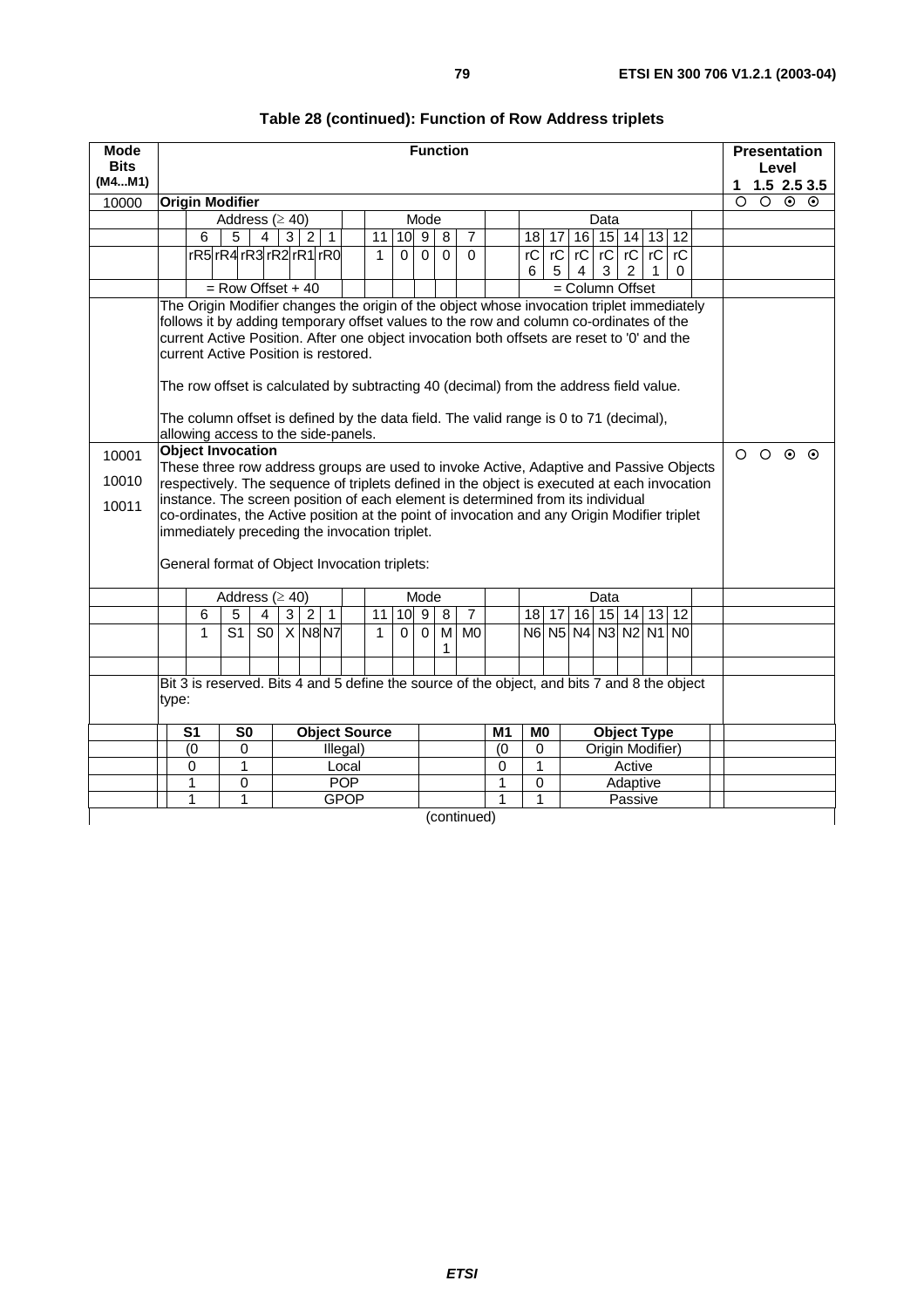|              | ۰,           |  |
|--------------|--------------|--|
| I<br>I<br>۰. | I<br>×<br>۰, |  |

| Table 28 (continued): Function of Row Address triplets |  |  |
|--------------------------------------------------------|--|--|
|--------------------------------------------------------|--|--|

| Mode<br><b>Bits</b> |                                                                                                                                                                                                                                                                                                                                                                                                                                                                                                                                                                                                                                 |                     |                                                                                                                                            | <b>Function</b>                                                         |                          |                                                                                                                                                                                  | <b>Presentation</b>         |  |  |  |  |  |
|---------------------|---------------------------------------------------------------------------------------------------------------------------------------------------------------------------------------------------------------------------------------------------------------------------------------------------------------------------------------------------------------------------------------------------------------------------------------------------------------------------------------------------------------------------------------------------------------------------------------------------------------------------------|---------------------|--------------------------------------------------------------------------------------------------------------------------------------------|-------------------------------------------------------------------------|--------------------------|----------------------------------------------------------------------------------------------------------------------------------------------------------------------------------|-----------------------------|--|--|--|--|--|
| (M4M1)              |                                                                                                                                                                                                                                                                                                                                                                                                                                                                                                                                                                                                                                 |                     |                                                                                                                                            |                                                                         |                          |                                                                                                                                                                                  | Level<br>$1.5$ 2.5 3.5<br>1 |  |  |  |  |  |
| 10001               |                                                                                                                                                                                                                                                                                                                                                                                                                                                                                                                                                                                                                                 |                     | <b>Object Invocation</b> (continued)                                                                                                       |                                                                         |                          |                                                                                                                                                                                  |                             |  |  |  |  |  |
| 10010               |                                                                                                                                                                                                                                                                                                                                                                                                                                                                                                                                                                                                                                 |                     |                                                                                                                                            |                                                                         |                          | Bits N0 - N8 select a particular object of the specified type from the specified source. The                                                                                     |                             |  |  |  |  |  |
|                     | invoked.                                                                                                                                                                                                                                                                                                                                                                                                                                                                                                                                                                                                                        |                     |                                                                                                                                            |                                                                         |                          | interpretation of these bits depends on whether a POP/GPOP or Local Object is being                                                                                              |                             |  |  |  |  |  |
| 10011               |                                                                                                                                                                                                                                                                                                                                                                                                                                                                                                                                                                                                                                 |                     |                                                                                                                                            |                                                                         |                          |                                                                                                                                                                                  |                             |  |  |  |  |  |
| (cont.)             | POP or GPOP Object                                                                                                                                                                                                                                                                                                                                                                                                                                                                                                                                                                                                              |                     |                                                                                                                                            |                                                                         |                          |                                                                                                                                                                                  |                             |  |  |  |  |  |
|                     |                                                                                                                                                                                                                                                                                                                                                                                                                                                                                                                                                                                                                                 |                     | pointer within the pointer table at the start of the page:                                                                                 |                                                                         |                          | When the Object Source is indicated as POP or GPOP $(S1 = 1, SO = X)$ , bits N0 to N8<br>identify the sub-page carrying the object definition and the position of the associated |                             |  |  |  |  |  |
|                     |                                                                                                                                                                                                                                                                                                                                                                                                                                                                                                                                                                                                                                 |                     | containing the object definition.                                                                                                          |                                                                         |                          | Bits N3 - N0 (MSB - LSB) define the S1 component of the sub-code of the page                                                                                                     |                             |  |  |  |  |  |
|                     | object page:                                                                                                                                                                                                                                                                                                                                                                                                                                                                                                                                                                                                                    |                     |                                                                                                                                            |                                                                         |                          | Bits N7 and N8 define the location of the relevant part of the Pointer Table within the                                                                                          |                             |  |  |  |  |  |
|                     | N <sub>8</sub>                                                                                                                                                                                                                                                                                                                                                                                                                                                                                                                                                                                                                  | <b>N7</b>           | <b>Pointer Location</b>                                                                                                                    |                                                                         |                          |                                                                                                                                                                                  |                             |  |  |  |  |  |
|                     | 0                                                                                                                                                                                                                                                                                                                                                                                                                                                                                                                                                                                                                               | 0                   | Packet 1<br>Packet 2                                                                                                                       |                                                                         |                          |                                                                                                                                                                                  |                             |  |  |  |  |  |
|                     | $\mathbf 0$                                                                                                                                                                                                                                                                                                                                                                                                                                                                                                                                                                                                                     | 1                   | Packet 3                                                                                                                                   |                                                                         |                          |                                                                                                                                                                                  |                             |  |  |  |  |  |
|                     | 1<br>$\mathbf{1}$                                                                                                                                                                                                                                                                                                                                                                                                                                                                                                                                                                                                               | 0<br>1              | Packet 4                                                                                                                                   |                                                                         |                          |                                                                                                                                                                                  |                             |  |  |  |  |  |
|                     | N6<br>0<br>0                                                                                                                                                                                                                                                                                                                                                                                                                                                                                                                                                                                                                    | <b>N5</b><br>0<br>1 | <b>Active</b><br>1<br>4                                                                                                                    | Triplet Number (range 0 - 12)<br><b>Adaptive</b><br>2<br>$\overline{5}$ | <b>Passive</b><br>3<br>6 |                                                                                                                                                                                  |                             |  |  |  |  |  |
|                     | 1                                                                                                                                                                                                                                                                                                                                                                                                                                                                                                                                                                                                                               | 0                   | 7                                                                                                                                          | 8                                                                       | 9                        |                                                                                                                                                                                  |                             |  |  |  |  |  |
|                     | 1                                                                                                                                                                                                                                                                                                                                                                                                                                                                                                                                                                                                                               | 1                   | 10                                                                                                                                         | 11                                                                      | 12                       |                                                                                                                                                                                  |                             |  |  |  |  |  |
|                     | N8:                                                                                                                                                                                                                                                                                                                                                                                                                                                                                                                                                                                                                             |                     |                                                                                                                                            |                                                                         |                          | Bit N4 indicates the location of the pointer data within the triplet specified by bits N5 to                                                                                     |                             |  |  |  |  |  |
|                     | Ν4                                                                                                                                                                                                                                                                                                                                                                                                                                                                                                                                                                                                                              |                     | <b>Pointer Position</b>                                                                                                                    |                                                                         |                          |                                                                                                                                                                                  |                             |  |  |  |  |  |
|                     | 0<br>1                                                                                                                                                                                                                                                                                                                                                                                                                                                                                                                                                                                                                          |                     | Bits 1 to 9 (LSB - MSB)                                                                                                                    |                                                                         |                          |                                                                                                                                                                                  |                             |  |  |  |  |  |
|                     | Bits 10 to 18 (LSB - MSB)<br>Local Object<br>NOTE:<br>A Local Object can only be invoked by local packet 26 enhancement data,<br>either directly by an Object Invocation command, or via another Local Object<br>of the appropriate type, as defined in clauses 13.3 to 13.5. It is not possible to<br>invoke a Local Object from outside the page to which it belongs or from public<br>objects. When the Object Source is indicated as Local (S1 = 0, S0 = 1), bit N8<br>is set to '0'. Bits N0 - N7 identify the location of the object's definition triplet in<br>terms of a packet 26 designation code and triplet number: |                     |                                                                                                                                            |                                                                         |                          |                                                                                                                                                                                  |                             |  |  |  |  |  |
|                     |                                                                                                                                                                                                                                                                                                                                                                                                                                                                                                                                                                                                                                 |                     | N7 - N4 (MSB - LSB) define the packet 26 designation code (range 0 - 15).<br>N3 - N0 (MSB - LSB) define the triplet number (range 0 - 12). |                                                                         |                          |                                                                                                                                                                                  |                             |  |  |  |  |  |
|                     |                                                                                                                                                                                                                                                                                                                                                                                                                                                                                                                                                                                                                                 |                     |                                                                                                                                            |                                                                         | (continued)              |                                                                                                                                                                                  |                             |  |  |  |  |  |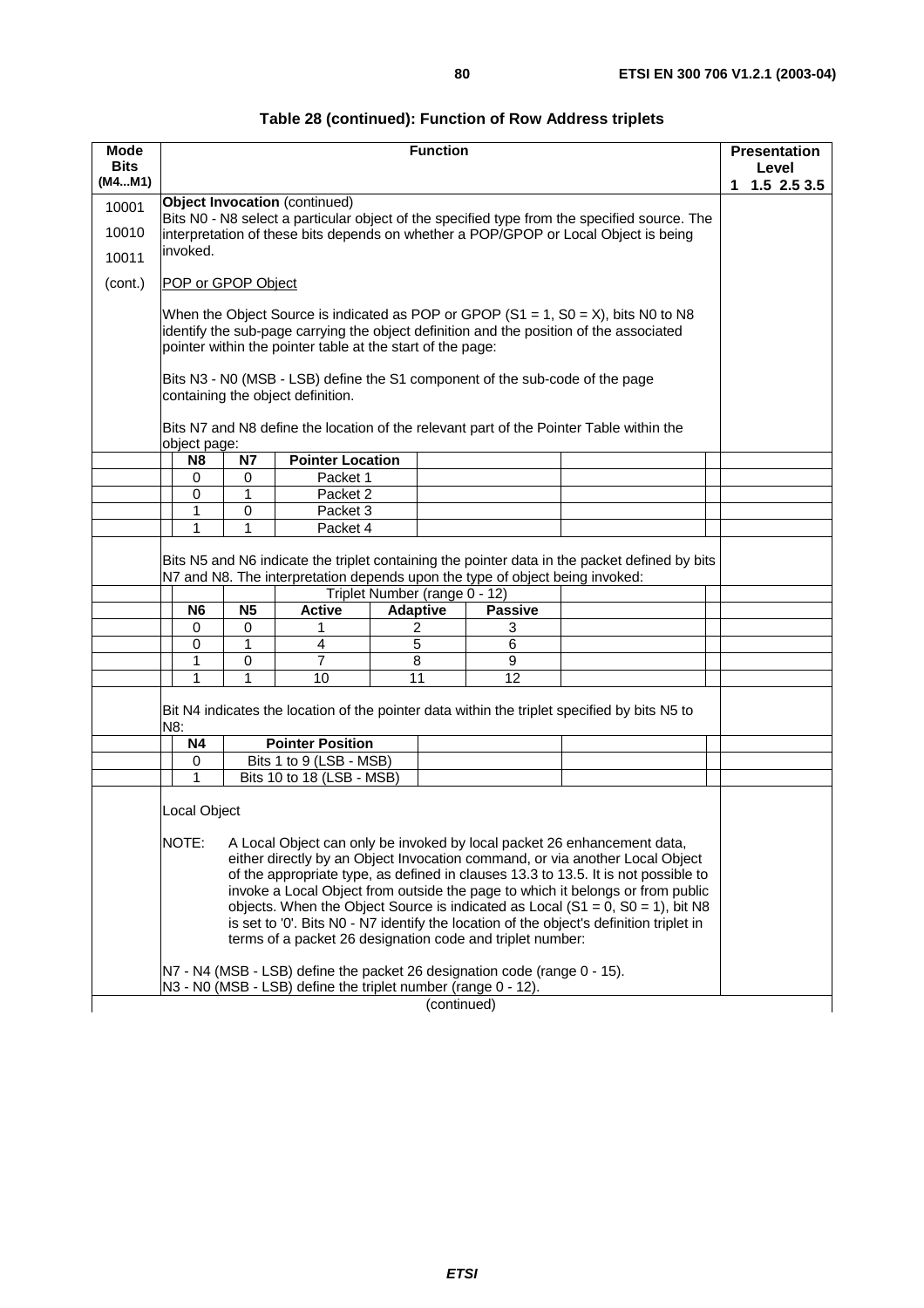| <b>Mode</b><br><b>Bits</b> |          |                          |                 |                |                      |                             |                                                                                                                                     |   |                 |                | <b>Function</b> |                |                |                |                      |  |      |        |                    |  |  |   |                 | Level | <b>Presentation</b> |
|----------------------------|----------|--------------------------|-----------------|----------------|----------------------|-----------------------------|-------------------------------------------------------------------------------------------------------------------------------------|---|-----------------|----------------|-----------------|----------------|----------------|----------------|----------------------|--|------|--------|--------------------|--|--|---|-----------------|-------|---------------------|
| (M4M1)                     |          |                          |                 |                |                      |                             |                                                                                                                                     |   |                 |                |                 |                |                |                |                      |  |      |        |                    |  |  | 1 |                 |       | 1.52.53.5           |
| 10100                      |          | <b>Reserved</b>          |                 |                |                      |                             |                                                                                                                                     |   |                 |                |                 |                |                |                |                      |  |      |        |                    |  |  |   |                 |       |                     |
| 10101                      |          | <b>Object Definition</b> |                 |                |                      |                             | These three row address groups identify the start of Active, Adaptive and Passive Object                                            |   |                 |                |                 |                |                |                |                      |  |      |        |                    |  |  |   | $O$ $O$ $O$ $O$ |       |                     |
| 10110                      |          |                          |                 |                |                      |                             | definitions respectively. The following sequence of triplets is executed at each object                                             |   |                 |                |                 |                |                |                |                      |  |      |        |                    |  |  |   |                 |       |                     |
| 10111                      | triplet. |                          |                 |                |                      |                             | invocation. An object is terminated by the next Object Definition or Termination Marker                                             |   |                 |                |                 |                |                |                |                      |  |      |        |                    |  |  |   |                 |       |                     |
|                            |          |                          |                 |                |                      |                             | <b>General Format of Object Definition triplets:</b>                                                                                |   |                 |                |                 |                |                |                |                      |  |      |        |                    |  |  |   |                 |       |                     |
|                            |          |                          |                 |                | Address ( $\geq$ 40) |                             |                                                                                                                                     |   |                 | Mode           |                 |                |                |                |                      |  | Data |        |                    |  |  |   |                 |       |                     |
|                            |          | 6                        | 5               | 4              | 3 <sup>1</sup>       | $\overline{2}$<br>$\vert$ 1 |                                                                                                                                     |   | 11 10 9         |                | 8               | $\overline{7}$ |                |                | $18$   17            |  |      |        | 16 15 14 13 12     |  |  |   |                 |       |                     |
|                            |          | 1                        | $\overline{S1}$ | $\overline{S}$ | $X$ N8 N7            |                             |                                                                                                                                     | 1 | $\overline{0}$  | $\mathbf{1}$   | M <sub>1</sub>  | <b>MO</b>      |                |                | N6 N5 N4 N3 N2 N1 N0 |  |      |        |                    |  |  |   |                 |       |                     |
|                            |          |                          |                 |                |                      |                             |                                                                                                                                     |   |                 |                |                 |                |                |                |                      |  |      |        |                    |  |  |   |                 |       |                     |
|                            |          |                          |                 |                |                      |                             | Bit 3 is reserved. Bits 4 and 5 define the presentation Levels at which the object is                                               |   |                 |                |                 |                |                |                |                      |  |      |        |                    |  |  |   |                 |       |                     |
|                            |          |                          |                 |                |                      |                             | required, and bits 7 and 8 the object type:                                                                                         |   |                 |                |                 |                |                |                |                      |  |      |        |                    |  |  |   |                 |       |                     |
|                            |          | S <sub>1</sub>           | S <sub>0</sub>  |                |                      |                             | <b>Object Usage</b>                                                                                                                 |   |                 |                |                 | M <sub>1</sub> |                | M <sub>0</sub> |                      |  |      |        | <b>Object Type</b> |  |  |   |                 |       |                     |
|                            |          | (0)                      | 0               |                |                      |                             | Illegal)                                                                                                                            |   |                 |                |                 | (0)            |                | 0              |                      |  |      |        | Reserved)          |  |  |   |                 |       |                     |
|                            |          | $\Omega$                 | 1               |                |                      |                             | Level 2.5                                                                                                                           |   |                 |                |                 | 0              |                | $\mathbf{1}$   |                      |  |      | Active |                    |  |  |   |                 |       |                     |
|                            |          | 1                        | 0               |                |                      |                             | Level 3.5                                                                                                                           |   |                 |                |                 | 1              |                | $\mathsf 0$    |                      |  |      |        | Adaptive           |  |  |   |                 |       |                     |
|                            |          |                          | 1               |                |                      |                             | Levels $2.\overline{5}$ and $3.\overline{5}$                                                                                        |   |                 |                |                 |                |                | 1              |                      |  |      |        | Passive            |  |  |   |                 |       |                     |
|                            |          |                          |                 |                |                      |                             | Bits N0 - N8 are set to match the corresponding bits in any Object Invocation triplet used                                          |   |                 |                |                 |                |                |                |                      |  |      |        |                    |  |  |   |                 |       |                     |
|                            |          | to invoke this object:   |                 |                |                      |                             |                                                                                                                                     |   |                 |                |                 |                |                |                |                      |  |      |        |                    |  |  |   |                 |       |                     |
|                            |          |                          |                 |                |                      |                             | Object definitions on POP or GPOP pages                                                                                             |   |                 |                |                 |                |                |                |                      |  |      |        |                    |  |  |   |                 |       |                     |
|                            |          |                          |                 |                |                      |                             | N3 - N0 (MSB - LSB) are set to the same value as the S1 component of the sub-code of<br>the page containing this object definition. |   |                 |                |                 |                |                |                |                      |  |      |        |                    |  |  |   |                 |       |                     |
|                            | object:  |                          |                 |                |                      |                             | Bits N7 and N8 define the packet within this object page containing the pointer to this                                             |   |                 |                |                 |                |                |                |                      |  |      |        |                    |  |  |   |                 |       |                     |
|                            |          | N8                       | <b>N7</b>       |                |                      |                             | <b>Pointer Location</b>                                                                                                             |   |                 |                |                 |                |                |                |                      |  |      |        |                    |  |  |   |                 |       |                     |
|                            |          | 0                        | 0               |                |                      |                             | Packet 1                                                                                                                            |   |                 |                |                 |                |                |                |                      |  |      |        |                    |  |  |   |                 |       |                     |
|                            |          | 0                        | 1               |                |                      |                             | Packet 2                                                                                                                            |   |                 |                |                 |                |                |                |                      |  |      |        |                    |  |  |   |                 |       |                     |
|                            |          | 1                        | 0               |                |                      |                             | Packet 3                                                                                                                            |   |                 |                |                 |                |                |                |                      |  |      |        |                    |  |  |   |                 |       |                     |
|                            |          | 1                        | 1               |                |                      |                             | Packet 4                                                                                                                            |   |                 |                |                 |                |                |                |                      |  |      |        |                    |  |  |   |                 |       |                     |
|                            |          |                          |                 |                |                      |                             | Bits N5 and N6 indicate the triplet containing the pointer data in the packet defined by bits                                       |   |                 |                |                 |                |                |                |                      |  |      |        |                    |  |  |   |                 |       |                     |
|                            |          |                          |                 |                |                      |                             | N7 and N8. The interpretation depends upon the type of object being invoked:                                                        |   |                 |                |                 |                |                |                |                      |  |      |        |                    |  |  |   |                 |       |                     |
|                            |          |                          |                 |                |                      |                             | Triplet Number (range 0 - 12)                                                                                                       |   |                 |                |                 |                |                |                |                      |  |      |        |                    |  |  |   |                 |       |                     |
|                            |          | N <sub>6</sub>           | N <sub>5</sub>  |                |                      | <b>Active</b>               |                                                                                                                                     |   | <b>Adaptive</b> |                |                 |                |                | <b>Passive</b> |                      |  |      |        |                    |  |  |   |                 |       |                     |
|                            |          | 0                        | 0               |                |                      | 1                           |                                                                                                                                     |   |                 | 2              |                 |                | 3              |                |                      |  |      |        |                    |  |  |   |                 |       |                     |
|                            |          | $\pmb{0}$                | 1               |                |                      | 4                           |                                                                                                                                     |   |                 | $\overline{5}$ |                 |                | $\overline{6}$ |                |                      |  |      |        |                    |  |  |   |                 |       |                     |
|                            |          | 1                        | 0               |                |                      | $\overline{7}$              |                                                                                                                                     |   |                 | $\overline{8}$ |                 |                | 9              |                |                      |  |      |        |                    |  |  |   |                 |       |                     |
|                            |          | 1                        | 1               |                |                      | 10                          |                                                                                                                                     |   |                 | 11             |                 |                | 12             |                |                      |  |      |        |                    |  |  |   |                 |       |                     |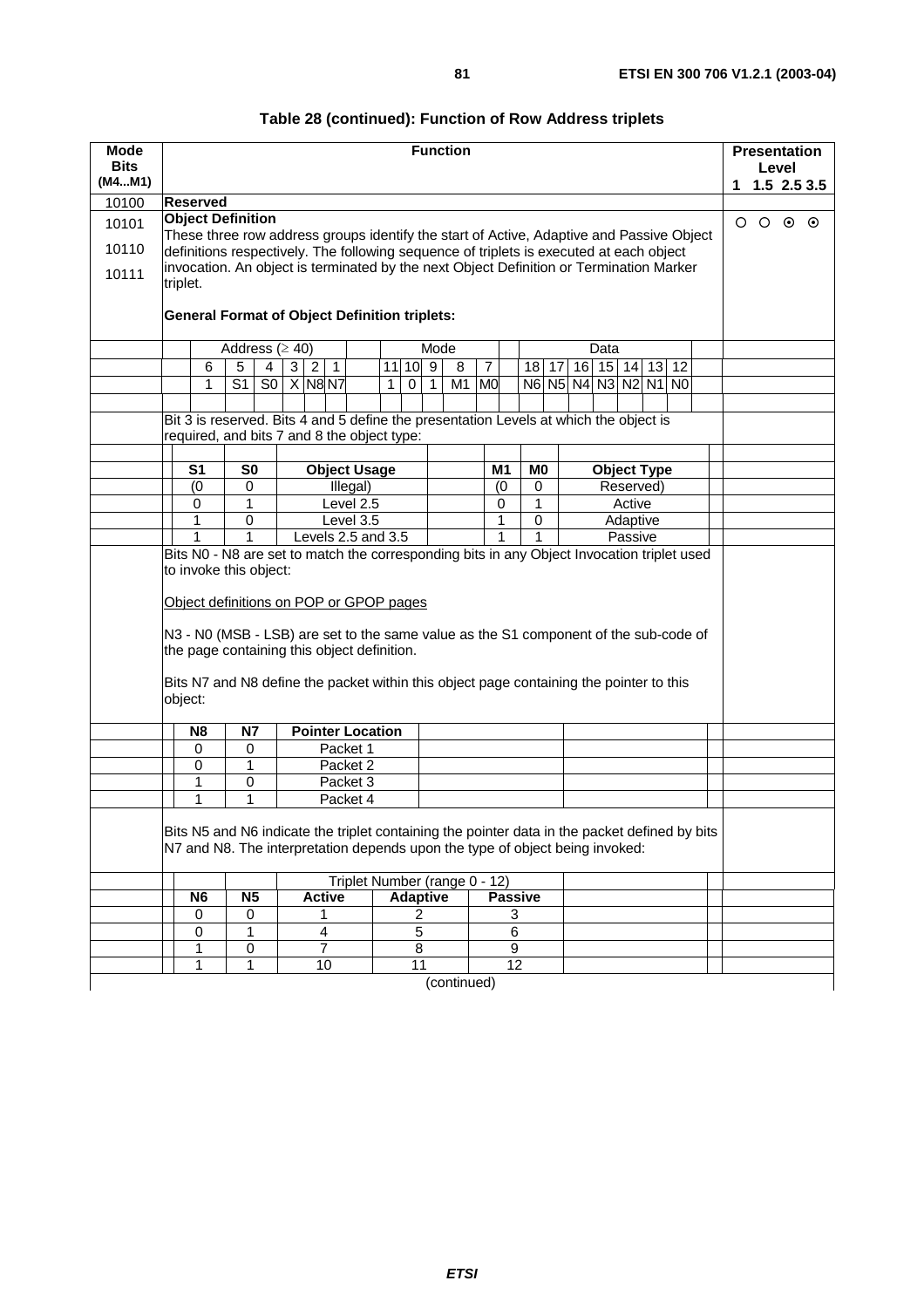| Mode              |       |                  |    |                                                                                                                                                                |     |                    |                    |   |                | <b>Function</b> |             |                |                |                         |       |                               |      |           |                   |                    |   | <b>Presentation</b> |               |
|-------------------|-------|------------------|----|----------------------------------------------------------------------------------------------------------------------------------------------------------------|-----|--------------------|--------------------|---|----------------|-----------------|-------------|----------------|----------------|-------------------------|-------|-------------------------------|------|-----------|-------------------|--------------------|---|---------------------|---------------|
| <b>Bits</b>       |       |                  |    |                                                                                                                                                                |     |                    |                    |   |                |                 |             |                |                |                         |       |                               |      |           |                   |                    |   | Level               |               |
| (M4M1)            |       |                  |    |                                                                                                                                                                |     |                    |                    |   |                |                 |             |                |                |                         |       |                               |      |           |                   |                    | 1 |                     | $1.5$ 2.5 3.5 |
| 10101             |       |                  |    | Bit N4 indicates the location of the pointer data within the triplet specified by bits N5 to                                                                   |     |                    |                    |   |                |                 |             |                |                |                         |       |                               |      |           |                   |                    |   |                     |               |
| 10110             | N8:   |                  |    |                                                                                                                                                                |     |                    |                    |   |                |                 |             |                |                |                         |       |                               |      |           |                   |                    |   |                     |               |
| 10111             |       | <b>N4</b>        |    | <b>Pointer Position</b>                                                                                                                                        |     |                    |                    |   |                |                 |             |                |                |                         |       |                               |      |           |                   |                    |   |                     |               |
| (cont.)           |       | 0                |    | Bits 1 to 9 (LSB - MSB)                                                                                                                                        |     |                    |                    |   |                |                 |             |                |                |                         |       |                               |      |           |                   |                    |   |                     |               |
|                   |       | 1                |    | Bits 10 to 18 (LSB - MSB)                                                                                                                                      |     |                    |                    |   |                |                 |             |                |                |                         |       |                               |      |           |                   |                    |   |                     |               |
|                   |       |                  |    |                                                                                                                                                                |     |                    |                    |   |                |                 |             |                |                |                         |       |                               |      |           |                   |                    |   |                     |               |
|                   |       |                  |    | <b>Local Object Definitions</b><br>N8 is set to '0' and the remaining bits specify the location of the Object Definition triplet:                              |     |                    |                    |   |                |                 |             |                |                |                         |       |                               |      |           |                   |                    |   |                     |               |
|                   |       |                  |    |                                                                                                                                                                |     |                    |                    |   |                |                 |             |                |                |                         |       |                               |      |           |                   |                    |   |                     |               |
|                   |       |                  |    | N7 - N4 (MSB - LSB) define the packet 26 designation code (range 0 - 15).                                                                                      |     |                    |                    |   |                |                 |             |                |                |                         |       |                               |      |           |                   |                    |   |                     |               |
|                   |       |                  |    | N3 - N0 (MSB - LSB) define the triplet number (range 0 - 12).                                                                                                  |     |                    |                    |   |                |                 |             |                |                |                         |       |                               |      |           |                   |                    |   |                     |               |
| 11000             |       | <b>DRCS Mode</b> |    | The DRCS Mode triplet designates a DRCS sub-table and the validity of the DRCS data.                                                                           |     |                    |                    |   |                |                 |             |                |                |                         |       |                               |      |           |                   |                    |   | $O$ $O$ $O$ $O$     |               |
|                   |       |                  |    | Address ( $\geq$ 40)                                                                                                                                           |     |                    |                    |   |                | Mode            |             |                |                |                         |       |                               | Data |           |                   |                    |   |                     |               |
|                   |       | 6                | 5  | 4                                                                                                                                                              | 3 2 | $\overline{1}$     |                    |   |                | 11 10 9 8       |             | $\overline{7}$ |                |                         | 18 17 |                               |      |           |                   | 16 15 14 13 12     |   |                     |               |
|                   |       | R5               | R4 | R3 R2 R1 R0                                                                                                                                                    |     |                    |                    | 1 | 1 <sup>1</sup> | $\Omega$        | $\mathbf 0$ | $\Omega$       |                | $\overline{\mathsf{s}}$ |       | $L1$ $L0$ $T3$ $T2$ $T1$ $T0$ |      |           |                   |                    |   |                     |               |
|                   |       |                  |    |                                                                                                                                                                |     |                    |                    |   |                |                 |             |                |                |                         |       |                               |      |           |                   |                    |   |                     |               |
|                   |       |                  |    | The address field is reserved and the Active Position is not modified.                                                                                         |     |                    |                    |   |                |                 |             |                |                |                         |       |                               |      |           |                   |                    |   |                     |               |
|                   |       |                  |    | The page numbers of normal and global DRCS pages are indicated in the MOT or via<br>packets X/27/4 or X/27/5. Bit 18 defines whether a Global or a Normal DRCS |     |                    |                    |   |                |                 |             |                |                |                         |       |                               |      |           |                   |                    |   |                     |               |
|                   |       |                  |    | sub-table page is being specified. Bits 16 and 17 define the presentation Levels at which<br>the DRCS data will be used:                                       |     |                    |                    |   |                |                 |             |                |                |                         |       |                               |      |           |                   |                    |   |                     |               |
|                   |       | S                |    |                                                                                                                                                                |     | <b>Source Page</b> |                    |   |                |                 |             |                | L <sub>1</sub> | L <sub>0</sub>          |       |                               |      |           | <b>DRCS Usage</b> |                    |   |                     |               |
|                   |       | 0                |    |                                                                                                                                                                |     | <b>Global DRCS</b> |                    |   |                |                 |             |                | $\mathbf 0$    | $\mathbf 0$             |       |                               |      |           | Reserved          |                    |   |                     |               |
|                   |       | 1                |    |                                                                                                                                                                |     |                    | <b>Normal DRCS</b> |   |                |                 |             |                | 0              | 1                       |       |                               |      | Level 2.5 |                   |                    |   |                     |               |
|                   |       |                  |    |                                                                                                                                                                |     |                    |                    |   |                |                 |             |                | 1              | 0                       |       |                               |      | Level 3.5 |                   |                    |   |                     |               |
|                   |       |                  |    |                                                                                                                                                                |     |                    |                    |   |                |                 |             |                | 1              | 1                       |       |                               |      |           |                   | Levels 2.5 and 3.5 |   |                     |               |
|                   |       |                  |    |                                                                                                                                                                |     |                    |                    |   |                |                 |             |                |                |                         |       |                               |      |           |                   |                    |   |                     |               |
|                   |       |                  |    | Bits T3 - T0 (MSB-LSB) indicate the sub-table (sub-page) required. T3 - T0 correspond to                                                                       |     |                    |                    |   |                |                 |             |                |                |                         |       |                               |      |           |                   |                    |   |                     |               |
|                   |       |                  |    | the S1 component of the sub-code.                                                                                                                              |     |                    |                    |   |                |                 |             |                |                |                         |       |                               |      |           |                   |                    |   |                     |               |
|                   |       |                  |    | The designated sub-table is assumed to be latched and used during subsequent DRCS                                                                              |     |                    |                    |   |                |                 |             |                |                |                         |       |                               |      |           |                   |                    |   |                     |               |
|                   |       |                  |    | character invocations. Where an object invokes a DRCS character, the sub-                                                                                      |     |                    |                    |   |                |                 |             |                |                |                         |       |                               |      |           |                   |                    |   |                     |               |
|                   |       |                  |    | table designation shall be included within the definition of the same object. A normal and                                                                     |     |                    |                    |   |                |                 |             |                |                |                         |       |                               |      |           |                   |                    |   |                     |               |
|                   |       |                  |    | a global sub-table can be designated simultaneously.                                                                                                           |     |                    |                    |   |                |                 |             |                |                |                         |       |                               |      |           |                   |                    |   |                     |               |
|                   | NOTE: |                  |    | The scope of the DRCS mode information is restricted to the object or the local                                                                                |     |                    |                    |   |                |                 |             |                |                |                         |       |                               |      |           |                   |                    |   |                     |               |
|                   |       |                  |    | enhancement data in which it occurs. It is not transferred to an invoked object                                                                                |     |                    |                    |   |                |                 |             |                |                |                         |       |                               |      |           |                   |                    |   |                     |               |
|                   |       |                  |    | or inherited on return.                                                                                                                                        |     |                    |                    |   |                |                 |             |                |                |                         |       |                               |      |           |                   |                    |   |                     |               |
| 11001 to Reserved |       |                  |    |                                                                                                                                                                |     |                    |                    |   |                |                 |             |                |                |                         |       |                               |      |           |                   |                    |   |                     |               |

(continued)

11110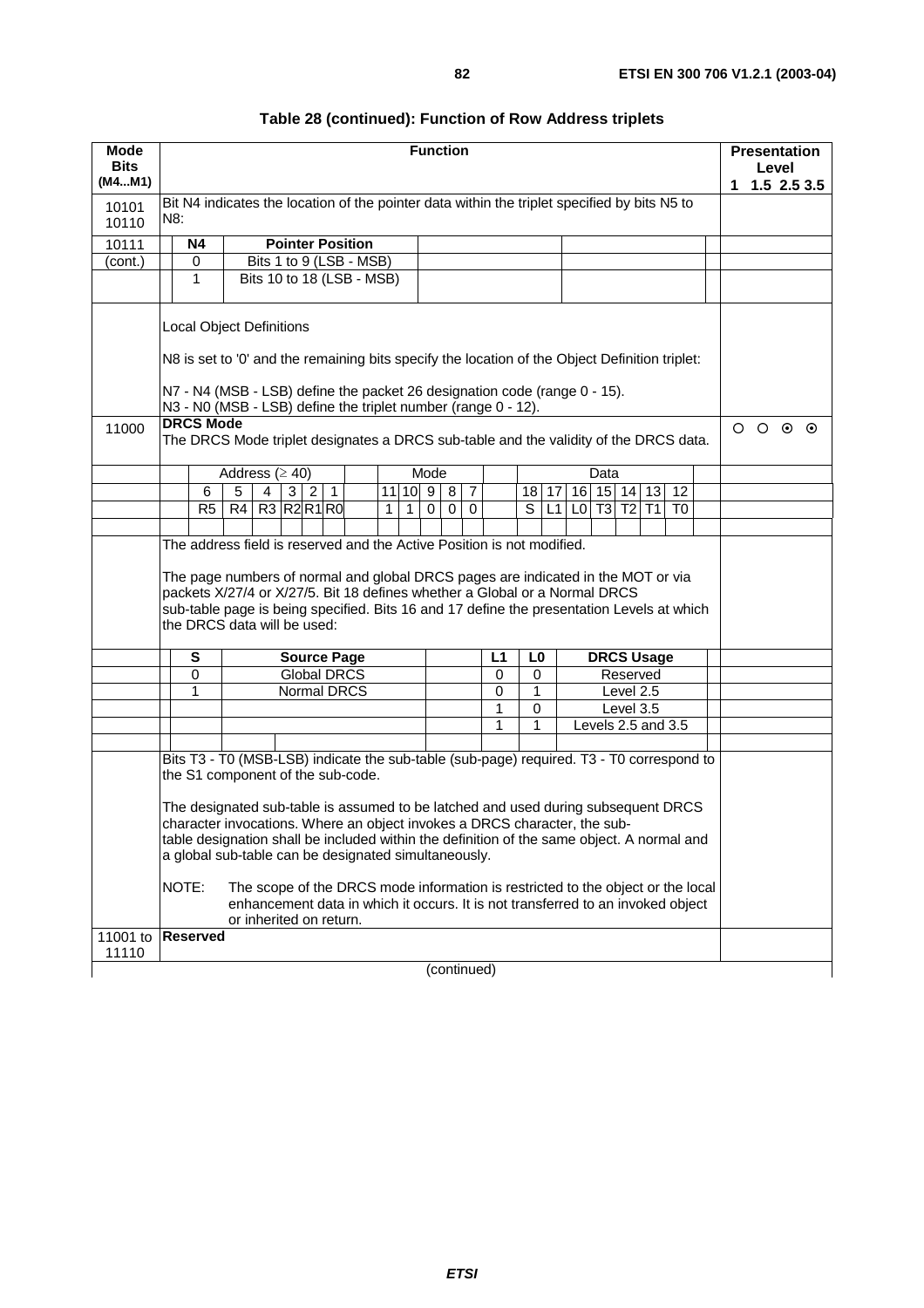| <b>Mode</b><br><b>Bits</b><br>(M4M1) |                           |                                                                                                                                                                     |                                                                                                                                                                               |                                                                 |                                                                                                                                                                                                                                                                                                                                                                                                                                                                                                                                            |                                                                                                                                    |                 |                                       |              |              |              | <b>Function</b> |                |  |  |         |      |                   |  |                | 1 |         | Level   | <b>Presentation</b><br>$1.5$ 2.5 3.5 |
|--------------------------------------|---------------------------|---------------------------------------------------------------------------------------------------------------------------------------------------------------------|-------------------------------------------------------------------------------------------------------------------------------------------------------------------------------|-----------------------------------------------------------------|--------------------------------------------------------------------------------------------------------------------------------------------------------------------------------------------------------------------------------------------------------------------------------------------------------------------------------------------------------------------------------------------------------------------------------------------------------------------------------------------------------------------------------------------|------------------------------------------------------------------------------------------------------------------------------------|-----------------|---------------------------------------|--------------|--------------|--------------|-----------------|----------------|--|--|---------|------|-------------------|--|----------------|---|---------|---------|--------------------------------------|
| 11111                                | <b>Termination Marker</b> |                                                                                                                                                                     |                                                                                                                                                                               |                                                                 |                                                                                                                                                                                                                                                                                                                                                                                                                                                                                                                                            |                                                                                                                                    |                 |                                       |              |              |              |                 |                |  |  |         |      |                   |  |                |   |         |         |                                      |
|                                      |                           |                                                                                                                                                                     |                                                                                                                                                                               | Address                                                         |                                                                                                                                                                                                                                                                                                                                                                                                                                                                                                                                            |                                                                                                                                    |                 |                                       |              |              | Mode         |                 |                |  |  |         | Data |                   |  |                |   |         |         |                                      |
|                                      |                           | 6                                                                                                                                                                   | 5                                                                                                                                                                             | 4                                                               | 3                                                                                                                                                                                                                                                                                                                                                                                                                                                                                                                                          | $\overline{2}$                                                                                                                     | $\mathbf{1}$    |                                       |              | $11$ 10 9    |              | 8               | $\overline{7}$ |  |  | $18$ 17 |      | 16 15 14 13 12    |  |                |   |         |         |                                      |
|                                      |                           | 1                                                                                                                                                                   | 1                                                                                                                                                                             | 1                                                               | $\mathbf{1}$                                                                                                                                                                                                                                                                                                                                                                                                                                                                                                                               | $\mathbf{1}$                                                                                                                       | $\overline{1}$  |                                       | $\mathbf{1}$ | $\mathbf{1}$ | $\mathbf{1}$ | $\mathbf{1}$    | $\mathbf{1}$   |  |  |         |      | D6 D5 D4 D3 D2 D1 |  | D <sub>0</sub> |   |         |         |                                      |
|                                      |                           |                                                                                                                                                                     |                                                                                                                                                                               |                                                                 |                                                                                                                                                                                                                                                                                                                                                                                                                                                                                                                                            |                                                                                                                                    |                 |                                       |              |              |              |                 |                |  |  |         |      |                   |  |                |   |         |         |                                      |
|                                      |                           |                                                                                                                                                                     |                                                                                                                                                                               |                                                                 | Since more than one packet with $Y = 26$ may be needed to display a given page, a<br>terminator is provided by setting the Address and Mode Description bits all to 1, in the<br>last triplet (bytes 43, 44 and 45) in the final packet in use. Any unused data groups<br>between the active data groups and the termination group shall be filled with repetitions<br>of the data in the termination group.<br>The data field bits are reserved.<br>At Levels 2.5 and 3.5, bits 12 - 14 in the data field identify the type of data being |                                                                                                                                    |                 |                                       |              |              |              |                 |                |  |  |         |      |                   |  |                |   |         |         |                                      |
|                                      |                           |                                                                                                                                                                     |                                                                                                                                                                               |                                                                 |                                                                                                                                                                                                                                                                                                                                                                                                                                                                                                                                            |                                                                                                                                    |                 |                                       |              |              |              |                 |                |  |  |         |      |                   |  |                | Ω | $\odot$ | $\circ$ | O                                    |
|                                      |                           |                                                                                                                                                                     |                                                                                                                                                                               |                                                                 |                                                                                                                                                                                                                                                                                                                                                                                                                                                                                                                                            |                                                                                                                                    |                 | terminated. Bits 15 -18 are reserved. |              |              |              |                 |                |  |  |         |      |                   |  |                | Ο | O       | ⊙       | ⊙                                    |
|                                      |                           |                                                                                                                                                                     |                                                                                                                                                                               |                                                                 |                                                                                                                                                                                                                                                                                                                                                                                                                                                                                                                                            |                                                                                                                                    |                 |                                       |              |              |              |                 |                |  |  |         |      |                   |  |                |   |         |         |                                      |
|                                      | D <sub>2</sub>            | D <sub>1</sub>                                                                                                                                                      |                                                                                                                                                                               | D <sub>0</sub>                                                  |                                                                                                                                                                                                                                                                                                                                                                                                                                                                                                                                            |                                                                                                                                    | <b>Function</b> |                                       |              |              |              |                 |                |  |  |         |      |                   |  |                |   |         |         |                                      |
|                                      | $\Omega$                  |                                                                                                                                                                     | $\Omega$                                                                                                                                                                      | $\mathbf{0}$                                                    |                                                                                                                                                                                                                                                                                                                                                                                                                                                                                                                                            | Intermediate (G)POP sub-page. End of object, more objects follow<br>on this page.                                                  |                 |                                       |              |              |              |                 |                |  |  |         |      |                   |  |                |   |         |         |                                      |
|                                      | 0                         |                                                                                                                                                                     | 0                                                                                                                                                                             | $\mathbf{1}$                                                    |                                                                                                                                                                                                                                                                                                                                                                                                                                                                                                                                            | Intermediate (G)POP sub-page. End of last object on this page.<br>Last (G)POP sub-page. End of object, more objects follow on this |                 |                                       |              |              |              |                 |                |  |  |         |      |                   |  |                |   |         |         |                                      |
|                                      | $\Omega$                  |                                                                                                                                                                     | $\mathbf{1}$                                                                                                                                                                  | $\Omega$                                                        | page.                                                                                                                                                                                                                                                                                                                                                                                                                                                                                                                                      |                                                                                                                                    |                 |                                       |              |              |              |                 |                |  |  |         |      |                   |  |                |   |         |         |                                      |
|                                      | 0                         |                                                                                                                                                                     | $\mathbf{1}$                                                                                                                                                                  | $\mathbf{1}$                                                    |                                                                                                                                                                                                                                                                                                                                                                                                                                                                                                                                            |                                                                                                                                    |                 |                                       |              |              |              |                 |                |  |  |         |      |                   |  |                |   |         |         |                                      |
|                                      | 1                         | Last (G)POP sub-page. End of last object on this page.<br>Local Object definitions. End of object, more objects follow on this<br>$\Omega$<br>$\mathbf{0}$<br>page. |                                                                                                                                                                               |                                                                 |                                                                                                                                                                                                                                                                                                                                                                                                                                                                                                                                            |                                                                                                                                    |                 |                                       |              |              |              |                 |                |  |  |         |      |                   |  |                |   |         |         |                                      |
|                                      | 1                         |                                                                                                                                                                     | $\mathbf 0$                                                                                                                                                                   | Local Object definitions. End of last object on this page.<br>1 |                                                                                                                                                                                                                                                                                                                                                                                                                                                                                                                                            |                                                                                                                                    |                 |                                       |              |              |              |                 |                |  |  |         |      |                   |  |                |   |         |         |                                      |
|                                      | 1                         |                                                                                                                                                                     | 1                                                                                                                                                                             | $\Omega$                                                        |                                                                                                                                                                                                                                                                                                                                                                                                                                                                                                                                            | Local enhancement data. End of enhancement data, Local Object<br>definitions follow.                                               |                 |                                       |              |              |              |                 |                |  |  |         |      |                   |  |                |   |         |         |                                      |
|                                      | 1                         |                                                                                                                                                                     | Local enhancement data. End of enhancement data, no Local<br>1<br>1<br>Object definitions follow.                                                                             |                                                                 |                                                                                                                                                                                                                                                                                                                                                                                                                                                                                                                                            |                                                                                                                                    |                 |                                       |              |              |              |                 |                |  |  |         |      |                   |  |                |   |         |         |                                      |
|                                      | definitions.              |                                                                                                                                                                     | The Termination Marker triplet may also be used as a "space-filler" between object<br>definitions and between the end of local enhancement data and the start of Local Object |                                                                 |                                                                                                                                                                                                                                                                                                                                                                                                                                                                                                                                            |                                                                                                                                    |                 |                                       |              |              |              |                 |                |  |  |         |      |                   |  |                |   |         |         |                                      |

## 12.3.4 Column Address triplets

A Column address triplet has the following format:

|              |        |  | Address $\leq 39$ |  |                | Mode |  |  |  | Data |                      |                      |
|--------------|--------|--|-------------------|--|----------------|------|--|--|--|------|----------------------|----------------------|
|              | 654321 |  |                   |  | 11 10 9 8 7    |      |  |  |  |      | 18 17 16 15 14 13 12 |                      |
| C5C4C3C2C1C0 |        |  |                   |  | M4 M3 M2 M1 M0 |      |  |  |  |      |                      | D6 D5 D4 D3 D2 D1 D0 |

For all mode description values except all reserved values and the one used for PDC, the address field sets the column co-ordinate of the Active Position.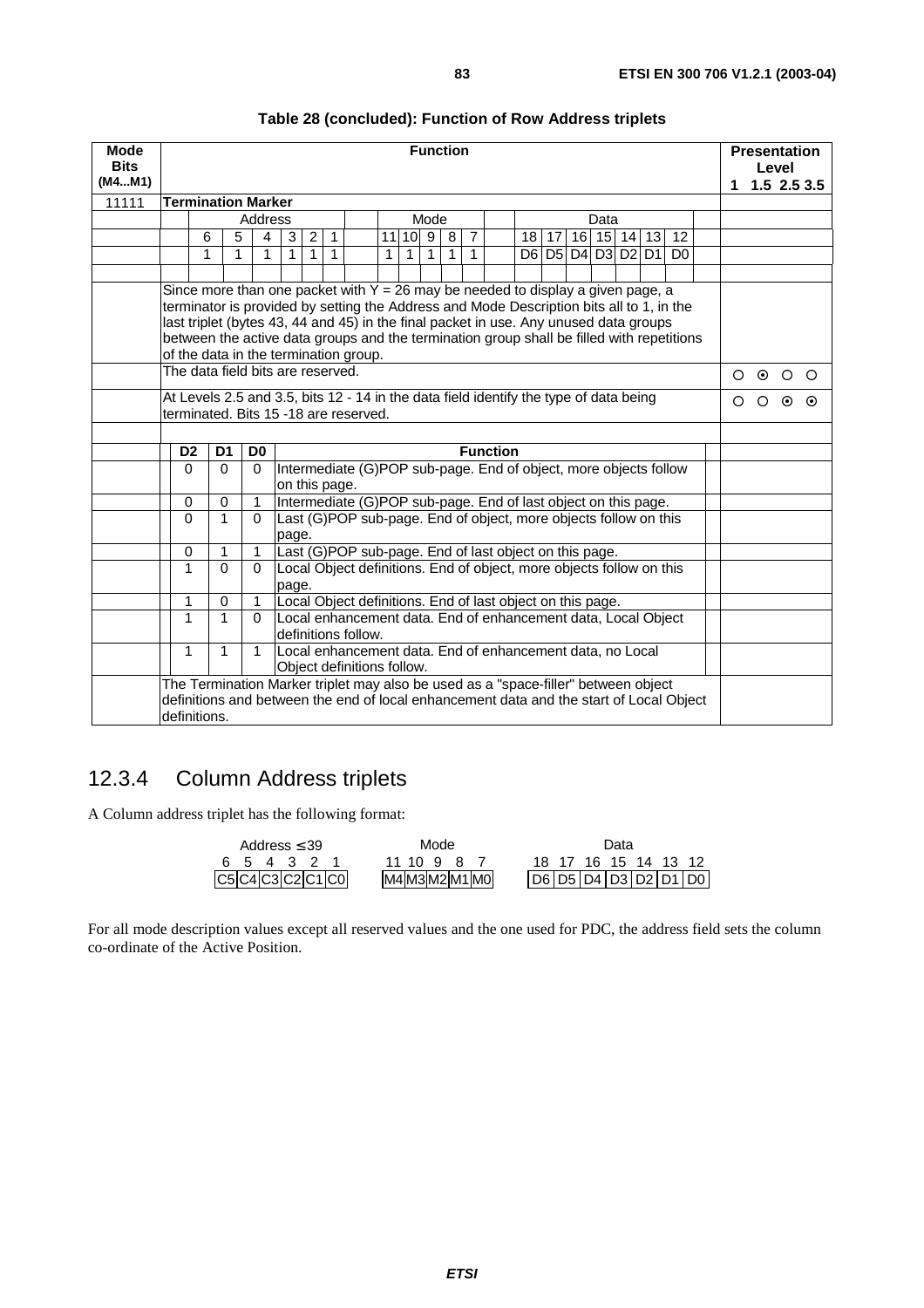Table 29 defines the function of each Column Address triplet. The bits of the data field are numbered D0 to D6.

|  |  |  | <b>Table 29: Function of Column Address triplets</b> |
|--|--|--|------------------------------------------------------|
|--|--|--|------------------------------------------------------|

| <b>Mode</b>           | <b>Function</b>                                                                                                                                                                                                                                                                                                                                                                                                                                                                                                                                                                                                                                      |         | <b>Presentation</b>     |                 |                  |  |  |
|-----------------------|------------------------------------------------------------------------------------------------------------------------------------------------------------------------------------------------------------------------------------------------------------------------------------------------------------------------------------------------------------------------------------------------------------------------------------------------------------------------------------------------------------------------------------------------------------------------------------------------------------------------------------------------------|---------|-------------------------|-----------------|------------------|--|--|
| <b>Bits</b><br>(M4M1) |                                                                                                                                                                                                                                                                                                                                                                                                                                                                                                                                                                                                                                                      |         | Level                   |                 |                  |  |  |
|                       |                                                                                                                                                                                                                                                                                                                                                                                                                                                                                                                                                                                                                                                      |         |                         |                 | 1, 1.5, 2.5, 3.5 |  |  |
| 00000                 | <b>Foreground Colour</b><br>When data field bits D6 and D5 are both set to '0', bits D4 - D0 define the foreground<br>colour. Bits D4 and D3 select a CLUT in the Colour Map of table 30, and bits D2 - D0<br>select an entry from that CLUT. All other data field values are reserved.<br>The effect of this attribute persists to the end of a display row unless overridden by either<br>a spacing or a non-spacing attribute defining the foreground colour.                                                                                                                                                                                     | $\circ$ | $\circ$ $\circ$ $\circ$ |                 |                  |  |  |
| 00001                 | <b>Block Mosaic Character from the G1 Set</b><br>The 7 data field bits select a block mosaic character from the G1 set, table 47.<br>Data field values < 20 hex are reserved but decoders should still set the column co-<br>ordinate of the Active Position to the value of the address field.                                                                                                                                                                                                                                                                                                                                                      |         | $O$ $O$ $O$ $O$         |                 |                  |  |  |
| 00010                 | Line Drawing or Smoothed Mosaic Character from the G3 Set at Level 1.5<br>The 7 data field bits select a line drawing or smoothed mosaic character from the G3 set,<br>table 48.<br>Data field values < 20 hex are reserved but decoders should still set the column co-<br>ordinate of the Active Position to the value of the address field.<br>NOTE 1: This command is intended for use at Level 1.5 only to ensure existing decoders<br>remain compatible with Level 2.5 and 3.5 transmissions but it should also be<br>interpreted by Level 2.5 and 3.5 decoders. Level 1.5 decoders may not respond<br>to some or all valid data field values. | $\circ$ | $\odot$                 | $\odot$ $\odot$ |                  |  |  |
| 00011                 | <b>Background Colour</b><br>When data field D6 and D5 are both set to '0', bits D4 - D0 define the background colour.<br>Bits D4 and D3 select a CLUT in the Colour Map of table 30, and bits D2 - D0 select an<br>entry from that CLUT. All other data field values are reserved.<br>The effect of this attribute persists to the end of a display row unless overridden by either<br>a spacing or a non-spacing attribute defining the background colour.                                                                                                                                                                                          |         | $O$ $O$ $O$ $O$         |                 |                  |  |  |
| 00100                 | Reserved<br><b>Reserved</b>                                                                                                                                                                                                                                                                                                                                                                                                                                                                                                                                                                                                                          |         |                         |                 |                  |  |  |
| 00101                 |                                                                                                                                                                                                                                                                                                                                                                                                                                                                                                                                                                                                                                                      |         |                         |                 |                  |  |  |
| 00110                 | PDC Data - Cursor Column and Announced Starting and Finishing Time Minutes<br>(see EN 300 231 [1]).<br>NOTE 2: The Active Position is not modified.                                                                                                                                                                                                                                                                                                                                                                                                                                                                                                  |         | $\circ$ $\circ$ $\circ$ |                 |                  |  |  |
| (continued)           |                                                                                                                                                                                                                                                                                                                                                                                                                                                                                                                                                                                                                                                      |         |                         |                 |                  |  |  |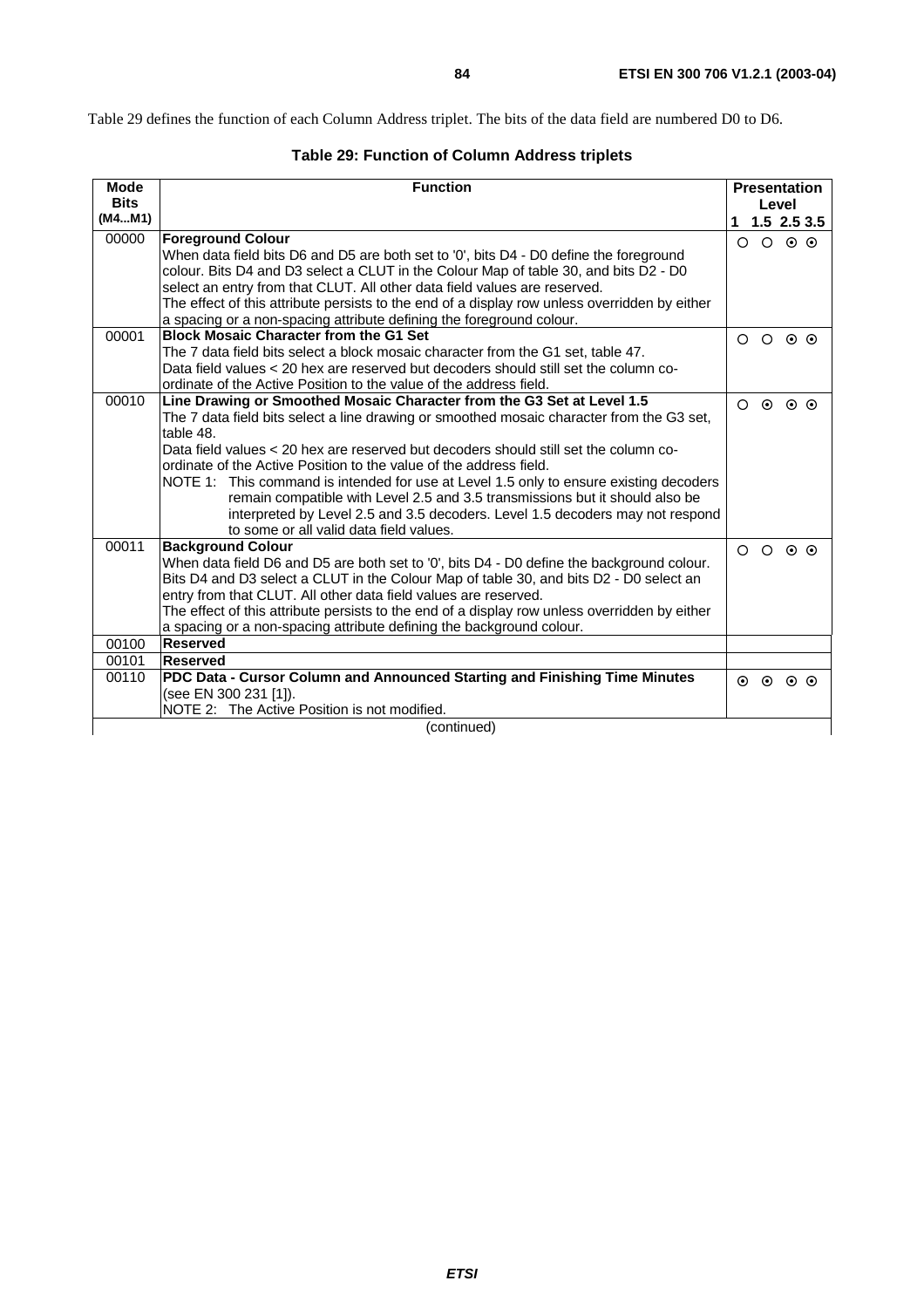|  | Table 29 (continued): Function of Column Address triplets |  |
|--|-----------------------------------------------------------|--|
|--|-----------------------------------------------------------|--|

| Mode                                                                          |                                                                                                                                                                                     |                |                | <b>Function</b>                                                                                                                                                  | <b>Presentation</b>     |                 |  |  |  |  |  |
|-------------------------------------------------------------------------------|-------------------------------------------------------------------------------------------------------------------------------------------------------------------------------------|----------------|----------------|------------------------------------------------------------------------------------------------------------------------------------------------------------------|-------------------------|-----------------|--|--|--|--|--|
| <b>Bits</b><br>(M4M1)                                                         |                                                                                                                                                                                     |                |                |                                                                                                                                                                  | Level                   |                 |  |  |  |  |  |
|                                                                               |                                                                                                                                                                                     |                |                |                                                                                                                                                                  | $1$ 1.5 2.5 3.5         |                 |  |  |  |  |  |
| 00111                                                                         | <b>Additional Flash Functions</b>                                                                                                                                                   |                |                |                                                                                                                                                                  | $O$ $O$ $O$ $O$         |                 |  |  |  |  |  |
|                                                                               |                                                                                                                                                                                     |                |                | The flash functions affect the foreground colour only. For 12x10x2, 12x10x4 and 6x5x4<br>DRCS characters, all the pixels are considered to be foreground pixels. |                         |                 |  |  |  |  |  |
|                                                                               |                                                                                                                                                                                     |                |                |                                                                                                                                                                  |                         |                 |  |  |  |  |  |
|                                                                               |                                                                                                                                                                                     |                |                | When data field bits D6 and D5 are both set to '0', bits D4 - D0 select a particular flash                                                                       |                         |                 |  |  |  |  |  |
|                                                                               |                                                                                                                                                                                     |                |                | function. Bits D1 and D0 define the flash mode, and bits D4, D3 and D2 the flash rate and                                                                        |                         |                 |  |  |  |  |  |
|                                                                               | phase. Other data field values are reserved.                                                                                                                                        |                |                |                                                                                                                                                                  |                         |                 |  |  |  |  |  |
|                                                                               | $\overline{D1}$                                                                                                                                                                     | D <sub>0</sub> |                | <b>Flash Mode</b>                                                                                                                                                |                         |                 |  |  |  |  |  |
|                                                                               | $\mathbf 0$                                                                                                                                                                         | 0              | Steady         |                                                                                                                                                                  |                         |                 |  |  |  |  |  |
|                                                                               | $\mathbf 0$                                                                                                                                                                         | 1              |                | Normal flash to background colour                                                                                                                                |                         |                 |  |  |  |  |  |
|                                                                               | $\mathbf{1}$                                                                                                                                                                        | $\mathbf 0$    |                | Invert phase of flash to background colour                                                                                                                       |                         |                 |  |  |  |  |  |
|                                                                               | $\mathbf{1}$                                                                                                                                                                        | 1              |                | Flash to the corresponding colour in an adjacent CLUT                                                                                                            |                         |                 |  |  |  |  |  |
|                                                                               |                                                                                                                                                                                     |                |                | (0 to 1, 1 to 0, 2 to 3 and 3 to 2 only).                                                                                                                        |                         |                 |  |  |  |  |  |
|                                                                               |                                                                                                                                                                                     |                |                | Example: CLUT 0, entry $2 \Leftrightarrow$ CLUT 1, entry 2                                                                                                       |                         |                 |  |  |  |  |  |
|                                                                               | D4                                                                                                                                                                                  | D <sub>3</sub> | D <sub>2</sub> | <b>Flash Rate and Phase</b>                                                                                                                                      |                         |                 |  |  |  |  |  |
|                                                                               | 0                                                                                                                                                                                   | 0              | 0              | Slow rate (1Hz)                                                                                                                                                  |                         |                 |  |  |  |  |  |
|                                                                               | $\mathbf 0$                                                                                                                                                                         | $\mathbf 0$    | 1              | Fast rate (2Hz), phase 1                                                                                                                                         |                         |                 |  |  |  |  |  |
|                                                                               | 0                                                                                                                                                                                   | 1              | 0              | Fast rate (2Hz), phase 2                                                                                                                                         |                         |                 |  |  |  |  |  |
| $\mathbf 0$<br>1<br>1<br>Fast rate (2Hz), phase 3                             |                                                                                                                                                                                     |                |                |                                                                                                                                                                  |                         |                 |  |  |  |  |  |
| $\mathbf{1}$<br>$\Omega$<br>Fast rate (2Hz), incremental flash, apparent<br>0 |                                                                                                                                                                                     |                |                |                                                                                                                                                                  |                         |                 |  |  |  |  |  |
|                                                                               | $\mathbf{1}$                                                                                                                                                                        | $\Omega$       | $\mathbf{1}$   | movement to the right. Starts at phase 1.<br>Fast rate (2Hz), decremental flash, apparent                                                                        |                         |                 |  |  |  |  |  |
|                                                                               |                                                                                                                                                                                     |                |                | movement to the left. Starts at phase 1.                                                                                                                         |                         |                 |  |  |  |  |  |
|                                                                               | 1                                                                                                                                                                                   | 1              | 0              | Reserved                                                                                                                                                         |                         |                 |  |  |  |  |  |
|                                                                               | 1                                                                                                                                                                                   | 1              | 1              | Reserved                                                                                                                                                         |                         |                 |  |  |  |  |  |
|                                                                               |                                                                                                                                                                                     |                |                |                                                                                                                                                                  |                         |                 |  |  |  |  |  |
| 01000                                                                         |                                                                                                                                                                                     |                |                | Modified G0 and G2 Character Set Designation                                                                                                                     | $O$ $O$ $O$ $O$         |                 |  |  |  |  |  |
|                                                                               |                                                                                                                                                                                     |                |                | This command allows different G0 and G2 characters sets to be designated for current                                                                             |                         |                 |  |  |  |  |  |
|                                                                               |                                                                                                                                                                                     |                |                | use, the existing settings having been defined by the default conditions, packets X/28/0                                                                         |                         |                 |  |  |  |  |  |
|                                                                               |                                                                                                                                                                                     |                |                | Format 1, X/28/4, M/29/0 or M/29/4, or a previous command of this type. This command                                                                             |                         |                 |  |  |  |  |  |
|                                                                               |                                                                                                                                                                                     |                |                | only influences characters written by packets X/26 and objects, and not the Level 1 page.                                                                        |                         |                 |  |  |  |  |  |
|                                                                               |                                                                                                                                                                                     |                |                | The 7 data field bits define a pair of character sets (one G0, one G2) from table 34. Only                                                                       |                         |                 |  |  |  |  |  |
|                                                                               |                                                                                                                                                                                     |                |                | two G0/G2 character set pairs may be used per page and one of these will be the default                                                                          |                         |                 |  |  |  |  |  |
|                                                                               | default sets in the absence of these packets.                                                                                                                                       |                |                | G0 and G2 sets specified by packets X/28/0 Format 1, X/28/4, M/29/0 or M/29/4, or the                                                                            |                         |                 |  |  |  |  |  |
|                                                                               |                                                                                                                                                                                     |                |                |                                                                                                                                                                  |                         |                 |  |  |  |  |  |
|                                                                               | The modified designation persists until the end of a display row or until a further<br>modification is signalled. At the end of a display row, the default G0 and G2 sets specified |                |                |                                                                                                                                                                  |                         |                 |  |  |  |  |  |
|                                                                               |                                                                                                                                                                                     |                |                | by packets X/28/0 Format 1, X/28/4, M/29/0 or M/29/4, or the default conditions in the                                                                           |                         |                 |  |  |  |  |  |
|                                                                               | absence of these packets, are re-selected.                                                                                                                                          |                |                |                                                                                                                                                                  |                         |                 |  |  |  |  |  |
|                                                                               |                                                                                                                                                                                     |                |                | As above except that any number of G0/G2 pairs may be designated.                                                                                                | O<br>$\circ$<br>$\circ$ | $\odot$         |  |  |  |  |  |
| 01001                                                                         |                                                                                                                                                                                     |                |                | Character from the G0 Set at Levels 2.5 and 3.5                                                                                                                  | $\circ$<br>$\circ$      | $\circ$ $\circ$ |  |  |  |  |  |
|                                                                               |                                                                                                                                                                                     |                |                | The 7 data field bits select an alphanumeric character from the current G0 character set.                                                                        |                         |                 |  |  |  |  |  |
|                                                                               |                                                                                                                                                                                     |                |                | The G0 set currently selected can be the default set, that specified by packets X/28/0                                                                           |                         |                 |  |  |  |  |  |
|                                                                               |                                                                                                                                                                                     |                |                | Format 1, X/28/4, M/29/0 or M/29/4, or that specified by the most recent "Modified G0 and                                                                        |                         |                 |  |  |  |  |  |
|                                                                               | G2 Character Set Designation" triplet.                                                                                                                                              |                |                |                                                                                                                                                                  |                         |                 |  |  |  |  |  |
|                                                                               |                                                                                                                                                                                     |                |                | Data field values < 20 hex are reserved but decoders should still set the column                                                                                 |                         |                 |  |  |  |  |  |
|                                                                               | co-ordinate of the Active Position to the value of the address field.                                                                                                               |                |                |                                                                                                                                                                  |                         |                 |  |  |  |  |  |
|                                                                               |                                                                                                                                                                                     |                |                | (continued)                                                                                                                                                      |                         |                 |  |  |  |  |  |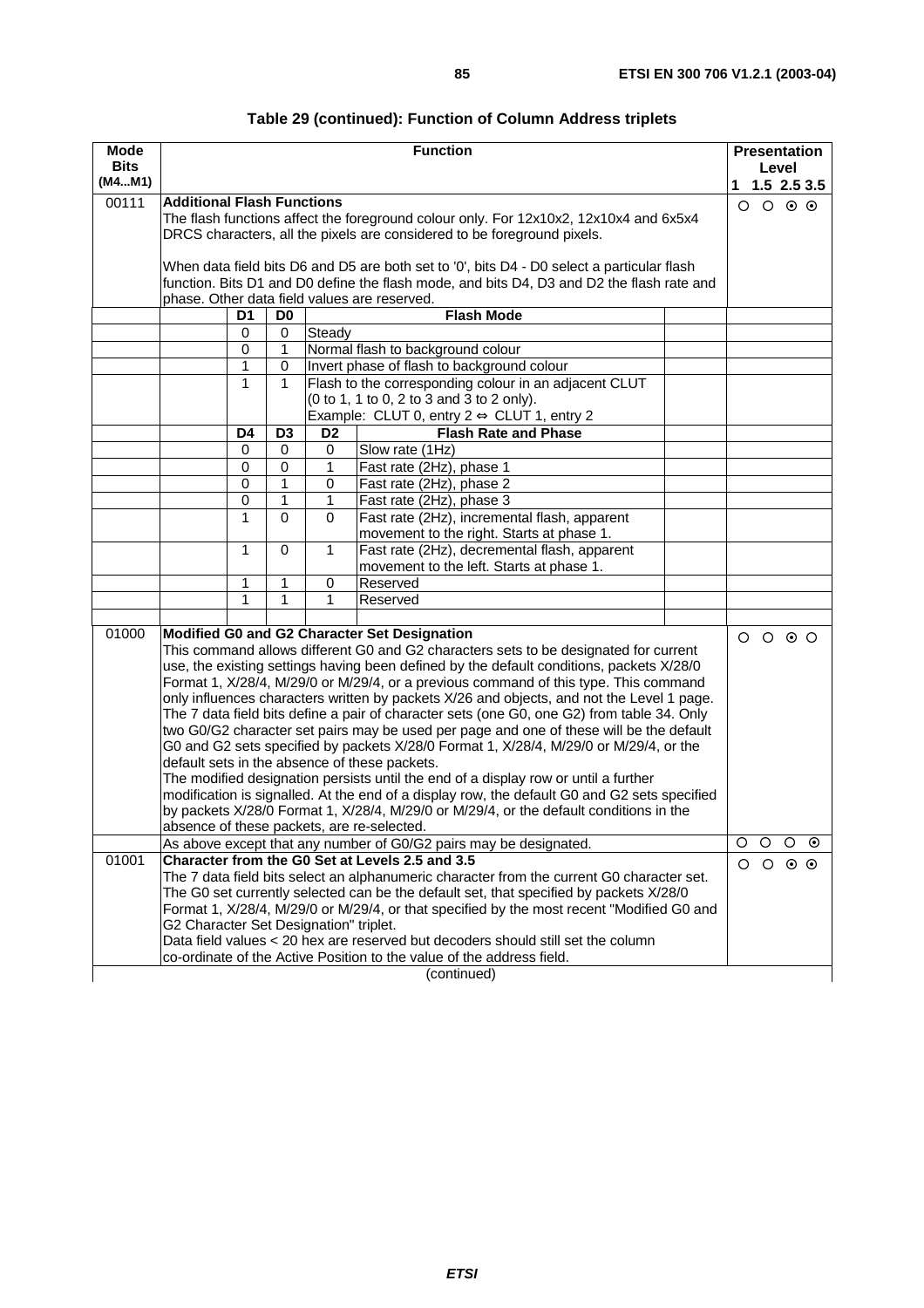| Table 29 (continued): Function of Column Address triplets |  |  |
|-----------------------------------------------------------|--|--|
|-----------------------------------------------------------|--|--|

| <b>Mode</b>                                                                                                                                                                                 |                                                                                                                                                                                         |                                                                            |        | <b>Function</b> |  |        |        |   |                 |       | <b>Presentation</b> |  |
|---------------------------------------------------------------------------------------------------------------------------------------------------------------------------------------------|-----------------------------------------------------------------------------------------------------------------------------------------------------------------------------------------|----------------------------------------------------------------------------|--------|-----------------|--|--------|--------|---|-----------------|-------|---------------------|--|
| <b>Bits</b>                                                                                                                                                                                 |                                                                                                                                                                                         |                                                                            |        |                 |  |        |        |   |                 | Level |                     |  |
| (M4M1)                                                                                                                                                                                      |                                                                                                                                                                                         |                                                                            |        |                 |  |        |        | 1 |                 |       | $1.5$ 2.5 3.5       |  |
| 01010                                                                                                                                                                                       | <b>Reserved</b>                                                                                                                                                                         |                                                                            |        |                 |  |        |        |   |                 |       |                     |  |
| 01011                                                                                                                                                                                       | Line Drawing and Smoothed Mosaic Character from the G3 Set at Levels 2.5 and 3.5                                                                                                        |                                                                            |        |                 |  |        |        |   | $\circ$ $\circ$ |       | $\circ$ $\circ$     |  |
|                                                                                                                                                                                             | The 7 data field bits select a line drawing or smoothed mosaic character from the G3 set,                                                                                               |                                                                            |        |                 |  |        |        |   |                 |       |                     |  |
|                                                                                                                                                                                             | table 48.                                                                                                                                                                               |                                                                            |        |                 |  |        |        |   |                 |       |                     |  |
|                                                                                                                                                                                             | Data field values < 20 hex are reserved but decoders should still set the column                                                                                                        |                                                                            |        |                 |  |        |        |   |                 |       |                     |  |
|                                                                                                                                                                                             | co-ordinate of the Active Position to the value of the address field.                                                                                                                   |                                                                            |        |                 |  |        |        |   |                 |       |                     |  |
|                                                                                                                                                                                             | NOTE 3: This command is intended for use at Levels 2.5 and 3.5 only to ensure existing                                                                                                  |                                                                            |        |                 |  |        |        |   |                 |       |                     |  |
|                                                                                                                                                                                             |                                                                                                                                                                                         | decoders remain compatible with Level 2.5 and 3.5 transmissions. Level 1.5 |        |                 |  |        |        |   |                 |       |                     |  |
|                                                                                                                                                                                             |                                                                                                                                                                                         | decoders should ignore this command.                                       |        |                 |  |        |        |   |                 |       |                     |  |
| 01100                                                                                                                                                                                       | <b>Display attributes</b>                                                                                                                                                               |                                                                            |        |                 |  |        |        |   | $\circ$ $\circ$ |       | $\odot$ $\odot$     |  |
|                                                                                                                                                                                             | The data field bits enable/disable a range of non-spacing attributes to take effect<br>simultaneously at the current Active Position. A function is enabled when its bit is set to '1'. |                                                                            |        |                 |  |        |        |   |                 |       |                     |  |
|                                                                                                                                                                                             |                                                                                                                                                                                         |                                                                            |        |                 |  |        |        |   |                 |       |                     |  |
| The action persists to the end of a display row but may be cancelled by the transmission<br>of a further triplet of this type with the relevant bit set to '0', or, in most cases, by an    |                                                                                                                                                                                         |                                                                            |        |                 |  |        |        |   |                 |       |                     |  |
| appropriate spacing attribute on the Level 1 page. By implication, setting both D0 and D6                                                                                                   |                                                                                                                                                                                         |                                                                            |        |                 |  |        |        |   |                 |       |                     |  |
|                                                                                                                                                                                             |                                                                                                                                                                                         |                                                                            |        |                 |  |        |        |   |                 |       |                     |  |
|                                                                                                                                                                                             | to 0 sets the character size to normal height.<br>D <sub>2</sub><br>D6<br>D <sub>5</sub><br>D4<br>D <sub>3</sub><br>D <sub>1</sub><br>D <sub>0</sub>                                    |                                                                            |        |                 |  |        |        |   |                 |       |                     |  |
|                                                                                                                                                                                             | Double                                                                                                                                                                                  | Double                                                                     |        |                 |  |        |        |   |                 |       |                     |  |
|                                                                                                                                                                                             | Width                                                                                                                                                                                   | Separated                                                                  | Colour |                 |  | Window | Height |   |                 |       |                     |  |
|                                                                                                                                                                                             |                                                                                                                                                                                         | Mosaics                                                                    |        |                 |  |        |        |   |                 |       |                     |  |
|                                                                                                                                                                                             | Double Height (D0)                                                                                                                                                                      |                                                                            |        |                 |  |        |        |   |                 |       |                     |  |
|                                                                                                                                                                                             | Where only Double Height or Double Size is invoked anywhere on a row by a non-spacing                                                                                                   |                                                                            |        |                 |  |        |        |   |                 |       |                     |  |
|                                                                                                                                                                                             | attribute the row below is not suppressed. All characters and attributes in that row                                                                                                    |                                                                            |        |                 |  |        |        |   |                 |       |                     |  |
|                                                                                                                                                                                             | continue to have their normal effect outside the area of the lower parts of the double                                                                                                  |                                                                            |        |                 |  |        |        |   |                 |       |                     |  |
|                                                                                                                                                                                             | height characters, including any characters or attributes for that row defined in the Level 1                                                                                           |                                                                            |        |                 |  |        |        |   |                 |       |                     |  |
|                                                                                                                                                                                             | page.                                                                                                                                                                                   |                                                                            |        |                 |  |        |        |   |                 |       |                     |  |
|                                                                                                                                                                                             | Where a row contains a mixture of spacing and non-spacing Double Height or Double Size                                                                                                  |                                                                            |        |                 |  |        |        |   |                 |       |                     |  |
|                                                                                                                                                                                             | attributes, the row below is handled as described in clause 12.2, table 26, code 0/D                                                                                                    |                                                                            |        |                 |  |        |        |   |                 |       |                     |  |
|                                                                                                                                                                                             | (Double Height).<br><b>Boxing/Window (D1)</b>                                                                                                                                           |                                                                            |        |                 |  |        |        |   |                 |       |                     |  |
|                                                                                                                                                                                             |                                                                                                                                                                                         |                                                                            |        |                 |  |        |        |   |                 |       |                     |  |
| The Boxing/Window attribute has a boxing function when either control bit C5 or C6 in the<br>page header is set to '1'. It defines the start of an area of text to be inset into the normal |                                                                                                                                                                                         |                                                                            |        |                 |  |        |        |   |                 |       |                     |  |
| video picture.                                                                                                                                                                              |                                                                                                                                                                                         |                                                                            |        |                 |  |        |        |   |                 |       |                     |  |
| When neither of these control bits is set to '1', this attribute has the "Window" function. In                                                                                              |                                                                                                                                                                                         |                                                                            |        |                 |  |        |        |   |                 |       |                     |  |
| this case it defines the start of an area where the full row colour becomes transparent,                                                                                                    |                                                                                                                                                                                         |                                                                            |        |                 |  |        |        |   |                 |       |                     |  |
| permitting any video picture to become visible, where the foreground or background                                                                                                          |                                                                                                                                                                                         |                                                                            |        |                 |  |        |        |   |                 |       |                     |  |
| colours are also transparent. See table C.1, in clause C.1.                                                                                                                                 |                                                                                                                                                                                         |                                                                            |        |                 |  |        |        |   |                 |       |                     |  |
|                                                                                                                                                                                             | Conceal (D2)                                                                                                                                                                            |                                                                            |        |                 |  |        |        |   |                 |       |                     |  |
|                                                                                                                                                                                             | Characters are displayed as SPACES until revealed by a decoder or user operation.                                                                                                       |                                                                            |        |                 |  |        |        |   |                 |       |                     |  |
| Reserved (D3)                                                                                                                                                                               |                                                                                                                                                                                         |                                                                            |        |                 |  |        |        |   |                 |       |                     |  |
|                                                                                                                                                                                             |                                                                                                                                                                                         |                                                                            |        | (continued)     |  |        |        |   |                 |       |                     |  |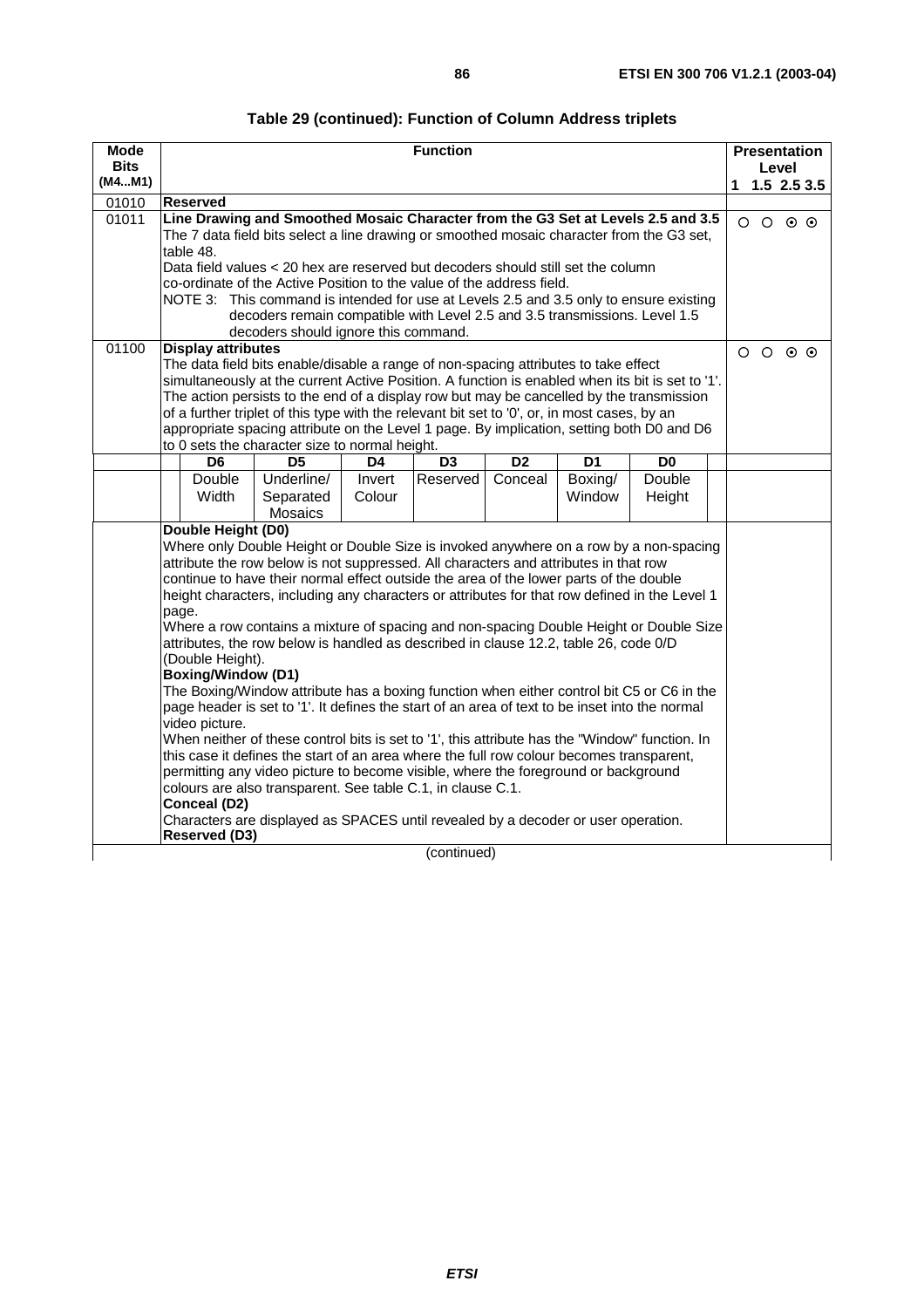| Table 29 (continued): Function of Column Address triplets |  |  |
|-----------------------------------------------------------|--|--|
|-----------------------------------------------------------|--|--|

| <b>Mode</b><br><b>Bits</b> | <b>Function</b>                                                                                                                                                                                                                                                                                                                                                                                                                                                                                                                                                                                                                                                                                                                                                                                                                                                                                                                                                                                                                                                                                             |    | <b>Presentation</b>    |  |  |  |  |
|----------------------------|-------------------------------------------------------------------------------------------------------------------------------------------------------------------------------------------------------------------------------------------------------------------------------------------------------------------------------------------------------------------------------------------------------------------------------------------------------------------------------------------------------------------------------------------------------------------------------------------------------------------------------------------------------------------------------------------------------------------------------------------------------------------------------------------------------------------------------------------------------------------------------------------------------------------------------------------------------------------------------------------------------------------------------------------------------------------------------------------------------------|----|------------------------|--|--|--|--|
| (M4M1)                     |                                                                                                                                                                                                                                                                                                                                                                                                                                                                                                                                                                                                                                                                                                                                                                                                                                                                                                                                                                                                                                                                                                             | 1. | Level<br>$1.5$ 2.5 3.5 |  |  |  |  |
| 01100                      | <b>Display attributes (continued)</b><br><b>Invert Colour (D4)</b><br>This attribute exchanges the foreground and background colours. It has the priority of the<br>display plane or the object in which it is invoked.<br>Since there is no equivalent function at Level 1, this attribute can only be set and cleared<br>by changes to this bit, or cleared when the end of a row is encountered. Any change in<br>foreground or background colour on the Level 1 page while this attribute is in force will<br>cause a change in the background or foreground colours respectively on the Level 2.5 or                                                                                                                                                                                                                                                                                                                                                                                                                                                                                                   |    |                        |  |  |  |  |
|                            | 3.5 page.<br>NOTE 4: This command may adversely affect the display of the page in "Mix" mode.                                                                                                                                                                                                                                                                                                                                                                                                                                                                                                                                                                                                                                                                                                                                                                                                                                                                                                                                                                                                               |    |                        |  |  |  |  |
|                            | <b>Underlined Alphanumeric/Separated Mosaic Graphics (D5)</b><br>Setting this bit to '1' causes alphanumeric characters from the G0, G1 (columns 4 and 5)<br>and G2 sets to be displayed underlined, and mosaic characters from the G1 set (columns<br>2, 3, 6 and 7) to be displayed in their separated form. The response of a decoder is not<br>defined when this bit is set for G3 or DRCS characters.<br>Alphanumeric characters at and following the Active Position are displayed underlined and<br>G1 mosaic characters are displayed in their separated form until the receipt of a further<br>Display Attribute triplet with this bit set to '0', or the end of a display row.<br>If the Underline/Separated Mosaics state is invoked by a Display Attribute triplet then that<br>state cannot be cancelled by a subsequent spacing Contiguous Mosaics attribute in the<br>Level 1 page.<br>The cancellation of the Underline/Separated Mosaics states by a Display Attribute triplet<br>also cancels the Separated Mosaics state invoked by a previous spacing attribute in the<br>Level 1 page. |    |                        |  |  |  |  |
|                            | Double Width (D6)<br>Characters are stretched horizontally to occupy the next character-space.<br>Double Size (D0 and D6 set together)<br>Where only Double Height or Double Size is invoked anywhere on a row by a non-spacing<br>attribute the row below is not suppressed. All characters and attributes in that row<br>continue to have their normal effect outside the area of the lower parts of the double<br>height characters, including any characters or attributes for that row defined in the Level<br>one page.<br>Where a row contains a mixture of spacing and non-spacing Double Height or Double Size<br>attributes, the row below is handled as described in clause 12.2, table 26, code 0/D<br>(Double Height).                                                                                                                                                                                                                                                                                                                                                                         |    |                        |  |  |  |  |
|                            | (continued)                                                                                                                                                                                                                                                                                                                                                                                                                                                                                                                                                                                                                                                                                                                                                                                                                                                                                                                                                                                                                                                                                                 |    |                        |  |  |  |  |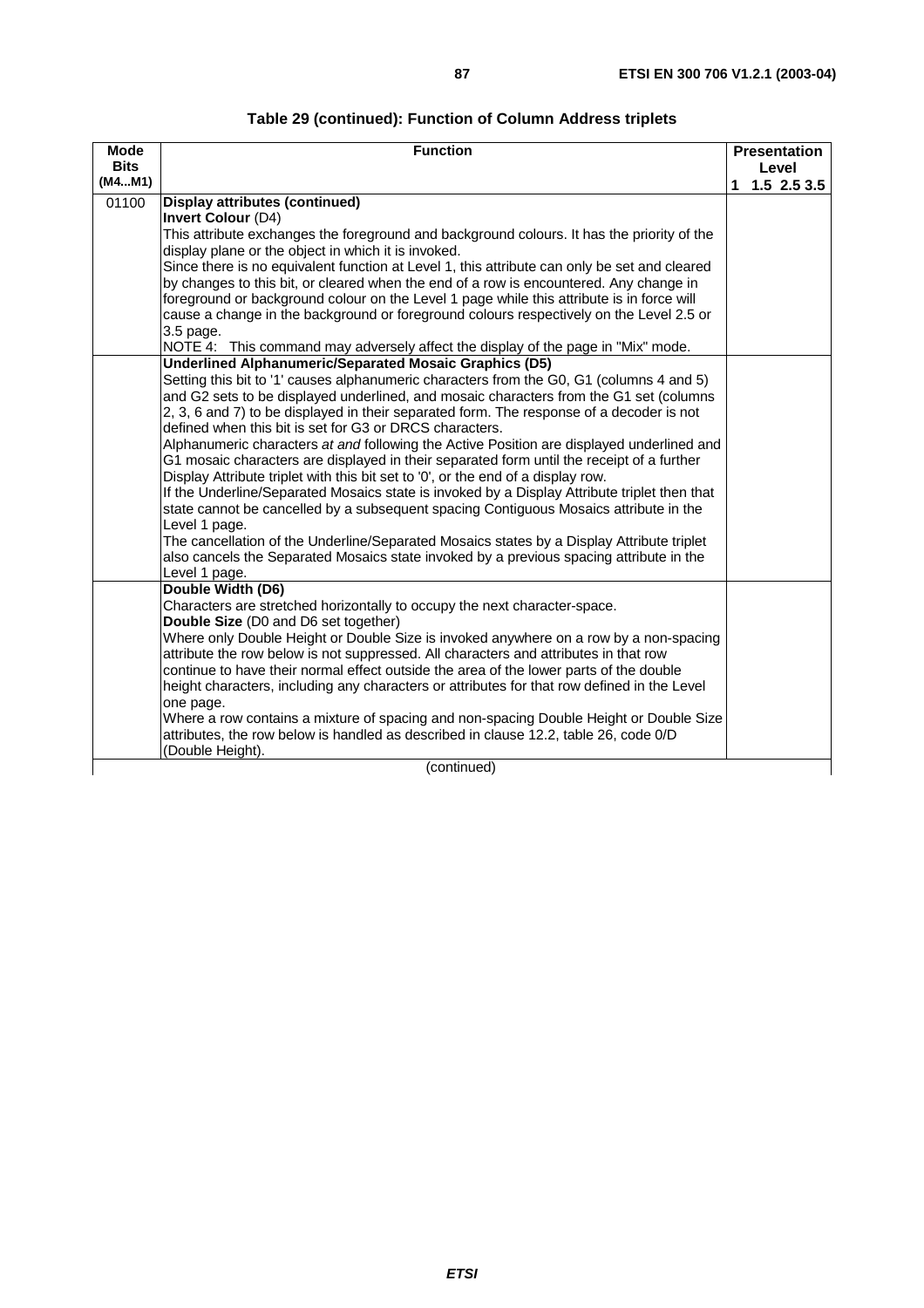| Mode        | <b>Function</b>                                                                          |                                                                                                                                                                           |                |                |                |                |                                                                                                                                                                                |   | <b>Presentation</b> |                                   |  |
|-------------|------------------------------------------------------------------------------------------|---------------------------------------------------------------------------------------------------------------------------------------------------------------------------|----------------|----------------|----------------|----------------|--------------------------------------------------------------------------------------------------------------------------------------------------------------------------------|---|---------------------|-----------------------------------|--|
| <b>Bits</b> |                                                                                          |                                                                                                                                                                           |                |                |                |                |                                                                                                                                                                                |   | Level               |                                   |  |
| (M4M1)      |                                                                                          |                                                                                                                                                                           |                |                |                |                |                                                                                                                                                                                |   |                     | $1 \quad 1.5 \quad 2.5 \quad 3.5$ |  |
| 01101       | <b>DRCS Character Invocation</b>                                                         |                                                                                                                                                                           |                |                |                |                |                                                                                                                                                                                |   |                     | $O$ $O$ $O$ $O$                   |  |
|             |                                                                                          |                                                                                                                                                                           |                |                |                |                | Data field bits D5 - D0 select a character from a DRCS sub-table. The valid range is 0 to                                                                                      |   |                     |                                   |  |
|             | 47 (decimal).                                                                            |                                                                                                                                                                           |                |                |                |                | Data field bit D6 specifies whether the character is to be taken from the global or the                                                                                        |   |                     |                                   |  |
|             | normal DRCS sub-table designated for current use, '0' = global, '1' = normal.            |                                                                                                                                                                           |                |                |                |                |                                                                                                                                                                                |   |                     |                                   |  |
|             |                                                                                          |                                                                                                                                                                           |                |                |                |                |                                                                                                                                                                                |   |                     |                                   |  |
|             |                                                                                          | Global and normal sub-tables for current use are specified by DRCS Mode triplets within<br>the same object or within the local enhancement data prior to a DRCS Character |                |                |                |                |                                                                                                                                                                                |   |                     |                                   |  |
|             |                                                                                          |                                                                                                                                                                           |                |                |                |                | Invocation triplet. In the absence of such a DRCS Mode triplet within the same object or                                                                                       |   |                     |                                   |  |
|             | within the local enhancement data, the default conditions are:                           |                                                                                                                                                                           |                |                |                |                |                                                                                                                                                                                |   |                     |                                   |  |
|             | Global DRCS sub-table = $0'$ } Valid for Levels                                          |                                                                                                                                                                           |                |                |                |                |                                                                                                                                                                                |   |                     |                                   |  |
|             | Normal DRCS sub-table = $0'$ } 2.5 and 3.5                                               |                                                                                                                                                                           |                |                |                |                |                                                                                                                                                                                |   |                     |                                   |  |
|             |                                                                                          |                                                                                                                                                                           |                |                |                |                | This default is assumed at the start of the local enhancement data and at each object                                                                                          |   |                     |                                   |  |
|             |                                                                                          |                                                                                                                                                                           |                |                |                |                | invocation. The existing mode is not inherited by an invoked object, nor passed back on                                                                                        |   |                     |                                   |  |
|             | completion of an object.                                                                 |                                                                                                                                                                           |                |                |                |                |                                                                                                                                                                                |   |                     |                                   |  |
| 01110       | <b>Font Style</b>                                                                        |                                                                                                                                                                           |                |                |                |                | This command specifies the appearance of the text with respect to italics, bold and                                                                                            |   |                     | $\circ$ $\circ$ $\circ$           |  |
|             |                                                                                          |                                                                                                                                                                           |                |                |                |                | proportional spacing. The address field defines the column at which the style(s) starts. The                                                                                   |   |                     |                                   |  |
|             |                                                                                          |                                                                                                                                                                           |                |                |                |                | effect of this attribute persists to the end of a display row unless overridden by a further                                                                                   |   |                     |                                   |  |
|             | Font Style command.                                                                      |                                                                                                                                                                           |                |                |                |                |                                                                                                                                                                                |   |                     |                                   |  |
|             | D <sub>6</sub>                                                                           | D <sub>5</sub>                                                                                                                                                            | D4             | D <sub>3</sub> | D <sub>2</sub> | D <sub>1</sub> | D <sub>0</sub>                                                                                                                                                                 |   |                     |                                   |  |
|             | R <sub>2</sub>                                                                           | R1                                                                                                                                                                        | R <sub>0</sub> | Reserved       | <b>Italics</b> | <b>Bold</b>    | Proportional                                                                                                                                                                   |   |                     |                                   |  |
|             |                                                                                          |                                                                                                                                                                           |                |                |                |                | Spacing                                                                                                                                                                        |   |                     |                                   |  |
|             |                                                                                          |                                                                                                                                                                           |                |                |                |                | The functions controlled by bits D0, D1 and D2 are enabled when the bit is set to '1', and                                                                                     |   |                     |                                   |  |
|             | cancelled when it is set to '0'.                                                         |                                                                                                                                                                           |                |                |                |                |                                                                                                                                                                                |   |                     |                                   |  |
|             |                                                                                          |                                                                                                                                                                           |                |                |                |                | Bits D6 - D4 allow the font style to be extended to the following 0 to 7 (maximum) rows, at                                                                                    |   |                     |                                   |  |
| 01111       | the same column positions.<br><b>Character from the G2 Supplementary Set</b>             |                                                                                                                                                                           |                |                |                |                |                                                                                                                                                                                |   |                     |                                   |  |
|             |                                                                                          |                                                                                                                                                                           |                |                |                |                | The 7 data field bits select a character from the current G2 set. The G2 set currently                                                                                         |   |                     | $\circ$ $\circ$ $\circ$           |  |
|             |                                                                                          |                                                                                                                                                                           |                |                |                |                | selected can be the default set, that specified by packets X/28/0 Format 1, X/28/4, M/29/0                                                                                     |   |                     |                                   |  |
|             |                                                                                          |                                                                                                                                                                           |                |                |                |                | or M/29/4, or that specified by the most recent "Modified G0 and G2 Character Set                                                                                              |   |                     |                                   |  |
|             | Designation" triplet.                                                                    |                                                                                                                                                                           |                |                |                |                |                                                                                                                                                                                |   |                     |                                   |  |
|             |                                                                                          |                                                                                                                                                                           |                |                |                |                | Data field values < 20 hex are reserved but decoders should still set the column                                                                                               |   |                     |                                   |  |
|             | co-ordinate of the Active Position to the value of the address field.                    |                                                                                                                                                                           |                |                |                |                |                                                                                                                                                                                |   |                     |                                   |  |
|             |                                                                                          |                                                                                                                                                                           |                |                |                |                | NOTE 5: The repertoire of supplementary characters in a Level 1.5 decoder is not fixed                                                                                         |   |                     |                                   |  |
|             |                                                                                          |                                                                                                                                                                           |                |                |                |                | and is determined by the language requirements in the country of use.                                                                                                          |   |                     |                                   |  |
| 10000       | <b>Characters Including Diacritical Marks</b>                                            |                                                                                                                                                                           |                |                |                |                |                                                                                                                                                                                | O | $\odot$             | $\circ$ $\circ$                   |  |
| to          | marks to an alphabetic character from a G0 set.                                          |                                                                                                                                                                           |                |                |                |                | These commands "compose" a display character by adding one of up to 16 diacritical                                                                                             |   |                     |                                   |  |
|             |                                                                                          |                                                                                                                                                                           |                |                |                |                | The 4 LSBs of the Mode Description value select a diacritical mark from column 4 of the                                                                                        |   |                     |                                   |  |
| 11111       |                                                                                          |                                                                                                                                                                           |                |                |                |                | G2 supplementary character set, in ascending numerical order. The associated character                                                                                         |   |                     |                                   |  |
|             | from the G0 set is defined by the 7 bits of the data field.                              |                                                                                                                                                                           |                |                |                |                |                                                                                                                                                                                |   |                     |                                   |  |
|             |                                                                                          |                                                                                                                                                                           |                |                |                |                | No diacritical mark exists for mode description value 10000. An unmodified G0 character is                                                                                     |   |                     |                                   |  |
|             | then displayed unless the 7 bits of the data field have the value 0101010 (2/A) when the |                                                                                                                                                                           |                |                |                |                |                                                                                                                                                                                |   |                     |                                   |  |
|             | symbol "@" shall be displayed.                                                           |                                                                                                                                                                           |                |                |                |                |                                                                                                                                                                                |   |                     |                                   |  |
|             |                                                                                          |                                                                                                                                                                           |                |                |                |                | Data field values < 20 hex are reserved but decoders should still set the column                                                                                               |   |                     |                                   |  |
|             | co-ordinate of the Active Position to the value of the address field.                    |                                                                                                                                                                           |                |                |                |                |                                                                                                                                                                                |   |                     |                                   |  |
|             |                                                                                          |                                                                                                                                                                           |                |                |                |                | The current sets can be the default sets or those specified by packets X/28/0 Format 1,<br>X/28/4, M/29/0 or M/29/4, or those specified by the most recent "Modified G0 and G2 |   |                     |                                   |  |
|             | Character Set Designation" triplet.                                                      |                                                                                                                                                                           |                |                |                |                |                                                                                                                                                                                |   |                     |                                   |  |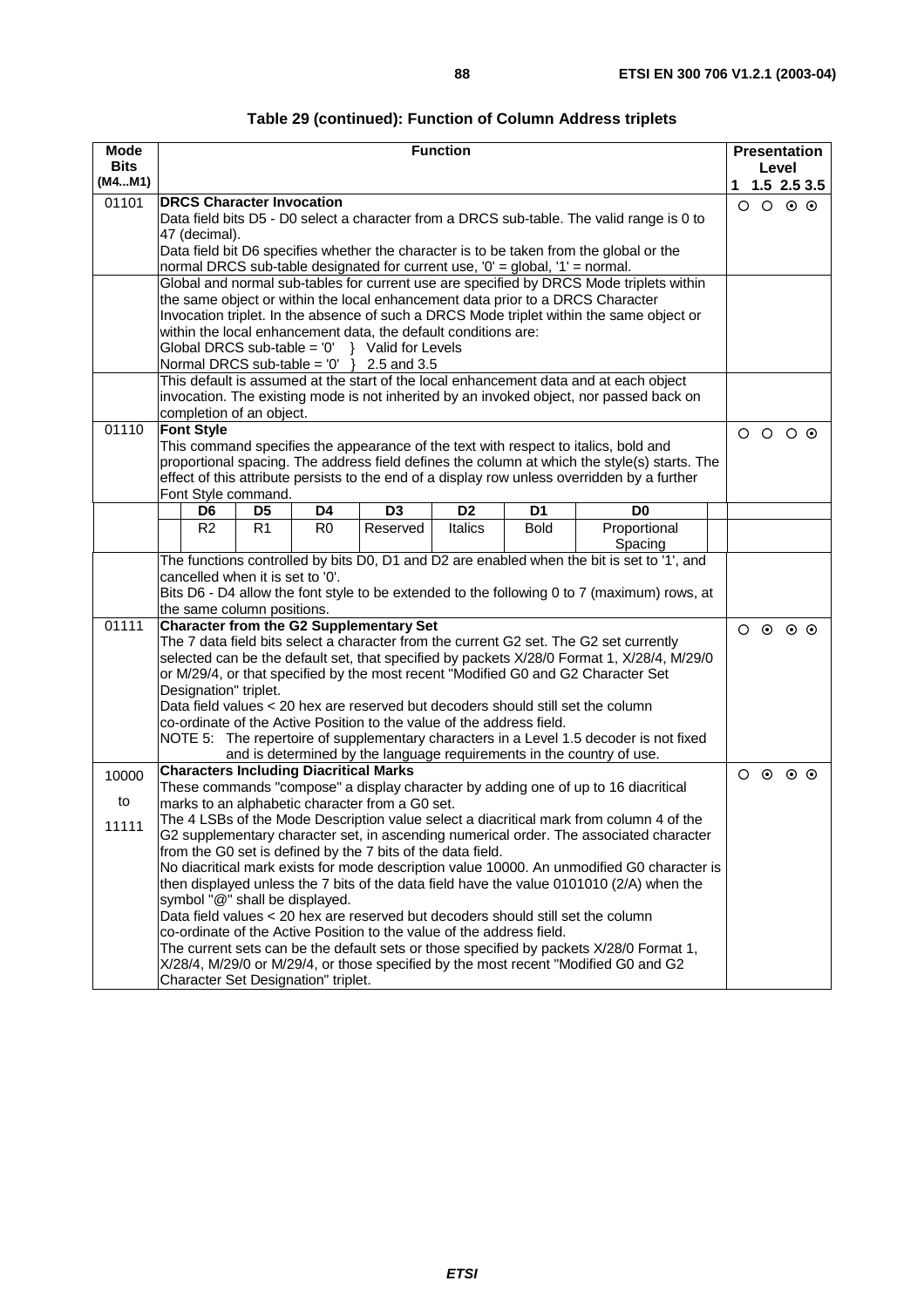## 12.4 Colour Map

| <b>CLUT</b>    | <b>Entry Number</b>     | <b>Default Colour</b> |                | <b>Default Values</b>    |                  | <b>Comments</b>                                                                                                                                                                                  |
|----------------|-------------------------|-----------------------|----------------|--------------------------|------------------|--------------------------------------------------------------------------------------------------------------------------------------------------------------------------------------------------|
|                |                         |                       | R              | G                        | в                |                                                                                                                                                                                                  |
|                | 0                       | <b>Black</b>          | $\Omega$       | 0                        | $\mathbf 0$      |                                                                                                                                                                                                  |
|                | $\overline{1}$          | Red                   | 15             | $\mathbf 0$              | $\boldsymbol{0}$ |                                                                                                                                                                                                  |
|                | $\overline{2}$          | Green                 | $\Omega$       | 15                       | $\mathbf 0$      | Fixed at Levels 1, 1.5 and 2.5                                                                                                                                                                   |
| 0              | 3                       | Yellow                | 15             | 15                       | $\mathbf 0$      |                                                                                                                                                                                                  |
|                | 4                       | <b>Blue</b>           | 0              | 0                        | 15               | Re-definable using X/28/4 or                                                                                                                                                                     |
|                | 5                       | Magenta               | 15             | $\Omega$                 | 15               | M/29/4 at Level 3.5                                                                                                                                                                              |
|                | $\overline{6}$          | Cyan                  | $\Omega$       | $\overline{15}$          | $\overline{15}$  |                                                                                                                                                                                                  |
|                | 7                       | White                 | 15             | 15                       | 15               |                                                                                                                                                                                                  |
|                | 0                       | Transparent           | ٠              | $\overline{\phantom{0}}$ | $\blacksquare$   | Valid at Levels 2.5 and 3.5 (fixed)                                                                                                                                                              |
|                | 1                       | Half red              | $\overline{7}$ | $\mathbf 0$              | $\mathbf 0$      |                                                                                                                                                                                                  |
|                | $\overline{2}$          | Half green            | 0              | $\overline{7}$           | $\overline{0}$   | Valid at Levels 2.5 and 3.5                                                                                                                                                                      |
| 1              | 3                       | Half yellow           | $\overline{7}$ | $\overline{7}$           | $\mathbf 0$      |                                                                                                                                                                                                  |
|                | 4                       | Half blue             | $\Omega$       | 0                        | $\overline{7}$   | Fixed at Level 2.5                                                                                                                                                                               |
|                | 5                       | Half magenta          | $\overline{7}$ | 0                        | $\overline{7}$   |                                                                                                                                                                                                  |
|                | 6                       | Half cyan             | $\Omega$       | $\overline{7}$           | $\overline{7}$   | Re-definable using X/28/4 or                                                                                                                                                                     |
|                | $\overline{7}$          | Grey                  | $\overline{7}$ | $\overline{7}$           | $\overline{7}$   | M/29/4 at Level 3.5                                                                                                                                                                              |
|                | 0                       |                       | 15             | 0                        | $\overline{5}$   |                                                                                                                                                                                                  |
|                | 1                       |                       | 15             | $\overline{7}$           | $\overline{0}$   |                                                                                                                                                                                                  |
|                | $\overline{2}$          |                       | $\Omega$       | 15                       | $\overline{7}$   | Valid at Levels 2.5 and 3.5                                                                                                                                                                      |
| $\overline{2}$ | 3                       |                       | 15             | 15                       | 11               |                                                                                                                                                                                                  |
|                | 4                       |                       | $\mathbf 0$    | 12                       | 10               |                                                                                                                                                                                                  |
|                | 5                       |                       | 5              | $\mathbf 0$              | $\mathbf 0$      | Re-definable using X/28/0                                                                                                                                                                        |
|                | $\overline{6}$          |                       | 6              | $\overline{5}$           | $\overline{2}$   | Format 1 or M/29/0                                                                                                                                                                               |
|                | $\overline{7}$          |                       | 12             | $\overline{7}$           | $\overline{7}$   |                                                                                                                                                                                                  |
|                | 0                       |                       | 3              | 3                        | 3                |                                                                                                                                                                                                  |
|                | 1                       |                       | 15             | 7                        | 7                |                                                                                                                                                                                                  |
|                | $\overline{2}$          |                       | 7              | 15                       | $\overline{7}$   | Valid at Levels 2.5 and 3.5                                                                                                                                                                      |
| 3              | $\overline{\mathbf{3}}$ |                       | 15             | 15                       | $\overline{7}$   | Re-definable using X/28/0                                                                                                                                                                        |
|                | $\overline{4}$          |                       | $\overline{7}$ | 7                        | 15               | Format 1 or M/29/0                                                                                                                                                                               |
|                | $\overline{5}$          |                       | 15             | 7                        | $\overline{15}$  |                                                                                                                                                                                                  |
|                | $\overline{6}$          |                       | 7              | 15                       | 15               |                                                                                                                                                                                                  |
|                |                         |                       | 13             | 13                       | $\overline{13}$  |                                                                                                                                                                                                  |
| NOTE:          | corrected.              |                       |                |                          |                  | The individual R, G, B levels are variable in 16 equally spaced steps. A value of 0 represents<br>zero intensity and a value of 15 (decimal) represents full intensity. The levels are not gamma |

#### **Table 30: Colour Map**

## 12.5 Side Panels

Level 2.5 and 3.5 decoders may have the ability to display 56 characters per row. The transmission may include additional data to be displayed outside of the normal text area. This data may be displayed over 16 column positions which, under editorial control, can be placed to the left of the normal page, to the right or split in any combination. Enhanced graphics and additional navigational information are foreseen as possible uses for these Side Panels.

Normally the data in the Side Panel will be supportive of the basic page and will supply additional information. If the basic page is not intended for display by Level 1 or 1.5 decoders then, in theory, it is possible for the editor to create a true 56 character display. However, it is not mandatory for a decoder to display Side Panels.

It should be noted that the display of 56 characters is not restricted to TV receivers with screen aspect ratios of 16:9. 56 characters with a slightly modified aspect ratio can be displayed successfully on 4:3 screens.

To maintain compatibility with existing decoders, the display data for side-panels is transmitted via objects only.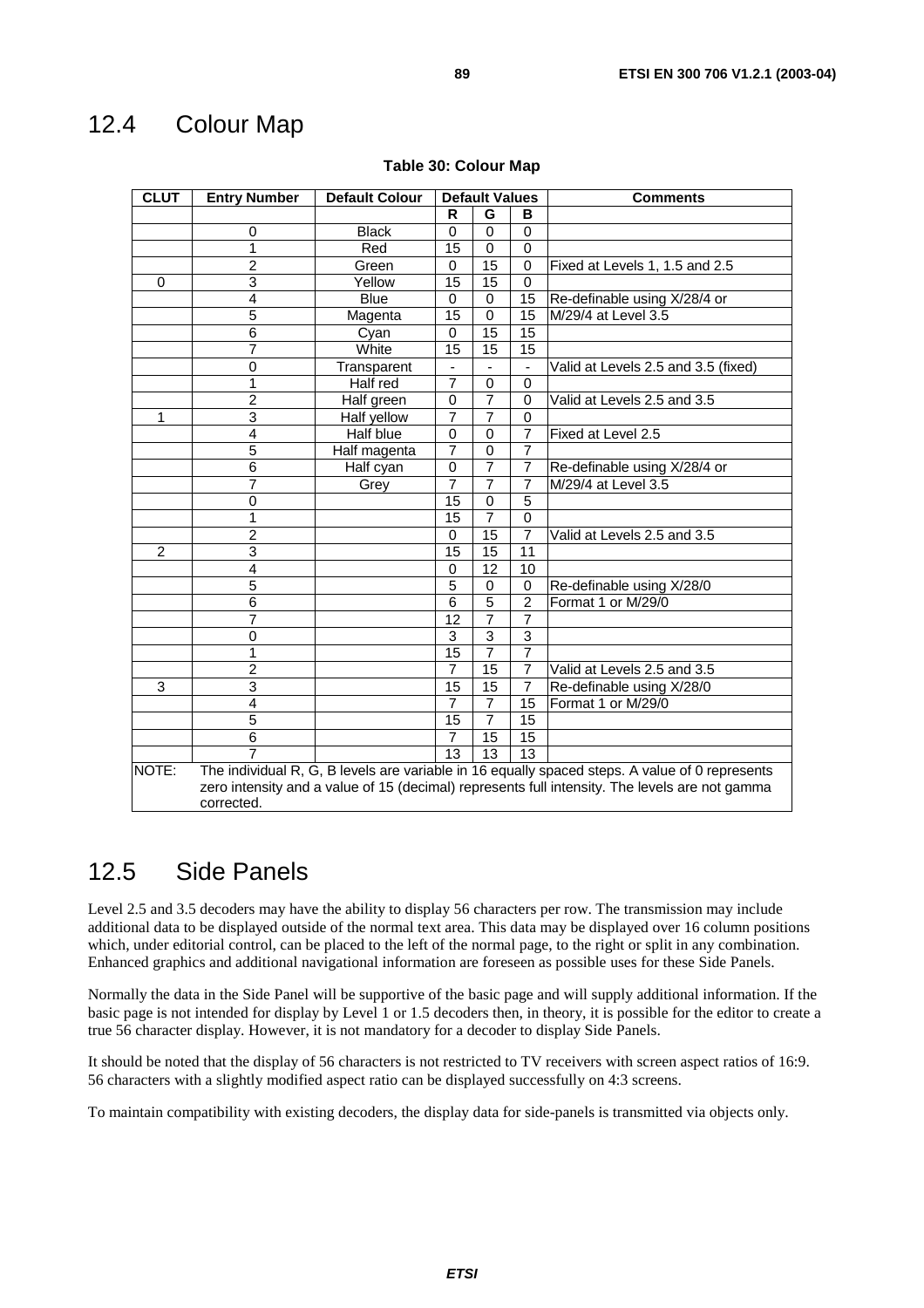### 12.5.1 Panel position

Data to enable the display of a Side Panel and position it relative to the normal page is transmitted in packets X/28/0 Format 1 or X/28/4 of the basic page, or, as a default for all pages in that magazine, by packets M/29/0 or M/29/4. This data includes:

- Side Panel enable/disable;
- Side Panel valid at Level 3.5 only, or at both Levels 2.5 and 3.5;
- Side Panel position to the left of the page, or the right, or split;
- the numbers of columns.

In the absence of these extension packets, limited side-panel requirements can be indicated through the POP links in the MOT. In the absence of any information a decoder should default to a 40 character display only.

## 12.5.2 Panel size

Sixteen character positions are always available once a Side Panel is enabled for display. The Side Panel area that may be written to by the broadcast extends vertically from row 1 to row 24. No information may be transmitted for row 0 and decoders may chose to reformat the page header data to take account of the extended width of the display.

## 12.5.3 Data transmission and addressing

Data for display in a Side Panel is transmitted via objects. Any character or non-spacing attribute accessible via packets X/26 may be used with the exception of screen colour and row colour selection.

The normal page has column addresses in the range 0 to 39. Side Panels positioned to the right of the normal page have column addresses in the range 40 to 55 and the first character position is always column 40. The number of columns available will be reduced if a side panel to the left is also required.

Side Panels positioned to the left of the normal page have column addresses in the range 56 to 71 and the last character position is always column 71. The column address of the first position positioned is influenced by the width of any side panel to the right of the normal page.

#### EXAMPLES:

a) A full width Side Panel to the right of the normal page

| Columns 0 - 39 | 40 - 55                 |
|----------------|-------------------------|
| Normal Page    | <b>Right Side Panel</b> |

b) A full width Side Panel to the left of the normal page

| <b>Columns 56 - 71</b> | <br>კყ<br>U        |
|------------------------|--------------------|
| _eft Side '            | Norma <sub>i</sub> |
| ⊵anel                  | Page               |

c) A split Side Panel with 8 column positions on either side of the normal page

| <b>Columns 64 - 71</b> | $0 - 39$    | 40 - 47          |
|------------------------|-------------|------------------|
| Left Side Panel        | Normal Page | Right Side Panel |

Unless adjusted by the Origin Modifier triplet, the row addresses included in the definitions of the display elements are used to place the elements vertically within the Side Panel.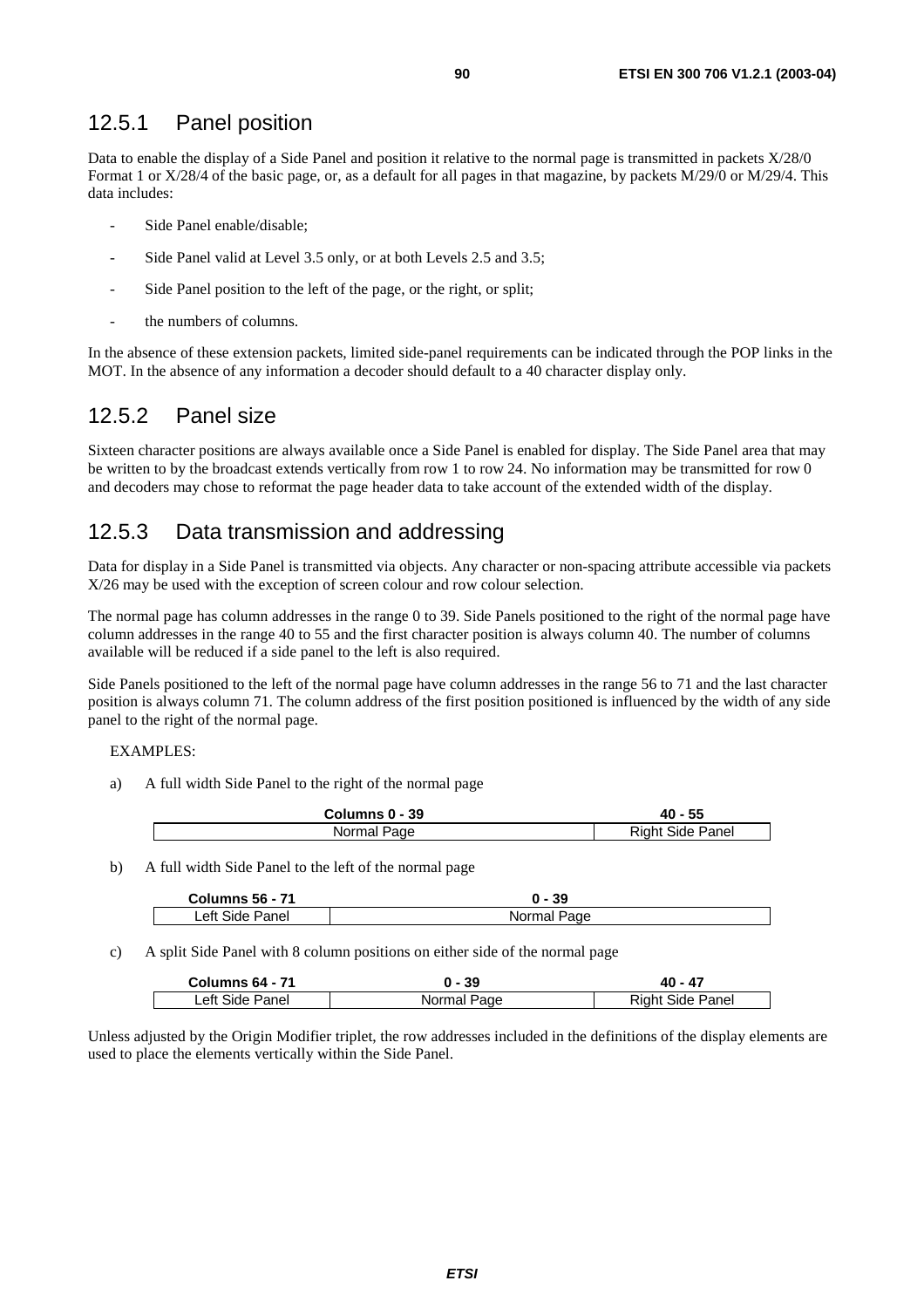### 12.5.4 Display rules

- 1) The default attributes settings at the start of each Side Panel row are those used at the start of a Level 1 text row, i.e. white foreground (CLUT 0, entry 7), normal size, steady, boxing off, not concealed, contiguous mosaic graphics. The one exception is the background colour which defaults to the pertaining full row colour instead of black. The default character at each location within the Side Panel is considered to be a SPACE (i.e. code 2/0 from the G0 set) until overwritten explicitly.
- 2) The attributes settings at end of a Side Panel displayed to the left of the normal page have no effect on the normal page. Similarly, a Side Panel displayed to the right of the normal page does not inherit attributes from the normal page.
- 3) Double width and double size characters are not allowed to spread from the normal page into the Side Panel, or vice-versa.
- 4 Objects are not allowed to spread over from the main page into the side-panel, or vice-versa, or from one side-panel to the other.
- 5) The C5, C6, C7 and C10 control bits in the page header of the normal page also influence the display of the Side Panel.
- 6) If no side-panels are in use, a 4:3 decoder should display the page with the correct aspect ratio.

# 13 Objects

Objects provide a transmission method for adding enhancements to Level 1 pages. The enhancement can take the form of a page template, perhaps containing the broadcaster's logo, to be applied to several pages. Alternatively, the same enhancement in the form of an improved graphic might be used more than once within a page.

Under some circumstances an object may invoke further objects.

# 13.1 Object definitions

Objects are defined either within the local enhancement data (the packets X/26) associated with the Level 1 page (Local Objects) or via object definition pages (Global or Public Objects). The use of Local Objects is restricted to the page containing their definition. Global and Public Objects may be invoked by any number of pages.

Local Object definitions are inserted within the packets X/26 after the local enhancement data. A Termination Marker triplet is inserted after the local enhancement data, before the first object definition triplet.

Objects comprise the enhancements provided by packet 26 triplets. A single object can consist of up to 507 triplets. The definition of the object starts with an Object Definition triplet. Object definitions are terminated either by a further Object Definition triplet or a Termination Marker triplet.

There are three types of object: Active, Adaptive and Passive. Each has different properties and these determine how the elements of the object interact with the Level 1 page and objects of a lower display priority. Nine different classifications of object are possible and all may be invoked on any one page:

| Global        |    | Active         |
|---------------|----|----------------|
| <b>Public</b> | lχ | Adaptive       |
| Local         |    | <b>Passive</b> |

A particular display page can have access to 512 global objects and 512 public objects of each type. The number of Local Objects is limited only by the capacity of the packets 26 associated with the Level 1 page.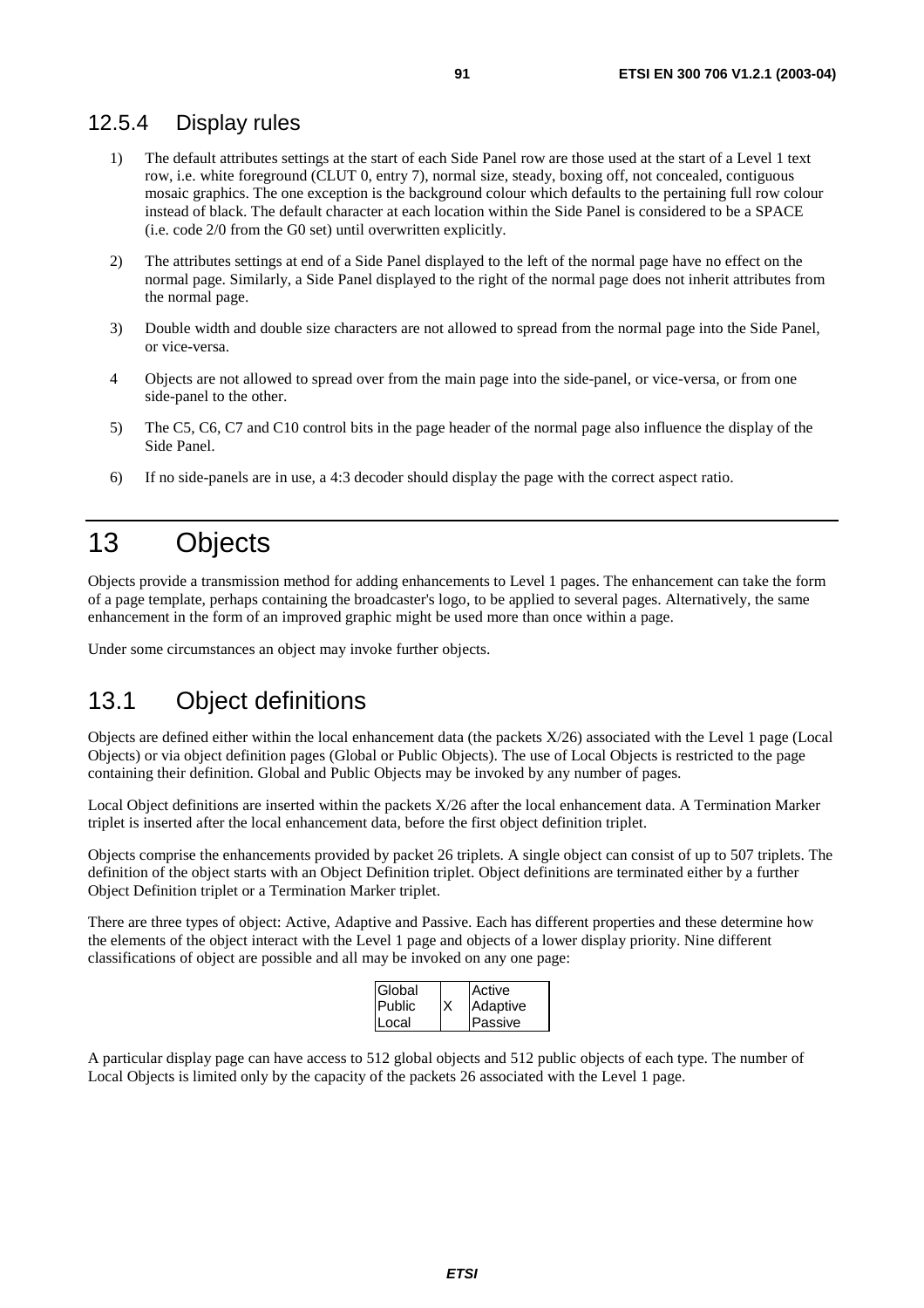## 13.2 Display priority order

The components of the display page have the following display priority order:

| Highest | <b>Passive Objects</b>  |
|---------|-------------------------|
|         | <b>Adaptive Objects</b> |
|         | Local enhancement data  |
|         | <b>Active Objects</b>   |
| Lowest  | Level 1 page            |

## 13.3 Active Objects

The intention of the Active Object type is to extend the local enhancement data for a page with a set of triplets that can be considered as a re-usable block. The triplets in the object definition have the same effect as they would have if they were placed in the local enhancement data for the page at the current Active Position. The local enhancement data can be considered equivalent to a one-time usable Active Object.

An example of an Active Object is a template to enhance a Level 1 page.

An Active Object has the following properties:

- 1) The default attribute settings at the current Active Position are those of the Level 1 page as modified by any Active Objects and any local enhancement data at that location. Attributes may be re-defined by elements of the object definition.
- 2) Default or defined attributes within the definition of an Active Object have their normal effect on all characters to the end of the row on which they are invoked, regardless of whether the characters are defined by the Active Object or by the Level 1 page. They may be superseded for succeeding character positions by other attributes, either defined by the Active Object or by the underlying Level 1 page.
- 3) Active Objects may invoke Adaptive and Passive Objects.

## 13.4 Adaptive Objects

The Adaptive Object type is intended for over-writing a part, or parts, of a page where it is necessary for the over-writing character to adapt to the attributes in the underlying page at the location of its placement.

An example use of an Adaptive Object is to replace Level 1 mosaic graphics with DRCS characters while keeping the same attribute set.

An Adaptive Object has the following properties:

- 1) The attribute settings at the current Active Position are those of the Level 1 page after the processing of any Active Objects and local enhancement data at that position.
- 2) These Level 1 page display attributes are effective unless changed by elements of the Adaptive Object. If they are altered, the changes affect both characters from the Adaptive Object and characters from the Level 1 page, where these are visible and lie between the first and last cells addressed by the Adaptive Object on the row.
- 3) Any attribute changes made by elements of the Adaptive Object are effective until either changed by other elements of the Adaptive Object or until the rightmost cell addressed by the object on a row. To the right of this position the original attributes of the underlying page remain in force. The one exception concerns character set re-definition which is not reset at the end of a row but persists until the last character cell of the object or until further re-definition.
- 4) Adaptive Objects may invoke Passive Objects only.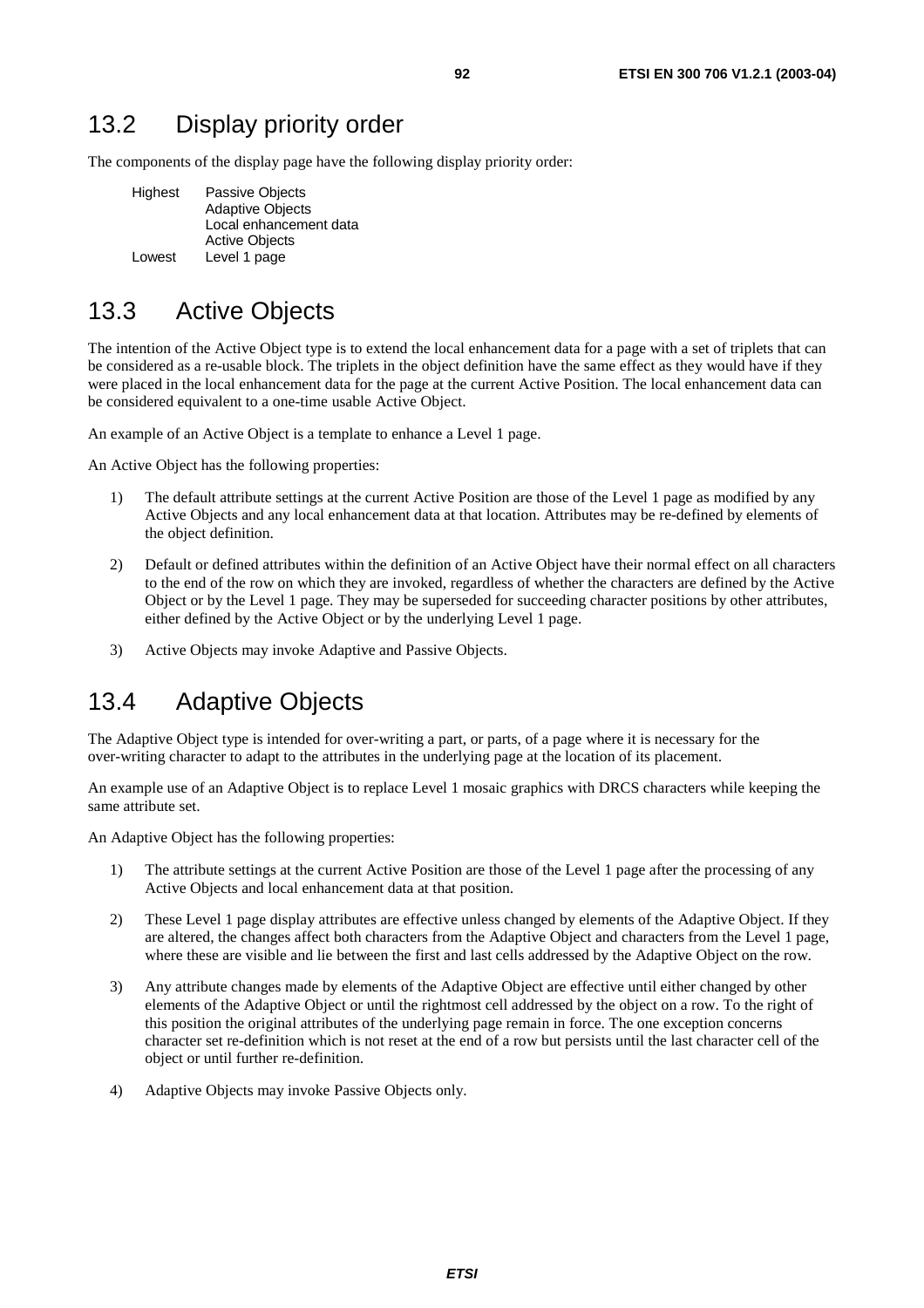## 13.5 Passive Objects

The Passive Object type is intended for over-writing part, or parts, of a page where it is necessary for the over-writing character to be reproduced in exactly the same way, regardless of the underlying page data and attributes at the location of its placement. A Passive Object is always displayed in the same way on any page, apart from its colours which may be Colour Map dependent.

An example use of a Passive Object is to lay a logo or icon over the Level 1 page. A Passive Object has the following properties:

- 1) The default attribute settings at the first defined screen position of a Passive Object is white foreground (CLUT 0, entry 7), black background (CLUT 0, entry 0), normal size, steady, boxing off, not concealed and contiguous mosaic graphics. Attributes may be re-defined by elements of the object definition.
- 2) The display attributes are effective until changed or until the object is terminated. The display attributes are not reset by a change of Active Position or row.
- 3) The display attributes are only effective at screen positions where the Passive Object explicitly defines a character. Attributes on the underlying page do not affect the characters defined by the object. They shall be transmitted before the character information.
- 4) Passive Object cannot invoke objects of any type.

## 13.6 Object invocation

Objects may be invoked from:

- 1) The local enhancement data;
- 2) Within other objects;
- 3) The MOT as default objects.

Refer to clause E.11.

NOTE: A Local Object may not be invoked by a global or public object.

To invoke a particular object it is necessary to specify:

- 1) The source of the object: POP/GPOP/Local;
- 2) The object type: Active/Adaptive/Passive;
- 3) The object number.

This information is contained within an Object Invocation triplet (see clause 12.3.3). The object number is a 9-bit value for global and public objects. This provides an indirect address to the start of the object definition within a GPOP or POP. For Local Objects, the object number indicates the start of the definition within the local enhancement data. Additionally, 9-bit object numbers for global or public objects may be specified by links in a MOT (see clause 10.6.4).

# 13.7 Screen position of Object elements

The screen position of the origin of an object is calculated by adding, for both row and column co-ordinates:

- 1) The Active Position at the point of invocation;
- 2) The offset values of any Origin Modifier triplet immediately preceding the Object Invocation triplet.

The screen position of each element of the object is then relative to the object's origin. The Active Position within the object is set to row 0, column 0 at the start of the object. Evaluation of the triplets within the object definition may modify the current Active Position.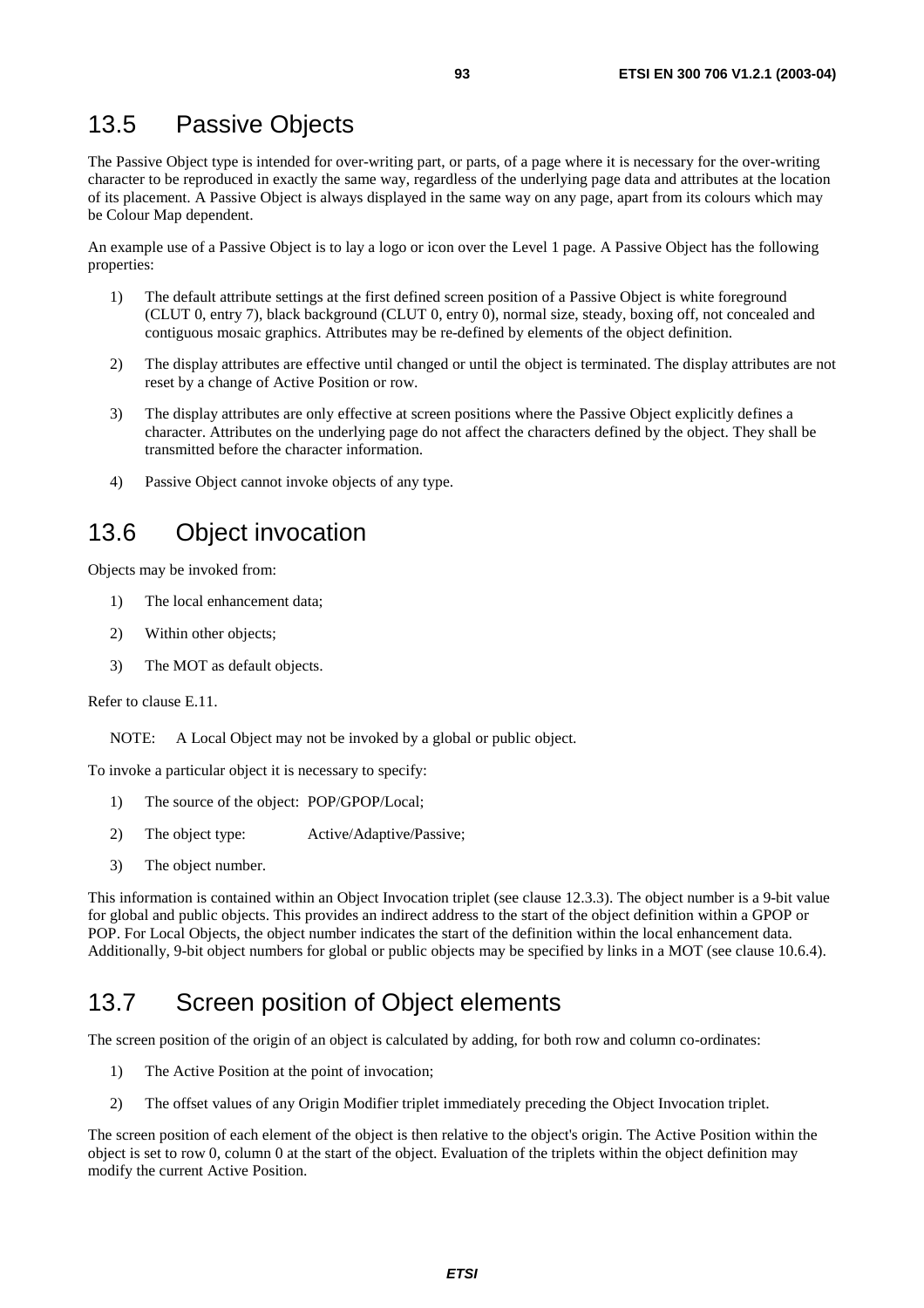After evaluating an object of any type, the Active Position returns to its value at the point the object was invoked and the effect of any Origin Modifier triplet is cancelled.

## 13.8 Default Objects

Default Objects provide a way of invoking objects on a page without having to send any local packets X/26 for that page. The objects are selected via data specified in a MOT.

For a given page, up to two default objects are selected through the page's MOT link (see clause 10.6.4.1). Selection is by object type (i.e. Active, Adaptive or Passive) and an 9-bit object number. Four bits identify the appropriate sub-page and the remaining bits select one of 16 objects of the specified type. The object shall exist within the set of POP sub-pages defined by the MOT link for that page.

For all pages in a magazine, up to two Default Objects are defined by the global link within the MOT. Object selection is via object type and number, as above. The object shall exist within the set of GPOP sub-pages defined by the global MOT link for that magazine.

When an object is invoked as a Default Object, the cursor position at the beginning and end of invocation is deemed to be row 0, column 0.

If a page includes any local enhancement data (i.e. packets X/26), all objects required by that page should be invoked within the local enhancement data and a decoder should ignore all Default Object instructions. Refer to clause E.11.

A Local Object cannot be used as a Default Object.

The recommended order of invocation of default objects by a decoder is given in clause G.5.

## 13.9 Object example

This example demonstrates the functionality of a simple object when overwriting the Level 1 page. The object comprises text and just one attribute, foreground colour. The table shows the result for each object type.

- $\alpha$ B = Alpha Blue spacing attribute;
- $\alpha$ R = Alpha Red spacing attribute;
- $\alpha G$  = Alpha Green spacing attribute;
- $fP =$  Foreground Pink non-spacing attribute;
- $fY =$  Foreground Yellow non-spacing attribute.

| L1 page: | Е<br>$\alpha$ B<br>m, | m<br>F<br>റ<br>ΑI | G<br>ٮ       | Α<br>$\alpha$ R  <br>N                                    | Α<br>$\sim$ $\sim$ $\sim$<br>◡ | Т<br>$\alpha G$ | N<br>Α<br>R I | N |
|----------|-----------------------|-------------------|--------------|-----------------------------------------------------------|--------------------------------|-----------------|---------------|---|
| Object:  |                       | A                 | M<br>〜<br>fD |                                                           | 묘                              |                 | Α<br>fY       |   |
|          |                       |                   |              | range of cells addressed by object ---------------------> |                                |                 |               |   |

| <b>Results:</b> | Text             | Foreground colour if object was type: |                    |                    |  |  |  |
|-----------------|------------------|---------------------------------------|--------------------|--------------------|--|--|--|
|                 | <b>Displayed</b> | <b>Active</b>                         | <b>Adaptive</b>    | <b>Passive</b>     |  |  |  |
|                 | THE.             | <b>Blue</b>                           | <b>Blue</b>        | <b>Blue</b>        |  |  |  |
|                 | LAZY             | <b>Blue</b>                           | <b>Blue</b>        | White (see note 1) |  |  |  |
|                 | COW              | Pink                                  | Pink               | Pink               |  |  |  |
|                 | <b>AND</b>       | Pink (see note 7)                     | Pink (see note 7)  | Blue (see note 2)  |  |  |  |
|                 | <b>FOX</b>       | Red (see note 3)                      | Pink (see note 8)  | Pink (see note 4)  |  |  |  |
|                 | <b>SAT</b>       | Yellow                                | Yellow             | Yellow             |  |  |  |
|                 | IN               | Yellow (see note 5)                   | Green (see note 6) | Green (see note 6) |  |  |  |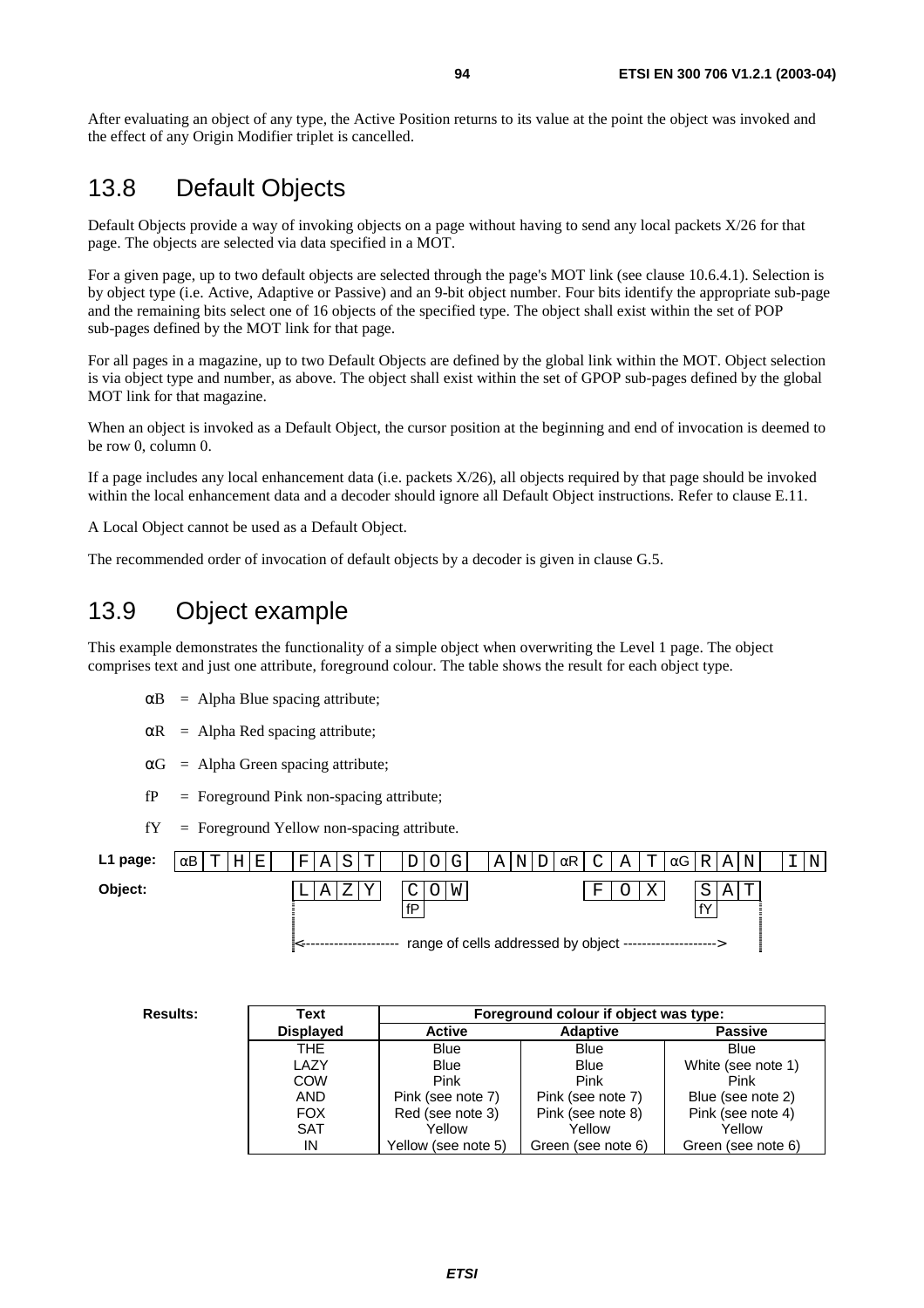- NOTE 1: All attributes are reset to their default states at the start of a passive object. (This example assumes that the Passive Object has not re-defined the foreground colour on a previous row).
- NOTE 2: The underlying word shows through the gap and is not affected by the Passive Object.
- NOTE 3: The text from the object adopts the underlying attributes.
- NOTE 4: The object uses its own attribute set and is not affected by the underlying attributes.
- NOTE 5: The effect of the attribute within the Active Object continues along the row beyond the last cell addressed by the object.
- NOTE 6: The effect of the attribute within adaptive and Passive Objects terminates at the last cell addressed by the object on that row.
- NOTE 7: The foreground colour of the Level 1 word in the gap is changed by the object.
- NOTE 8: The foreground colour has been changed previously within the object and subsequent foreground colour changes on the Level 1 page are ignored.

# 14 Dynamically Re-definable Characters

Presentation Levels 2.5 and 3.5 are not restricted to pre-defined characters and graphics. New symbols, based on a matrix of 12 pixels horizontally and 10 pixels vertically to occupy one character position, can be downloaded as bit patterns. Four display modes are defined, differentiated by the number of bits used to define the colour of each pixel. DRCS characters can be defined for the exclusive use of one page, or can be shared by any number of pages.

## 14.1 Downloading pages

DRCS characters are downloaded using one or two DRCS tables with up to 16 sub-tables each. One table is defined by the MOT as the global table (GDRCS), the other as the normal table (DRCS) for a page. Each sub-table defines one complete DRCS table of up to 48 characters.

Characters are downloaded using Pattern Transfer Units (PTUs) of 20 bytes each. Each packet X/1 to X/24 of the DRCS downloading page carries 2 PTUs in a defined format of 20 plus 20 bytes, proceeding in time through the packet.

The page coding for downloading is 7 data bits plus one odd parity bit. The data bytes defining a PTU use the transmission codes 4/0 to 7/F. Each byte thus defines the value of 6 bits of a PTU and is called a D-byte.

Unused packets need not be transmitted and unused addresses may be padded with the character SPACE (2/0).

The PTU addresses relate directly to positions in the code table used when invoking DRCS characters.

The format of a DRCS downloading page is shown in figure 27.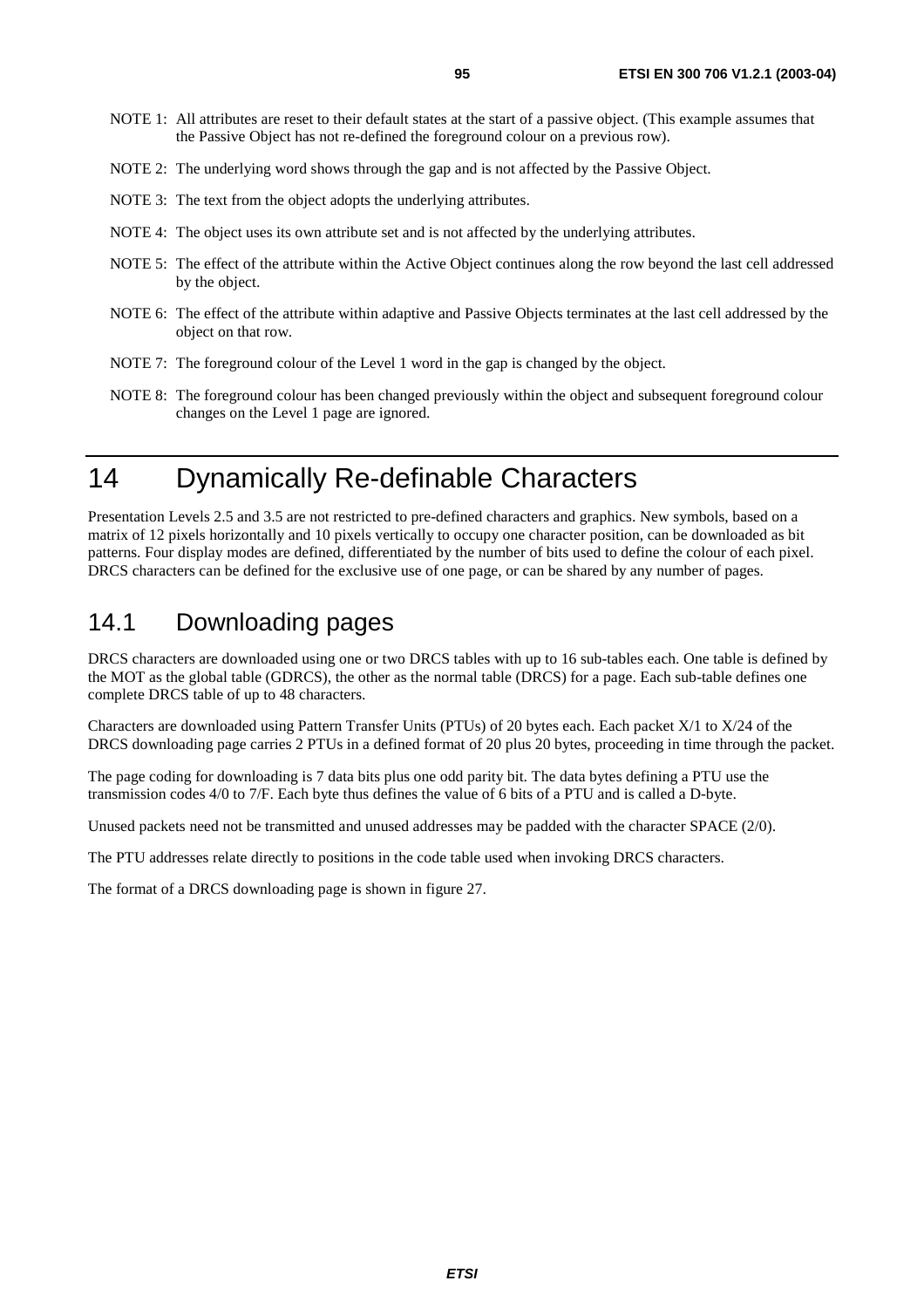



As DRCS characters in different modes can be downloaded on one page, a packet X/28/3 is required to define the function of each PTU. This may be omitted if the page defines 12x10x1 mode characters only.

## 14.2 DRCS Character Modes

The four DRCS Modes are defined in table 31.

| <b>Mode</b> | Mode                                                  | <b>Format</b> | PTU <sub>s</sub> / | Bytes/ | <b>Presentation Level</b> |         |     |         |
|-------------|-------------------------------------------------------|---------------|--------------------|--------|---------------------------|---------|-----|---------|
|             | <b>Identification</b>                                 | (see note)    | Char               | Char   |                           | $1.5\,$ | 2.5 | 3.5     |
|             | 0000                                                  | 12x10x1       |                    | 20     |                           |         | ⊙   | $\odot$ |
|             | 0001                                                  | 12x10x2       |                    | 40     |                           |         |     | $\odot$ |
|             | 0010                                                  | 12x10x4       |                    | 80     |                           |         |     | $\odot$ |
|             | 0011                                                  | 6x5x4         |                    | 20     |                           |         |     | $\odot$ |
| NOTE:       | Format = Horizontal Dots x Vertical Dots x Bits/Pixel |               |                    |        |                           |         |     |         |

#### **Table 31: DRCS modes**

DRCS Mode Identification is achieved individually for each PTU via the second and following groups of 18 data bits in the packet X/28/3 associated with each DRCS sub-table. The first 192 data bits in these data groups are used to transmit the 48 Mode Identification Codes required for each DRCS sub-table.

Where a DRCS character is defined by more than one PTU, the appropriate Mode Identification value from table 31 is used for the first PTU, and subsequent PTUs are coded 1110. The mode Identification value 1111 indicates that no data is transmitted for the corresponding character. See table 9 in clause 9.4.6.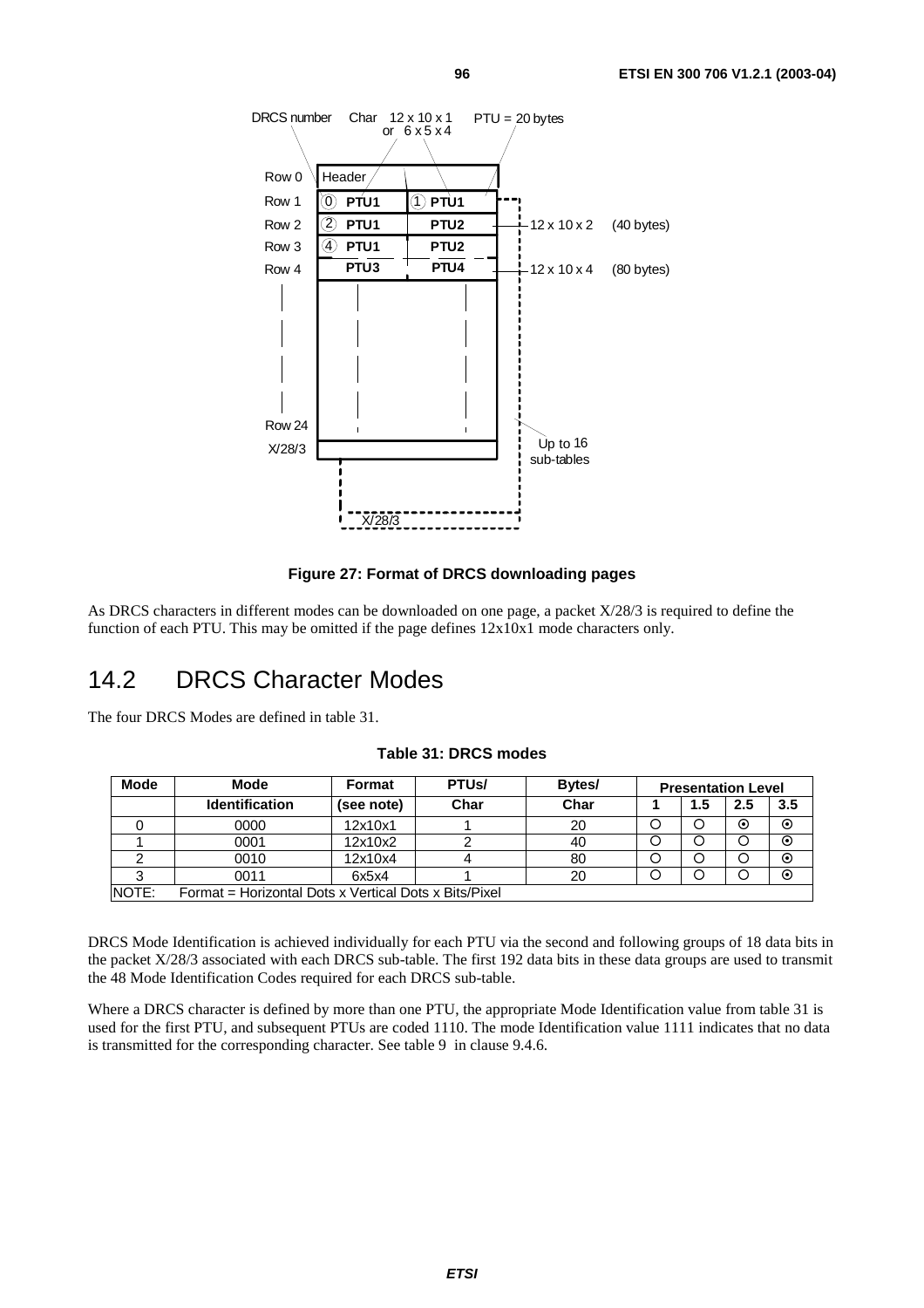## 14.2.1 Mode 0 - 12x10x1

#### Mode Identification 0000

A Mode 0 DRCS character is defined by one PTU (20 D-bytes). The address in the DRCS code table corresponds to the PTU defining the character.

The dots of a character are loaded 6 at a time from each D-byte, using the 6 least significant bits from codes 4/0 to 7/F. Loading proceeds from the top left hand corner, left to right, row by row, the most significant bit of each 6 corresponding to the left hand dot.

The DRCS characters are displayed in the foreground and background colours active at the positions where they are located,  $T =$  foreground colour,  $0' =$  background colour.

## 14.2.2 Mode 1 - 12x10x2

Mode Identification 0001

A Mode 1 DRCS character is defined by two consecutive PTUs. The address in the DRCS code table corresponds to the first PTU defining the character.

Two bit planes are downloaded for each character. The first is downloaded using the first PTU as for the Mode 0 (see clause 14.2.1). The second is downloaded using the second PTU.

Four colours are available for display, selected from the 32 entry Colour Map via a DRCS Colour Look-Up Table (DCLUT) defined in X/28/1 or M/29/1. The first bit plane corresponds to the least significant bit of the DCLUT address and the second bit plane corresponds to the most significant DCLUT address bit.

If the character is taken out of the global DRCS table, the two bit planes define the addresses in the DCLUT4 for global DRCS characters. If the character is taken out of the normal DRCS table, the two bit planes define the addresses in the DCLUT4 for normal DRCS characters.

## 14.2.3 Mode 2 - 12x10x4

Mode Identification 0010

A Mode 2 DRCS character is defined by four consecutive PTUs. The address in the DRCS code table corresponds to the first PTU defining the character.

Four bit planes are downloaded for each character. The first is downloaded using the first PTU as for the mode 0 (see clause 14.2.1). The second, third and fourth bit planes are downloaded using the following three PTUs.

Sixteen colours are available for display, selected from the 32 entry Colour Map via a DRCS Colour Look-Up Table (DCLUT) defined in X/28/1 or M/29/1. The first bit plane corresponds to the least significant bit of the DCLUT address and the fourth bit plane corresponds to the most significant bit.

If the character is taken out of the global DRCS table, the four bit planes define the addresses in the DCLUT16 for global DRCS characters. If the character is taken out of the normal DRCS table, the four bit planes define the addresses in the DCLUT16 for normal DRCS characters.

## 14.2.4 Mode 3 - 6x5x4

Mode Identification 0011

A Mode 3 DRCS character is defined by one PTU (20 D-bytes). The address in the DRCS code table corresponds to the PTU defining the character.

Each PTU is considered as five groups of four D-bytes. Within each group, the four D-bytes define respectively the first, second, third and fourth bit planes for one row of pixels of the character.

Sixteen colours are available for display, selected from the 32 entry Colour Map via a DRCS Colour Look-Up Table (DCLUT) defined in X/28/1 or M/29/1. The first bit plane corresponds to the least significant bit of the DCLUT address and the fourth bit plane corresponds to the most significant bit.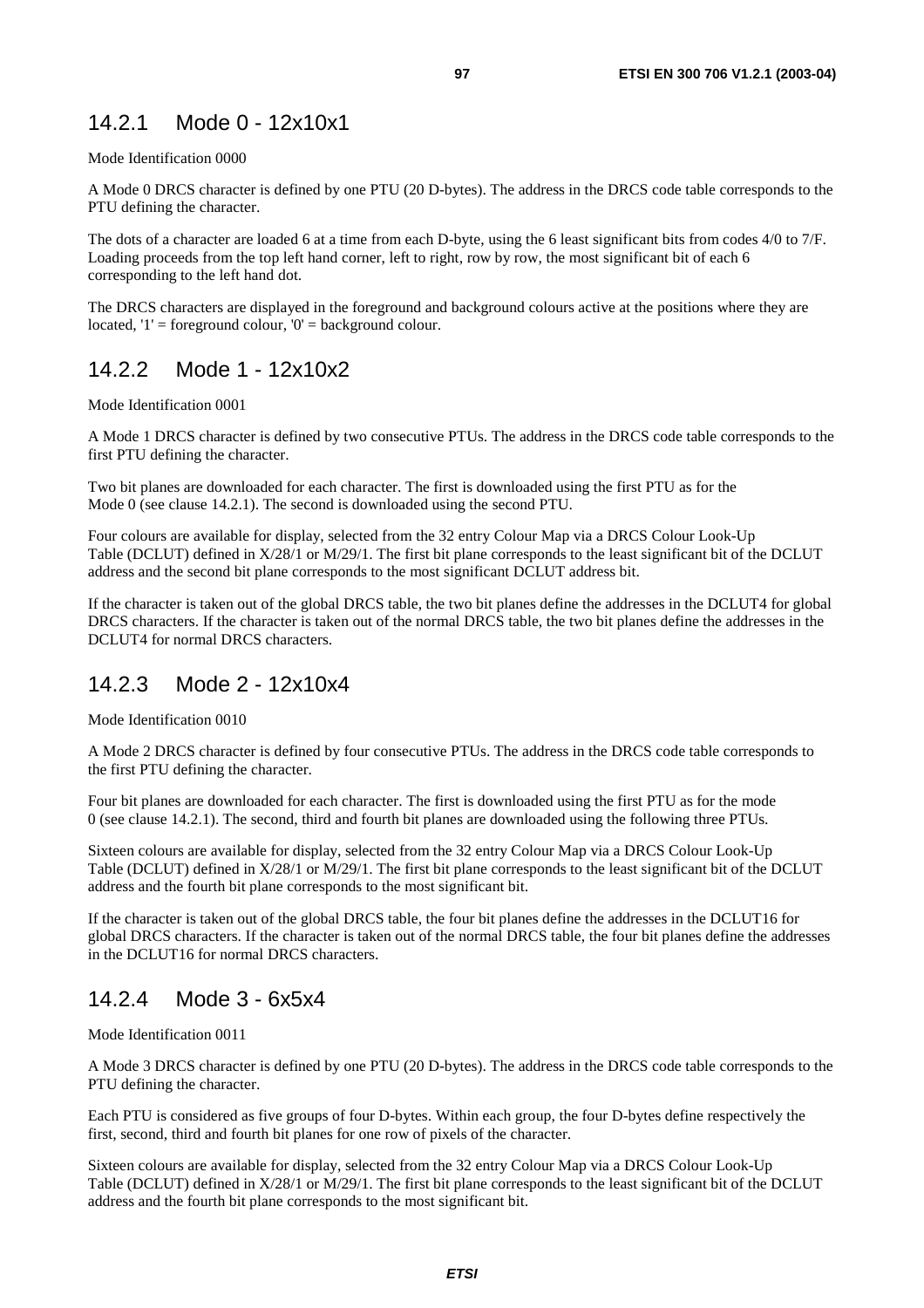If the character is taken out of the global DRCS table, the four bit planes define the addresses in the DCLUT16 for global DRCS characters. If the character is taken out of the normal DRCS table, the four bit planes define the addresses in the DCLUT16 for normal DRCS characters.

## 14.3 Flashing DRCS

#### 14.3.1 Mode 0

Flashing is handled in the same way as for G0, G1, G2 and G3 set characters. All the modes defined in clause 12.3.4 are valid.

### 14.3.2 Modes 1, 2 and 3

All the DRCS pixels are treated as foreground pixels.

Normal and Inverted flash modes:

"on" phase: The DRCS character is displayed as in the steady mode;

"off" phase: A space character is displayed in the background colour valid at that screen location.

The "Colour Flash" mode is handled in the same way as for G0, G1, G2 and G3 set characters.

# 14.4 DRCS availability

### 14.4.1 Level 2.5

Mode  $12x10x1$  only is available at Level 2.5. A maximum of two DRCS sub-tables per display page can be designated. Sub-tables from the normal and global DRCS tables can be invoked simultaneously. A page may reference any 24 of the 96 DRCS characters defined by the two sub-tables.

## 14.4.2 Level 3.5

All modes are available. A page may reference any number of DRCS characters defined by the 32 accessible sub-tables (16 normal, 16 global), up to a limit of 384 PTUs. Sub-tables from the normal and global DRCS tables can be invoked simultaneously.

The maximum number of characters that can be addressed per display page is 384 if all of the characters are in the simplest modes (12x10x1 and 6x5x4). This maximum is reduced to 96 characters per display page if all characters are in the 12x10x4 mode. The maximum will vary between these extremes for mixtures of the various modes.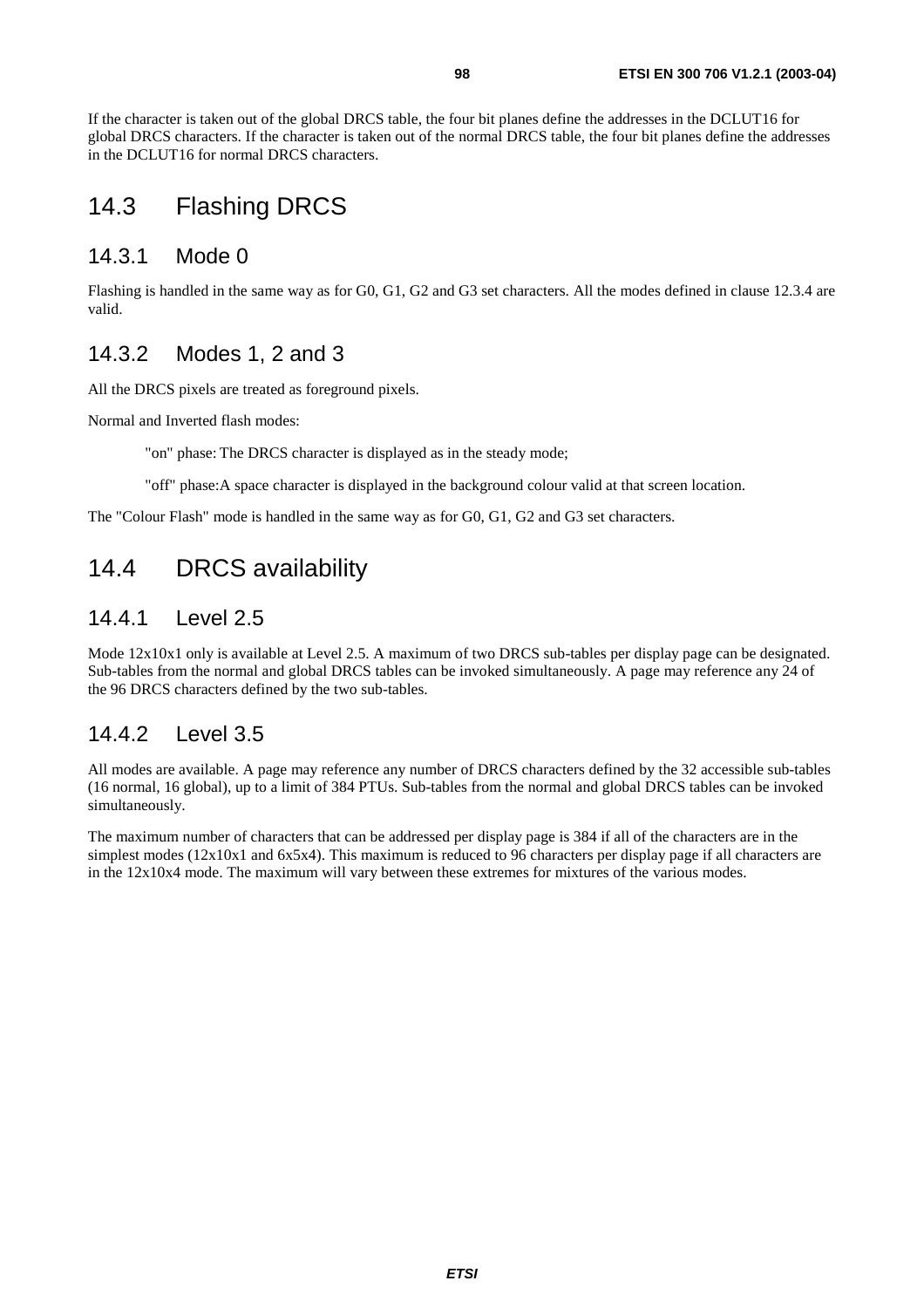

**Figure 28: Pixel colour designation (Example)**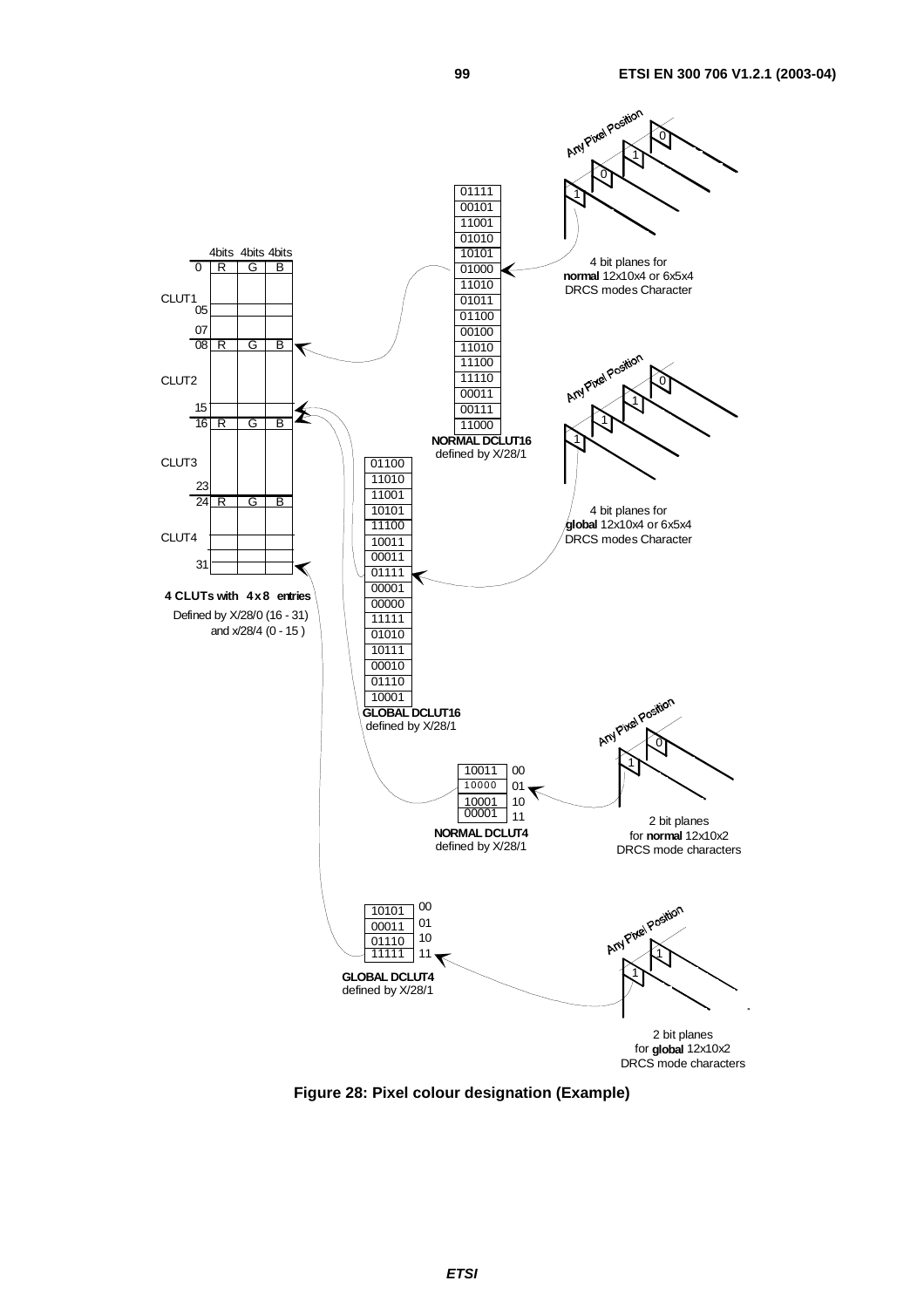# 15 Character sets and their designation

This clause defines the fixed alphanumeric and graphic character sets referenced by the present document. Code tables for Latin, Cyrillic, Greek, Arabic and Hebrew alphabets are included.

## 15.1 Overview of designation requirements

In general, there is a G0 basic character set and a G2 supplementary character set, each of 96 entries, for each alphabet. Level 1 transmissions are restricted to using the G0 set and some characters in the table may be substituted to accommodate the requirements of the local languages. These national option sub-sets are selected by the C12, C13 and C14 control bits in the page header. At levels 2.5 and 3.5 a more precise method of designating the required G0 and G2 character sets and the national option subset is available via packets X/28 and M/29, as described in clause 15.2.

Where the local language requirements require more than 96 alphanumeric characters to provide a basic service, additional packets X/26 may be introduced to form Level 1.5 transmissions. Typically these incorporate a few characters from the G2 supplementary set of characters, plus a few G0 characters with diacritical marks.

In certain countries there is a requirement to mix characters from different alphabets on the same page. This requires two G0 sets to be designated simultaneously. These are implied by a local Code of Practice or, with Level 2.5 and 3.5 transmissions, they are defined formally via packets X/28 and M/29, as described in clause 15.3. A spacing attribute (ESC) enables the G0 sets to be toggled from within the Level 1 page.

At Levels 2.5 and 3.5, the G0 and G2 character sets to be used may be re-designated from within the enhancement data, as described in clause 15.4.

The G1 and G3 graphic sets are fixed and cannot be re-designated. Re-definable Character Sets (DRCS) are described in clause 14.

## 15.2 Designation of default G0 and G2 sets and national option sub-sets

The default G0 primary and G2 supplementary character sets to be used by all pages in a magazine are defined by the *Default G0 and G2 Character Set Designation and National Option Selection* value (triplet 1, bits 8 to 14) of a packet M/29/0 or M/29/4, or, with higher priority for a particular page, by the same bits in a packet X/28/0 Format 1 or X/28/4. This value defines an entry in table 32. In the case of the G0 character set, this is the character set used by the Level 1 page at the start of each display row although it is recognized that this definition will be ignored by existing Level 1 and 1.5 decoders. Under these circumstances, or in the absence of a packet X/28/0 Format 1, X/28/4, M/29/0 or M/29/4, the default sets are established by a local Code of Practice. The designated G0 and G2 character sets are also the default G0 and G2 sets to be addressed by packet 26 triplets as part of Level 1.5, 2.5 and 3.5 transmissions.

A national option character is displayed when a display code corresponding to one of the reserved positions in the designated G0 set occurs on the Level 1 page. At levels 1 and 1.5 the national option sub-set in use on the page is defined by the C12, C13 and C14 control bits in the page header alone and, in theory, this will result in an ambiguous reference to an entry in table 32. At levels 2.5 and 3.5 the national option subset in use on the page can be defined explicitly by bits in a packet X/28/0 Format 1 or X/28/4 according to table 32. Bits 8 to 10 of triplet 1 are set to the values of the C12, C13 and C14 control bits. At the magazine level, the sub-set is designated via a packet M/29/0 or M/29/4 but is superseded by a page-related X/28/0 Format 1 or X/28/4. The recommended use of these bits is described in clause E.9.

For compatibility with earlier specifications certain national option sub-sets are duplicated in table 32.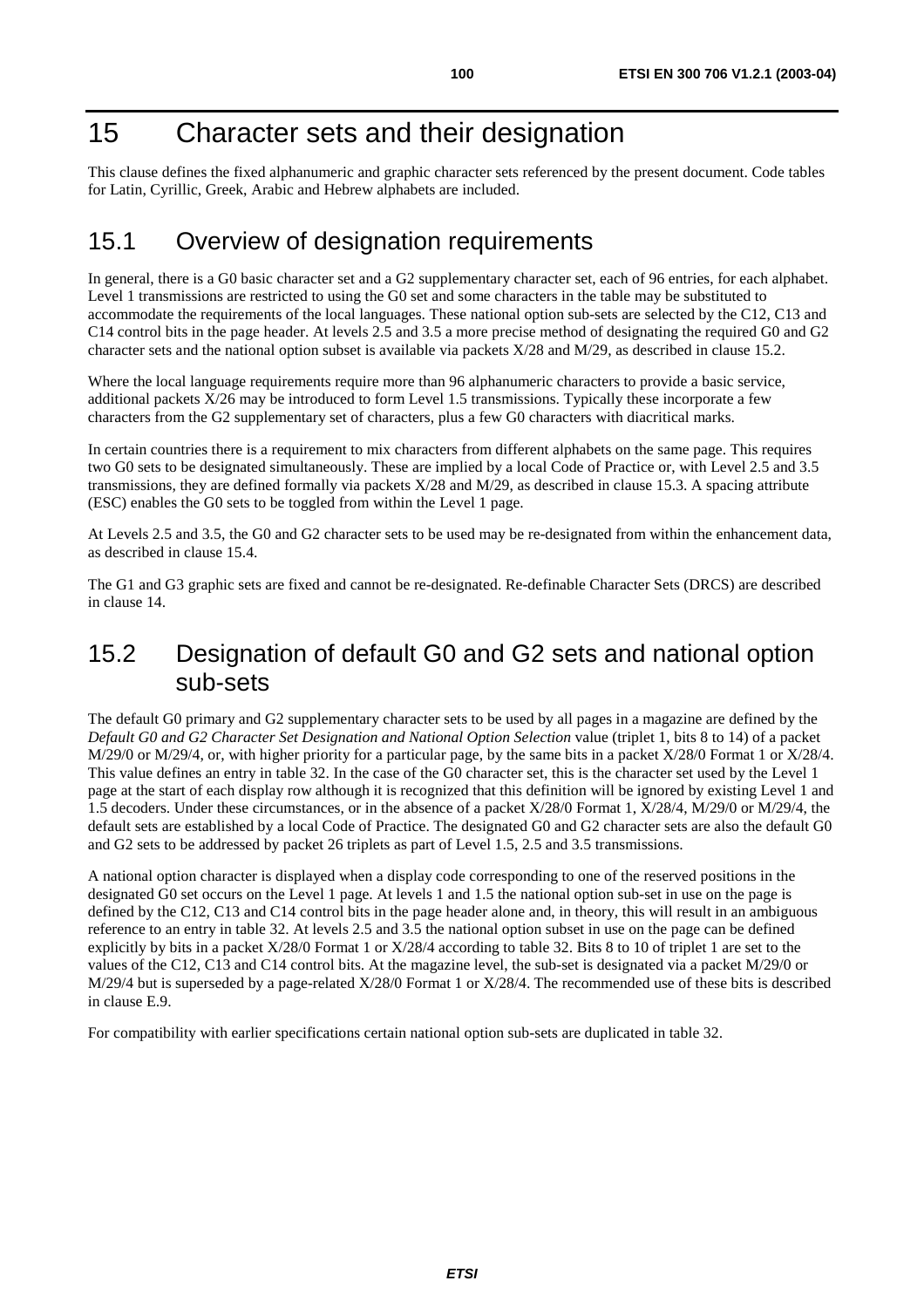| <b>Triplet 1</b> |              |                |                   |                |                         |                         |              |                                                   | <b>Control bits</b> |                  |                     |                                 |
|------------------|--------------|----------------|-------------------|----------------|-------------------------|-------------------------|--------------|---------------------------------------------------|---------------------|------------------|---------------------|---------------------------------|
|                  |              |                | bits (see note 1) |                |                         |                         |              | G0 character set G2 character set from header C12 |                     |                  |                     | <b>National option sub-set</b>  |
|                  |              | 14 13 12 11    |                   | 10             | $\overline{\mathbf{9}}$ | 8                       |              |                                                   |                     | C13 C14          |                     |                                 |
|                  |              |                |                   |                |                         |                         |              |                                                   | 0                   | $\mathbf 0$      | 0                   | English                         |
| 0                | $\mathbf 0$  | $\mathbf 0$    | $\pmb{0}$         | X              | X                       | X                       | Latin        | Latin                                             | 0                   | 0                | 1                   | German                          |
|                  |              |                |                   |                |                         |                         |              |                                                   | 0                   | $\mathbf{1}$     | $\mathbf 0$         | Swedish/Finnish/Hungarian       |
|                  |              |                |                   |                |                         |                         |              |                                                   | $\pmb{0}$           | $\mathbf{1}$     | 1                   | Italian                         |
|                  |              |                |                   |                |                         |                         |              |                                                   | 1                   | $\pmb{0}$        | 0                   | French                          |
|                  |              |                |                   |                |                         |                         |              |                                                   | 1                   | $\mathbf 0$      | 1                   | Portuguese/Spanish              |
|                  |              |                |                   |                |                         |                         |              |                                                   | 1                   | 1                | $\mathsf 0$         | Czech/Slovak                    |
|                  |              |                |                   |                |                         |                         |              |                                                   | 1                   | 1                | $\overline{1}$      |                                 |
|                  |              |                |                   |                |                         |                         |              |                                                   | 0                   | $\mathbf 0$      | $\mathbf 0$         | Polish                          |
| 0                | $\mathbf 0$  | 0              | 1                 | X              | X                       | X                       | Latin        | Latin                                             | $\pmb{0}$           | $\overline{0}$   | 1                   | German                          |
|                  |              |                |                   |                |                         |                         |              |                                                   | 0                   | 1                | 0                   | Swedish/Finnish/Hungarian       |
|                  |              |                |                   |                |                         |                         |              |                                                   | 0                   | 1                | 1                   | Italian                         |
|                  |              |                |                   |                |                         |                         |              |                                                   | 1                   | $\mathbf 0$      | 0                   | French                          |
|                  |              |                |                   |                |                         |                         |              |                                                   | $\mathbf 1$         | $\mathbf 0$      | $\overline{1}$      |                                 |
|                  |              |                |                   |                |                         |                         |              |                                                   | 1                   | 1                | $\overline{0}$      | Czech/Slovak                    |
|                  |              |                |                   |                |                         |                         |              |                                                   | $\mathbf 1$         | 1                | 1                   |                                 |
|                  |              |                |                   |                |                         |                         |              |                                                   | $\pmb{0}$           | $\pmb{0}$        | $\overline{0}$      | English                         |
| $\mathbf 0$      | 0            | 1              | 0                 | X              | X                       | X                       | Latin        | Latin                                             | 0                   | $\pmb{0}$        | $\mathbf 1$         | German                          |
|                  |              |                |                   |                |                         |                         |              |                                                   | 0                   | 1                | 0                   | Swedish/Finnish/Hungarian       |
|                  |              |                |                   |                |                         |                         |              |                                                   | 0                   | 1                | 1                   | Italian                         |
|                  |              |                |                   |                |                         |                         |              |                                                   | 1                   | $\mathbf 0$      | 0                   | French                          |
|                  |              |                |                   |                |                         |                         |              |                                                   | 1                   | $\mathbf 0$      | 1                   | Portuguese/Spanish              |
|                  |              |                |                   |                |                         |                         |              |                                                   | 1                   | 1                | 0                   | Turkish                         |
|                  |              |                |                   |                |                         |                         |              |                                                   | 1                   | 1                | 1                   |                                 |
|                  |              |                |                   |                |                         |                         |              |                                                   | 0                   | $\mathbf 0$      | $\mathbf 0$         |                                 |
| 0                | 0            | 1              | $\mathbf{1}$      | X              | X                       | X                       | Latin        | Latin                                             | 0                   | $\pmb{0}$        | 1                   |                                 |
|                  |              |                |                   |                |                         |                         |              |                                                   | $\pmb{0}$           | 1                | $\overline{0}$      |                                 |
|                  |              |                |                   |                |                         |                         |              |                                                   | 0                   | 1                | $\overline{1}$      |                                 |
|                  |              |                |                   |                |                         |                         |              |                                                   | $\mathbf{1}$        | $\mathbf 0$      | $\mathbf 0$         |                                 |
|                  |              |                |                   |                |                         |                         |              |                                                   | 1                   | $\overline{0}$   | 1                   | Serbian/Croatian/Slovenian      |
|                  |              |                |                   |                |                         |                         |              |                                                   | 1                   | 1                | 0                   |                                 |
|                  |              |                |                   |                |                         |                         |              |                                                   | 1                   | 1                | 1                   | Rumanian                        |
|                  |              |                |                   |                |                         |                         | Cyrillic - 1 | Cyrillic                                          | 0                   | $\mathbf 0$      | 0                   | (Serbian/Croatian) (see note 3) |
| 0                | 1            | $\mathbf 0$    | 0                 | X              | X                       | X                       | Latin        | Latin                                             | $\pmb{0}$           | $\pmb{0}$        | $\mathbf 1$         | German                          |
|                  |              |                |                   |                |                         |                         | Latin        | Latin                                             | 0                   | 1                | $\overline{0}$      | Estonian                        |
|                  |              |                |                   |                |                         |                         | Latin        | Latin                                             | 0                   | 1                | 1                   | Lettish/Lithuanian              |
|                  |              |                |                   |                |                         |                         | Cyrillic - 2 | Cyrillic                                          | 1                   | $\pmb{0}$        | $\overline{0}$      | (Russian/Bulgarian)             |
|                  |              |                |                   |                |                         |                         |              |                                                   |                     |                  |                     | (see note 3)                    |
|                  |              |                |                   |                |                         |                         | Cyrillic - 3 | Cyrillic                                          | 1                   | $\pmb{0}$        | 1                   | (Ukrainian) (see note 3)        |
|                  |              |                |                   |                |                         |                         | Latin        | Latin                                             | $\mathbf{1}$        | 1                | $\pmb{0}$           | Czech/Slovak                    |
|                  |              |                |                   |                |                         |                         |              |                                                   | 1                   | 1                | $\mathbf{1}$        |                                 |
| 0                | $\mathbf{1}$ | $\overline{0}$ | $\mathbf{1}$      | $\overline{X}$ | X                       | $\overline{\mathsf{x}}$ |              |                                                   |                     | Reserved         |                     |                                 |
|                  |              |                |                   |                |                         |                         |              |                                                   | 0                   | 0                | 0                   |                                 |
| 0                | 1            | 1              | 0                 | X              | X                       | X                       |              |                                                   | 0                   | $\pmb{0}$        | 1                   |                                 |
|                  |              |                |                   |                |                         |                         |              |                                                   | $\pmb{0}$           | 1                | 0                   |                                 |
|                  |              |                |                   |                |                         |                         |              |                                                   | $\overline{0}$      | 1                | 1                   |                                 |
|                  |              |                |                   |                |                         |                         |              |                                                   | 1                   | $\mathbf 0$      | 0                   |                                 |
|                  |              |                |                   |                |                         |                         |              |                                                   | 1                   | $\boldsymbol{0}$ | $\mathbf{1}$        |                                 |
|                  |              |                |                   |                |                         |                         | Latin        | Latin                                             | $\mathbf 1$         | 1                | $\mathsf{O}\xspace$ | Turkish                         |
|                  |              |                |                   |                |                         |                         | Greek        | Greek                                             | $\mathbf{1}$        | 1                | 1                   | (Greek) (see note 3)            |

#### **Table 32: Function of Default G0 and G2 Character Set Designation and National Option Selection bits in packets X/28/0 Format 1, X/28/4, M/29/0 and M/29/4**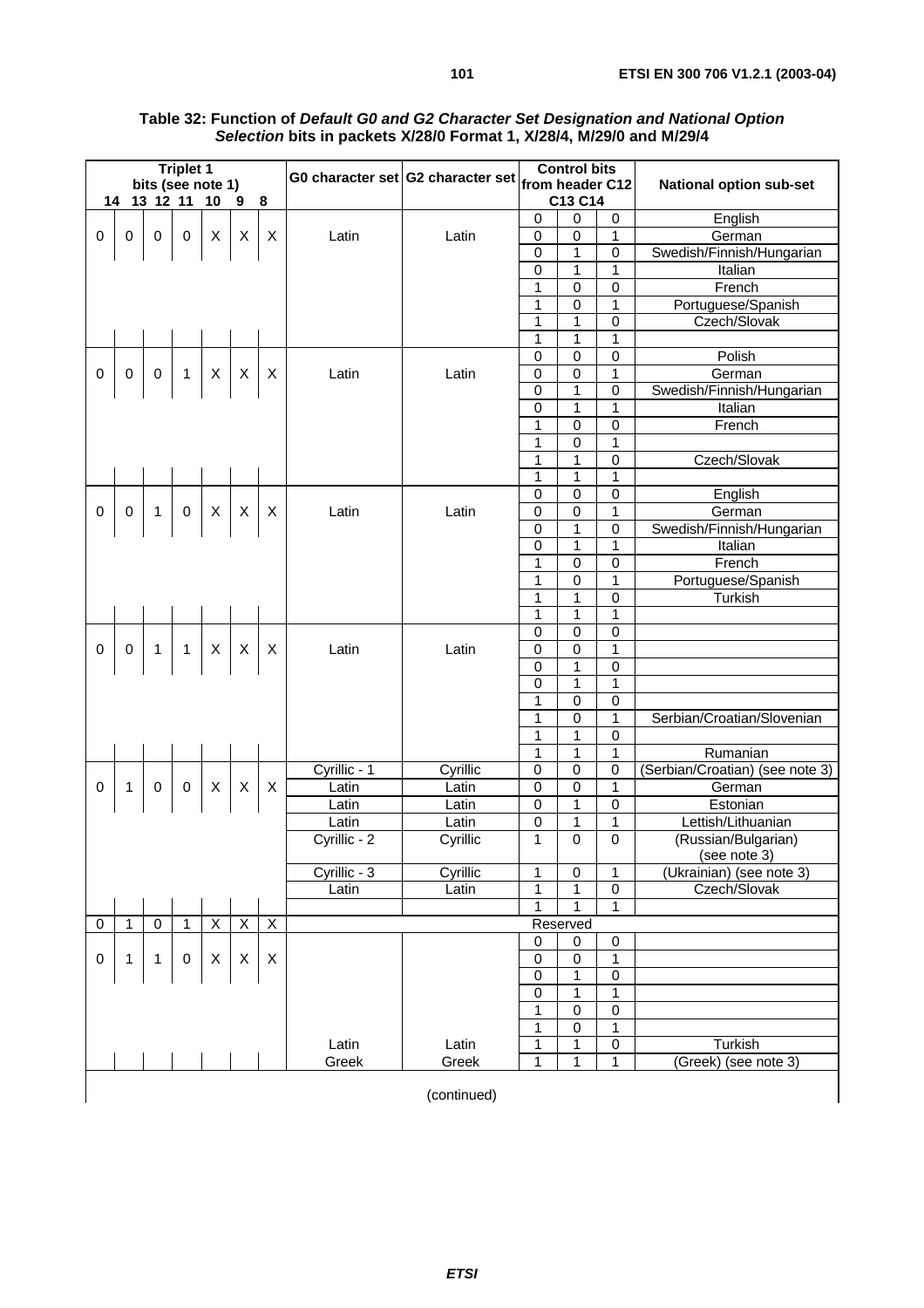|         |             |          | <b>Triplet 1</b> | bits (see note 1) |   |          |                                   | G0 character set G2 character set from header C12                           |          | <b>Control bits</b> |          | <b>National option sub-set</b>                                                                                                                                                                                             |  |  |  |  |
|---------|-------------|----------|------------------|-------------------|---|----------|-----------------------------------|-----------------------------------------------------------------------------|----------|---------------------|----------|----------------------------------------------------------------------------------------------------------------------------------------------------------------------------------------------------------------------------|--|--|--|--|
| 14      | 13          | 12 11    |                  | 10                | 9 | 8        |                                   |                                                                             |          |                     |          |                                                                                                                                                                                                                            |  |  |  |  |
| 0       |             |          |                  | X                 | X | X        |                                   | C13 C14<br>Reserved                                                         |          |                     |          |                                                                                                                                                                                                                            |  |  |  |  |
|         |             |          |                  |                   |   |          | Latin                             | Arabic                                                                      | 0        | $\Omega$            | $\Omega$ | English                                                                                                                                                                                                                    |  |  |  |  |
| 1       | $\Omega$    | 0        | 0                | X                 | X | X        |                                   |                                                                             | $\Omega$ | $\Omega$            | 1        |                                                                                                                                                                                                                            |  |  |  |  |
|         |             |          |                  |                   |   |          |                                   |                                                                             | $\Omega$ | 1                   | 0        |                                                                                                                                                                                                                            |  |  |  |  |
|         |             |          |                  |                   |   |          |                                   |                                                                             | $\Omega$ |                     | 1        |                                                                                                                                                                                                                            |  |  |  |  |
|         |             |          |                  |                   |   |          | Latin                             | Arabic                                                                      |          | $\Omega$            | 0        | French                                                                                                                                                                                                                     |  |  |  |  |
|         |             |          |                  |                   |   |          |                                   |                                                                             |          | 0                   | 1        |                                                                                                                                                                                                                            |  |  |  |  |
|         |             |          |                  |                   |   |          |                                   |                                                                             |          |                     | 0        |                                                                                                                                                                                                                            |  |  |  |  |
|         |             |          |                  |                   |   |          | Arabic                            | Arabic                                                                      |          |                     | 1        | (Arabic) (see note 3)                                                                                                                                                                                                      |  |  |  |  |
|         | $\Omega$    | $\Omega$ | 1                | X                 | X | X        |                                   |                                                                             |          | Reserved            |          |                                                                                                                                                                                                                            |  |  |  |  |
|         |             |          |                  |                   |   |          |                                   |                                                                             | 0        | 0                   | $\Omega$ |                                                                                                                                                                                                                            |  |  |  |  |
| 1       | $\mathbf 0$ | 1        | $\mathbf 0$      | X                 | X | $\times$ |                                   |                                                                             | $\Omega$ | $\Omega$            | 1        |                                                                                                                                                                                                                            |  |  |  |  |
|         |             |          |                  |                   |   |          |                                   |                                                                             | $\Omega$ | 1                   | 0        |                                                                                                                                                                                                                            |  |  |  |  |
|         |             |          |                  |                   |   |          |                                   |                                                                             | 0        | 1                   | 1        |                                                                                                                                                                                                                            |  |  |  |  |
|         |             |          |                  |                   |   |          |                                   |                                                                             |          | $\Omega$            | 0        |                                                                                                                                                                                                                            |  |  |  |  |
|         |             |          |                  |                   |   |          | Hebrew                            | Arabic                                                                      |          | 0                   | 1        | (Hebrew) (see note 3)                                                                                                                                                                                                      |  |  |  |  |
|         |             |          |                  |                   |   |          |                                   |                                                                             |          |                     | 0        |                                                                                                                                                                                                                            |  |  |  |  |
|         |             |          |                  |                   |   |          | Arabic                            | Arabic                                                                      |          |                     | 1        | (Arabic) (see note 3)                                                                                                                                                                                                      |  |  |  |  |
|         |             |          |                  | Other values      |   |          |                                   |                                                                             |          | Reserved            |          |                                                                                                                                                                                                                            |  |  |  |  |
| NOTE 1: |             |          |                  |                   |   |          |                                   | page header packet, i.e. bit $10 = C12$ , bit $9 = C13$ and bit $8 = C14$ . |          |                     |          | For packets X/28/0 format 1 and X/28/4, bits 8, 9 and 10 are set to the same values as the control bits in the<br>For packets M/29/0 and M/29/4 these bits should be set to the most common value of C12, C13 and C14 used |  |  |  |  |
|         |             |          |                  |                   |   |          | in that magazine, see clause E.9. |                                                                             |          |                     |          |                                                                                                                                                                                                                            |  |  |  |  |

#### **Table 32 (concluded): Function of Default G0 and G2 Character Set Designation and National Option Selection bits in packets X/28/0 Format 1, X/28/4, M/29/0 and M/29/4**

NOTE 2: Entries in the table with no character set or national option sub-set specified are reserved.

NOTE 3: No separate sub-sets exist for the national options shown in brackets. The characters are contained within the appropriate G0 set.

# 15.3 Second G0 Set Designation and National Option Set **Selection**

The *Second G0 Set Designation and Nation Option Selection* value (Triplet 1, bits 15 to 18 and Triplet 2, bits 1 to 3) in the relevant packets 28 and 29 defines the second G0 set. Typically the second G0 set will contain a different alphabet compared to the default G0 set, allowing words written in different alphabets to be mixed on the same page. This is accessed by a Level 1 decoder through the character codes on the Level 1 page following the first ESC character within a display row. Subsequent ESC characters cause the decoder to alternate between the G0 set defined by the *Default G0 and G2 Character Set Designation and National Option Selection* value and this second G0 set. A further function of this value is to define the national option character sub-set to appear in the national option positions of this second G0 set. The national option sub-set selected by the C12, C13 and C14 bits is not relevant to the secondary set. Where a transmission does not use two G0 sets, this second value is set to 1111111. A decoder may interpret this value to mean that the ESC function should be disabled for this page (packets X/28/0 Format 1 or X/28/4) or magazine (packets M/29/0 or M/29/4). The coding is shown in table 33.

This information is unlikely to be interpreted by Level 1 or 1.5 decoders but it is required by Level 2.5 and 3.5 decoders to ensure they function correctly when receiving Level 1.5 transmissions. This value does not specify any parameter of a Level 2.5 or 3.5 transmission. Also, a G2 set is not designated by this value. The G2 set designated by the *Default G0 and G2 Character Set Designation and National Option Selection* value remains selected throughout and is independent of the ESC function.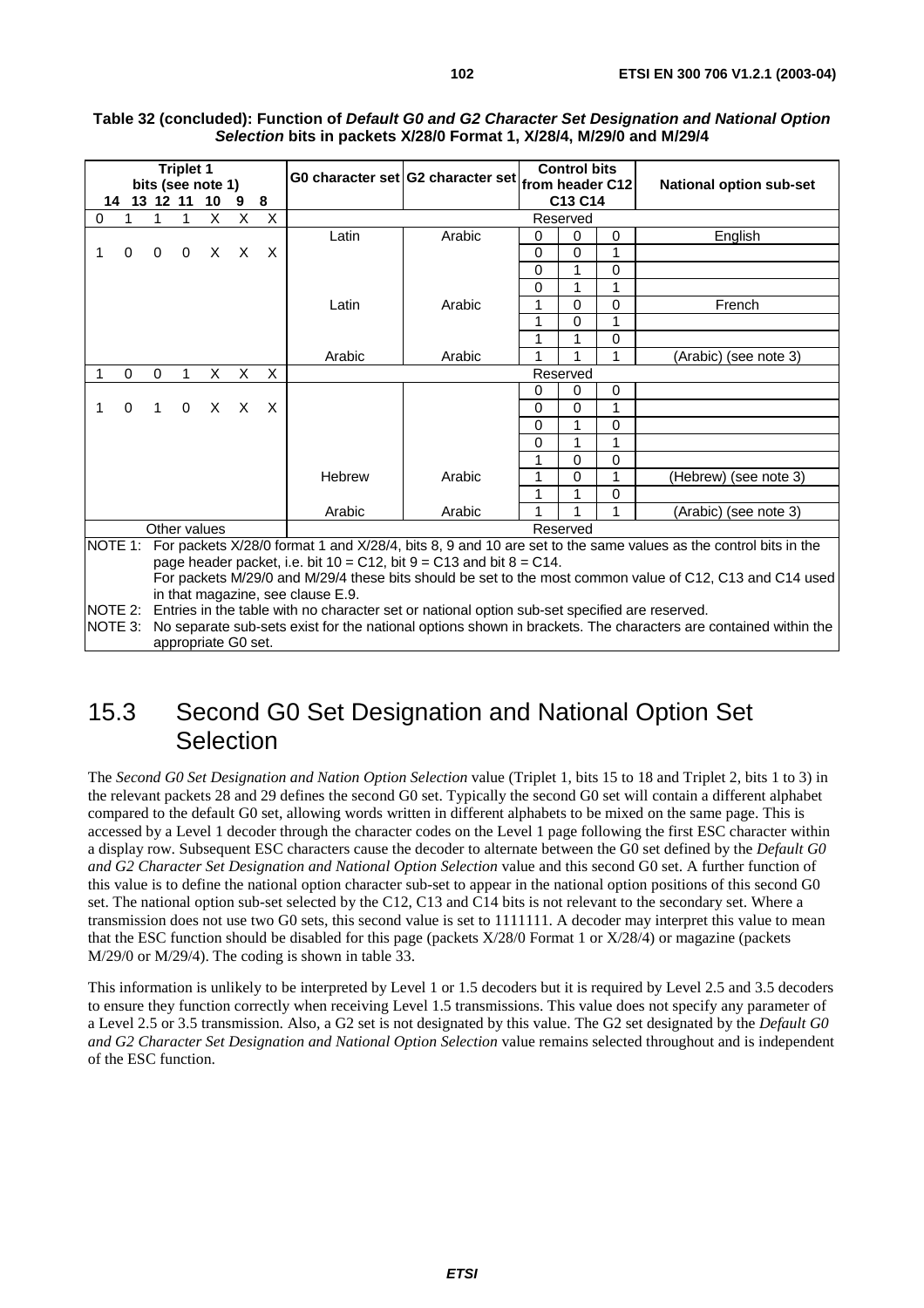| <b>Triplet 2</b> |                |             |                | <b>Triplet 1</b>        |                         | G0 character            |              |                                     |  |  |
|------------------|----------------|-------------|----------------|-------------------------|-------------------------|-------------------------|--------------|-------------------------------------|--|--|
|                  | bits           |             |                |                         | bits                    |                         | set          | <b>National option sub-set</b>      |  |  |
| 3                | 2              | 1           | 18             | 17 16                   |                         | 15                      |              |                                     |  |  |
| 0                | 0              | 0           | $\mathbf 0$    | 0                       | 0                       | 0                       |              | English                             |  |  |
| 0                | 0              | 0           | 0              | 0                       | 0                       | 1                       | Latin        | German                              |  |  |
| 0                | 0              | 0           | 0              | 0                       | 1                       | 0                       |              | Swedish/Finnish/Hungarian           |  |  |
| 0                | 0              | 0           | 0              | 0                       | 1                       | 1                       |              | Italian                             |  |  |
| 0                | 0              | 0           | 0              | 1                       | 0                       | 0                       |              | French                              |  |  |
| 0                | 0              | 0           | 0              | 1                       | 0                       | 1                       |              | Portuguese/Spanish                  |  |  |
| 0                | $\mathbf 0$    | 0           | 0              | 1                       | 1                       | 0                       |              | Czech/Slovak                        |  |  |
| 0                | 0              | 0           | 0              | 1                       | 1                       | 1                       |              |                                     |  |  |
| 0                | $\mathbf 0$    | 0           | $\overline{1}$ | 0                       | 0                       | 0                       |              | Polish                              |  |  |
| 0                | 0              | 0           | 1              | 0                       | 0                       | 1                       | Latin        | German                              |  |  |
| 0                | 0              | 0           | 1              | 0                       | 1                       | 0                       |              | Swedish/Finnish/Hungarian           |  |  |
| 0                | 0              | 0           | 1              | 0                       | 1                       | 1                       |              | Italian                             |  |  |
| 0                | 0              | 0           | 1              | 1                       | 0                       | 0                       |              | French                              |  |  |
| 0                | 0              | 0           | 1              | 1                       | 0                       | 1                       |              |                                     |  |  |
| 0                | $\mathbf 0$    | 0           | 1              | 1                       | 1                       | 0                       |              | Czech/Slovak                        |  |  |
| 0                | 0              | 0           | 1              | $\mathbf 1$             | 1                       | $\mathbf 1$             |              |                                     |  |  |
| 0                | 0              | 1           | $\mathbf 0$    | 0                       | 0                       | 0                       |              | English                             |  |  |
| 0                | 0              | 1           | 0              | 0                       | 0                       | 1                       | Latin        | German                              |  |  |
| 0                | $\mathbf 0$    | 1           | 0              | 0                       | $\mathbf{1}$            | 0                       |              | Swedish/Finnish/Hungarian           |  |  |
| 0                | 0              | 1           | 0              | 0                       | 1                       | 1                       |              | Italian                             |  |  |
| 0                | 0              | 1           | 0              | 1                       | 0                       | 0                       |              | French                              |  |  |
| 0                | 0              | 1           | 0              | 1                       | 0                       | 1                       |              | Portuguese/Spanish                  |  |  |
| 0                | 0              | 1           | 0              | 1                       | 1                       | 0                       |              | Turkish                             |  |  |
| 0                | 0              | 1           | 0              | 1                       | 1                       | 1                       |              |                                     |  |  |
| $\mathbf 0$      | $\mathbf 0$    | 1           | $\overline{1}$ | $\overline{0}$          | $\overline{0}$          | $\overline{0}$          |              |                                     |  |  |
| 0                | 0              | 1           | 1              | 0                       | 0                       | 1                       | Latin        |                                     |  |  |
| 0                | $\mathbf 0$    | 1           | 1              | 0                       | 1                       | 0                       |              |                                     |  |  |
| 0                | 0              | 1           | 1              | 0                       | 1                       | 1                       |              |                                     |  |  |
| 0                | 0              | 1           | 1              | 1                       | 0                       | 0                       |              |                                     |  |  |
| 0                | 0              | 1           | 1              | 1                       | 0                       | 1                       |              | Serbian/Croatian/Slovenian          |  |  |
| 0                | 0              | 1           | 1              | 1                       | 1                       | 0                       |              |                                     |  |  |
| 0                | $\pmb{0}$      | 1           | $\mathbf 1$    | $\mathbf 1$             | $\mathbf 1$             | 1                       |              | Rumanian                            |  |  |
| 0                | $\overline{1}$ | $\mathbf 0$ | $\mathbf 0$    | 0                       | $\mathbf 0$             | 0                       | Cyrillic - 1 | (Serbian/Croatian) (see note 2)     |  |  |
| 0                | 1              | 0           | 0              | 0                       | 0                       | 1                       | Latin        | German                              |  |  |
| 0                | 1              | 0           | 0              | 0                       | 1                       | 0                       | Latin        | Estonian                            |  |  |
| 0                | 1              | 0           | 0              | 0                       | 1                       | 1                       | Latin        | Lettish/Lithuanian                  |  |  |
| 0                | 1              | 0           | 0              | 1                       | $\mathbf 0$             | 0                       | Cyrillic - 2 | (Russian/Bulgarian) (see<br>note 2) |  |  |
| 0                | 1              | 0           | 0              | 1                       | 0                       | 1                       | Cyrillic - 3 | (Ukrainian) (see note 2)            |  |  |
| 0                | 1              | 0           | 0              | 1                       | 1                       | 0                       | Latin        | Czech/Slovak (Latin)                |  |  |
| 0                | 1              | 0           | 0              | 1                       | 1                       | 1                       |              |                                     |  |  |
| 0                | $\overline{1}$ | 0           | 1              | $\overline{\mathsf{x}}$ | $\overline{\mathsf{x}}$ | $\overline{\mathsf{x}}$ |              | Reserved                            |  |  |
| 0                | 1              | 1           | 0              | 0                       | 0                       | 0                       |              |                                     |  |  |
| 0                | $\mathbf 1$    | 1           | 0              | 0                       | 0                       | $\mathbf 1$             |              |                                     |  |  |
| 0                | 1              | 1           | 0              | 0                       | 1                       | $\pmb{0}$               |              |                                     |  |  |
| 0                | 1              | 1           | 0              | 0                       | 1                       | $\mathbf{1}$            |              |                                     |  |  |
| 0                | 1              | 1           | 0              | 1                       | 0                       | 0                       |              |                                     |  |  |
| 0                | 1              | 1           | 0              | 1                       | 0                       | 1                       |              |                                     |  |  |
|                  |                |             |                |                         |                         |                         | (continued)  |                                     |  |  |

#### **Table 33: Function of Second Language Designation and National Option Selection bits in packets X/28/0 Format 1, X/28/4, M/29/0 and M/29/4**

**ETSI**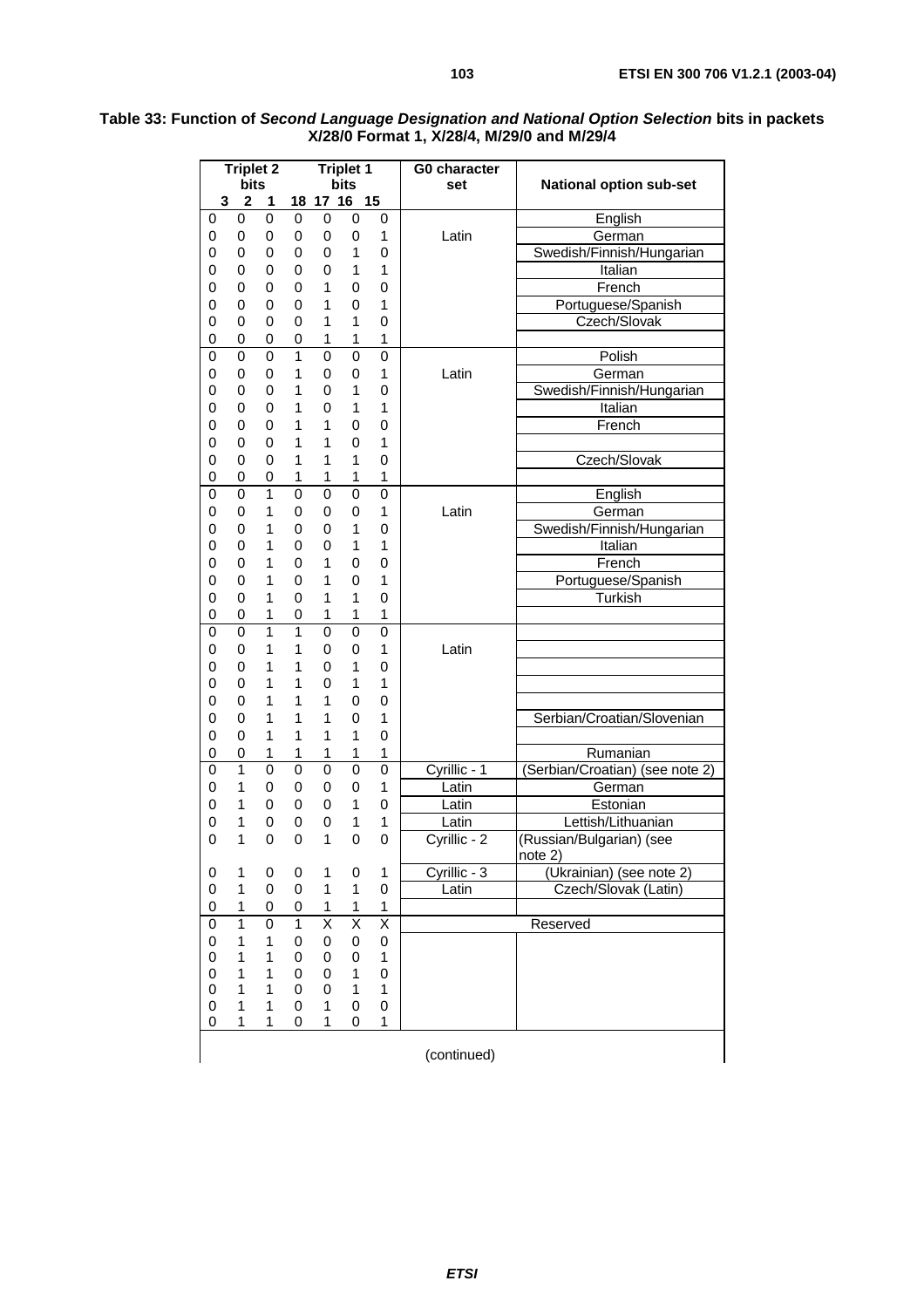|          | <b>Triplet 2</b><br><b>bits</b> |   |              |                         | <b>Triplet 1</b><br><b>bits</b> |                         | <b>G0 character</b><br>set | <b>National option sub-set</b>                                         |
|----------|---------------------------------|---|--------------|-------------------------|---------------------------------|-------------------------|----------------------------|------------------------------------------------------------------------|
|          | $\overline{2}$<br>3             | 1 | 18           | 17 16                   |                                 | 15                      |                            |                                                                        |
| 0        | 1                               | 1 | 0            | 1                       | 1                               | $\mathbf{0}$            | Latin                      | Turkish                                                                |
| 0        | 1                               | 1 | 0            | 1                       | 1                               | 1                       | Greek                      | (Greek) (see note 2)                                                   |
| $\Omega$ | 1                               | 1 | 1            | X                       | X                               | X                       |                            | Reserved                                                               |
| 1        | 0                               | 0 | 0            | 0                       | 0                               | $\mathbf{0}$            | Latin                      | English                                                                |
| 1        | 0                               | 0 | 0            | 0                       | 0                               | 1                       |                            |                                                                        |
|          | 0                               | 0 | 0            | 0                       | 1                               | 0                       |                            |                                                                        |
|          | 0                               | 0 | 0            | 0                       | 1                               | 1                       |                            |                                                                        |
|          | 0                               | 0 | 0            | 1                       | 0                               | 0                       | Latin                      | French                                                                 |
| 1        | 0                               | 0 | 0            | 1                       | 0                               | 1                       |                            |                                                                        |
|          | 0                               | 0 | $\Omega$     | 1                       | 1                               | 0                       |                            |                                                                        |
| 1        | 0                               | 0 | 0            | 1                       | 1                               | 1                       | Arabic                     | (Arabic) (see note 2)                                                  |
| 1        | 0                               | 0 | 1            | $\overline{\mathsf{x}}$ | $\overline{\mathsf{x}}$         | $\overline{\mathsf{x}}$ |                            | Reserved                                                               |
| 1        | 0                               | 1 | 0            | 0                       | 0                               | $\mathbf 0$             |                            |                                                                        |
| 1        | 0                               | 1 | 0            | 0                       | 0                               | 1                       |                            |                                                                        |
|          | 0                               | 1 | 0            | 0                       | 1                               | 0                       |                            |                                                                        |
|          | 0                               | 1 | 0            | 0                       | 1                               | 1                       |                            |                                                                        |
|          | 0                               | 1 | $\Omega$     | 1                       | $\Omega$                        | 0                       |                            |                                                                        |
|          | 0                               | 1 | 0            | 1                       | 0                               | 1                       | <b>Hebrew</b>              | (Hebrew) (see note 2)                                                  |
| 1        | 0                               | 1 | 0            | 1                       | 1                               | 0                       |                            |                                                                        |
| 1        | 0                               | 1 | 0            | 1                       | 1                               | 1                       | Arabic                     | (Arabic) (see note 2)                                                  |
|          |                                 |   | Other values |                         |                                 |                         |                            | Reserved                                                               |
| 1        | 1                               | 1 | 1            | 1                       | 1                               | 1                       |                            | No second G0 set required                                              |
|          | NOTE 1:                         |   |              |                         |                                 |                         |                            | Entries in the table with no character set or national option sub-set  |
|          |                                 |   |              |                         |                                 | specified are reserved. |                            |                                                                        |
|          | NOTE 2:                         |   |              |                         |                                 |                         |                            | No separate sub-sets exist for the national options shown in brackets. |
|          |                                 |   |              |                         |                                 |                         |                            | The characters are contained within the appropriate G0 set.            |

#### **Table 33 (concluded): Function of Second Language Designation and National Option Selection bits in packets X/28/0 Format 1, X/28/4, M/29/0 and M/29/4**

# 15.4 Modified G0 and G2 Character Set Designation

At Levels 2.5 and 3.5, the *Modified G0 and G2 Character Set Designation* triplet allows alternative G0 and G2 character sets to be selected. These are only accessible by Level 2.5 and 3.5 triplets. The coding, shown in table 34, is similar to that used in tables 32 and 33.

NOTE: When the G0 set is referenced by a triplet, characters with addresses 2/0 to 7/F are selectable and the set of characters is not modified by any national option sub-set selection.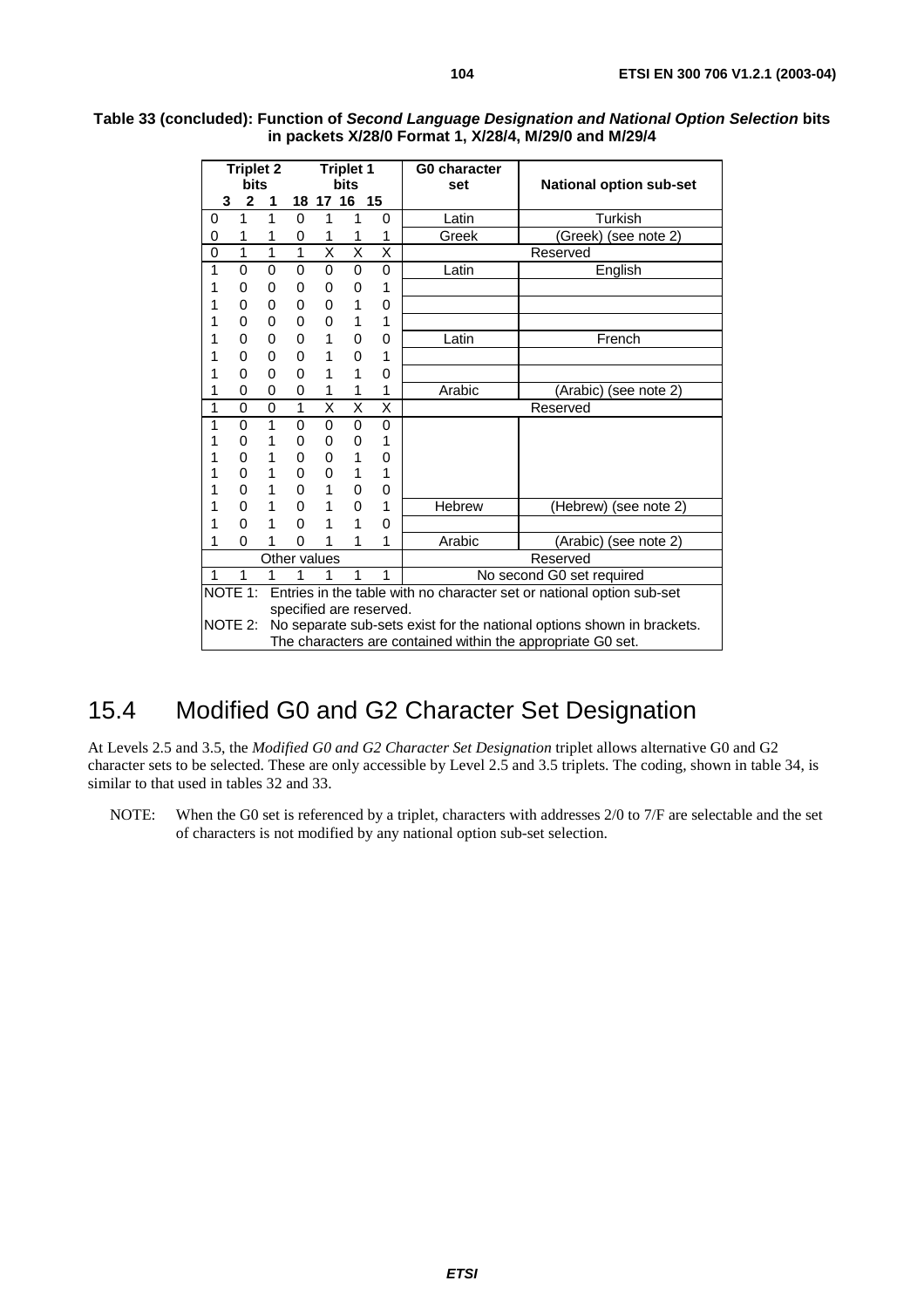|                |                     |                     |                     | <b>Data Field Bits</b>       |                              |                              | <b>G0 character</b>                                       | G2 character |
|----------------|---------------------|---------------------|---------------------|------------------------------|------------------------------|------------------------------|-----------------------------------------------------------|--------------|
| 18             | 17                  | 16                  | 15                  | 14 13                        | 12                           |                              | set                                                       | set          |
| 0              | $\mathbf 0$         | 0                   | 0                   | Χ                            | X                            | $\overline{\mathsf{x}}$      | Latin                                                     | Latin        |
| 0              | 0                   | 0                   | 1                   | X                            | X                            | X                            | Latin                                                     | Latin        |
| 0              | 0                   | 1                   | 0                   | Χ                            | X                            | Χ                            | Latin                                                     | Latin        |
| 0              | 0                   | 1                   | 1                   | X                            | X                            | Χ                            | Latin                                                     | Latin        |
| $\mathbf 0$    | $\overline{1}$      | $\overline{0}$      | $\overline{0}$      | $\mathbf 0$                  | $\overline{0}$               | $\mathbf 0$                  | Cyrillic - 1                                              | Cyrillic     |
| 0              | 1                   | 0                   | 0                   | $\mathbf 0$                  | $\mathbf 0$                  | 1                            | Latin                                                     | Latin        |
| 0              | 1                   | 0                   | 0                   | $\mathbf 0$                  | 1                            | 0                            | Latin                                                     | Latin        |
| 0              | 1                   | 0                   | 0                   | 0                            | 1                            | 1                            | Latin                                                     | Latin        |
| 0              | 1                   | 0                   | 0                   | 1                            | 0                            | 0                            | Cyrillic - 2                                              | Cyrillic     |
| 0              | 1                   | 0                   | 0                   | 1                            | 0                            | 1                            | Cyrillic - 3                                              | Cyrillic     |
| 0              | 1                   | 0                   | 0                   | 1                            | 1                            | 0                            | Latin                                                     | Latin        |
| 0              | 1                   | 0                   | 0                   | 1                            | 1                            | 1                            |                                                           |              |
| $\overline{0}$ | $\overline{1}$      | 0                   | $\mathbf{1}$        | $\overline{\mathsf{x}}$      | $\overline{\mathsf{x}}$      | $\overline{\mathsf{x}}$      | Reserved                                                  |              |
| 0              | $\overline{1}$      | $\overline{1}$      | 0                   | 0                            | 0                            | 0                            |                                                           |              |
| 0              | 1                   | 1                   | 0                   | 0                            | 0                            | 1                            |                                                           |              |
| 0              | 1                   | 1                   | 0                   | 0                            | 1                            | 0                            |                                                           |              |
| 0              | 1                   | 1                   | 0                   | 0                            | 1                            | 1                            |                                                           |              |
| 0              | 1                   | 1                   | 0                   | 1                            | 0                            | 0                            |                                                           |              |
| 0              | 1<br>1              | 1                   | 0                   | 1                            | 0<br>1                       | 1                            |                                                           |              |
| 0              |                     | 1                   | 0                   | 1                            |                              | 0                            | Latin                                                     | Latin        |
| 0<br>0         | 1<br>$\overline{1}$ | 1<br>$\overline{1}$ | 0<br>$\overline{1}$ | 1<br>$\overline{\mathsf{x}}$ | 1<br>$\overline{\mathsf{x}}$ | 1<br>$\overline{\mathsf{x}}$ | Greek                                                     | Greek        |
| 1              | 0                   | 0                   |                     | $\mathbf 0$                  | $\mathbf 0$                  | 0                            | Reserved<br>Latin                                         | Arabic       |
| 1              | 0                   | 0                   | 0<br>0              | 0                            | 0                            | 1                            |                                                           |              |
| 1              | 0                   | 0                   | 0                   | 0                            | 1                            | 0                            |                                                           |              |
| 1              | 0                   | 0                   | 0                   | 0                            | 1                            | 1                            |                                                           |              |
| 1              | 0                   | 0                   | 0                   | 1                            | 0                            | 0                            | Latin                                                     | Arabic       |
| 1              | 0                   | 0                   | 0                   | 1                            | 0                            | 1                            |                                                           |              |
| 1              | 0                   | 0                   | 0                   | 1                            | 1                            | 0                            |                                                           |              |
| 1              | 0                   | 0                   | 0                   | 1                            | 1                            | 1                            | Arabic                                                    | Arabic       |
| $\mathbf{1}$   | $\overline{0}$      | 0                   | 1                   | $\overline{\mathsf{x}}$      | $\overline{\mathsf{x}}$      | $\overline{\mathsf{x}}$      | Reserved                                                  |              |
| $\overline{1}$ | 0                   | $\overline{1}$      | 0                   | $\overline{0}$               | $\overline{0}$               | 0                            |                                                           |              |
| 1              | 0                   | 1                   | 0                   | 0                            | 0                            | $\mathbf 1$                  |                                                           |              |
| 1              | 0                   | 1                   | 0                   | 0                            | 1                            | 0                            |                                                           |              |
| 1              | 0                   | 1                   | 0                   | 0                            | 1                            | 1                            |                                                           |              |
| 1              | 0                   | 1                   | 0                   | 1                            | 0                            | 0                            |                                                           |              |
| 1              | 0                   | 1                   | 0                   | 1                            | 0                            | 1                            | Hebrew                                                    | Arabic       |
| 1              | 0                   | 1                   | 0                   | 1                            | 1                            | 0                            |                                                           |              |
| 1              | 0                   | 1                   | 0                   | 1                            | 1                            | 1                            | Arabic                                                    | Arabic       |
|                |                     |                     | Other values        |                              |                              |                              | Reserved                                                  |              |
| NOTE:          |                     |                     |                     |                              |                              |                              | Entries in the table with no character sets specified are |              |
| reserved.      |                     |                     |                     |                              |                              |                              |                                                           |              |

**Table 34: Function of the Modified G0 and G2 Character Set Designation triplet** 

# 15.5 Spacing attributes

Codes 0/0 to 1/F within packets X/0 to X/24 of a Level 1 page select the spacing attributes defined in clause 12.2.

# 15.6 Alphanumeric Character Sets

It should be noted that the precise appearance of the characters defined here is a decoder option. The characters shown are based on a matrix of 12 pixels horizontally and 10 pixels vertically.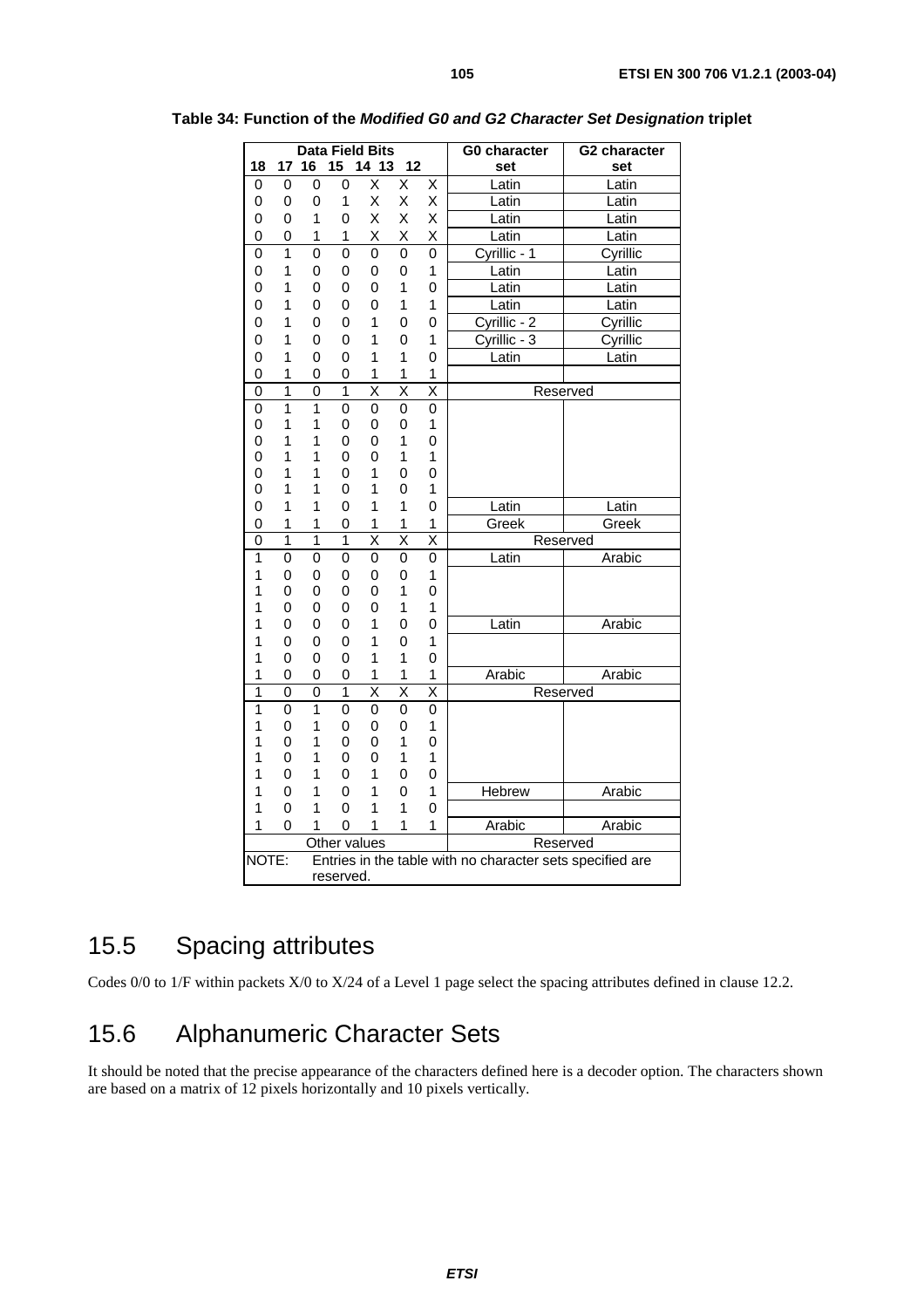#### 15.6.1 Latin G0 Set

|           |           |           |           |                           |                |     |     | <b>B7 B6 B5</b> |     |                         |
|-----------|-----------|-----------|-----------|---------------------------|----------------|-----|-----|-----------------|-----|-------------------------|
|           |           |           |           |                           | 010            | 011 | 100 | 101             | 110 | 111                     |
| <b>B4</b> | <b>B3</b> | <b>B2</b> | <b>B1</b> | Col                       | $\overline{2}$ | 3   | 4   | 5               | 6   | $\overline{\mathbf{z}}$ |
| 0         | 0         | 0         | 0         | <b>Row</b><br>$\mathbf 0$ |                |     | li: |                 |     |                         |
| 0         | 0         | 0         | 1         | 1                         |                |     |     |                 |     |                         |
| 0         | 0         | 1         | 0         | $\overline{\mathbf{2}}$   | ,,             |     |     | V               | г   |                         |
| 0         | 0         | 1         | 1         | 3                         | $\cdots$       |     | C   | 15              |     |                         |
| 0         | 1         | 0         | 0         | 4                         | E              |     |     |                 |     |                         |
| 0         | 1         | 0         | 1         | 5                         | n,             |     | Г   |                 |     |                         |
| 0         | 1         | 1         | 0         | 6                         | 2              |     |     |                 |     |                         |
| 0         | 1         | 1         | 1         | $\overline{\mathbf{r}}$   | 7              |     | E   |                 |     |                         |
| 1         | 0         | 0         | 0         | 8                         |                |     |     |                 |     |                         |
| 1         | 0         | 0         | 1         | 9                         |                |     |     |                 | 1   |                         |
| 1         | 0         | 1         | 0         | A                         |                |     |     |                 |     |                         |
| 1         | 0         | 1         | 1         | B                         |                |     |     |                 |     |                         |
| 1         |           | 0         | 0         | C                         |                |     |     |                 |     |                         |
| 1         | 1         | 0         | 1         | D                         |                |     |     |                 |     |                         |
| 1         | 1         | 1         | 0         | E                         |                |     |     |                 |     |                         |
| 1         | 1         | 1         | 1         | F                         |                |     |     |                 |     |                         |

**Table 35: Latin G0 Primary Set** 

NOTE 1: The character in position 2/0 is to be interpreted as SPACE.

NOTE 2: The characters at the shaded positions apply when the set is accessed via packets X/26. Characters from a national option sub-set from table 36 occupy these positions when the set is addressed directly from a Level 1 page.

NOTE 3: The @ symbol replaces the \* symbol at position 2/A when the table is accessed via a packet X/26 Column Address triplet with Mode Description = 10 000 and Data = 0101010. See clause 12.2.4.

NOTE 4: The character in position 7/F occupies an area equivalent to that of any character which does not include a descender. It is thus a rectangle surrounded by the background colour.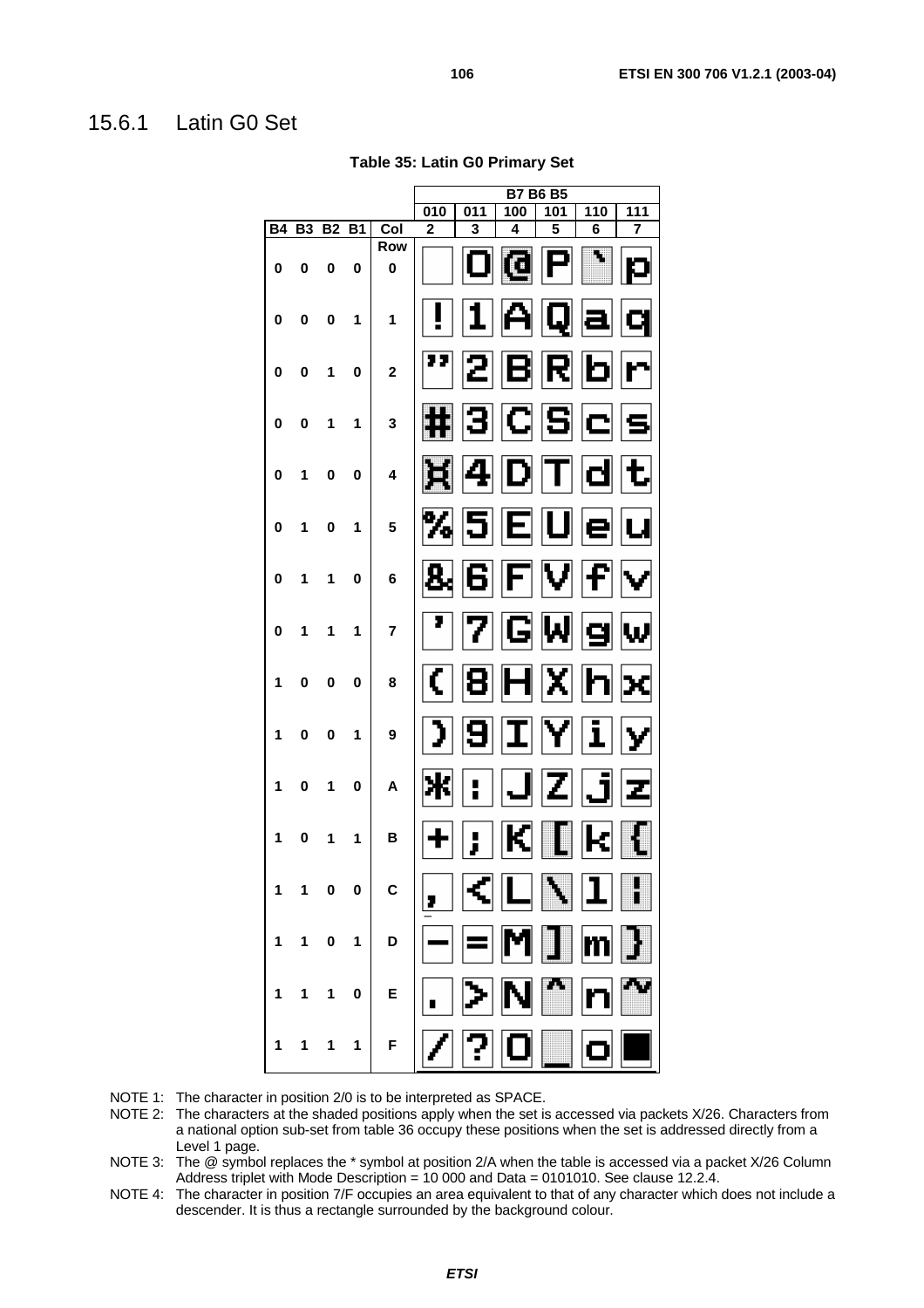# 15.6.2 Latin National Option Sub-Sets

**Table 36: Latin National Option Sub-sets** 

natopt\_1.bmp **natopt\_2.bmp** natopt\_2.bmp

|                                    | 2/3 | 2/4            | 4/0                 | 5/B          | 5/C         | 5/D    | 5/E          | 5/F        | 6/0    | 7/B      | 7/C      | 7/D    | 7/E               |
|------------------------------------|-----|----------------|---------------------|--------------|-------------|--------|--------------|------------|--------|----------|----------|--------|-------------------|
| Czech/<br><b>Slovak</b>            | ⋕   | ů              | č                   | ť            | z           | ý      | ı            | ř          | е      | а        | v<br>е   | u      | š                 |
| <b>English</b>                     | £   | $ \mathbf{F} $ | <b>@</b>            | ÷            | ½           | ¥      | 1            | #          |        | 1⁄4      |          | 豞      | ÷                 |
| <b>Estonian</b>                    | ⋕   | õ              | š                   | A            | $\mathbf 0$ | Ž      | U            |            | Ś      | ä        | . .<br>Ó | v<br>Z | u                 |
| <b>French</b>                      | e   | $\mathbf{I}$   | à                   | . .<br>е     | ж<br>е      | Т<br>u | ж<br>ï       | $\ddagger$ | ē      | á        | ж<br>Ö   | ж<br>u | ç                 |
| German                             | ⋕   | \$             | 5                   | $\mathsf{H}$ | Ο           | U      | π            |            | o      | ä        | . .<br>ö | u      | ß                 |
| <b>Italian</b>                     | £   | \$             | Ŧ<br>è              | o            | ç           | Ł      | μ            | #          | ъ<br>Ú | à        | ъ<br>Ó   | ъ<br>ė | Т<br>i            |
| Lettish/<br>Lithuanian             | ⋕   | \$             | š                   | ė            | ę           | Ž      | Č            | u          | Ś      | 쿠        | Ų        | Z      | ļ                 |
| <b>Polish</b>                      | ⋕   | n              | ą                   | Z            | Ś           | Ł      |              | O          | ę      | ż        | s        | ł      | ź                 |
| Portuguese/<br><b>Spanish</b>      | ç   | \$             | $\blacksquare$<br>Ī | а            | 7<br>е      | ī      | o            | u          | č      | . .<br>u | ш<br>n   | è      | à                 |
| <b>Rumanian</b>                    | ⋕   | ਖ਼             |                     | ж<br>A       | Ş           | Å      | Î            | ı          | ţ      | á        | Ş        | а      | ж<br>$\mathbf{I}$ |
| Serbian/<br>Croatian/<br>Slovenian | ⋕   | Е              | Č                   | Ĉ            | Ž           | Đ      | š            | .,<br>ë    | v      | Z<br>È   | v<br>Z   | Ġ      | š                 |
| Swedish/<br><b>Finnish</b>         | #   | ዟ              | É                   | A            | Ο           | Å      | $\mathbf{I}$ |            | е      | ä        | O        | Ã      | u                 |
| <b>Turkish</b>                     | ĪL  | ġ              | $\mathbf I$         |              | П           |        |              | Ğ          | ı      | Ş        | Ó        | ç      | . .               |

NOTE 1: The character TL is the Turkish currency symbol.

NOTE 2: In some decoders the **Ë** at 2/4 of the Serbian/Croatian/Slovenian set has been replaced by either **\$** or ½.

NOTE 3: The Swedish/Finnish sub-set is also used for Hungarian.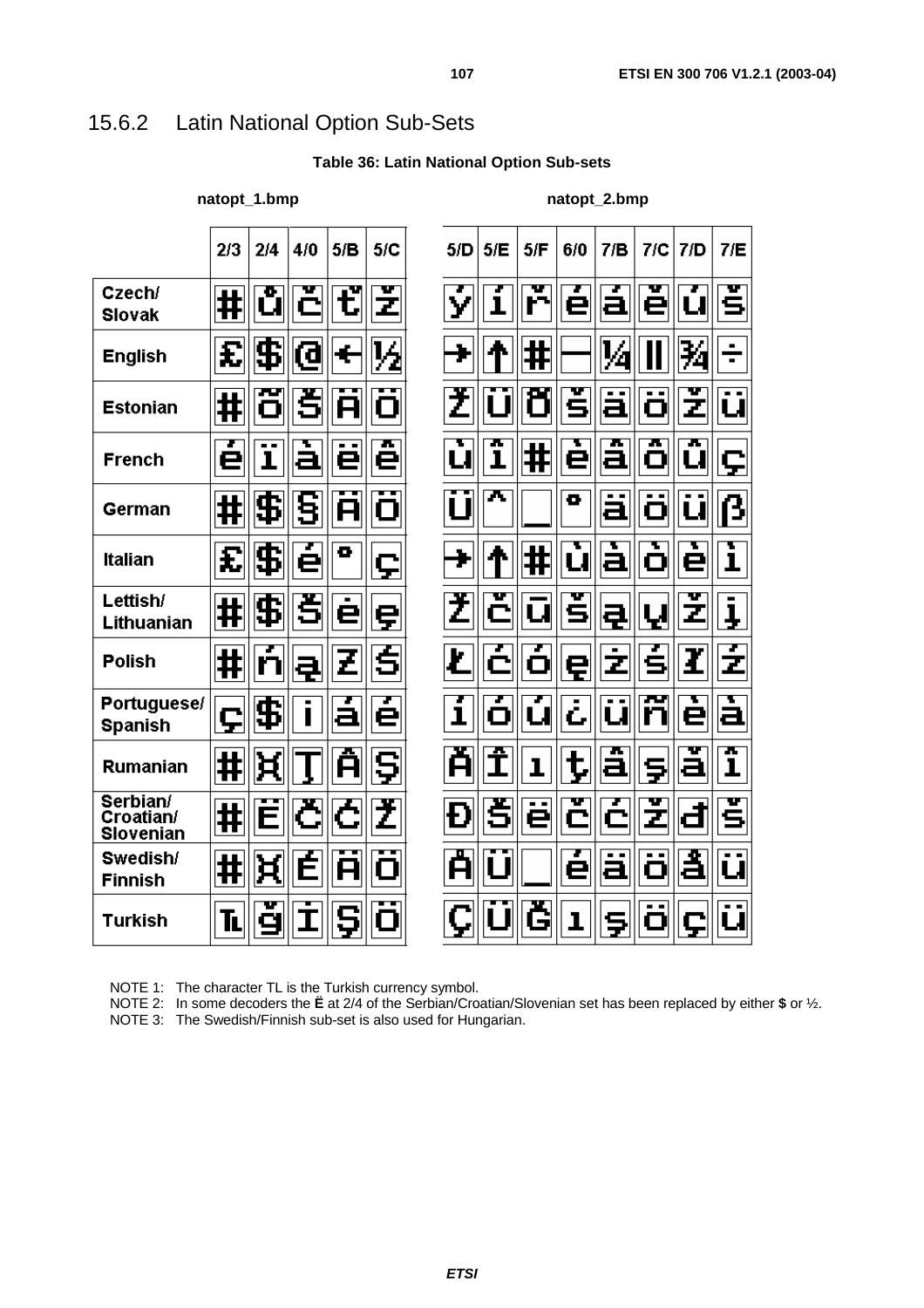#### 15.6.3 Latin G2 Set

**Table 37: Latin G2 Supplementary Set** 

NOTE 1: The character in position 2/0 is to be interpreted as SPACE.

NOTE 2: Column 4 contains diacritical marks for association with G0 set characters.

- NOTE 3: The characters in positions 5/6, 5/7 and 5/8 are in addition to those specified in ISO 6937/2 [4].
- NOTE 4: The character in position 5/6 represents the European currency symbol.
- NOTE 5: The characters codes 5/9, 5/A, 5/B and 6/5 should not be transmitted.
- NOTE 6: The character in position 7/F occupies an area equivalent to that of any character which does not include a descender. It is thus a rectangle surrounded by the background colour.
- NOTE 7: Bit allocations are as for table 35.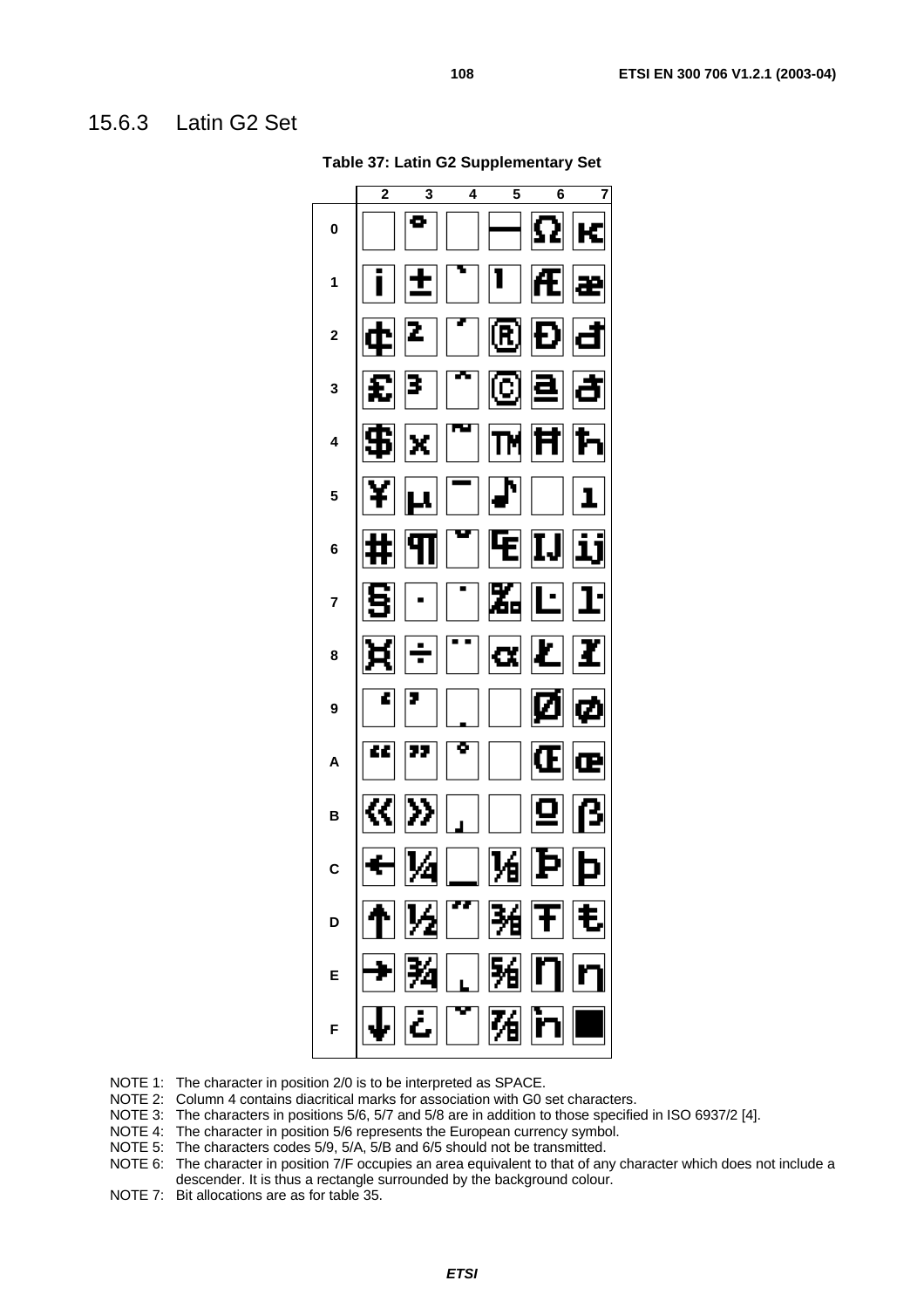#### 15.6.4 Cyrillic G0 Set - Option 1 - Serbian/Croatian

**Table 38: Cyrillic G0 Primary Set - Option 1 - Serbian/Croatian** 

NOTE 1: The character in position 2/0 is to be interpreted as SPACE.

- NOTE 2: The @ symbol replaces the \* symbol at position 2/A when the table is accessed via a packet X/26 Column Address triplet with Mode Description = 10000 and Data = 0101010. See clause 12.3.4.
- NOTE 3: The character in position 7/F occupies an area equivalent to that of any character which does not include a descender. It is thus a rectangle surrounded by the background colour.
- NOTE 4: Bit allocations are as for table 35.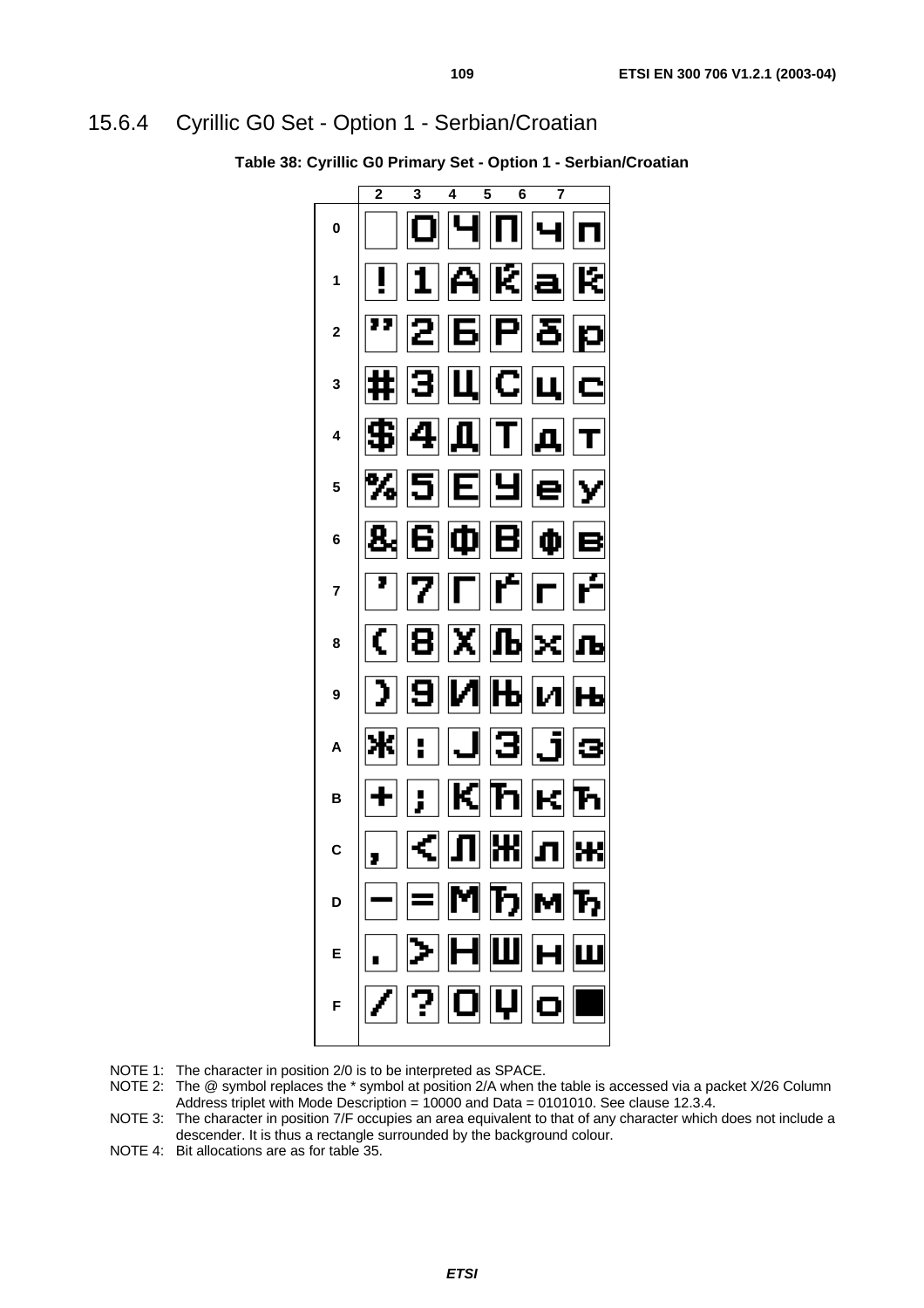#### 15.6.5 Cyrillic G0 Set - Option 2 - Russian/Bulgarian

**Table 39: Cyrillic G0 Primary Set - Option 2 - Russian/Bulgarian** 



NOTE 1: The character in position 2/0 is to be interpreted as SPACE.

- NOTE 2: The @ symbol replaces the \* symbol at position 2/A when the table is accessed via a packet X/26 Column Address triplet with Mode Description = 10000 and Data = 0101010. See clause 12.3.4.
- NOTE 3: The character in position 7/F occupies an area equivalent to that of any character which does not include a descender. It is thus a rectangle surrounded by the background colour.

NOTE 4: Bit allocations are as for table 35.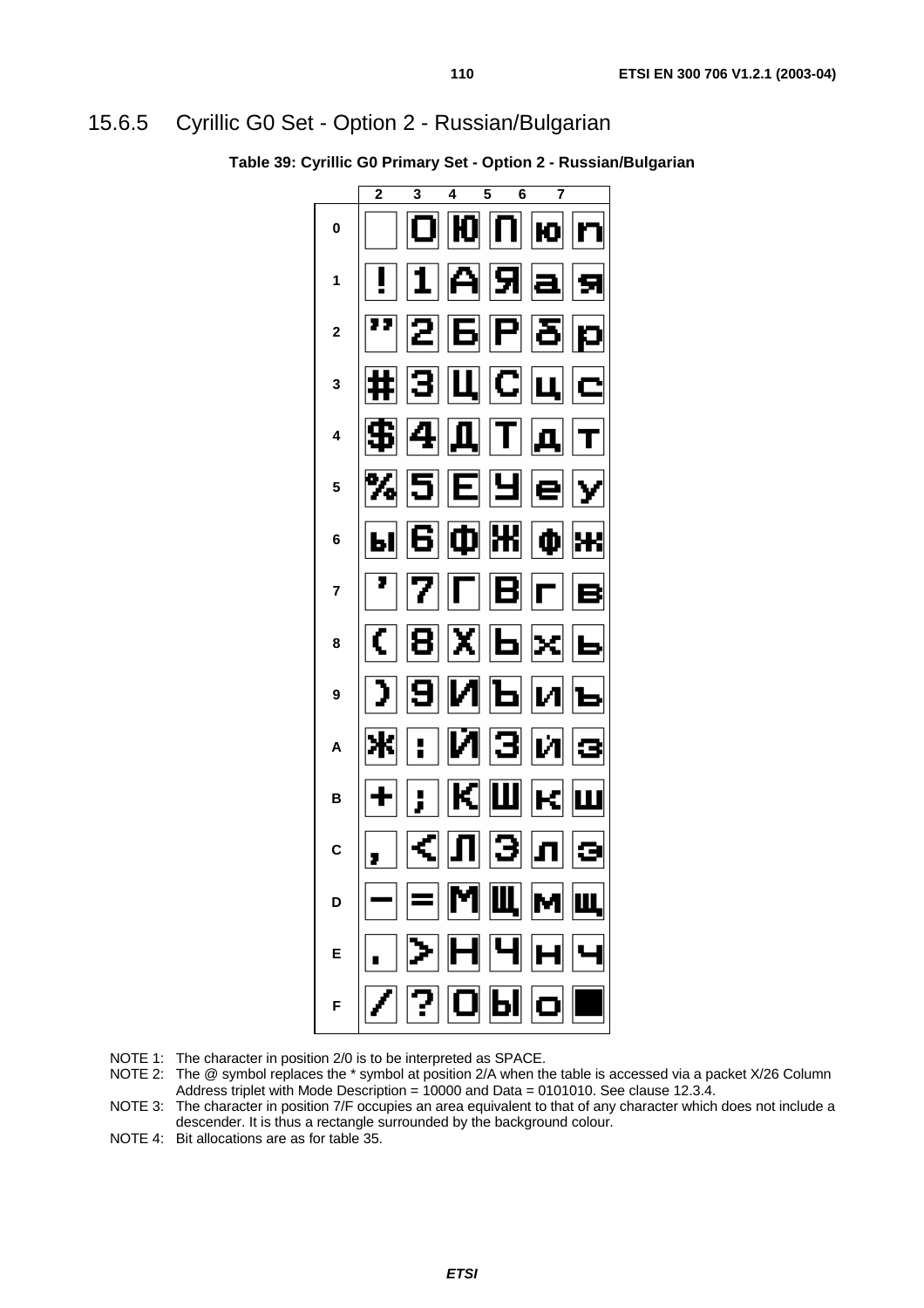#### 15.6.6 Cyrillic G0 Set - Option 3 - Ukrainian

**Table 40: Cyrillic G0 Primary Set - Option 3 - Ukrainian** 



NOTE 1: The character in position 2/0 is to be interpreted as SPACE.

- NOTE 2: The @ symbol replaces the \* symbol at position 2/A when the table is accessed via a packet X/26 Column Address triplet with Mode Description = 10000 and Data = 0101010. See clause 12.3.4.
- NOTE 3: The character in position 7/F occupies an area equivalent to that of any character which does not include a descender. It is thus a rectangle surrounded by the background colour.

NOTE 4: Bit allocations are as for table 35.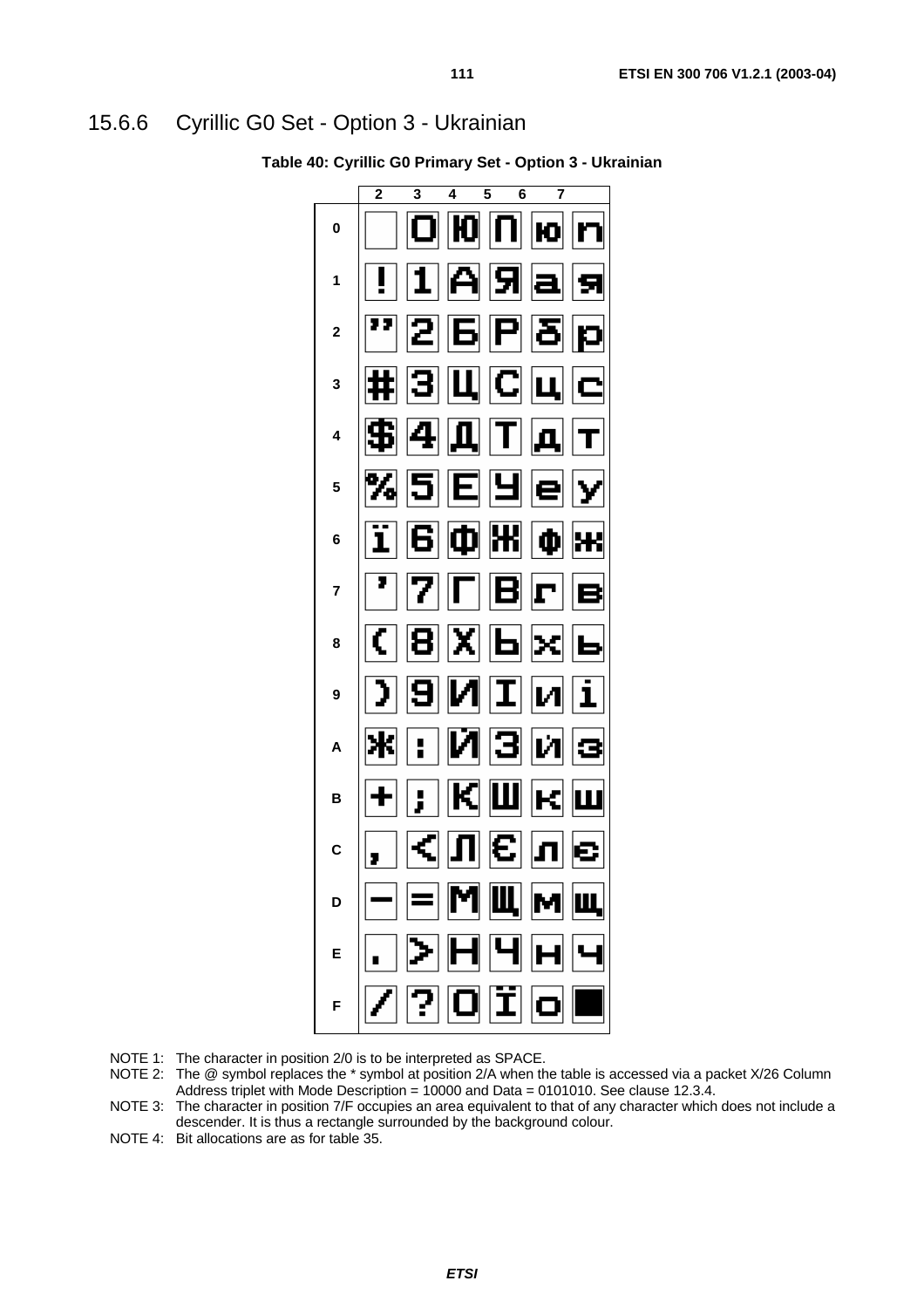#### 15.6.7 Cyrillic G2 Set

**Table 41: Cyrillic G2 Supplementary Set** 

NOTE 1: The character in position 2/0 is to be interpreted as SPACE.

NOTE 2: The characters codes 2/6 and 2/8 should not be transmitted.

NOTE 3: Column 4 contains diacritical marks for association with G0 set characters.<br>NOTE 4: The characters in positions 5/6, 5/7 and 5/8 are in addition to those specifie

The characters in positions 5/6, 5/7 and 5/8 are in addition to those specified in ISO 6937/2 [4].

NOTE 5: The character in position 5/6 represents the European currency symbol.

NOTE 6: Bit allocations are as for table 35.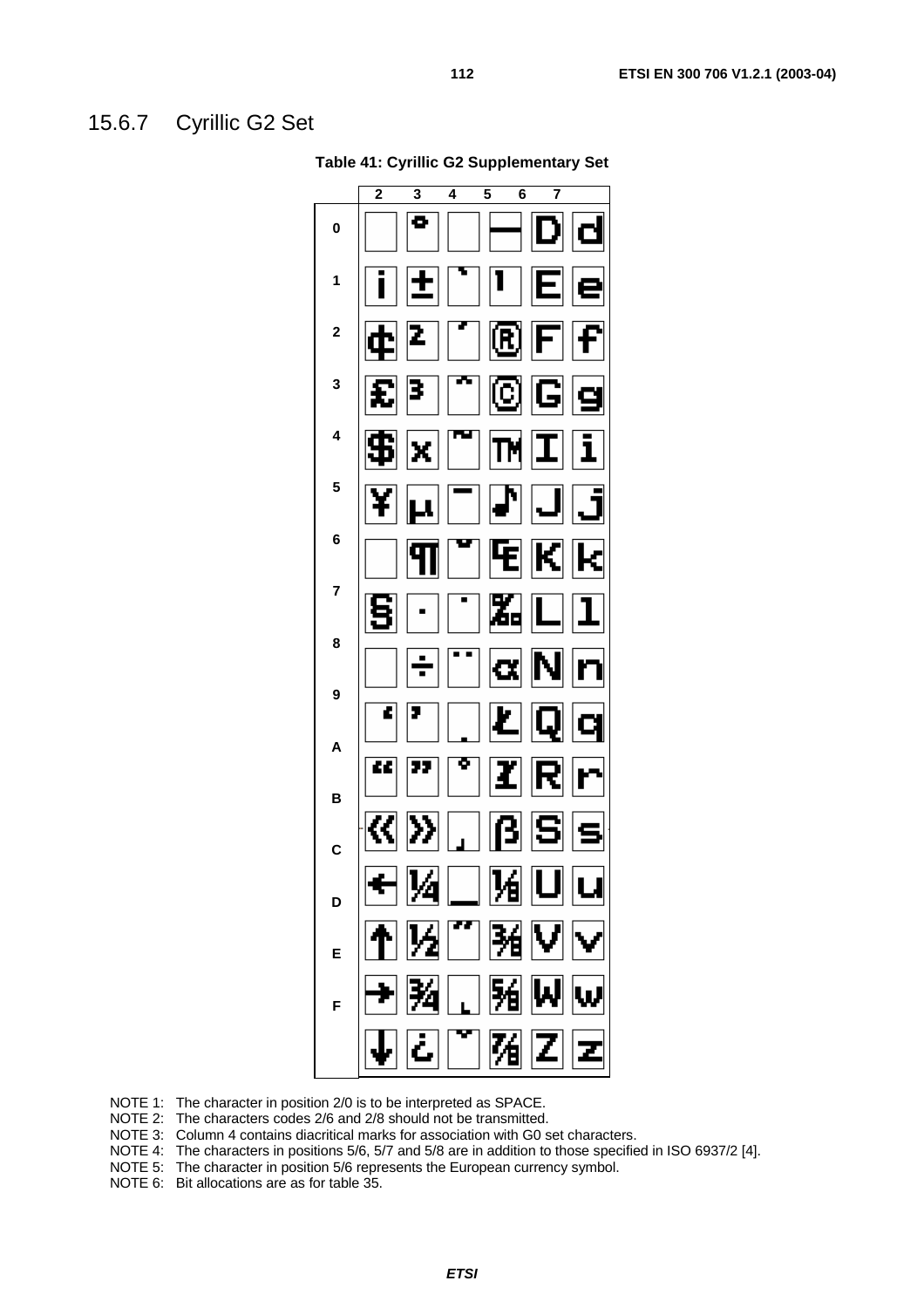#### 15.6.8 Greek G0 Set

**Table 42: Greek G0 Primary Set** 



NOTE 1: The character in position 2/0 is to be interpreted as SPACE.

- NOTE 2: The @ symbol replaces the \* symbol at position 2/A when the table is accessed via a packet X/26 Column Address triplet with Mode Description =  $10000$  and Data = 0101010. See clause 12.3.4.
- NOTE 3: The character in position 7/F occupies an area equivalent to that of any character which does not include a descender. It is thus a rectangle surrounded by the background colour.
- NOTE 4: Bit allocations are as for table 35.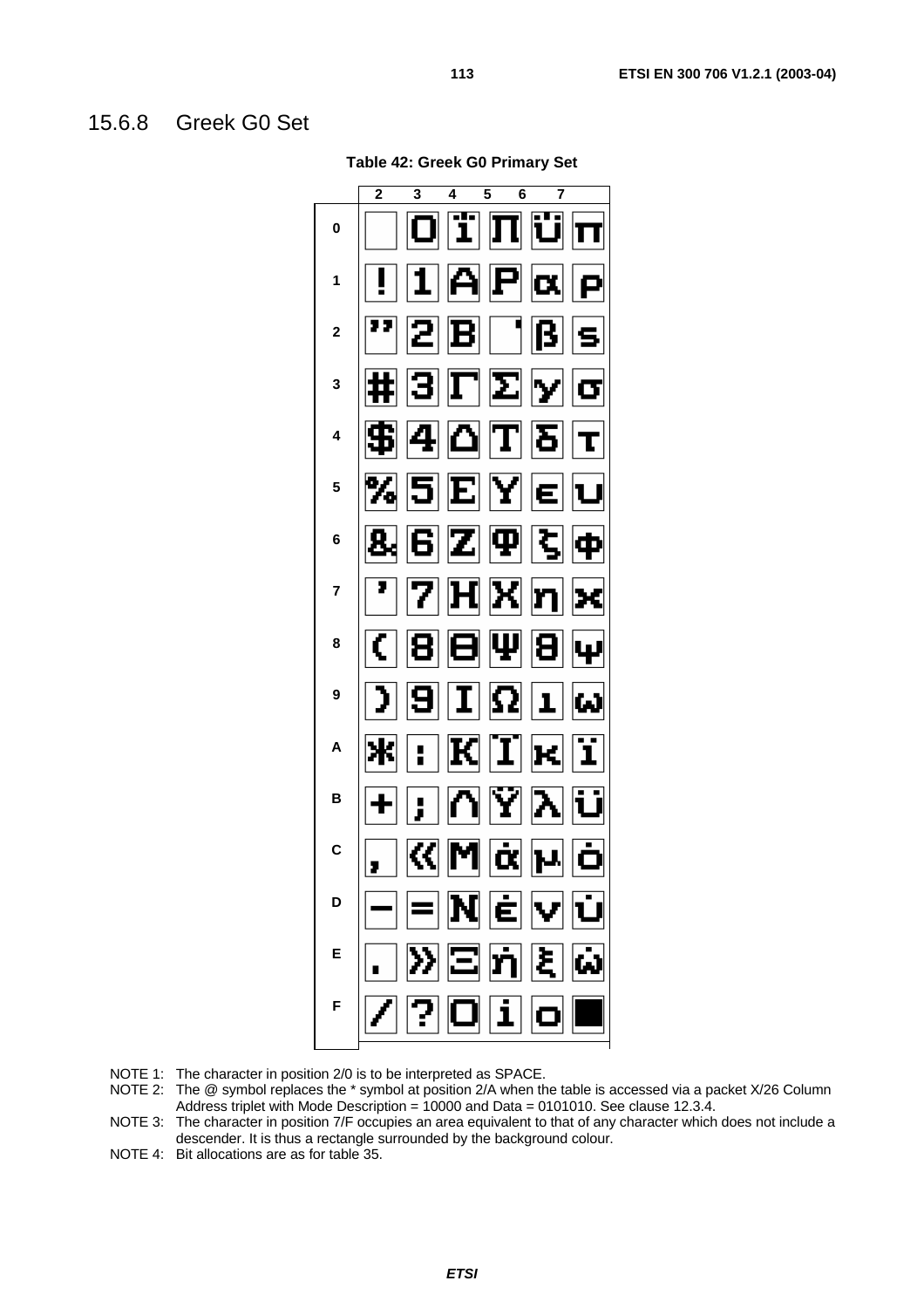#### 15.6.9 Greek G2 Set

**Table 43: Greek G2 Supplementary Set** 

- NOTE 1: The character in position 2/0 is to be interpreted as SPACE.
- NOTE 2: Column 4 contains diacritical marks for association with G0 set characters.
- NOTE 3: The characters in positions 5/6, 5/7 and 5/8 are in addition to those specified in ISO 6937/2 [4].
- NOTE 4: The character in position 5/6 represents the European currency symbol.
- NOTE 5: The character in position 7/F occupies an area equivalent to that of any character which does not include a descender. It is thus a rectangle surrounded by the background colour.
- NOTE 6: Bit allocations are as for table 35.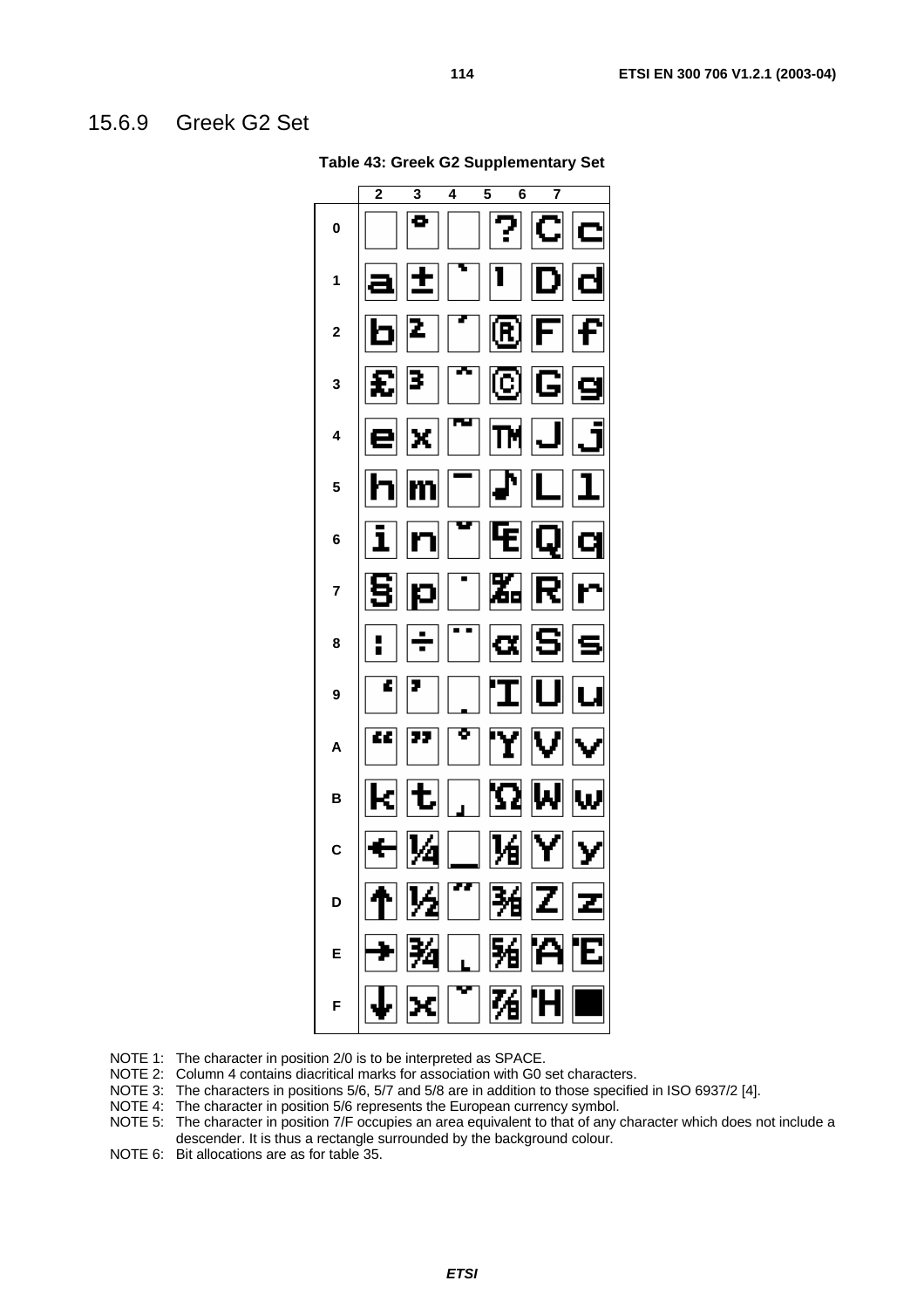#### 15.6.10 Arabic G0 Set

**Table 44: Arabic G0 Primary Set** 

NOTE 1: The character in position 2/0 is to be interpreted as SPACE.

- NOTE 2: The @ symbol replaces the \* symbol at position 2/A when the table is accessed via a packet X/26 Column Address triplet with Mode Description =  $10000$  and Data = 0101010. See clause 12.3.4.
- NOTE 3: The character in position 7/F occupies an area equivalent to that of any character which does not include a descender. It is thus a rectangle surrounded by the background colour.

NOTE 4: Bit allocations are as for table 35.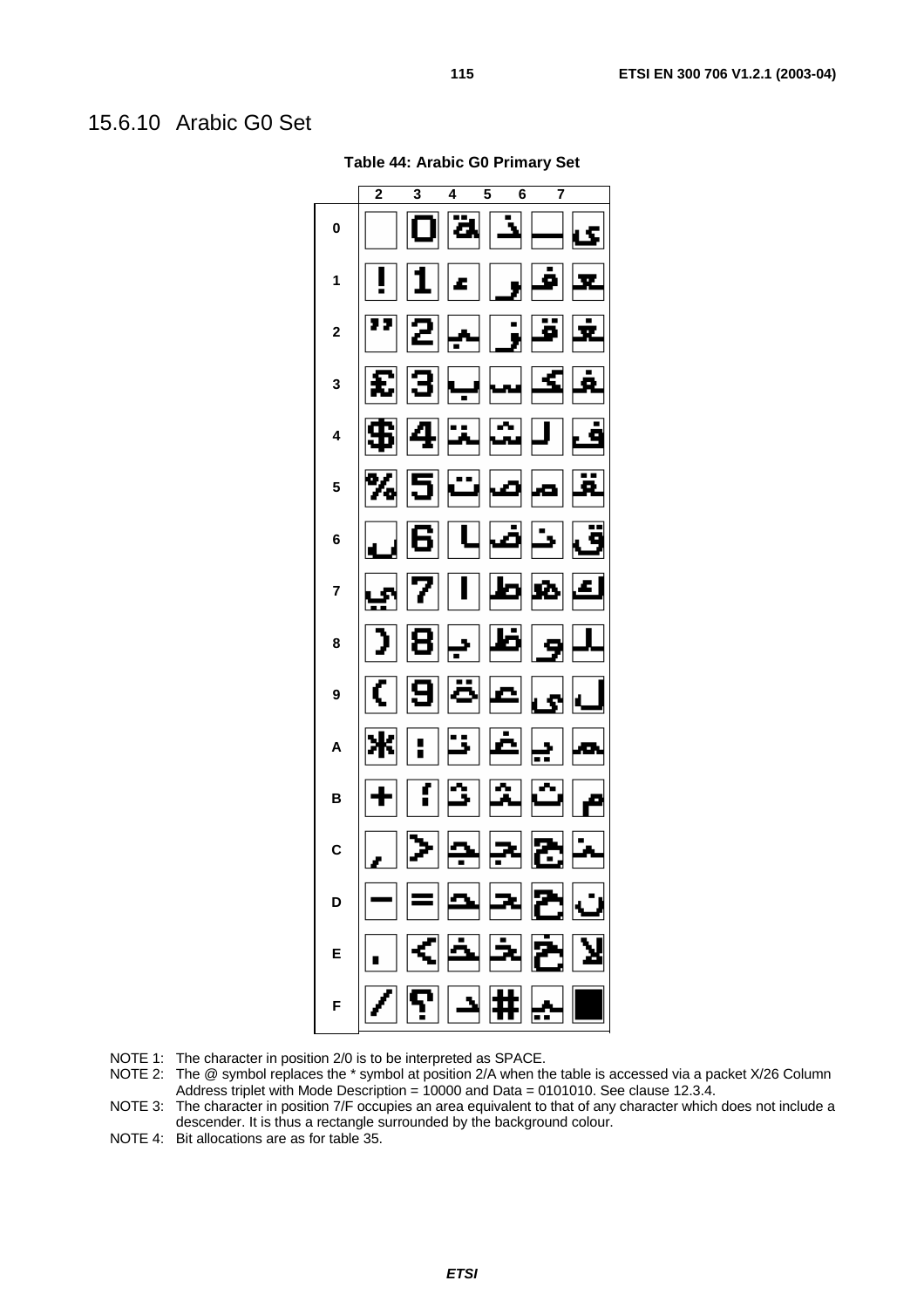#### 15.6.11 Arabic G2 Set



**Table 45: Arabic G2 Supplementary Set** 

NOTE 1: The character in position 2/0 is to be interpreted as SPACE.

NOTE 2: Bit allocations are as for table 35.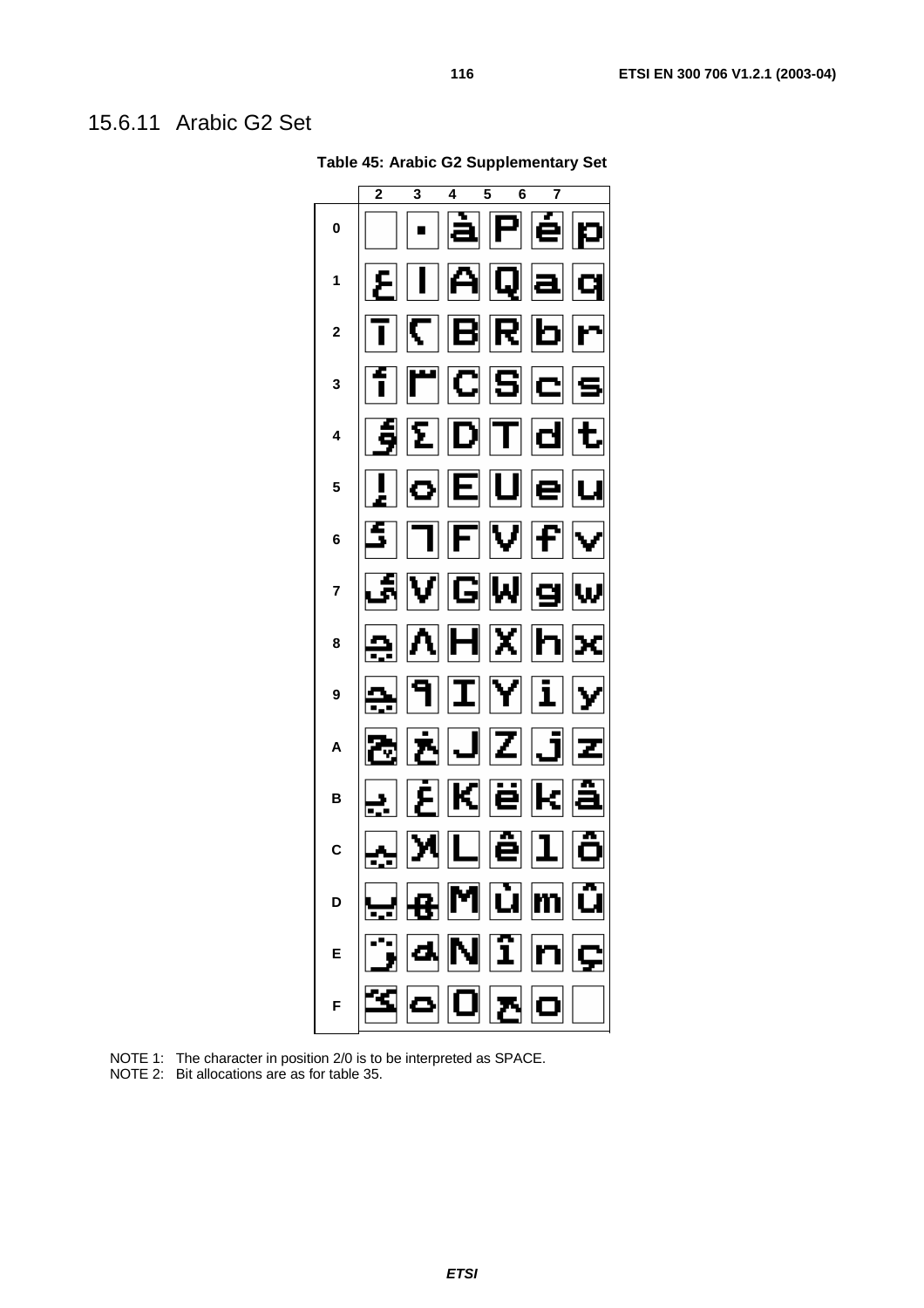#### 15.6.12 Hebrew G0 Set

**Table 46: Hebrew G0 Primary Set** 



NOTE 1: The character in position 2/0 is to be interpreted as SPACE.

- NOTE 2: The @ symbol replaces the \* symbol at position 2/A when the table is accessed via a packet X/26 Column Address triplet with Mode Description = 10000 and Data = 0101010. See clause 12.3.4.
- NOTE 3: The character in position 7/F occupies an area equivalent to that of any character which does not include a descender. It is thus a rectangle surrounded by the background colour.
- NOTE 4: The character at 7/B is the Shekel currency sign.
- NOTE 5: Bit allocations are as for table 35.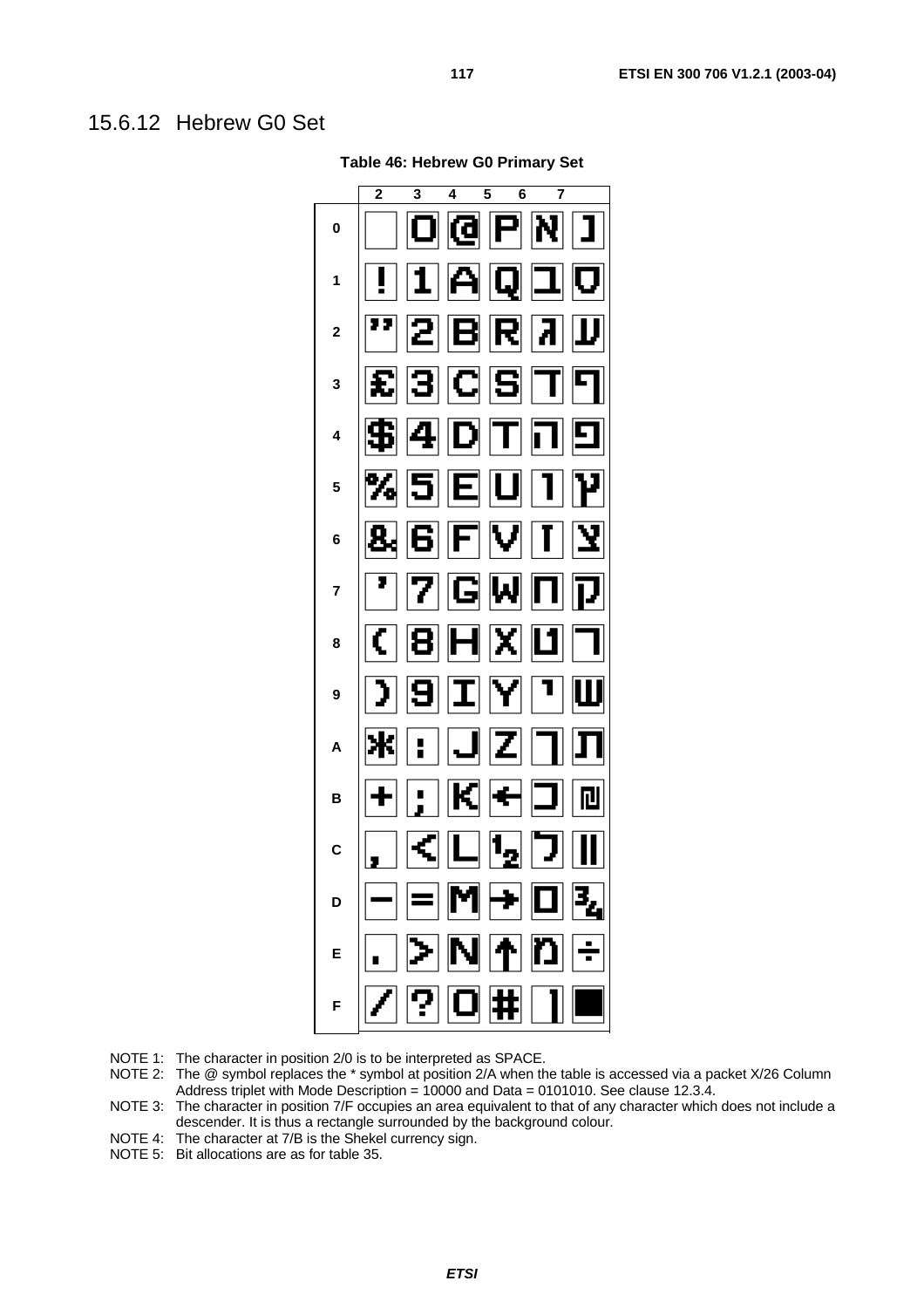#### 15.7.1 G1 Block Mosaics Set

**Table 47: G1 Block Mosaics Set** 

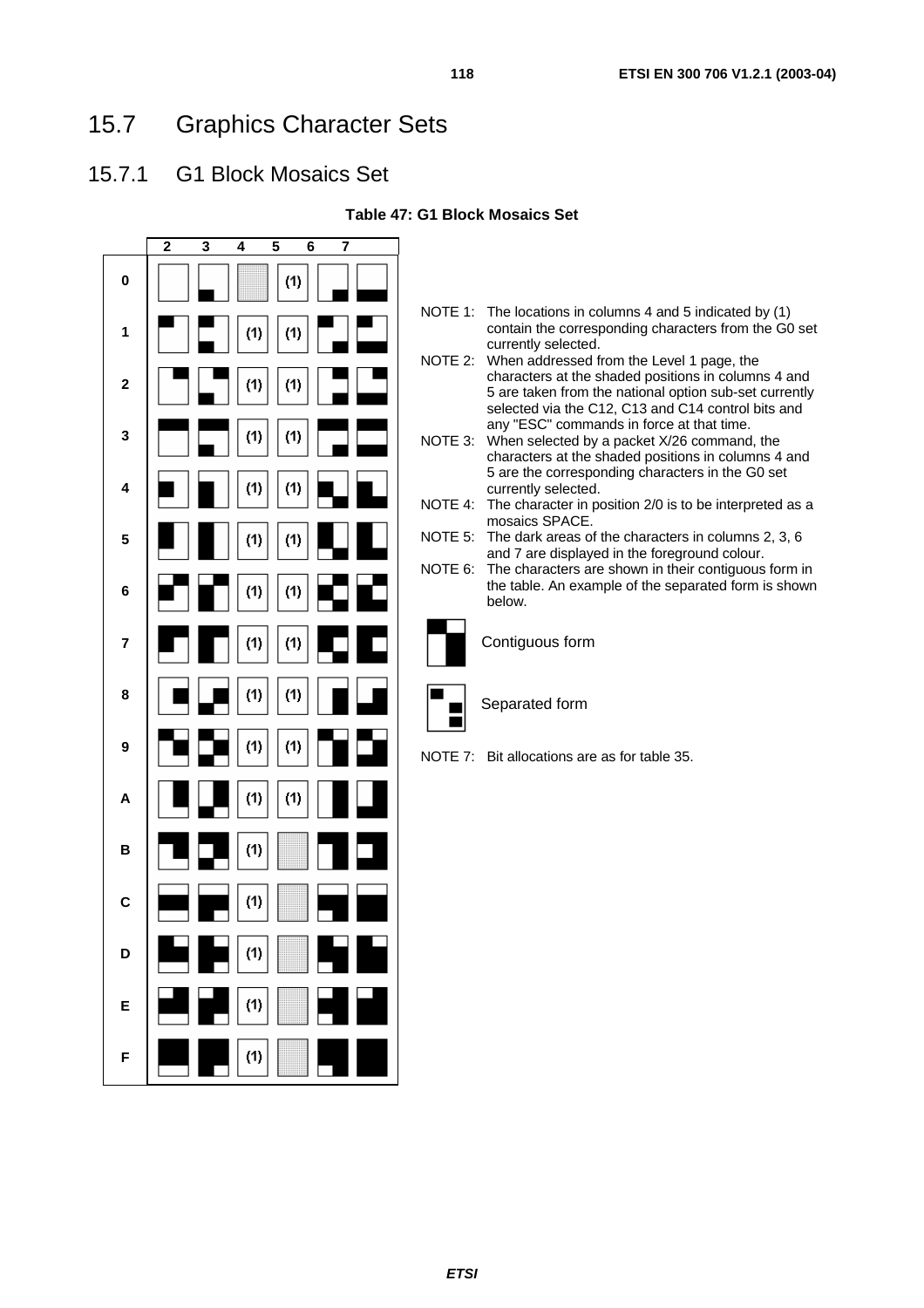#### 15.7.2 G3 Smooth Mosaics and Line Drawing Set



**Table 48: G3 Smooth Mosaics and Line Drawing Set** 

- NOTE 1: The character at 5/F permits the display of background colour.
- NOTE 2: No character is assigned to the positions marked (2) and the corresponding codes should not be transmitted.
- NOTE 3: The dark areas of the characters are displayed in the foreground colour.
- NOTE 4: The character at position 2/F represents the activation of alternate dots of the matrix.
- NOTE 5: Bit allocations are as for table 35.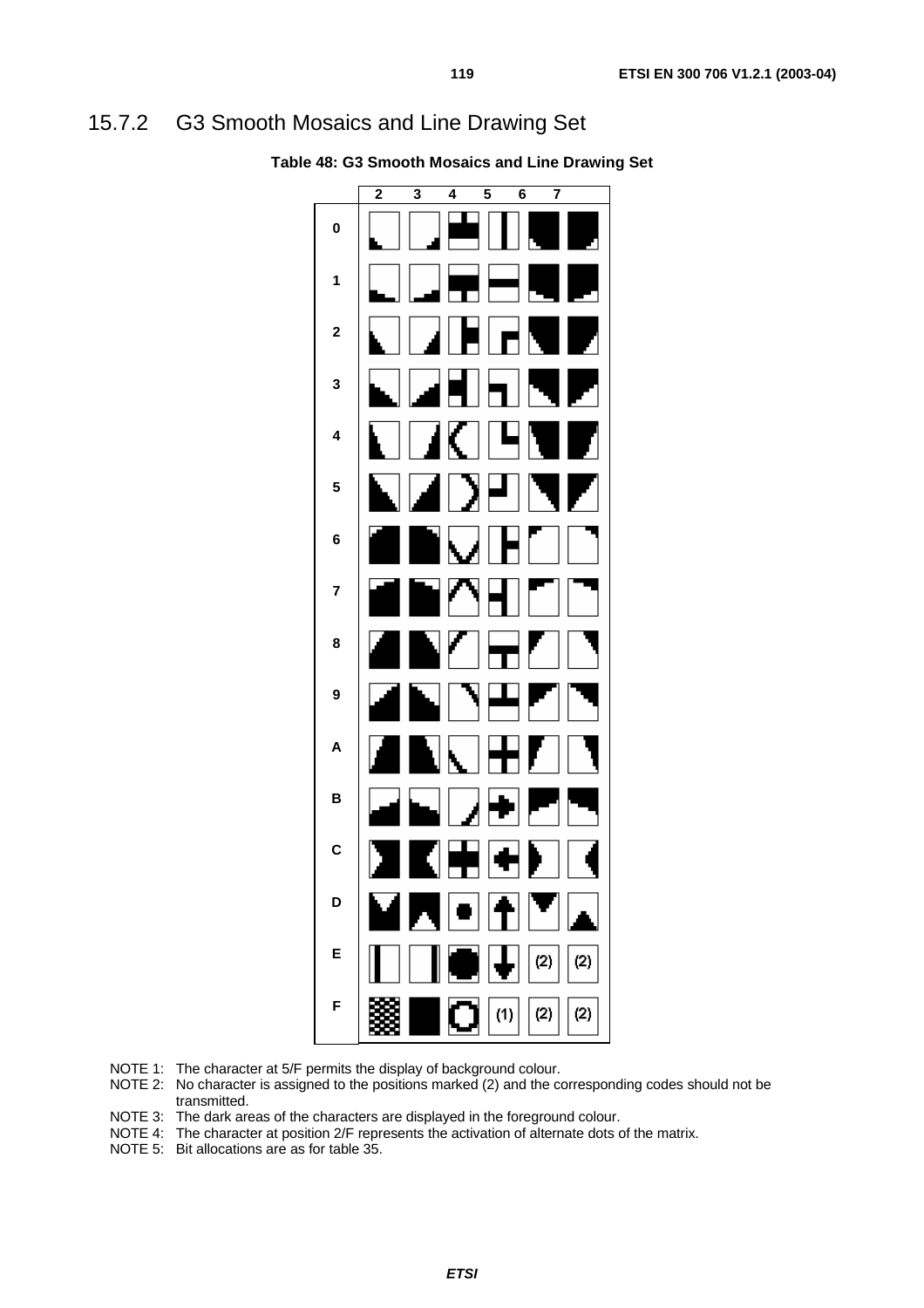# A.1 Page numbering

There is a need for page headers to be available without any following data for time filling and page terminating applications. There is also a need for a page address to be available for internal use in decoders that will not occur in transmission. The following rules apply:

- 1) Any page address up to and including hexadecimal FE with any value of sub-code (range 0000 to 3F7F), can be used for a page carrying data and can be specified as a linked page.
- 2) Pages address number FF in any magazine, with any sub-code in the range 0000 to 3F7E may be used for time filling and as a terminator. Pages with these addresses will not carry data for acquisition by a decoder.
- 3) Page header packets with the page address FF, sub-code 3F7F, will not be transmitted. This address will occur as a null link in packets with  $\bar{Y} = 27$  and 8/30.

To provide efficient handling of pages with sub-pages that are intended for display the following rules apply:

- 1) Pages with no sub-pages associated should be coded Mxx-0000.
- 2) Pages intended for display with sub-pages should have sub-pages coded sequentially from Mxx-0001 to Mxx-0009 and then Mxx-0010 to Mxx-0019 and similarly using the decimal values of sub-code nibbles S2 and S1 to Mxx-0079.
- 3) If a sub page editorial content is not different from the preceding sub-page the current sub-page may be transmitted with the same sub-code as the preceding sub-page.
- NOTE 1: Some existing decoders may require a non-zero sub-code to ensure that each version of the rotating page is displayed and/or collected. A sub-code outside the range 1 to 79 (S2, S1) should be used in order to prevent sub-page collecting decoders indicating that a page is a rotating page when it only has one sub-page (i.e. a rotating advertisement).

The sub-code of each sub-page of a data page (e.g. MOT, POP, GPOP, DRCS, GDRCS, MIP) should be coded sequentially **nnXs**, where:

- **nn** comprises S4 and S3 elements and indicates the last packet that would be transmitted according to clause B.2 if the page or sub-page were to be broadcast without interruption. S3 and S4 provide a 6-bit value, with S4 as the 2 MSBs and S3 as the 4 LSBs. The valid range is 1 to 41 (decimal), with values 1 to 25 representing packets X/1 to X/25, and values 26 to 41 representing packets X/26/0 to X/26/15.
- NOTE 2: When a partial pageor sub-page is being broadcast, this value represents the last packet the decoder will receive during this transmission of the page. It is not modified if the page is transmitted in fragments.
- **X** comprises the S2 element and is an update indicator which is incremented (modulo 8) each time a change is made to this sub-page.
- NOTE 3: This indicator may still be incremented even when changes have not been made between the last partial update and a full transmission if there has been a multiple of 8 changes made since the last full transmission.
- **s** comprises the S1 element and uniquely identifies the sub-page. The first sub-page has S1 set to 0 and the value is incremented for each successive sub-page used. For MIP and MOT data pages the value should always be set to 0.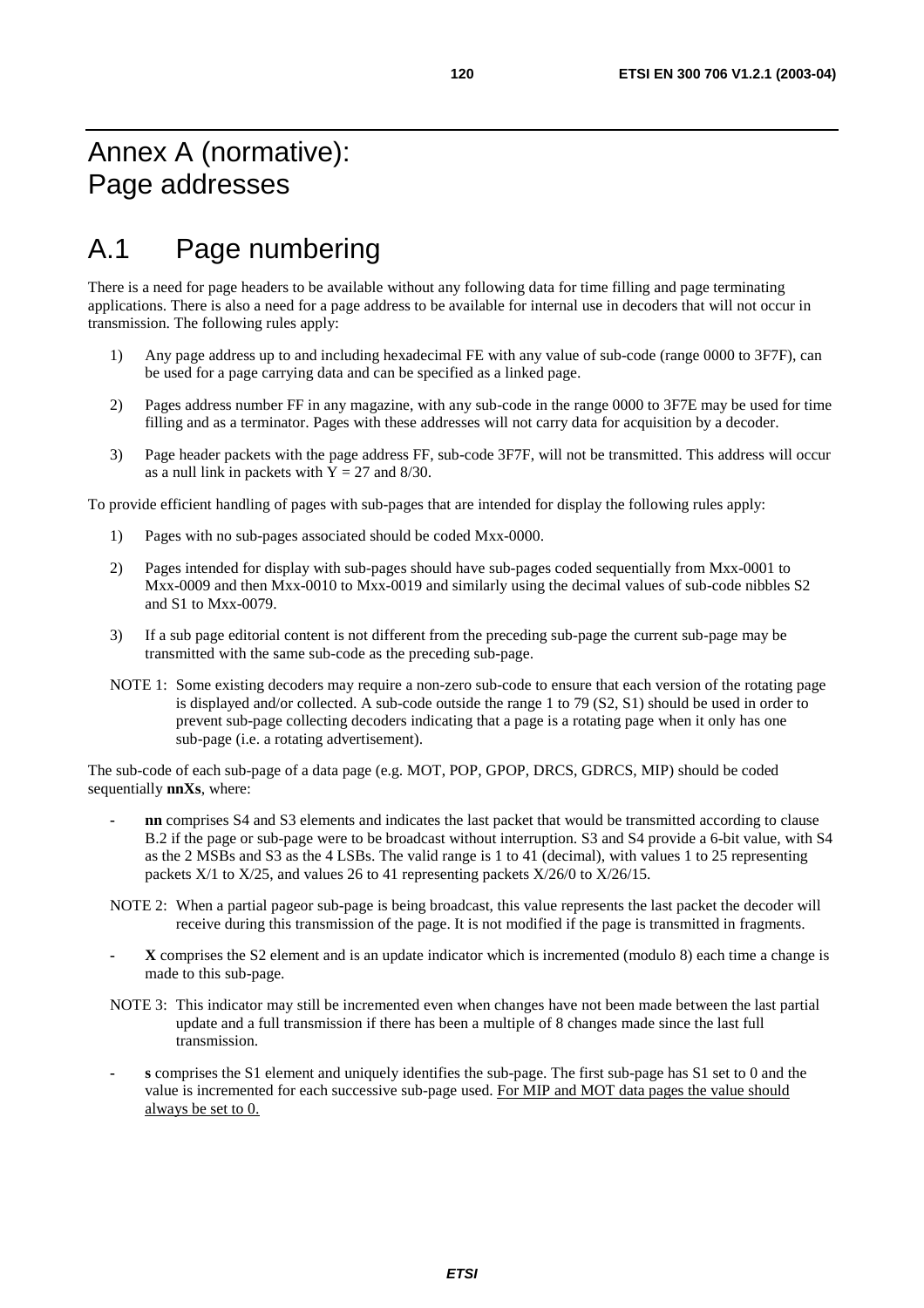## A.2 Use of control bits C4 (Erase Page) and C8 (Update Indicator)

These rules only apply to pages intended for display:

- 1) The Update Indicator bit (C8) is used by the editor specifically to indicate that an update has occurred. The expected effect in the decoder is that, where a page display has been cancelled by an appropriate user key, ("cancel page", "picture" etc.), the setting of the Update Indicator bit will cause a prompt, which may involve automatic redisplay of the page. An application where this is standard practice is "Newsflash" pages. The unnecessary or inappropriate setting of the Update Indicator bit can cause annoying redisplay of a page or Newsflash that a user wishes to cancel. The setting of the Update Indicator bit is thus an editorial decision.
- 2) When the Erase bit C4 is set, that page is expected to be erased completely and a new page written into memory.
- 3) The effect of both of these bits applies to packets 1 to 28 inclusively and for any data written by a default object.

## A.3 Backwards compatibility in X/26 addressing

The designation code of the first transmitted packet 26 of a page of any type should be '0'. Following packets 26 should use ascending, contiguous designation code values.

NOTE: Some existing Level 1.5 and PDC decoders may not respond to packet X/26/15.

The most recent value of the address bits in the range 40 to 63 will be treated by existing Level 1.5 decoders as setting the row co-ordinate of the Active Position, regardless of the mode value of the triplet.

For any display position there should be only one column address group selecting a character which could be interpreted by a Level 1.5 decoder.

To ensure compatibility with Level 1.5 decoders, a Termination Marker triplet should be transmitted after the local enhancement data, prior to any Object Definition triplets. For the benefit of Level 2.5 and 3.5 decoders, the data field of this Termination Marker should be set to identify the type and position of the data being terminated according to clause 12.3.3, mode 11111.

## A.4 Addressing order for enhancement triplets

In order to simplify decoding software and avoid excessive re-writing of screen data, local enhancement data triplets and the elements of objects shall be encoded in order of the screen address, left to right and top to bottom of the screen. (Screen address is determined by the encoded row and column addresses, i.e. data for columns 0 to 39 of the row comes before data for the right side-panel in columns 40 to 55 which in turn comes before data for the left side-panel in columns 56 to 71).

A decoder may ignore any triplet from the local enhancement data or from any object which addresses a screen location earlier than that addressed by the previous triplet from the same source.

The following row address group triplets and all column address triplets cause the Active Position to be modified and shall be encoded in screen address order:

| <b>Mode 00001</b> | <b>Full Row Colour</b>     |
|-------------------|----------------------------|
| <b>Mode 00100</b> | <b>Set Active Position</b> |
| Mode 00111        | Address Display Row 0      |

Any one object may not address more than one display area. For example, if an object addresses the normal page, it shall not itself contain data for a side panel but can call another object for the side-panel.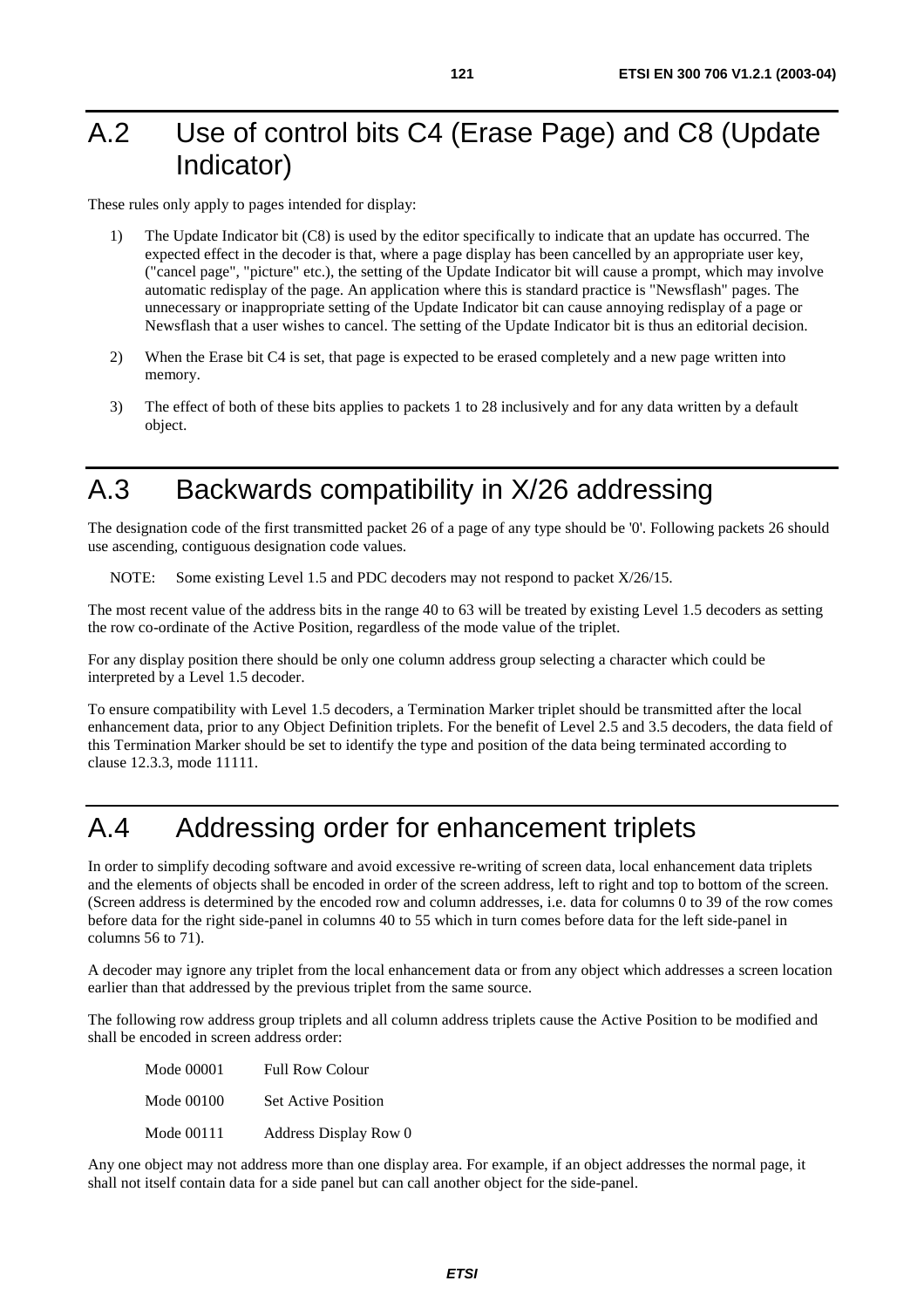The transmission order for row address group triplets which set screen or row colour is:

Mode 00000 Full Screen Colour

Mode 00111 Address Display Row 0

Mode 00001 Full Row Colour

#### A.5 Rules for row and screen colours

Screen colour is determined by (in order of precedence):

- 1) A Full Screen Colour triplet explicitly invoked;
- 2) The default screen colour invoked by a packet 28 for the page;
- 3) The default screen colour invoked by a packet 29 for the magazine;
- 4) Default to Black.
- NOTE 1: There should be only one full screen colour definition per page and it should be the first triplet encountered that defines any attribute or character for the page. For compatibility with Level 1.5 decoders, an address field value of 41 (decimal) is recommended.

Row colour is determined by (in order of precedence):

- 1) A Full Row Colour triplet explicitly invoked (latest takes precedence);
- 2) The screen colour already invoked;
- 3) The default row colour invoked by packet 28 for the page;
- 4) The default row colour invoked by packet 29 for the magazine;
- 5) Default to Black.
- NOTE 2: There should be only one full row colour definition per row and it should be the first triplet encountered that defines any attribute or character for that row.

## A.6 Object definition pages

If an object definition page uses packets  $X/1$  to  $X/25$  then a packet  $X/28/0$  Format 1 shall be transmitted to indicate the format of the packets.

# A.7 Rules for the overlapping and interleaving of objects

#### A.7.1 Overlapping rules

Two more objects are said to "overlap" if they each address the same character cell on a row.

Objects of different types (Active, Adaptive, Passive) may overlap. The priority order for display is:

Highest Passive

Adaptive

Lowest Active

Two or more Active Objects may overlap provided that they do not re-define attributes of the same attribute type.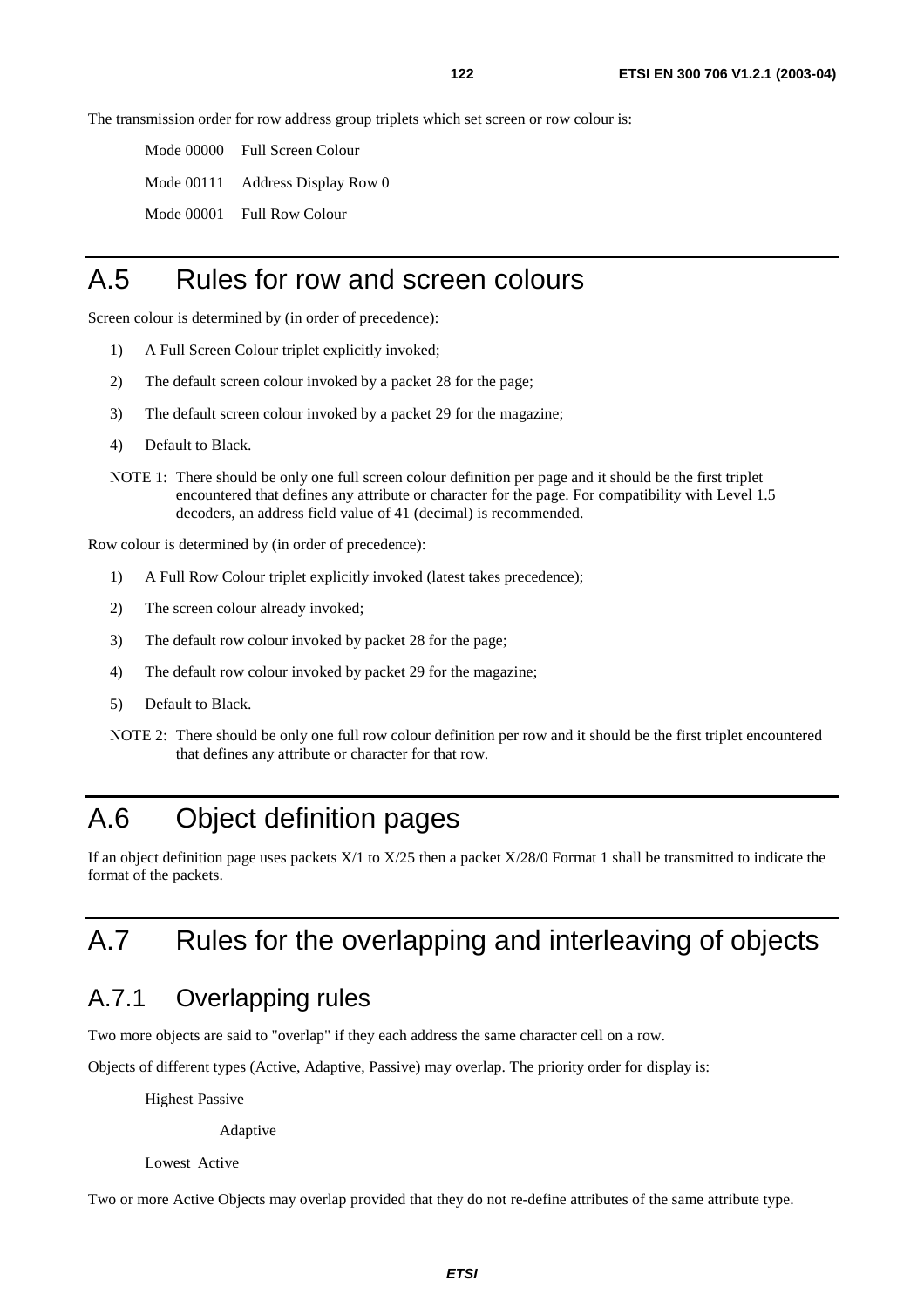Adaptive Objects shall not overlap one another.

Two or more Passive Objects may overlap one another.

Where objects of the same type are allowed to overlap, the priority order for display is the order of their invocation, with the latest invoked object taking precedence.

The four "attribute types" are defined as:

- Foreground Colour
- Background Colour
- Flashing
- Display Attributes Double Height

Double Width

Boxing/Window

Conceal

Invert

Separated Mosaic Graphics/Underline

#### A.7.2 Interleaving rules

Two or more objects are said to be "interleaved" if one or more of them addresses character cells between cells addressed by another on the same row.

| Example: | ڪolumn |          |          |                     | ገር |          |
|----------|--------|----------|----------|---------------------|----|----------|
|          |        | Object A | Object A | Object B   Object A |    | Object B |

Objects of different types (Active, Passive, Adaptive) may be freely interleaved.

Two or more Active Objects may be freely interleaved.

Two or more Adaptive Objects may only be interleaved if they do not re-define any attribute.

Two or more Passive Objects may be freely interleaved.

# A.8 Number of objects per page

- 1) The number of object invocations of each object type on one display page (including any side-panels) shall be limited to a maximum of 127.
- 2) The maximum number of objects of all types can be "open" at any one time, regardless of whether they affect a screen location or not, is 15. An object is "open" from the Active Position at invocation up to and including the last position explicitly addressed by the object. The "open" area includes the side-panel locations. Examples of the "open" area are shown in figure A.1.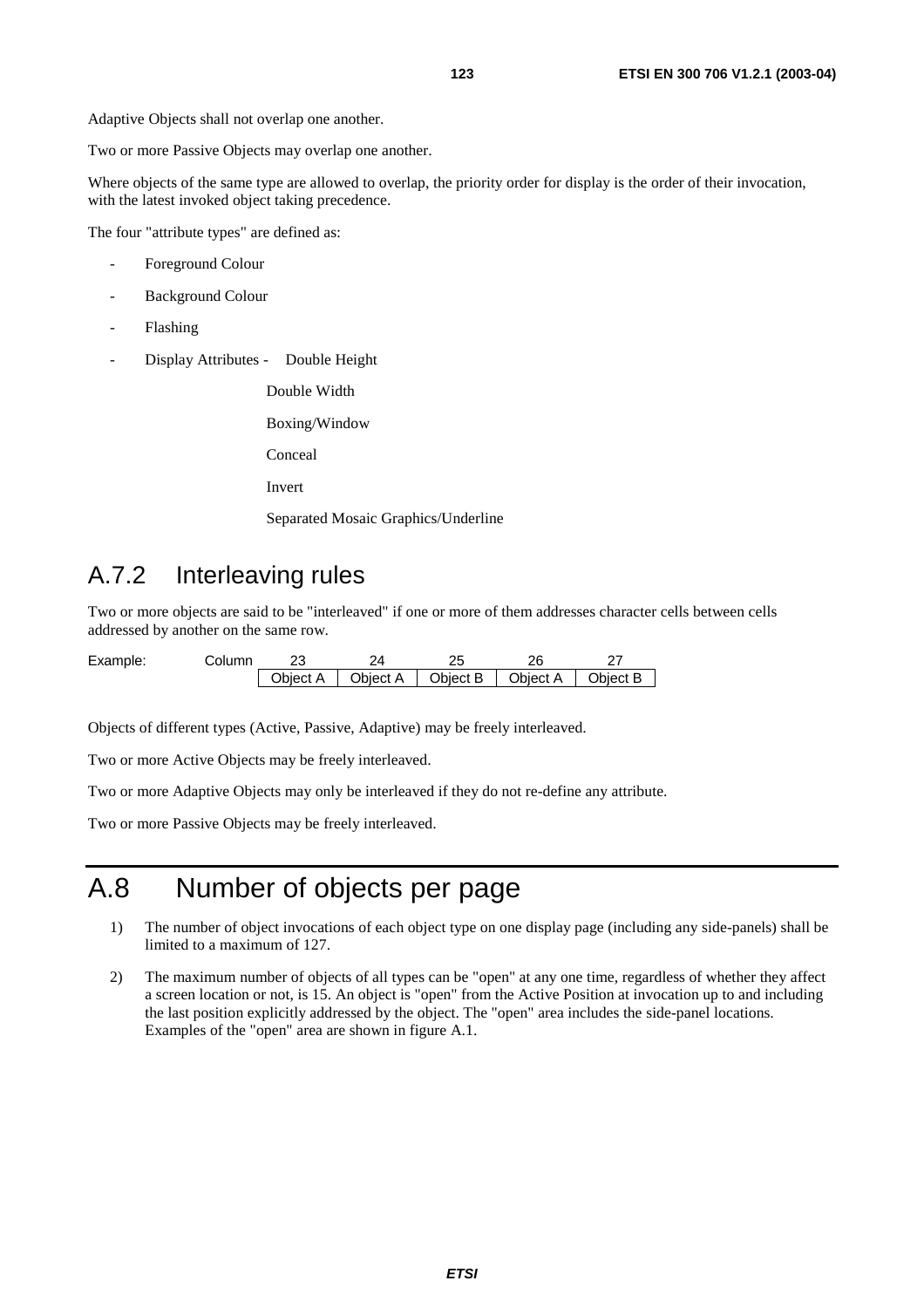

NOTE: The "open" area does not extend into the left-hand side-panel on this row as the column addresses are beyond the last cell addressed by the object.

#### **Figure A.1: Definition of the "Open Area" for Objects**

3) The maximum number of objects that may be opened successively by the local enhancement data, or by any other object, without any intervening displayable character or attribute being written is 15.

## A.9 Coding of packets 8/30, Formats 1 and 2

- 1) When packets 8/30 Format 1 and 8/30 Format 2 are both present in a given transmission, the data in bytes 7 to 12 and 26 to 45 of each packet shall be identical.
- 2) Where a broadcaster has not been allocated an official NI value, bytes 13 and 14 of packet 8/30 format 1 should be coded with all bits set to 0.

# A.10 Reserved page number

The following page numbers shall be used solely for carrying the information indicated. Unless otherwise indicated, the page numbers are reserved in all magazines.

| <b>1BE</b> Automatic Channel Installation (ACI)         |
|---------------------------------------------------------|
| 1F0 Basic TOP Table (BTT), see clause 11.2.2            |
| mFD Magazine Inventory Page (MIP), see clause 11.3      |
| ImFE Magazine Organization Table (MOT), see clause 10.6 |
| ImFF Time filling and terminator, see clause A.1        |

NOTE: See also clause E.15.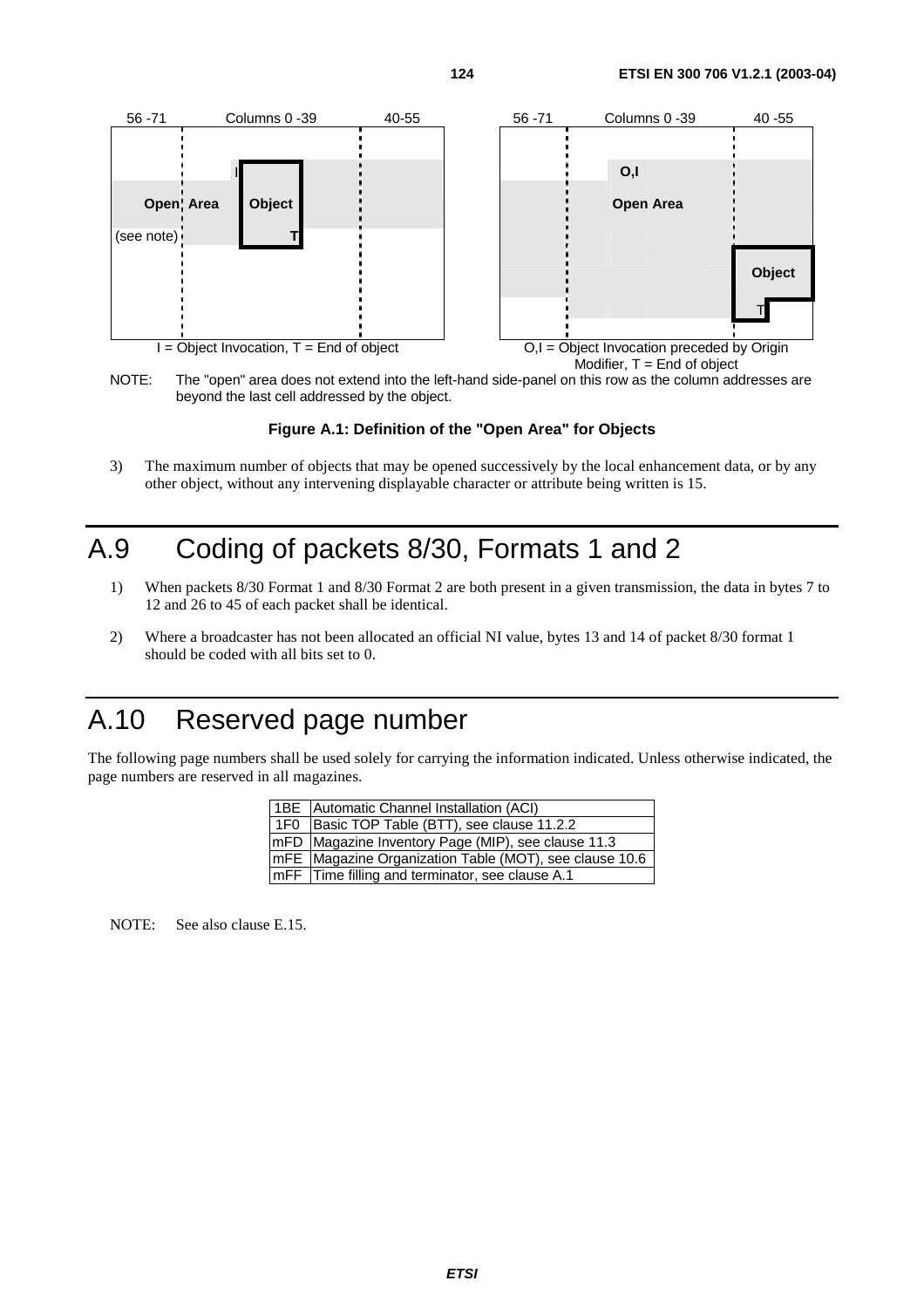#### Annex B (normative): Transmission Rules

#### B.1 Transmission of basic Teletext pages with a page erasure interval

For compatibility with earlier decoders in the field, a page clearing interval of 20 ms should be maintained in the transmission between the header and any packets of a page that is intended to be interpreted by a Level 1 or 1.5 decoder. This time interval is required by many decoders for erasing the previous page from memory.

#### B.2 Transmission order of packets with  $Y = 26$ , 27 and 28

- 1) To permit the most efficient operation of a decoder the transmission of a page header packet  $(Y = 0)$  shall be followed by the transmission of any packets with  $Y = 27$  (containing links to other pages) and  $Y = 28$ (containing formatting information to assist interpretation of the rest of the page), in that order.
- 2) In the case of pages intended for direct display, packets with  $Y = 26$  shall be transmitted before any packets with Y = 1 to Y = 25. Packets with Y = 26 shall be transmitted in ascending order of designation code.

If the transmission of the page is interrupted and then restarted, any packets with  $Y = 27$ ,  $Y = 28$  and  $Y = 26$ shall be re-transmitted following the page header, regardless of the state of the C4 bit for that page.

3) In the case of pages intended for further processing, e.g. presentation enhancement data pages, packets with  $Y = 1$  to  $Y = 26$  shall be transmitted in ascending order of packet address, and in ascending order of designation code for packets with  $Y = 26$ .

If the transmission of the page is interrupted and then restarted, any packets with  $Y = 27$  and  $Y = 28$  shall be re-transmitted following the page header.

## B.3 Serial mode transmission

A serial mode transmission is defined by control bit C11 in packet X/0 being set to 1.

- 1) Any packets in the range X/1 to X/28 transmitted between two successive page headers are part of the page defined by the first page header.
- 2) They shall carry the same magazine address as that page header.
- 3) The transmission between these two page headers of packets in the range X/1 to X/28 from other magazines is not permitted.
- 4) The second page header may be from any magazine.
- 5) Packets M/29 from any magazine and independent packets with addresses 30 and 31 may be inserted at any point in the transmission sequence.

In practical terms, the following statements may be made:

- a) In a transmission multiplexed with a video signal, it is likely that each page will be transmitted on the maximum number of VBI lines available, and all pages from all magazines will be transmitted one after the other, although not necessarily in numerical sequence.
- b) It is preferable for a decoder to use all page headers (providing control bit C9 is set to 0) from all magazines when displaying rolling headers.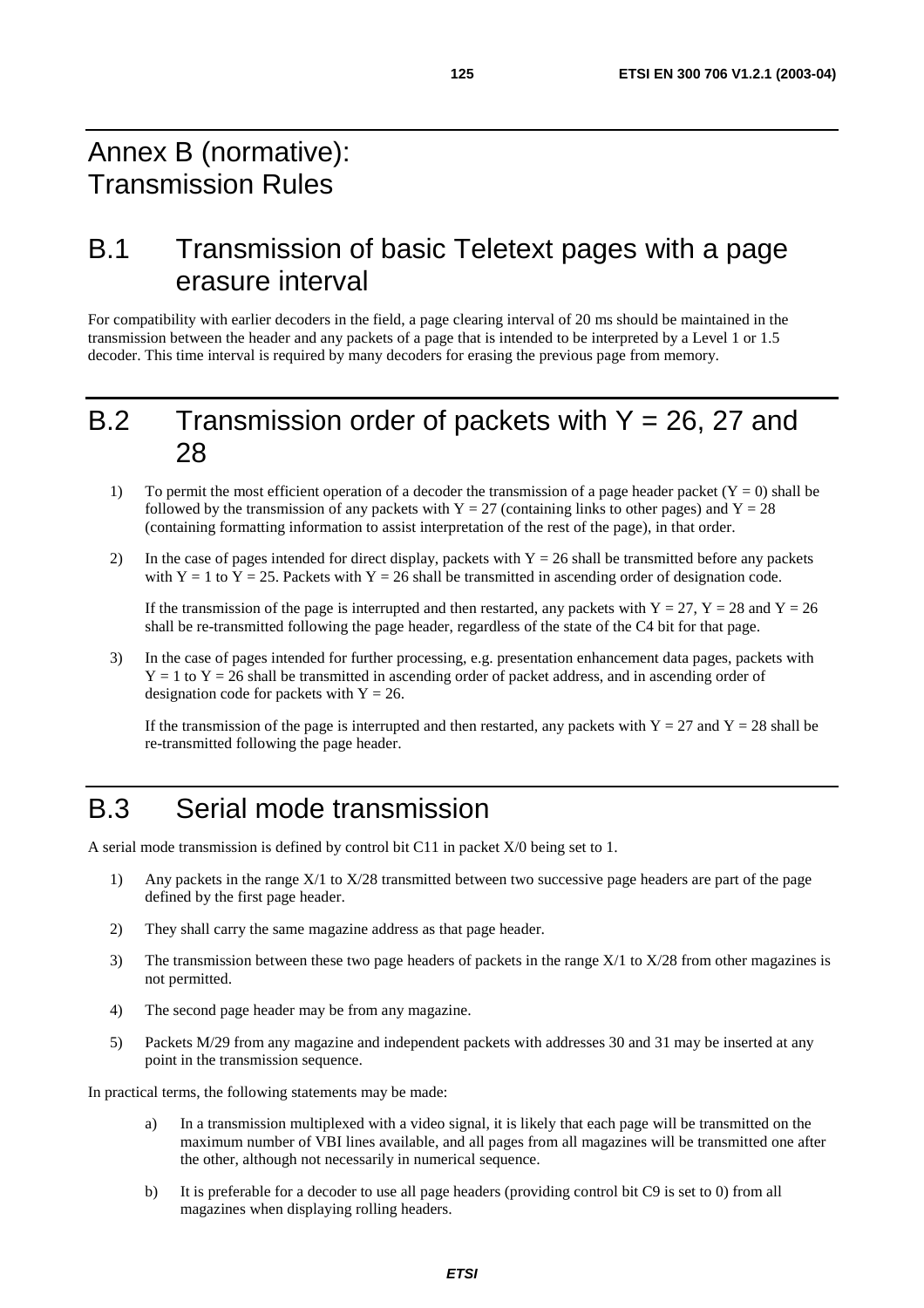#### B.4 Parallel mode transmission

A parallel mode transmission is defined by control bit C11 in packet X/0 being set to 0.

- 1) Packets in the range X/0 to X/28 from any magazine may be transmitted in any sequence, providing the packets of an individual page are transmitted according to clause B.2.
- 2) Following a page header with a certain magazine address, only those packets in the range X/1 to X/28 with the same magazine address belong to the page defined by the page header.
- 3) Packets M/29 from any magazine, packets 30 and 31 may be inserted at any point in the transmission sequence.

In practical terms, the following statements may be made:

a) In a transmission multiplexed with a video signal, it is likely that pages from one or more magazines will be allocated to groups of VBI lines for transmission.

Thus a single VBI period can consist of packets from a number of different magazines.

Pages within each magazine need not to be transmitted in numerical sequence.

b) It is preferable for a decoder to use page headers (providing control bit C9 set to 0) from only one magazine when displaying rolling headers.

## B.5 Transmission of packets 8/30

- 1) Packets 8/30 Format 1 shall be transmitted within the VBI immediately following the boundary between clock-seconds.
- 2) Up to four Format 2 packets 8/30 may be transmitted within a one second interval interleaved with a Format 1 packet 8/30 (if any).
- 3) The transmission of any packet 8/30 should be separated by at least 200 ms from any following packet 8/30.

## B.6 Rules for the transmission of presentation enhancement data

- 1) Each presentation enhancement page, e.g. MOT, POP, GPOP, DRCS, GDRCS, and all non-page related presentation enhancement packets, e.g. M/29, shall be transmitted in full every 20 s maximum.
- 2) Presentation enhancement pages may be transmitted without a 20 ms interval between the page header and the remaining packets of the page.
- 3) These pages may be transmitted as continuous burst where one page is followed immediately by the next.
- 4) The format for the sub-code is defined in clause A.1.
- 5) When the Erase bit, C4, is set, a decoder should erase all the packets belonging to the previous version of the page.
- 6) Partial updates, comprising the page header and the changed packet(s), can be sent between each full transmission. The C13 bit is set to 1 to indicate a partial page.
- 7) An enhancement page, either the full page or a partial update, may be transmitted in fragments to utilize otherwise unused VBI data lines. However, it may not be known whether the page will be transmitted in fragments when the page header is first broadcast. For the first attempt at transmitting the page, the C12 bit should set to 0. If the page is interrupted, all subsequent headers used until the last packet has been transmitted should have this bit set to 1.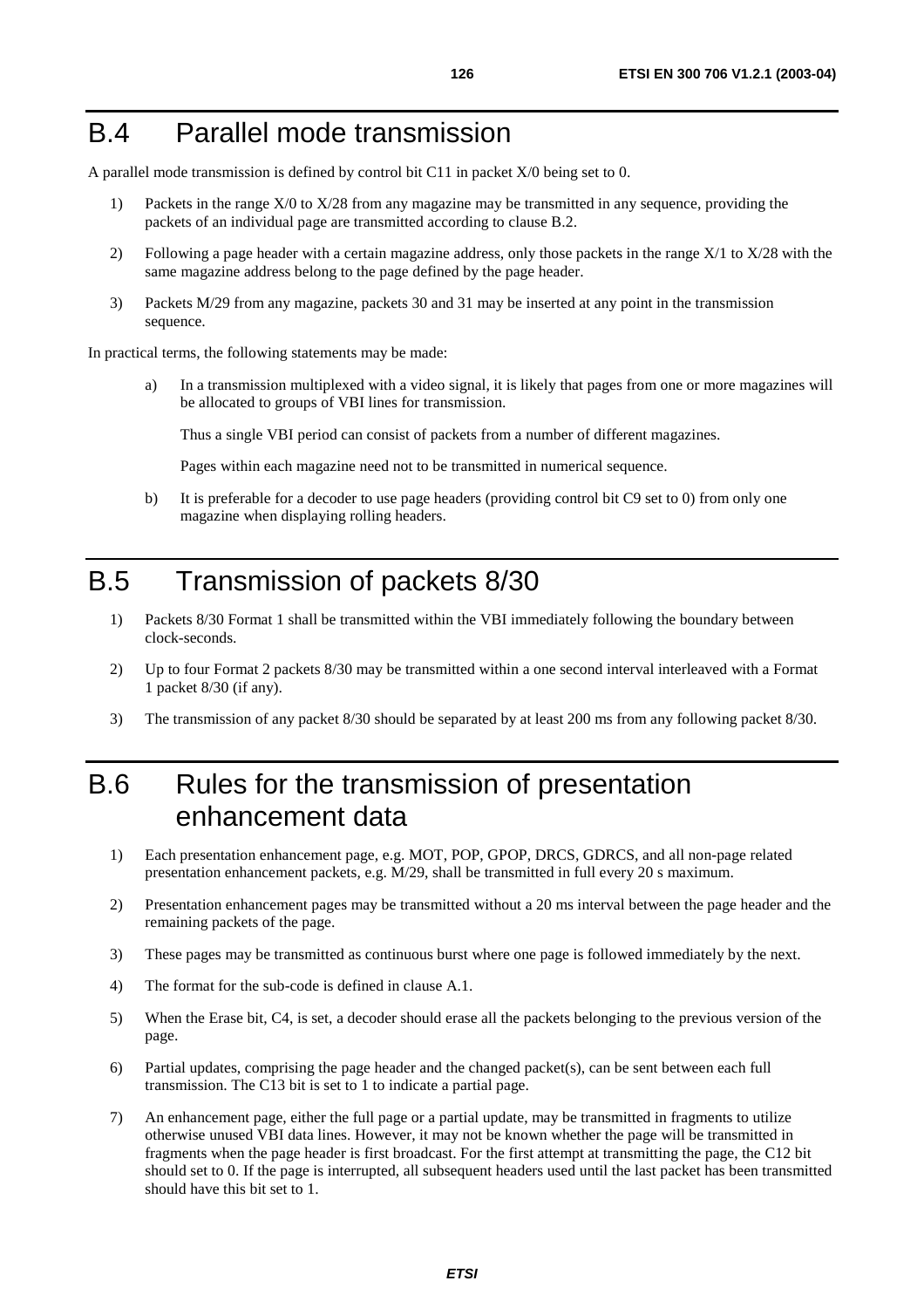#### 8) The C14 bit is reserved.

The C8, C12 and C13 control bits in combination with the S2 component of the page sub-code are used to indicate the status of the page currently being transmitted. In table B.1 it is assumed that the previous transmission of the page header had the S2 value set to N.

| C8 | C <sub>12</sub> | C <sub>13</sub> | S <sub>2</sub> | Interpretation                                                                               |
|----|-----------------|-----------------|----------------|----------------------------------------------------------------------------------------------|
|    | U               | 0               | N              | Full page, complete page or first fragment, no changes since last transmission               |
|    |                 | O               | N.             | Full page, second or further fragment, no changes since last transmission                    |
|    |                 |                 |                | N+1   Full page, complete page or first fragment, changes since last transmission, erase old |
|    |                 |                 |                | page                                                                                         |
|    |                 |                 | N              | Full page, second or further fragment, changes since last transmission,                      |
|    |                 |                 | N+1            | Partial page, complete page or first fragment, changes implied                               |
|    |                 |                 | N              | Partial page, second or further fragment, changes implied                                    |

#### **Table B.1: Indicating Fragmented and Partial Pages**

A combination of this information and the S3 and S4 components of the sub-code allow a decoder to determine if all the packets of a page have been received.

## B.7 Transmission sequence of enhancement data for page updates

The sequence of packets transmitted when one or more pages change from an existing coherent situation to a new coherent situation is to be in the following order:

- 1) Any information relating to the old coherent state shall not be transmitted again.
- 2) The updated MOT is transmitted with the new information.
- 3) The updated DRCS pages are transmitted with the new information.
- 4) The updated object pages are transmitted with the new information.
- 5) The updated Level one page is transmitted.

## B.8 Rules for the transmission of Magazine Inventory Pages (MIP)

- 1) Each Magazine Inventory Page shall be transmitted in full every 20 s maximum.
- 2) The page shall be transmitted with a page erasure interval of 20 ms.

## B.9 Maximum time between successive packets of a page

For all types of pages, the maximum time interval between the transmission of successive packets of the same page shall be 100 ms.

NOTE: This parameter is included to allow software-based decoders to determine when to display the packets received so far if the closing page header is delayed or absent.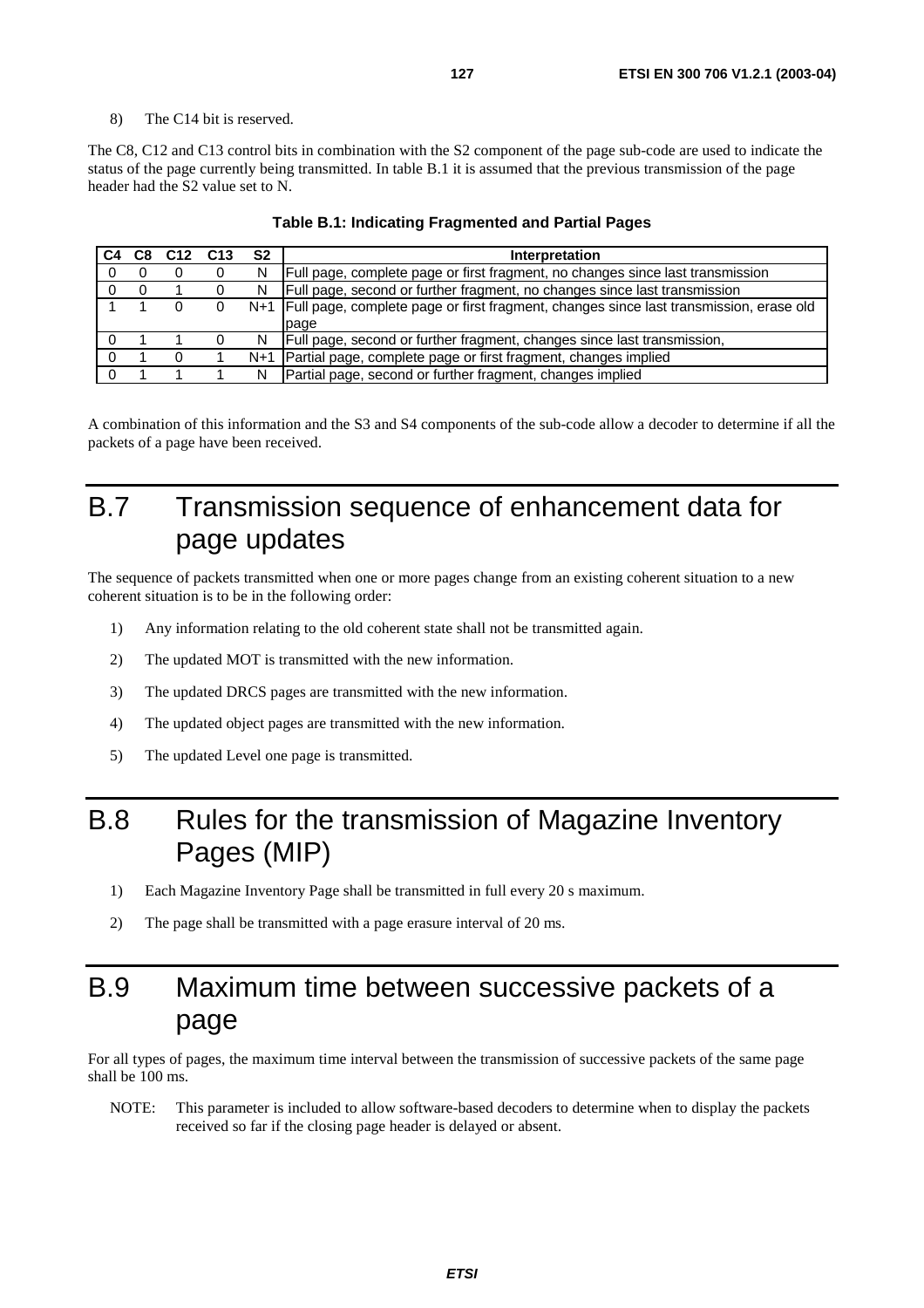## Annex C (normative): Decoding Rules

# C.1 Relationship between the display planes

Transparency (entry 0 in CLUT 1) in a higher plane makes the plane below visible. There are three display planes with a defined priority order:

- 1) Foreground/Background;
- 2) Full Screen/Full Row Colour;
- 3) Video.

The action of the Boxing/Window attribute in the conjunction with the Newsflash and Subtitle control bits is summarized in table C.1.

| Foreground/<br><b>Background</b><br>Colour | <b>Full Row</b><br><b>Colour</b>                                                                 | <b>Boxed or</b><br>Windowed<br>Area | Newsflash or<br><b>Subtitle Page</b><br><b>Control Bit</b> | <b>Result</b> |
|--------------------------------------------|--------------------------------------------------------------------------------------------------|-------------------------------------|------------------------------------------------------------|---------------|
|                                            |                                                                                                  | 0                                   | 0                                                          | F/B Colour    |
|                                            |                                                                                                  | $\Omega$                            | 1                                                          | Video         |
|                                            |                                                                                                  |                                     | 0                                                          | F/B Colour    |
|                                            |                                                                                                  | 1                                   | 1                                                          | F/B Colour    |
|                                            | П                                                                                                | 0                                   | $\mathbf 0$                                                | F/B Colour    |
|                                            | П                                                                                                | 0                                   | 1                                                          | Video         |
|                                            | П                                                                                                |                                     | 0                                                          | F/B Colour    |
|                                            | П                                                                                                |                                     | 1                                                          | F/B Colour    |
| П                                          |                                                                                                  | 0                                   | 0                                                          | Row Colour    |
| П                                          |                                                                                                  | 0                                   | 1                                                          | Video         |
| $\Box$                                     |                                                                                                  | 1                                   | $\mathbf 0$                                                | Video         |
| П                                          |                                                                                                  | 1                                   | 1                                                          | Row Colour    |
| П                                          | <b>TI</b>                                                                                        | 0                                   | 0                                                          | Video         |
| П                                          | П                                                                                                | 0                                   | 1                                                          | Video         |
| П                                          | П                                                                                                |                                     | $\mathbf 0$                                                | Video         |
| П                                          |                                                                                                  |                                     | 1                                                          | Video         |
| NOTE:                                      | $\square$ = CLUT1, entry 0 (Transparent),<br>$\blacksquare$ = any other colour (not transparent) |                                     |                                                            |               |

**Table C.1: Display Priorities** 

# C.2 Rules for determining priorities of spacing and non-spacing attributes

Where two or more attributes of the same type are in contention at the same character location it is necessary to have rules to establish which will take effect. The basic rule is that the latest one takes precedence where consideration is given to the following, in the order below:

- 1) The locations at which the contending attributes first take effect;
- 2) The locations at which the contending attributes are placed (but only if the priority cannot be resolved by rule 1);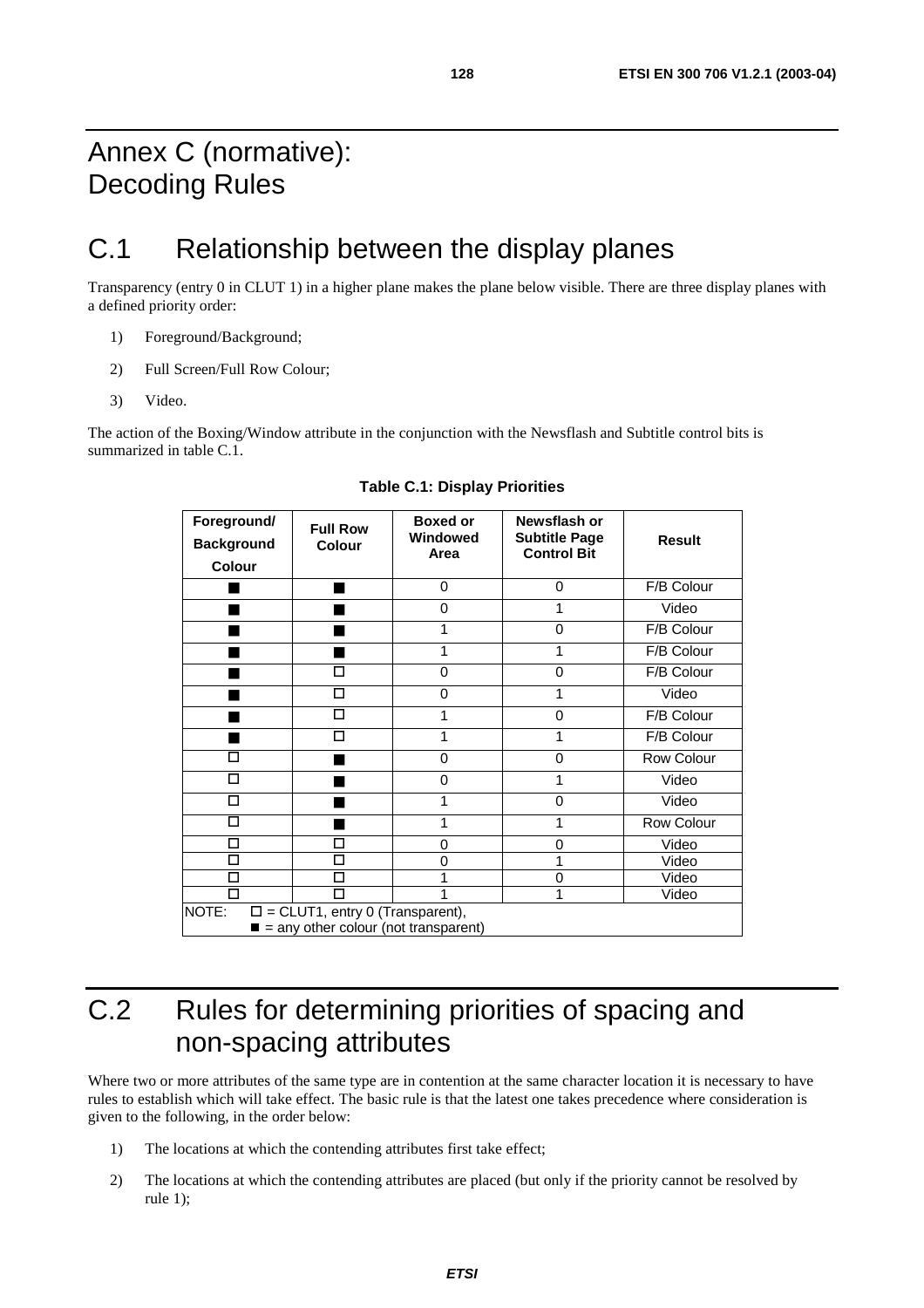3) The relative positions in the transmission of the contending attributes (but only if the priority cannot be resolved by rules 1 or 2).

#### EXAMPLES:

|             | n-1          | n |  |
|-------------|--------------|---|--|
| level 1 row | a-red        | А |  |
| X/26        | fgnd<br>blue |   |  |

Foreground Blue takes effect at location n-1 while alpha red takes effect at location n. Alpha red therefore takes effect latest and "A" is displayed in red by rule 1.

|             | n-1   | n            |  |
|-------------|-------|--------------|--|
| level 1 row | a-red | А            |  |
| X/26        |       | fgnd<br>blue |  |

Both attributes take effect at location n and so rule 1 cannot be used to resolve the priority. Foreground Blue is located at a later position and so, by rule 2, the "A" is displayed in blue.

|             | n-1   | n              |  |
|-------------|-------|----------------|--|
| level 1 row | a-red | A              |  |
| X/26/0      |       | fgnd<br>blue   |  |
| X/26/1      |       | fgnd<br>yellow |  |

Both attributes take effect and are located at "n" so neither rules 1 nor 2 will resolve the priority. Foreground Yellow is later in the transmission sequence and so, by rule 3, wins. The "A" is displayed in yellow.

## C.3 Rules applying to the size attributes

The size attributes are:

- Normal Size:
- Double Height;
- Double Width:
- Double Size.

Size attributes may be transmitted as Level 1 spacing attributes or as Level 2.5/3.5 non-spacing attributes (via packets X/26 or objects).

Spacing size attributes, apart from Normal Size, take effect at the character following their location ("Set After"). Nonspacing size attributes and the Normal Size spacing attribute take effect at the location in which they are placed ("Set At"). Both spacing and non-spacing size attributes affect all characters following the first location at which their action starts until either they are superseded by another size attribute or the end of the row is reached.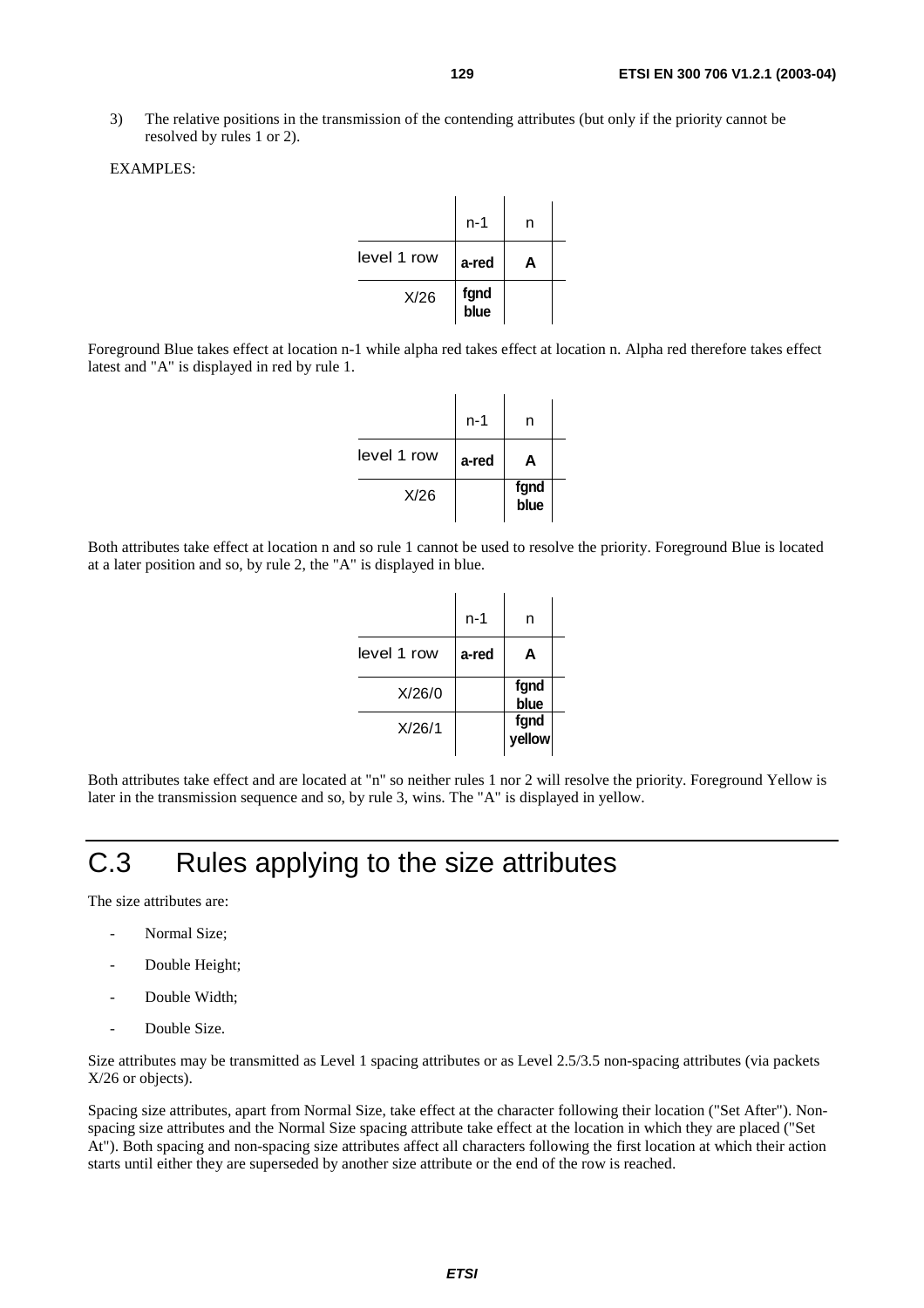The following rules apply to the size attributes:

- 1) The transmission should not define the display in such a way that partial characters are implied. It should inhibit the transmission of double height/double size attributes in rows 0, 23 and 24, and double width/double size attributes that take effect in column 39 or the last column in either side-panel. If a decoder receives an illegal combination, it may choose, for example, to display a partial character, to reduce the size or to ignore the character completely.
- 2) Priority is given in scan order, where the display scanning is considered as left to right and top to bottom, with earlier encountered size attributes taking precedence over later ones.
- 3) In the event of a situation which would conflict with rules 1 or 2 occurring, the doubling of width and/or height of the conflicting character shall be ignored so that rules 1 and 2 are satisfied. A double size character shall only be reduced to normal size in these circumstances if it is not possible to satisfy the rules by making it either double width or double height.
- 4) All attributes applying to the origin of an enlarged character shall also apply to all parts of that character.
- 5) All attributes located at positions obscured by an enlarged character shall take effect at the first non-obscured position following that character, unless subsequently superseded.

## C.4 Interpretation of character set and DRCS table changes at enhanced levels

1) In the absence of any re-definition, the default G0 and G2 characters sets are those defined by the Default Designation bits (triplet 1, bits 8 - 14) in packets X/28/0 Format 1 or X/28/4 (Level 3.5 only), or M/29/0 or M/29/4 (Level 3.5 only), in descending priority order. In the absence of any information, a decoder may default to the Latin characters sets (see also clause D.2.1).

 In the absence of any explicit DRCS sub-table selection, a decoder should default to sub-tables 0 for both normal and global DRCS characters.

2) The column address group triplet with mode value 01000 designates the G0 and G2 character sets for current use.

When this triplet is found within local enhancement data or within an Active Object, the new definition applies to all further characters from these sets on the same row, where the characters are defined either by the local enhancement data or the Active Object. The new definition lasts until changed by another mode 01000 triplet or the end of the row.

 When this triplet is found within an Adaptive or Passive Object, the new definition applies to all further characters from that set that are defined by the object concerned. The new definition lasts until the last character cell of the object or until further changed by another mode 01000 triplet for the corresponding character set in the object's definition.

3) The row address group with mode value 11000 designates the DRCS sub-table in current use. Where an object invokes a DRCS character, designation of the appropriate sub-table shall be included within the definition of the same object.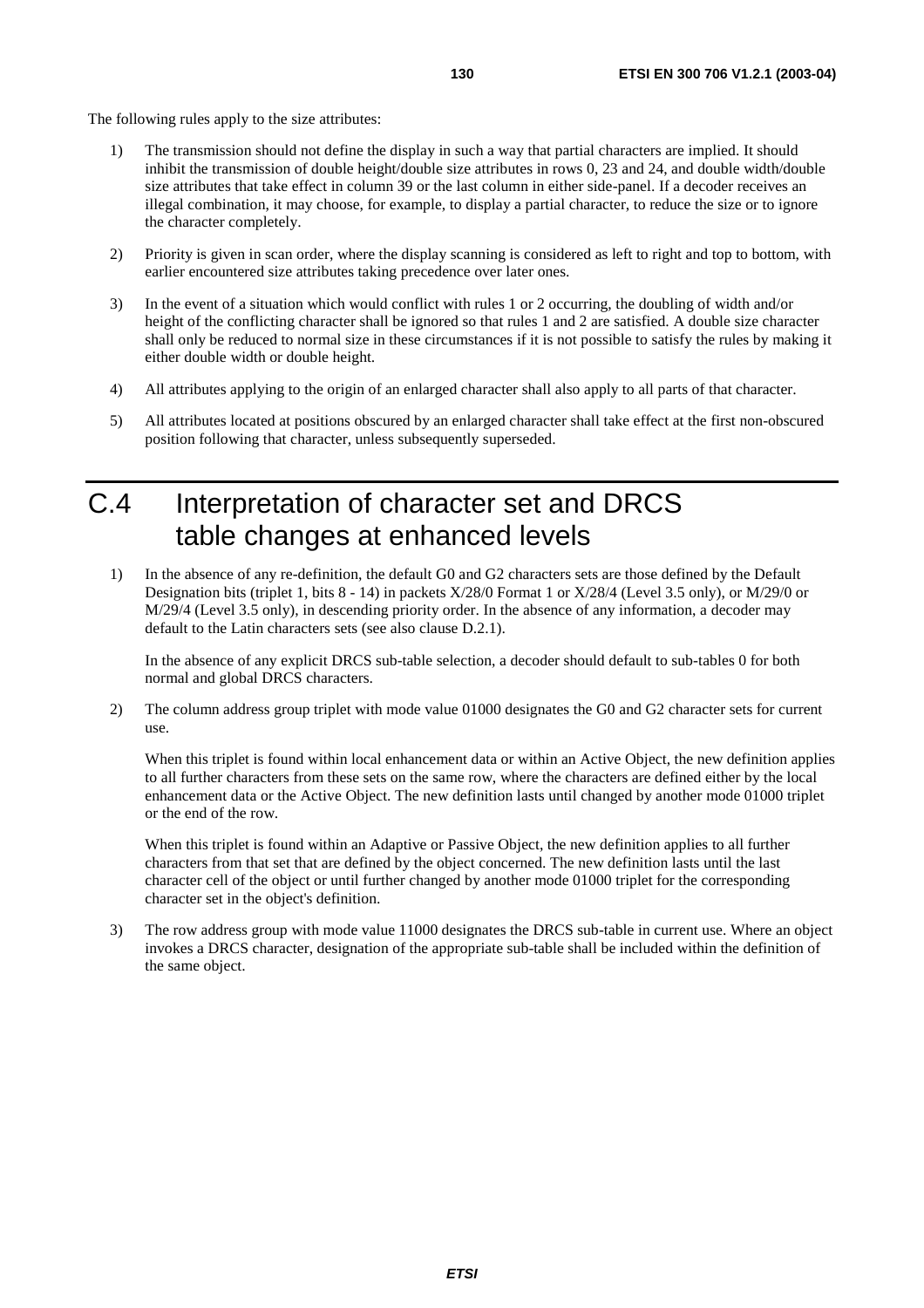## Annex D (normative): Default operation of decoders

Decoders should make certain assumptions and decisions in the absence of particular presentation related packets to ensure uniformity of response should these packets be deliberately omitted from the transmission. This annex does not define the response of a decoder when a packet has been lost due to error conditions, nor to the absence of non-presentation related packets.

## D.1 Page level

In the absence of certain packets X/28, Level 2.5 and 3.5 decoders may chose to assume that a particular page is not a basic text page and has a different coding scheme from the default defined below. This decision could be made following:

- 1) inspection of the data in the Magazine Organization Table(MOT); or
- 2) inspection of the links in packets X/27/4 of other pages; or
- 3) because a Code of Practice allocates fixed page numbers for particular functions.

#### D.1.1 Missing packets X/1 to X/25

- NOTE: Basic text pages and DRCS downloading pages may be transmitted row adaptively. For Object definition pages, packets X/1 to X/25 if required should be used sequentially, starting with packet X/1, and unused rows need not be transmitted.
- 1) If any decoder assumes the page is a basic text page, any missing rows in the range  $X/1$  to  $X/23$  should be displayed as if they contained 40 character spaces (code 2/0). Where required, packets X/24 and X/25 should be treated in the same way.
- 2) If a Level 2.5 or 3.5 decoder believes the page to be a DRCS downloading page, the absence of particular packets may be interpreted by a decoder as an error condition if the DRCS character(s) containing the PTUs in those packets is selected for display, or a downloading mode is specified in packets X/28/3 that refers to the PTUs in the missing packets.
- 3) If a Level 2.5 or 3.5 decoder believes the page to be an Object definition page, the absence of a particular packet prior to the Termination Marker triplet may be interpreted as an error condition. Under these circumstances the response of a decoder is not defined here.

#### D.1.2 No packets X/26

- 1) Level 1.5 decoders should assume that the display of the page does not require characters or symbols which cannot be selected via codes in packets X/1 to X/24.
- 2) Level 2.5 and 3.5 decoders should assume that there are no enhancements to the page other than default objects, if any, or defaults from any packets X/28/0 Format 1, X/28/4, or M/29/0,4.

#### D.1.3 Packets X/26 with non-sequential designation codes

Packets X/26 should be transmitted with sequential designation codes, starting at 0000. Consequently, the absence of a packet with a particular designation code from a sequence of packets X/26 and prior to a Termination Marker triplet may be interpreted as an error condition by a decoder. Under these circumstances the response of a decoder is not defined here.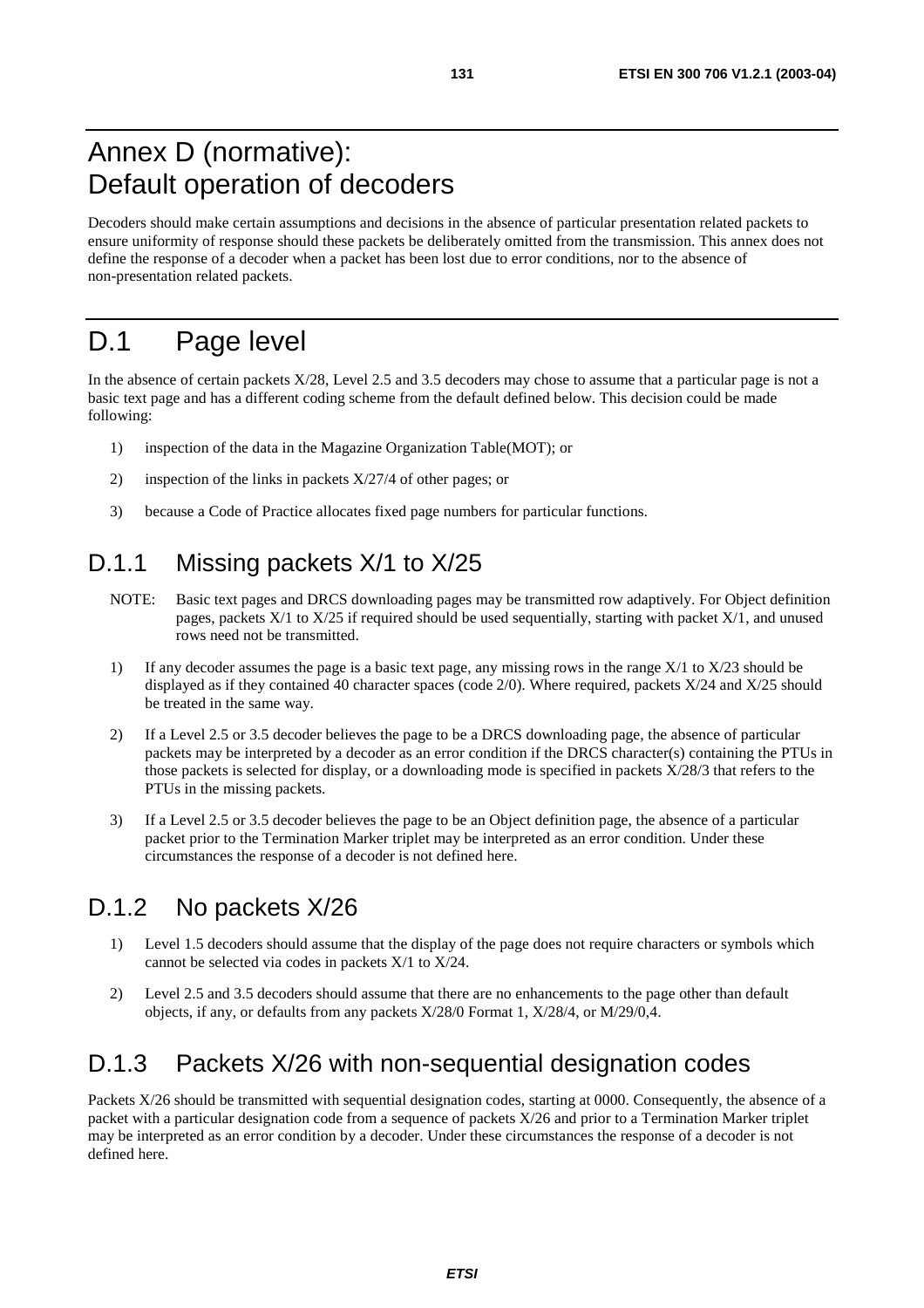#### D.1.4 No packet X/27/4

Level 2.5 and 3.5 decoders should assume that the Magazine Organizational Table (MOT) contains valid page numbers for the Object and DRCS pages required to display the associated page.

#### D.1.5 No packet X/28/0 Format 1

- 1) A Level 2.5 decoder may assume that the associated page (packets X/1 to X/25) is a Level 1 text page, each 8 bit byte coded with 7 data bits and 1 odd parity bit. A Level 3.5 decoder should check for packets X/28/3 and X/28/4 before making the same assumptions.
- 2) The decoder should check for packet M/29/0 before loading default values for the following:
	- Primary/Secondary G0/G2 character set designation;
	- Side-panels;
	- CLUTs 2 and 3;
	- Default screen colour;
	- Default row colour;
	- Black background colour substitution;
	- Colour Table re-mapping.

#### D.1.6 No packet X/28/1

A Level 3.5 decoder should check for packet M/29/1 before loading the DCLUTs with default colours.

#### D.1.7 No packet X/28/3

- 1) A Level 3.5 decoder should check for packets X/28/0 Format 1 and X/28/4 before assuming that the associated page (packets X/1 to X/25) is a Level 1 text page, each 8-bit byte coded with 7 data bits and 1 odd parity bit.
- 2) If a Level 3.5 decoder believes that the page is a DRCS downloading page, the absence of this packet should be taken as an indication that the page defines 12x10x1 mode DRCS characters only.

#### D.1.8 No packet X/28/4

- 1) A Level 3.5 decoder should check for packets X/28/0 Format 1 and X/28/3 before assuming that the associated page (packets X/1 to X/25) is a Level 1 text page, each 8-bit byte coded with 7 data bits and 1 odd parity bit.
- 2) A Level 3.5 decoder should check for packet M/29/4 before loading CLUTs 0 and 1, with the normal full and reduced intensity colours, including "transparent" at entry 0 in CLUT 1.

# D.2 Magazine level

These assumptions are required to be implemented by Level 2.5 and 3.5 decoders only. They should be applied as a set of default conditions to all pages in the magazine in the absence of particular packets M/29 and specific page-related data.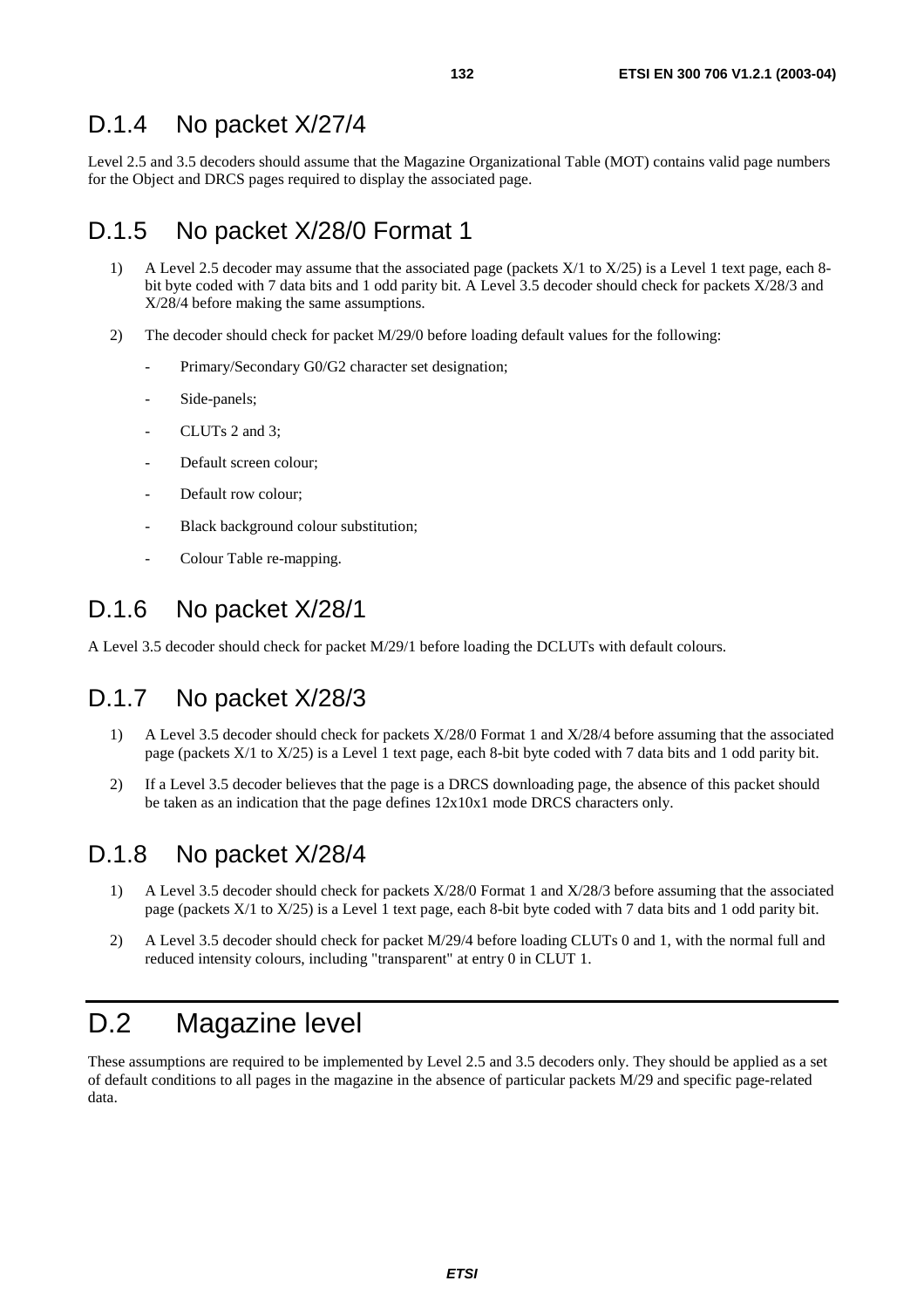#### D.2.1 No packet M/29/0

These default conditions apply to both Level 2.5 and 3.5 decoders in the absence of a packet X/28/0 Format 1 in magazine M.

- 1) In the absence of a local (i.e. country specific) Code of Practice, the default G0 and G2 character sets should be assumed to be the Latin G0 Primary and Latin G2 Supplementary sets shown in tables 35 and 37 respectively. Thus the default value from table 32 to be assumed for the *Default G0 and G2 Character Set Designation and National Option Selection* bits is 0000XXX. The C12, C13 and C14 controls bits select a national option sub-set.
- 2) A default value for the Second Language Definition bits is not specified here since this is decoder dependent. It may be covered in a local Code of Practice.
- 3) The side-panel requirements are determined from the data in page's public object link in the MOT. In the absence of a MOT, no side-panels should be displayed.
- 4) CLUTs 2 and 3 should be filled with the default colours shown in table 30.
- 5) The screen colour is black, i.e. Colour Map entry 0.
- 6) The row colour for all rows is black, i.e. Colour Map entry 0.
- 7) The requirement for black background substitution by full screen/row colour is determined from data in the page's public object link in the MOT. In the absence of a MOT, black background is not substituted.
- 8) No re-mapping of the spacing attribute colours is required, i.e. CLUT 0 should be used for both foreground and background colours.

#### D.2.2 No packet M/29/1

In the absence of a packet X/28/1 for a page in magazine M, a Level 3.5 decoder should load the DCLUTs as follows:

- 1) The DCLUT4 for both global and normal 12x10x2 DRCS modes should be filled, in ascending address order, with the first four full intensity colours, i.e. entries 0 to 3 from CLUT 0.
- 2) The DCLUT16 for both global and normal 12x10x4 and 6x5x4 DRCS modes should be filled, in ascending address order, with the normal full and reduced intensity colours, i.e. CLUTs 0 and 1, including "transparent".

#### D.2.3 No packet M/29/4

In the absence of a packet X/28/4 for a page in magazine M, a Level 3.5 decoder should load CLUTs 0 and 1 with the normal full and reduced intensity colours, including "transparent" at entry 0 of CLUT 1.

#### D.3 Service level

These assumptions should be implemented by all decoders, regardless of their Presentation Level capabilities.

- 1) If a packet 8/30/1 or a packet 8/30/3 is not transmitted during the VBI period, the Teletext transmission, if present, should be assumed to be confined to the VBI period.
- 2) In the absence of any packet 8/30/0, 8/30/1, 8/30/2 or 8/30/3 in the Teletext transmission, it can be assumed that the page number 100 is being broadcast and is suitable for use as an introductory page.
- NOTE: A decoder may chose to display a user-specified page in preference to the Initial page indicated via packet 8/30, or page number 100.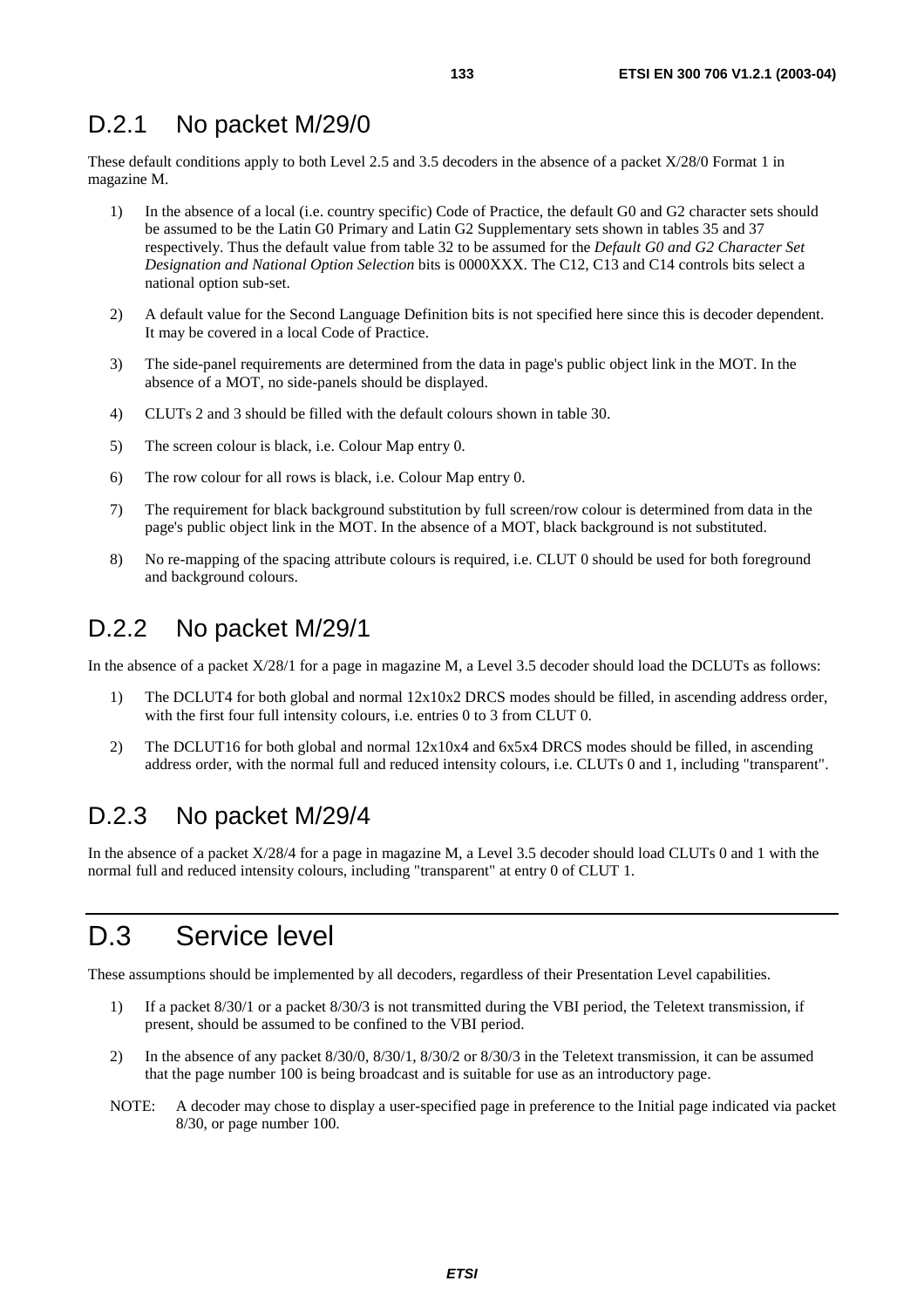# Annex E (informative): Encoding aspects

# E.1 Page numbers for object definition and DRCS data pages

Pages used for object definitions and downloading DRCS data should have page numbers which include a hex digit to prevent them being captured as normal display pages.

## E.2 Page Time-Code

Bytes 8, 9, 10 and 11 of a page header packet (the page sub-code) may in addition be used to transmit time related information, e.g. for an Alarm Clock page. Bytes 8 and 9 indicate the minutes units and tens respectively, and bytes 10 and 11 indicate hours units and tens respectively. All bytes coded BCD.

# E.3 Use of packets X/26 in Level 1.5 transmissions

The packet X/26 content of Level 1.5 transmissions is determined by local Codes of Practice, subject to the local language requirements.

Many existing Level 1.5 decoders will interpreted the address field of all row address triplets as a genuine row address. The packet X/26 functionality is usually limited to a sub-set of the following column address triplets:

| Mode                 | <b>Function</b>                        | <b>Valid Data Range</b>    |
|----------------------|----------------------------------------|----------------------------|
| 00010                | G <sub>3</sub> set character           | 5/1, 5/B, 5/C and 5/D only |
| 01111                | G <sub>2</sub> set character           | $2/0$ to $7/F$             |
| 10000                | G0 set character (no diacritical mark) | $2/0$ to $7/F$             |
| 10001<br>to<br>11111 | Diacritical mark + G0 set character    | $2/0$ to $7/F$             |

In addition, many existing decoders will not respond to packet X/26/15.

Packet 26 characters which address positions in row 0 should appear when the page is displayed in full. A decoder is not required to reproduce such characters for incorrect page headers while it is searching for a page and rolling the Level 1 text from those page headers.

# E.4 Preferred use of packets X/27/4 and X/27/5

Packet X/27/4 (Format 1) links provide a complete definition of the pages carrying enhancement data required to display the associated page.

The X/27/4 links provide information on the particular POP and DRCS sub-pages required by a page. (This is in the form of 16 flags for the 16 possible sub-pages). Since this information is not available in the MOT, the transmission of a packet X/27/4 could speed up the processing of the page by a decoder.

If a packet X/27/4 is transmitted, the links defined will have precedence over the information supplied by the MOT. This is required, for example, to support the "news-reel" type of page where a selection of pages with different enhancement data (POP and DRCS), possibly from different magazines, are presented on a single page number as a multi-page set.

At Level 3.5, packets X/27/5 (Format 1) should be used in the same way when required.

**ETSI**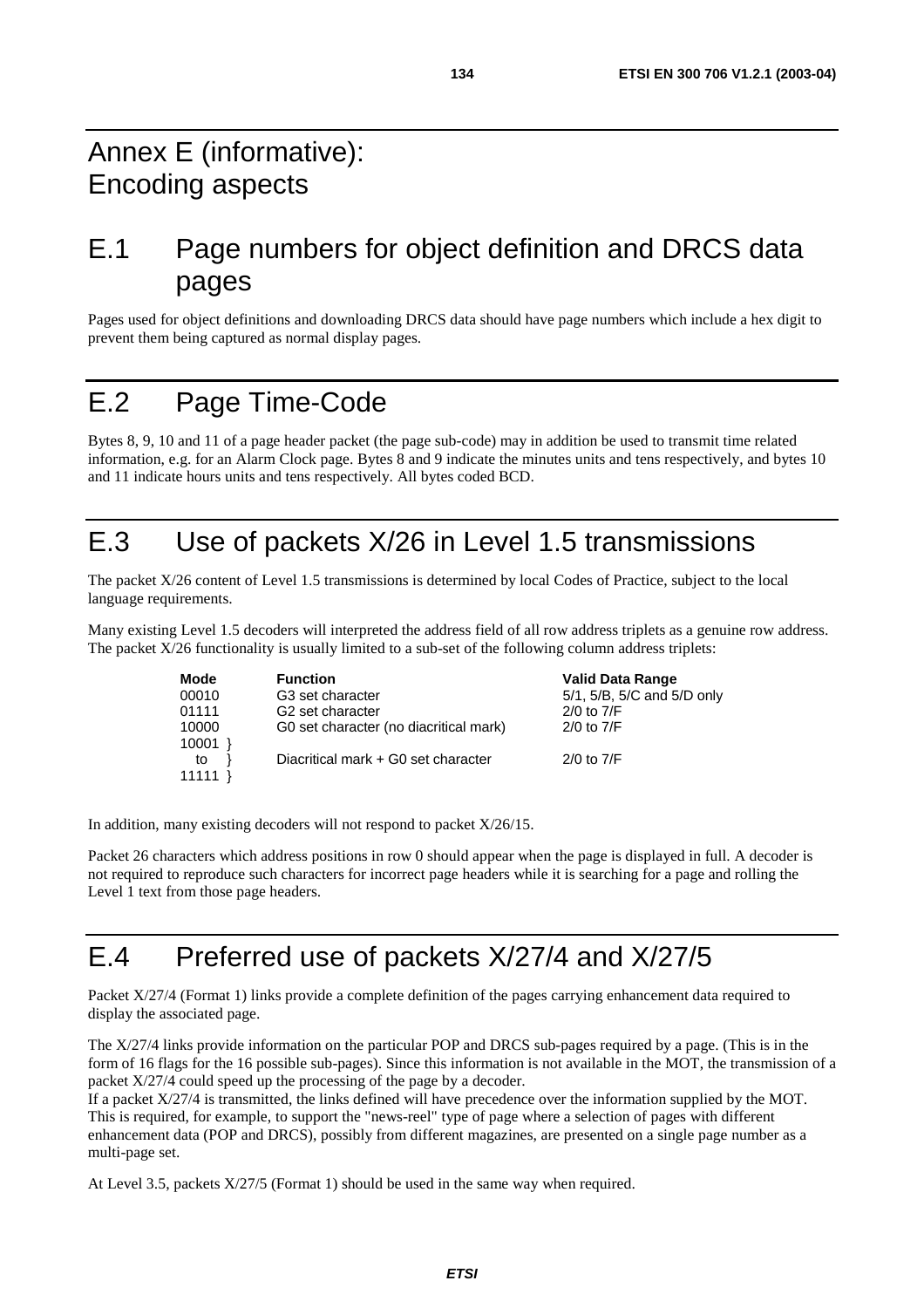#### E.5 Character set designation

- 1) The G1 mosaics and G3 smooth mosaics/line drawing sets cannot be designated, there is only one set of each.
- 2) Designation of G0 and G2 is possible by a X/28/0 Format 1 or X/28/4 for a page, or by M/29/0,4 for a magazine.
- 3) Within one display row the char set designation by X/28 and X/29 might be modified by a X/26 triplet "Modified G0 and G2 Character Set Designation" for characters placed using X/26 triplets.

#### E.6 Use of DRCS characters within objects

The transmission equipment should ensure that any DRCS characters referenced within objects invoked by a page are included in one of the DRCS definition page(s) which are referenced by that page, either explicitly via packets X/27/4 or X/27/5 Format 1 (where applicable), or, in the absence of such packets, implicitly referenced by the MOT data for that page.

## E.7 Character cells addressable by objects

- 1) Some decoders reserve the first eight character cells in the page header row for their own purposes, thus objects should avoid writing to these positions.
- 2) The use of objects which spread from rows higher up the screen into row 24 is not recommended as many decoders will display row 24 below rows 0 to 11 when operating in "Page Expansion" mode.
- 3) Objects which address character positions in row 0 should appear when the page is displayed in full. A decoder is not required to reproduce such objects or any other Level 2.5 or 3.5 enhancements for incorrect page headers while it is searching for a page and rolling the Level 1 text from thos page headers.

#### E.8 Limits for global enhancement data

Level 2.5 - The total number of packets used for DRCS and object definition pages over all magazines shall not exceed 500.

Level 3.5 - The total number of packets used for DRCS and object definition pages over all magazines shall not exceed 1 200.

## E.9 Selection of national option sub-sets

Level 1 and 1.5 decoders are likely to select the national option sub-set to be used on a given page by inspecting only the C12, C13 and C14 control bits of the page header.

At levels 2.5 and 3.5, character and national option sub-set requirements can be conveyed by the appropriate packets X/28 and M/29. Some Level 2.5 decoders will ignore the setting of bits 8 to 10 of triplet 1 (part of the *Default G0 and G2 Character Set Designation and National Option Selection* value) and use the C12, C13 and C14 control bits to select a national option sub-set from table 32 in clause 15.2. Other Level 2.5 decoders will ignore the C12, C13 and C14 control bits if there is a valid packet X/28/0 Format 1 or M/29/0. (The page-related packets X/28 take precedence over the magazine-related packets M/29.) Under these circumstances the national option sub-set is determined from table 32 by the setting of bits 8 to 10 of triplet 1 of the packet with the highest priority.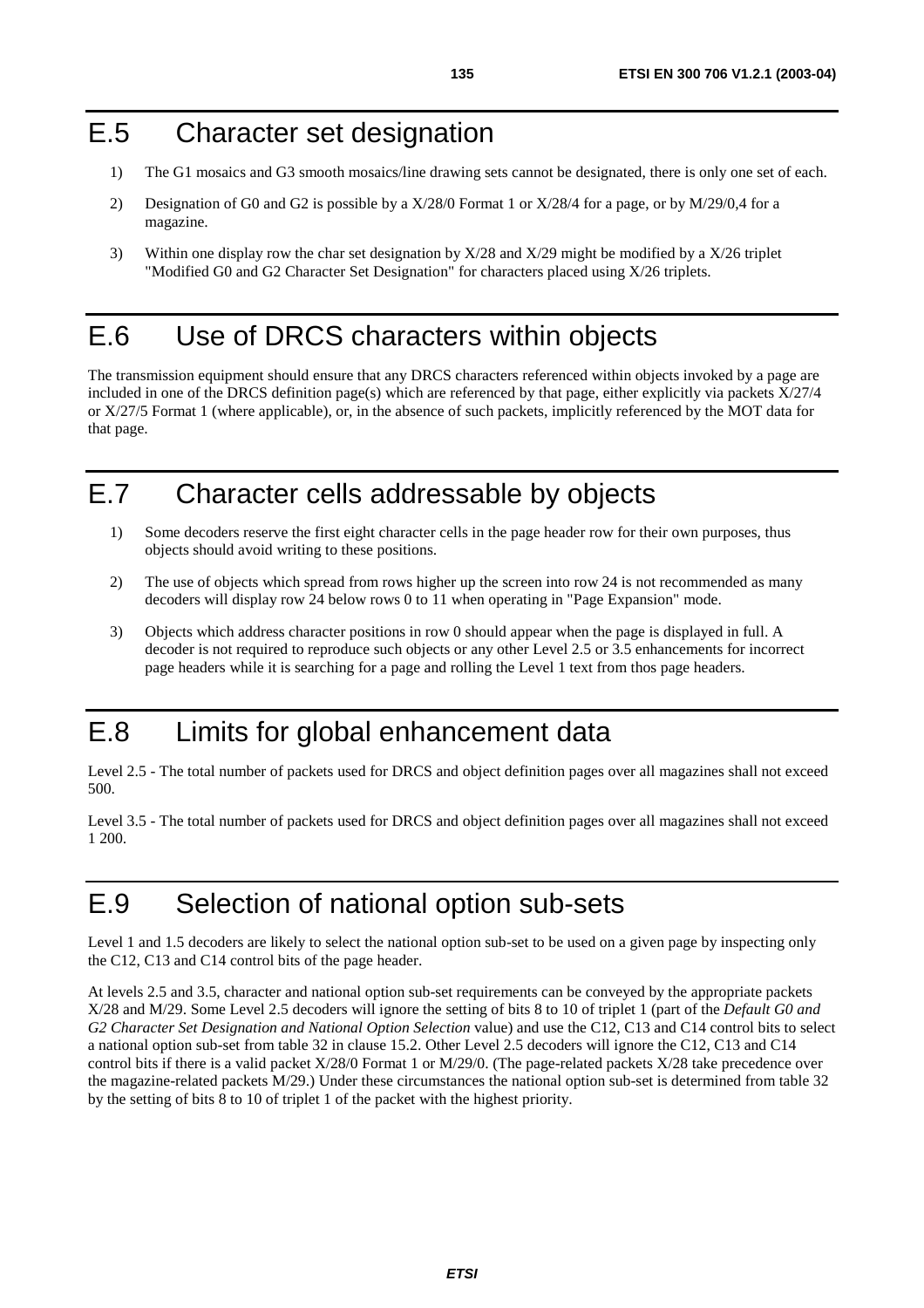The following recommendations are made to ensure all Level 2.5 decoders display a page in the same way:

- 1) In the interests of transmission efficiency, bits 8 to 10 in the triplet 1 of a packet M/29/0 or M/29/4 should be chosen to select the most commonly used national option sub-set in that magazine.
- 2) If a given level 2.5 page requires a different national sub-set from that specified in a packet M/29 for that magazine, a packet X/28 should be transmitted with the bits 8 to 10 of triplet 1 set to select the required national option sub-set.
- 3) The setting of bits 8 to 10 in triplet 1 of a packet X/28/0 Format 1 or X/28/4 should be identical to the setting used for the C12, C13 and C14 control bits in the page header.

#### E.10 Characters including diacritical marks

The technique for defining a diacritical mark from a G2 character set and adding it to a character from a G0 character set (see clause 12.3.4, table 26, mode bits = 1000 to 11111) should be restricted to the Latin character sets as defined in clauses 15.6.3 and 15.6.1 respectively. Decoders are unlikely to be able to handle other G0 sets in this way.

## E.11 Invocation of default objects

Clause 13.8 requires that a decoder ignores instructions to display Default Objects if the page includes local enhancement data in packets X/26. Since decoders cannot identify when the packet X/26 data is included exclusively to achieve a Level 1.5 display, it is necessary to invoke all the required objects from within the packets X/26 of a Level 1.5 page.

# E.12 Coding of default objects

To ensure decoders process and interpret default objects in the same way, it is necessary to ensure that if two or more objects used as default objects address the same character cell, they must not refer to the same attribute nor select more than one new character.

## E.13 Use of Start and End box spacing attributes

The spacing attributes Start box and End box should not be used on level 1/1.5 pages that do not have the Newflash or Subtitle bits set to 1 to ensure that a spurious window (i.e. the display of video within the boxed area) is not created by a level 2.5 decoder.

## E.14 Real-time clock Page Header Packets

The last 8 bytes of page header packets are usually coded with a real time clock: hours, minutes seconds numerically in that order. The preferred format is H H separator M M separator S S.

The absence of real-time clock, either continuously or intermittently, can give problems for some TV receivers and VCRs which set their internal time-of-day clock from this data. If a true real-time clock is not to be broadcast continually, the transmission should also include a packet 8/30 format 1 with the correct coding of the UTC data bytes, and a transmission rate of at least once per second.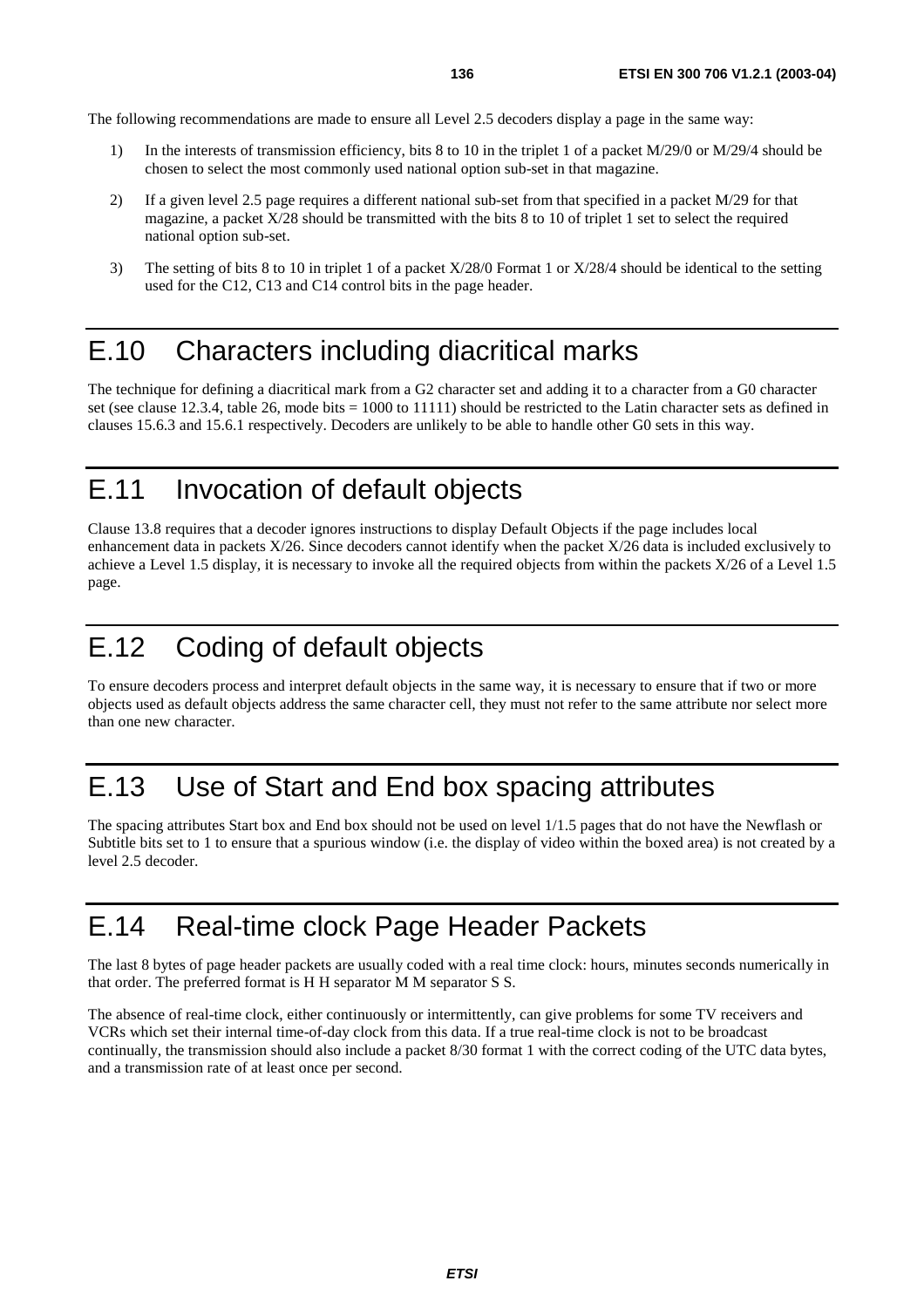# E.15 Recommended and default page numbers

It is recommended that the following page numbers are reserved or allocated for certain functions:

| 100 | The "Home" page of the complete service. The "Home" page can be reassigned via the "Initial Teletext Page"    |
|-----|---------------------------------------------------------------------------------------------------------------|
|     | field of a packet 8/30, format 1.                                                                             |
| 1DF | Data broadcasting page carrying EPG data as defined in [3] and coded according to clause 4 in [2]. A Magazine |
|     | Inventory Page should be used to indicate the use of a different page number.                                 |
| 1E7 | Page carrying trigger messages as defined and coded in [8]. A Magazine Inventory Page should be used to       |
|     | indicate the use of a different page number.                                                                  |
| 1F1 | TOP data pages: Additional Information Table (AIT), Multi-Page                                                |
| 1F2 | Table (MPT) and Multi-Page Extension Table (MPT-EX). The page                                                 |
| 1F3 | numbers for all these pages are assigned through the Basic Top                                                |
| 1F4 | Table (BTT)                                                                                                   |

NOTE: See also clause A.10.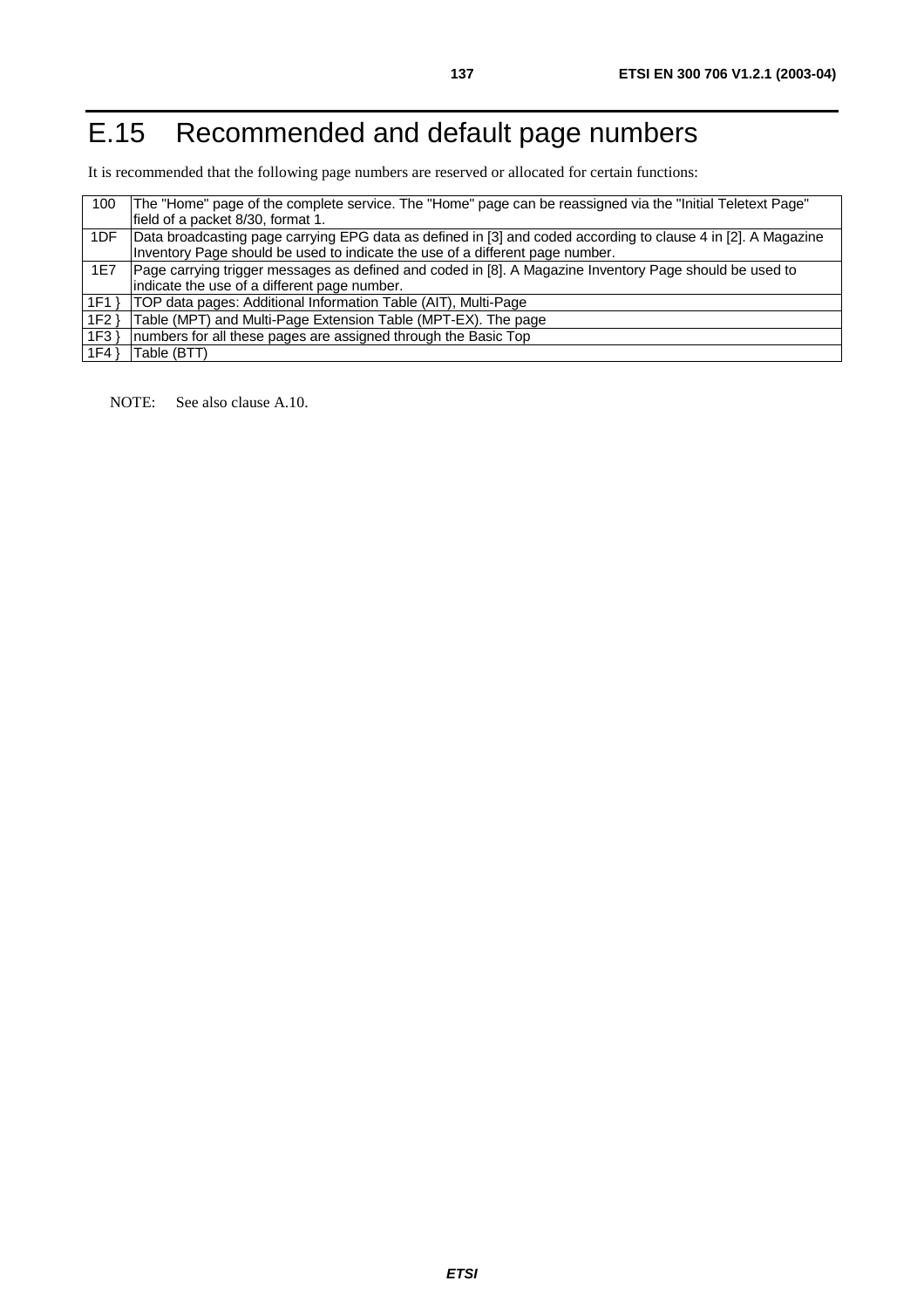## Annex F (informative): Transmission aspects

# F.1 Cycle Times

#### F.1.1 Serial transmissions

Where all pages are transmitted in a page number sequence, the Cycle Time is the time between successive transmissions of any one page.

#### F.1.2 Parallel transmissions

As for serial mode, but can be different for each of up to 8 magazines.

## F.1.3 Complex systems

The Cycle Time may be affected by the insertion of pages out of numerical sequences.

# F.2 Interrupted pages

In order to keep existing Level 1 decoders functioning correctly, it is recommended that Level 1 pages are completely re-transmitted, including all extension packets, after any interruption (e.g. for the immediate insertion of a subtitle page).

Pages carrying enhancement data (MOT, POP, DRCS) may be interrupted and continued by transmitting only the remaining part of the page after re-transmitting the same header again (see also clause B.6).

## F.3 Packets M/29

Packets M/29 can be transmitted at any time on any line in the service.

## F.4 Allocation of Teletext packets to VBI lines

Some existing Level 1 and 1.5 decoders may not decode Teletext signals on lines 6, 318 and 319. Thus these lines should be used for Level 2.5 or 3.5 enhancement data only, or non-Teletext signals (see annex P). Further information can be found in TR 101 233 [7].

## F.5 Use of lines 22 and 335

Some existing decoders will not display the text (usually real time clock information) contained in bytes 39 to 45 of packets with  $Y = 0$  if these packets are transmitted exclusively on lines 22 or 335. Thus if a packet M/0 is broadcast on either of these lines it may be beneficial to transmit at least once per second an additional packet M/0 on a line other than 22 or 335. This packet M/0 should not have the Interrupted Sequence bit set  $(C9 = 0)$  and the text part of the header (bytes 14-45) should be consistent with other page headers in the same magazine. This requirement may be satisfied by a repeated packet X/0 (i.e. a time filling header) or the page header for enhancement data and under these circumstances a specific additional packet may not be required.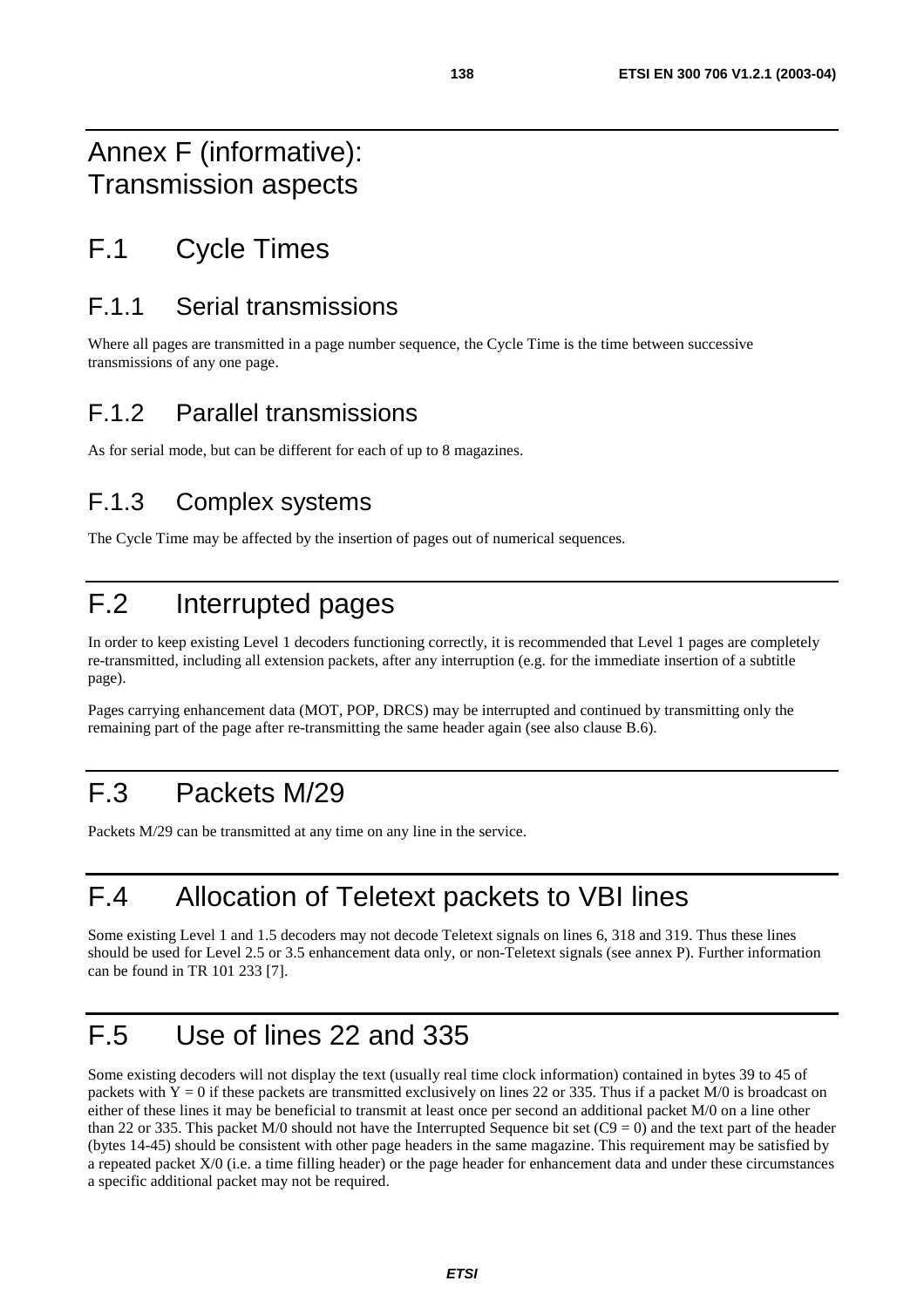## F.6 Teletext transmissions outside of the VBI

Teletext packets may be inserted on any or all of the lines outside of the VBI. This is referred to as Full Field or Full Channel transmission. The following points should be noted:

- 1) The LSB of the designation code (byte 6) of a packet 8/30 (Format 1 or 2) should be set to 1 to indicate to a decoder that Teletext packets can occur outside of the VBI.
- 2) The packet 8/30 should be transmitted in the VBI period so that it can be detected by a decoder working in its default mode after power-up or a change of channel (see clause D.3).
- 3) Once enabled to receive Teletext packets from any line in the field, some existing decoders will not attempt to clear explicitly the old page from memory prior to receiving a new page, either on first reception of a page or in response to the C4 (Erase Page) control bit. Consequently, row adaptive transmission techniques should not be adopted and the C4 control bit should not be used.

 Thus it is necessary to arrange that the old page in the decoder's memory will be erased fully by the arrival of a new page. It is recommended that packets X/0 to X/23 (and X/24 where applicable) are broadcast for every page in the service. If a packet X/26 is used by any page within the service then such a packet should be transmitted for every page, even if it contains only Termination Markers triplets (i.e. no information). Packets X/27 and X/28 containing dummy or default information may also be required for each page.

 If it is known that all decoders can erase the old page immediately on receiving an appropriate page header then pages can be broadcast row adaptively and the C4 control bit can be set.

4) The transmission rules of clauses B.2 to B.8 inclusive apply, apart from the need for a page erasure interval with a MIP (clause B.8, point 2) when the recommendations in point 3 above should be considered.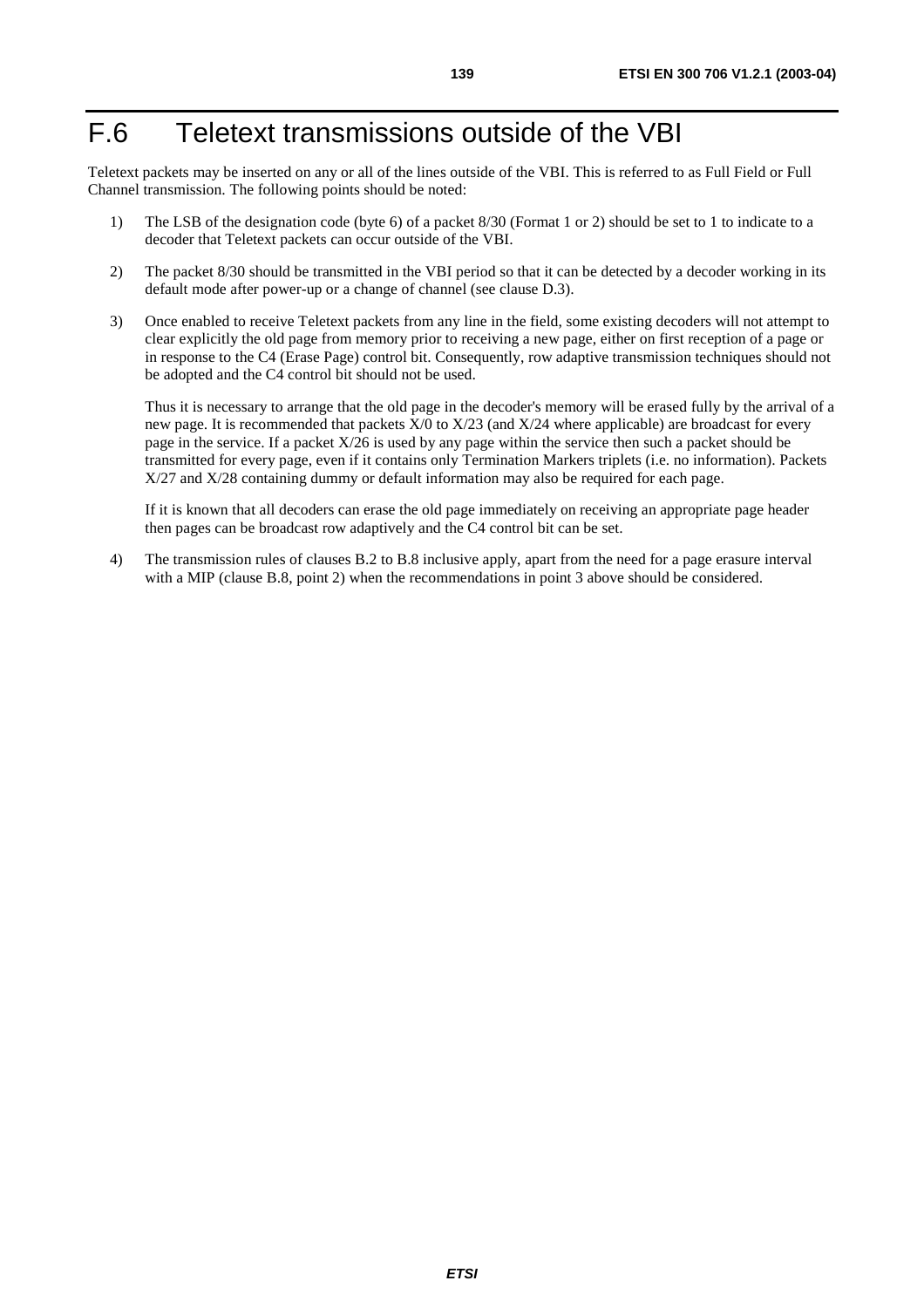## Annex G (informative): Decoding aspects

## G.1 Mixed mode operation of decoders

Existing decoders operating in "mixed" mode may also display the foreground of non-boxed characters.

# G.2 Character displays

The precise appearance of all characters and mosaics (other than DRCS characters) in any mode, including enlarged and underline modes, is a decoder option.

# G.3 Behaviour of display attributes

#### G.3.1 Start Box and End Box

Example of the Start Box (0/B) and End Box (0/A) codes:



X = Don't Care, except that changes of colour (foreground and/or background) will affect the boxed characters.

## G.3.2 Separated Mosaic Graphics

Example of the Separated Mosaic Graphics code (1/A):

Hex code in memory

Appearance

| 17 | 39 | 1A | 39 |
|----|----|----|----|
|    |    |    |    |
|    |    |    |    |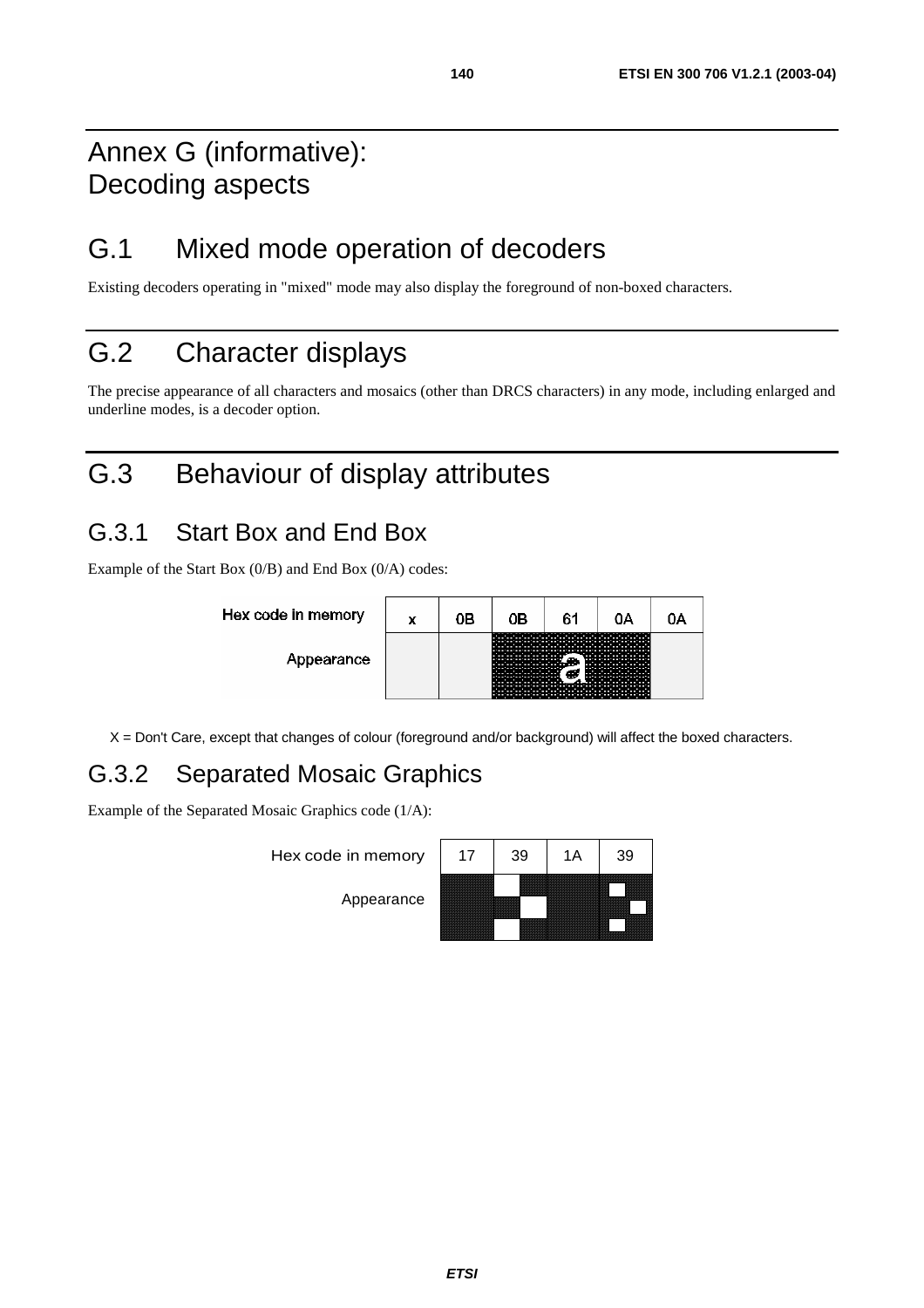#### G.3.3 Hold Mosaics, Release Mosaics and Separated Mosaic **Graphics**

Example of the Hold Mosaics (1/E), Release Mosaics (1/F) and Separated Mosaics (1/A) codes (sequence is assumed to start at the beginning of a display row):

| Hex code in memory | 17 | 66                  | 39                                        |  | 66             |
|--------------------|----|---------------------|-------------------------------------------|--|----------------|
| Appearance         | E  | ,,,,,,<br>555555555 | 222223<br>88888<br><b>Seconds</b><br>3333 |  | <u>e di se</u> |

The above sequence shows:

- 1/7 Mosaics White displayed as black background;
- 6/6 G1 mosaics character displayed in its contiguous form as white foreground on a black background and adopted in its contiguous form as the current "Held Mosaic" character;
- 1/E Hold Mosaics causes the current "Held Mosaic" character (6/6) to be displayed;
- 3/9 G1 mosaics character displayed in its contiguous form as white foreground on a black background and adopted in its contiguous form as the current "Held Mosaic" character;
- 1/A Separated Mosaic Graphics cause the current "Held Mosaic" character (3/9) to be displayed;
- 1/F Release Mosaics code causes the current "Held Mosaics" character (3/9) to be displayed;
- 6/6 G1 mosaics character displayed in its separated form as white foreground on a black background and adopted in its separated form as the current "Held Mosaic" character.

Although the Separated Mosaic Graphics code normally becomes active on the next character, in this case it only takes effect when the next new mosaics character is encountered. This illustrates how the "Held Mosaic" character continues to be displayed over control codes.

## G.4 Minimum decoder configurations

Level 2.5 and 3.5 decoders should have sufficient memory to store the maximum number of packets used for DRCS and object definition pages, including all sub-pages, that may be transmitted at each Level.

## G.5 Order of invocation of default objects

In the absence of any local packets 26, and when the default objects are of the same type, the preferred order of invocation is: GPOP 1, GPOP 2, POP 1, POP 2. When the default objects are of different types, the object type defines the relative priority according to clause 13.2. The origin of a default object is fixed at row 0, column 0 and the active position returns to row 0, column 0 after invocation.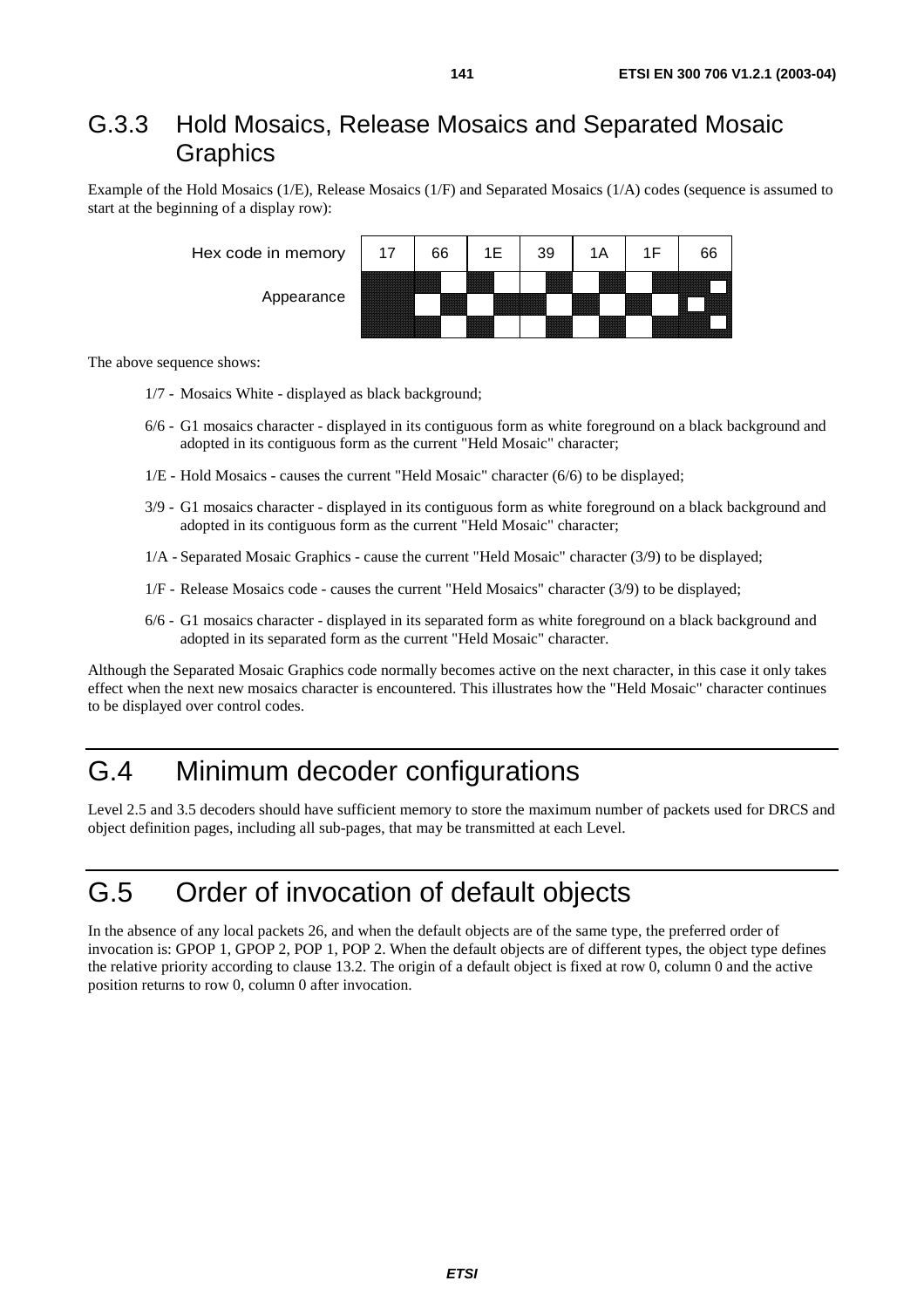## Annex H (informative): Code of Practice for navigation via FLOF

## H.1 Objectives

The Full Level One Facilities (FLOF) system is intended to fulfil the following objectives:

- Simple user control;
- Easier selection of information;
- Reduced page access time;
- Compatibility with existing products in the field;
- Compatibility with existing database structures;
- Minimum transmission overheads:
- Moderate editorial overheads;
- Optimum cost effectiveness;
- Flexibility in use;
- Unambiguous operation;
- Compatibility with decoders having storage facilities for any number of pages.

# H.2 Packets with  $Y = 27$  for automatic page acquisition

A decoder intended for use according to this Code of Practice shall process the linked page addresses of a packet X/27/0 to acquire pages automatically. The maximum number of pages stored is limited by the decoder memory capacity.

#### H.2.1 Coloured keys - prompt mode

A decoder intended for use according to this Code of Practice will provide four keys on the user's control unit, associated with the first four linked page addresses, in transmission order. These keys shall be respectively coloured red, green, yellow and cyan and relate to the associated displayable prompts that may be transmitted in a packet with  $Y = 24.$ 

#### H.2.2 Link address number 4

The fifth link address is not used in the functions defined above but may be used for additional automatic page acquisition.

#### H.2.3 Link address number 5

A decoder intended for use with this Code of Practice will provide an Index Key on the user's control unit. The sixth link address is associated with this key and the linked page shall carry suitable introductory material to assist the user. The use of the Index Key is not associated with a prompt transmitted in a packet with  $Y = 24$ .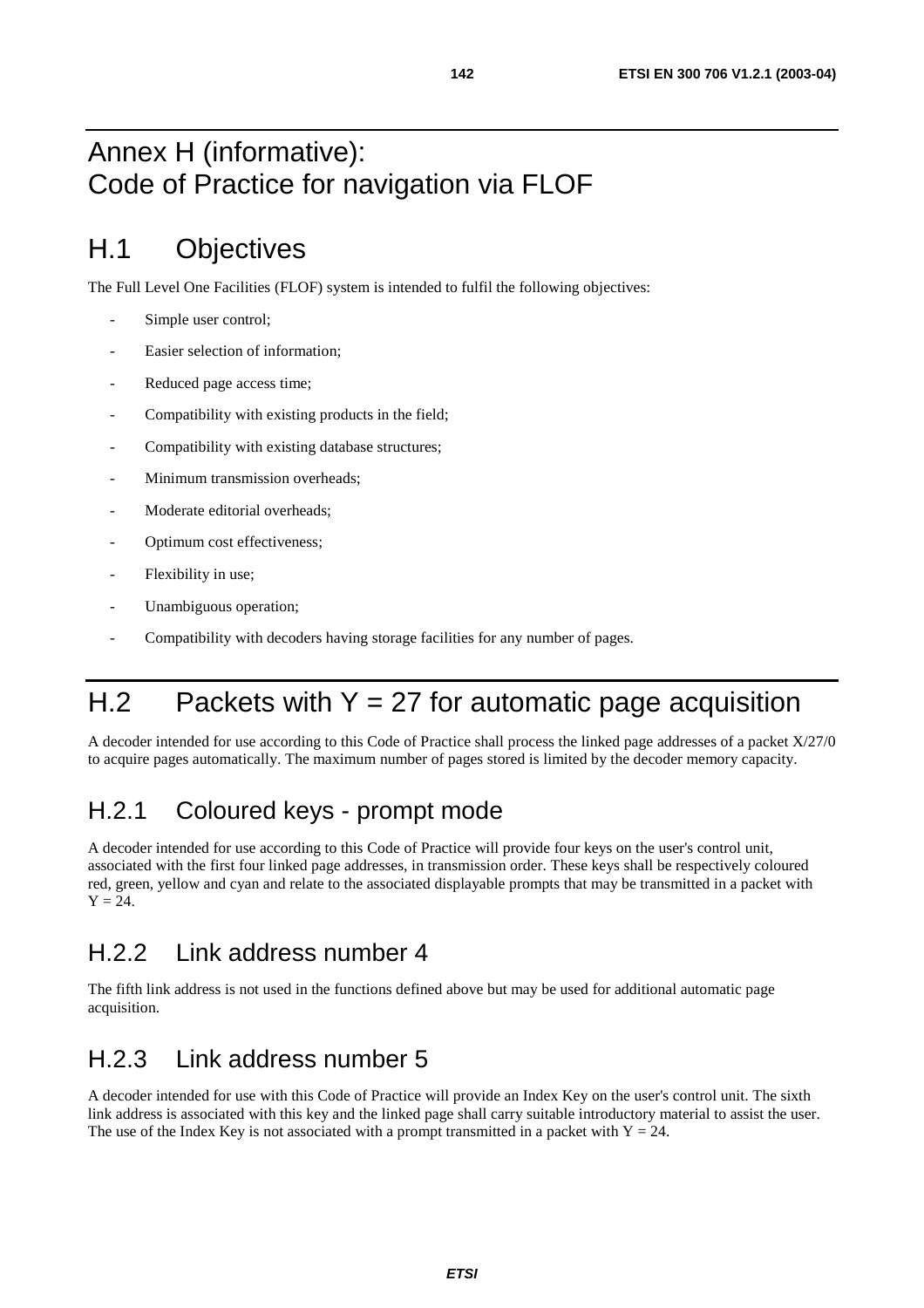#### H.2.4 Link Control Byte

Decoders compatible with this Code of Practice shall process the Display Row 24 Flag, bit 4 in the Link Control Byte, as follows:

- Set to 1: Packet with  $Y = 24$ , if present, is to be displayed at the bottom of the associated page. Such a packet 24 may include the prompts as defined above.
- Set to 0: Packet with  $Y=24$  is not to be displayed but may be present for other applications.

#### H.2.5 Basic page check word

Decoders intended for use according to this Code of Practice may optionally process the CRC check word in bytes 44 and 45.

#### $H.3$  Packets with  $Y = 24$

This packet is used in this Code of Practice to assist the user in page selection. The relationship between the displayed prompts and the users control keys should be clear.

Up to four prompts can be included in this packet, respectively distinguished by the inclusion of the colours red, green, yellow and cyan. The display should be such that a prompt can be distinguished by position as well as by colour.

The number of characters used in the prompts is only limited by the availability of 40 character codes in packets with  $Y = 24$ 

#### H.4 Fall-back conditions

#### H.4.1 No packet 8/30

Multiplexed operation is assumed, with an initial page address 100, page sub-code being interpreted as "don't care". No status message is to be displayed.

#### H.4.2 No packet with  $Y = 27$  and no packet with  $Y = 24$

The index key will cause the initial page to be displayed; the coloured keys will be disabled.

#### H.4.3 Packet with  $Y = 27$  but no packet with  $Y = 24$

At least an index link in the appropriate link number shall be provided.

#### H.4.4 Packet with  $Y = 24$  included, other than for prompts in conformity with this Code of Practice

A packet with  $Y = 24$  may be included in any sequence of data. It shall only be displayed when the Display Row 24 Flag Bit in the packet X/27/0 is set to 1.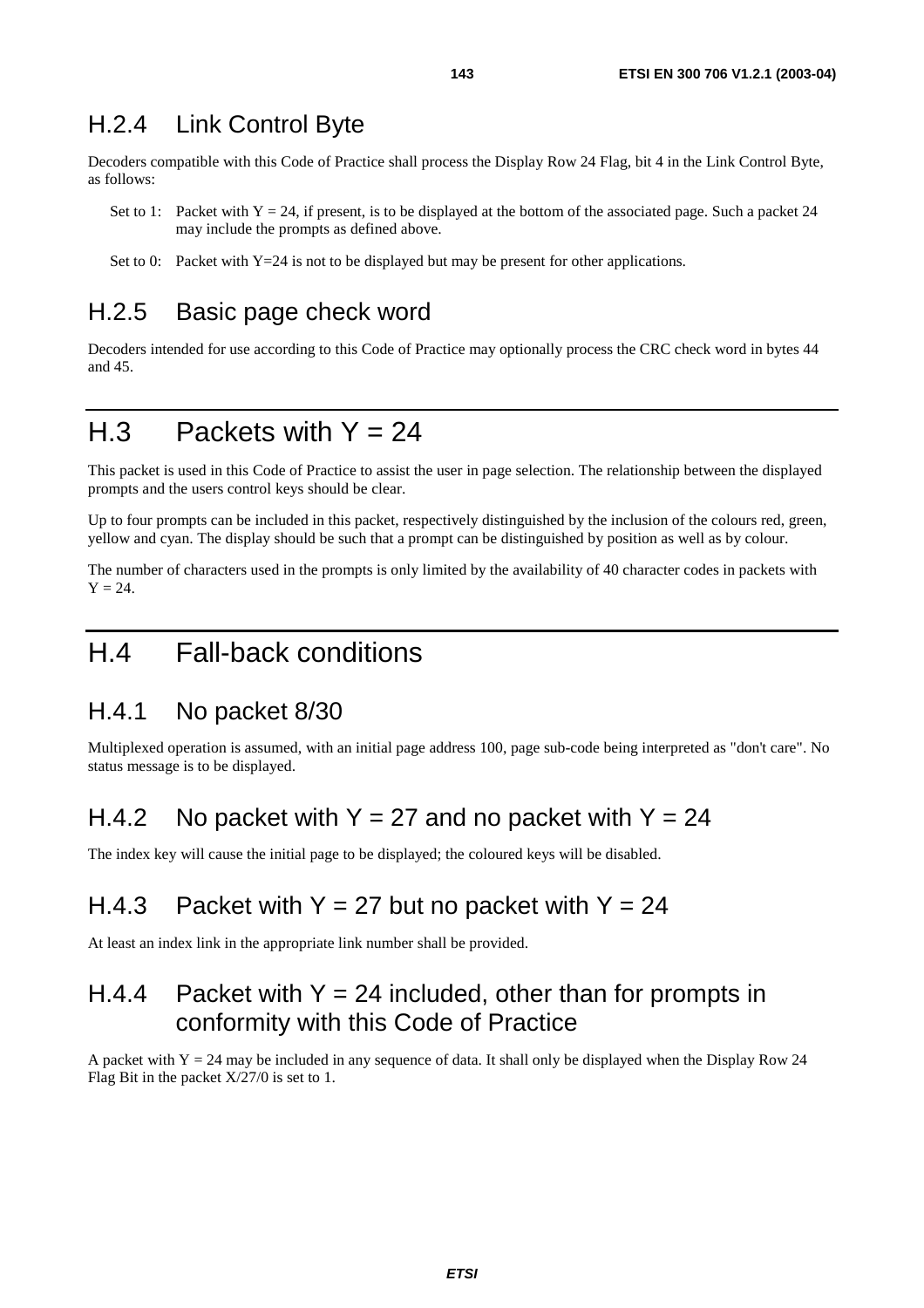The specification for the Table Of Pages (TOP) system can be found in the document:

- Institut für Rundfuntechnik, ARD/ZDF Technical Guidelines, No. 8 R 5, 2nd Edition (2nd December 1991): "TOP" System for Teletext".

The combination of TOP and parallel transmissions for Level 1 and 1.5 services is not recommended due to the limited performance of Level 1 and Level 1.5 decoders. This is caused by a lack of memory, amongst other factors, in a significant number of existing decoders. Therefore, where a parallel transmission is implemented, the use of navigation via FLOF or the MIP is encouraged.

## I.1 Objectives

The TOP system is intended to fulfil the following objectives:

- Simple user control;
- Rapid orientation with in the Teletext service structure;
- Reduced page access time;
- Better use of the decoder data base:
- Direct page access facilities;
- Minimum transmission overhead;
- Moderate editorial overhead;
- Low additional costs for providers and viewers;
- Compatible with multi-page decoders;
- Additional features improving user's guidance.

## I.2 Main principles

The basic idea underlying the TOP system is to arrange the pages within a Teletext transmission cycle according to specific themes comparable to the structure of themes established by ordinary file-card boxes. All "news" pages, for example, are assigned to a specific file-card box; further "blocks" of pages are conceivable: one for "sport", one for "service", one for "TV programme preview" and so on. Correspondingly, as it is also customary for file-card boxes, a further sub-division is provided: each "block" is composed of different "groups", for instance, the "news" block might be subdivided into the groups "politics", "economics" and "culture".

#### I.2.1 User-controlled selection of pages

In accordance with the partition into blocks and groups, the selection of pages is established by way of four speciallymarked keys on the decoder remote-control unit:

| 1st key $("+")$ :                | leads to the next page in the "file-card" box; |
|----------------------------------|------------------------------------------------|
| 2nd key $(e.g. "red")$ :         | leads to the first page of the next group;     |
| $3rd \text{ key (e.g. "blue")}:$ | leads to the next block; and                   |
| 4th key ("-"):                   | leads back to the page(s) last seen.           |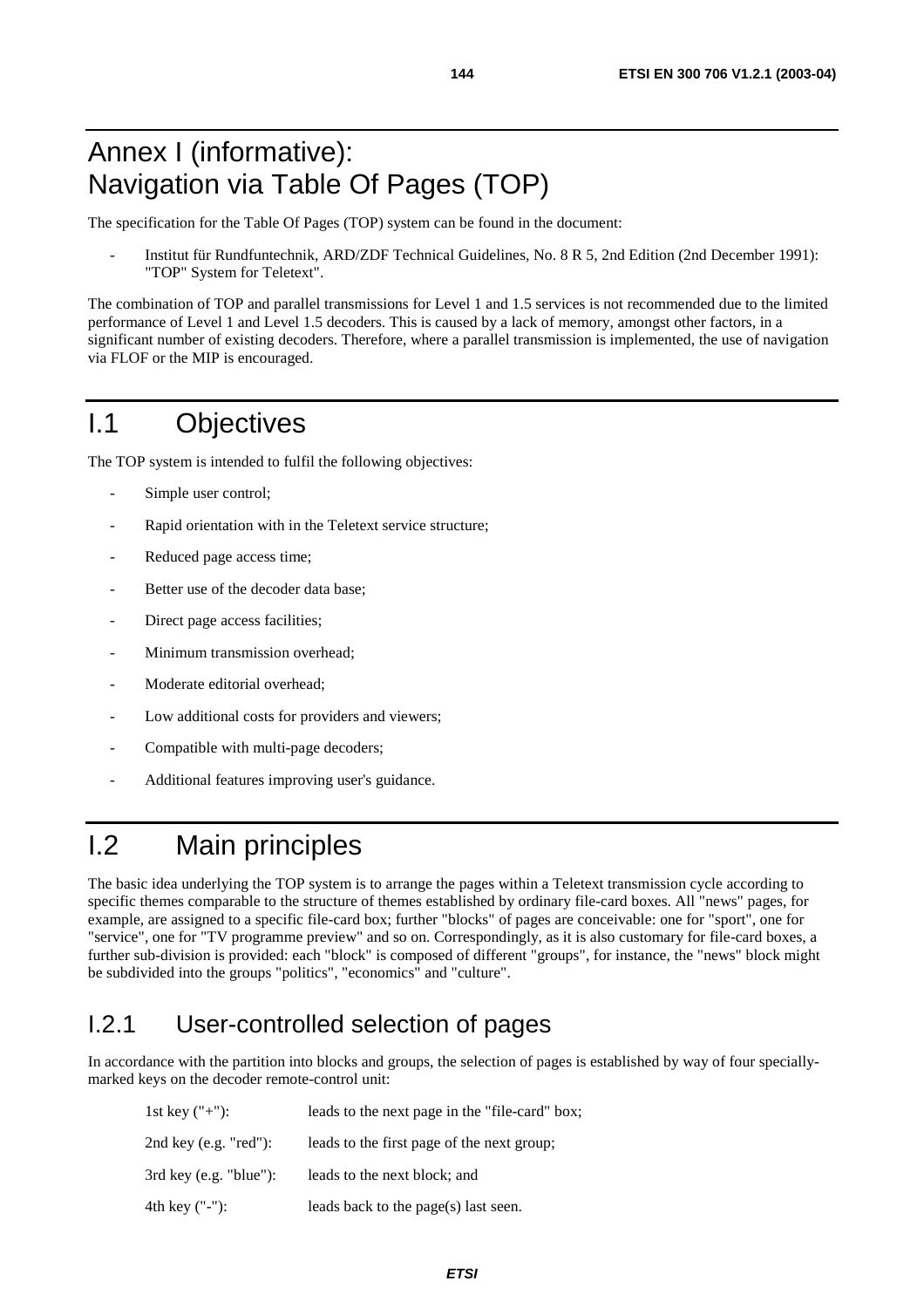In the commentary row (25th text row) at the bottom of the display screen, two fields, in the same colour as used by the corresponding keys, serve as guide for the user. This commentary row generated by the decoder announces the title of the block just selected, the title of the next group in that block and the title of the next block. In addition, the TV programme-preview pages can directly be selected by pressing a special key on the remote-control unit.

#### I.2.2 Direct page access

In place of a step-by-step keying-in from one block to the next and from one group to the next, direct page access may also be offered by the TOP system. By way of a "guide" page listing all the blocks together with their groups a user can mark the desired group within that page to have direct access to the pages of this group.

In addition, specific pages can be marked by the Teletext editor in order to generate a special "review" page for direct access by the viewer. Thus the editor can provide a simple and comfortable access for pages, which are particularly important or frequently viewed by the viewers.

#### I.2.3 Additional features

By evaluating the TOP tables included in the Teletext transmission cycle additional announcements such as "Page not included", "Please wait", "Multi-page with 4 sub-pages" can be issued by the decoder in the commentary row without having to await the appearance of the page demanded.

By use of TOP the waiting time for requested pages may also be considerably reduced where an appropriate design of multi-page memory decoder is used. Stored pages in the vicinity of a selected page which have a high probability of viewer interest within a group or a block may be stored while the viewer is reading the last-selected page.

TOP contributes, to providing user-friendly guidance through the multitude of pages within a complex-structured Teletext programme, and also to exploit the storage capacity offered by the Teletext decoder.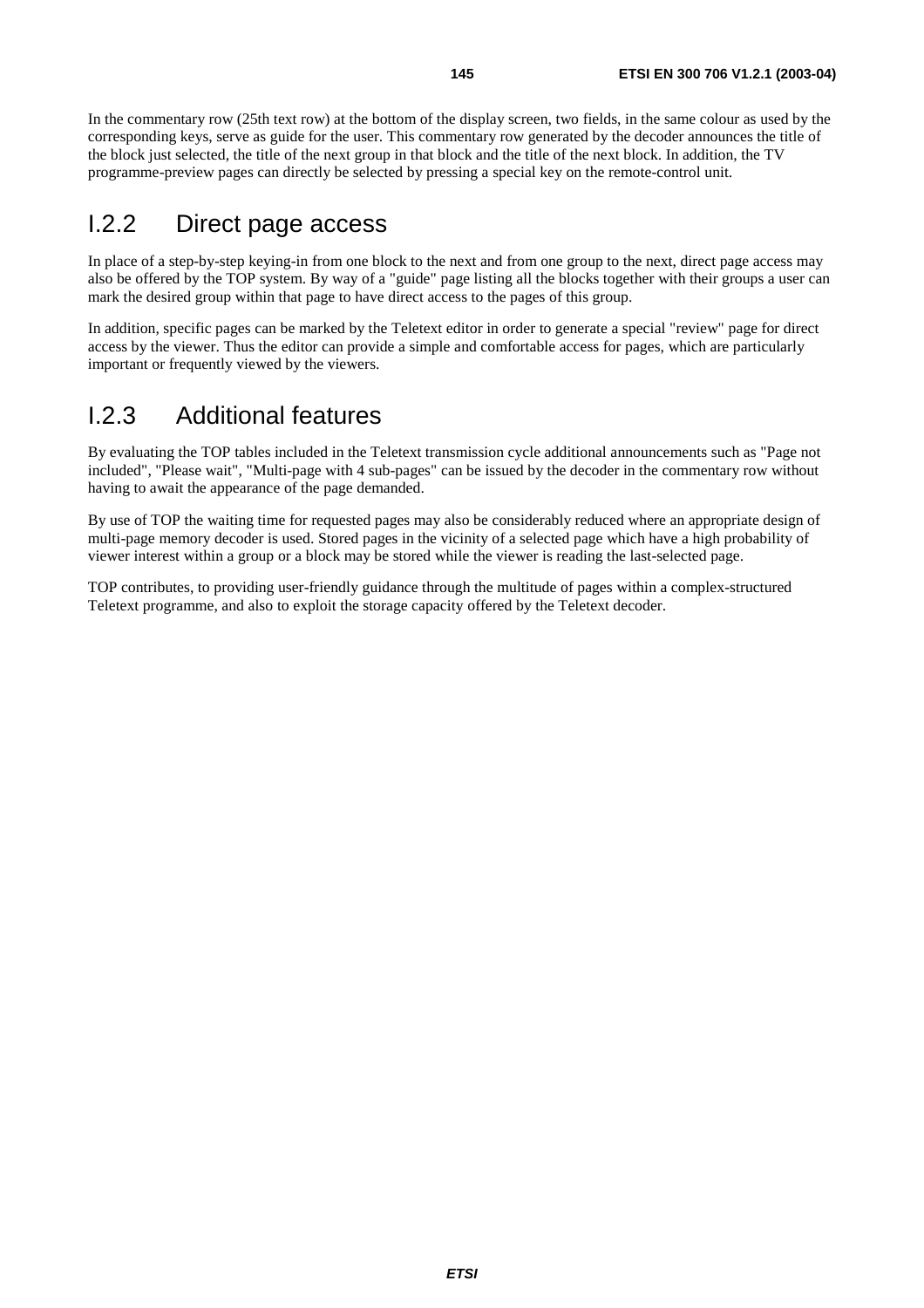### Annex J (informative): Magazine Inventory Pages (MIP)

The Magazine Inventory Page is magazine based to support parallel transmission from multiple service providers as well as serial transmission. The MIP is transmitted as a page-format Teletext page and can be sent row adaptively as required. It should be transmitted at least every 20 seconds.

The page address is fixed at mFD:nnx0, where m is the magazine number, nn (range 1 to 24) is the address of the last packet that will be transmitted when the page is sent in ascending packet order, and x (range 0 to 7) increments on each update. The S1 element is fixed at 0.

The MIP is designed to signal to the decoder the key features of the pages in that magazine so enabling the decoder to decide how a page should be handled in advance of the page being received. In particular it signals the number of sub-pages in a multi-page set so that the decoder can allocate memory and can indicate to viewer the total number of sub-pages and the particular sub-pages which have been stored.

In the interests of transmission efficiency, a decoder should not assume that the absence of a packet in the range X/1 to X/14 is an indication that the pages covered by that packet are not in the current transmission. A page can only be assumed to be absent from the current transmission if the page code 00 is encountered. However, if a MIP is transmitted and there are pages in the same magazine that have reserved or default status (as listed in clauses A.10 and E.15), such pages should always be indicated in the MIP.

On each update the decoder should compare the current contents of the MIP with the previous version. If the number of sub-pages in a page has changed a decoder should delete all the sub-pages of that page from the store and start re-acquisition. This is the only way in which out-of-date pages can be removed efficiently.

Codes have been allocated to group like functions together, with significant bit patterns used for specific functions or reserved. In order to state the number of sub-pages efficiently, three ranges are used for normal and television schedule pages. Table J.1 should be read in conjunction in with the table defining the MIP codes, table 24. The column headed "PR" indicates pages which are related to the current TV programme and are suitable for recording with the programme.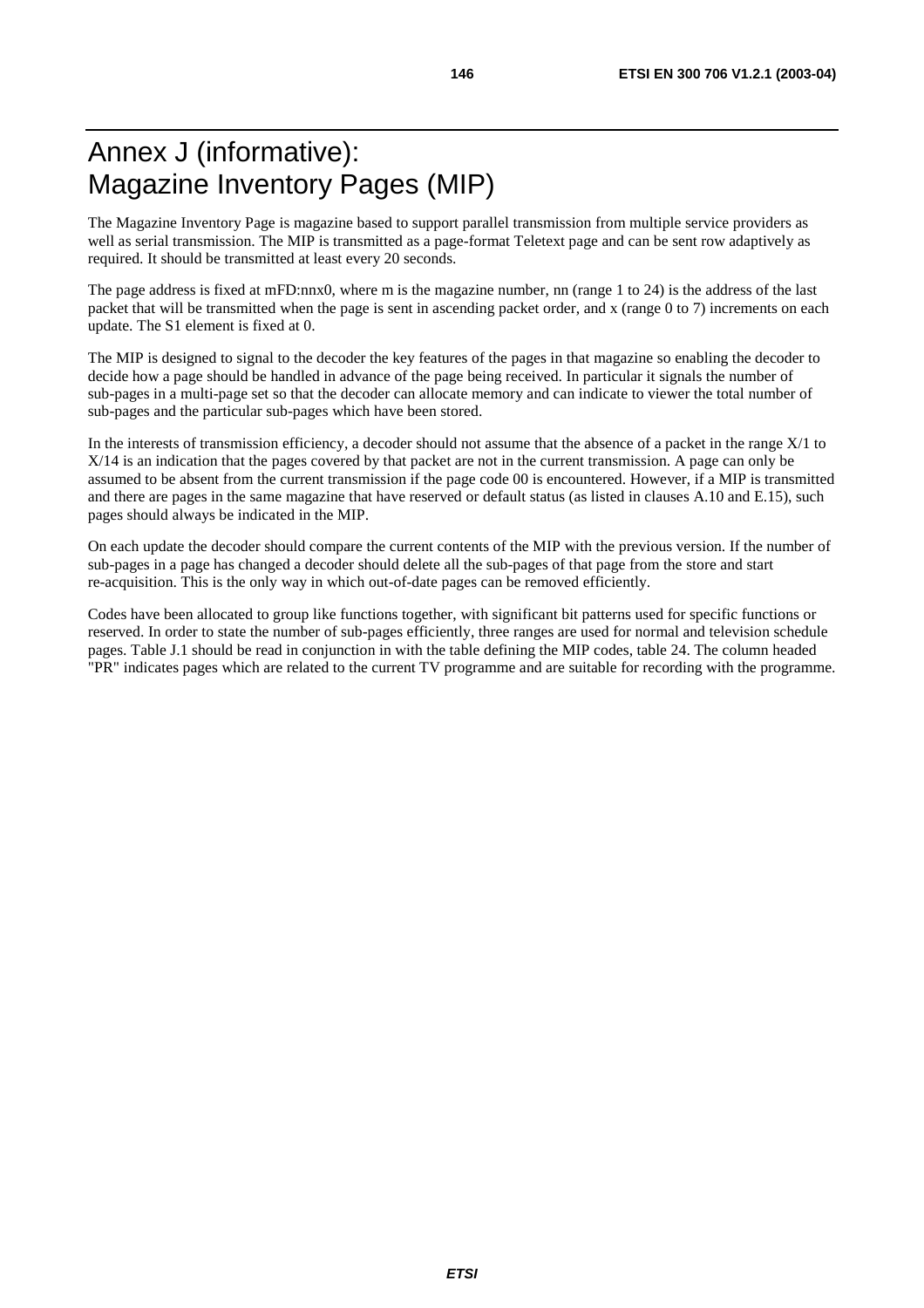| Page Code                     | <b>Application</b>                                                                                                                                                                                                                                                                                                        | <b>PR</b> |  |  |
|-------------------------------|---------------------------------------------------------------------------------------------------------------------------------------------------------------------------------------------------------------------------------------------------------------------------------------------------------------------------|-----------|--|--|
| $00\,$                        | Page not in transmission                                                                                                                                                                                                                                                                                                  |           |  |  |
| 01 (and 81)                   | A single page with sub-code 0000 or editorially identical pages with a variable sub-code. Only the<br>latest version of the page should be displayed.                                                                                                                                                                     |           |  |  |
| 02 to 4F<br>(and 82 to<br>CF) | This page has 2 to 79 sub-pages, the number being set by the value of the code.                                                                                                                                                                                                                                           |           |  |  |
| 50 (and D0)                   | This page has the number of sub-pages represented by the 12 data bits in the group of three bytes in<br>packets X/15 to X/24.                                                                                                                                                                                             |           |  |  |
| 51 (and D1)                   | This page has the number of sub-pages represented by 13 data bits, where the MSB is set to one,<br>and the remaining 12 bits are a group of three bytes from packets X/15 to X/24.<br>NOTE:<br>The last two possible codes are not used as they are reserved sub-codes.                                                   |           |  |  |
| 70 to 77                      | This page is a subtitle page with the value of the language bits C12, C13 and C14 corresponding to<br>the 3 LSBs of the byte.                                                                                                                                                                                             |           |  |  |
| 78                            | ✓<br>Points to a Subtitle Menu Page (if transmitted).                                                                                                                                                                                                                                                                     |           |  |  |
| 79                            | This page needs only one page of storage and the sub-code should be interpreted as a time.                                                                                                                                                                                                                                |           |  |  |
| 7A                            | This page contains information concerning the content of the current TV programmes so that the                                                                                                                                                                                                                            | ✓         |  |  |
| 7B                            | viewer can be warned of the suitability of the contents for general viewing.<br>This page is a multi-page set containing information associated with the current TV programme. The<br>✓<br>number of sub-pages in Packets X/15 to X/24.                                                                                   |           |  |  |
| 7C                            | These pages may be accessed on demand by the viewer.<br>As code 7B but for a single page.                                                                                                                                                                                                                                 | ✓         |  |  |
| 7A to 7F                      |                                                                                                                                                                                                                                                                                                                           |           |  |  |
| 81 to D1                      | TV programme related pages suitable for use by EPG equipment when no valid EPG data is<br>available.                                                                                                                                                                                                                      |           |  |  |
| 81 to D1                      | These pages have been identified at carrying programme listings information which will enable<br>suitably equipped VCRs to identify pages that may contain machine readable data, coded according<br>to EN 300 231 [1], to enable automatic programme recording. The general format is the same as for<br>codes 01 to 51. |           |  |  |
| E0 to E2                      | These pages contain data broadcasting information coded according to the Page Format - CA<br>protocol of EN 300 708 [2] clause 5. The number of sub-pages (where known) is signalled via packets<br>X/15 to X/24.                                                                                                         |           |  |  |
| E <sub>3</sub>                | Data broadcasting page conforming to the Page Format - Clear protocol of EN 300 708 [2] clause 4.<br>The page contains EPG data defined according to EN 300 707 [3].                                                                                                                                                      |           |  |  |
| E <sub>4</sub>                | Data broadcasting page conforming to the Page Format - Clear protocol of EN 300 708 [2] clause 4.<br>The page does not contain EPG data defined according to EN 300 707 [3].                                                                                                                                              |           |  |  |
| E7                            | Systems page whose page number defines its function, but whose contents are not meaningful if<br>displayed.                                                                                                                                                                                                               |           |  |  |
| E8 to EF                      | Codes used to signal the relationship of a DRCS or object definition page to the current magazine.<br>This complements the information in the MOT, which points to a particular page. The decoder can use<br>this information to determine the priority of storing a particular DRCS or object definition page.           |           |  |  |
| F0 to F3                      | These identify different forms of "command pages" that the Broadcaster/service provider may use -<br>for instance to control downstream processing of the service.                                                                                                                                                        |           |  |  |
| F4 to F6                      | These pages are for "engineering use such as "Clock Cracker" or pages about the operation of the<br>origination system.                                                                                                                                                                                                   |           |  |  |
| F7                            | Systems page whose page number defines its function, but whose contents are meaningful if<br>displayed (see also code E7).                                                                                                                                                                                                |           |  |  |
| F7 and F8                     | Codes used for the pages associated with packet X/25 key word searching.                                                                                                                                                                                                                                                  |           |  |  |
| <b>FC</b>                     | Page carrying trigger messages as defined and coded in [8]                                                                                                                                                                                                                                                                |           |  |  |
| FE.                           | Applied to any TOP page. It is assumed that the decoder will interpret the TOP pages from within the<br>TOP specification.                                                                                                                                                                                                |           |  |  |

For multi-page sets of normal and TV schedule pages where the number of sub-pages is in the range 2 to 79, the two bytes per page (page code) in packet X/1 to X/14 indicates the number of sub-pages. Thus there is no additional transmission overhead.

The number of sub-pages for certain other page classifications is indicated via groups of three bytes of 8/4 Hamming coded data in packets  $X/15$  to  $X/24$ . Values up to  $2^{12}$ -1 are coded directly by the 12 data bits. The range can be extended to 2<sup>13</sup>-2 where two page code values have been allocated per classification, the LSB of the page code providing the MSB of the range value. The group of three bytes in packets X/15 to X/24 are arranged in order of invocation from the sequence of pages in packets  $X/1$  to  $X/14$ . Up to  $13 \times 10$  such pages which comprise a large number of sub-pages can be supported in this way.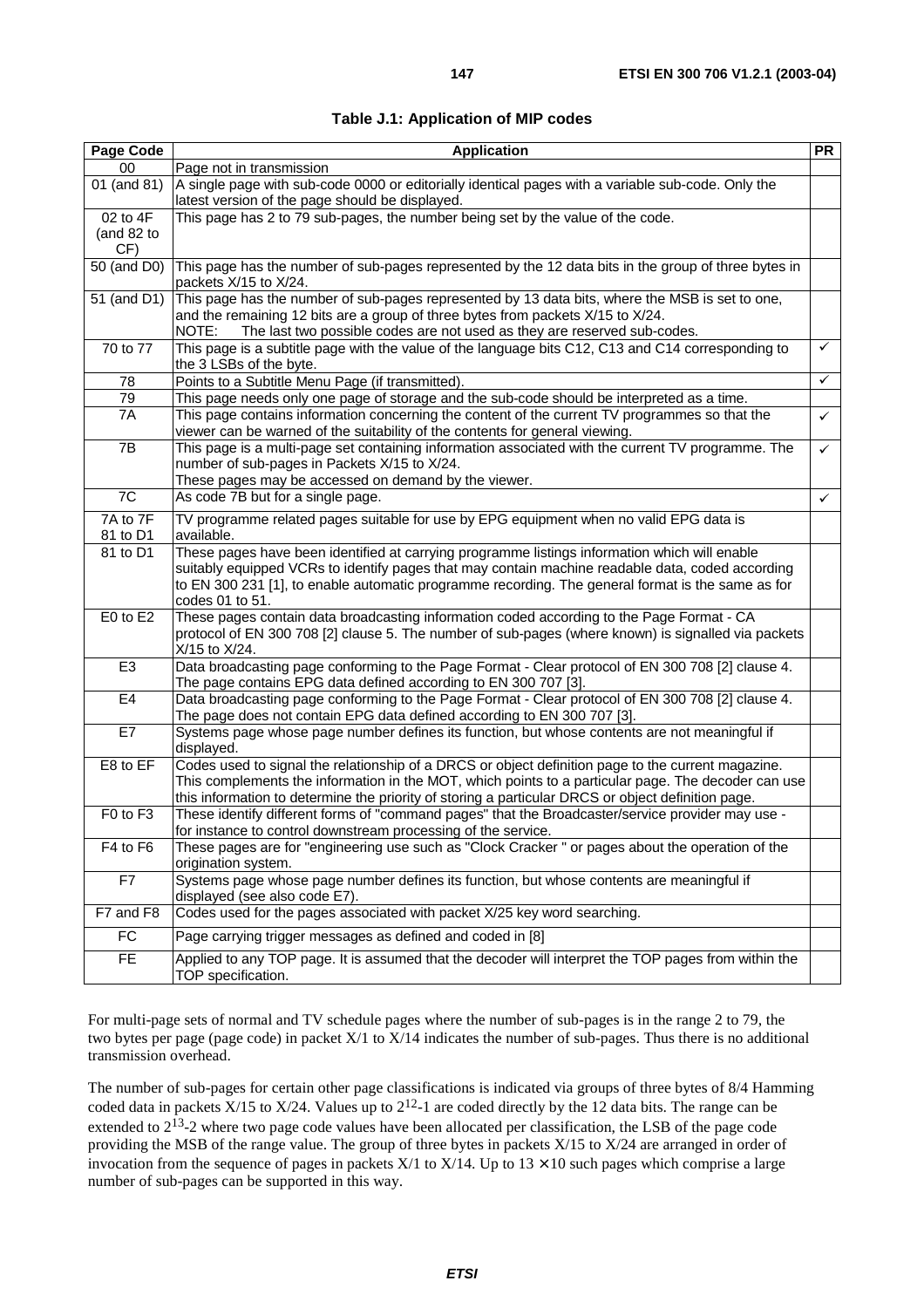## Annex K (informative): VCR programming and control via Teletext

EN 300 231 [1] defines the use of Teletext data packets for the programming and control of domestic video recorders.

A method of labelling broadcast programmes is provided via the packets X/26 of Teletext pages listing TV programme schedules. This is based on a first announced transmission time for compatibility with other services. Simple programme selection with a cursor can be provided for the viewer by associating machine codes in the packets X/26 with the displayed items.

The Broadcast Service Data packet (8/30 Format 2) includes data identifying the origin of a broadcast programme, network identification and a programme label. The recording process can be controlled automatically by comparing the programme labels of the requested programmes with the label for the current programme. This allows the equipment to compensate for any changes in the transmission schedule.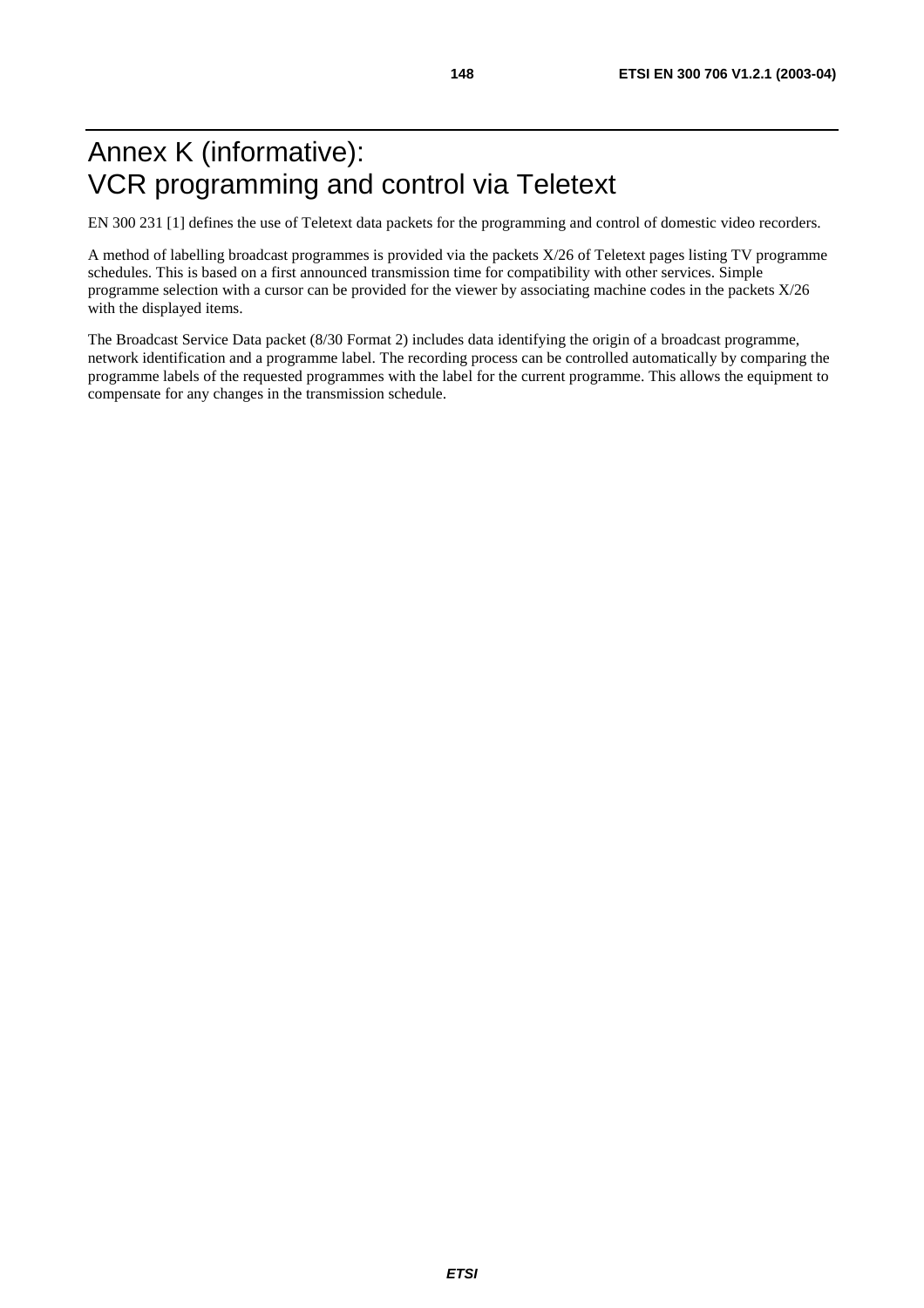### Annex L (informative): Use of Teletext Data for Automatic Channel Installation

A protocol exists for a system which enables automatic installation of TVs and VCRs when connected to a cable TV network. A unique Teletext page is part of the service delivered by the cable network operator. This contains machinereadable data giving the names of the channels provided and their transmission frequencies.

Details can be found in the document published by:

- EACEM/ECCA, Draft 2 (12th January 1994): "Automatic Channel Installation of TV and VCR via a Unique Teletext Page provided by a Cable Network Operator".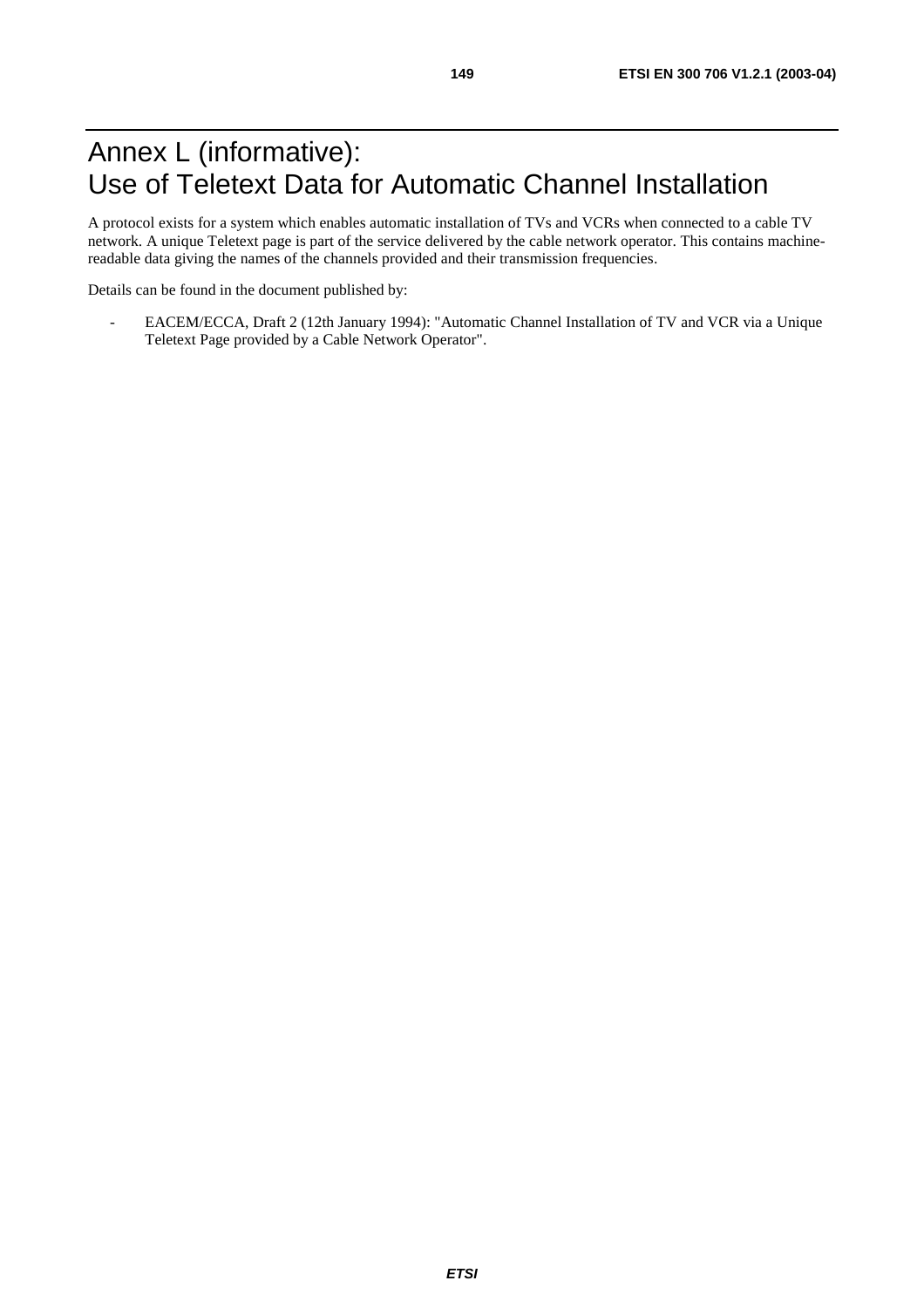### Annex M (informative): Data transmission via Teletext

EN 300 708 [2] defines the use of some of the Teletext packets presented in the present document for the transmission of non-specific data. There are two basic methods, each with the possibility of access control.

The first method carries the data within Teletext pages but the data is not always intended for direct display by conventional Teletext decoders. The pages used will normally be allocated hexadecimal page addresses and/or have the display inhibited.

The Page Format - Clear protocol does not include access control at the transport layer. The type of data to be broadcast depends on the application but it is likely to be displayed on domestic equipment following processing within the decoder, possibly using presentation techniques defined in the present document. Information on specific applications is given in annex N.

In the Page Format - CA protocol the data for transmission can be scrambled at the transport layer to provide access control for closed user groups or subscription user groups. The descrambling keys can be addressed to individual users or groups of users by an "over air" addressing system, as can credit tokens for "Pay per View" services. Both scrambling and addressing functions are of very high security and reliability. Complete blocks of data may be checked for accuracy using Cyclic Redundancy Check (CRC) words and these may also be used to provide error correction. The type of data to be broadcast depends on the application and, in general, it will not be intended for reception or display by domestic equipment.

The second data broadcasting method carries the data within Independent Data Lines (i.e. packets 30 and 31) and is referred to by the abbreviation IDL. Such services are independent of any page based services in the same broadcast. Again, Conditional Access (CA) features can be incorporated.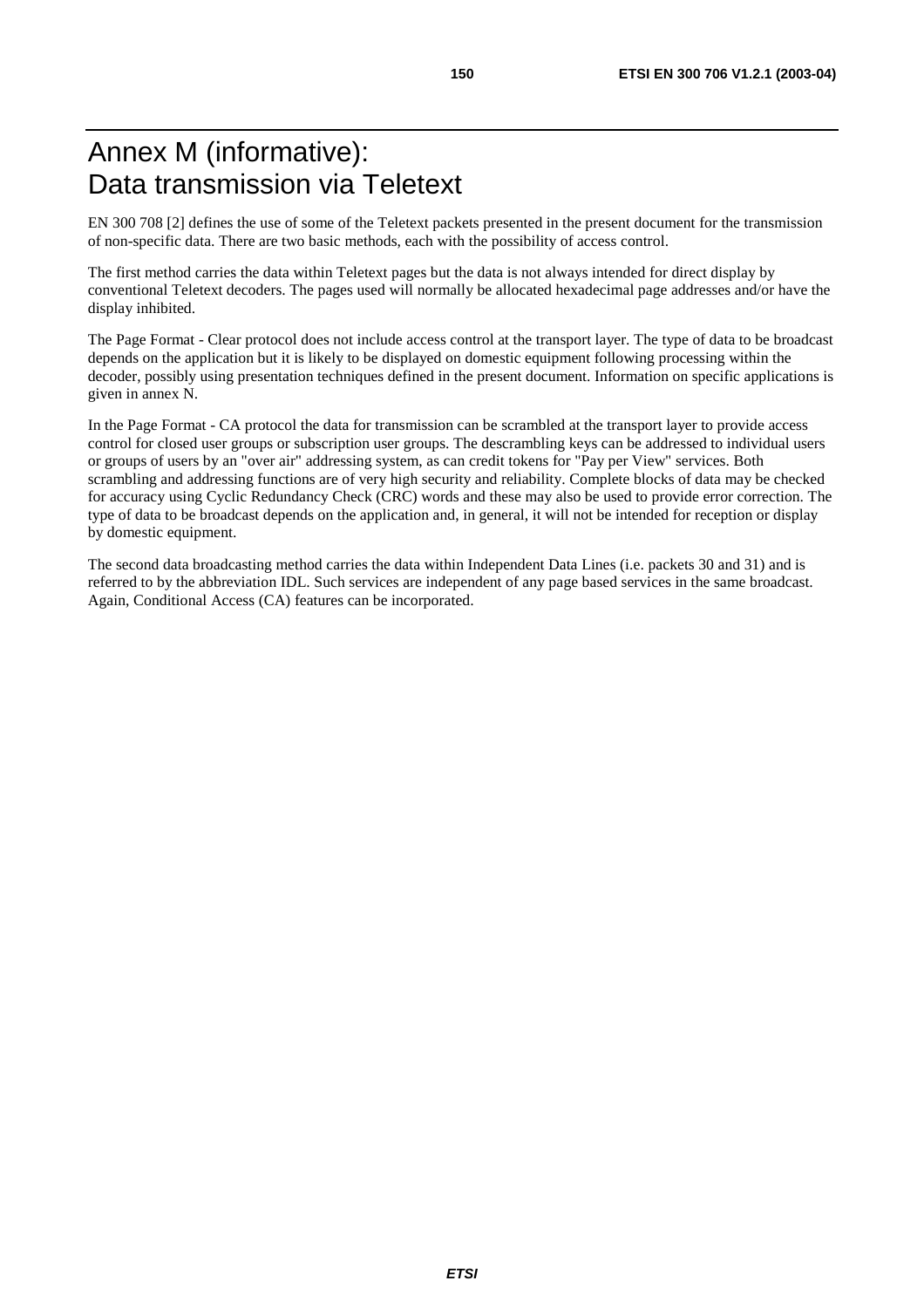#### Annex N (informative): Data broadcasting services

## N.1 Electronic Programme Guide (EPG)

EN 300 707 [3] defines a protocol for an Electronic Programme Guide (EPG) using Teletext data packets at the transport layer in accordance with the Page Format - Clear protocol of EN 300 708 [2] clause 4. TV schedule information including transmission times, programme synopsis, ratings, themes, etc., is downloaded as machine readable data. The publisher of the information can define this own on-screen menu structure and navigation protocol to be adopted by suitable decoders. The availability of the schedule data and transmission bandwidth determines the number of channels covered and number of programmes included.

To a large extent the performance and features offered by decoding equipment is at the manufacturer's discretion. Typical features might include sorting multi-channel programme information by time-slot, channel or themes chosen by the viewer. Presentation aspects are compatible with those described in the present document although the manufacturer can chose to use any suitable method.

In the absence of any EPG data, a decoder may find the information carried by the Magazine Inventory Page (MIP) useful in providing a default mode of operation based on the TV schedule pages in the normal Teletext service.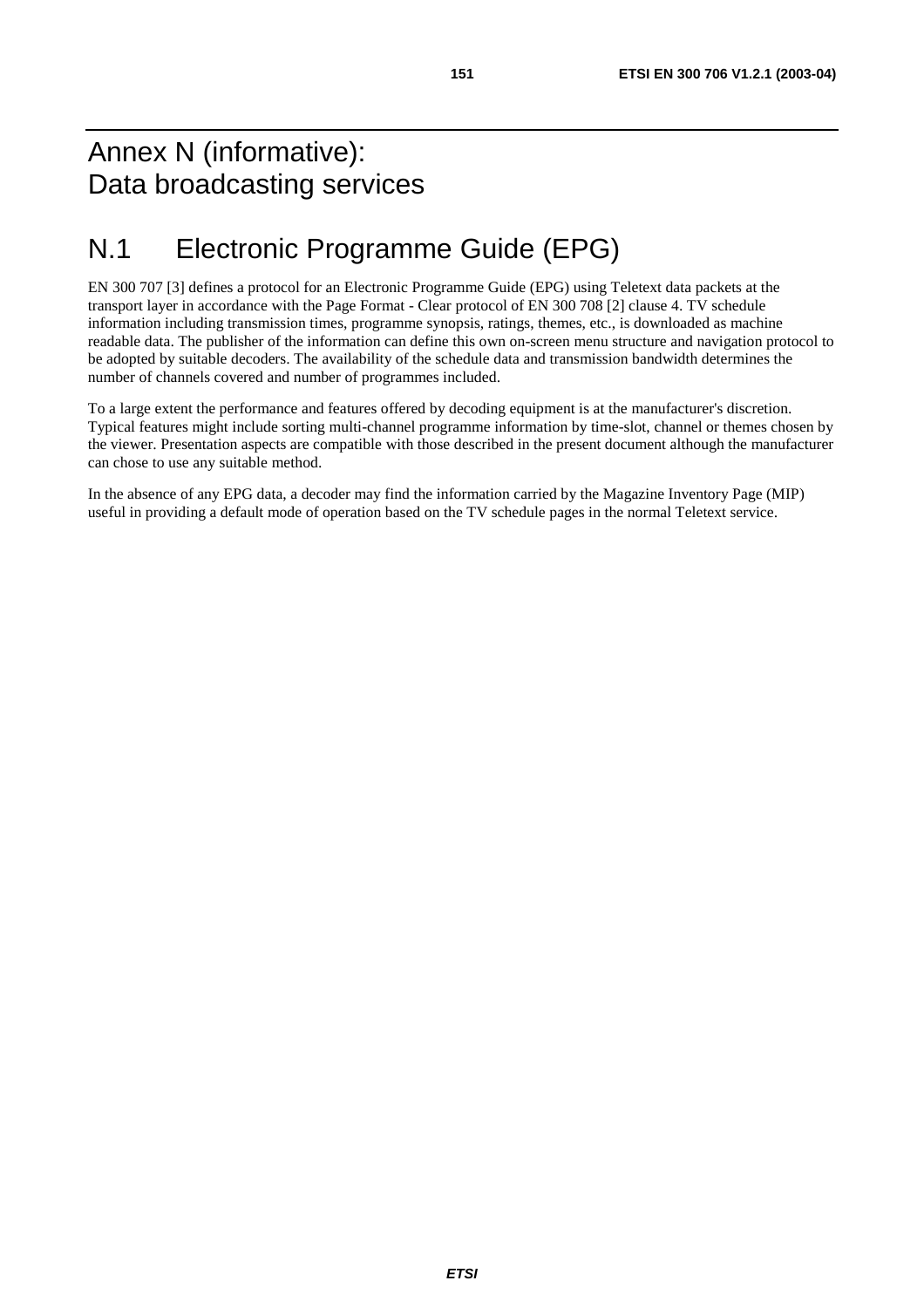The present document together with EN 300 708 [2] replace fully the EBU document "Teletext Specification for 625-line television systems", SPB492, December 1992. The present document covers the fundamentals of Teletext and presentation-related aspects. EN 300 708 [2] deals with the application of Teletext in the data broadcasting environment.

Certain items described in SPB492 have been omitted where it is known that they have never been implemented or where they are fully covered by a revised method or modified coding contained in the new specifications.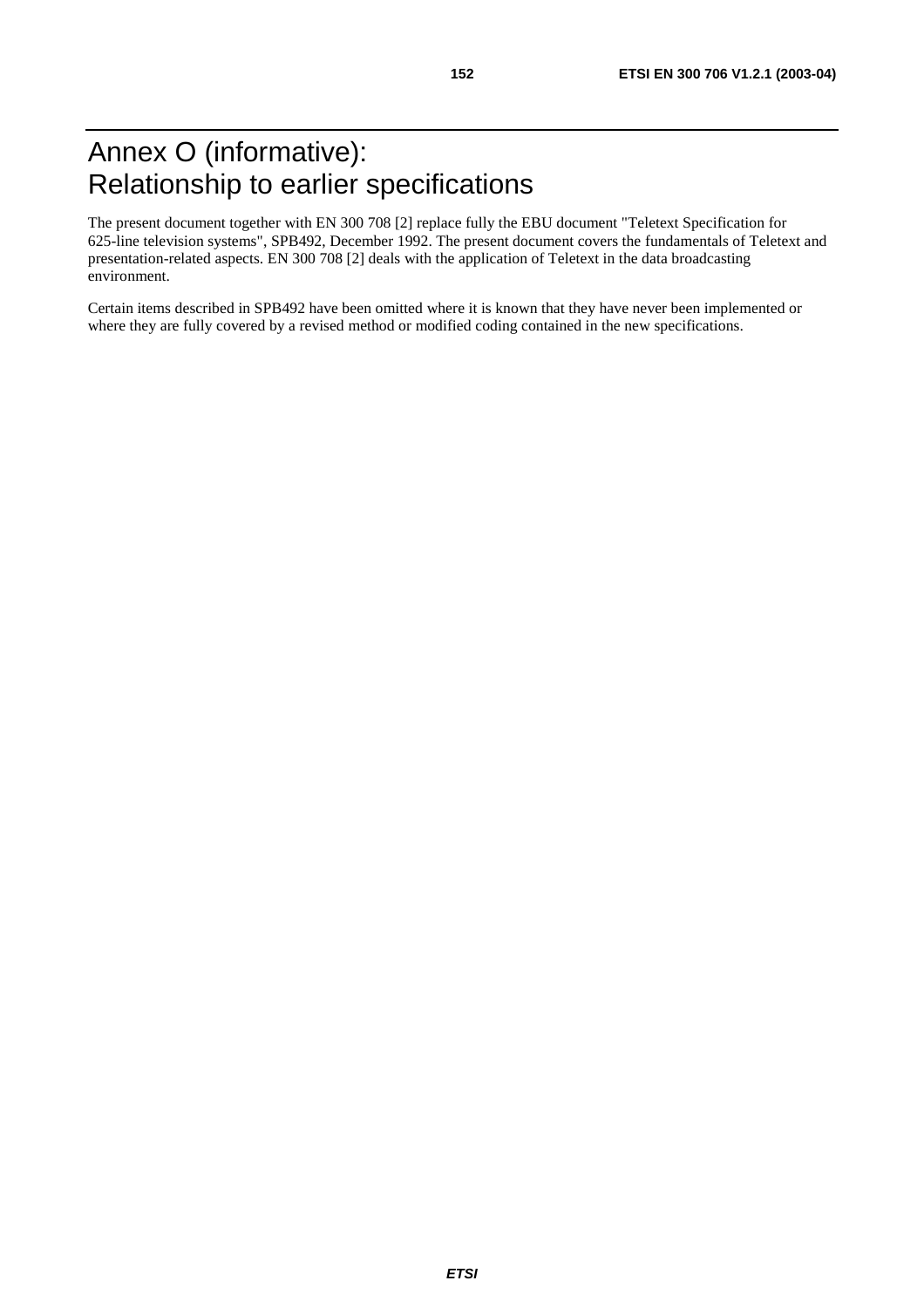### Annex P (informative): Non-Teletext signals in the VBI

TV lines 6-22 and 318-335 may be used for test signals, noise measurements, encryption and other information services as well as Teletext. Some existing signals, for example Videocrypt, can be interpreted as valid Teletext by some existing decoders under some circumstances, resulting in corrupted displays.

It is desirable that any new signals are constructed and transmitted to have no effect on Teletext decoders. This may be achieved by ensuring that there is no part of the waveform which a Teletext decoder might interpret as a valid framing code especially in the presence of noise. It should be noted that some existing decoders will accept a single bit error in the framing code and have a framing code acceptance window which is considerably wider than the transmission limits defined in the present document.

Teletext decoders should be designed to be insensitive to non-Teletext waveforms.

It is not reasonable to assume that the type of waveform on a given line on any channel will remain constant.

Further details of the signals likely to be encountered in the VBI can be found in TR 101 233 [7].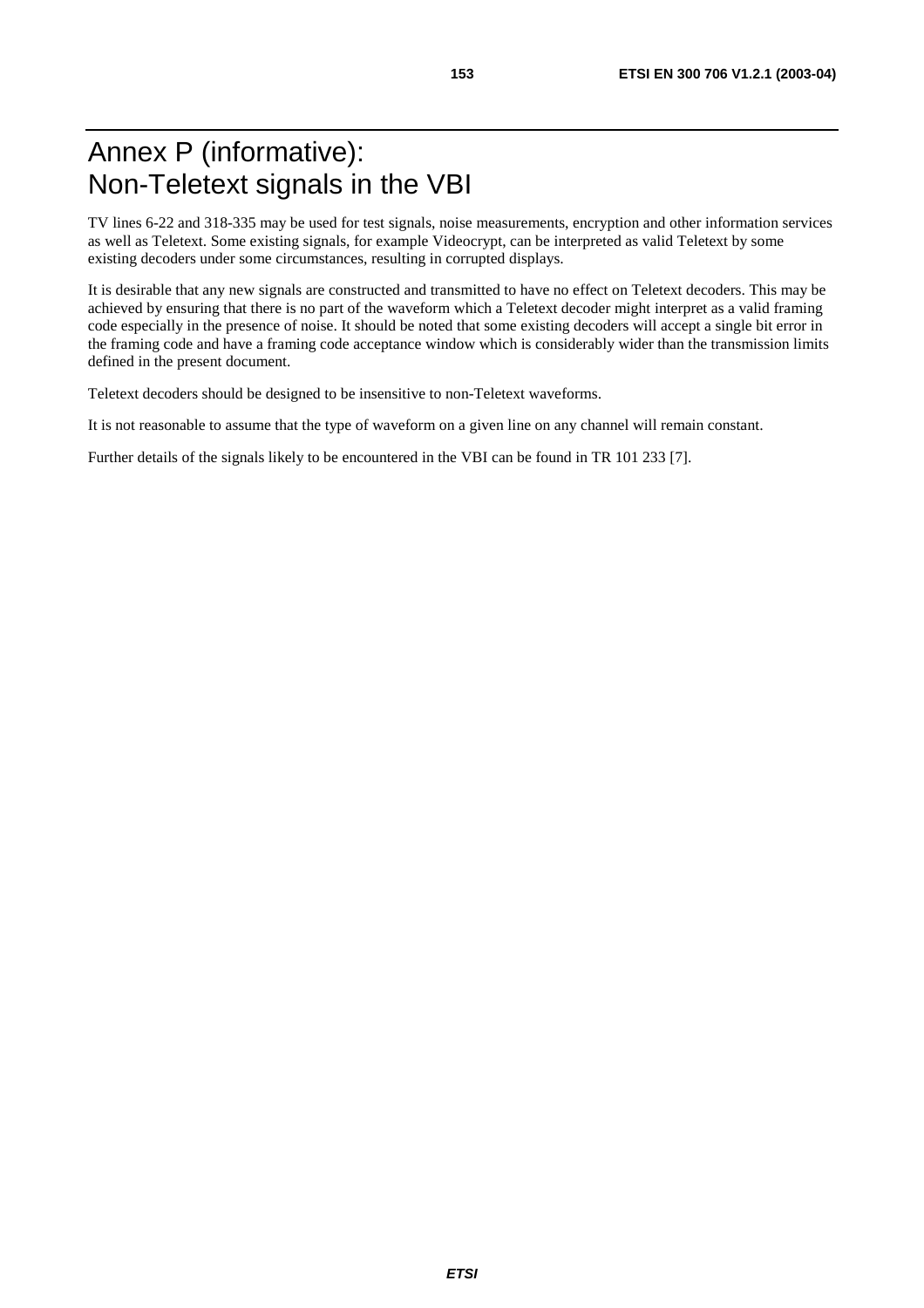## Annex Q (informative): Triggering data broadcasting applications

IEC/PAS 62297: "Proposal for introducing a trigger mechanism into TV transmissions" (reference [8]) specifies a triggering scheme for TV broadcasting. Further, the present document specifies how the trigger information is broadcast. Both page-format and independent data line methods are possible, using teletext-based data broadcasting methods as defined in [2].

A trigger is defined as information sent from a service provider as part of a data broadcasting transmission that initiates an application in a receiver. Additional information is supplied along with the basic trigger data to allow filtering or prioritization techniques to be applied at the receiver.

Examples of possible use include the forcing of the display of information to warn of severe weather conditions and advising of extreme content in the TV programme. In an interactive system, a message or icon might be displayed inviting on-line access to vote, to register an interest in an advertised product, or to browse programme-related content.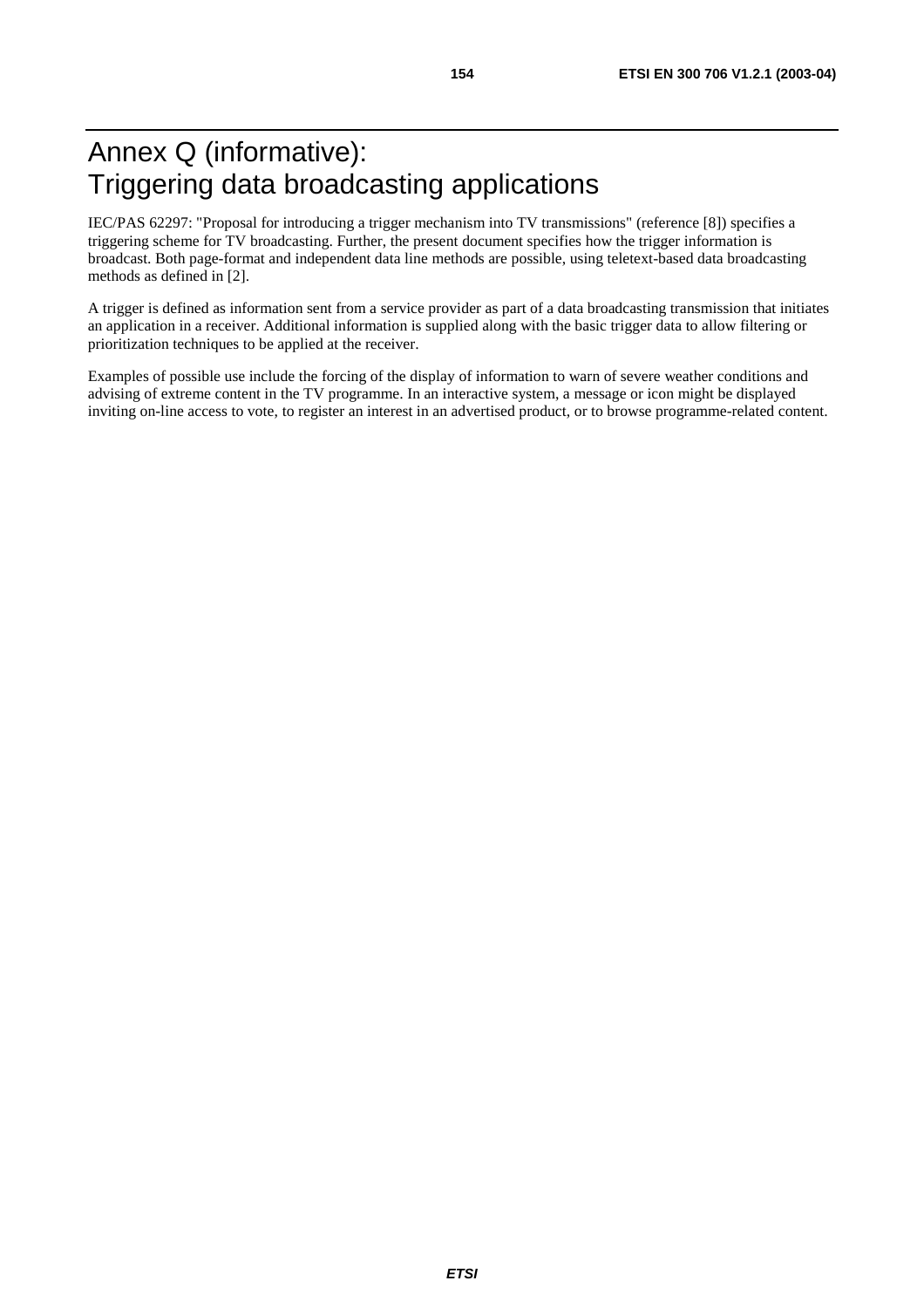# Annex R (informative): Bibliography

- Institut für Rundfuntechnik, ARD/ZDF Technical Guidelines, No. 8 R 5, 2nd Edition (2nd December 1991): "TOP System for Teletext".
- EACEM/ECCA, Draft 2 (12 January 1994): "Automatic Channel Installation of TV and VCR via a Unique Teletext Page provided by a Cable Network Operator".
- EBU SPB492 (December 1992): "Teletext Specification for 625-line television systems".
- ETSI TR 101 287: "Services and Protocols for Advanced Networks (SPAN); Terms and Definitions".